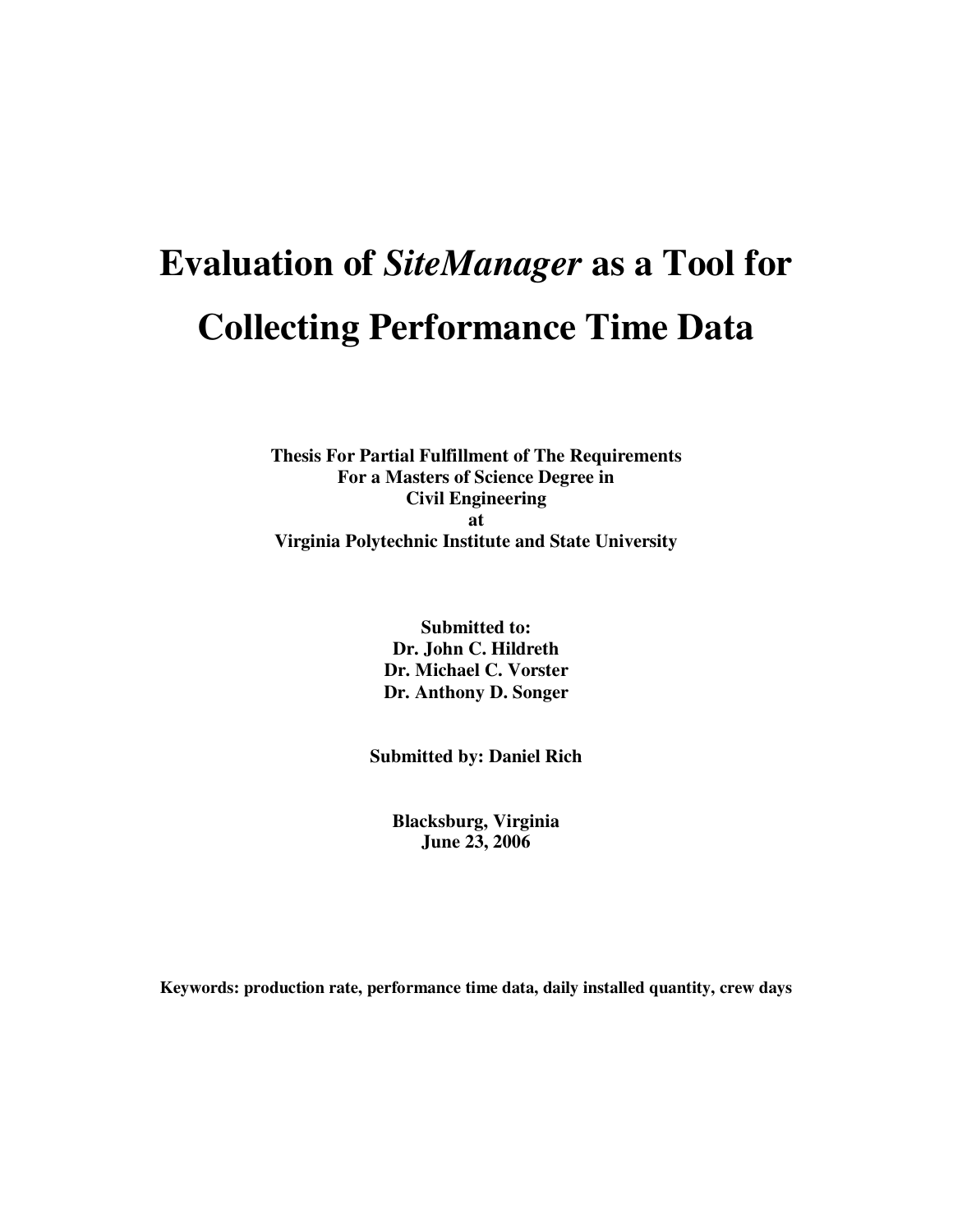### **Evaluation of** *SiteManager* **as a Tool for Collecting Performance Data**

**by**

**Daniel W. Rich**

#### **(ABSTRACT)**

This work evaluates *SiteManager*, the construction documentation system used by VDOT, as a tool for collecting the daily installed quantity and active crew days necessary to populate the operations level of the database. This evaluation first sought to determine if *SiteManager* was a feasible option for collecting performance data. This was done by establishing data collection methods to enable *SiteManager* to have the ability to collect performance data, implementing the methods on select projects, resolving issues, and developing recommendations to cause *SiteManager* to be a more practical option.

Secondly, a statistical analysis was performed to determine if the data collected from *SiteManager* was reasonably accurate. Thirdly, the technical issues of transferring performance data from *SiteManager* into the performance time database were resolved. It was found *SiteManager* could not be used in its current format to collect performance

data and some modifications are required.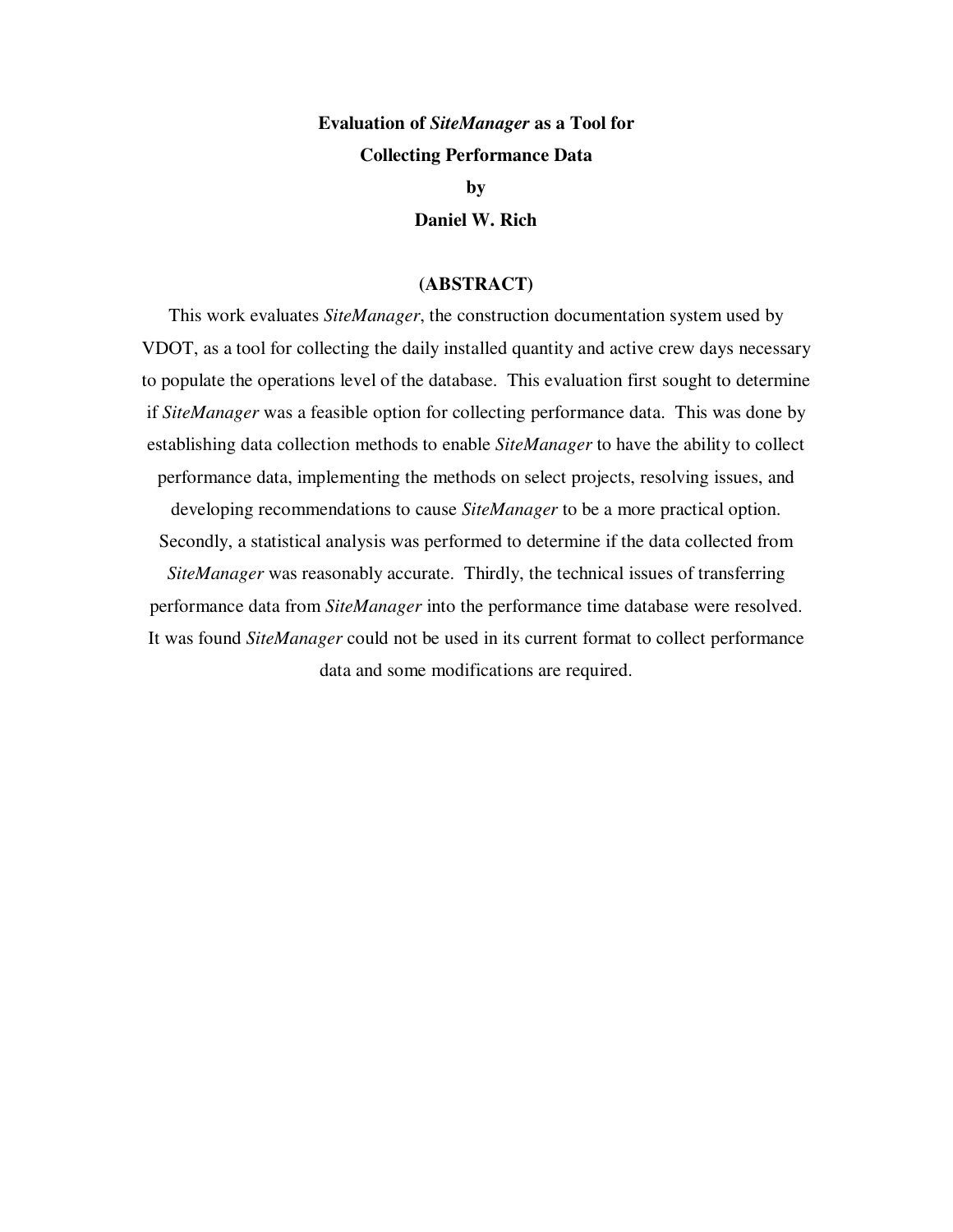# **Dedication**

For Lindsay, Isaac, and James. You bring so much joy to life. I love you.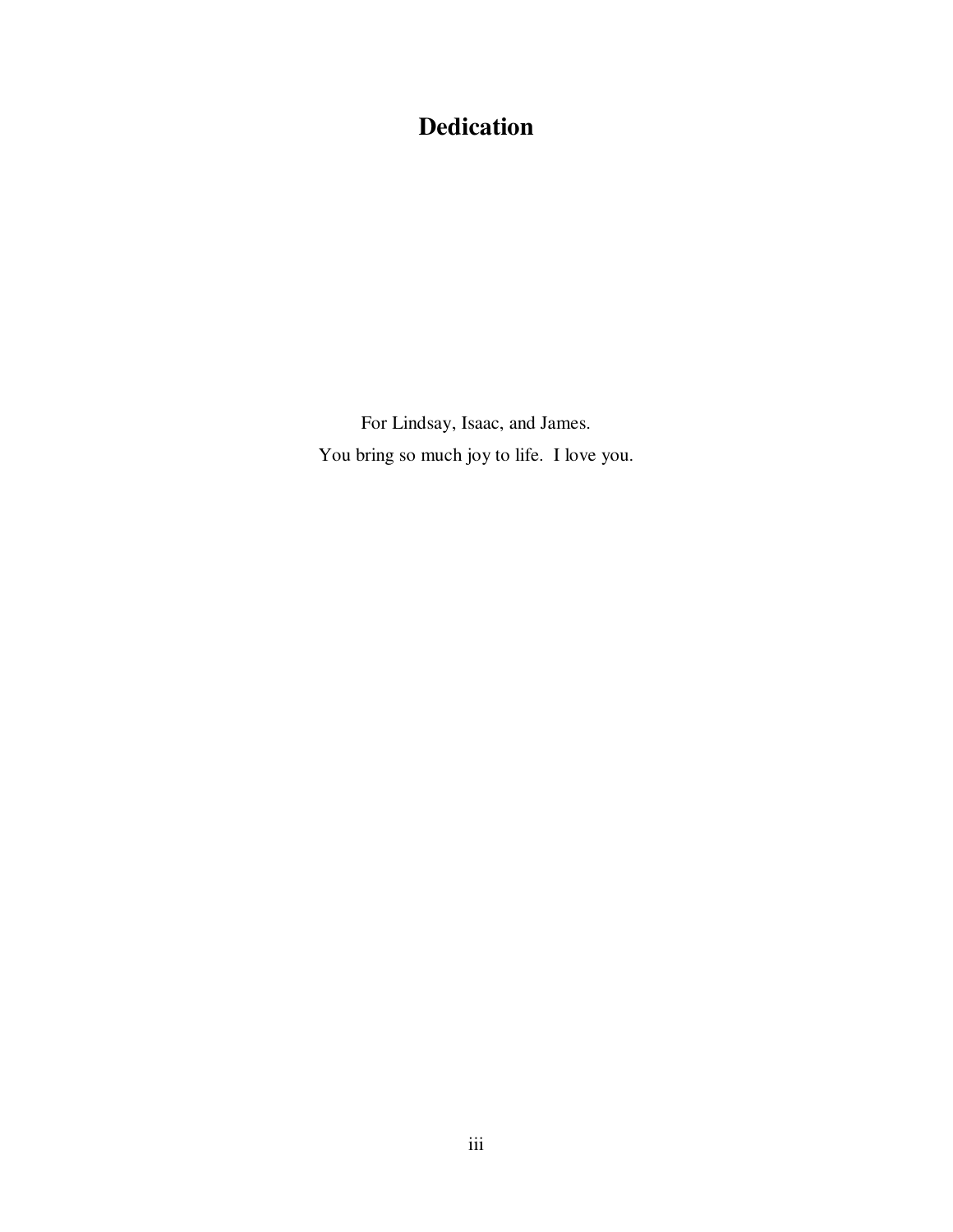#### **Acknowledgements**

I would first like to thank my wife, Lindsay, and my two boys, Isaac and James for their love and constant support. They worked just as hard as I and encouraged me when I needed it most. I would have never come this far if it was not for them.

I would like to thank my parents, who educated me at home, helped set me on this path of life, and gave me their total support.

I would also like to thank my committee members, Dr. John Hildreth, Dr. Mike Vorster, and Dr. Anthony Songer for their time, contributions, and encouragement for this research. In particular, Dr. Hildreth deserves special recognition for all the time and energy he has spent working with me throughout this project.

Additionally, I would like to thank the Virginia Department of Transportation for providing the necessary funding. Their assistance has enabled me to pursue this degree.

Lastly, I would like to thank the VDOT personnel for their help and collaboration. A special thanks goes to those who participated in this research and to Dail Stancill and Robbie Williams, my VDOT mentors.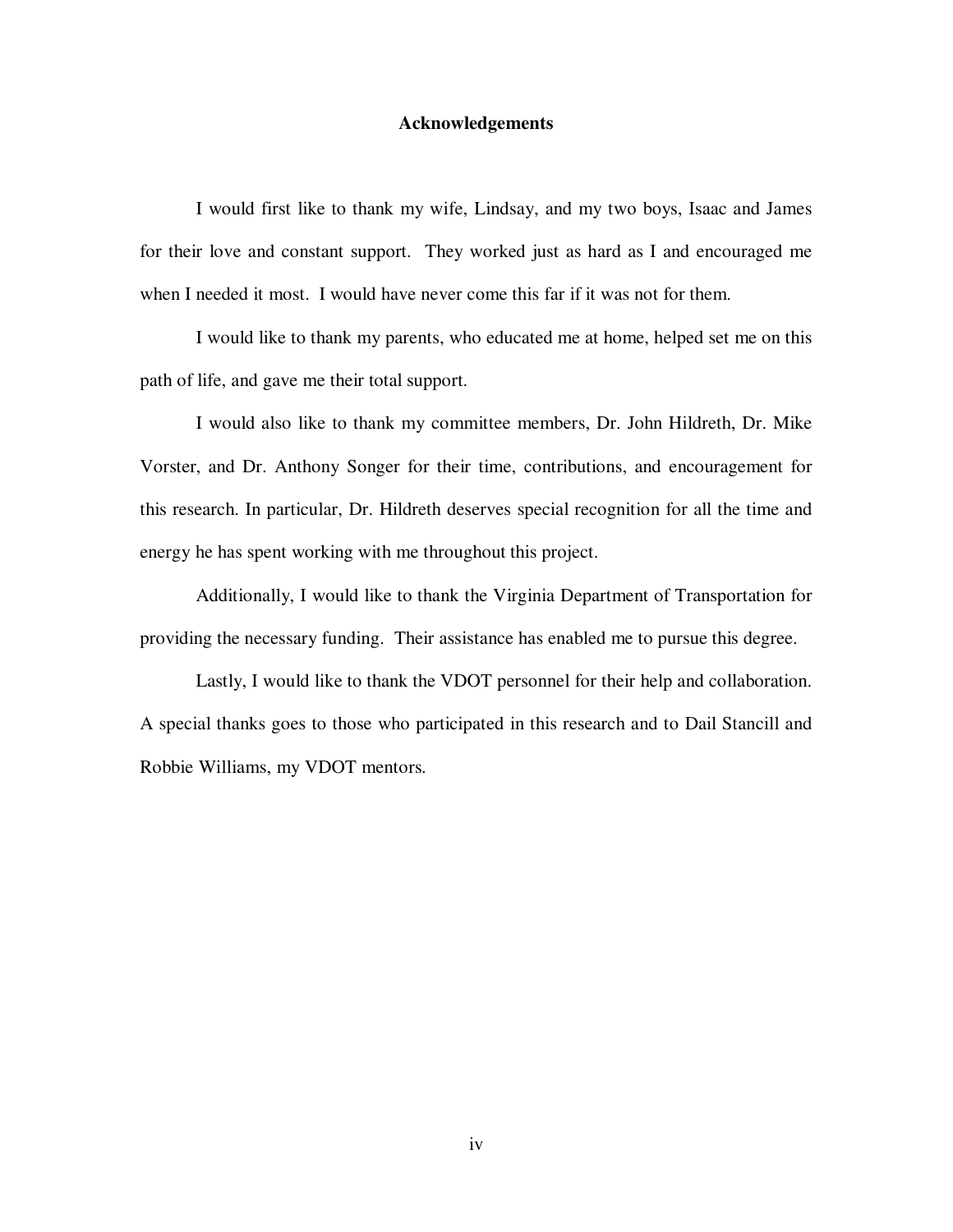# **Table of Contents**

| 2.5. SiteManager as a Possible Contemporaneous Data Collection Tool 24 |
|------------------------------------------------------------------------|
|                                                                        |
|                                                                        |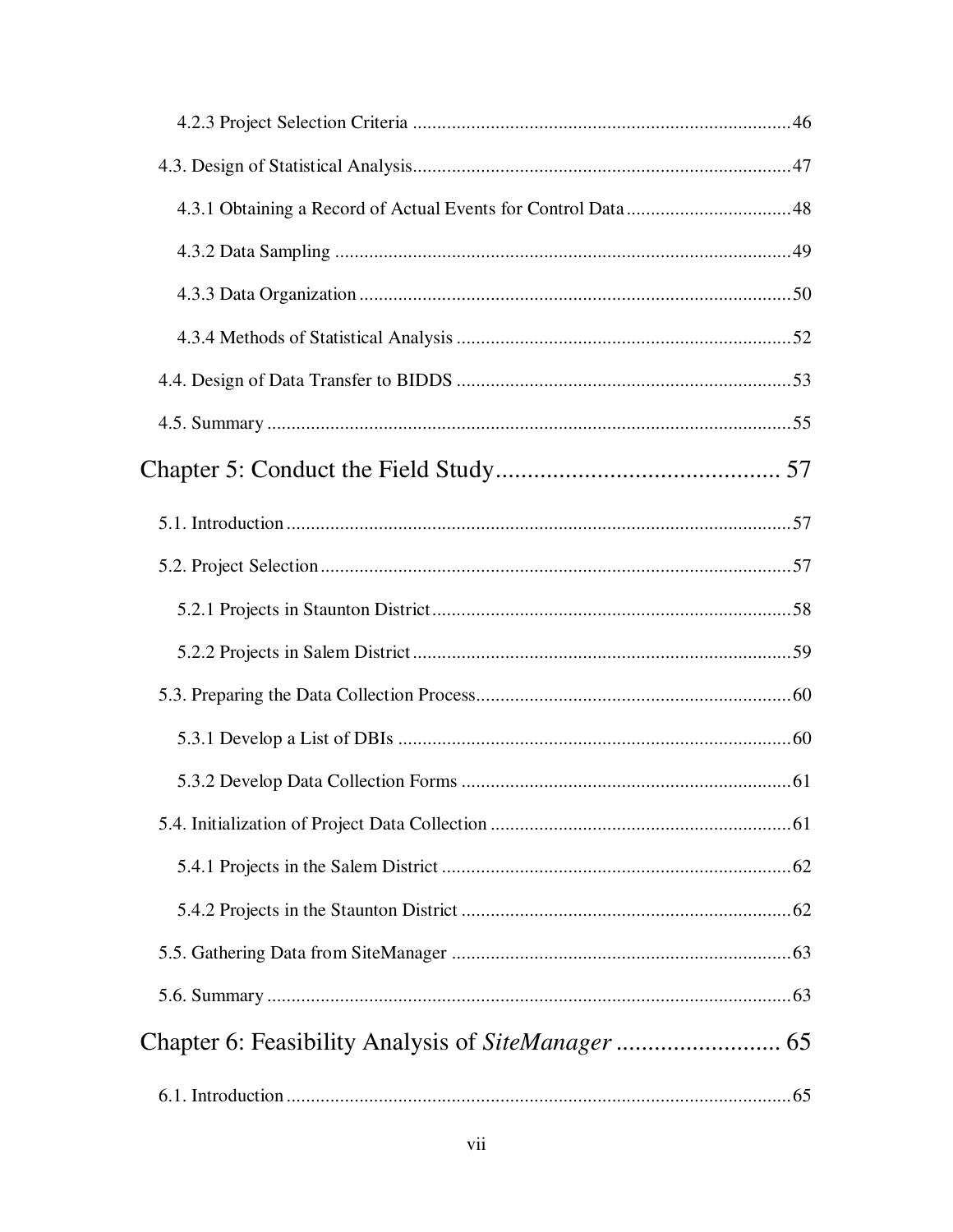| 6.3.2 Inspector Training on Modifications to the Way SiteManager is Used 75 |  |
|-----------------------------------------------------------------------------|--|
|                                                                             |  |
|                                                                             |  |
|                                                                             |  |
| Chapter 7: Accuracy Analysis of Performance Data 80                         |  |
|                                                                             |  |
|                                                                             |  |
|                                                                             |  |
|                                                                             |  |
|                                                                             |  |
|                                                                             |  |
|                                                                             |  |
|                                                                             |  |
|                                                                             |  |
|                                                                             |  |
|                                                                             |  |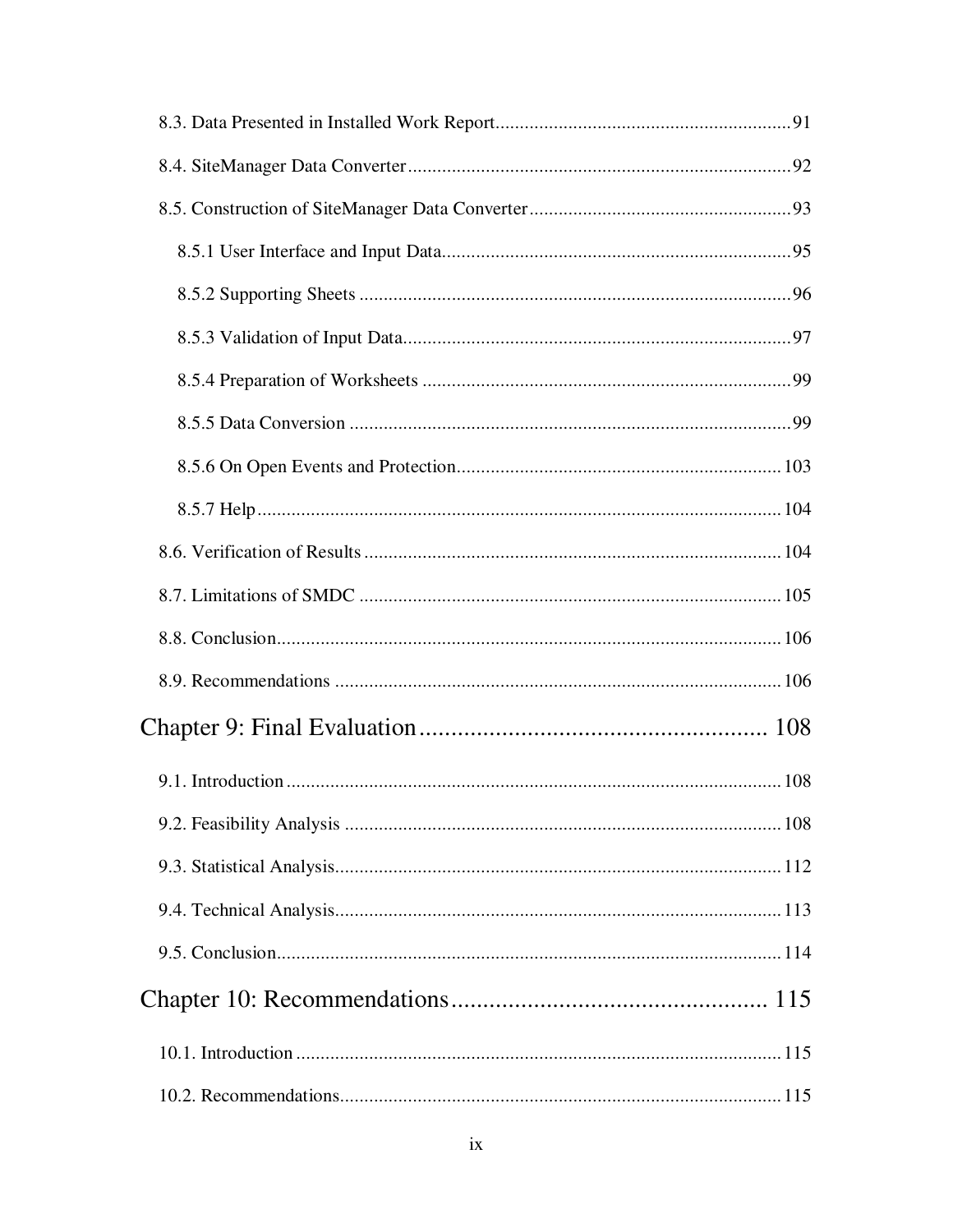|--|

| Appendix D: SiteManager Data Converter Field Personnel Training  135     |  |
|--------------------------------------------------------------------------|--|
|                                                                          |  |
|                                                                          |  |
|                                                                          |  |
|                                                                          |  |
|                                                                          |  |
| Appendix J: Joseph Bouchey's Comments Regarding the Recommendations  177 |  |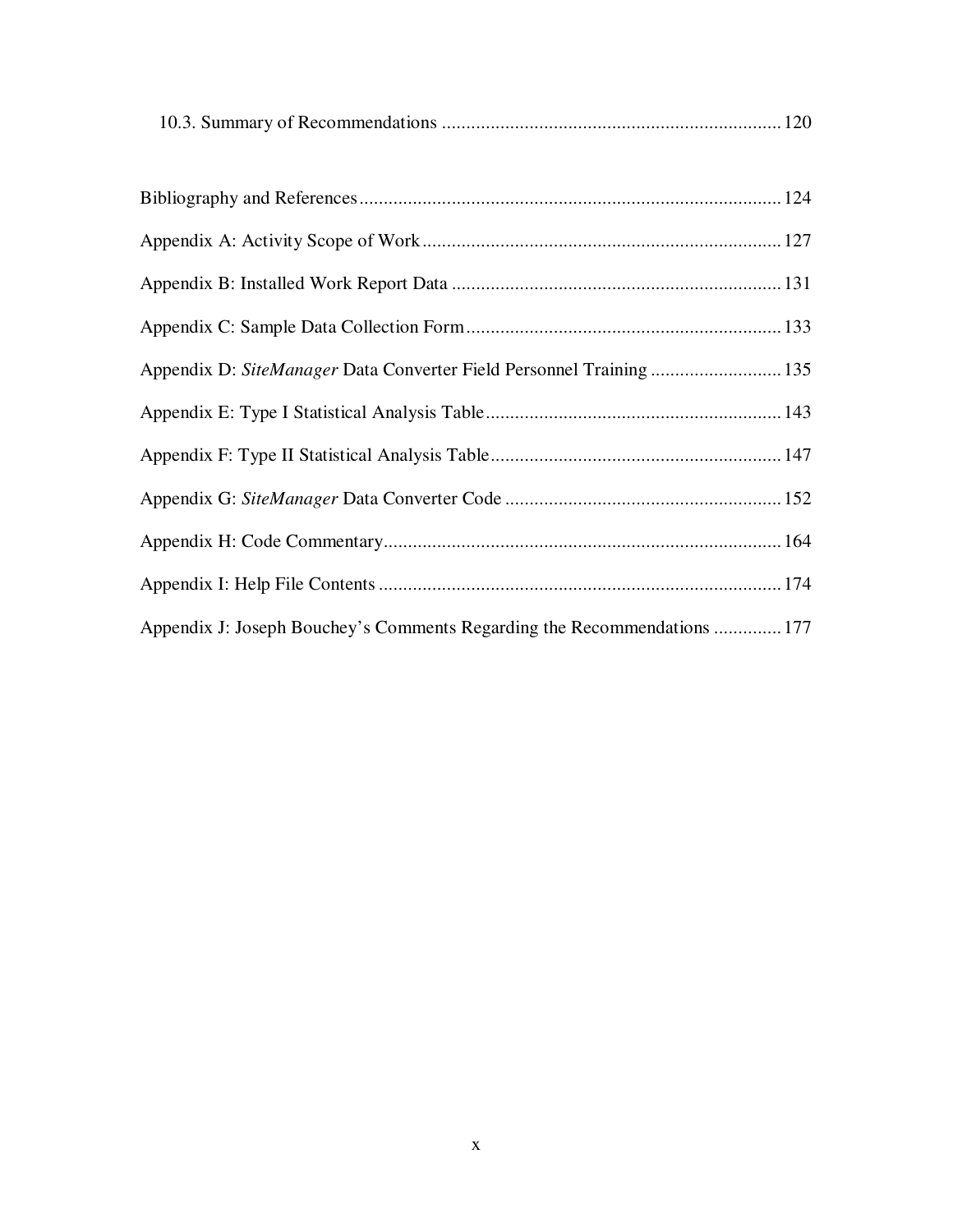# **List of Figures**

| Figure 2.3: Segment of Typical As-built Schedule Database (Knoke 1996) 24 |
|---------------------------------------------------------------------------|
|                                                                           |
|                                                                           |
|                                                                           |
|                                                                           |
|                                                                           |
|                                                                           |
|                                                                           |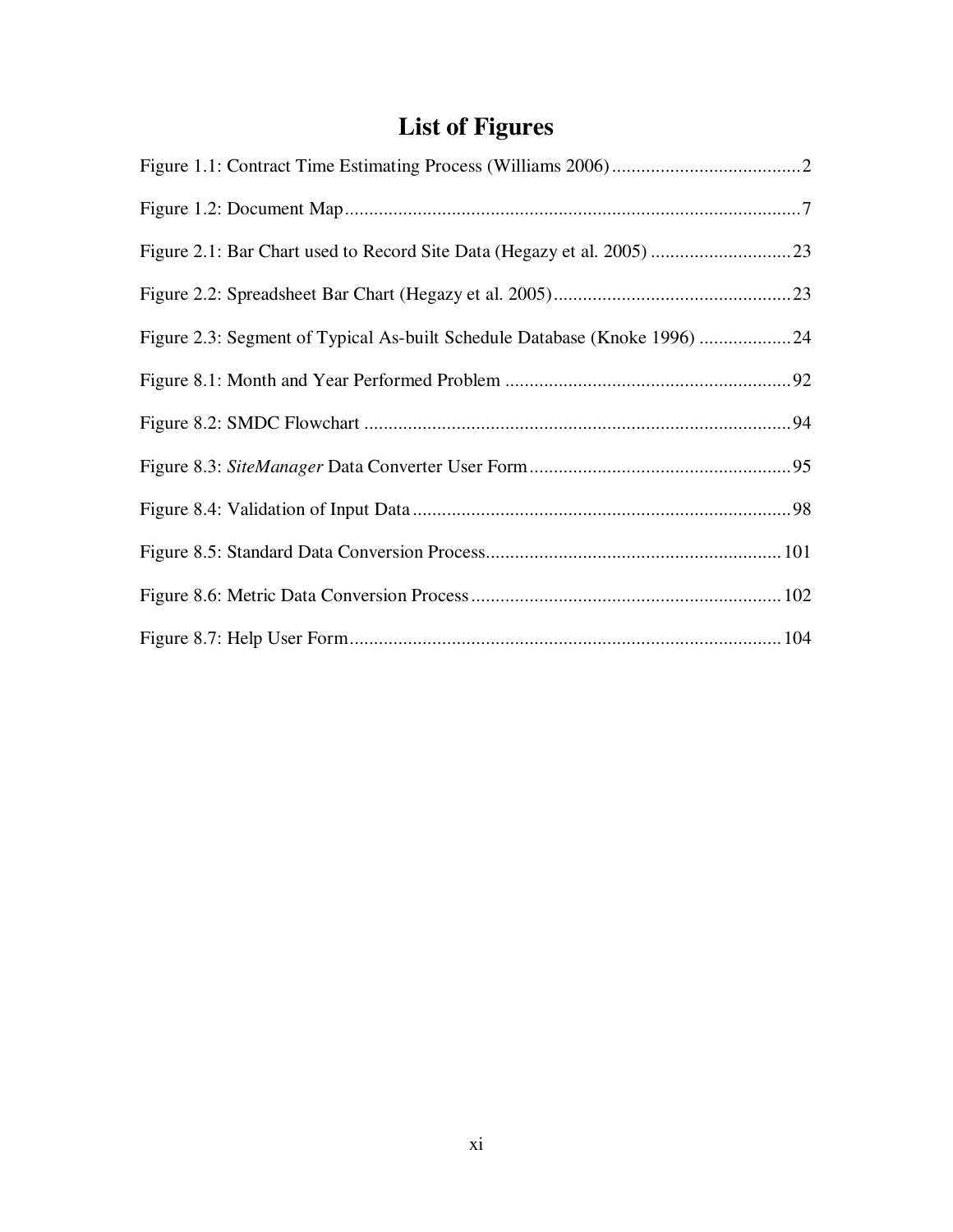### **List of Tables**

| Table 7.1: Weekly Average Daily Crew Outputs From Type I Projects  84 |  |
|-----------------------------------------------------------------------|--|
|                                                                       |  |
|                                                                       |  |
|                                                                       |  |
|                                                                       |  |
|                                                                       |  |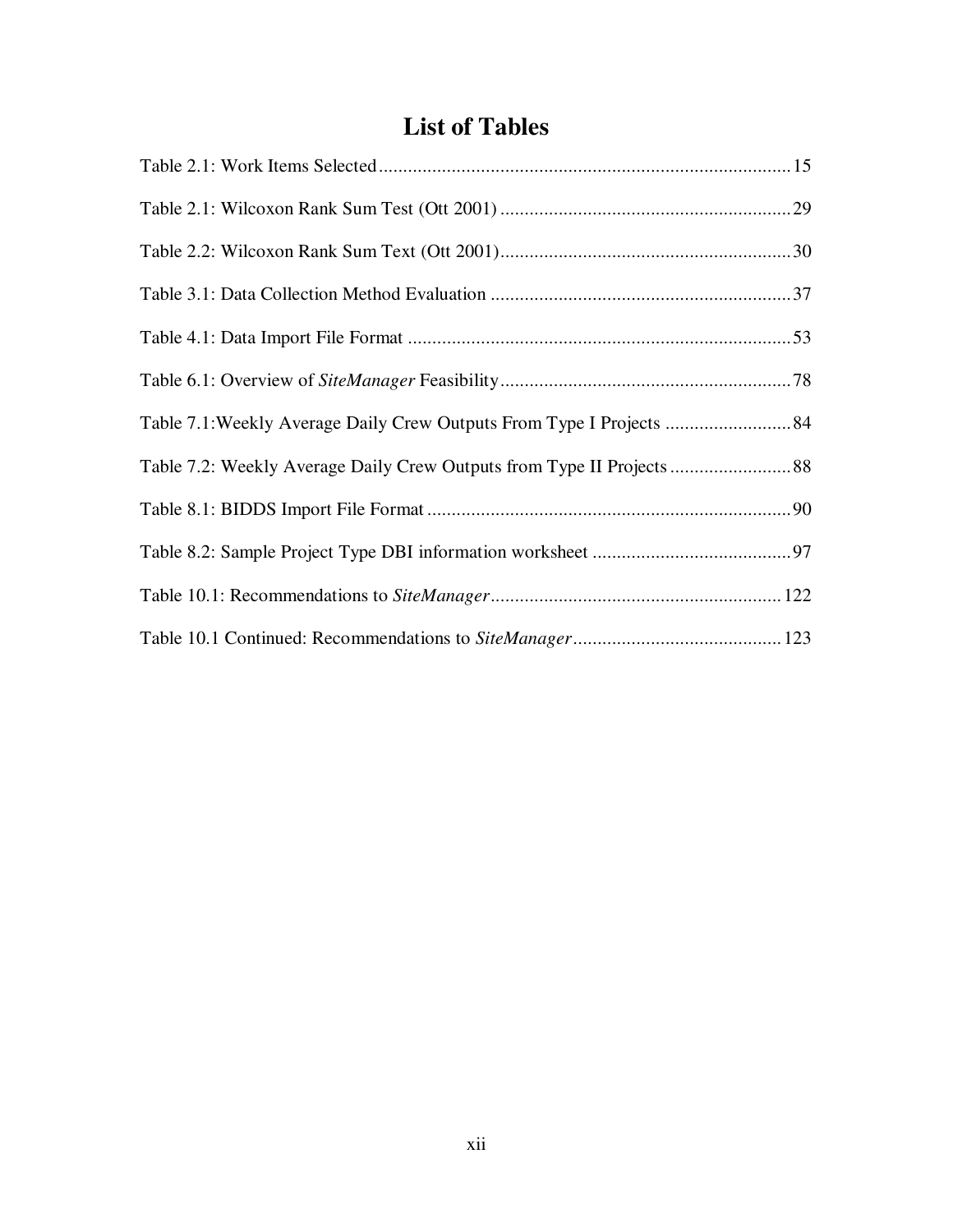### **Chapter 1: Introduction**

#### **1.1. Background**

When developing a construction schedule, there are two elements one must consider, logic and duration. Logic is the sequence of construction activities and reflects the planned order of the work. Duration is the time required to complete each construction activity in the plan of work. Knowledge and experience are generally used to develop the logic of a schedule. These are also used when determining the duration for activities in a schedule, but performance data can be a great tool for assisting a scheduling engineer when determining the duration of an activity.

Developing schedules are critical to determining contract time. Schedules show the performance time for controlling items of work based on historical performance data. When these controlling items are arranged in a logical sequence, the schedule will present an estimate of contract time.

In 1991, the Federal Highway Administration (FHWA) required states through 23CFR 635.121 to have an approved procedure for determining contract time. Since that time, many states have complied with these procedures. The Virginia Department of Transportation (VDOT), however, does not currently have approved procedures to set contract time, and it is necessary that the VDOT develop such procedures.

The FHWA has published suggestions for complying with this requirement in technical advisory 5080.15 (FHWA 2002). This suggests that state transportation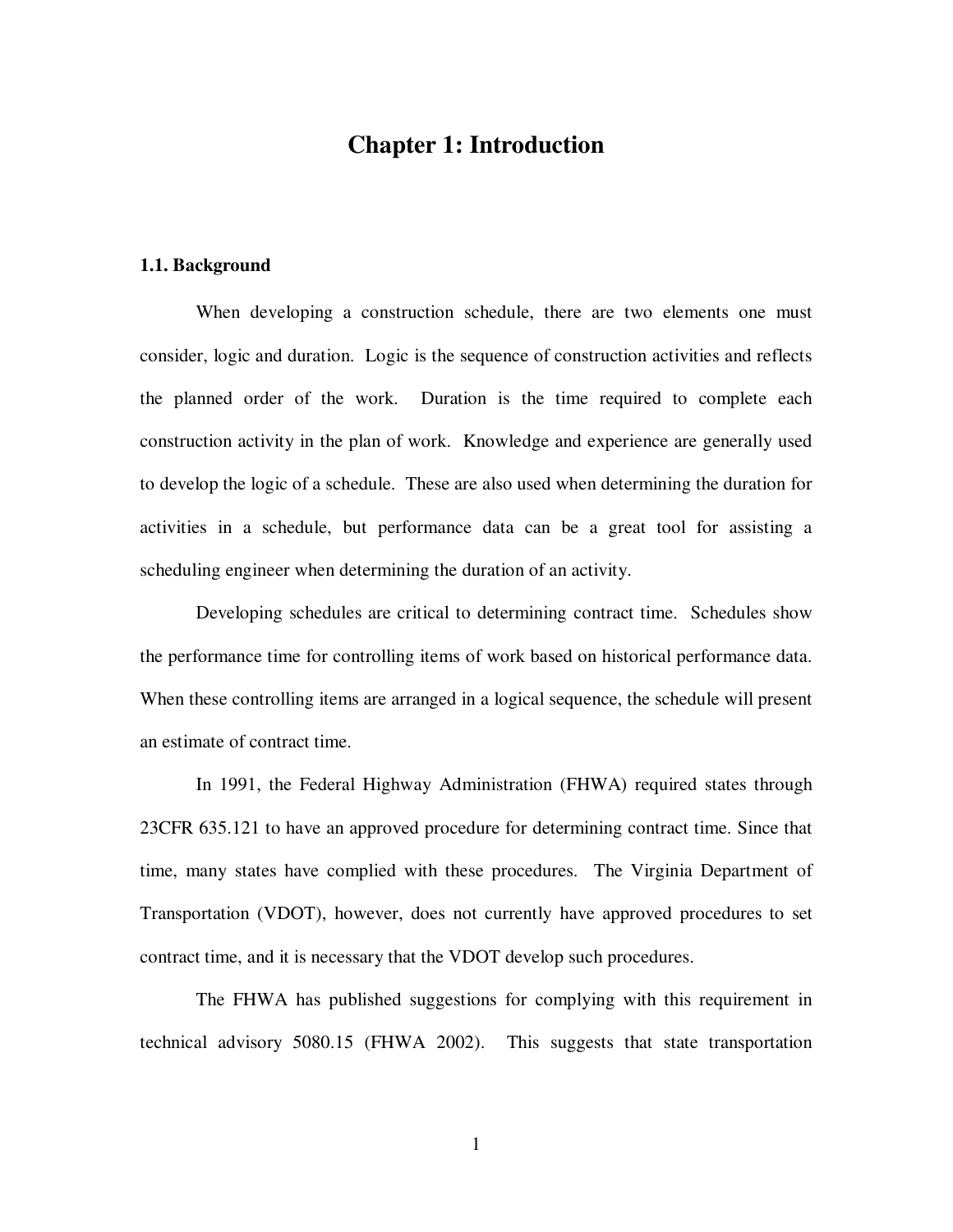agencies should maintain a database of average production rates based on historical project data to assist engineers in determining contract time.

The development of such a database is one objective of the VDOT – Virginia Tech Partnership for Project Scheduling (Partnership). This database will be used to maintain bid item level performance data for different operations of construction projects. This database is called Bid Item Duration Database System (BIDDS). The performance data will then be used to assist VDOT scheduling engineers in estimating activity durations and setting contract time. Figure 1.1 illustrates this process and emphasizes the focus of this research, to evaluate *SiteManager* as a tool for VDOT to use to collect the data necessary to populate BIDDS.



**Figure 1.1: Contract Time Estimating Process (Williams 2006)**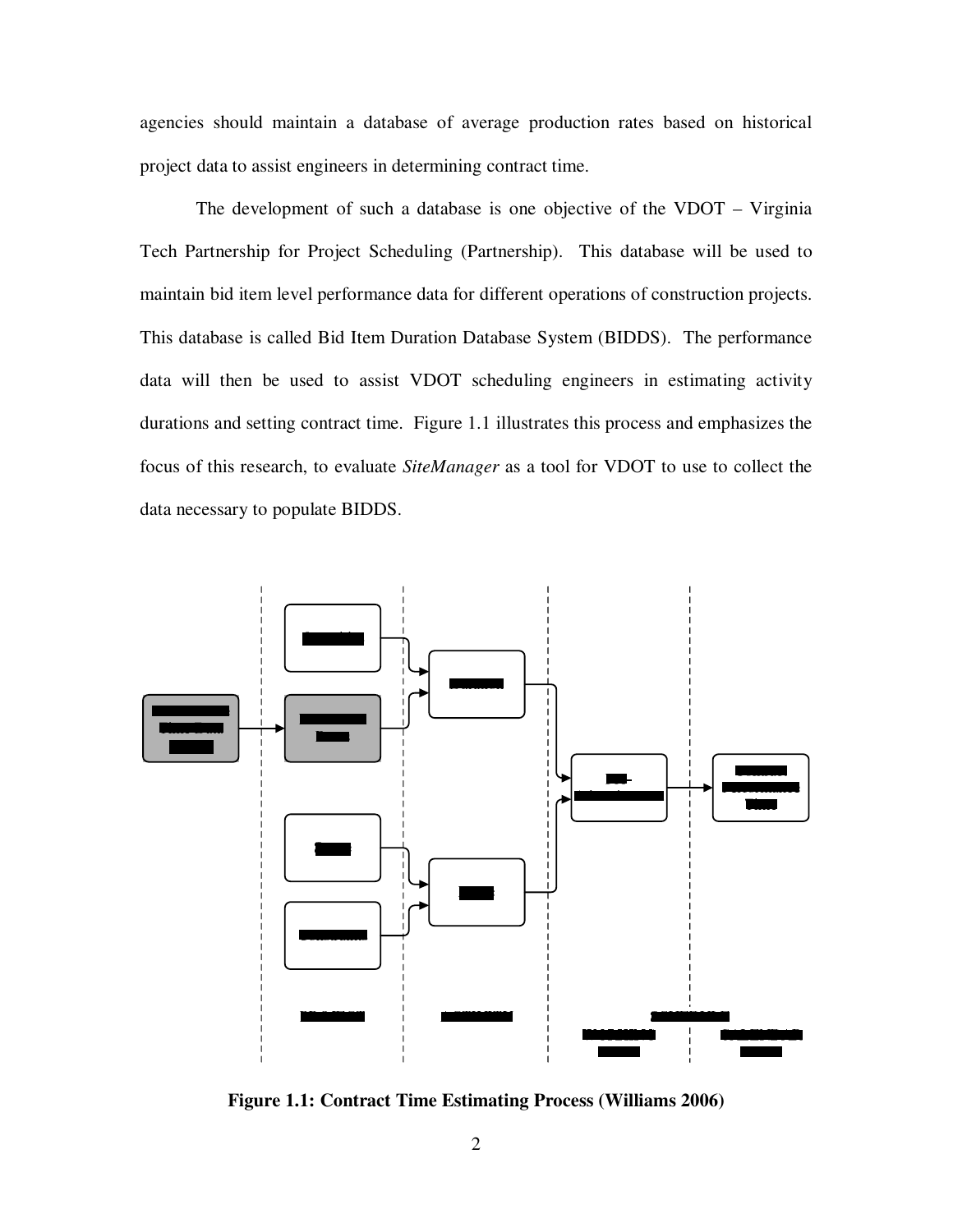*SiteManager* is the construction documentation system which the VDOT is currently using on their construction projects and has been selected as a tool to use to collect performance data. VDOT field personnel use this system on a daily basis to track construction operations and maintain records used to pay the contractor. By using *SiteManager*, performance data can be collected without a need for the creation of an additional data collection tool.

#### **1.2. Objectives**

The objective of this research was to evaluate *SiteManager* as a performance data collection tool. This objective will be achieved by answering the following four research questions:

- 1. Can *SiteManager* be used in its current format to gather the performance data required to populate BIDDS?
- 2. Does the data from *SiteManager* agree with performance data manually recorded by project personnel?
- 3. What modifications, if any, to the *SiteManager* system are required to provide the performance data necessary to populate BIDDS?
- 4. What modifications, if any, to the methods by which *SiteManager* is used are required to provide the performance data necessary to populate BIDDS?

This was done by assessing both *SiteManager* and the performance data it collected to ensure it met three criteria: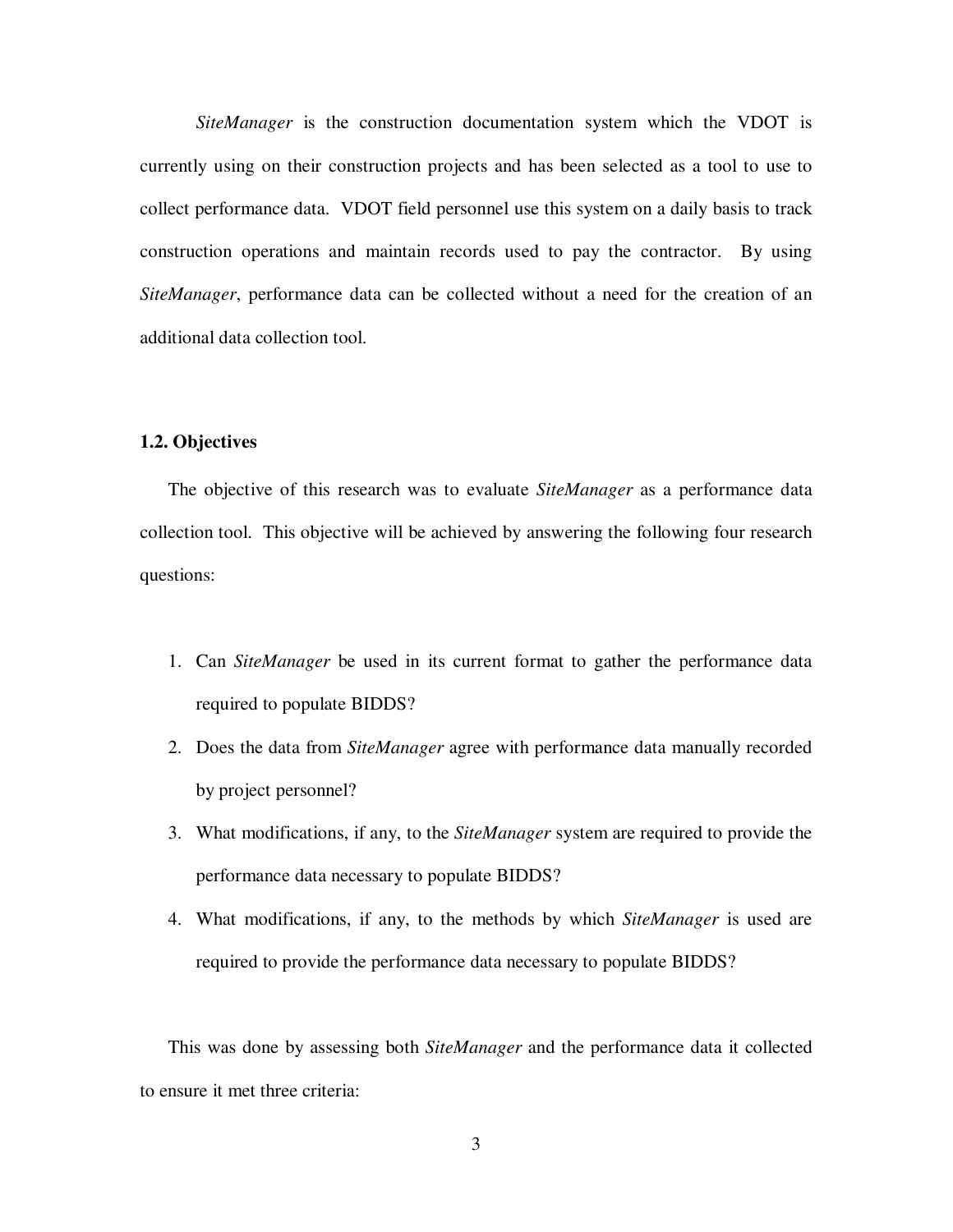- 1. *SiteManager* must be feasible to collect the required data
- 2. The data must be reasonably accurate
- 3. The data must meet the technical requirements for import into BIDDS.

All data collected was used to help evaluate the data collection process and perform a statistical analysis.

#### **1.3. Scope and Limitations**

The scope of this research was to evaluate *SiteManager* as a tool for collecting the performance data required by BIDDS. This was done by first determining data collection procedures to implement on selected VDOT projects. After implementing these procedures, *SiteManager* will be observed to ensure it is a feasible option. Solutions will be found to data collection issues by either resolving the issue or forming a recommendation to resolve the issue. The data collected from these VDOT projects will be used to perform a statistical analysis. This will be done to ensure the data obtained through the use of *SiteManager* is reasonably accurate. Using the technical requirements of BIDDS, a process of transferring data from *SiteManager* to BIDDS will be developed. Recommendations will be solidified from the conclusions of this research for the Partnership to deliver to VDOT.

This research was limited by the following areas:

- 1) The data gathering tool evaluated was *SiteManager* and it was evaluated in its use to collect DIQ and ACD data.
- 2) The activities used by this research were defined by the VDOT VT Partnership and the form and format of the data must meet the form and format of BIDDS. Only data for BIDDS was collected.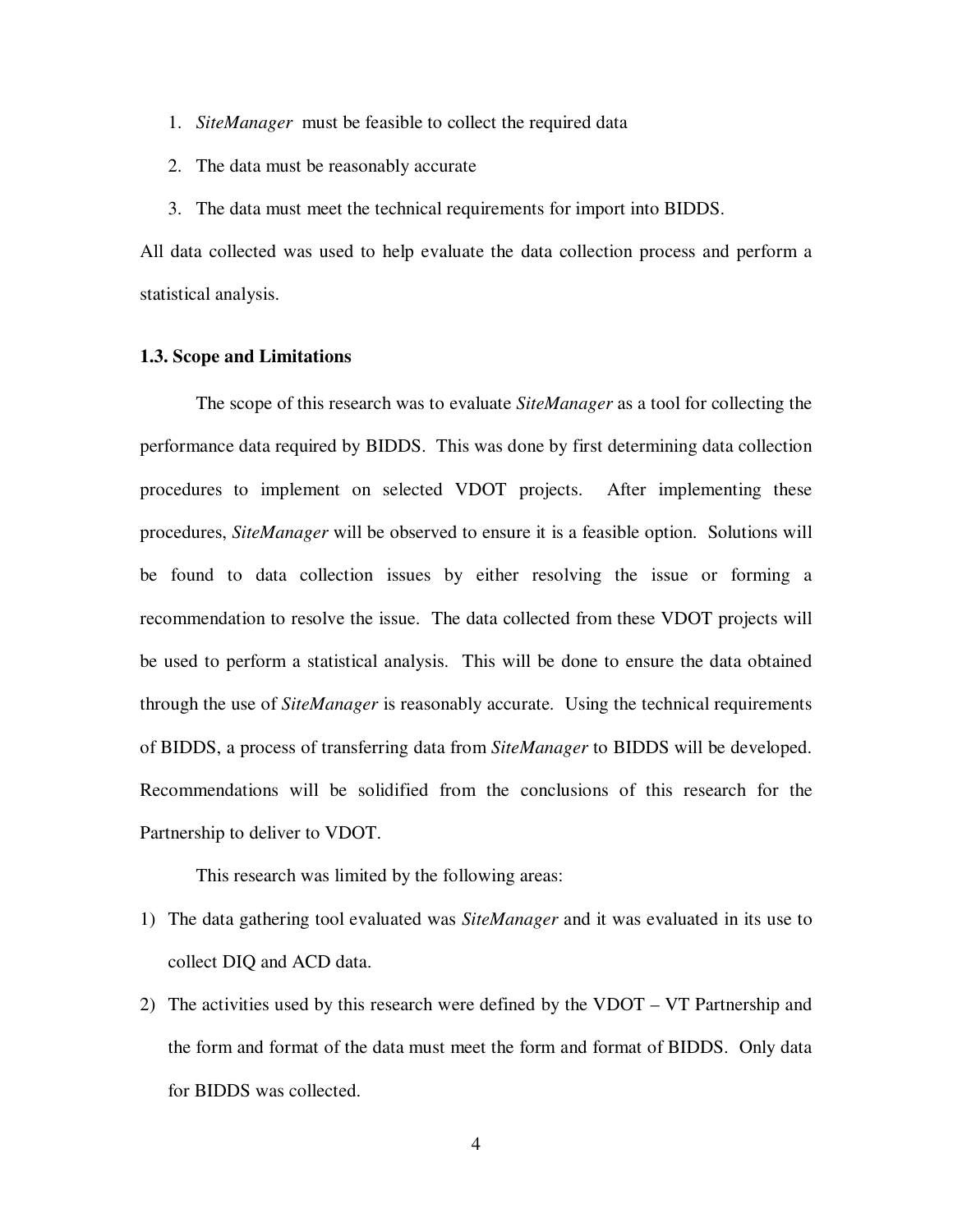3) Only 6 highway and bridge construction projects from within the VDOT Salem and Staunton Districts were chosen. These districts were chosen because of their proximity. The projects selected were those containing substantial work to be completed during the winter months. This was because the collection of data was during the winter months.

#### **1.4. Organization of Thesis**

This thesis was divided into five major divisions, understanding the challenge, developing the methodology, implementing the methodology, analysis of results, and review. The document map showing the organization of the chapters in the five major divisions is presented as Figure 1.2.

- Chapter 2: Literature Review literature related to this thesis is examined and discussed. This chapter discusses performance data, performance data research of state transportation agencies, contemporaneous data collection procedures, and the uses and capabilities *SiteManager*.
- Chapter 3: Preliminary Evaluation of *SiteManager* the initial evaluation performed to determine if *SiteManager* could be used to collect the performance data. This chapter also identifies some alternative data collection procedures which were created to ensure *SiteManager* could be used to collect data.
- Chapter 4: Design of Field Study this chapter is composed of how the field study was designed and the procedures followed to select projects for data collection.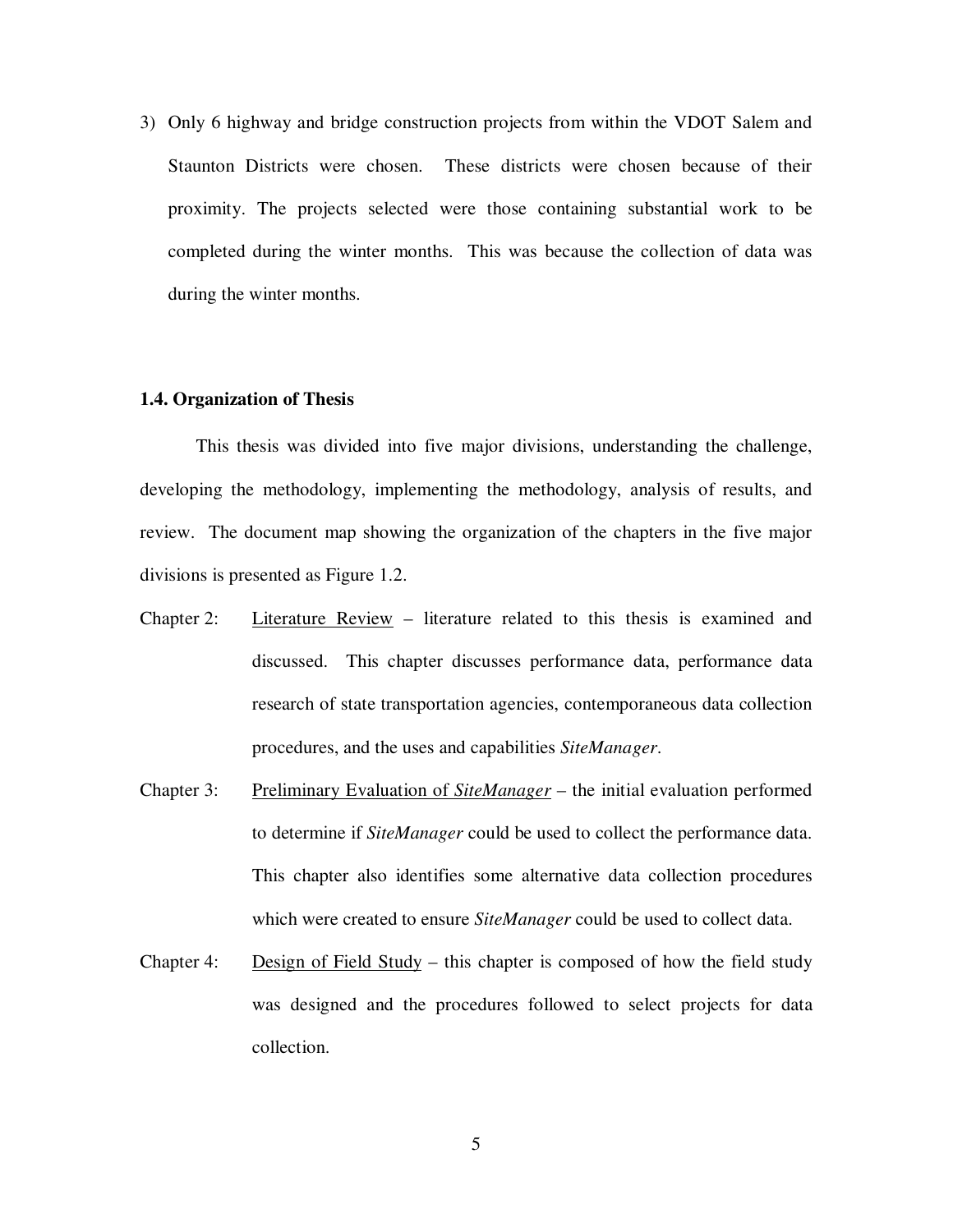- Chapter 5: Conduct the Field Study discusses how the designed field study was conducted.
- Chapter 6: Feasibility Analysis of *SiteManager* addresses the practical use of *SiteManager* as a tool for collecting the performance data as well as steps taken to solve potential data collection issues.
- Chapter 7: Accuracy Analysis of Performance data describes the statistical analysis which was performed to evaluate the accuracy of data collected using *SiteManager*.
- Chapter 8: Technical Analysis of Performance data this chapter is involved in insuring the data collected during the field study could be transformed into the form and format required for exporting into BIDDS.
- Chapter 9: Final Evaluation summary of the results from the technical, accuracy, and feasibility analysis.
- Chapter 10: Recommendations the suggestions provided to VDOT relating to the use of *SiteManager* as a tool for collecting performance data.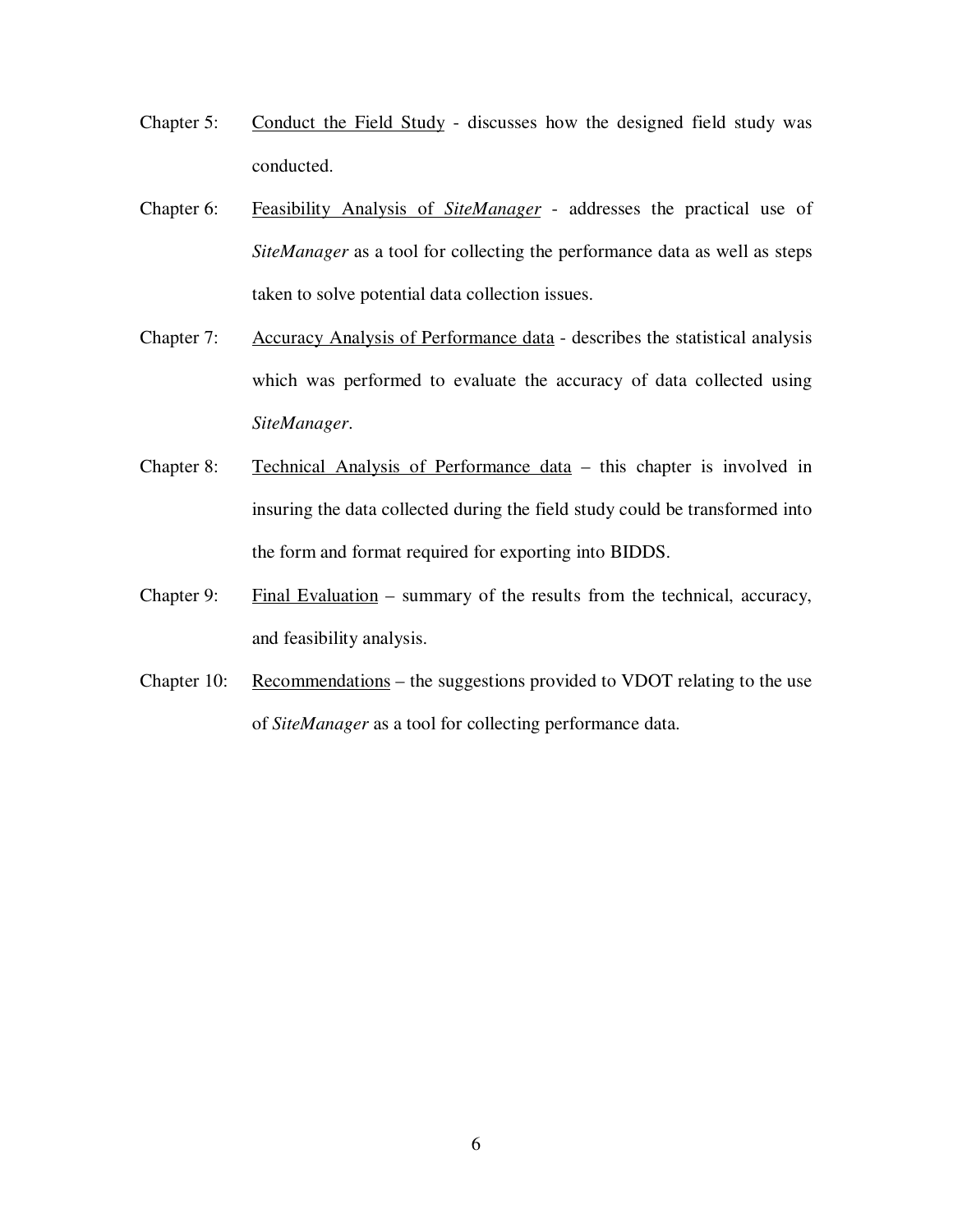

**Figure 1.2: Document Map**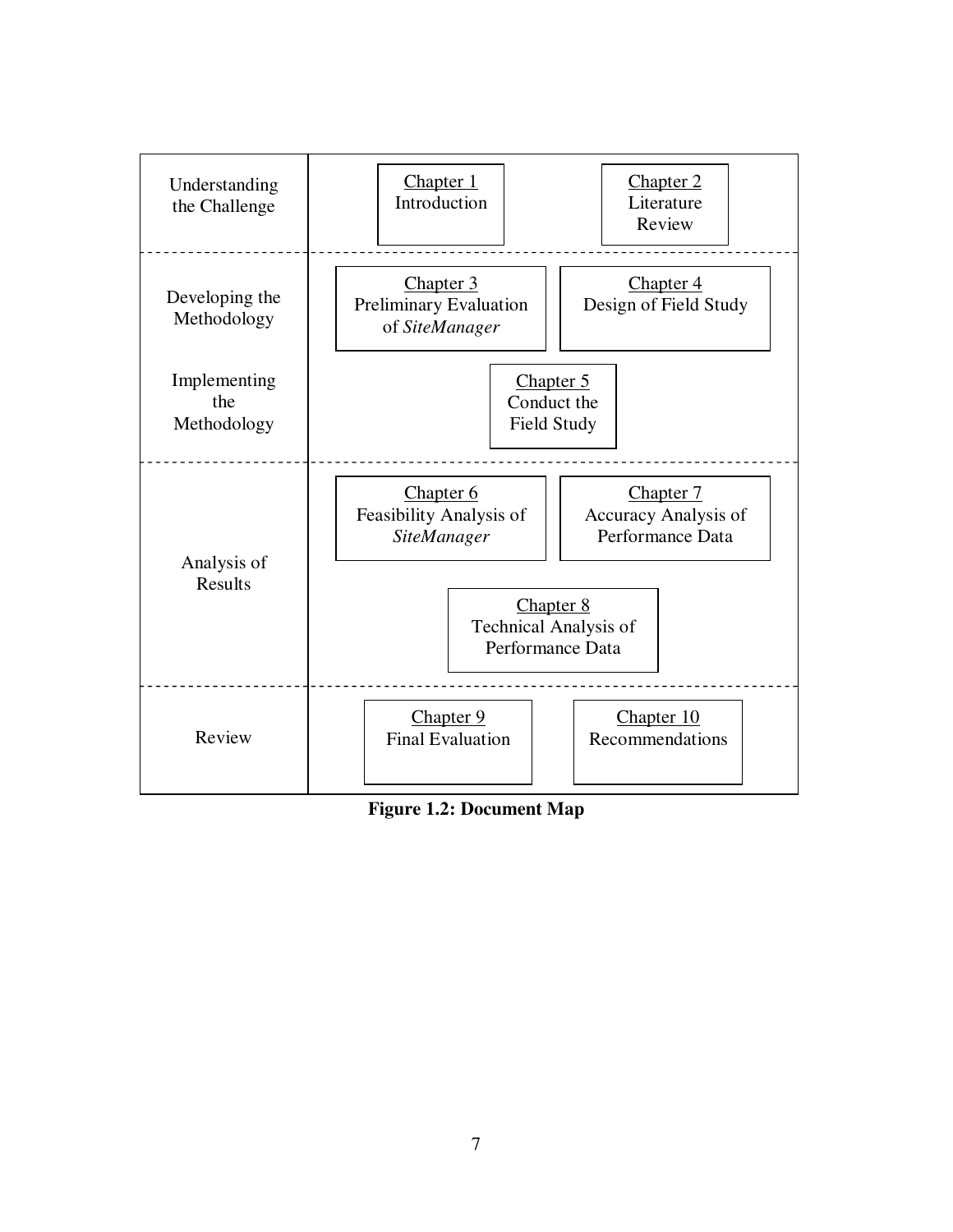### **Chapter 2: Literature Review**

#### **2.1. Introduction**

This research pertains to evaluating the use of a construction documentation system in collecting performance data. Therefore, it was imperative an understanding of performance data is attained, including what data is required to enable scheduling engineers to determine the performance time of an activity. For this reason production rates were examined. In addition, the research studied the methods by which other state transportation agencies obtained performance data and developed production rates. The issue of whether data should be collected retrospectively or contemporaneously, was investigated. In order to evaluate *SiteManager*, training was experienced and user manuals were studied to learn how to use the *SiteManager* software and what its capabilities were. In order to statistically analyze the data obtained from the various methods of data collection, research on methods of statistical analysis were studied.

#### **2.2. Performance Data**

A project is normally divided into activities for planning purposes. An activity is a work step that has a definite beginning and ending, and time is required to accomplish the activity (Clough 2000). An activity may include a quantity of work which must be performed to complete the activity. A production rate can be used to determine the time required to complete the activity (Peurifoy 2002).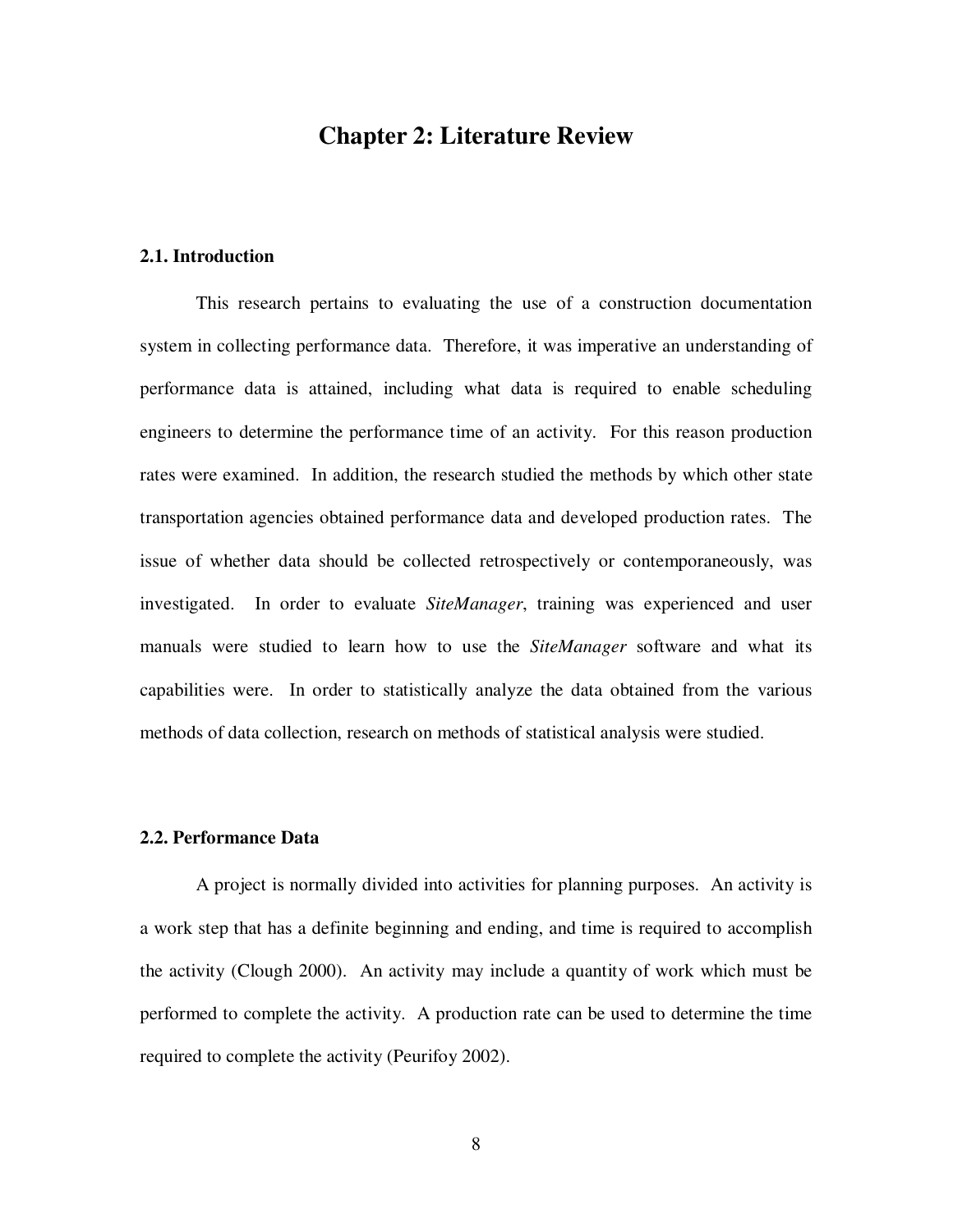Production rates are commonly used by estimators to prepare accurate cost estimates. An estimator will use a production rate to determine the time required to complete an activity. Production rates can also be used as the basis to measure the effectiveness of the progress of an activity and quantify the inputs impeding the progress of work (Hachey 1995).

A production rate is the rate work is performed by a person, crew, or piece of equipment. It is usually defined as a unit of work per unit of time. Consequently, two elements are required to develop a production rate, quantity of work and time (Peurifoy 2002).

#### **2.2.1 Quantity of Work**

According to Thomas (2000), there are different ways to measure the quantity of work produced. The process one uses to measure the different quantities of work produced depends greatly on the nature of the work and the construction methods used to complete the work. The different ways to measure the quantity of work produced is as follows:

- 1. Units Completed This involves physical measurement of a quantity of material placed. Examples are cubic yards of concrete or number of ceiling tiles placed. This is best suited for situations when the work items can easily be measured or counted.
- 2. Percent Complete
	- a. Subjective Measurement An estimate of the amount of work completed on an activity is made by a supervisor or project inspector.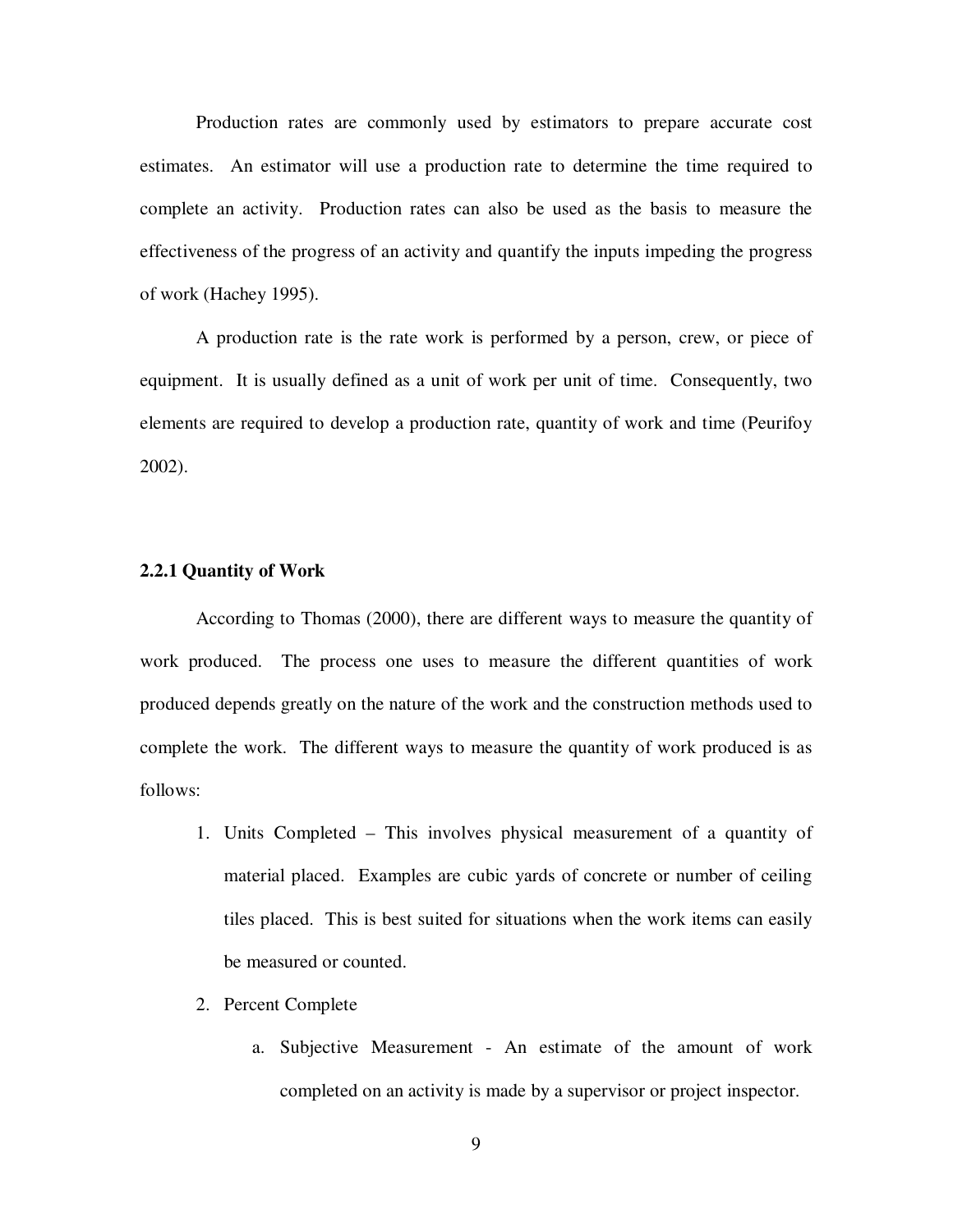- b. Level of Effort This method is similar to percent complete; however, it relies on predetermined rules to give credit for partially completed work that must evolve through several subtasks. Each subtask is assigned a portion of the percentage of the total activity. As work is being performed on multiple different subtasks, their individual percentage complete can be used to calculate the percentage complete for the activity.
- c. Incremental Milestones A predetermined percent complete is associated with each milestone.
- d. Start/Finish Percentages Percent complete is arbitrarily assigned to the start of a task (such as 20% or 30%) and when the activity ends, it is credited for being 100% complete. No intermediate percentages are used.

The most common method used in the construction industry to measure the quantity of work produced is in terms of units completed (cubic yards, linear feet, each, etc.). This is especially used in the construction industry to compensate for different scales and types of work produced. When work is measured in terms of percentage complete, one cannot account for the different scales of work. The percentage of time required to complete an activity would by the same no matter of its scale. For this reason, measuring work produced in terms of units completed yield more accurate results (Thomas 2000).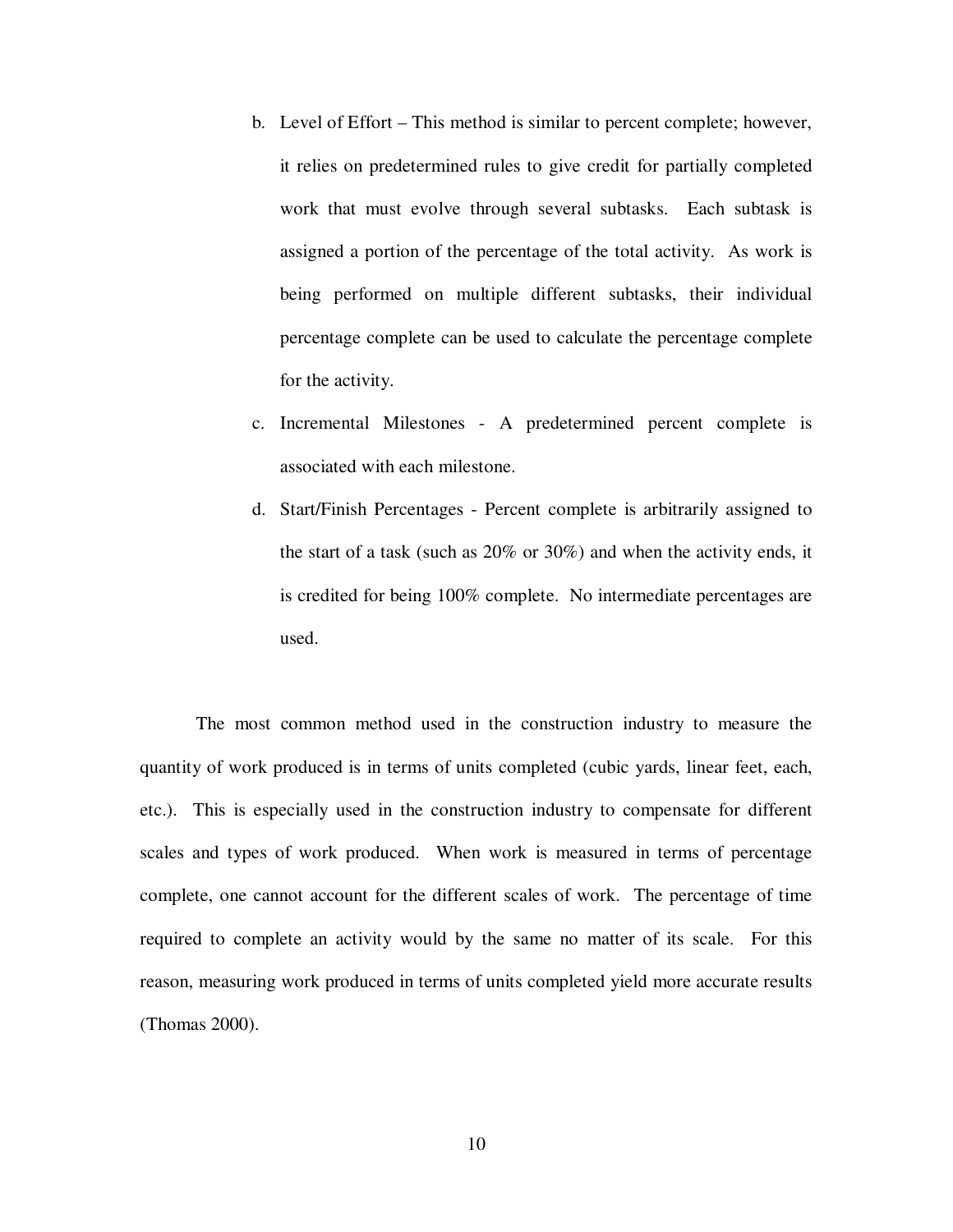There are various levels of detail which can be used when making measurements using units of work completed. For example, the footers on a bridge can be measured by number of footers or by cubic yards. In this example, measuring quantity of work produced in terms of number of footers is less detailed than measuring quantity of work produced in terms of cubic yards. It does, however, provide greater ease when measuring the quantity of work produced (O'Conner 2005). It is more common to use more detail when measuring the quantity of work produced because this provides more accuracy when developing a production rate (Thomas 2000).

#### **2.2.2 Time**

There are various levels of detail by which time can be measured. The measurement can be as detailed as using units of hours or units of months. The most common unit of time measurement is in terms of days or hours (Schuette 1994). Even when measuring time with units of days, there are various levels of detail to which a day can be divided to attempt to increase the accuracy of the measurement. This is the case because a day is usually based on an 8 hour work day. If the contractor works more or less than 8 hours in a day, the day can be divided into fractions of a day to attempt to increase the accuracy of the measurement. Research has shown, dividing a day into fractions of a day can increase the accuracy (Leslie 2000). However, little accuracy or precision is gained and the amount of effort required to divide a day into fractions of a day may not be worth the extra accuracy obtained.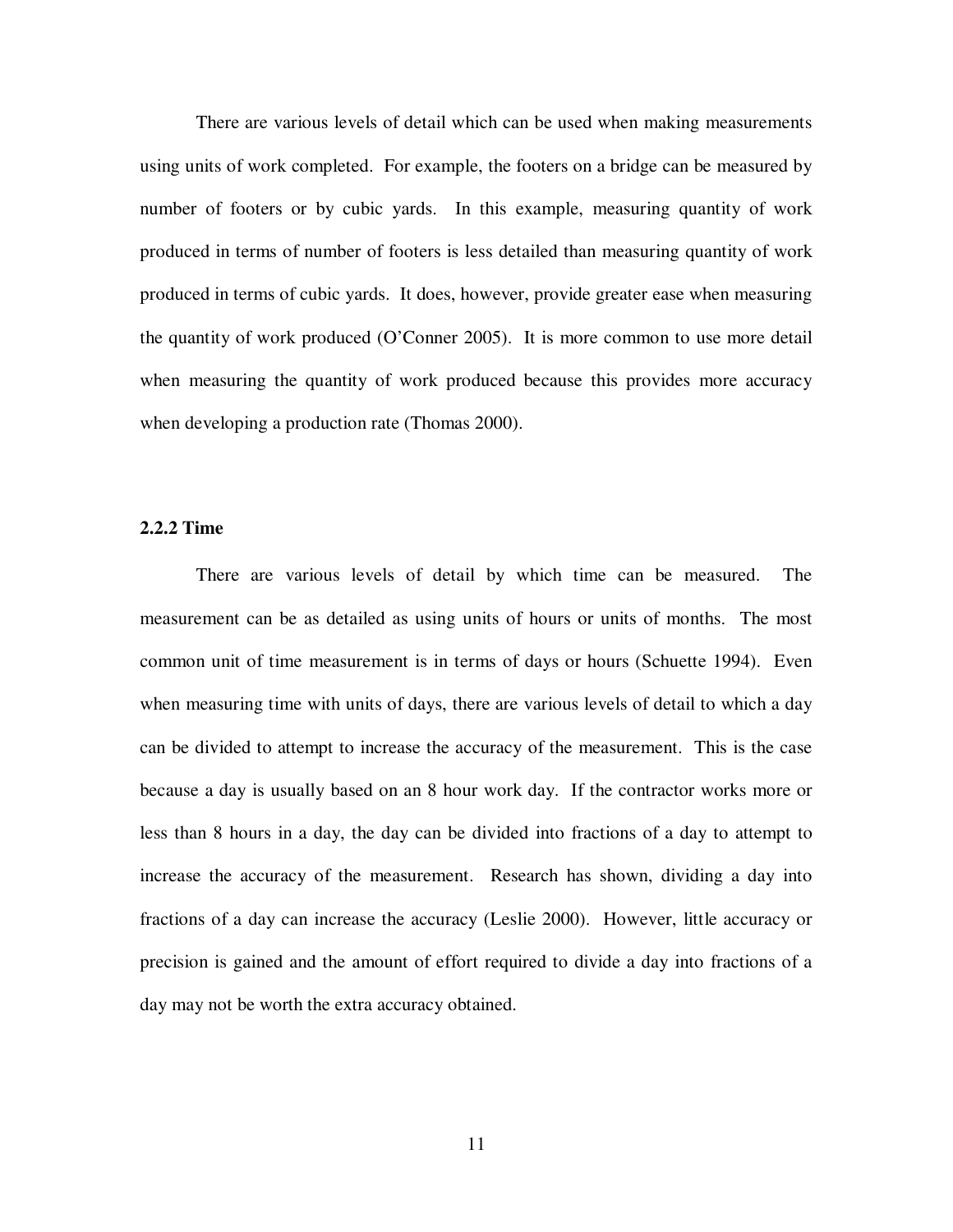#### **2.3. State Transportation Agency Performance Data Research**

Various state transportation agencies have sponsored research to either develop production rates or improve existing production rates and contract time determination methods. The research sponsored by the Louisiana DOT, Texas DOT, and Florida DOT as well as a study performed on the Memorial Bridge is examined and the significant concepts of are discussed.

#### **2.3.1 Louisiana DOT**

Leslie (2000) developed production rates for rural asphaltic concrete overlay projects for the Louisiana DOT by choosing 36 projects to analyze historical project documents and collect time and quantity data. He presents four methods for generating contract time and performed a statistical analysis to determine which method produced the most accuracy. Each method was different because of the amount of detail assigned to time to develop production rates. The four methods used area as follows:

- *Method 1.* Assigns a full day of work to each daily quantity recorded. The result of this method is the average of the daily quantities. *Time = 1 day*
- *Method 2.* Compares the daily quantity with the mean daily quantity established in Method 1. The assignment of the time-values are described as follows:

• If the Daily Quantity 
$$
\leq
$$
 Mean; *Time* =  $\frac{DailyQuantity}{Mean}$  day

If the Daily Quantity > Mean;  $Time = 1.0$  *day* 

*Method* 3. Compares the daily quantity with the mean daily quantity established in Method 1. The assignment of the time-values are described as follows:

If the Daily Quantity  $\leq$  Mean; *Time* = 0.5 *day*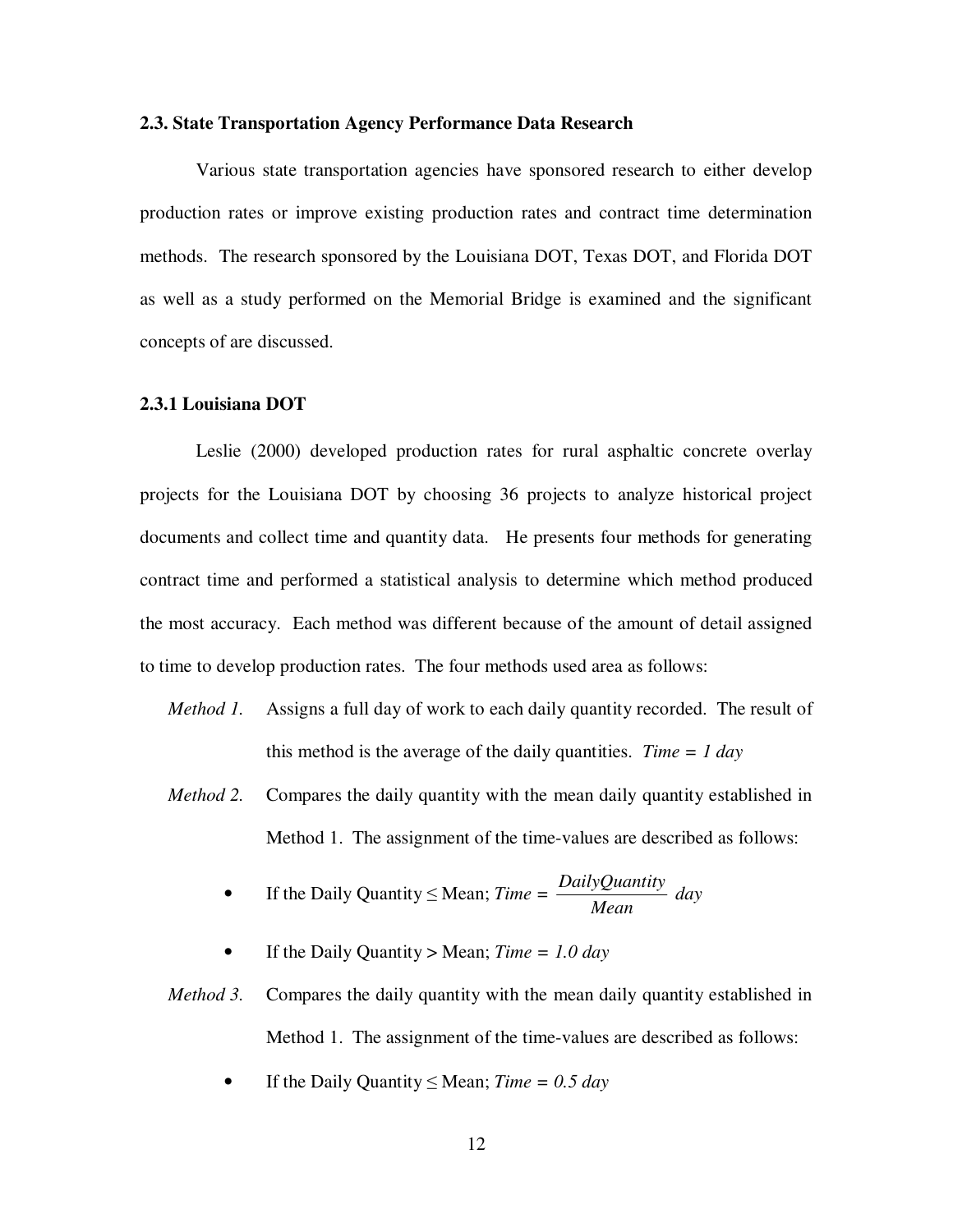- If the Daily Quantity > Mean;  $Time = 1.0$  *day*
- *Method 4.* Assumes that an eight-hour day has a time-value of one day. Therefore, the maximum time-value that can be awarded per day is equal to three days (24 hours per day/8 hours per time-value). The computations for this method used blocks of time in increments of 0.5 time-values.

• If the Daily Quantity 
$$
\leq
$$
 (0.5 x Mean); *Time =*  $\frac{DailyQuantity}{Mean}$  day

- If (0.5 x Mean) < Daily Quantity  $\leq$  (1.5 x Mean); *Time* = 1.0 *day*
- If (1.5 x Mean) < Daily Quantity  $\leq$  (2.0 x Mean); *Time* = 1.5 *days*
- If  $(2.0 \times Mean) <$  Daily Quantity  $\leq (2.5 \times Mean)$ ; *Time* = 2.0 *days*
- If  $(2.5 \times Mean) <$  Daily Quantity  $\leq (3.0 \times Mean)$ ; *Time* = 3.0 *days*
- If Daily Quantity > (3.0 x Mean); *Time = 3.0 days*

Leslie used these four methods to produce two estimates of contract time for each of the 36 projects used when developing the production rates. The first, estimated contract time by assuming concurrent activities and the second estimated contract time by assuming no concurrent activities. These estimated contract times were then compared with the actual contract time to determine which method produced the most accurate time estimate. He determined method 4 produced the most accurate contract time estimate when no concurrent activities were considered and method 1 produced the most accurate contract time when concurrent activities were considered. He then compared these two methods to determine which of the two produced the most accurate time estimate. He determined method 4 considering no concurrent activities produced the most accuracy; however, little precision and accuracy was lost when method 1 was used. Because of the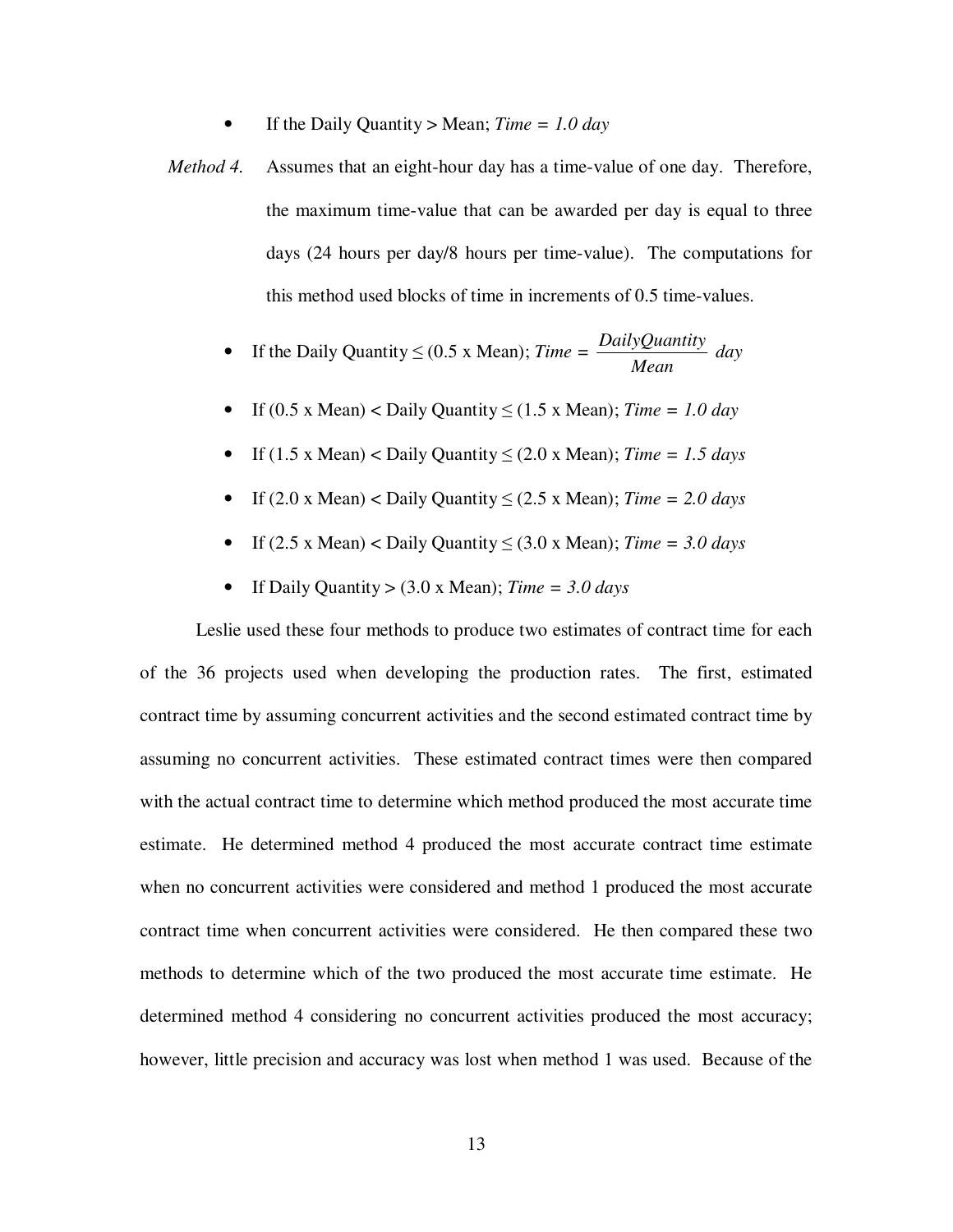ease of computing the production rates, method 1 was determined to be the overall best method.

#### **2.3.2 Texas DOT**

O'Connor, et al. (2004) worked on improving the production rates used in the TxDOT Contract Time Determination System (CTDS). CTDS was developed in 1992 and there was concern that the production rates used by the system were not always accurate. As a result many engineers were using their own experience and other outside sources to determine contract time. This study was important because it was one of the first studies to develop production rates based on crew days. Additionally, this study points to factors which can affect production rates.

This research team identified 23 work items to address in their study. These work items are shown in Table 2.1. Data was collected from TxDOT projects with durations greater than 120 days and less than 80% complete.

A total of 63 projects were selected across seven TxDOT districts to collect production data. These projects ranged in cost from \$620,000 to \$260 million. Data collection forms were developed and used to track production rates by collecting data such as the quantity and time used to complete a work item, and factors which affect productivity.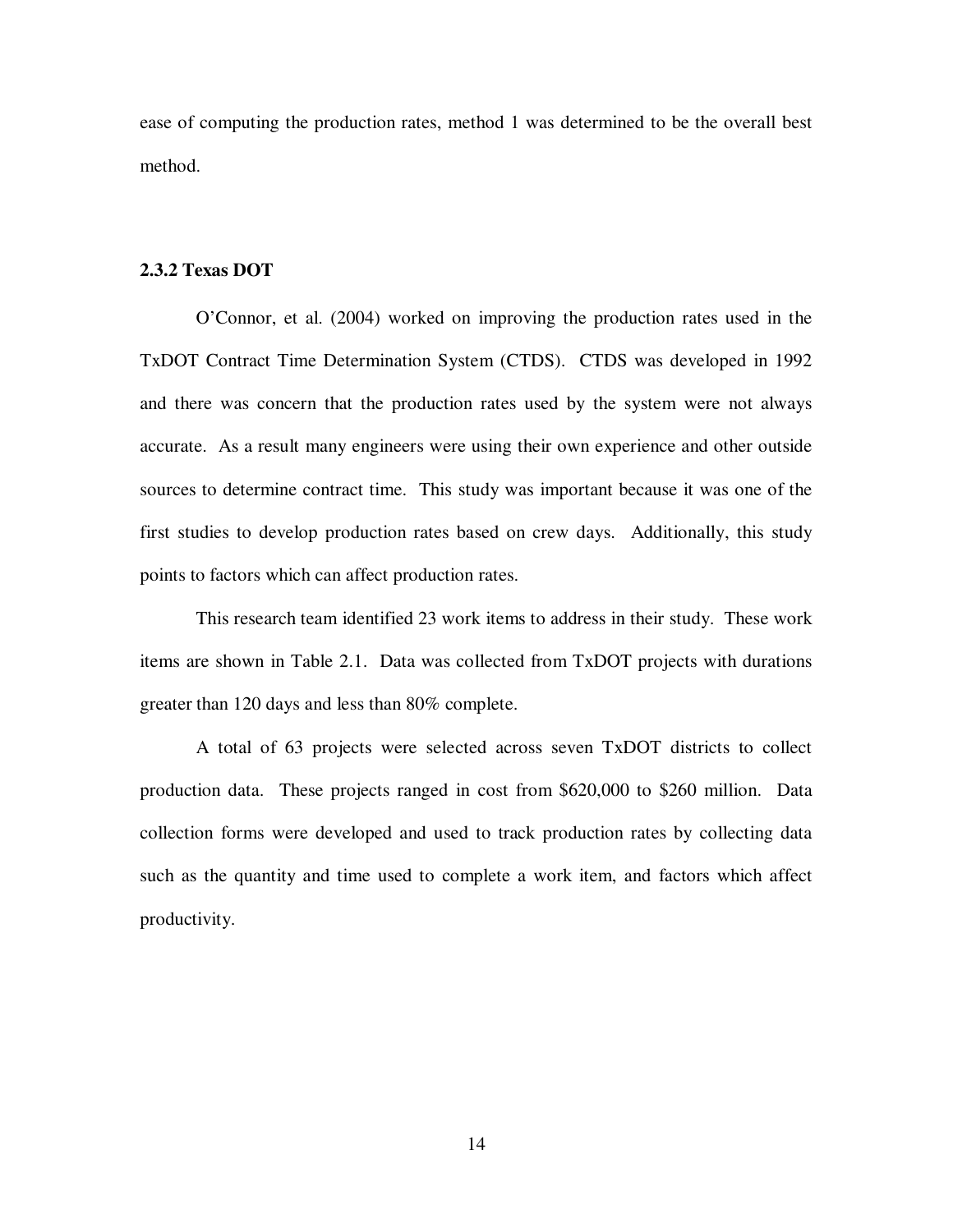| Item No.         |           | Item Description(s)                                           |  |  |  |  |  |
|------------------|-----------|---------------------------------------------------------------|--|--|--|--|--|
| $\overline{110}$ |           | Excavation                                                    |  |  |  |  |  |
| 132              |           | Embankment                                                    |  |  |  |  |  |
|                  | 247       | Flexible base                                                 |  |  |  |  |  |
|                  | 260       | Lime treatment (road mixed)                                   |  |  |  |  |  |
|                  | 276       | Cement treatment (plant mixed)                                |  |  |  |  |  |
|                  | 340       | Dense graded hot mix asphalt (method)                         |  |  |  |  |  |
| 360              | $360-1$   | Concrete pavement (slip form)                                 |  |  |  |  |  |
|                  | $360 - 2$ | Concrete pavement (conventional)                              |  |  |  |  |  |
|                  | 409       | Prestressed concrete piling                                   |  |  |  |  |  |
|                  | 416       | <b>Drilled shaft foundations</b>                              |  |  |  |  |  |
|                  | $420 - 1$ | Concrete structures - footing                                 |  |  |  |  |  |
|                  | $420 - 2$ | Concrete structures - column - rectangle                      |  |  |  |  |  |
| 420              | $420 - 2$ | Concrete structures - column - round                          |  |  |  |  |  |
|                  | 420-3     | Concrete structures - cap                                     |  |  |  |  |  |
|                  | 420-4     | Concrete structures - abutment (cast in place)                |  |  |  |  |  |
|                  | 423       | Retaining wall - MSE wall                                     |  |  |  |  |  |
|                  | 425       | Precast prestress concrete structural members - beam erection |  |  |  |  |  |
|                  | 450       | Railing - bridge railing                                      |  |  |  |  |  |
| 462              | $462 - 1$ | concrete box culverts and storm drains (precast)              |  |  |  |  |  |
|                  | 462-2     | Concrete box culverts and storm drains (cast in place)        |  |  |  |  |  |
| 464              | 464-1     | Reinforced concrete pipe (18-42 in.)                          |  |  |  |  |  |
|                  | $464 - 2$ | Reinforced concrete pipe (48-72 in.)                          |  |  |  |  |  |
| 465              |           | Manhole and inlets                                            |  |  |  |  |  |
|                  | 466       | Head walls and wing walls                                     |  |  |  |  |  |
|                  | 529       | Concrete curb, gutter and combined curb and gutter            |  |  |  |  |  |
| 666/668          |           | Pavement markings                                             |  |  |  |  |  |

### **Table 2.1: Work Items Selected**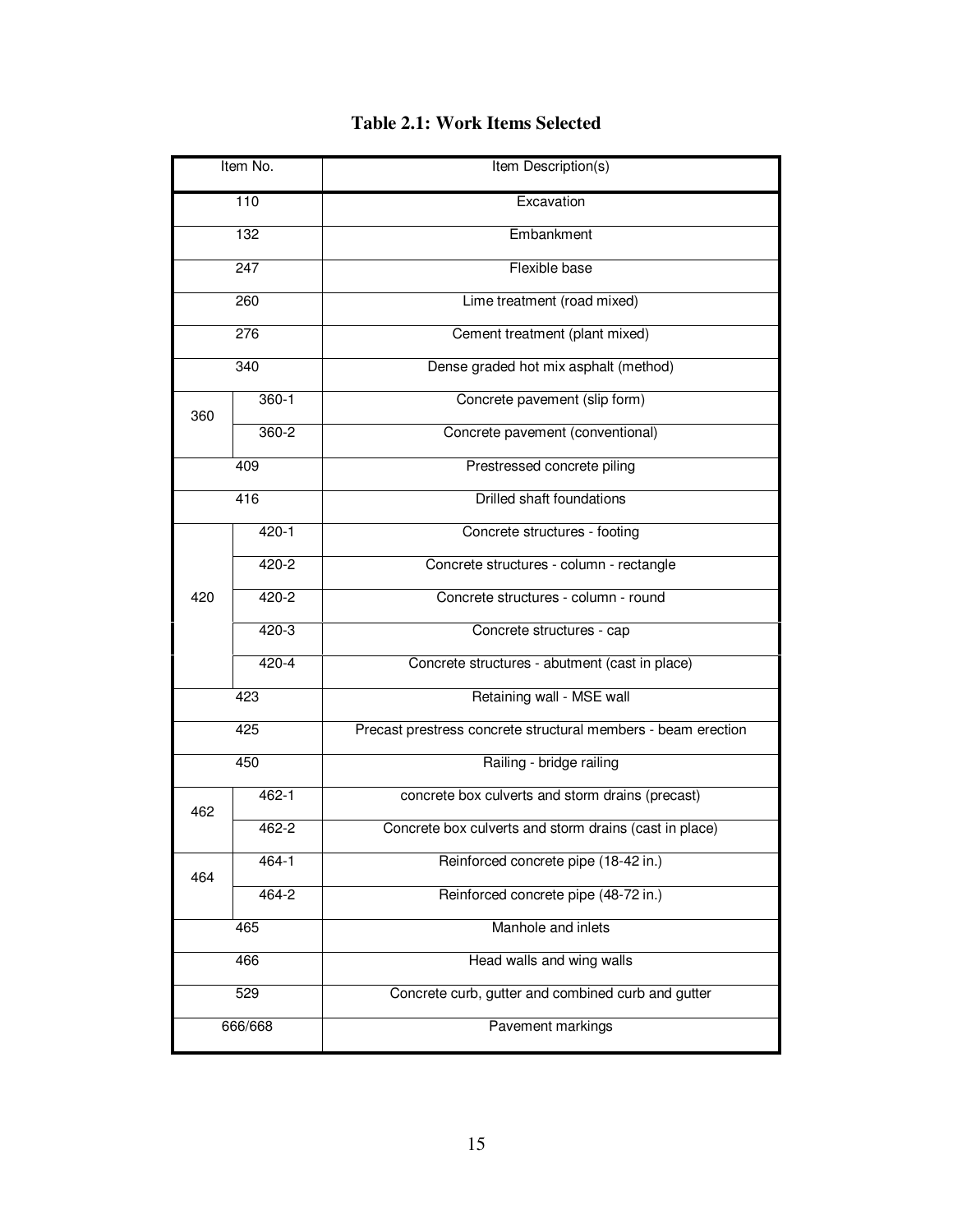Some of the factors affecting productivity identified during this research included:

- 1. project type and location
- 2. Traffic conditions
- 3. Weather (rain and length of winter)
- 4. Percentage of project completion
- 5. Contract amount
- 6. Technical complexity
- 7. Accelerated construction provisions
- 8. Liquidated damages
- 9. Subsurface conditions
- 10. Land slope
- 11. Work schedule (hours/day and days/week)
- 12. Contractor's management system

It was determined that the production rates calculated were based on the formula of "total crew workdays/total output." The quantity of work completed over time was measured in terms of total output with a unit of each (EA). This required minimal effort to measure the output and enabled quick measurement of work quantities. This would produce a production rate with units of "crew days/footer" instead of a production rate with "crew days/cubic yard of concrete."

Production rates were then corrected for delays by measuring time in the following manner:

• If a delay was experienced which amounted to less than 2 hours,  $Day = 1$  day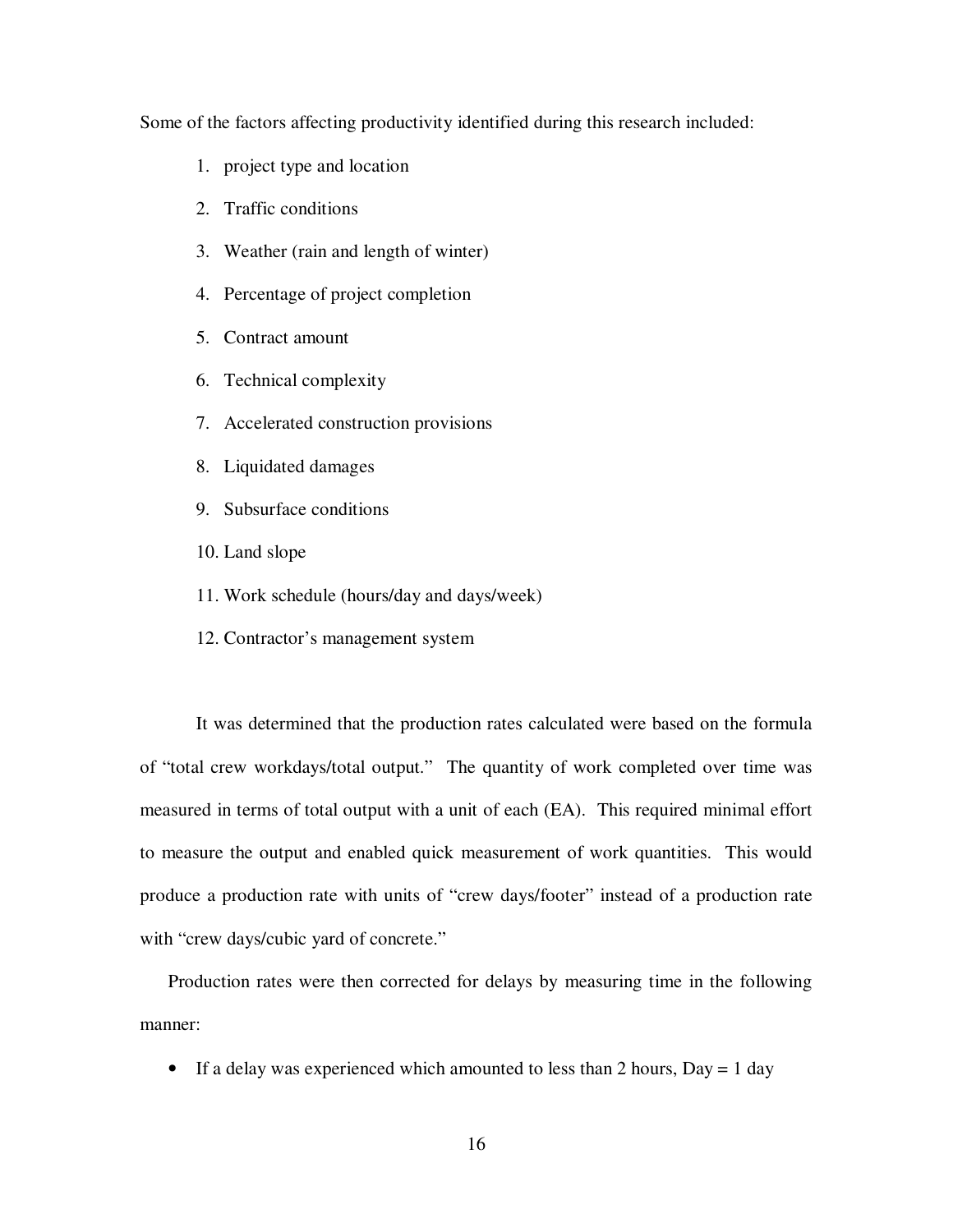- If a delay was experienced which amounted to less than or equal to 5 hours and greater than 2 hours,  $Day = 0.5$  days
- If a delay was experience which amounted to greater than 5 hours then the day was counted as a non-workday.

If a workday had more than 2 hours of overtime it was to be adjusted based on actual overtime hours; however, no such overtime was observed.

After adjusting production rates for delays, it was intended that the production rates would be adjusted for crew size as well. It was observed that the crew sizes did not vary greatly from project to project on footing, pier, and column activities. It was also found that larger crew sizes did not necessarily lead to higher production rates. In most cases, the crew size had an insignificant impact on production rates. A possible explanation for this observation could be that larger crew sizes lend more help to deal with larger scale activities and more complex activities but do not help achieve a greater rate of production (O'Connor 2005).

It was also found that most estimators do not have information about crew sizes for different activities when contract time is being determined. For this reason, empirical production rates which vary due to crew size may not be useful to contract time estimators and as long as it is known the production rates do not vary greatly due to crew size, it was thought best not to constrain estimators to needing crew size information to determine contract time.

After production rates were formulated, a statistical analysis was performed to compare the newly developed production rates with those currently being used by CTDS. Differences in the scope of work defined under each set of production rates were

17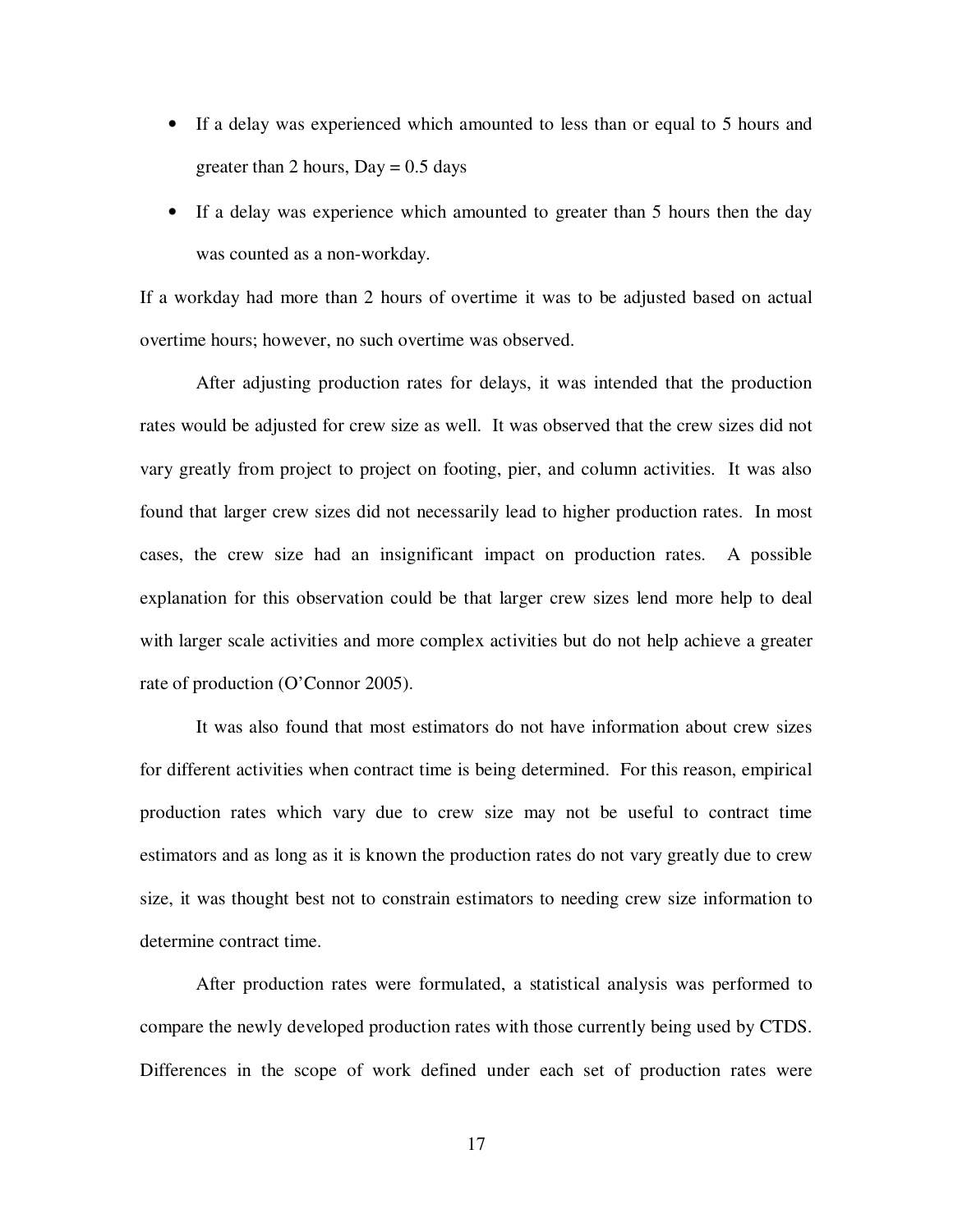considered as well as differences in units used in the production rates. It was found that there were significant differences between the two sets of production rates.

#### **2.3.3 Florida DOT**

Herbsman and Ellis (1988) established contract duration estimating methods based on production rates for the Florida DOT. This study was important because it presented three different methods by which production data could be obtained. Each method is based on historical information or contractor experience and should be reliable methods for obtaining production data. The three methods of data collection presented were investigating other state departments of transportation, surveying existing Florida DOT projects, and interviewing contractors.

The first method of data collection, surveying other state departments, proved successful. This survey was conducted not only to collect production rate data, but also to determine what trends existed for estimating contract time. The production data obtained was evaluated and used.

The second method of data collection, surveying existing Florida DOT projects, required a field study. Florida DOT personnel participated in the study. This included project engineers and inspectors. They were given a survey form and asked to monitor and record:

- 1. The type of work activity being monitored
- 2. The quantity of material being placed on the job that day
- 3. The length of time required to place the material
- 4. The factors which could have an effect on the daily production rate.
	- 18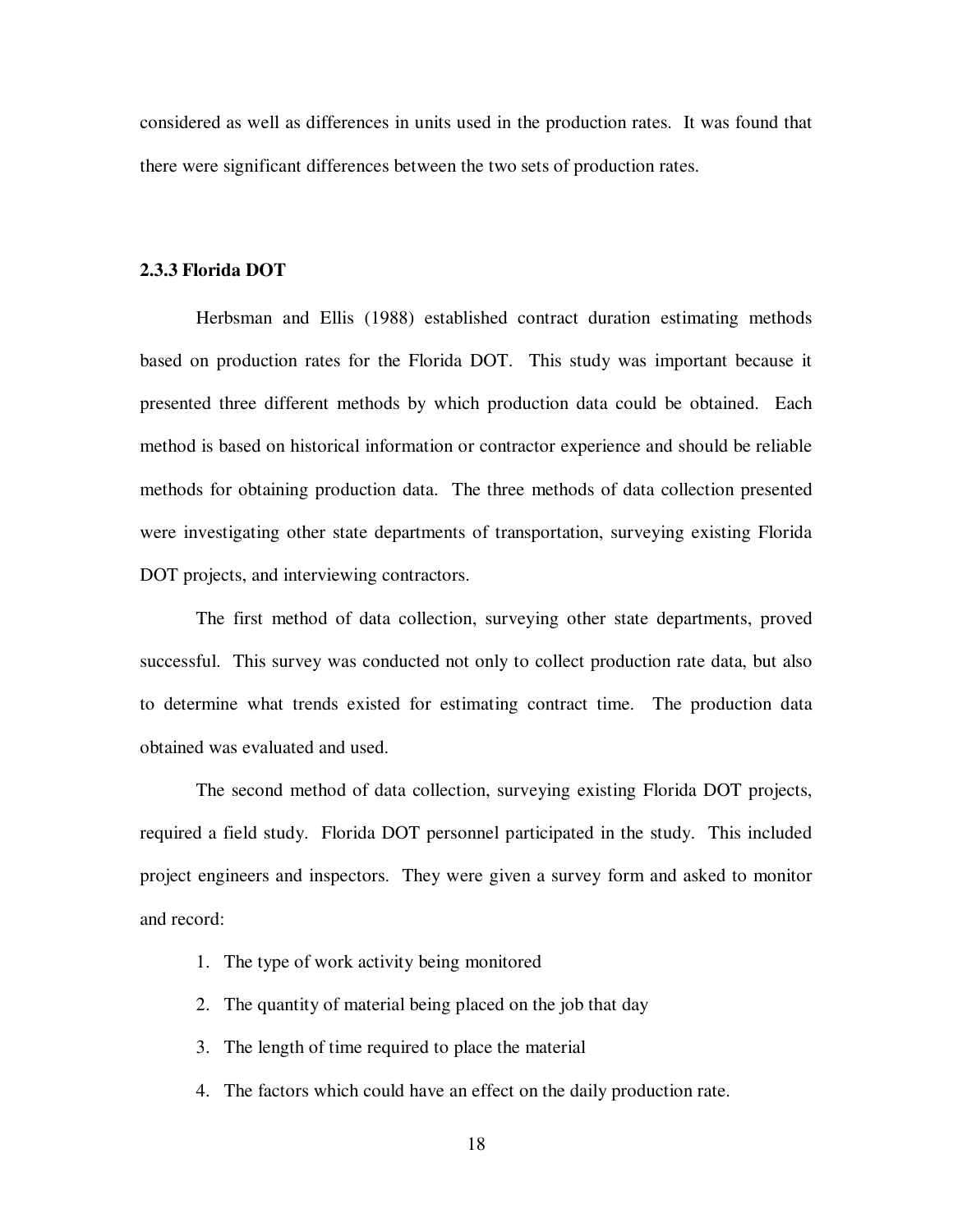This process was performed and data for 17 work activities was collected.

Production rate data was also obtained by surveying Florida DOT contractors. A number of experienced and knowledgeable contractors were identified and the researchers conducted confidential interviews with them.

After production data from all three methods was collected, it was compiled to produce a single production rate for each work activity. It was found that many of the production rates the Florida DOT was currently using were unsuitable. The newly developed production rates were incorporated into the Florida contract time determination calculations.

#### **2.3.4 Memorial Bridge Production Rates**

During the spring of 2005, a retrospective analysis of a VDOT bridge reconstruction project was performed. The project was located in Radford, VA, had an estimated cost of \$22 million, and took four years to complete. A retrospective analysis is traditionally how the construction industry obtains time and work quantity data and other needed information from a project. This analysis included looking through project records, such as individual daily diaries, meeting minutes, photographs, and weekly/monthly progress reports. During this analysis, the completed project records were examined to collect durations and quantities of work from activities defined from a contractor CPM schedule to produce a set of average production rate data to place in a database designed to store production rate data.

It was found that the large amounts of project records made the retrospective analysis difficult and time consuming. The project records contained an estimated 7000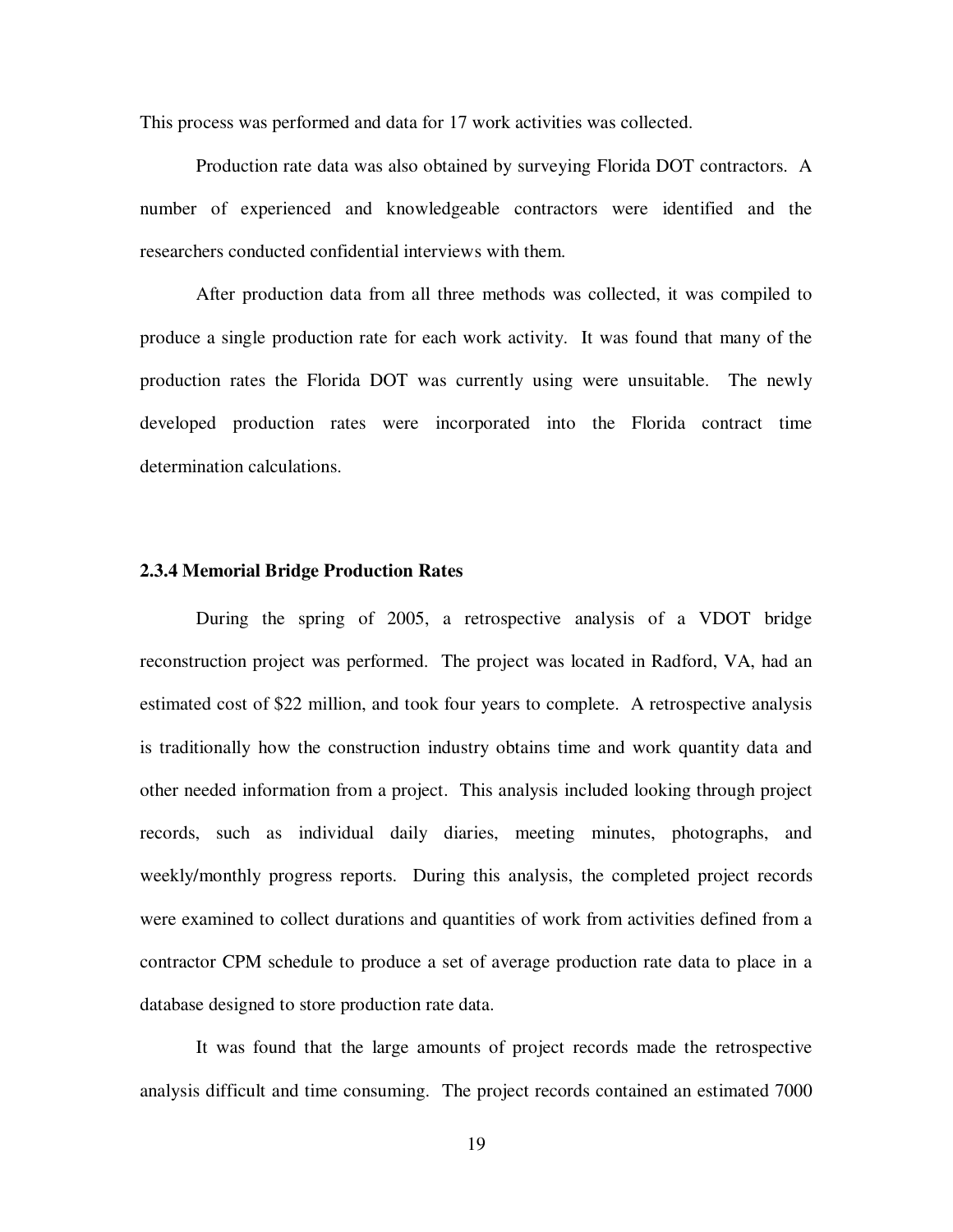individual daily diary entries, as well as other forms of project documentation. Many times the project daily work reports were confusing and additional information was needed. For example, the contractor would often discontinue work on an activity for several weeks before resuming work on the activity. This made it difficult to trace activities through the project construction phase. On several occasions, the project inspectors were contacted to gain additional information. From this and similar undertakings, it was determined best to collect data contemporaneously, rather than retrospectively.

This conclusion was consistent with the conclusion of Popescu (2005). She recounted the process through which an as-built schedule was developed for a \$790 million, petrochemical plant with a 2 year construction period. There was over 20,000 records comprising more than 175,000 pages. The documents were reviewed and existing as-built schedules were corrected for deficiencies. Missing scope was added and logic deficiencies were corrected in the existing as-built schedules.

Popescu stated, ". . . the development of the as-built schedule took an average of 1.4 man-hours per final schedule activity." The final schedule included 1003 activities and so, 1404 hrous were used. This is approximately 35 wks or nearly 9 months of work for one person to perform. Popescue recommended that project schedules be statused until the project is 100 percent complete and that data for the schedules be collected contemporaneously.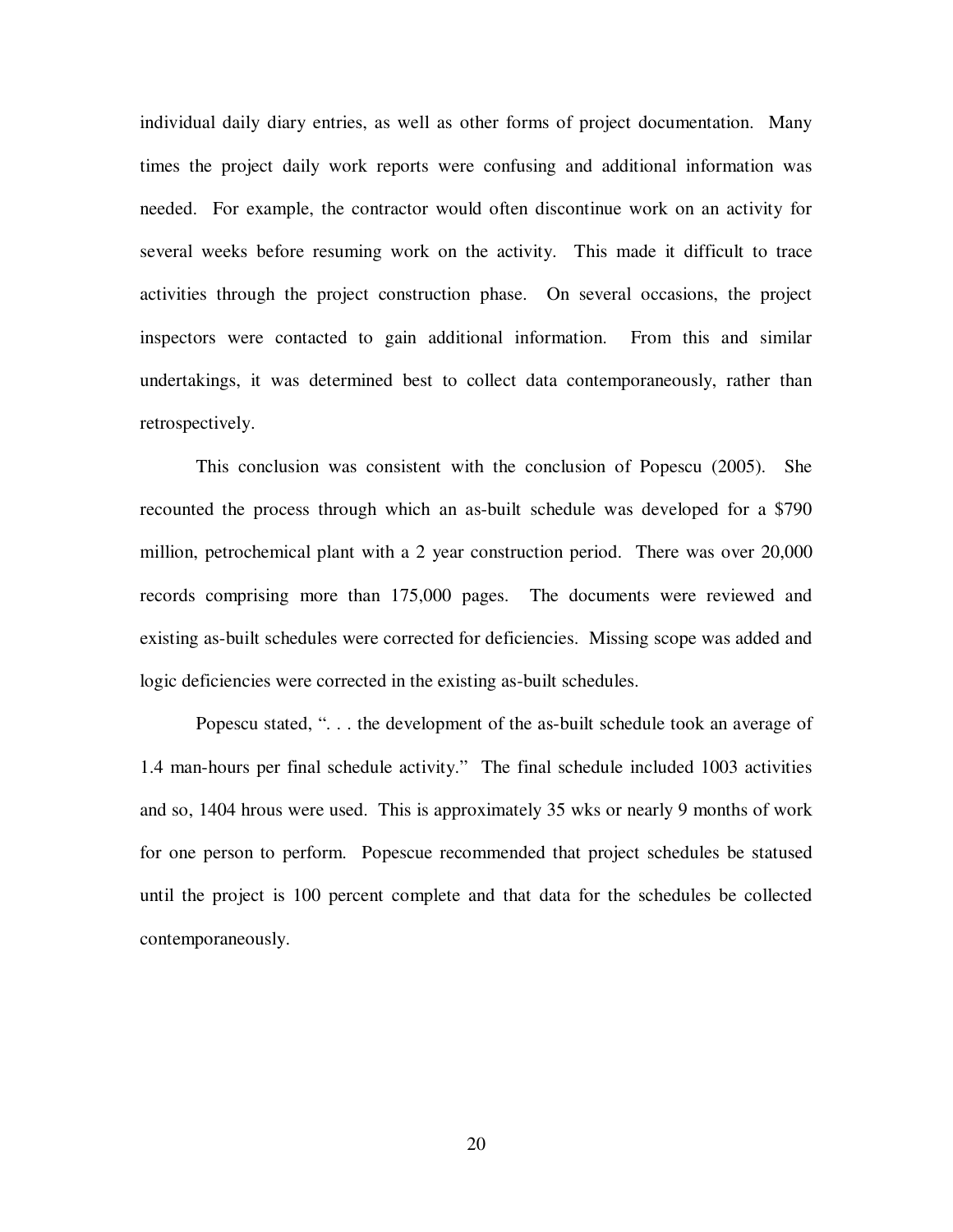#### **2.4. How Contemporaneous Data is Collected**

Records are kept on a construction project for many reasons. Some of these reasons include historical purposes, job control, use as future estimating and bidding guidelines, and evidence for dispute resolution and claims analysis (Pogorilich 1992). It is important that all these records be kept contemporaneously to improve the accuracy of the records. Often the records do not contain enough detailed information to analyze claims (Knoke 1996). For this reason there have been many papers written regarding the contemporaneous collection of data for claims analysis. This data usually includes data to produce an as-built schedule with appropriate detail. This data is similar to performance data and the process for collecting the data can be considered to be the same. There are many possible ways performance data can be gathered contemporaneously. This research considered two possible methods, data collection with bar charts and data collection using a database.

#### **2.4.1 Contemporaneous Data Collection with Bar Charts**

Hegazy et al. (2005) presented innovative ways of using intelligent bar charts to collect data contemporaneously in an approach which is more user friendly than the traditional daily site records. Traditionally, data collected from the site are recorded in paragraph form. These documents are then either stored in a computer or in physical form and require someone review the documents to obtain information. If the necessary information could be recorded in a bar chart, it could be used to easily produce accurate as-built schedules for claim analysis. The authors presented two ways in which this could be done: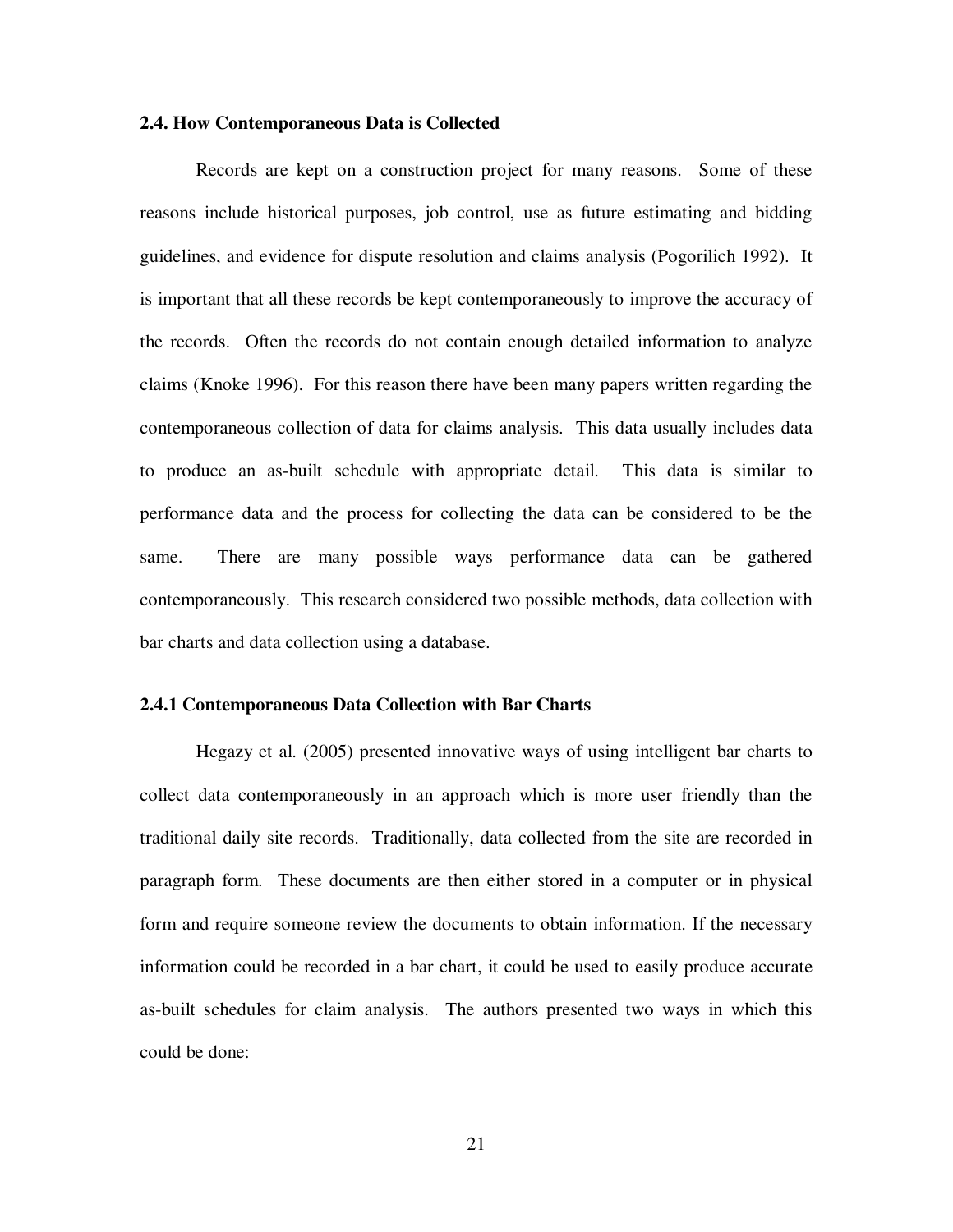- 1. As seen in Figure 2.1, a bar chart of this nature can be used to update the status of a project on a daily basis. Four conditions can be recorded for measuring the time spent per day on each activity:
	- 1.  $X =$  Activity was worked on all day
	- 2.  $W =$  Activity was not worked on for the entire day due to weather
	- 3.  $H =$  Activity was worked on for half a day
	- 4.  $R =$  Activity was not worked on for half of a day due to weather
- 2. As seen in Figure 2.2, a bar chart can be made with a computer spreadsheet with each cell representing a day. As was the case with the previous bar chart, this bar chart can be used to update the status of a project on a daily basis. Different from the previous bar chart, this bar chart can contain more information. In addition to recording the actual days an activity was worked on, the percent completed that day or quantity placed could also be recorded, as well as the actual cost to date. Comments can be attached to the cells to describe delays and their causes. Additionally, CPM logic can be linked to this bar chart to keep the user from committing errors. For example, if the user was updating the schedule and entered in a percent complete for an activity in which its predecessors were not completed, a logic violation warning would appear.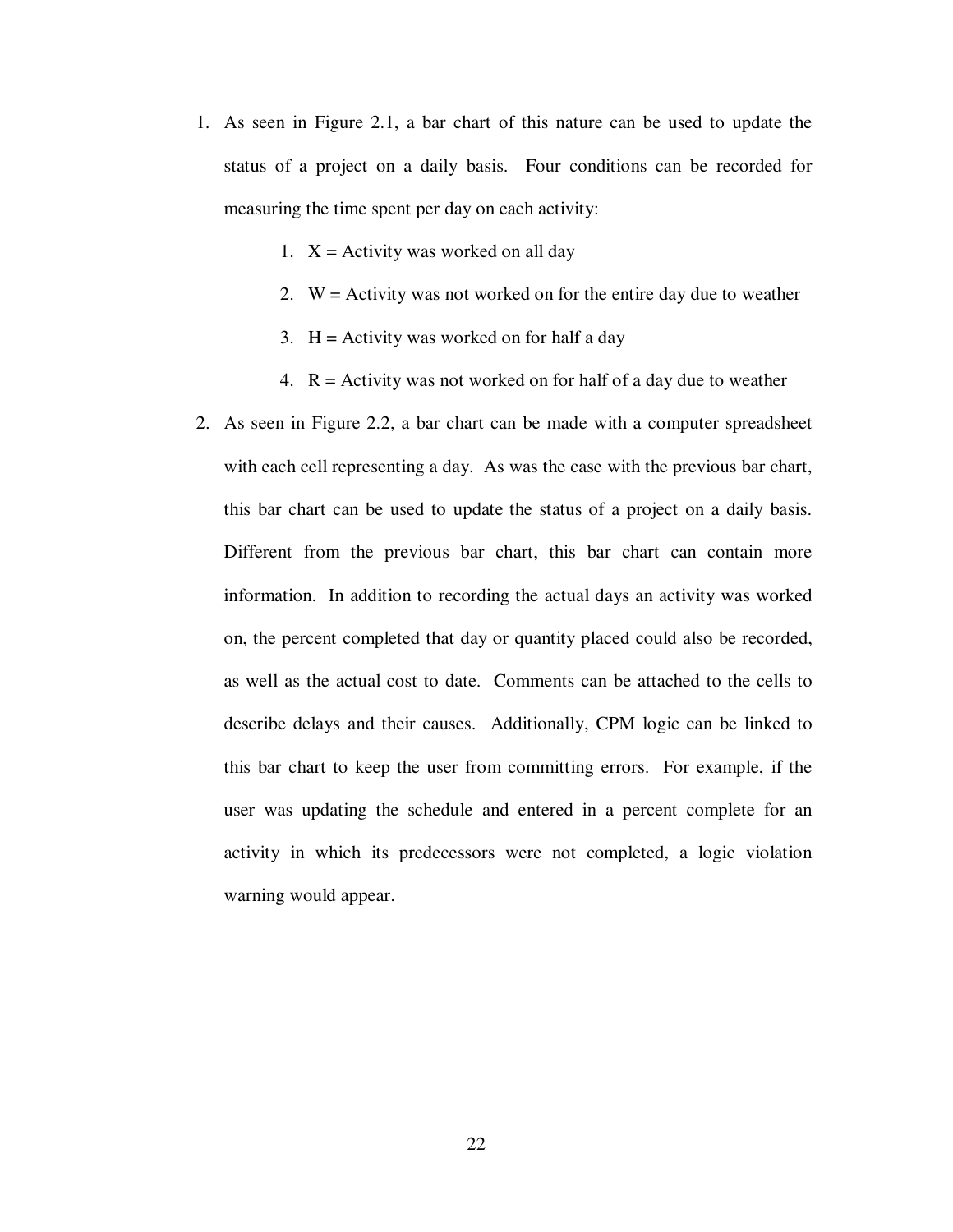| Code    | <b>Activity Description</b> | <b>Jun-90</b>                                                                                     |   |   |   |   |        |    |        |    |    |    |    |    |    |    |
|---------|-----------------------------|---------------------------------------------------------------------------------------------------|---|---|---|---|--------|----|--------|----|----|----|----|----|----|----|
|         |                             | 5                                                                                                 | 6 |   | 8 | 9 | 12     | 13 | 14     | 15 | 16 | 19 | 20 | 21 | 22 | 23 |
| E101    | Excavate topsoil            |                                                                                                   |   |   |   |   |        |    |        |    |    |    |    |    |    |    |
| E102    | General Excavation          | X                                                                                                 |   |   |   |   |        |    |        |    |    |    |    |    |    |    |
| E103    | Excavate pier               |                                                                                                   | Χ | R | X |   |        |    |        |    |    |    |    |    |    |    |
| E104    | Excavate S abut             |                                                                                                   |   |   |   | Χ |        |    |        |    |    |    |    |    |    |    |
| E105    | Excavate N abut             |                                                                                                   |   |   |   | Χ | н      |    |        |    |    |    |    |    |    |    |
| E106    | Backfill S abut             |                                                                                                   |   |   |   | н | v<br>⋏ |    |        |    |    |    |    |    |    |    |
| E107    | Backfill N abut             |                                                                                                   |   |   |   |   |        |    |        |    |    |    |    |    |    |    |
| S101    | Blind S pier                |                                                                                                   |   |   |   |   |        |    | W      | н  |    | H  |    |    |    |    |
| S102    | Blind N pier                |                                                                                                   |   |   |   |   |        |    | v<br>⋏ | W  | н  | X  | X  |    | н  |    |
| Legend: | X: Activity working all day | H: Activity working half day                                                                      |   |   |   |   |        |    |        |    |    |    |    |    |    |    |
|         |                             | W: Activity not working all day due to weather<br>R: Activity not working half day due to weather |   |   |   |   |        |    |        |    |    |    |    |    |    |    |

**Figure 2.1: Bar Chart used to Record Site Data (Hegazy et al. 2005)**



**Figure 2.2: Spreadsheet Bar Chart (Hegazy et al. 2005)**

#### **2.4.2 Contemporaneous Data Collection Using a Database**

Knoke and Jentzen (1996) suggest developing a database to contemporaneously store all the necessary data required to produce an as-built schedule. A portion of a typical as-built schedule database can be seen in Figure 2.3. The database would contain one record for each day for each activity which work was performed. A database could contain whatever details desired, but the database designed by Knoke and Jentzen included the date, description of work (activity), task code, and the subcontract under which the work was performed.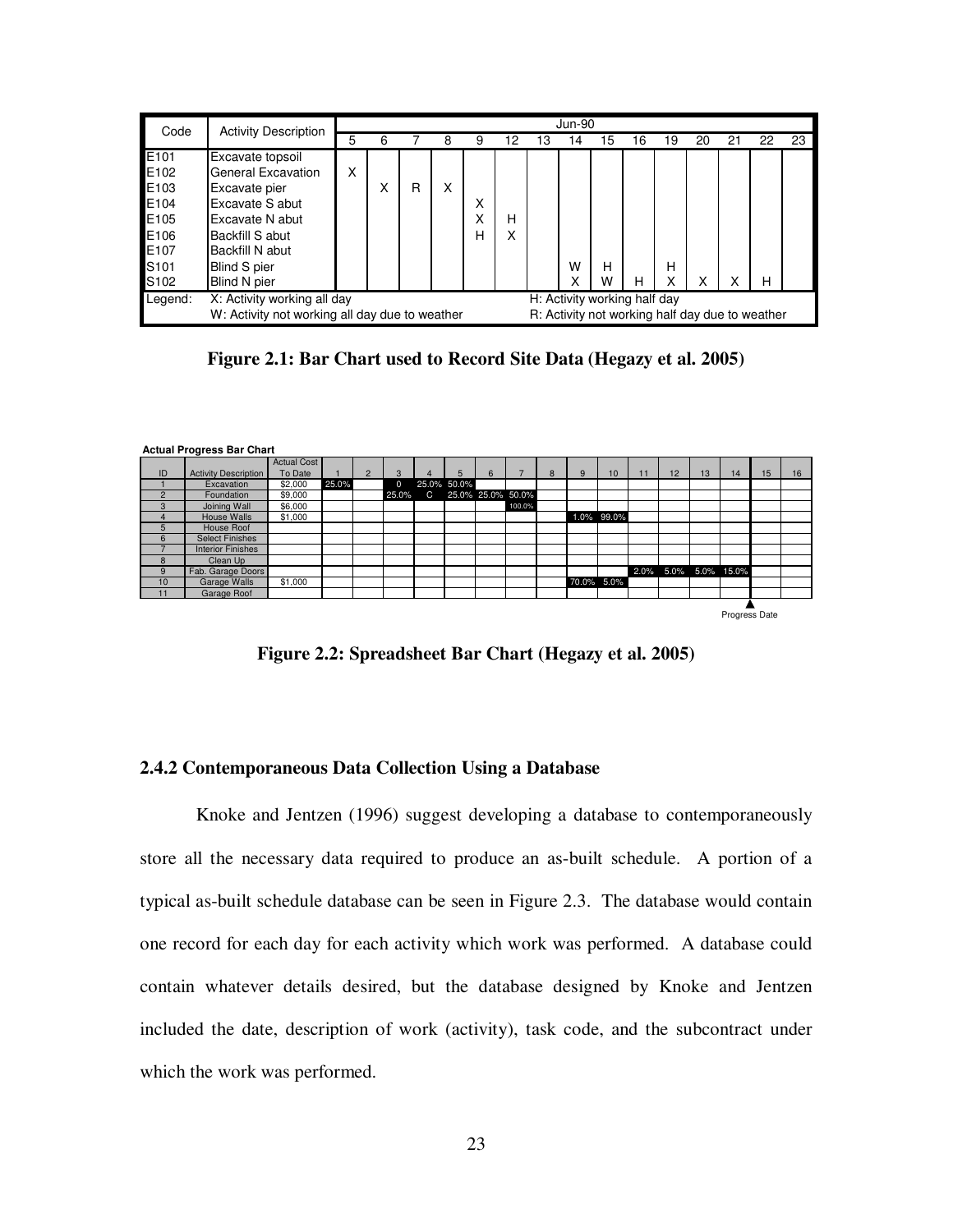| <b>Date</b> | <b>Work Description</b>              |                | <b>Task Code Subcontract</b> |
|-------------|--------------------------------------|----------------|------------------------------|
| $1-May-09$  | construct equipment formwork         | <b>FNDN</b>    | Concrete                     |
| $2-May-09$  | construct equipment formwork         | <b>FNDN</b>    | Concrete                     |
| 3-May-09    | construct equipment formwork         | <b>FNDN</b>    | Concrete                     |
| 4-May-09    | construct equipment formwork         | <b>FNDN</b>    | Concrete                     |
| 4-May-09    | place embedded conduit in equipment  | <b>CONDUIT</b> | Elec                         |
| 5-May-09    | construct equipment formwork         | <b>FNDN</b>    | Concrete                     |
| 5-May-09    | place embedded conduit in equipment  | <b>CONDUIT</b> | Elec                         |
| 5-May-09    | place embedded conduit in equipment  | <b>EQUIP</b>   | Mill                         |
| $6$ -May-09 | place equipment frame                | <b>FNDN</b>    | Concrete                     |
| 7-May-09    | construct equipment formwork         | <b>CONDUIT</b> | Elec                         |
| 8-May-09    | place embedded conduit in equipment  | <b>FNDN</b>    | Concrete                     |
| 9-May-09    | cure concrete equipment foundation   | <b>FNDN</b>    | Concrete                     |
| 10-May-09   | cure concrete equipment foundation   | <b>FNDN</b>    | Concrete                     |
| 11-May-09   | cure concrete equipment foundation   | <b>FNDN</b>    | Concrete                     |
| 12-May-09   | cure concrete equipment foundation   | <b>FNDN</b>    | Concrete                     |
| 13-May-09   | strip concrete equipment foundation  | <b>CONDUIT</b> | Elec                         |
| 13-May-09   | install exposed conduit to equipment | <b>CONDUIT</b> | Elec                         |
| 13-May-09   | install exposed conduit to equipment | <b>EQUIP</b>   | Mill                         |
| 14-May-09   | install & align equipment            | <b>CONDUIT</b> | Elec                         |
| 15-May-09   | install exposed conduit to equipment | <b>EQUIP</b>   | Elec                         |
| 16-May-09   | install & align equipment            | <b>EQUIP</b>   | Mill                         |
| 17-May-09   | install equipment wiring             | <b>EQUIP</b>   | Mill                         |
| 18-May-09   | test & startup equipment             | <b>STARTUP</b> | Startup                      |
| 19-May-09   | test & startup equipment             | <b>STARTUP</b> | Startup                      |
| 20-May-09   | test & startup equipment             | <b>STARTUP</b> | <b>Startup</b>               |
| 21-May-09   | test & startup equipment             | <b>STARTUP</b> | Startup                      |

**Figure 2.3: Segment of Typical As-built Schedule Database, AACE permission see**

#### **pg. 102, (Knoke 1996)**

#### **2.5.** *SiteManager* **as a Possible Contemporaneous Data Collection Tool**

*SiteManager* is a client/server based construction management tool which was developed under the sponsorship of the American Association of State Highway and Transportation Officials (AASHTO). This software is part of the Trns-Port suite of products available through AASHTO, which includes PES (Proposal and Estimates System), LAS (Letting and Award System), DSS (Decision Support System), and CAS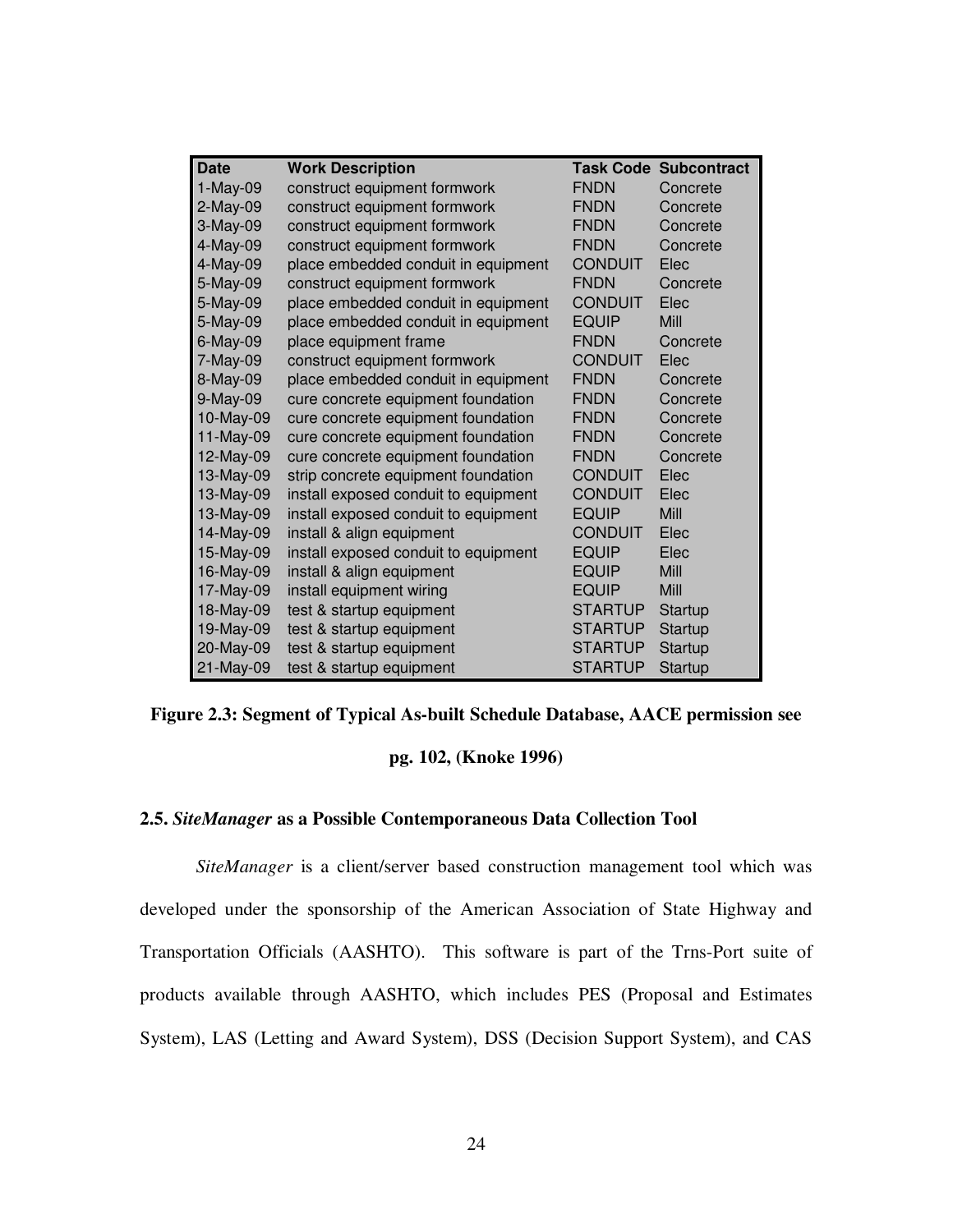(Construction Administration System). This easily allows for data to be integrated and transferred between the different software in the suite (AASHTO 2004)

Virginia was one of the first states to participate in the original development process of the *SiteManager* software and it is the system VDOT now uses. This system can be used by all levels of construction personnel such as field inspectors, technicians, project managers, clerks, auditors, lab personnel, management, producer/suppliers, contractors, and the FHWA (Gosaie 2005). *SiteManager* has many functions, but the three main functions are administering the contract, performing the daily processes, and paying the contractor.

### **2.5.1 Administering the Contract**

On the main panel of the *SiteManager* software, the Contract Administration tab can be selected. Under this tab, the contractor's payment schedule can be monitored, payrolls can be documented, reports can be generated to assist in monitoring a contract, and reference data for vendors, subcontractors, and bid items can be input. Additionally, a construction contract can be:

1. Initialized – a new contract can be entered into the system. A contract will have a contract identification number, state or federal project number(s), and pay code number(s). It can also be specified what district and residency the project will take place in. The contract amount and contract time are also specified. Other important contract information can also be recorded such as amount of liquidated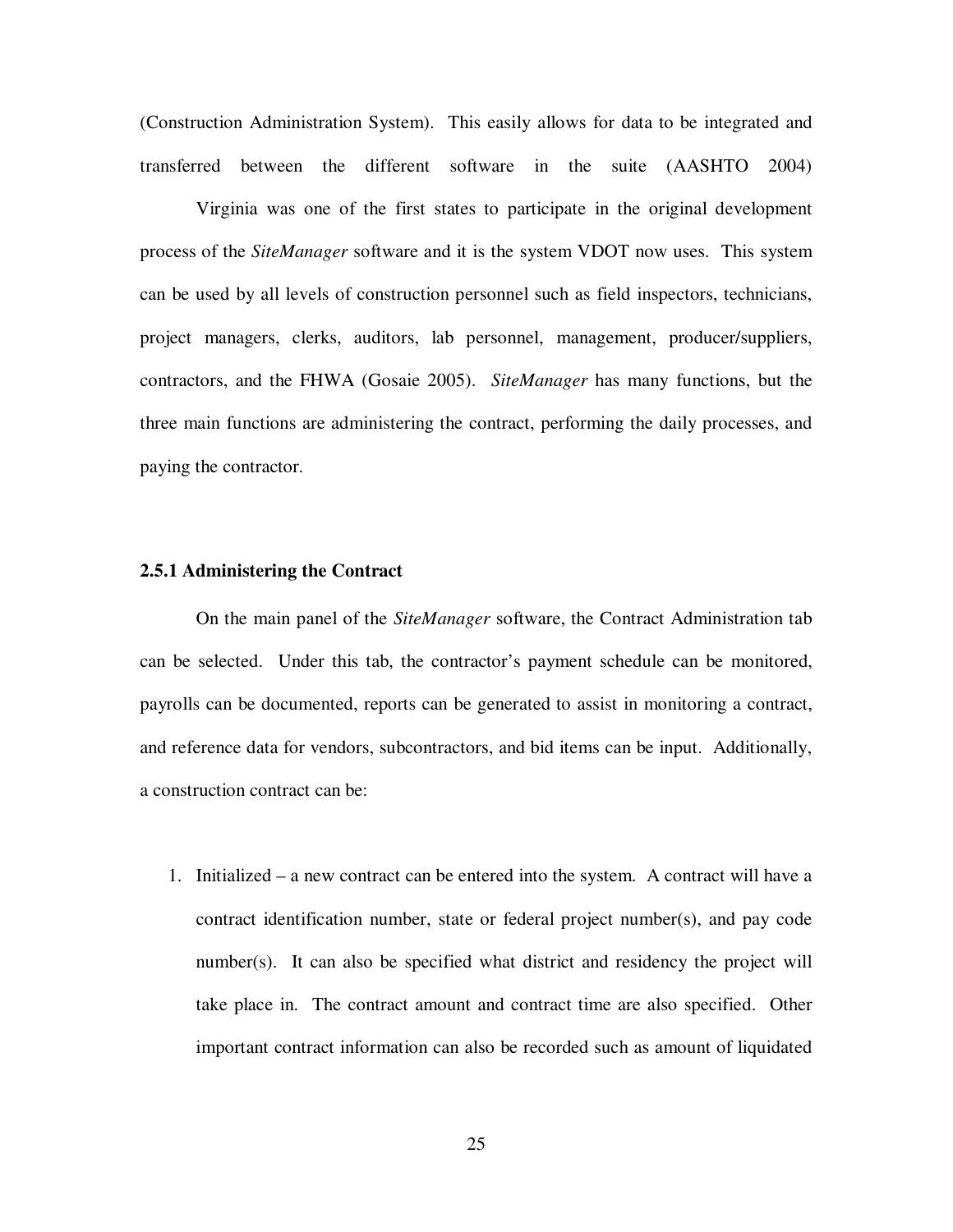damages, critical contract dates, primary personnel on the project, and the prime contractor and their insurance and bonding companies.

2. Reviewed – after a contract is initialized, various VDOT personnel will review and update the information. Because construction projects are dynamic, there are often plan discrepancies, disputes and claims, design issues, etc. which require additions or changes to a contract. These issues are recorded under the contract administration tab.

There are several reports which can be generated under the contract administration tab. These reports include the contractor status report, item quantity report, item work report, claim/dispute summary report, and contractor schedule report.

- 1. The contractor status report shows key contract dates which have been achieved such as letting date, notice to proceed date, work began date, substantial completion date, etc., as well as a breakdown of payments to the contractor.
- 2. The item quantity report shows the quantity placed and total amount paid for every bid item which was selected to show up on the report. The item work report shows the dates and quantities a single bid item was paid for. This report will only show one bid item at a time.
- 3. The claim/dispute summary report shows a summary of claims or potential claims on the selected project.
- 4. The contractor schedule report shows the projects on which a selected contractor is a certain percentage or more behind schedule.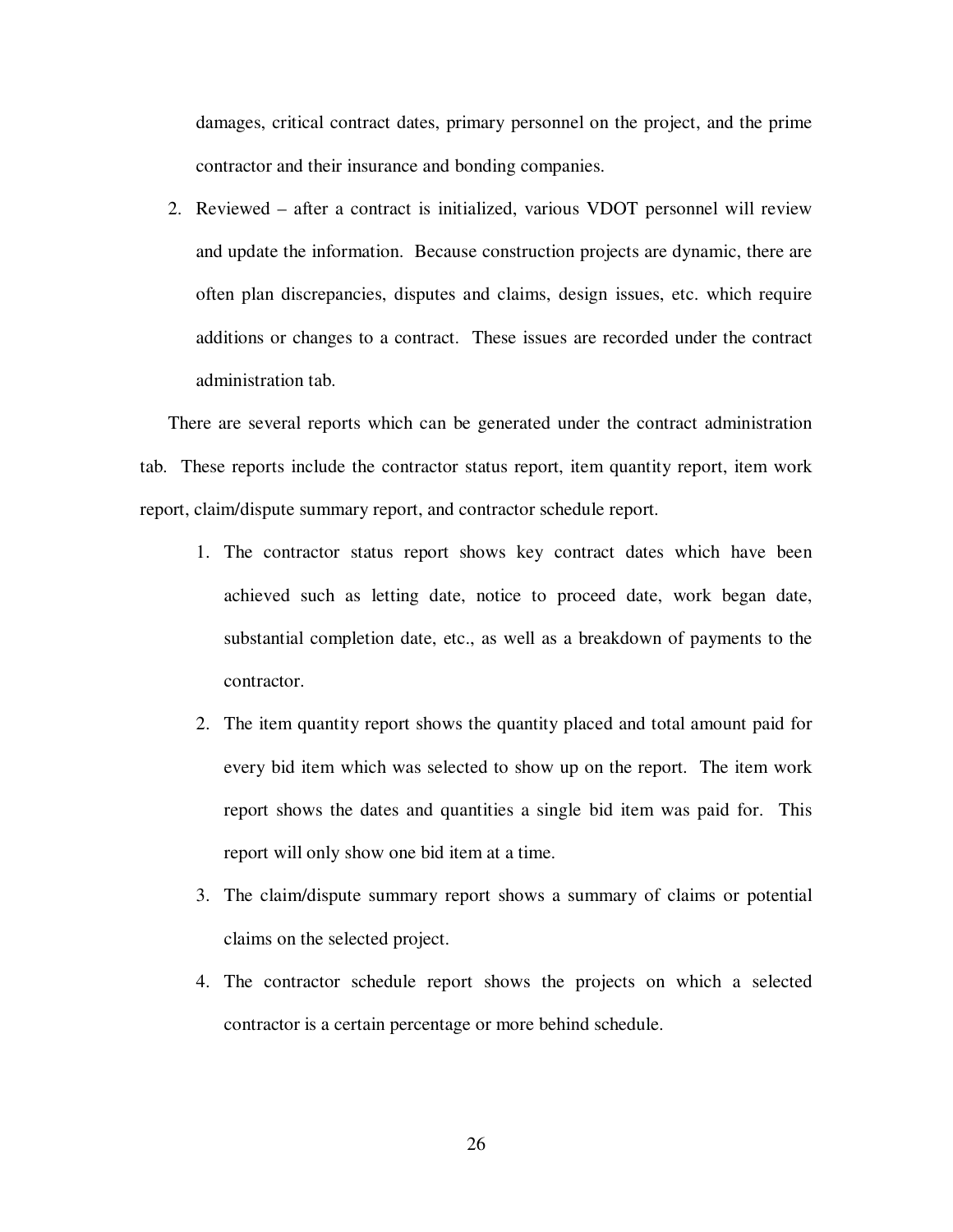## **2.5.2 Daily Processes**

On the main panel of the *SiteManager* software the Daily Work Reports tab can be selected. Under this tab:

- 1. Daily work reports can be generated. A daily work report captures the details of the work performed on the day the report is created. It contains information regarding weather, temperature, inspector remarks, contractors on site, contractor personnel, contractor equipment, inspection staff personnel, work item quantities placed, and force account information.
- 2. A project diary can be generated. After a daily work report has been generated by project inspectors, they are submitted to the project manager for review. The project manager reviews the daily work reports and either accepts or returns it for improvements and resubmission. After all the daily work reports have been accepted, the project manager can write a diary summarizing the work performed on the project for the given day.

## **2.5.3 Paying the Contractor**

On the main panel of the *SiteManager* software, the Contractor Payments tab can be selected. Under this tab an estimate can be generated. It is first necessary for a contractor to submitted his certified payroll, key dates (including project completion date) be updated, retainage amount be entered, and the installed work report be generated and reviewed for accuracy. An estimate can then be generated to allow a contractor payment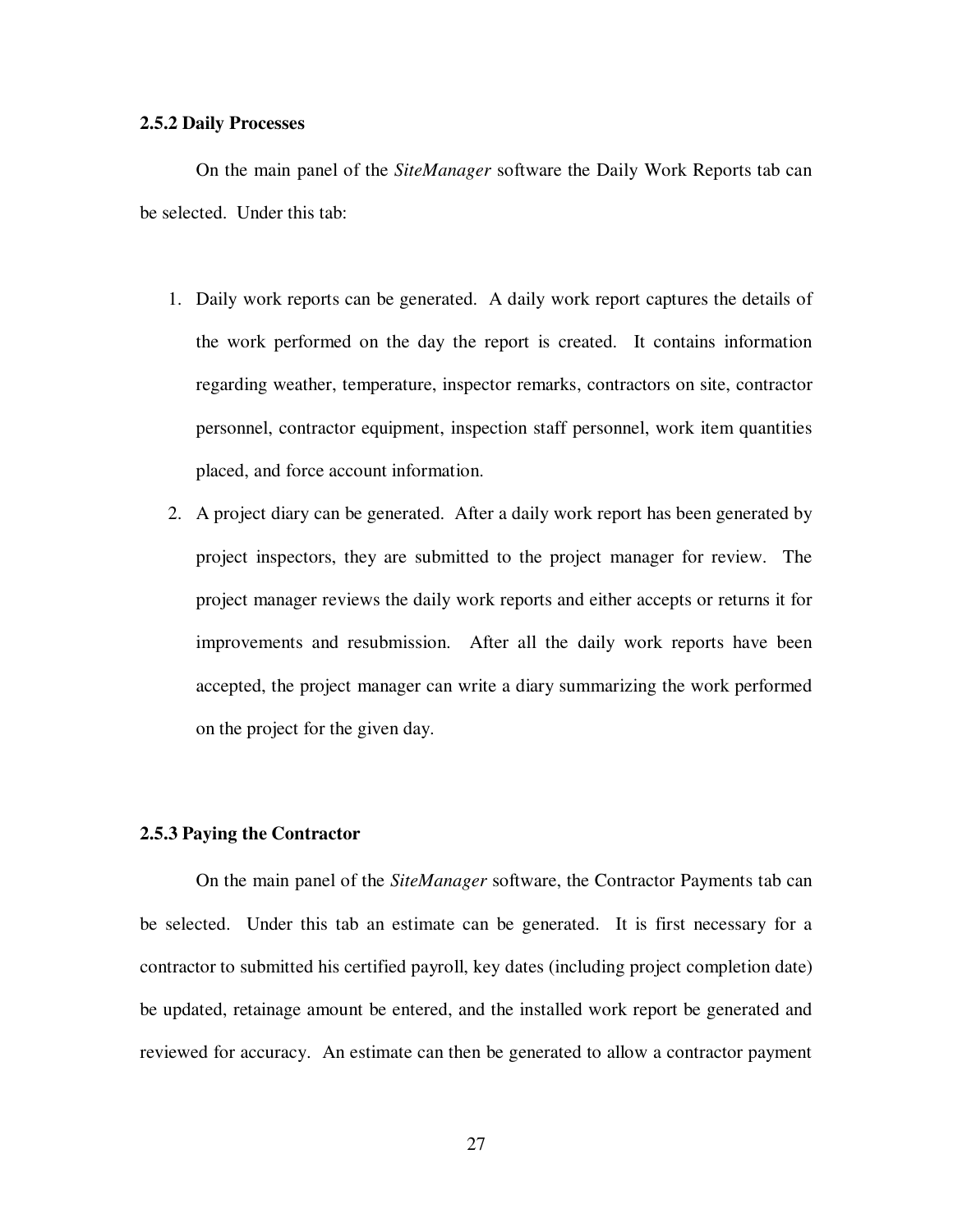for work performed in the past estimate period. Adjustments to estimates which have already been generated can also be made and incentives and disincentives can be paid.

There are various reports which can be generated from the contractor payment tab. These reports include the summary by funding report and the installed work report. The summary by funding report provides a breakdown of each estimate. The installed work report shows the quantity and date of each bid item entry made while completing a work report. This list comprises every entry made from the time the last estimate was performed to the time the report was generated.

### **2.6. Statistical Analysis: Wilcoxon Rank Sum Test**

Because this research performs a statistical analysis to ensure the data collected with *SiteManager* is reasonably accurate, literature on the Wilcoxon Rank Sum Test was reviewed. The Wilcoxon rank sum test is a nonparametric test. This test requires two independent random samples taken from two populations with distributions which are identical with the exception that one distribution may be shifted to the right of the other distribution. It is not required that both distributions be normal or that the variances be equal (Ott 2001).

Because this test does not require the distributions to be normal, many of the values may be extreme. This is dealt with by ranking the values from lowest to highest when both samples are combined. Thus, this eliminates the strong effect of extreme values on the rank sum statistic (Ott 2001).

The steps to perform this analysis are as follows:

28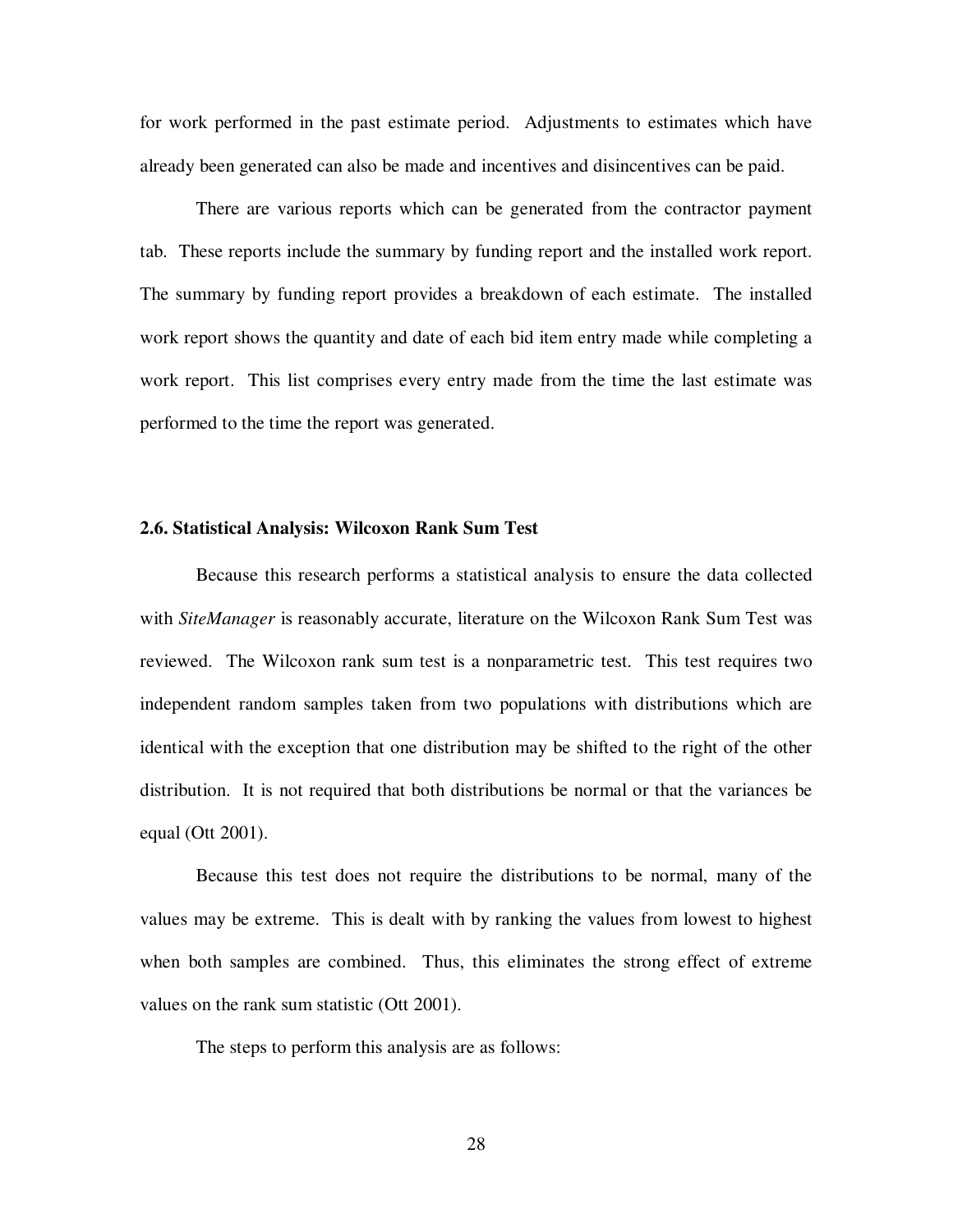- 1. Organize the two samples of data where the number of observations in sample 1 is less than the number of observations in sample 2
- 2. Combine both samples of data
- 3. List the data values from smallest to largest
- 4. Assign a rank from 1 to N for each of the data values with one corresponding to the smallest value and N corresponding to the largest value.
- 5. If there are two data values in the combined set of data which are duplicated, the average of the ranks for the duplicated observations are assigned as the rank.
- 6. For populations with small samples sizes  $(n_1 \text{ and } n_2 \leq 10)$  sum the ranks of population 1.  $(T = sum of ranks of population 1)$  Use Table 2.1 to draw conclusions.

**Table 2.1: Wilcoxon Rank Sum Test (Ott 2001)**

| $H_0$ :<br>$H_a$ : | The two populations are identical<br>1. Population 1 is shifted to the right of population 2.<br>2. Population 1 is shifted to the left of population 2.<br>3. Populations 1 and 2 are shifted from each other. |
|--------------------|-----------------------------------------------------------------------------------------------------------------------------------------------------------------------------------------------------------------|
|                    | For $\alpha = 0.05$                                                                                                                                                                                             |
|                    | R.R.: 1. Reject $H_0$ if $T > T_U$                                                                                                                                                                              |
|                    | 2. Reject $H_0$ if $T < T_L$                                                                                                                                                                                    |
|                    | 3. Reject H <sub>o</sub> if $T > T_U$ or $T < T_L$                                                                                                                                                              |

7. For populations with large samples sizes  $(n_1 \text{ and } n_2 > 10)$  sum the ranks of population 1.  $(T = sum of ranks of population 1)$  Use Table 2.2 to draw conclusions.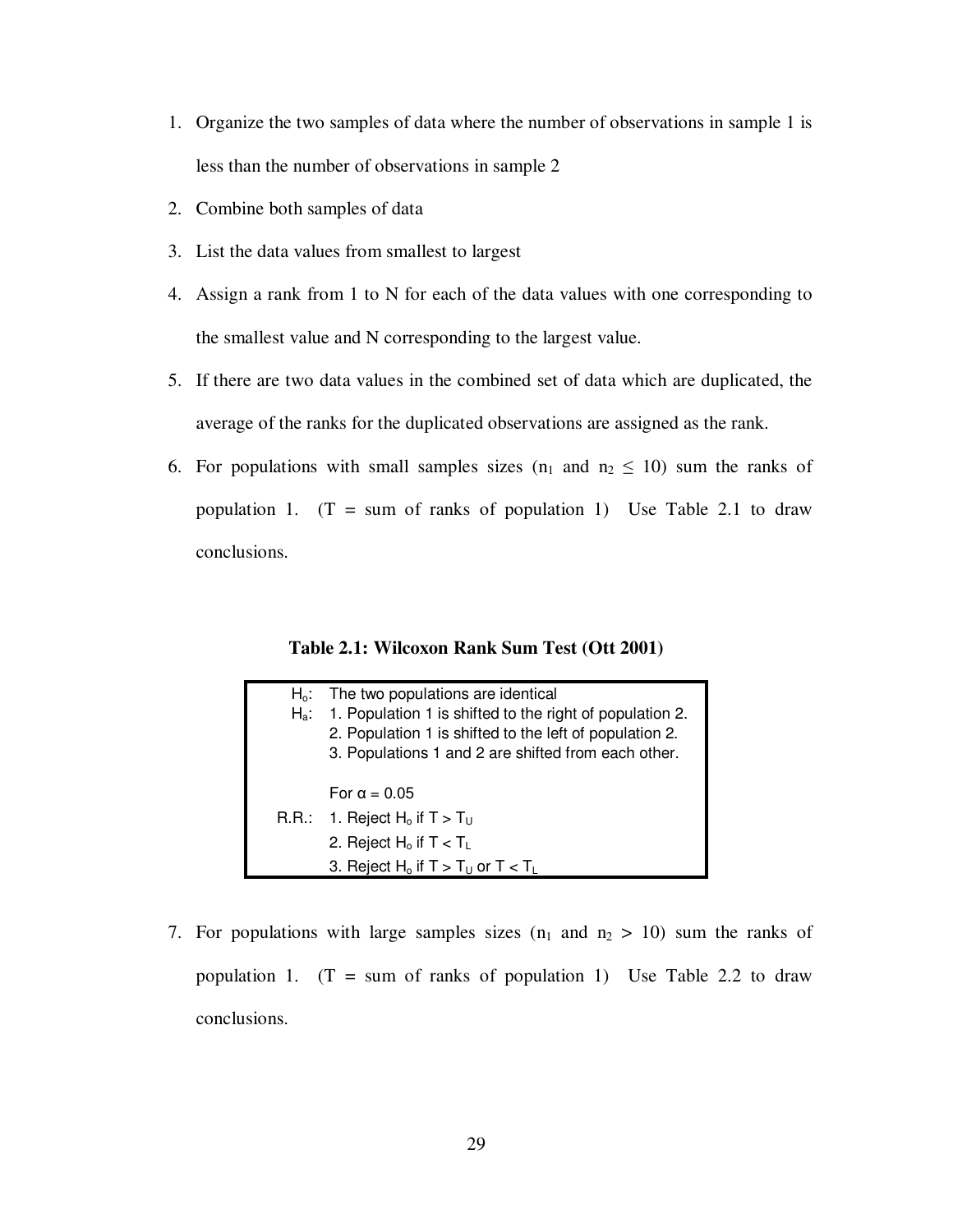8. 
$$
\sigma_{\overline{r}}^2 = \frac{n_1 n_2}{12} \left( (n_1 + n_2 + 1) - \frac{\sum_{j=1}^k t_j (t_j^2 - 1)}{(n_1 + n_2)(n_1 + n_2 - 1)} \right)
$$

where  $n_1$  is the number of observations in sample 1,  $n_2$  is the number of observations in sample 2, k is the number of groups of duplicated values, and  $t_i$  is the number of duplicated values in the jth group.

9. 
$$
\mu_T = \frac{n_1(n_1 + n_2 + 1)}{2}
$$

$$
10. \ \ z = \frac{T - \mu_r}{\sqrt{\sigma_r^2}}
$$

**Table 2.2: Wilcoxon Rank Sum Text (Ott 2001)**

| $H_0$ : | The two populations are identical                        |
|---------|----------------------------------------------------------|
| Н.:     | 1. Population 1 is shifted to the right of population 2. |
|         | 2. Population 1 is shifted to the left of population 2.  |
|         | 3. Populations 1 and 2 are shifted from each other.      |
|         |                                                          |
|         | For $\alpha = 0.05$                                      |
|         | R.R.: 1. Reject H <sub>o</sub> if $z \ge z_\alpha$       |
|         | 2. Reject H <sub>o</sub> if $z \le z_\alpha$             |
|         | 3. Reject H <sub>o</sub> if $ z  \ge z_{\alpha}$         |
|         |                                                          |

## **2.7. Summary**

It was found during the literature review that two elements of performance data are required to develop production rates, quantity and time. In addition to this, research sponsored by TxDOT suggests that production rates need to be calculated per crew. For this reason performance data will include the daily installed quantity and the number of active crew days for each activity. There are various levels of detail by which quantity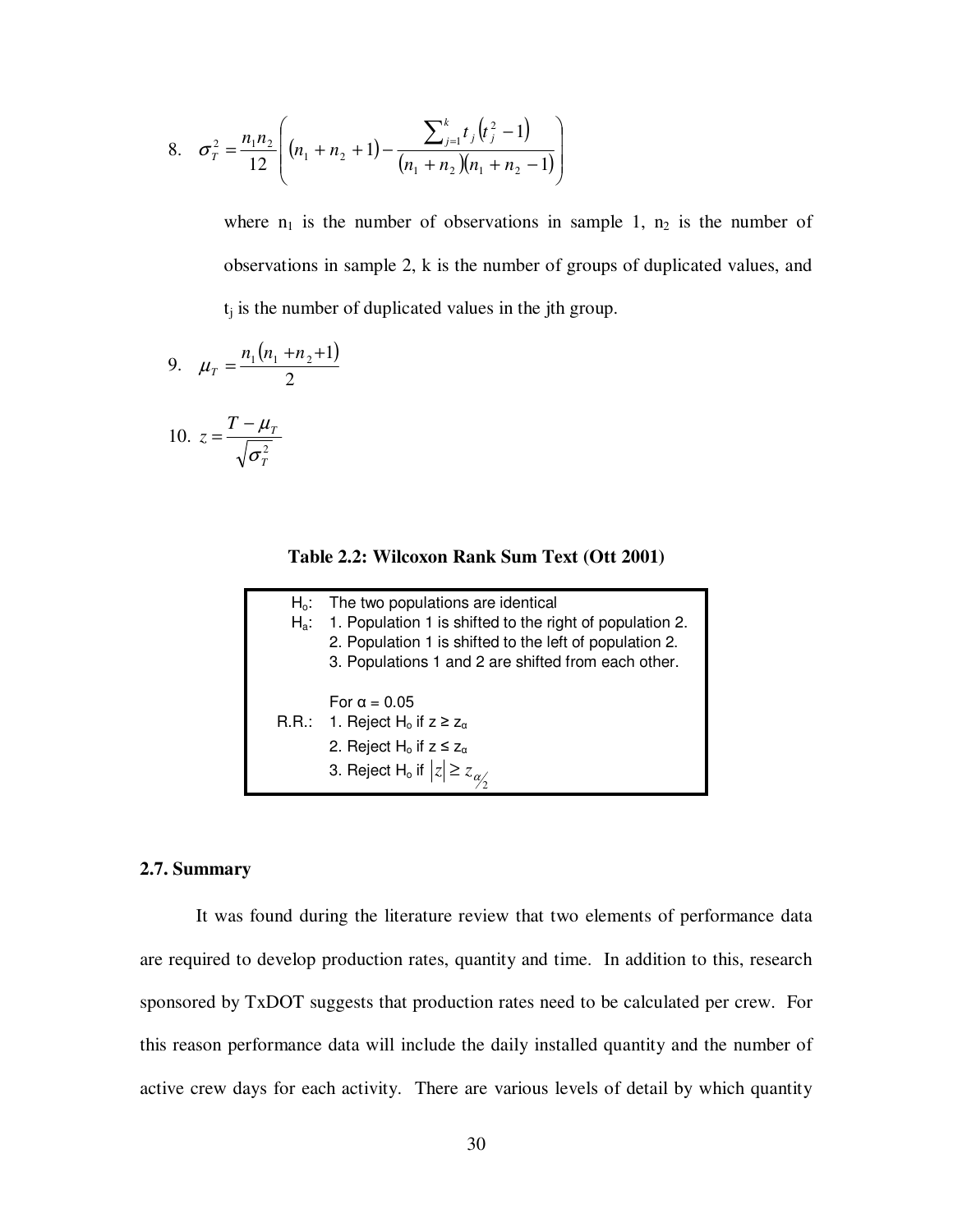and time can be measured. In order to produce the most accurate results, quantity should be measured in terms of units completed and time should be measured by attributing a full day to any activity on which work was performed.

There are many different ways to collect performance data. The research performed for the Florida DOT collected data by investigating other state transportation agencies, interviewing contractors, and surveying ongoing Florida DOT projects. The most established method, however, is surveying ongoing projects.

The data collection process can be performed either retrospectively or contemporaneously. The study performed as well as the literature reviewed overwhelmingly suggests it is best to collect data contemporaneously.

There are many different methods one can use to collect performance data contemporaneously. One can either manually or digitally record the data on bar charts, or a database could be developed to store this information. *SiteManager* was chosen as the tool for performance data collection for this research.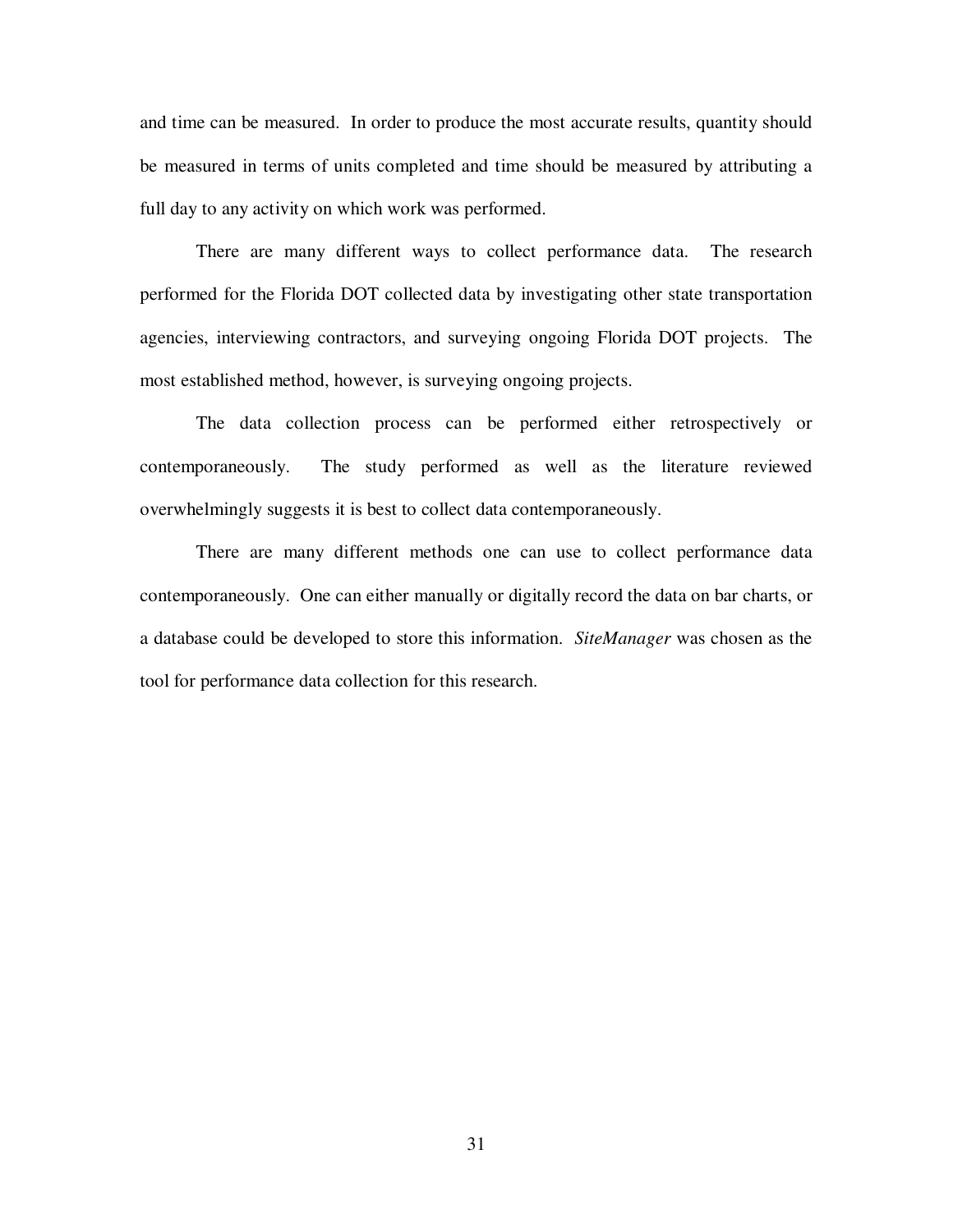# **Chapter 3: Preliminary Evaluation of** *SiteManager*

## **3.1. Intended use for** *SiteManager*

The *SiteManager* software was created to track a construction contract and the work being performed under this contract. It is essentially a construction accounting system used to keep a record of the work performed by a contractor, quantities of bid items placed by a contractor, and to authorize payment for the quantities placed to the prime contractor. Because of these reasons, it was necessary to perform a preliminary evaluation of *SiteManager* to determine whether it could be used for collecting the daily installed quantity (DIQ) and active crew day (ACD) performance data. Various data collection methods were contrasted showing *SiteManager* to be the most feasible option of collecting performance data. The preliminary evaluation then addressed the following points:

- 1. Can *SiteManager* be used to collect performance data?
	- a. Can performance data be collected for activities?
	- b. Can the quantity of work placed during an activity be tracked?
	- c. Can the time required to complete the activity be tracked?
- 2. How is data extracted from *SiteManager*?
- 3. Are there any identifiable problems with collecting performance data with *SiteManager*?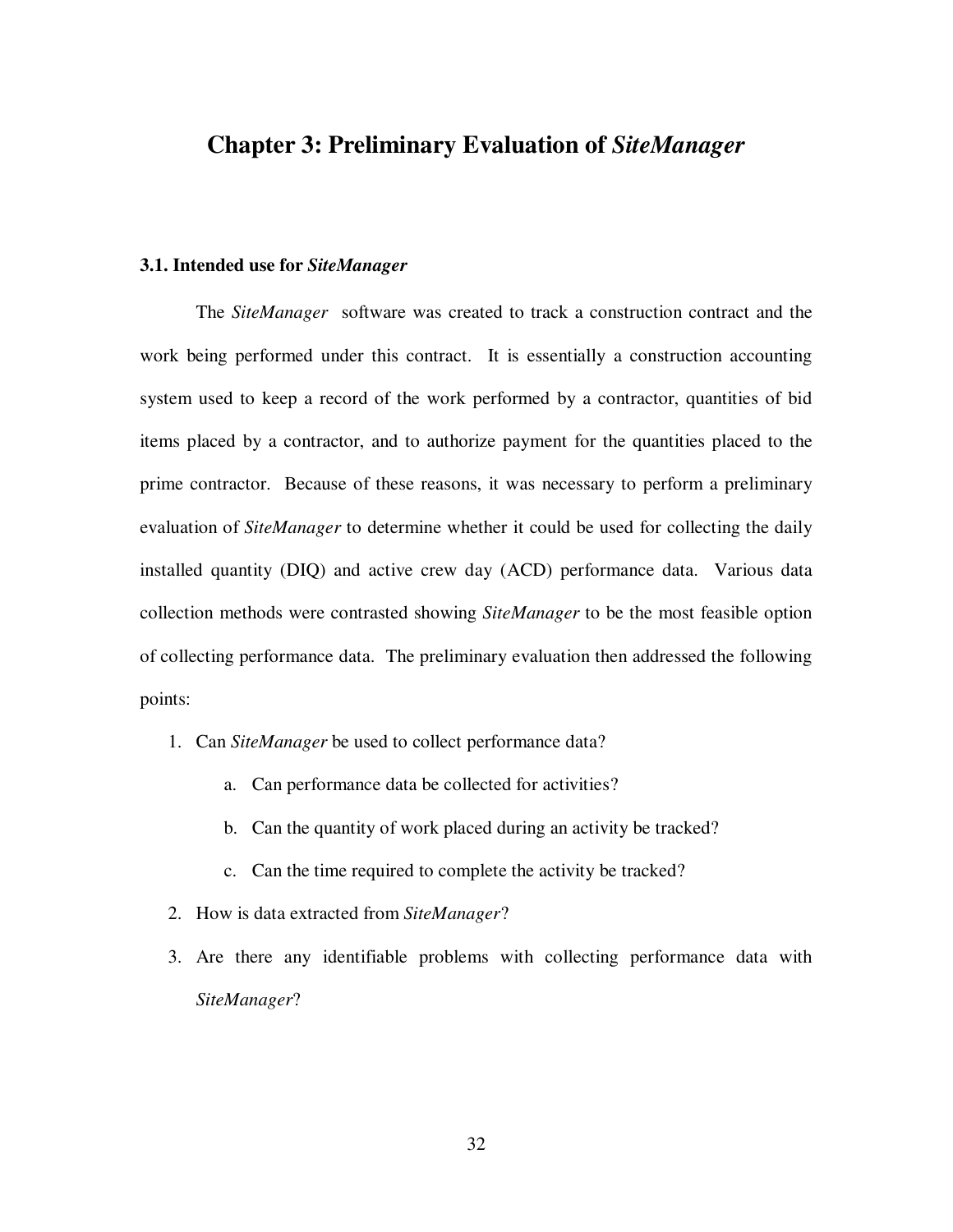## **3.2. Obtaining Performance Data**

A feasible method of collecting performance data was needed. Various potential methods were identified for contemporaneously collecting performance data from VDOT projects:

- 1. Using *SiteManager*
- 2. Using Data Collection Forms
- 3. Interviewing Inspectors and Contractors
- 4. Using Custom Software

## **3.2.1 Using** *SiteManager*

One of the first methods identified to collect performance data involved using *SiteManager*. Project inspectors already used *SiteManager* to document the construction process, administer a project, and pay the contractor. This method required project inspectors to record performance data under the bid items tab of the software. Inspectors would simply enter the resulting quantity of work performed for each DBI on a daily basis. When the contractor would work on a DBI and no quantity resulted, the inspector would record a zero and when the contractor worked and a quantity resulted, the inspector would record the actual quantity the inspector placed. The advantages of this method are:

- 1. *SiteManager* was already being used by project inspectors and it is on every project inspector's computer
- 2. It is easy to understand
- 3. It is easy to implement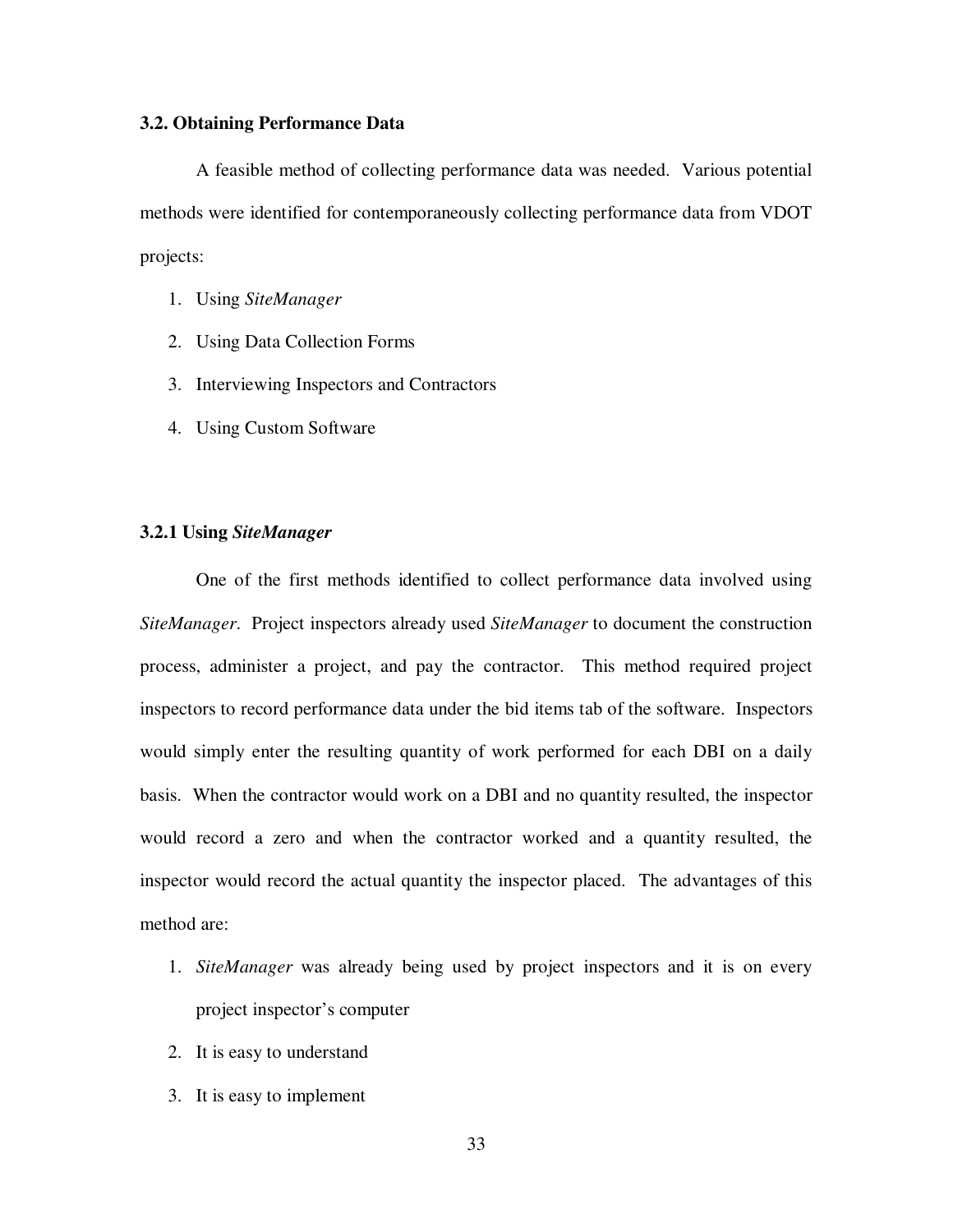4. It does not require double entry (once by Inspectors into *SiteManager* and secondly by inspectors into an alternate data collection tool) and therefore reduces the amount of time and resources required to collect performance data. This reduces the additional work load on project inspectors.

The disadvantages of this method are:

- 1. Project Inspectors dislike the *SiteManager* software and have some resistance to changing the way they use the *SiteManager* software.
- 2. It would rely on the availability of a computer and the *SiteManager* software
- 3. The process of approving modifications to the software in order to collect additional data, different data, or provide greater ease of use may be difficult

#### **3.2.2 Using Data Collection Forms**

One of the methods of collecting performance data was developing data collection forms for project inspectors to use to collect performance data. This method involved requesting project inspectors to daily record the resulting quantity for each DBI work was performed and the number of crews required to perform the work. If zero quantity resulted during a day when work was performed on a DBI, a zero would be recorded. The form would also contain all the necessary project information. The advantages of this method are:

- 1. The form would be easy to adjust to encompass the unique set of DBIs for each project
- 2. No software training would be required
- 3. It is easy for inspectors to understand
- 4. It would not rely on the availability of a computer or certain computer software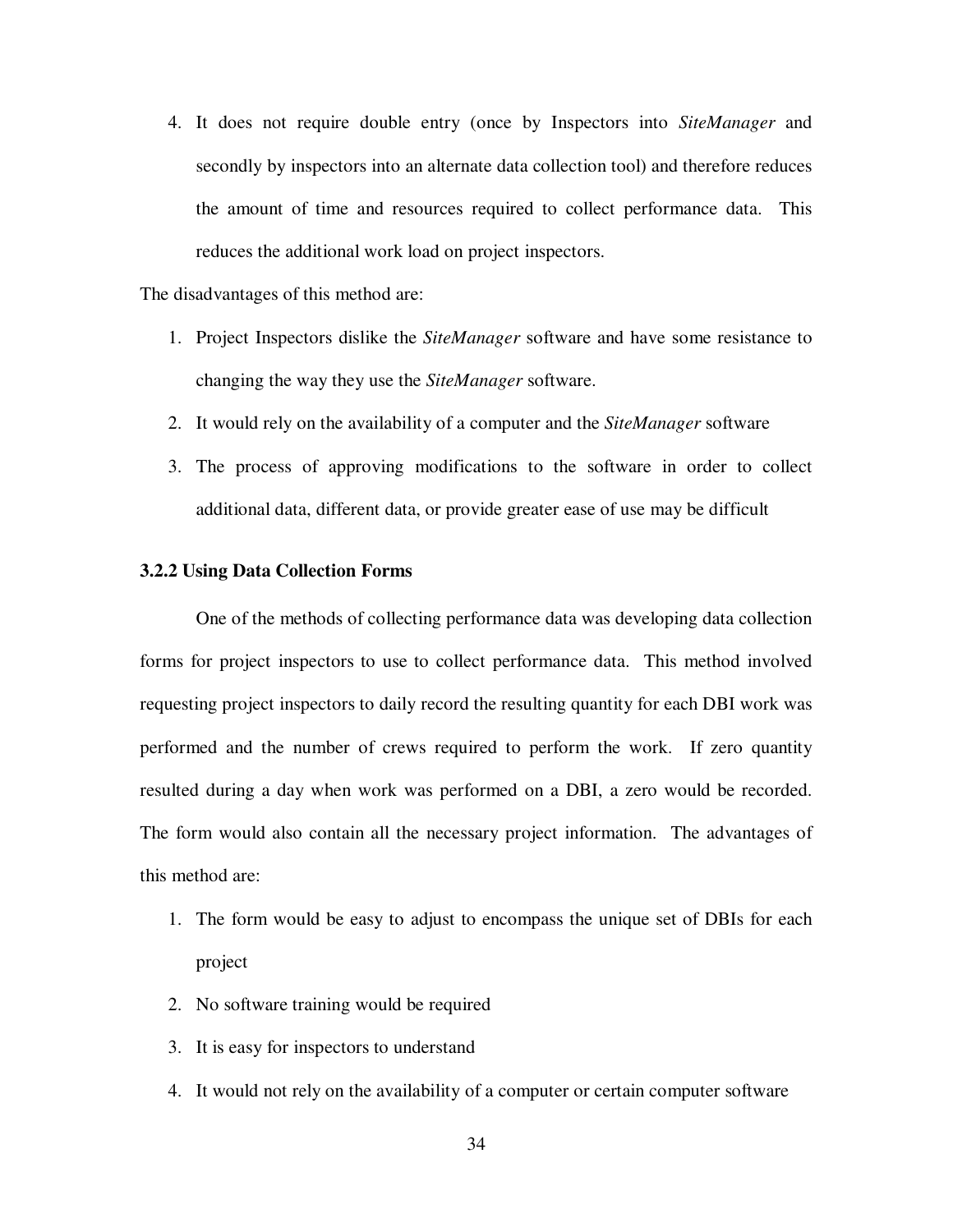The disadvantages of this method are:

- 1. Causes a need for triple recording of some data. Once by the inspector into *SiteManager* software, second by project inspector onto the data collection form and third by an administrator into the database.
- 2. Creates extra paper work
- 3. Paper can be lost or destroyed
- 4. Extra time is required for administrator to deliver and retrieve data collection forms to and from multiple projects.

# **3.2.3 Interviewing Inspectors and Contractors**

Another method of collecting performance data was interviewing inspectors and contractors. This could be done on either a daily or a weekly basis to determine what DBIs were worked on for the time period, how many days during the week the DBI was worked on (if interviewed weekly), how many crews worked on the DBI during each day of activity, and how much quantity was placed for each DBI. The advantages of this method are:

- 1. It would be easy to modify in order to collect additional data or different data
- 2. It does not require any additional work by project inspectors

3. It would not rely on the availability of a computer or certain computer software The disadvantages of this method are:

- 1. It introduces a need for additional personnel to make site visits and conduct the interviewing process.
- 2. Difficult to implement because of the additional personnel required

35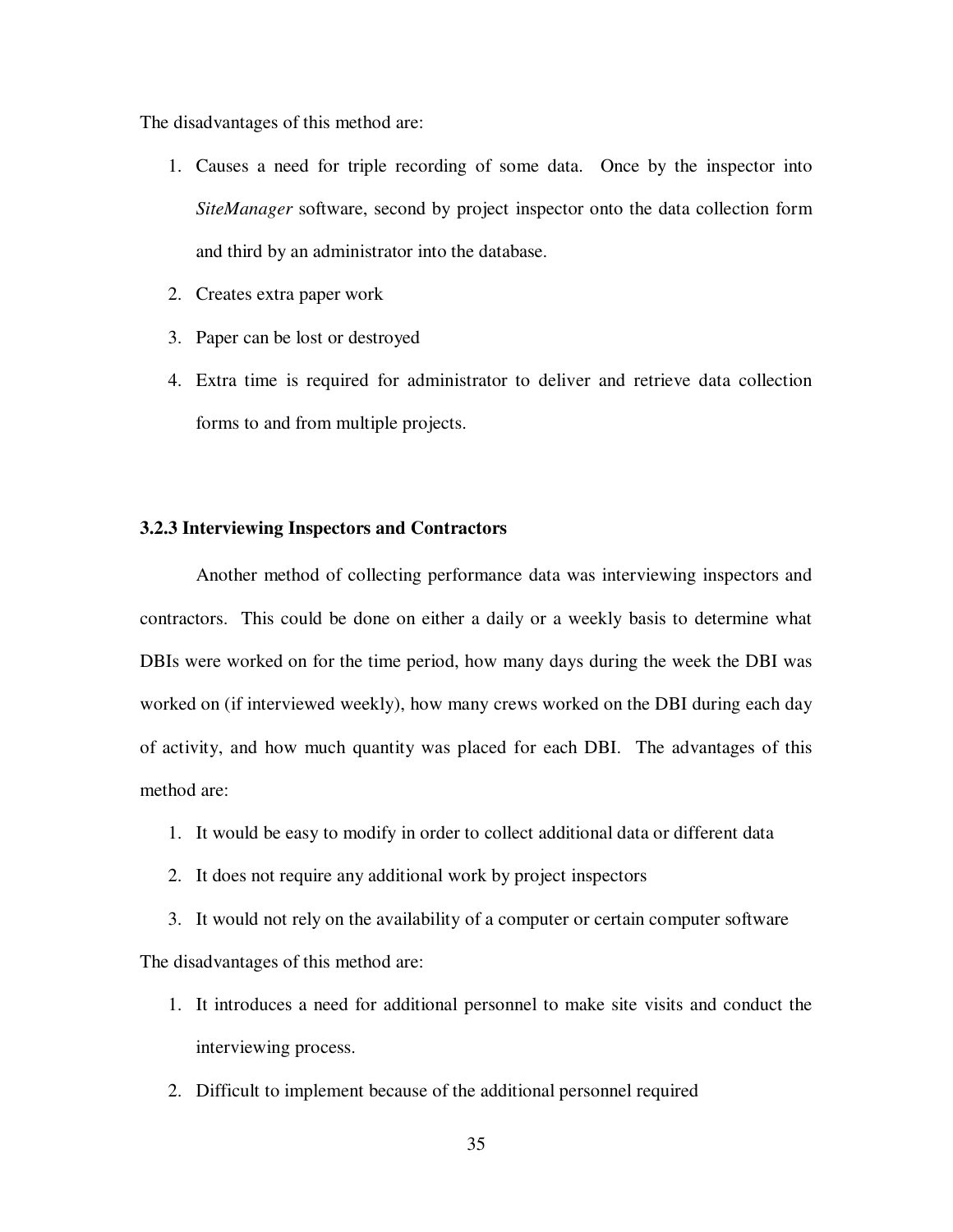3. It relies on the memories of site personnel to recount the activities of the past week or chosen time period

#### **3.2.4 Using Custom Software**

A fourth method of collecting performance data involves creating custom software to place on the computers used by project inspectors. This software could be developed to allow the collection of any desired project information and can be tailor made to easily collect performance data. This software could specify the DBIs for each project type and allow inspectors to collect performance data for the DBIs which are available on their project. This method would require project inspectors to daily record performance data with the custom software. The advantages of this method are:

- 1. It would most likely be easy for inspectors to understand and use
- 2. There would be no process of approving modifications to the software. VDOT would own the software and have the right to modify it in any way desired.

The disadvantages of this method are:

- 1. It would be difficult to implement because the software would have to be installed on every inspector's computer
- 2. It would rely on the availability of a computer and the computer software
- 3. Causes a need for double recording of some data (once by the inspector into *SiteManager* and second by the inspector into the custom built software). For this reason additional personnel may be required to retrieve the performance data and enter it into the database.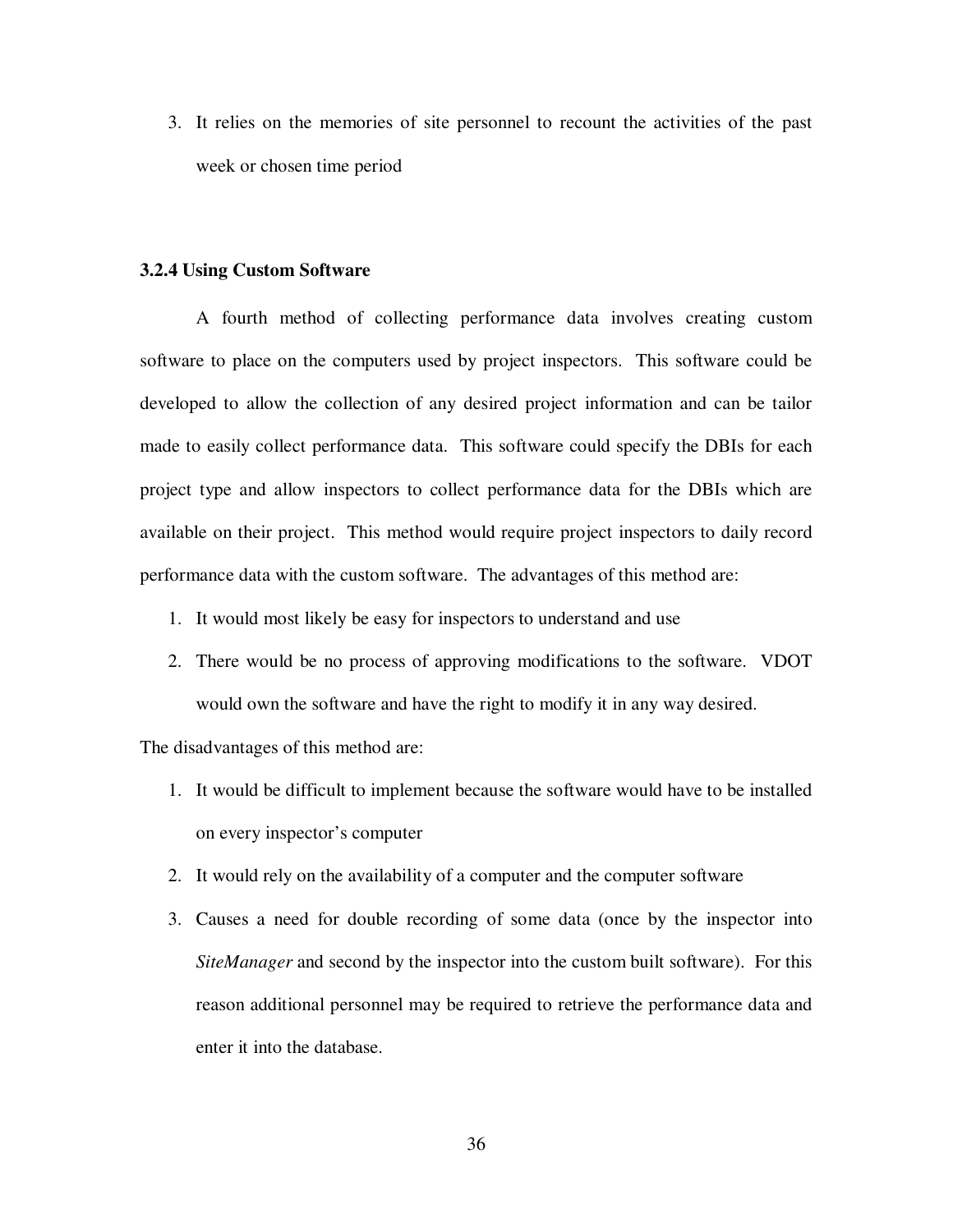## 3**.2.5 Essential Aspects of the Data Collection Method**

Because it was believed each data collection method would collect the required performance data, there were additional aspects which were developed and considered essential the data collection method contain. These aspects were as follows:

- 1. Method must be easy to understand
- 2. Method must be easy to implement
	- a. Required data collect tools must be available
	- b. Required data collection tools bust be easily disseminated to the inspectors
	- c. Collected data must be easy to obtain
- 3. Method must not significantly increase the inspector's workload
- 4. Method must not significantly increase the need for additional personnel

Table 3.1 summarizes the results of the evaluation of the four methods of data collection when considering the four essential aspects.

| Data Collection Methods                 | Understandable | Ease of<br>Implementation | Increase<br>Workload | Increases<br>Personnel |
|-----------------------------------------|----------------|---------------------------|----------------------|------------------------|
| Using SiteManager                       | Yes            | Yes                       | N <sub>0</sub>       | No                     |
| Using Data Collection Forms             | Yes            | No                        | Yes                  | Yes                    |
| <b>Using Custom Software</b>            | Yes            | No                        | Yes                  | Yes                    |
| Interviewing Inspectors and Contractors | <b>Yes</b>     | N <sub>0</sub>            | N <sub>0</sub>       | Yes                    |

**Table 3.1: Data Collection Method Evaluation**

As can be seen from the table, the use of *SiteManager* is easy to understand, easy to implement, does not significantly increase the inspector's workload, and does not require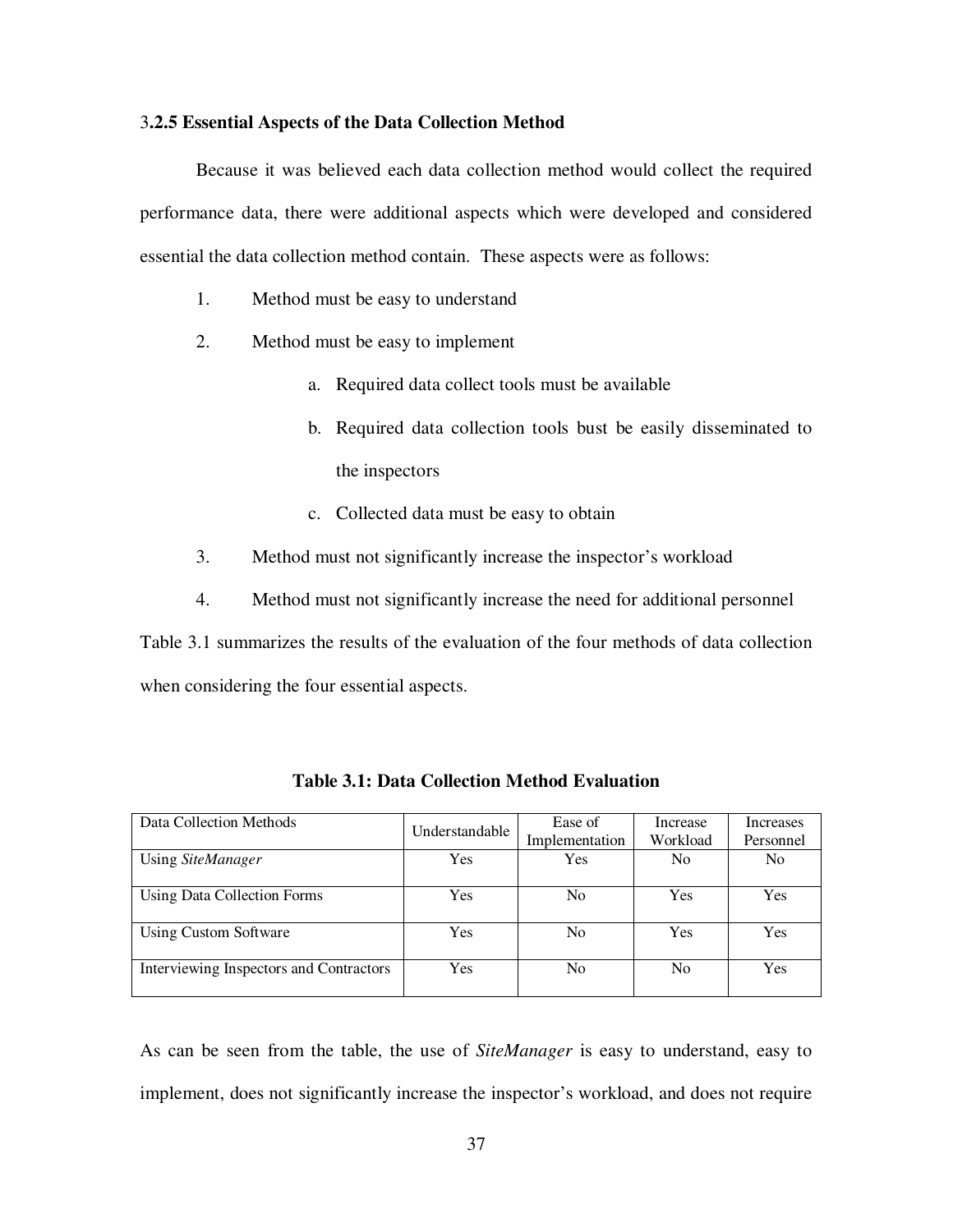any additional personnel. It was not considered detrimental that the use of *SiteManager* to collect performance data relied on the availability of computers to collect performance data because every VDOT project inspector is provided with a computer and the *SiteManager* software. For this reason the data collection tool, *SiteManager*, was easily obtainable and did not have to be disseminated to the inspectors.

Additionally, it was known the process of approving modifications to the software in order to collect additional data, different data, or provide greater ease of use may be difficult. However, even though it may be difficult, it is possible that modifications can be made if they are required. Thirdly, it was known that inspectors dislike the *SiteManager* software and may resist changing the way in which they use *SiteManager*. This is a disadvantage which all performance data collection methods may experience and it was not considered to be essential for a data collection method. Because of these reasons, the use of *SiteManager* was considered to be the most logical option to collect performance data.

## **3.3. Can** *SiteManager* **Collect Performance Data**

To ensure *SiteManager* could be used as a tool to collect performance data, it was necessary that *SiteManager* have the ability to collect the DIQ and ACD. This required that *SiteManager* have a method to collect data for activities and collect both the quantity of work placed and the time used by each crew to place the quantity of work for activities. If *SiteManager* had these abilities, it could be considered a feasible option for collecting performance data.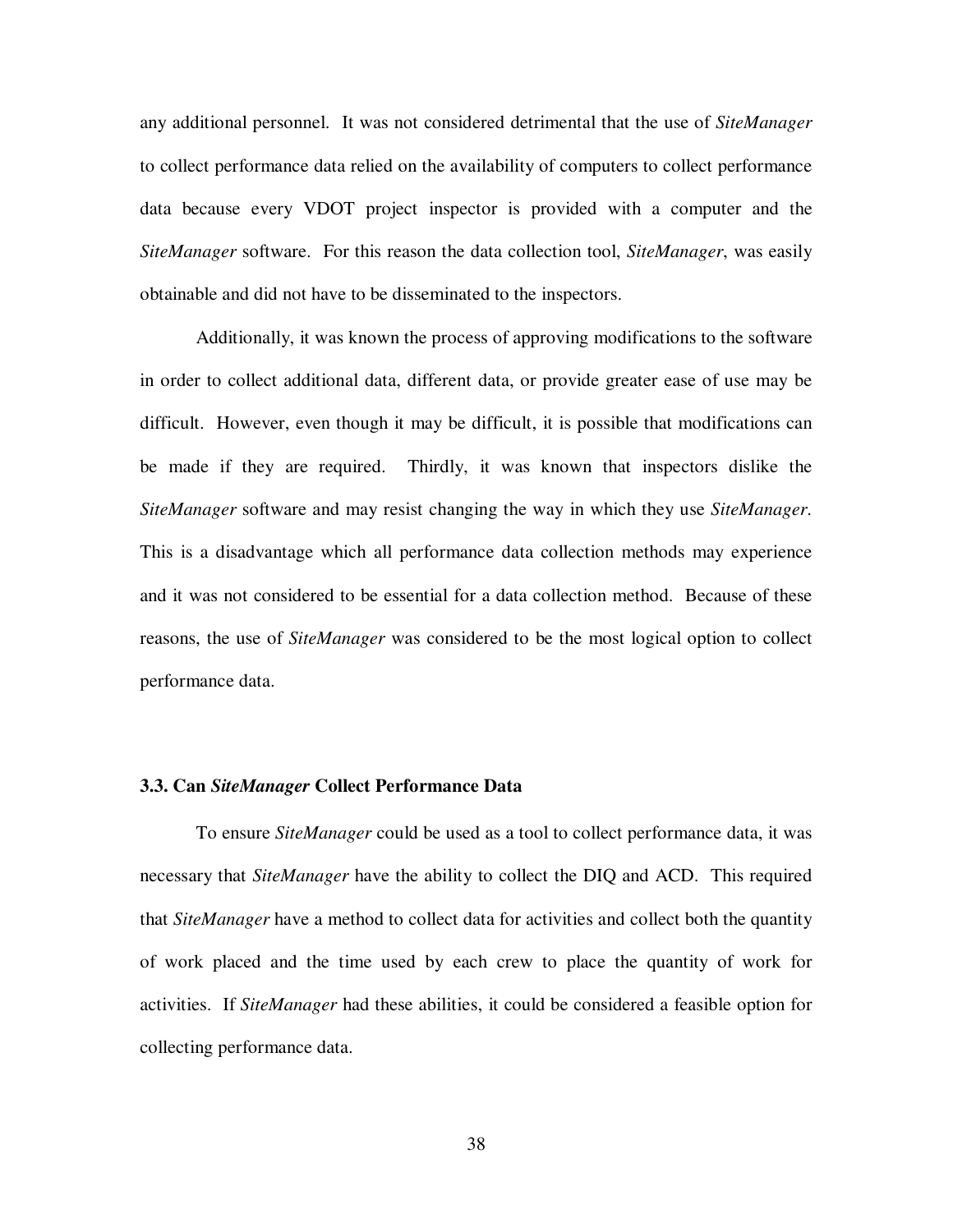## **3.3.1 Can Data Be Collected For Activities**

In order to collect performance data, it was required that activities be defined and used to collect the DIQ and ACD data. *SiteManager* was not designed to define activities and track the time required to complete the activities. *SiteManager* tracks bid items and the quantity of the bid items placed during construction. This data is currently used to monitor the progress of a contract.

The Partnership defined activities to be used in this regard. Because *SiteManager* only tracks bid items and progress is monitored using quantities of bid items installed, it was determined that each activity needed to have a list of driving bid items (DBI) associated with them. A DBI is a bid item which is significant to the completion of a project and the measurement of a DBI is a reflection of project progress (Williams 2006) Because DBIs were defined, *SiteManager* had the capability of collecting performance data for activities.

## **3.3.2 Can Units of Work Be Collected**

*SiteManager* can be used to collect the quantity of work placed for driving bid items. There was no required modifications to either the *SiteManager* software or the procedures currently being used to operate the software to collect this element of performance data. A *SiteManager* user currently enters the installed quantity for bid items so that the contractor can be paid.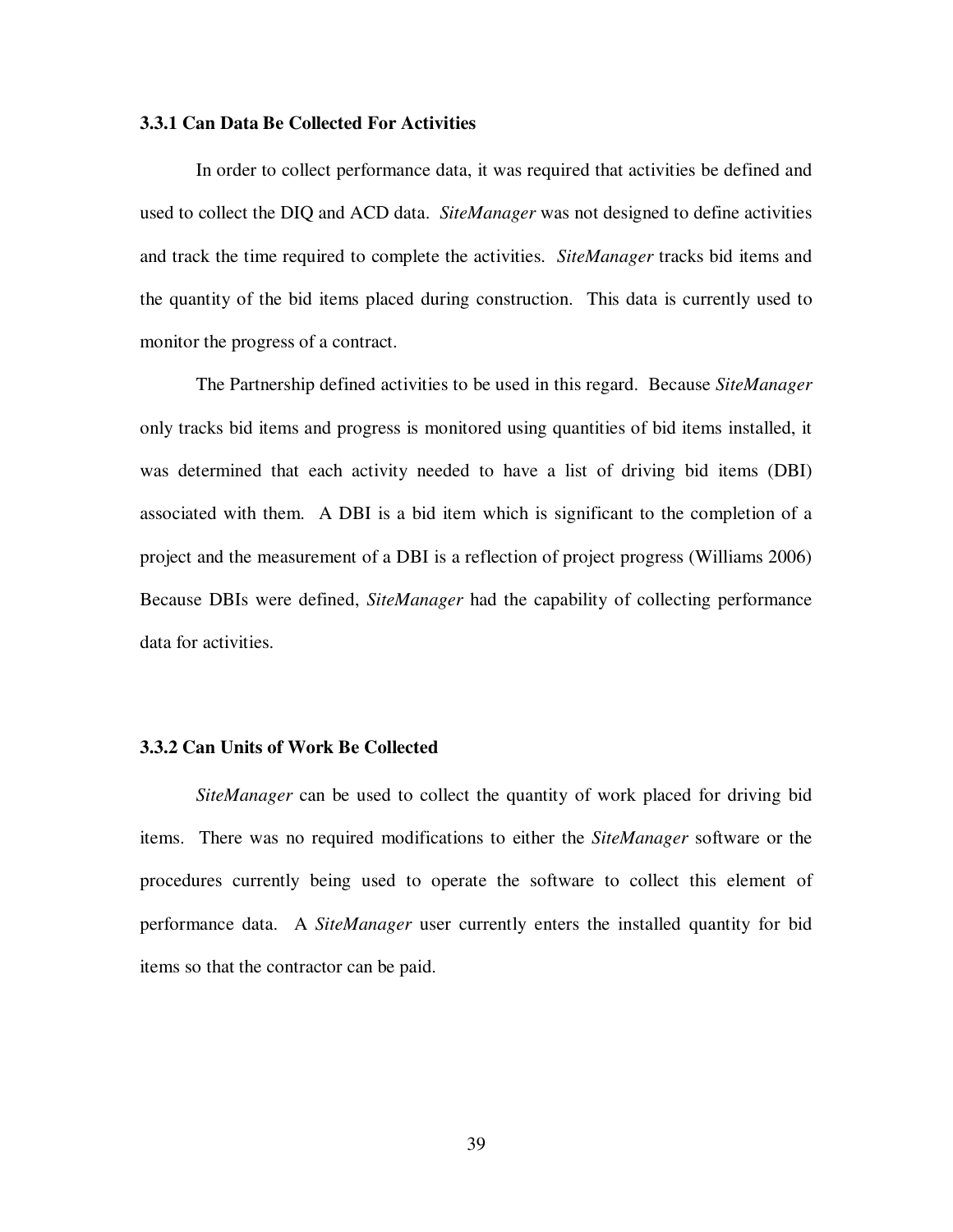## **3.3.3 Collection of Units of Time**

Because *SiteManager* was intended to track the DIQ, not the time required to place the quantities, tracking the duration of activities was more difficult in *SiteManager* than tracking the quantity of work placed for an activity. One could determine the duration of an activity by reading the general comments recorded on each daily work report. This, however, would not be any different than analyzing a project retrospectively to obtain the required DIQ and ACD information. It was not desired to analyze a project in this way because of the amount of time and effort required, as well as the loss of accuracy.

A method was developed to collect the duration of an activity in *SiteManager* without requiring a person to read the general comments in a daily work report. This method did not require any modifications to be made to the *SiteManager* software. It did require modifications to be made to the method by which a user would fill out a daily work report.

The method developed required the *SiteManager* user to enter a quantity in the "placed quantity" field of the work items tab of a daily work report. This quantity was:

- Zero, if there was work performed on a DBI but no quantity resulted. This would be the case if, for example, forms were built for a concrete footer but no concrete was placed in the footer.
- The quantity of work installed, if there was both work performed on a DBI and a quantity was installed. This would be the case if concrete was placed into the footer forms for a concrete footer.

40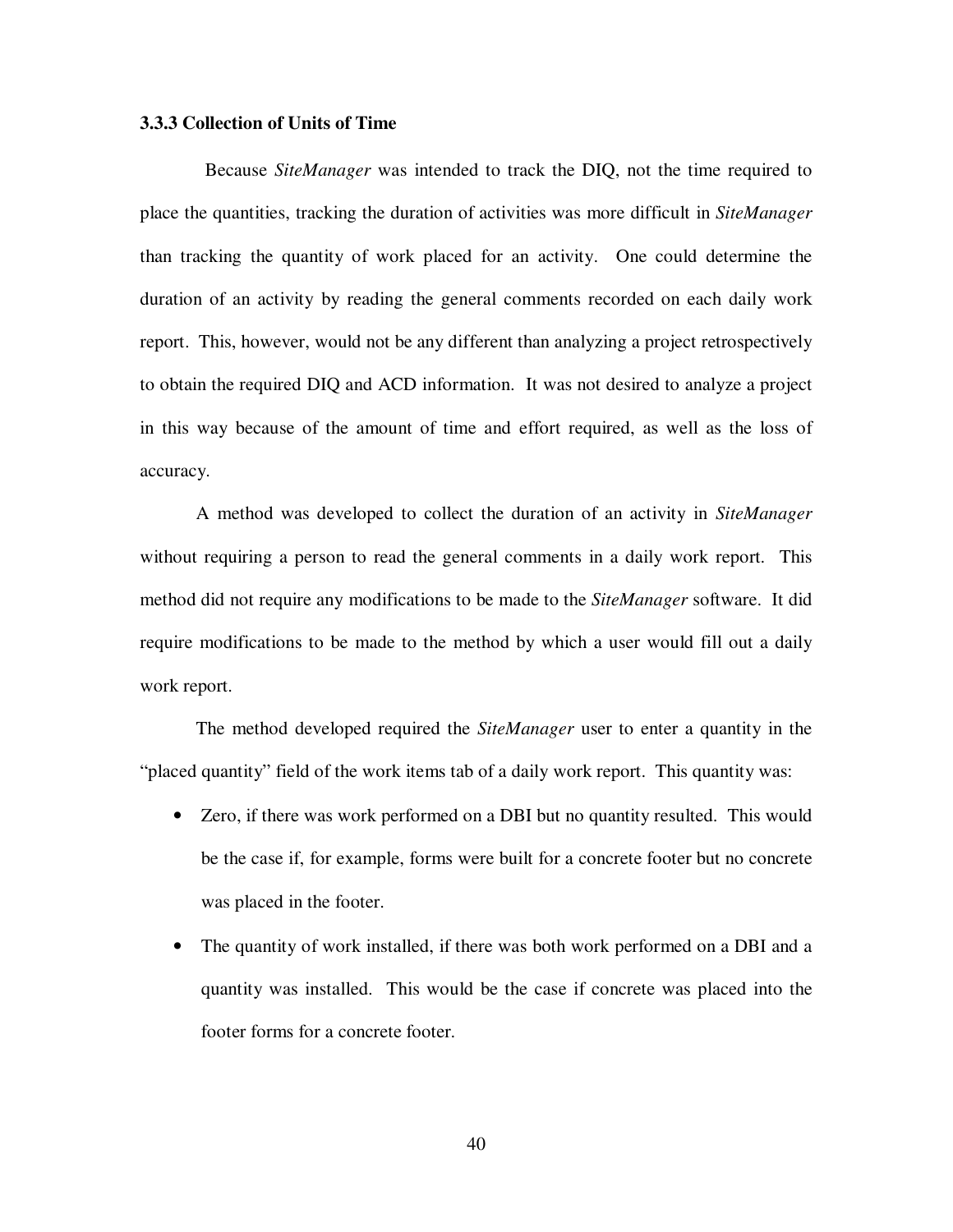The duration of a DBI would be equal to the count of all the number of entries made for the DBI and the quantity of work placed for a DBI would be the sum of the quantity placed for the DBI. This method allowed *SiteManager* to have the ability to track the duration of DBIs.

## **3.4. Performance Data Accuracy**

It was assumed that the DIQ and ACD based on actual construction events would develop accurate performance data. This changes the question from, "are the DIA and ACD accurate," to, "can *SiteManager* produce data which accurately represents the actual construction events?"

From a preliminary standpoint, it appeared as though data obtained from *SiteManager* using the current methods of use would not accurately provide performance data in the desired way. This was because there was no consideration of time. If modifications were made to the methods by which *SiteManager* was used, it appeared as though the data would accurately represent the actual construction events. This was because if modifications were made, all time required to perform work on a DBI would be tracked and if no modifications were made, this time would not be tracked. The only apparent reason for inaccuracy when modifications were made was data entry errors.

## **3.5. Technical Aspects of Transporting Data into BIDDS**

In order to prevent double entry of data, first into *SiteManager* and second into BIDDS, it was necessary to automate the process of transporting the data from *SiteManager* into BIDDS. BIDDS is a Microsoft Access database and had limitations on the way data was imported. It was known that the data would need to have a text (.txt)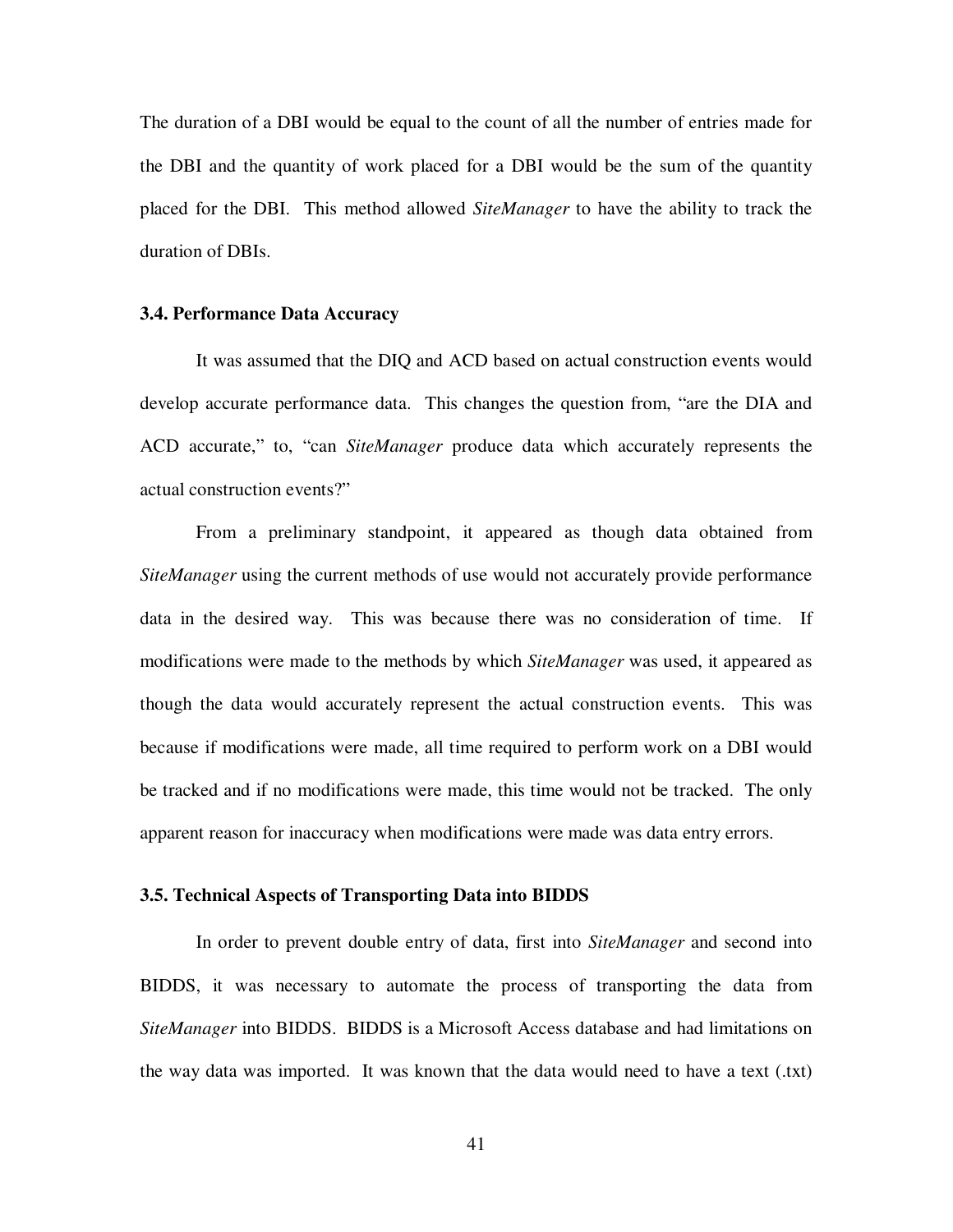file type for import into bids. Because BIDDS was under construction at the time the preliminary evaluation was performed, the exact data format was not known. It was known that the required fields were:

- 1. The State Project Number
- 2. Bid Item Number
- 3. Month Performed
- 4. Year Performed
- 5. Quantity Placed
- 6. Number of Days Performed

It was found that when a report is generated in *SiteManager*, it can be exported as a text file type. It was assumed that either a report could be found or a report could be created which contained the necessary data required for the format needed to import data into BIDDS. If the data exported from *SiteManager* needed to be reformatted before importing it into BIDDS, a Microsoft Excel macro could be created to reformat the data.

## **3.6. Summary**

*SiteManager* was created to document construction projects, administer contracts, and did collect the DIQ not to collect the ACD. It was found, however, that when modifications are made to the use of *SiteManager*, performance data could be collected. Because DBIs were defined and associated with activities, when *SiteManager* is used to collect performance data for DBIs, data is being collected for activities. *SiteManager* was appropriately used to collect the quantity of work produced. Additionally, when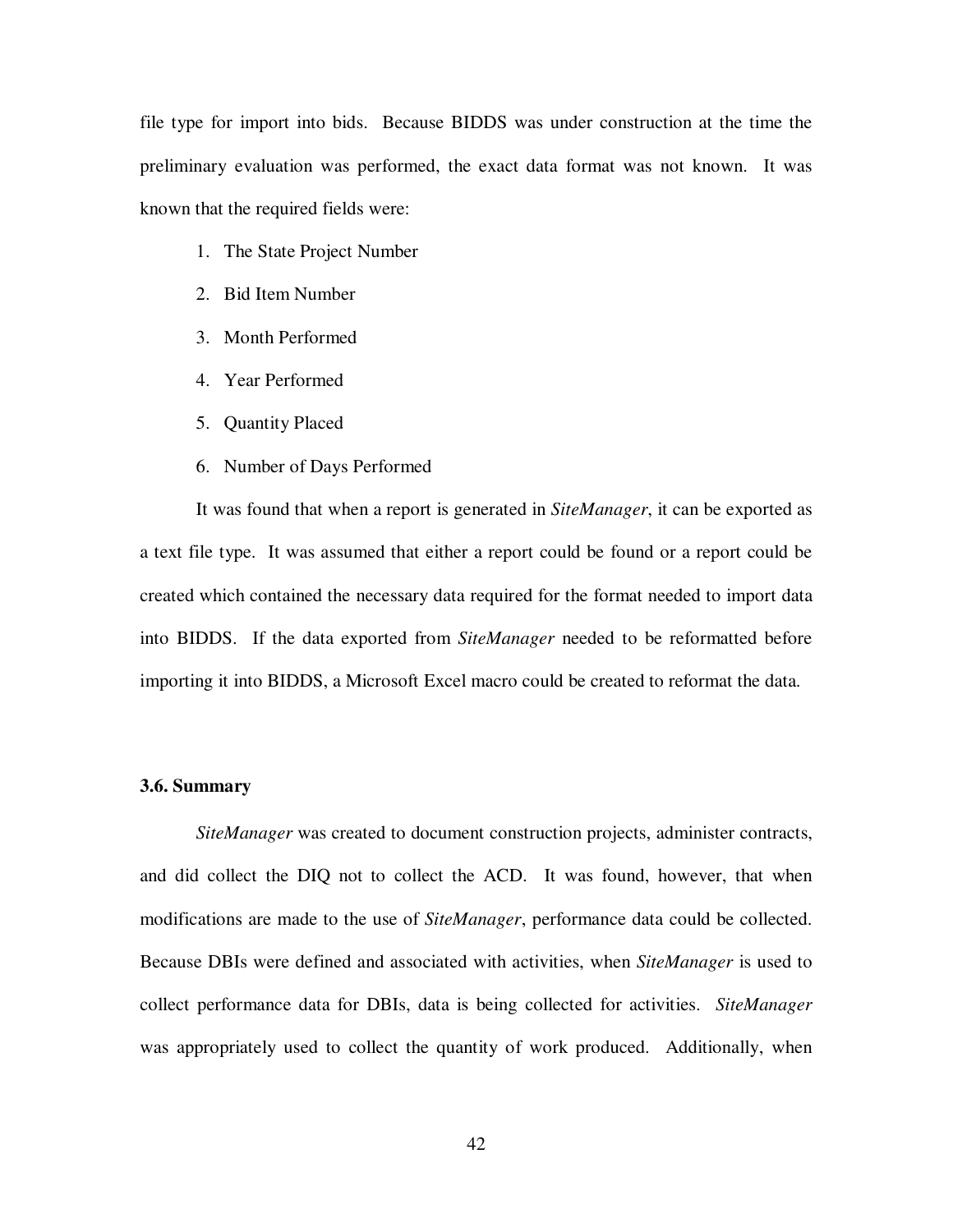inspectors entered resulting daily quantity for a crew for each bid item, each entry counted as an ACD for a DBI,and time could be collected.

These methods addressed all the known identifiable problems with collecting performance data using *SiteManager*. It was believed that these modifications were required to collect accurate performance data because the current method of use did not account for the amount of time required to install a quantity of work.

Data can be extracted from *SiteManager* by generating reports. These reports can be exported from *SiteManager* in the form of a text file. It was believed that either a report could be found or a report could be created which would contain all the performance data required by BIDDS.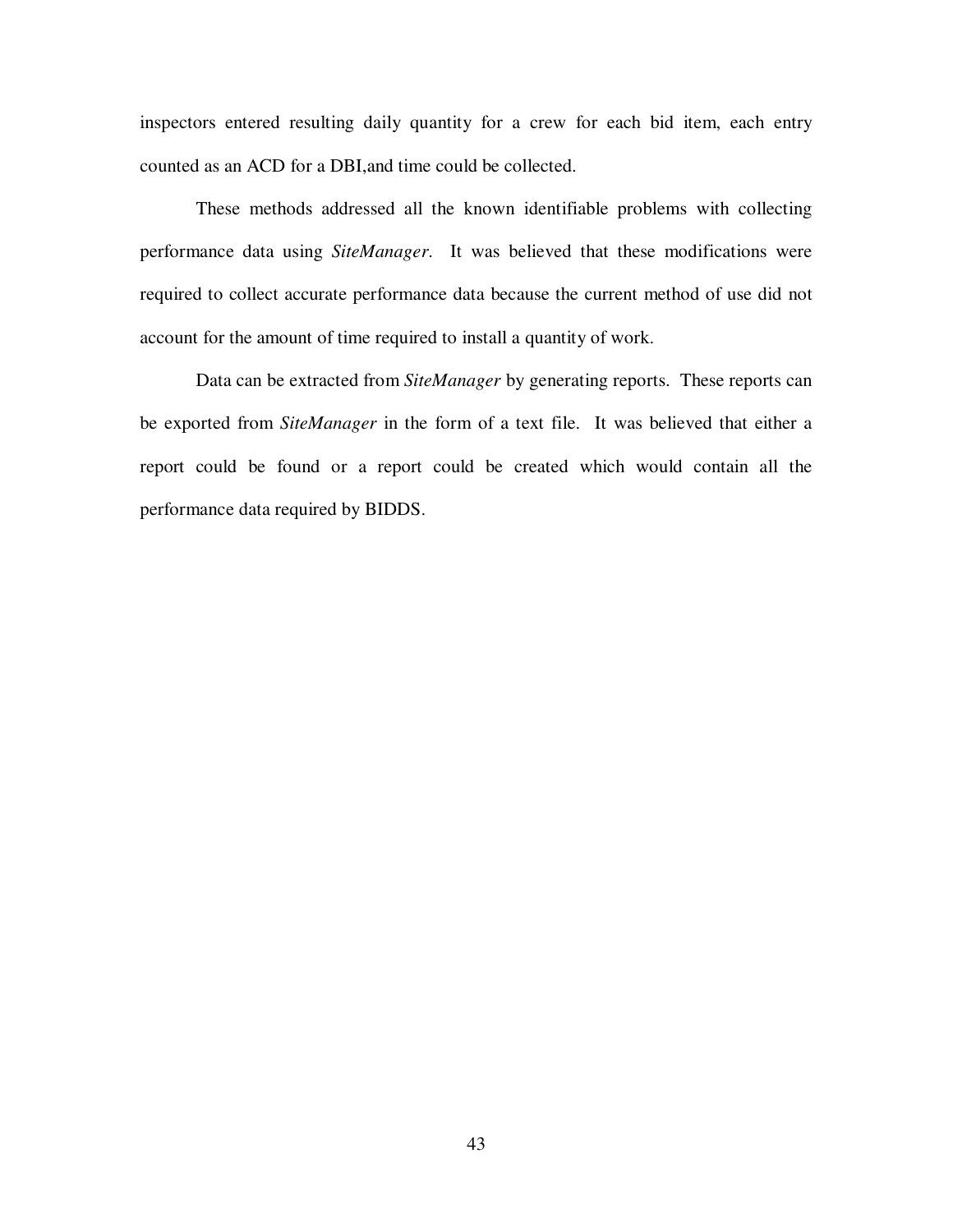# **Chapter 4: Design of Field Study**

# **4.1. Introduction**

In order to meet the objectives, the field study was designed to:

- 1. Ensure performance data could be collected
- 2. Collect data to perform a statistical analysis of data accuracy
- 3. Provide data so that methods could be developed to meet the technical requirements to import data into BIDDS

*SiteManager* was analyzed and methods were developed to ensure that *SiteManager* had the ability to collect performance data. This was so that the feasibility of *SiteManager* use as a data collection tool could be determined. A statistical analysis was designed to determine if the data obtained through use of *SiteManager* would accurately represent the actual construction operations. Methods were also designed to meet technical requirements for import of data into BIDDS.

# **4.2. Design of Data Acquisition Using** *SiteManager*

There are many VDOT personnel who use *SiteManager* daily to perform various functions. The only personnel who complete a daily work report within *SiteManager* are the project inspectors and the project managers. These are the VDOT personnel who are assigned to construction projects and document the construction process. For this reason, the field study was designed for project inspectors and project managers to collect and enter performance data into *SiteManager*. In order to further acquire data, performance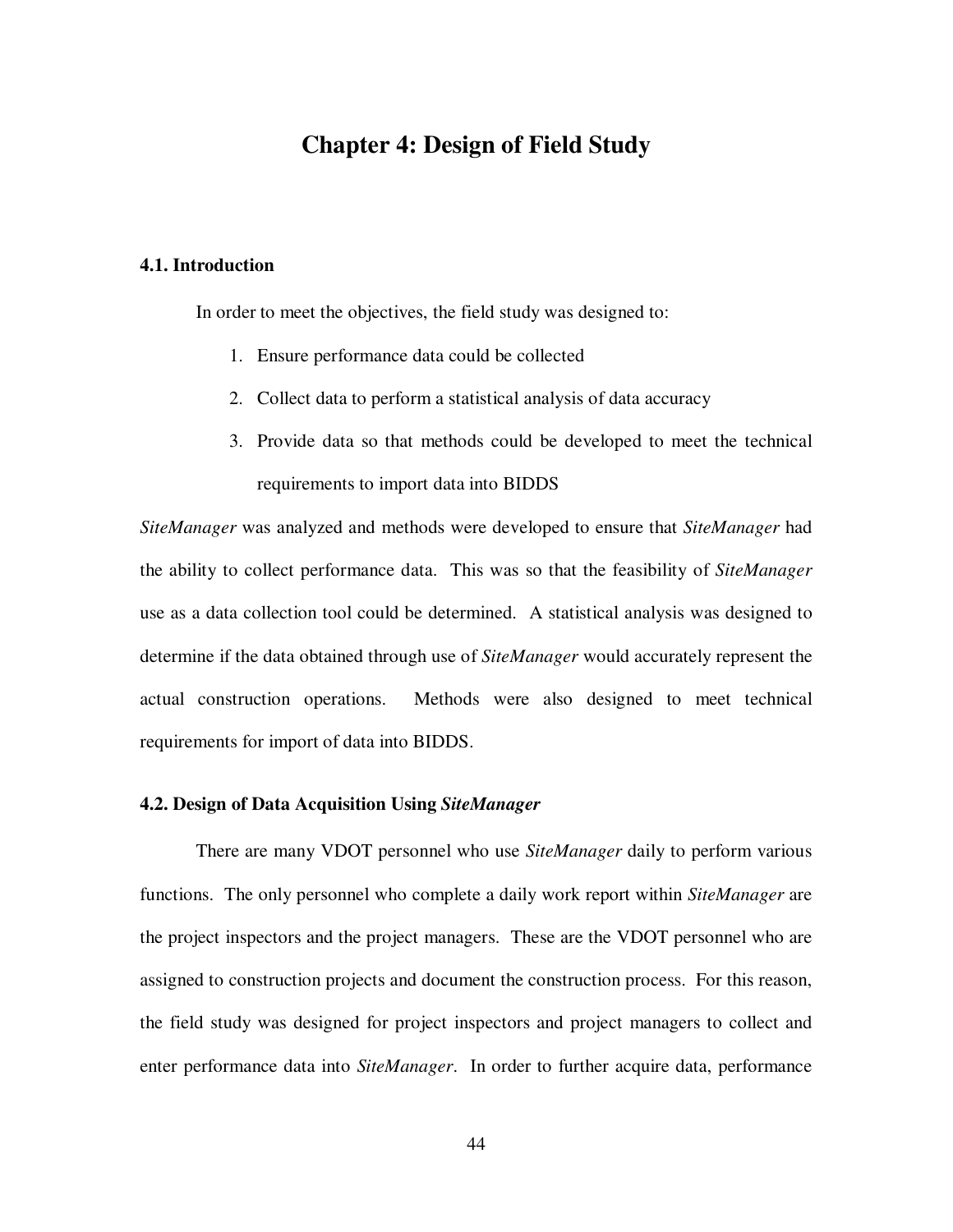data collection methods were designed and criteria for projects to implement the designed methods were established.

## **4.2.1 Performance Data Collection Methods**

The methods designed for data collection were identified during the preliminary evaluation. DBIs associated with activities were defined by the Partnership. The scope of work for each one of the activities was defined. This list of definitions can be found in Appendix A. This was defined to eliminate any ambiguity for project inspectors about what work to track under a specific DBI and what work was outside the scope of a specific DBI. Prior to data collection, inspectors would be given a list of the activities for their project type and the associated DBIs which were in the project contract. On each day when work was performed, the inspector would identify which DBI would best describe the work being performed. The inspector would record any performance data performed under the identified DBI.

This would be done by initiating a daily work report. The inspectors must fill out at least one daily work report for each project per day. In the daily work report, the inspector would enter any performance data under the work items tab. The inspector would select the identified DBI and enter the resulting quantity of each crew working on the DBI placed. The quantity is entered in the "Placed Quantity" field of the work items tab of a daily work report. For each crew working on a DBI, the quantity entry would be:

- Zero, if there was work performed on a DBI but no quantity was placed.
- The Quantity of Work Placed, if there was work performed on a DBI resulting in an installed quantity.

45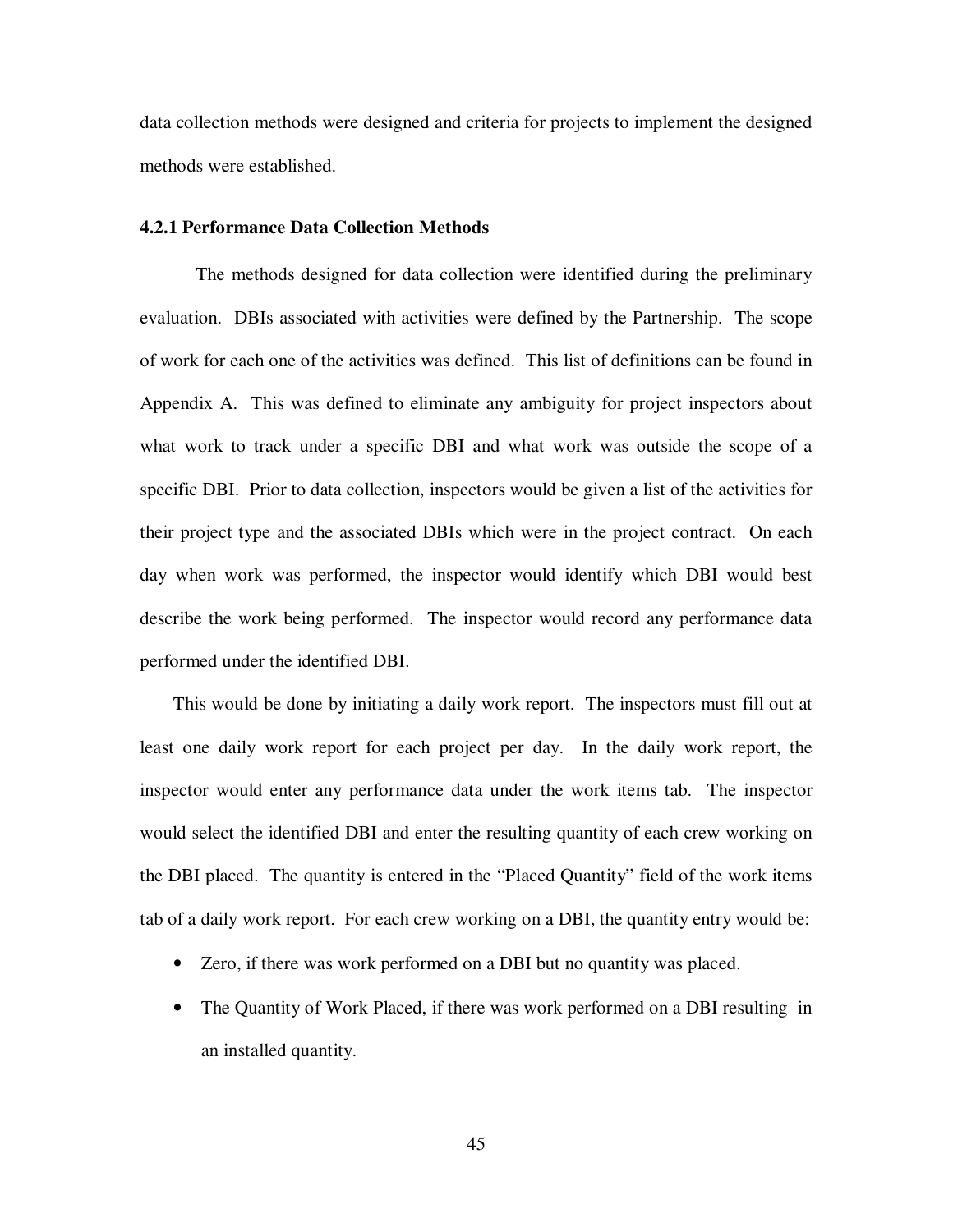If there was more than one crew working on a DBI, then there would be more than one quantity entry made for that day for that DBI.

## **4.2.2 Extracting Data From** *SiteManager*

It was discovered that all the performance data required by BIDDS could be found in the Installed Work Report which *SiteManager* generates. This eliminated the possible need for creating a report which contained the necessary performance data. The required performance data includes:

- State Project Number
- Bid Item Number
- Month Performed
- Year Performed
- Monthly Quantity
- Number of Days Performed.

The report can be exported into a text file which can be read by Microsoft Excel. An example of data from this report can be seen in a table in Appendix B. It contains one row for every bid item entry made on the work items tab of a daily report. Each entry, or row, on the installed work report includes the project number, the bid item number, the date the entry was made, and the quantity entered. The data in this report did not meet the technical requirements to import the data into BIDDS because of formatting issues.

## **4.2.3 Project Selection Criteria**

There were several issues associated with the selection of project. The projects needed to be close enough that site visits could be performed to initiate the data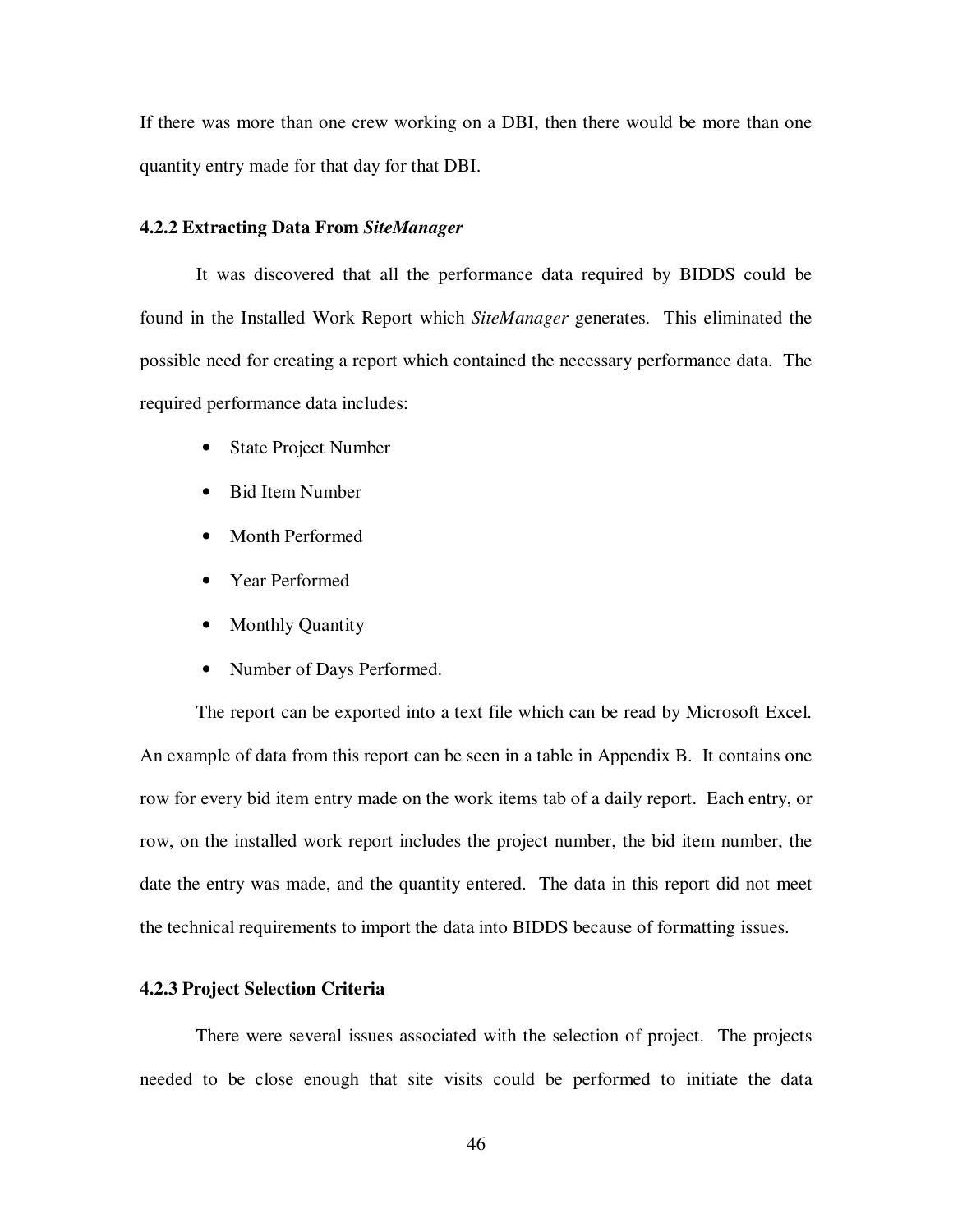collection procedure, periodically answer questions, and monitor the data collection progress. The data collection took place during the winter months, September through December. There was a possibility that there would not be enough work to take place. In order to overcome these issues, the following criteria was developed:

- Only projects within the Salem and Staunton Districts would be considered. This was due to the proximity of the districts.
- Only typical VDOT projects with substantial work to be completed through the winter months would be selected.

## **4.3. Design of Statistical Analysis**

The purpose of performing a statistical analysis was to provide confidence in the fact that the data being obtained through the use of *SiteManager* accurately modeled the actual events which were being recorded. In order to make such a comparison, performance data needed to be collected using three different methods.

- 1. Data needed to be collected with *SiteManager* when the methods of use were modified to include the designed performance data collection procedures.
- 2. Data needed to be collected using *SiteManager* when no modifications were made to the way the system was used.
- 3. Control data accurately representing actual construction events needed to be collected.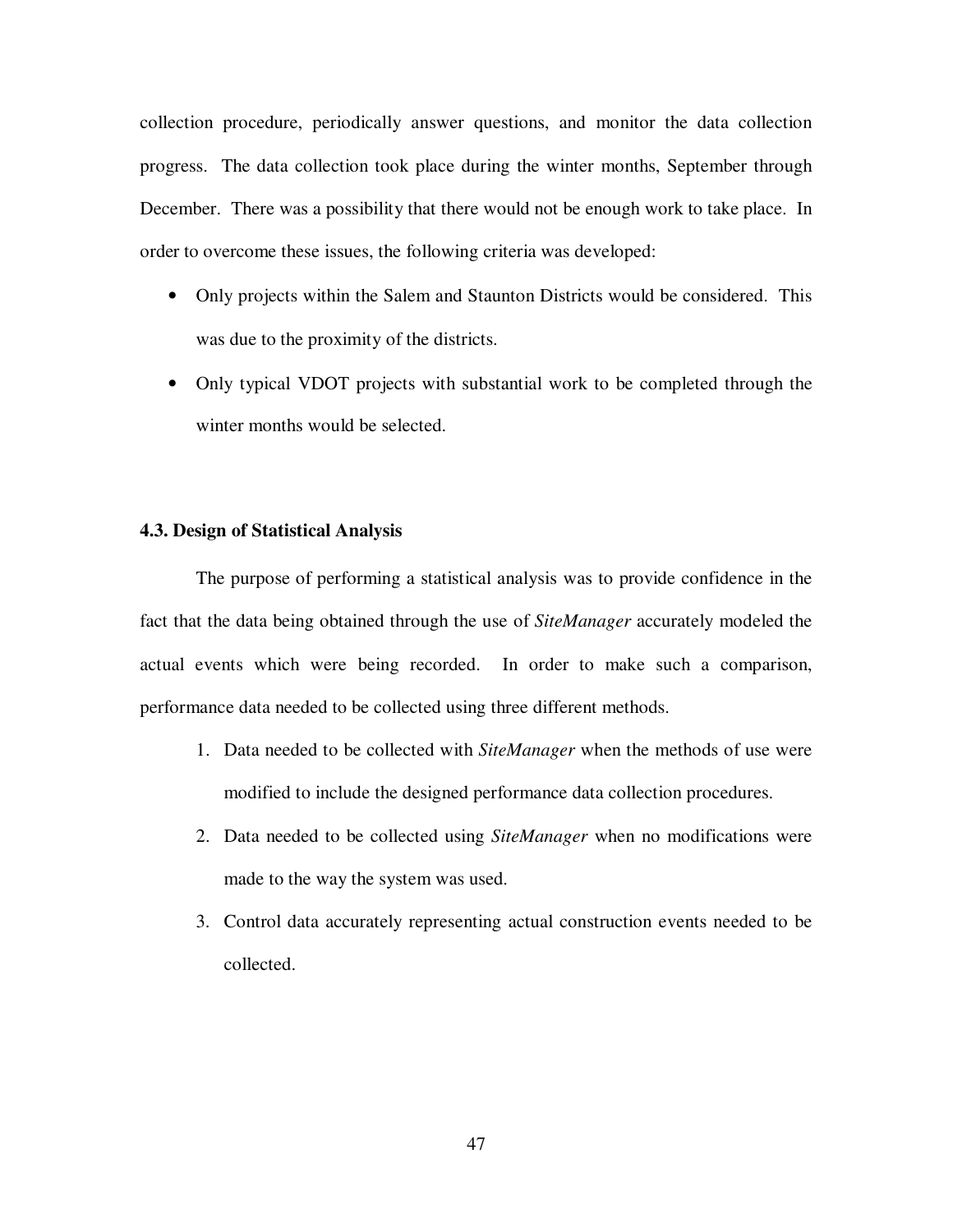After the data was collected using these three methods. For all three methods, the weekly sum of DIQ was divided by the weekly sum of ACD  $\left| \frac{\sum D_l Q}{\sum A C D} \right|$ -  $\backslash$  $\mathsf{I}$  $\mathsf{I}$  $\setminus$ ſ  $\overline{\sum}$  $\overline{\sum}$ *ACD DIQ* to produce the average

daily crew output (ADCO) and three different comparisons were made.

- 1. The ADCO produced from data collected through the use of *SiteManager* after modifications were made, was statistically compared with the ADCO produced from control data. This was to ensure the data collected from *SiteManager* after modifications were made accurately represent actual construction events.
- 2. The ADCO produced from data collected through the use of *SiteManager* with **no** modifications was statistically compared with the ADCO produced from control data. This was to test if the current methods through which *SiteManager* is used can accurately model actual construction events.
- 3. Finally, results from the first statistical analysis were compared with the results from the second statistical analysis and conclusions were drawn.

In this way, every project selected used two of the data collection methods to collect data. Every selected project collected control data and collected data using one of the two *SiteManager* data collection methods. This ensured every project had a record of data collected with *SiteManager* and a record of data which accurately represented the actual construction events.

#### **4.3.1 Obtaining a Record of Actual Events for Control Data**

In order to obtain an accurate record of performance data based on the actual events on construction projects, a data collection form (DCF) was created. An example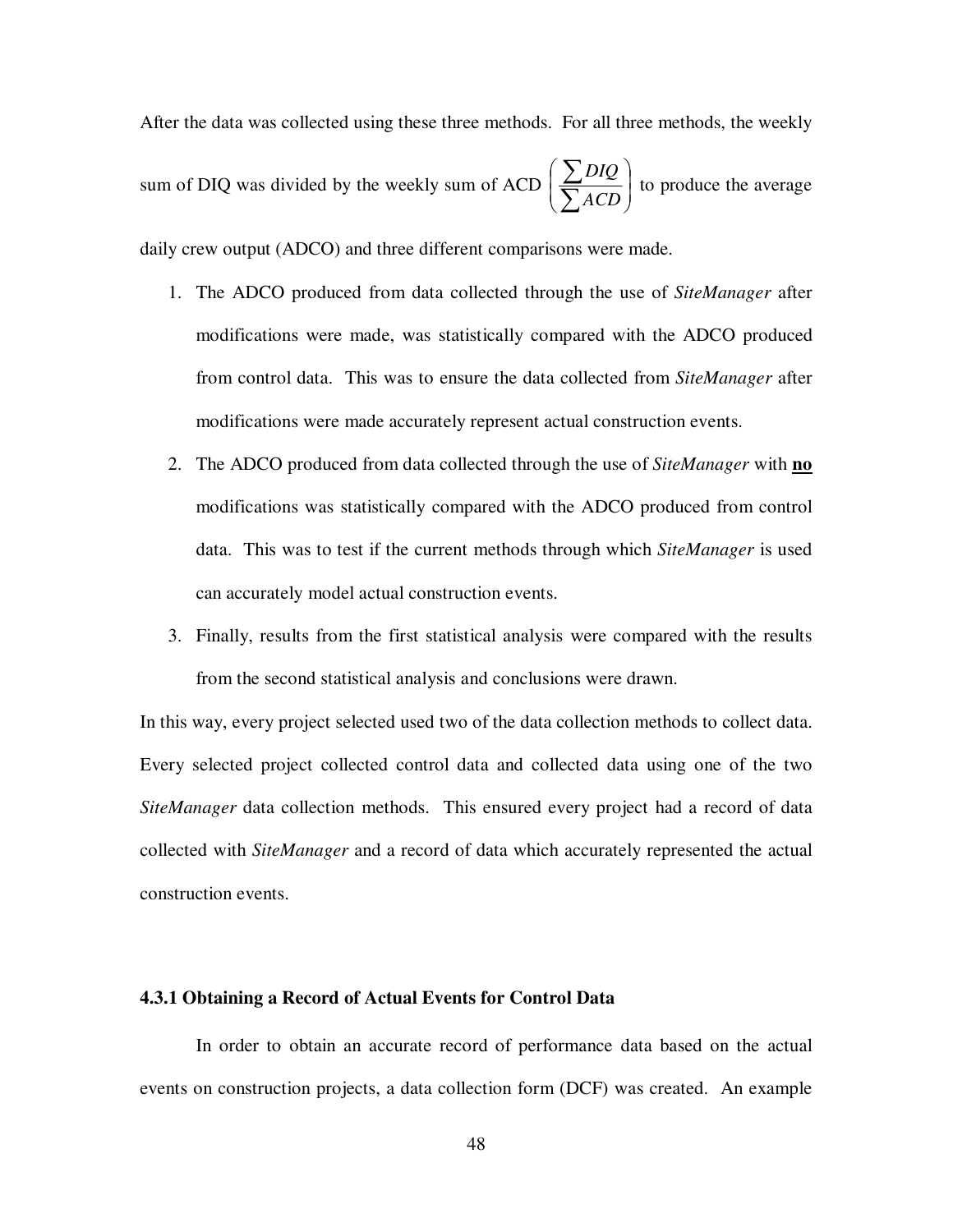of a data collection form can be found in Appendix C. The inspectors on a project were given a DCF which was unique to their project. The DCF contained all of the project information such as the project number, route number, project type, district and county, project description, and project award amount which applied to their project. It also contained all the predefined activities and their associated DBIs which were required to complete the work for the project. For each day an activity was worked on, the inspector would select the row containing the DBI which best represented the work being performed and record the quantity of work in this row along the column containing the date the work was performed. This would, in effect, create an as-built chart with quantities. The project inspectors would also record the start and finish dates for each DBI and the total quantity placed. This data was considered to accurately represent the actual construction events.

It would not allow any typing mistakes and, with exception of data collection mistakes, any unwanted data would not become part of the record. This method was termed the manual method. All data obtained though the use of *SiteManager* was compared to the manually collected data.

# **4.3.2 Data Sampling**

The data for this project was extracted from *SiteManager* on a monthly basis at the time the project monthly estimate was due. This was done because the installed work report includes only present data from the date the last monthly estimate was performed to the date the report was generated. The time a monthly estimate was due differed for the different projects and for this reason, the monthly estimate was generated at different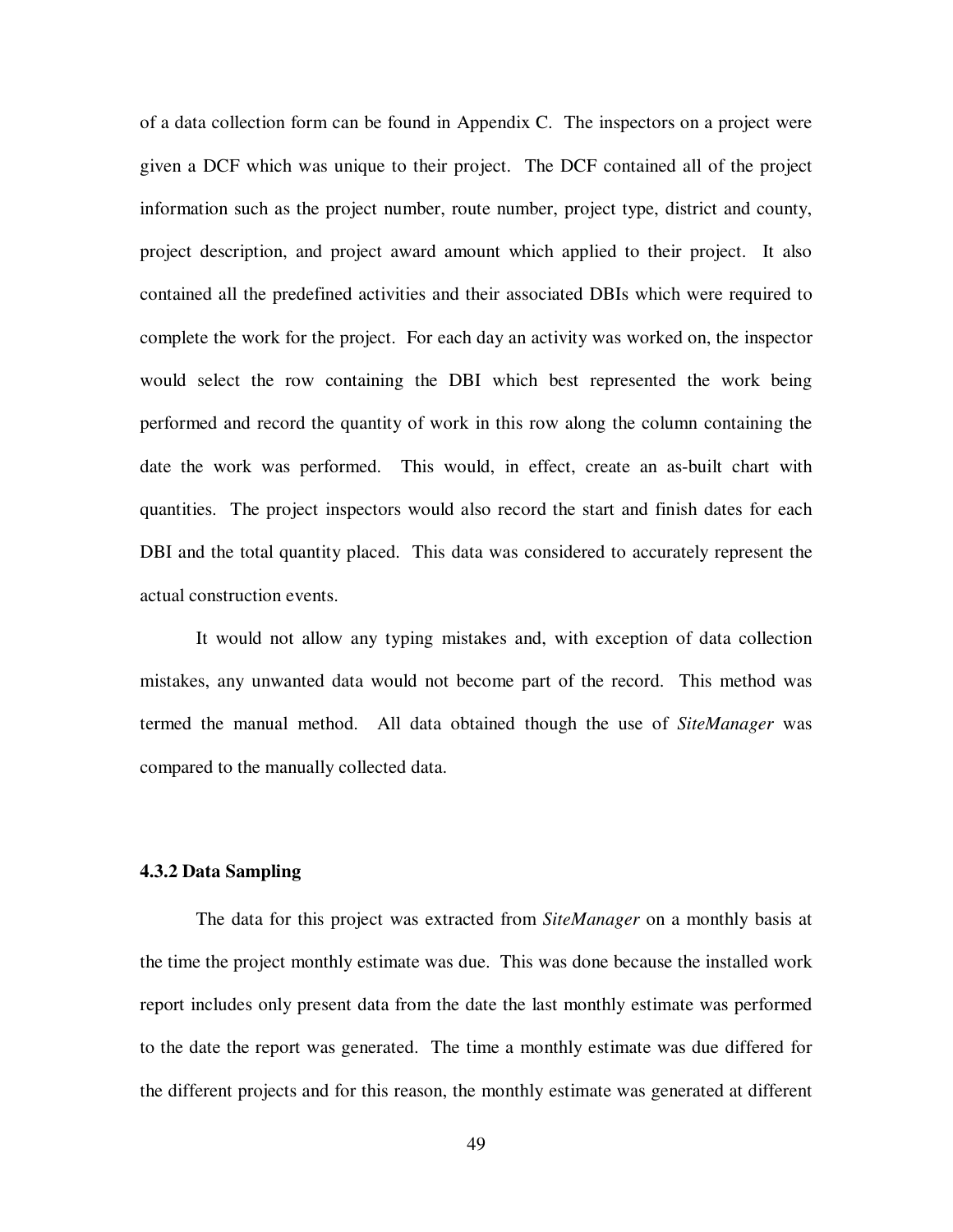times. When a monthly estimate was ran depended on the contractor's name. According to section 109.06 of the VDOT road and bridge specifications (2002), if the contractor's name is between A-F, the monthly estimate would take place on the  $4<sup>th</sup>$  of the month, G-P, the monthly estimate would take place on the  $11<sup>th</sup>$  of the month, or Q-Z, the monthly estimate would take place on the  $20<sup>th</sup>$  of the month. The installed work report was generated prior to the monthly estimate being performed. It was then analyzed to identify the DBIs and extract the DIQ and ACD data.

After the data was extracted from *SiteManager*, it was divided into weekly increments and the ADCO was calculated for each week a work item was active. Dividing the data into increments of weeks instead of increments of months was chosen to produce more data points to be used for the statistical analysis and increase the sample size. The ADCO was calculated by using the total quantity of work produced during the week divided by the total amount of crew days per week.

## **4.3.3 Data Organization**

There were two types of projects observed during this research. Type I collected data using *SiteManager* when modifications had been made to the way *SiteManager* had been used. Type II collected data using *SiteManager* when no modifications had been made to the way *SiteManager* had been used. Additionally, both types of projects produced control data by collecting data using the manual method of data collection.

Because the methods of data collection for the Type I projects were the same, the data from these projects was compiled. If there were DBIs present on these projects which were the same, they were compiled. All the data for each DBI collected using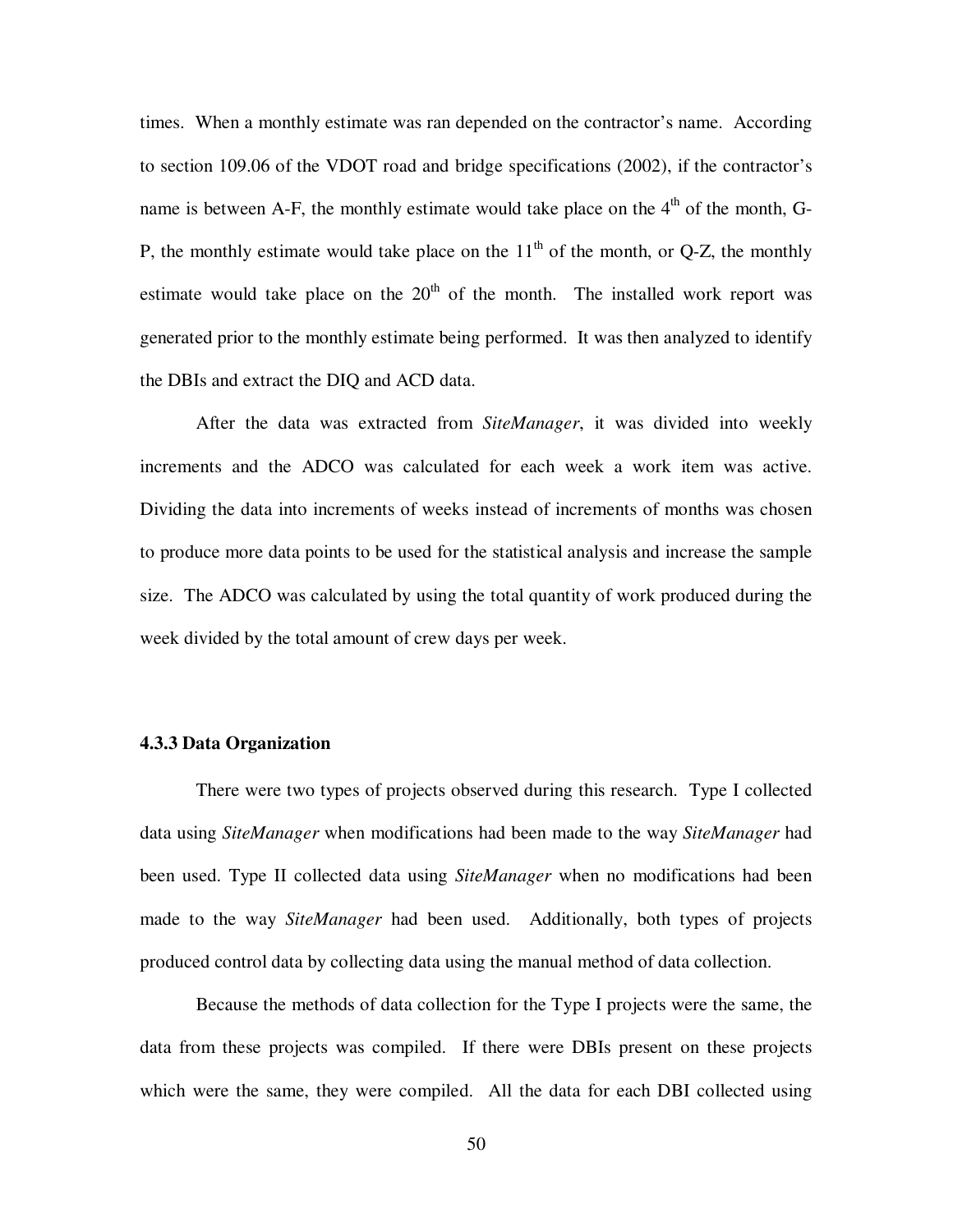*SiteManager* with modifications was compiled and all the data for each DBI collected using the manual method was compiled. This produced one distribution per DBI for both methods of data collection on the Type I projects. Each DBI had one distribution of average daily crew outputs calculated from data collected using *SiteManager* with modifications and one distribution of average daily crew outputs calculated from data collected using the manual method.

Similarly, because the methods of data collection for the Type II projects were the same, the data from these projects was compiled together. This produced one distribution per DBI for both methods of data collection containing on the Type II. Each DBI had one distribution of average daily crew outputs calculated from data collected using *SiteManager* with no modifications and one distribution of average daily crew outputs calculated from data collected using the manual method.

In this way, four sets of distributions were produced. The first set contained ADCOs from the Type I projects calculated from the data collected using *SiteManager*. The second set contained ADCOs from the Type I projects calculated from the data collected using the manual method. The third set contained ADCOs from the Type II projects calculated from the data collected using *SiteManager*. The fourth set contained ADCOs from the Type II projects calculated from the data collected using the manual method.

The first and second set of distributions, both from the Type I projects, were used to make the statistical comparison between the ADCOs calculated from the data collected through the use of *SiteManager* after modifications were made and the ADCOs calculated from the manual collection method. The third and fourth set of distributions,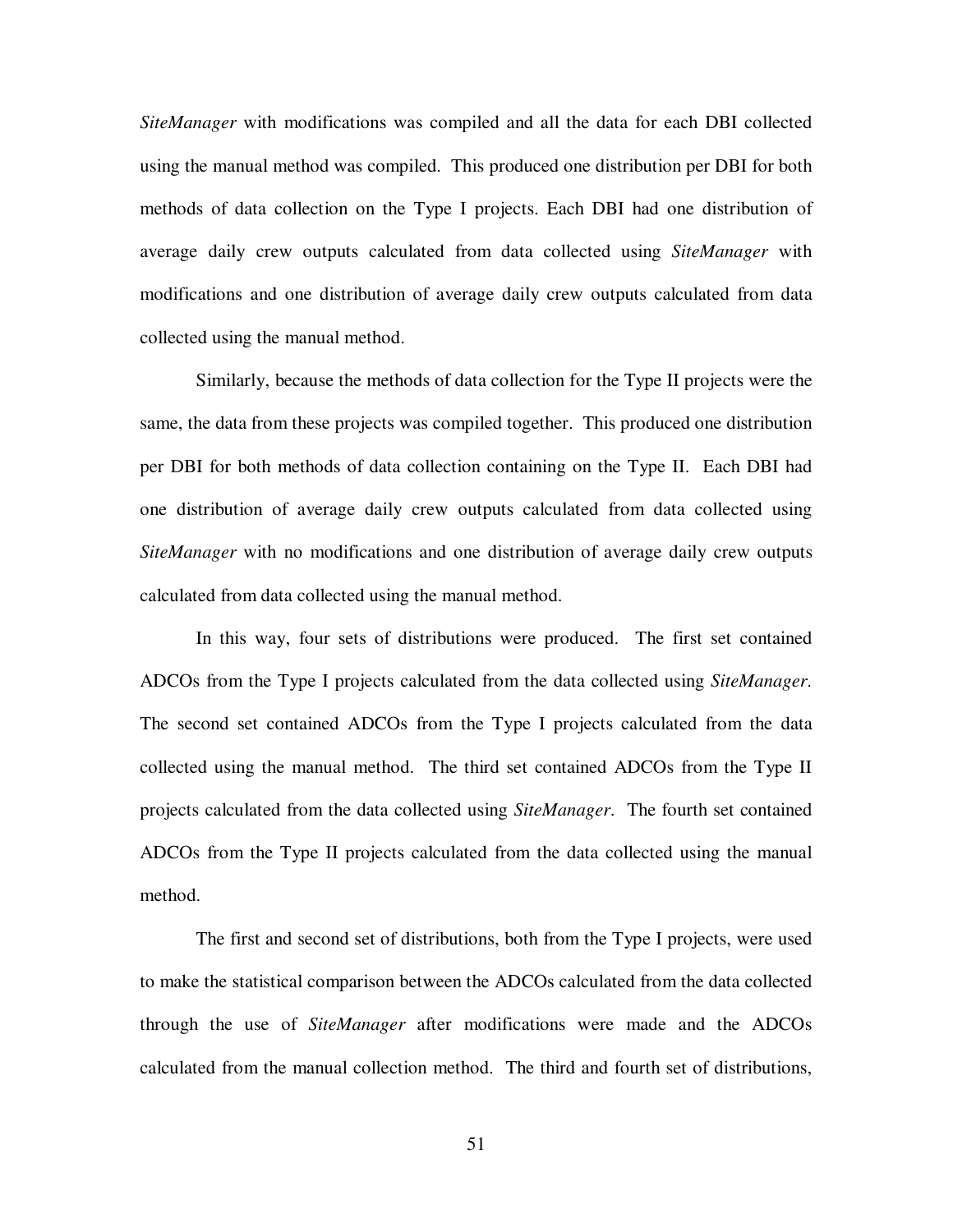both from Type II projects, were used to make the statistical comparison between the ADCOs collected through the use of *SiteManager* with **no** modifications and the ADCOs calculated from the manual collection method.

### **4.3.4 Methods of Statistical Analysis**

After the data was organized into four distributions, two statistical analyses would need to be performed. The first analysis would compare the two distributions of data collected from Type I projects and the second analysis would compare the two distributions of data collected from Type II projects.

Each distribution was comprised of all the data collected from every DBI for a single method. Each DBI contained different units of measurement and was therefore different in scale from other DBIs. For this reason, it was known that the every distribution would contain non-normal data and extreme values were expected.

It was expected the two distributions from data collected from Type I projects, projects where data was collected with modifications in *SiteManager* use, were identical. It was also expected the two distributions from data collected from Type II projects, projects where no modifications were made to the methods by which *SiteManager* was used, were not identical. This was expected because when no modifications are made to *SiteManager*, it does not account for the amount of time required to install a quantity of work. It was not known whether to expect the variances to be equal so it was assumed the variances would not be equal.

For these reasons a Wilcoxon rank sum test was chosen. This test assumes independent random samples with two identical distributions. The distributions do not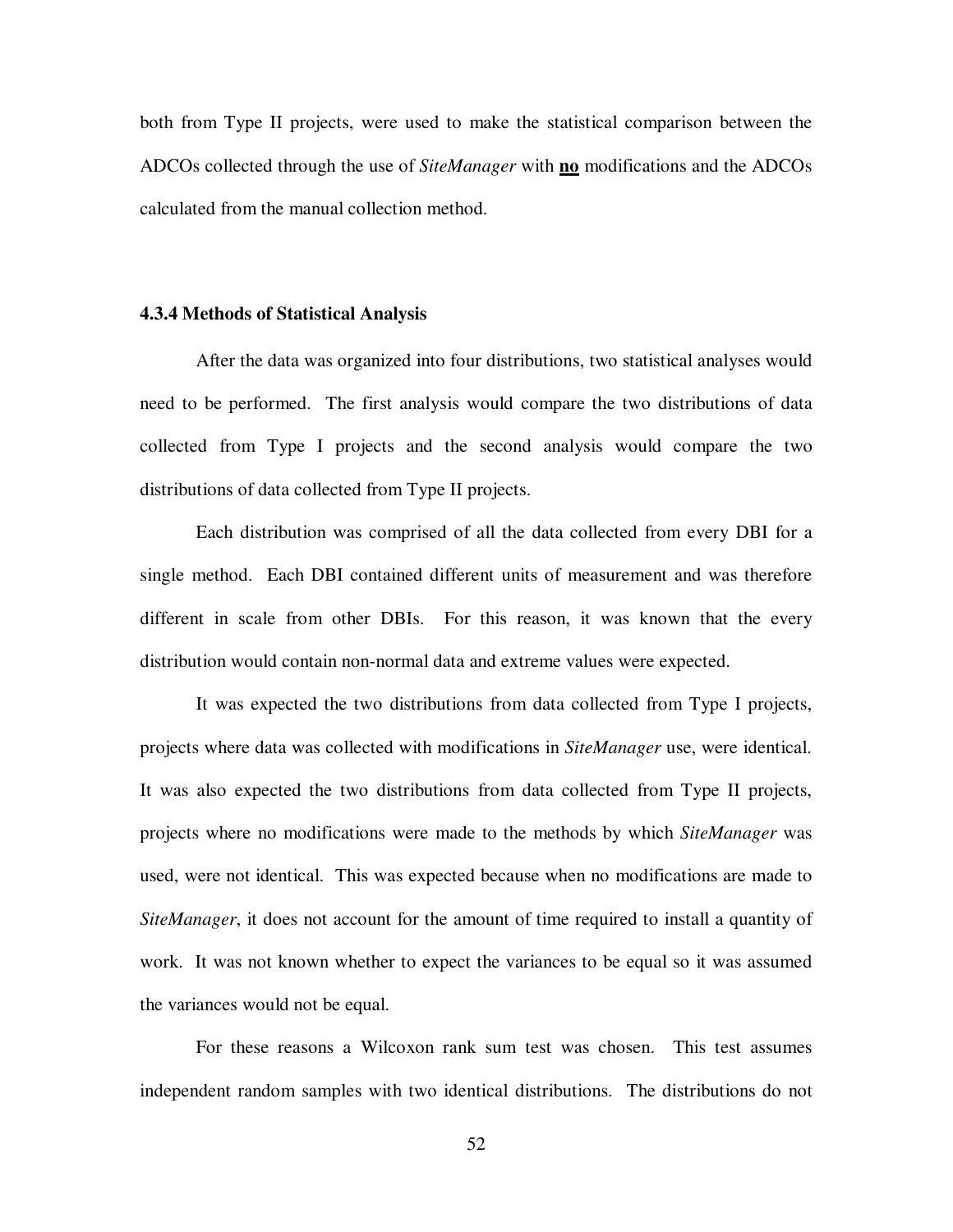have to be normal and one does not have to assume equal variances. Additionally, by ranking the observations, extreme values do not have a strong effect on the rank sum statistic as they have on other tests.

Using this analysis the two distributions from Type I projects will be tested against the hypothesis that the two populations are identical. It is expected that this hypothesis can be accepted. The two distributions from Type II projects will be tested against the same hypothesis that the two populations are identical. It is expected that this hypothesis will be rejected.

### **4.4. Design of Data Transfer to BIDDS**

As specified by BIDDS, the data file format required to properly import performance data into the database appears as shown in Table 4.1. The column headings will not be part of the data table being imported into BIDDS. Only the data, formatted as shown in Table 4.1, in grey will be part of the imported text file. This is a different format than the data exported from the *SiteManager* installed work report.

| Project<br>Number | <b>Bid Item</b><br><b>Number</b> | Month<br>Performed | Year | Total Monthly<br>Quantity | Total Number. of<br><b>Crew Days</b> |
|-------------------|----------------------------------|--------------------|------|---------------------------|--------------------------------------|
| SD 0001           | 00100                            | 9                  | 2001 |                           | 4                                    |
| SD 0001           | 10630                            | 10                 | 2001 | 1022                      |                                      |
| SD 0001           | 68320                            | 10                 | 2001 | 78                        |                                      |
| SD 0001           | 68330                            | 9                  | 2001 | 31                        |                                      |
| SD 0001           | 10607                            | 9                  | 2001 | 59                        |                                      |
| SD 0001           | 54020                            | 10                 | 2001 | 2156                      |                                      |
| SD 0001           | 00100                            | 11                 | 2001 |                           | $\overline{4}$                       |
| SD 0001           | 10630                            | 10                 | 2001 | 533                       |                                      |

**Table 4.1: Data Import File Format**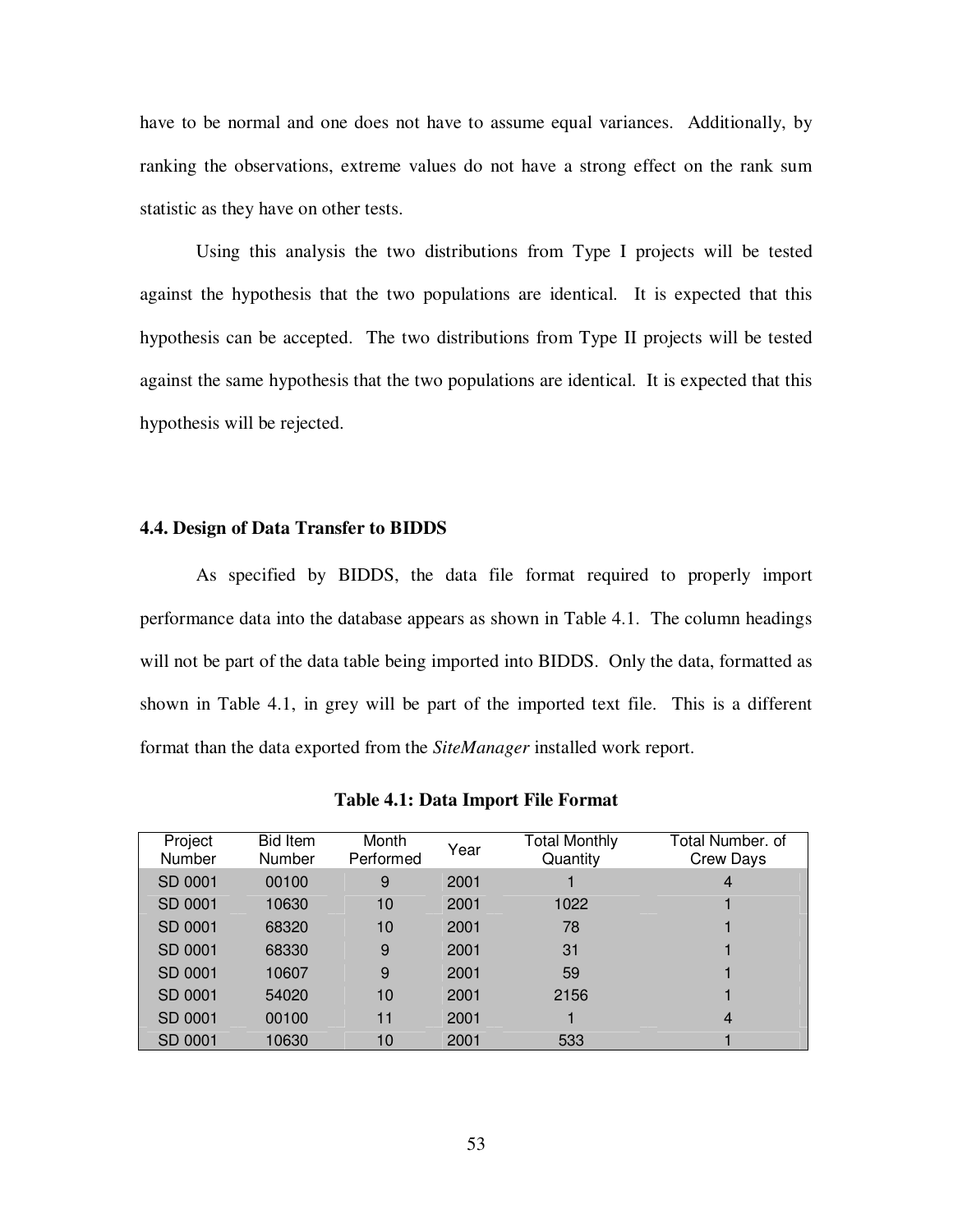Because the format of the data exported from *SiteManager* and the required format of the data to import into BIDDS differed, the data exported from *SiteManager* needed to be reformatted. This would require the data to pass through some medium which would convert the data from the *SiteManager* format into data formatted for BIDDS. The medium selected for this research was a macro created in Microsoft Excel called *SiteManager* Data Converter (SMDC). A macro is series of commands and instructions (in Microsoft Excel for this case) that are grouped together as a single command to accomplish a task automatically. The commands and instructions are written in Visual Basic for Applications code.

Furthermore, the data contained in the installed work report includes entries for both driving bid items and non-driving bid items. SMDC was given an additional task of converting only the DBIs into the format required for import into BIDDS. This would eliminate unneeded data from being imported into BIDDS and residing in the database. The SMDC process was designed to:

- Open an installed work report text file in Microsoft Excel
- Copy the project number and bid item number to a new file
- Identify the DBIs based off of the project type
- Sum the number of entries made per month to be equal to the number of crew days performed within the month
- Sum the total quantity placed per month
- Allow selection of the month performed and the year performed
- Save the new file as a text file.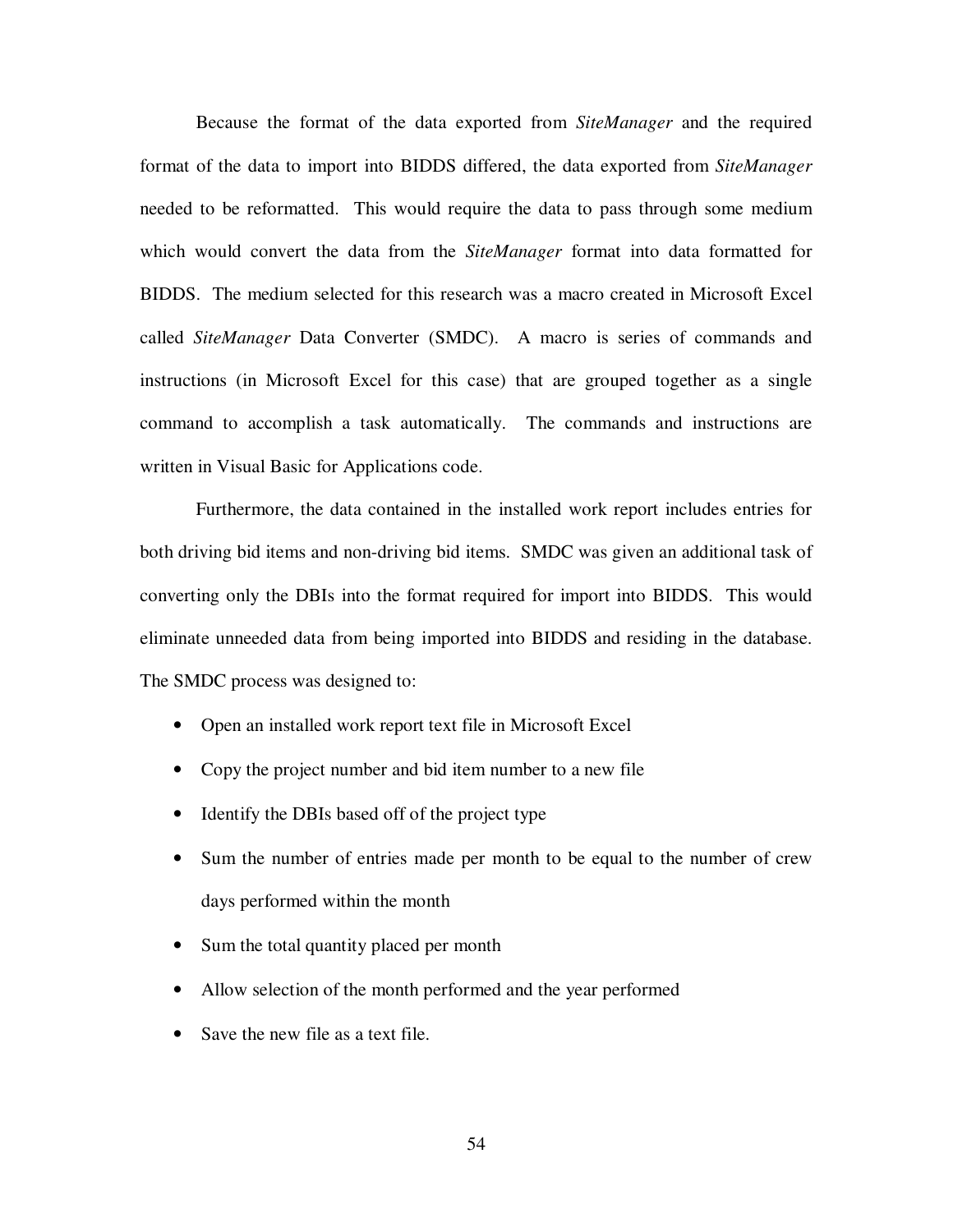Because the installed work report was chosen for this research, the report had to be generated and converted into the proper format on a monthly basis for each project. Each project inspector was asked to export an installed work report to be given to the researcher at the time an project estimate was ready to be generated, yet prior to completing the estimate.

## **4.5. Summary**

In order to ensure performance data could be collected, performance data collection methods were designed. The intention was to collect time and quantity data for activities by collecting data for the DBIs defined by the Partnership. This would be done by collecting the resulting daily quantity installed by each crew, even if this quantity was zero. This design would produce one entry for each day work was performed by a crew on a DBI. The number of entries would equal the number of days and the sum of the quantity entered would be the quantity installed.

These designed procedures would be implemented on selected projects to begin collecting data. The collected data would be used to conduct a statistical analysis of data accuracy and provide data so that methods could be developed to meet the technical requirements to import data into BIDDS.

The statistical analysis would be performed data collected using the designed modifications to *SiteManager*, using *SiteManager* with no modifications, and using the manual method. This would allow for three comparisons to be performed. *SiteManager* with the designed modifications would be statistically compared with the manual data to ensure the modifications produce accurate data. *SiteManager* with no modifications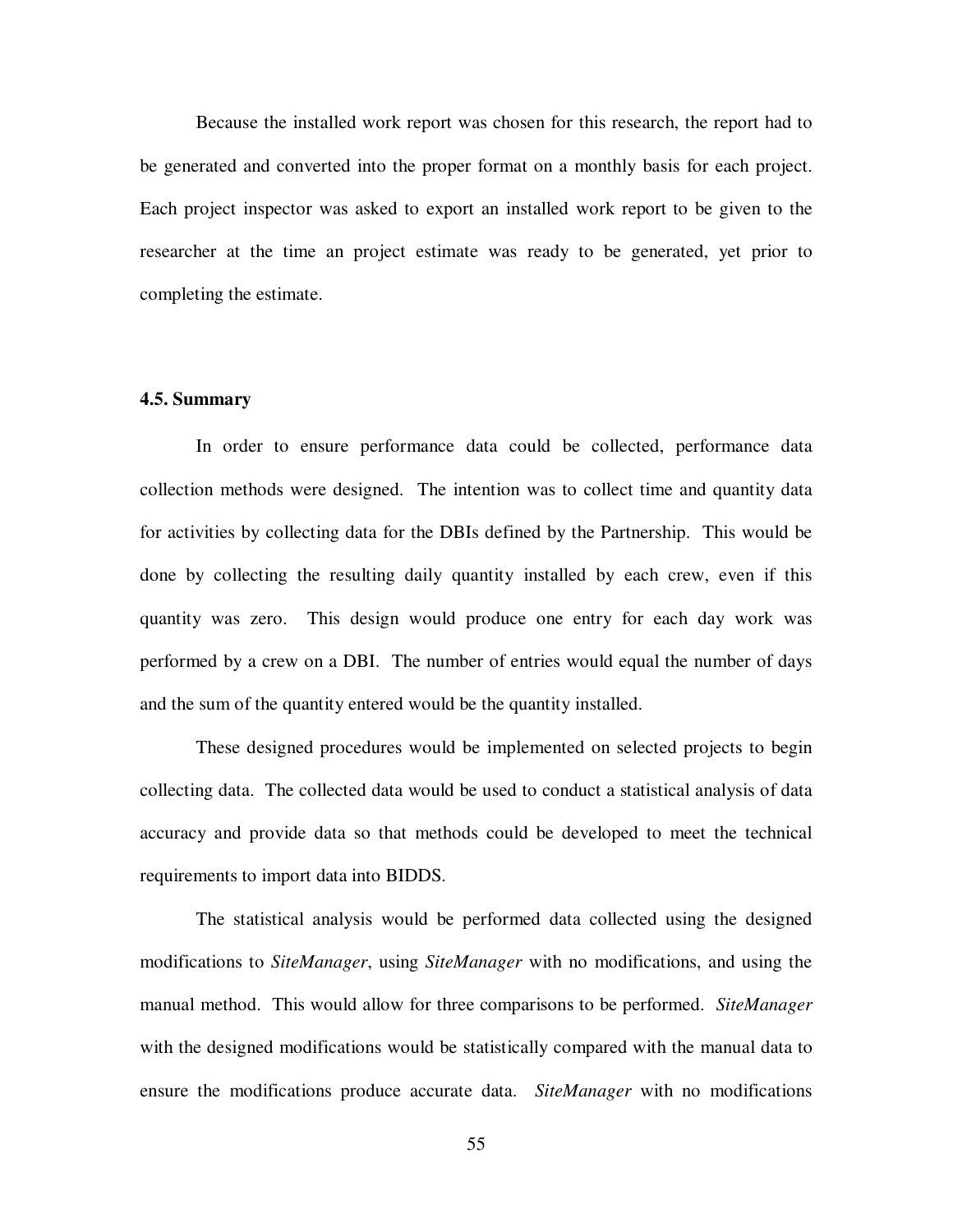would be statistically compared with the manual data to ensure modifications are needed. The results of the two statistical analyses will be compared to draw conclusions.

Data will be extracted from *SiteManager* using the Installed Work Report. This report contains all the data required by BIDDS. To meet the technical requirements to import data into BIDDS, a data converter was designed to become a medium for the data to pass through to be sorted and reformatted.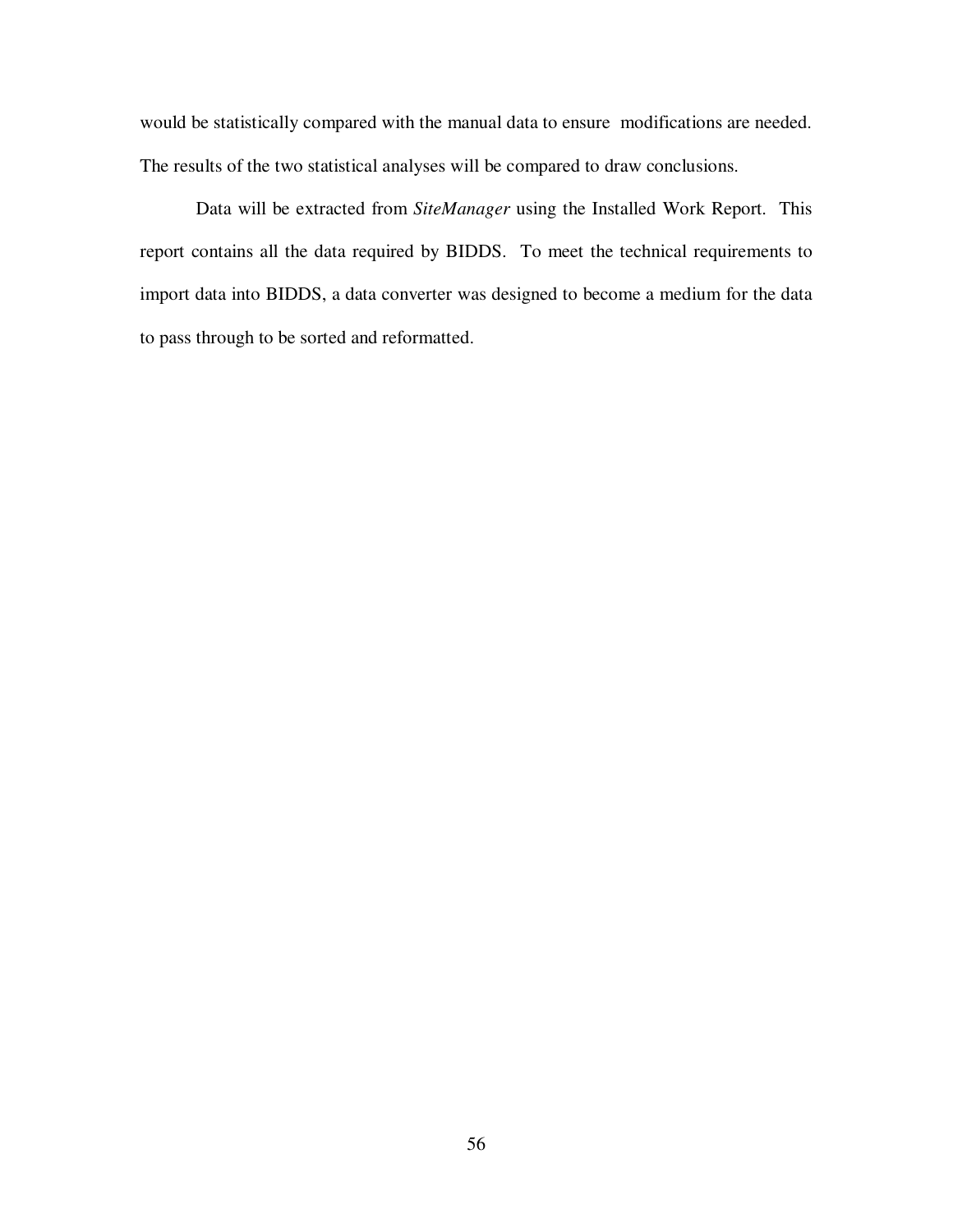# **Chapter 5: Conduct the Field Study**

# **5.1. Introduction**

After the field study was designed, the research procedures began. This involved setting up meetings with representatives from the Salem and Staunton districts to help initiate the data collection procedures. Projects were selected from these districts and the designed data collection process was implemented. The methods used to collect performance data with *SiteManager* by modifying its use were observed. During this process, data was gathered from the different data collection methods for the statistical analysis.

## **5.2. Project Selection**

In order to facilitate project selection, representatives from the selected districts were contacted. A meeting was scheduled with these representatives to achieve five objectives:

- 1. Obtain permission to gather data
- 2. Obtain permission to make modifications to the methods by which *SiteManager* was used
- 3. Gain assistance in selecting applicable projects
- 4. Acquire access to the selected projects
- 5. Be assigned a district contact to introduce the researcher to the project inspectors and help initiate the data collection process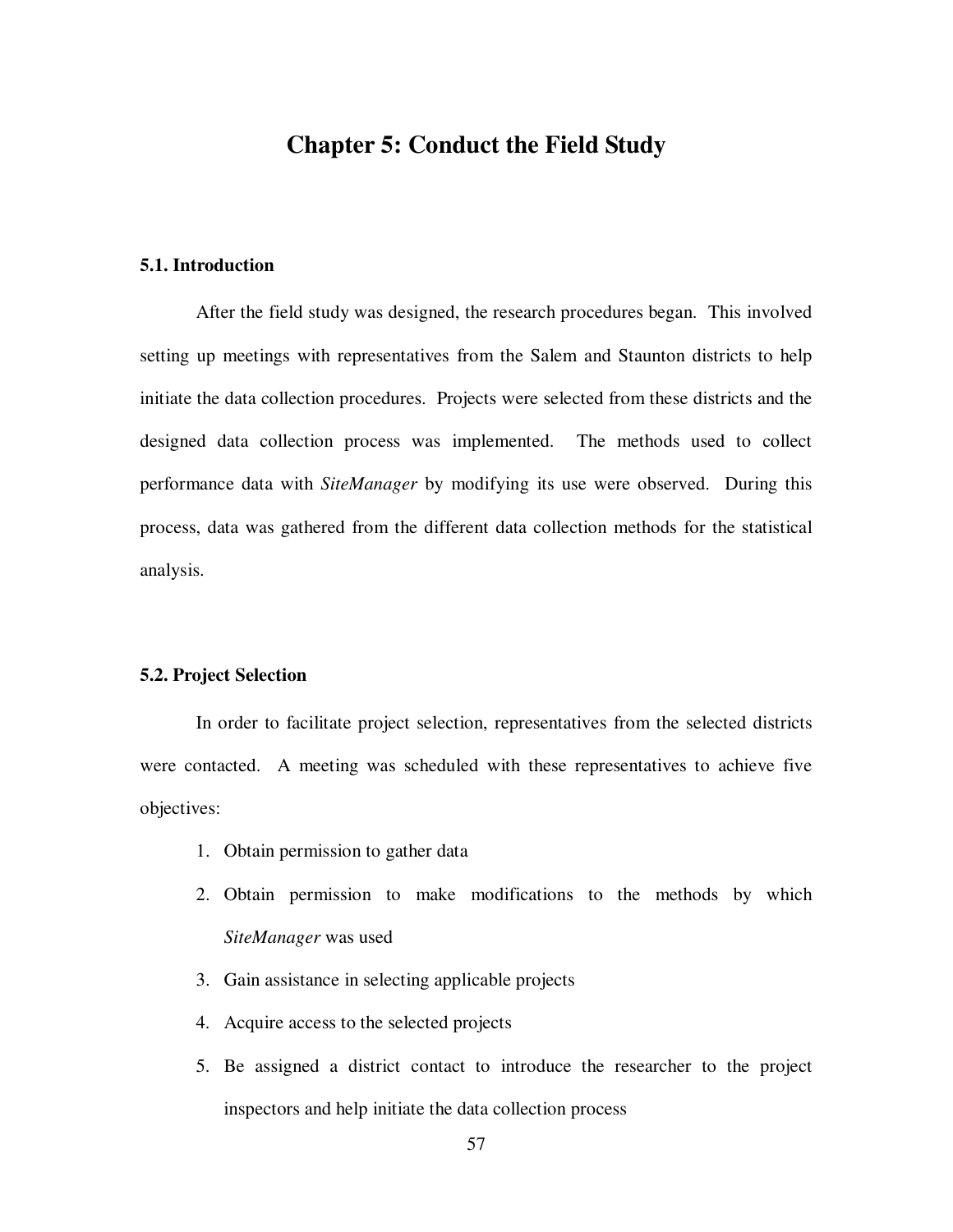The selected projects ranged in size, but all were expected to have substantial work to be completed through the winter months. All projects selected were in the Staunton and Salem districts.

## **5.2.1 Projects in Staunton District**

A meeting was scheduled with the Area Construction Engineers, Contract Administrator, and Construction Managers in Staunton District to discuss the selection of projects. These representatives gave the researcher permission to collect performance data and also make the proposed modifications to the *SiteManager* system. The Construction Managers were appointed as the district contacts for the selected projects. The Staunton representatives also assisted in selecting projects on which to collect data. The selected projects are as follows:

- Rte. 18 Project A \$1.48 million bridge reconstruction project in Alleghany County being constructed by Orders Construction Company, Inc. This project contained a small bridge over Blue Springs Run and the approaches. The project was 0.27 miles in length.
- Rte. 33 Project A \$1.7 million road reconstruction project in Rockingham County being constructed by Hammond-Mitchell, Inc. This project involved some minor widening and addition of drainage infrastructure. The project was 0.26 miles in length.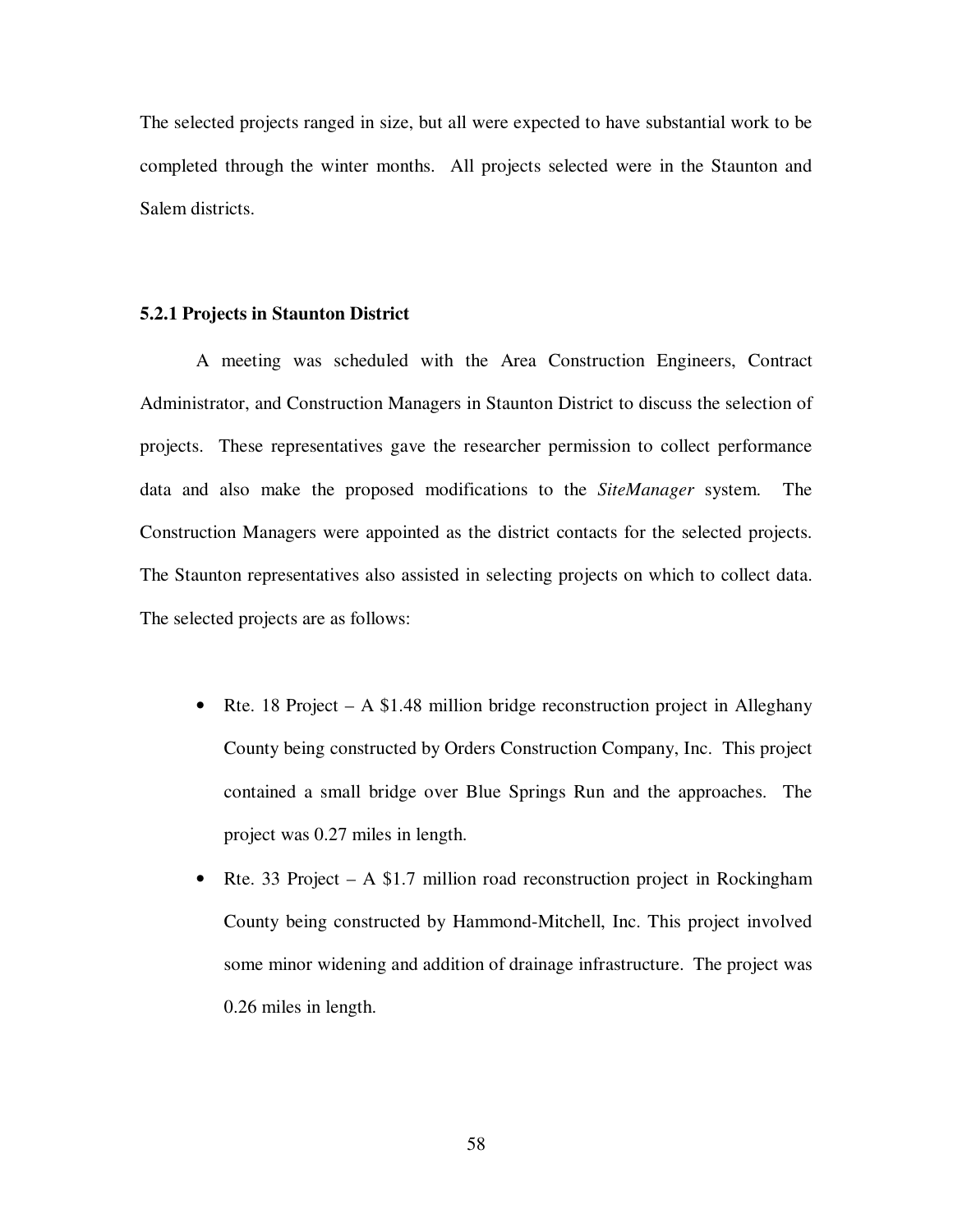## **5.2.2 Projects in Salem District**

A meeting was scheduled with the Area Construction Engineers, Project Controls Engineer, and Construction Managers in Salem District to discuss the selection of projects. These representatives gave the researcher permission to collect performance data on the selected projects. Due to difficulties being experienced with *SiteManager*, no modifications to the methods by which *SiteManager* was used were permitted. The Salem representatives determined they would wait and observe the experiences of the Staunton District with changing the methods of using *SiteManager* before considering making any modifications within the Salem District. They were concerned the modifications may negatively affect the monthly estimates. The Project Controls Engineer was appointed as the district contact for the selected projects. The Salem representatives also assisted in selecting projects on which to collect data. The selected projects are as follows:

- Rte. 81 Project  $A$  \$1.28 million bridge reconstruction project in Roanoke County being constructed by Fort Chiswell Construction Corporation. This project contained removal of medians, pavement widening, repairs to a bridge structure, and bridge overlay. The project was 0.4 miles in length.
- Rte. 601 Project A \$6.98 million road reconstruction project in Roanoke County being constructed by W-L Construction & Paving, Inc. This project involved 2.6 miles of grading, drainage work, utilities and a bridge.
- Rte. 11 Project A \$688,375.40 bridge reconstruction project in Montgomery County being constructed by Ranny E. O'dell & Company, Inc. This project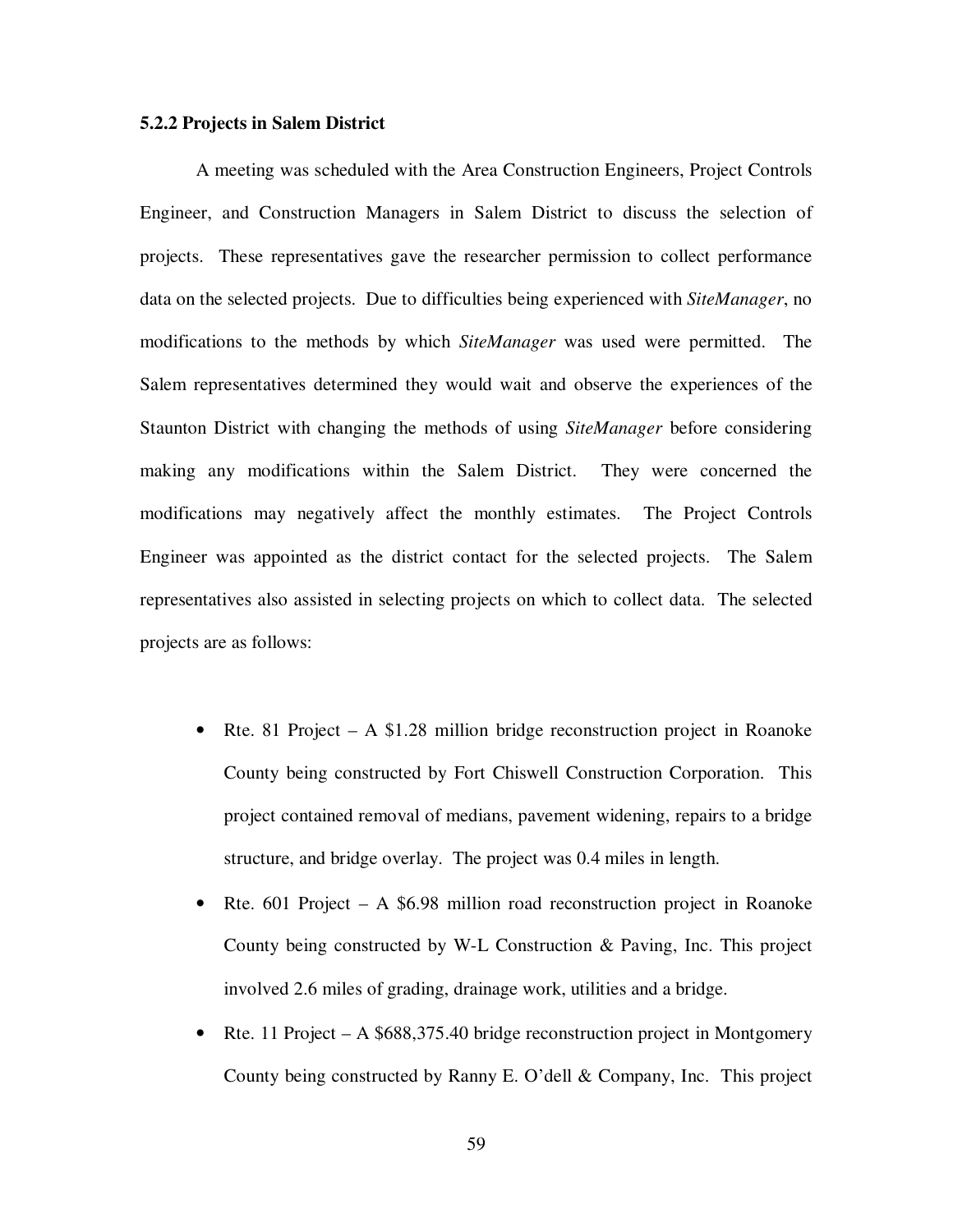included the replacement of the superstructure and repair of the substructure on a bridge.

• Rte. 693 Project – A \$869,084.30 bridge reconstruction project in Pulaski County being constructed by Fort Chiswell Construction Corporation. This project contained the demolition and replacement of a bridge.

## **5.3. Preparing the Data Collection Process**

Prior to initiating meetings with the project inspectors, the materials required for each method to collect the required were prepared. These materials included developing a list of DBIs and a data collection form for each project. The list of DBIs were to present to the project inspectors so they would know which bid items performance data needed to be collected. The data collection forms were to facilitate the manual data collection process used on each project. For this reason, each project was analyzed to determine the project type, develop a list of the DBIs, and develop a data collection form.

## **5.3.1 Develop a List of DBIs**

The list of DBIs was created by first understanding the components and scope of each project to accurately select the appropriate project type. The bid items for the project were compared with the DBIs for the selected project type to determine the list of DBIs for the project. These DBIs were then placed in a list along with their associated activities to be provided to project inspectors.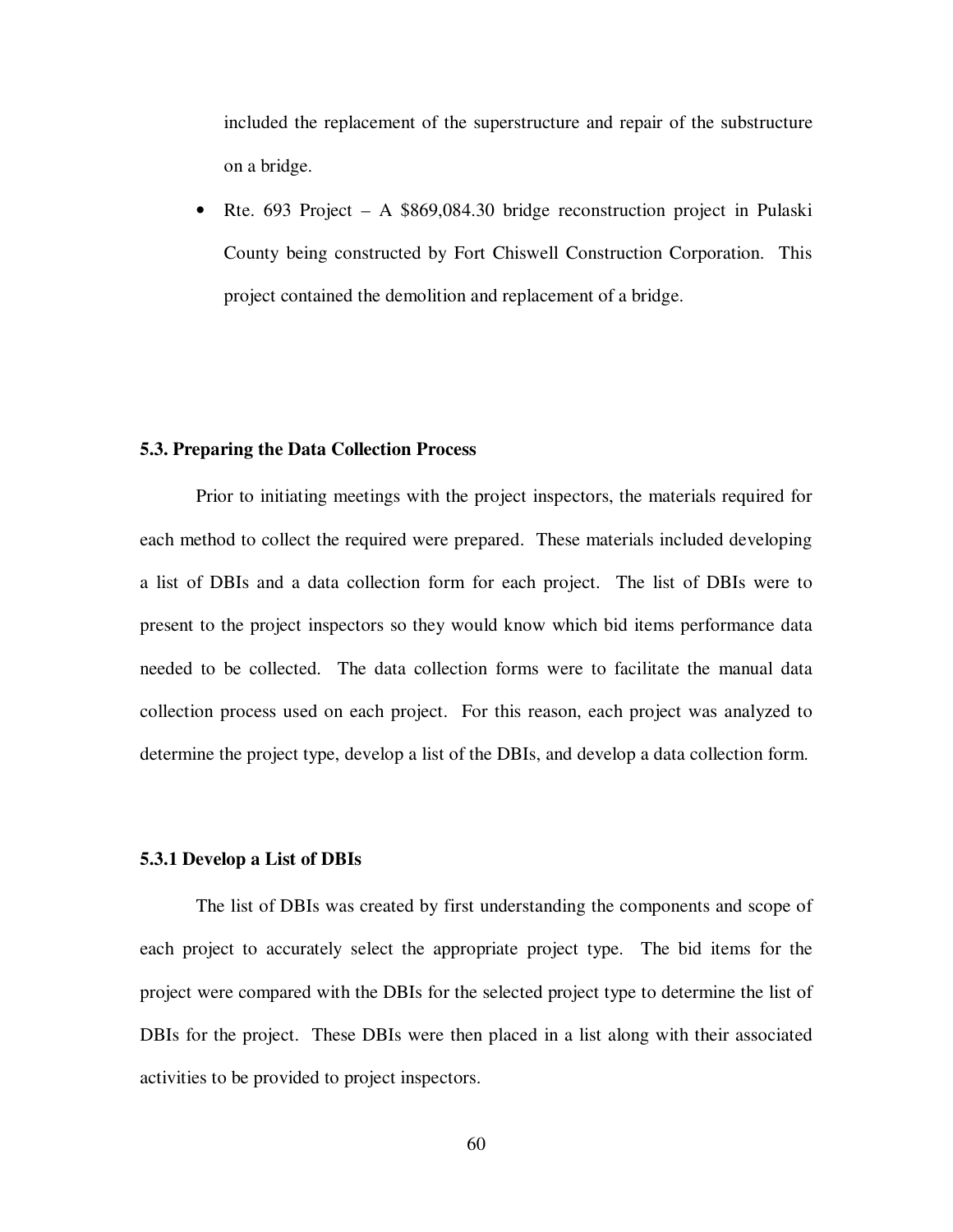The DBIs were in the process of being determined and solidified during the time the selected projects were being analyzed. For this reason, each successive project which was analyzed had a newer, updated set of DBIs. This, however, did not affect the outcome of this research because the purpose of the data collection was not to obtain usable data but to evaluate the methods and use of *SiteManager* as a data collection tool. Even though the different projects may have used newer updated lists of DBIs, this did not compromise the data collection process which was being observed.

#### **5.3.2 Develop Data Collection Forms**

After the list of DBIs was developed, the data collection form was not difficult to create. The project information such as the project number, the district and county the project was located, the project award amount, the project description, and the project setting as well as the DBIs were placed into the designed data collection form. This form allowed the inspectors to daily collect performance data in the same manner they were recording the data in *SiteManager* using a means other than *SiteManager*. This data was being collected as the control data for the statistical analysis to compare with the data collected from *SiteManager*. It was considered to be data which accurately represented actual construction events.

## **5.4. Initialization of Project Data Collection**

The appointed district contacts were contacted to assist in introducing the data collection process to the project inspectors. The purpose of the meeting was to explain the data collection process to the field personnel.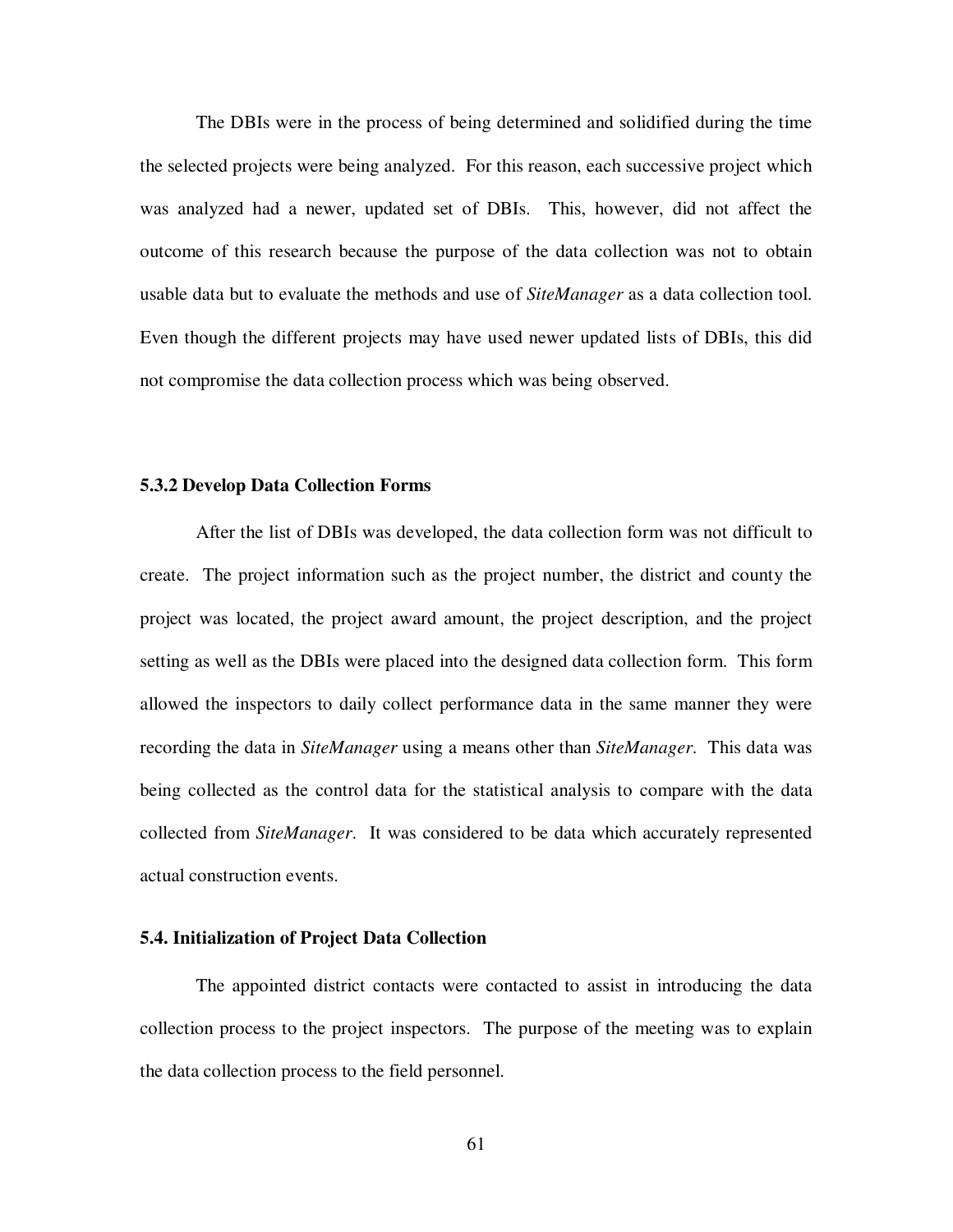### **5.4.1 Projects in the Salem District**

For the projects in the Salem District, the projects which collected data both manually and with *SiteManager* when no modifications were made, only the manual data collection process was explained. No explanation was required for collecting data with *SiteManager* because no modifications were made to the methods by which *SiteManager* was used. The inspectors were requested to record on the data collection form each day work was performed on a DBI. This was done by recording the resulting daily quantity for each DBI, even if this quantity was zero.

### **5.4.2 Projects in the Staunton District**

For the projects in the Staunton District, the projects which collected data both manually and with *SiteManager* after modifications were made, both the manual data collection process and the modifications to the uses of *SiteManager* were explained. The manual data collect process was explained in the same way as it was explained for the projects in the Salem District.

The following instructions were given for collecting data by changing the way in which *SiteManager* is used:

- 1. All performance data will be collected in the daily work report under the work items tab. In current practice, this tab is used to track the daily quantity placed for each bid item. This practice will remain the same.
- 2. Different methods will be used to collect the number of days. This will not alter the sum of the total quantity placed. To collect this data, the following procedures are used: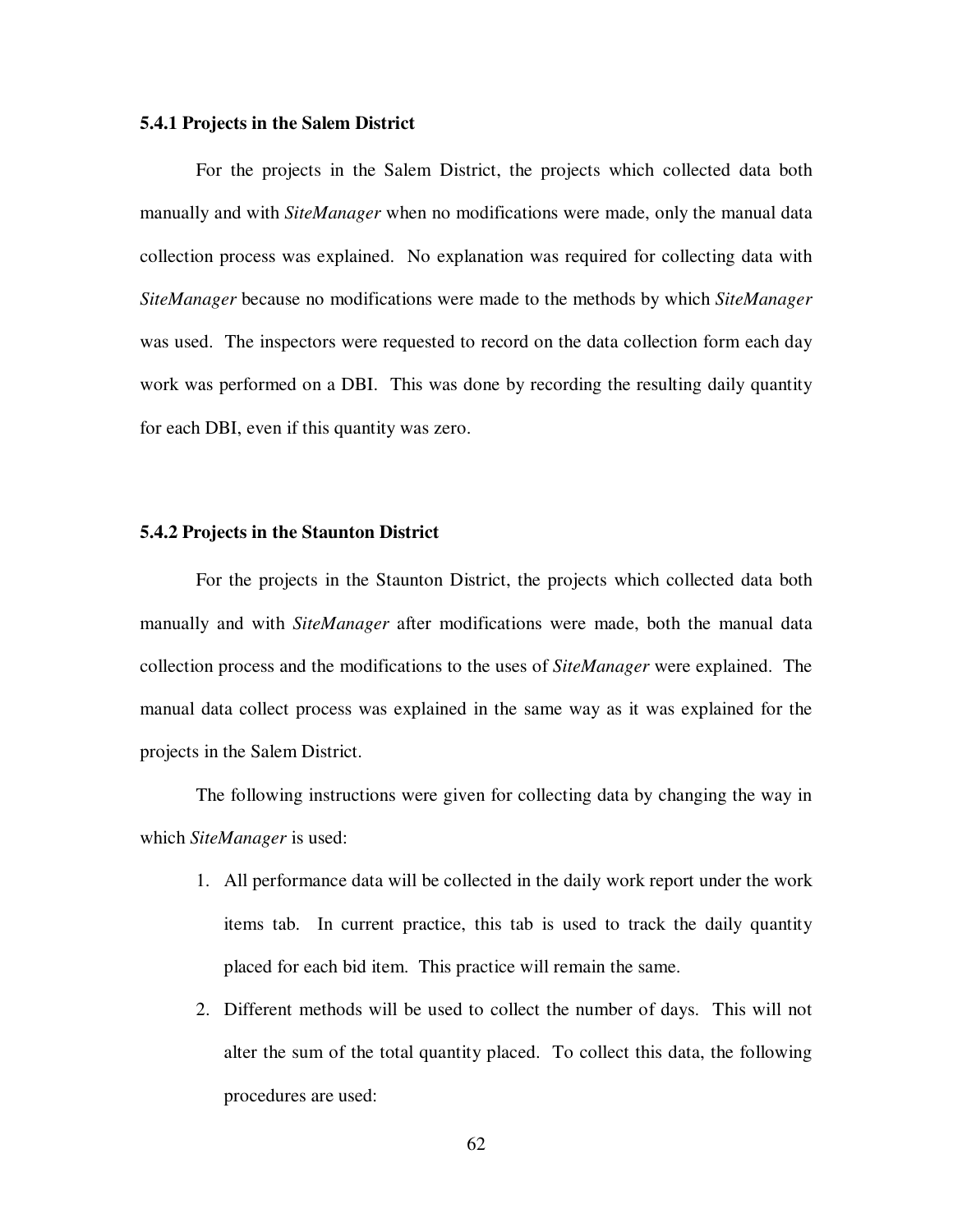- a. When work is performed by a crew and a quantity results, One "Quantity Placed" entry per crew containing the resulting quantity is required
- b. When work is performed by a crew and no quantity results, One "Quantity Placed" entry per crew containing the value of zero (0) is required

### **5.5. Gathering Data from** *SiteManager*

VDOT provided access to the *SiteManager* software and data. The data was gathered from *SiteManager* by viewing the project diary history, the work item report, and the installed work report. The diary history is a summarized list of the work items entered into *SiteManager*. This list cannot be exported from *SiteManager* or printed. The work item report presented every entry made for a selected work item and the installed work report presented all the entries made for the present estimate period. The work item report was used to view all the entries made for a selected DBI and the installed work report was used on a month to month basis to collect data for the present estimate period. The data was copied from these reports to be used for the statistical analysis.

### **5.6. Summary**

The designed field study was implemented. Two projects were selected in the Staunton District to collect data manually and with *SiteManager* after the methods of use were modified. Four projects were selected in the Salem district to collect data manually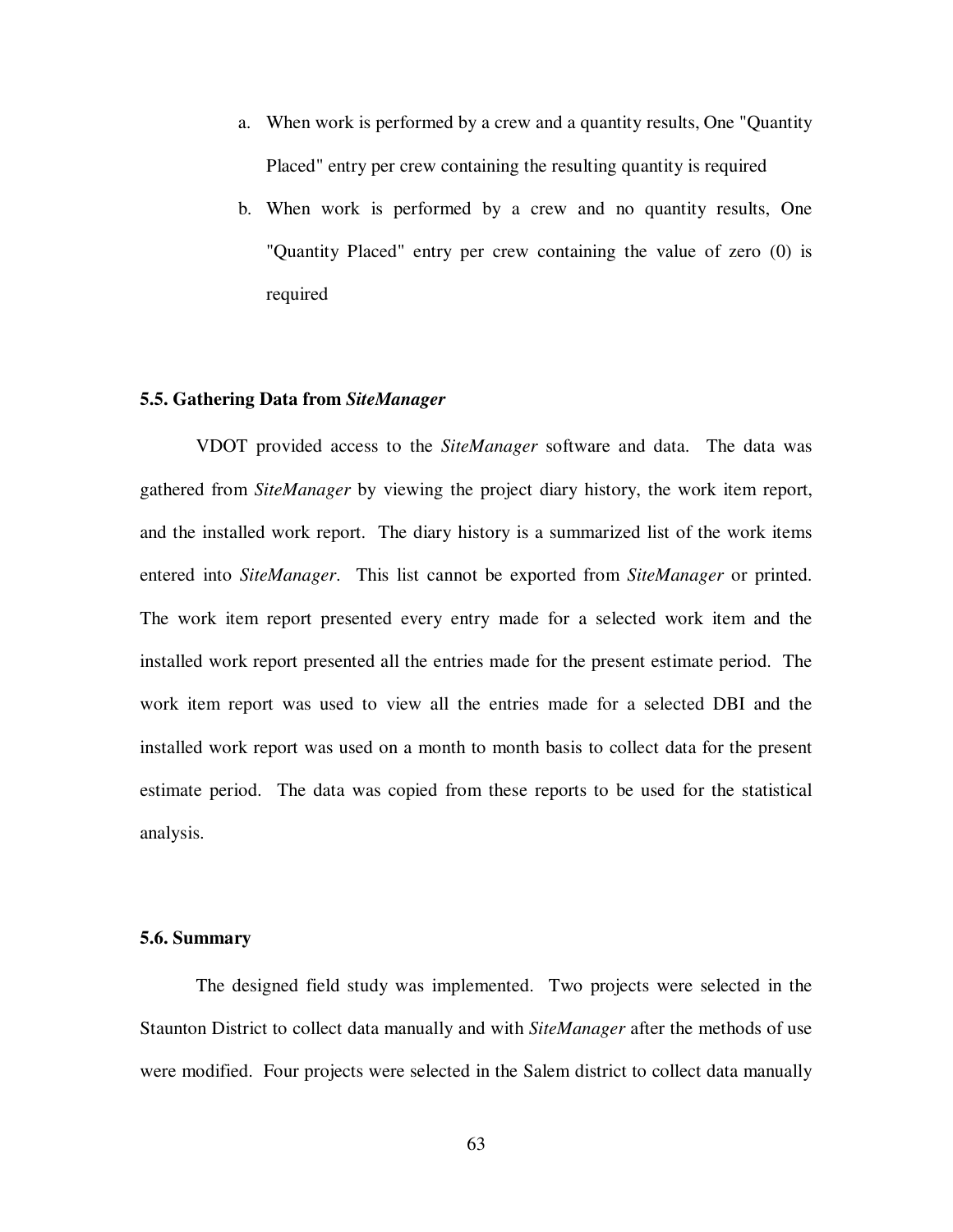and with *SiteManager* with no modifications. The data collection procedures were introduced to the project personnel and they began collecting data. The performance data was gathered from *SiteManager* using the diary history, item work report, and installed work report. It was copied from these means to perform a statistical analysis.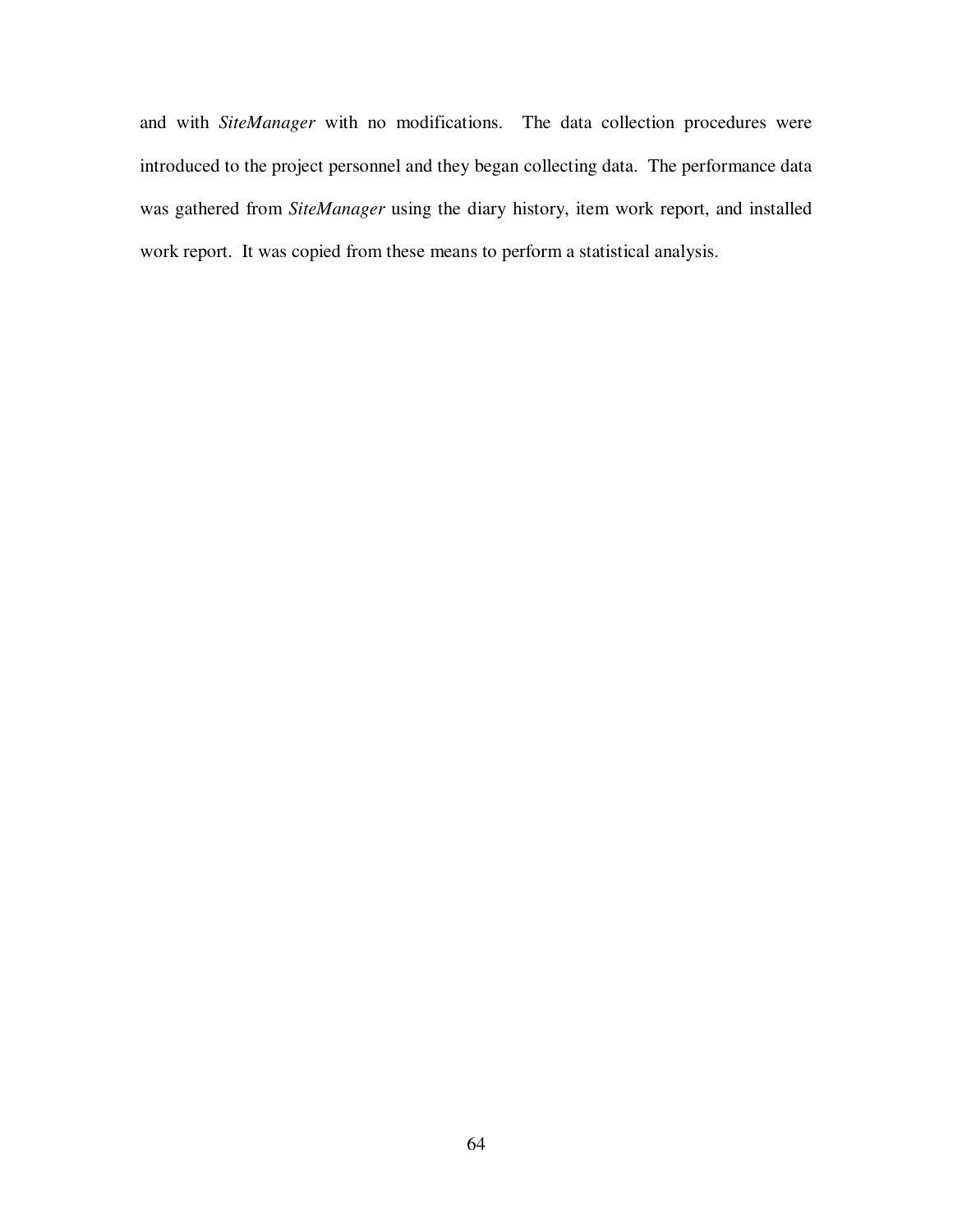# **Chapter 6: Feasibility Analysis of** *SiteManager*

# **6.1. Introduction**

This feasibility analysis looked at *SiteManager* to determine if it was possible to use it to collect the data and a practical way of collecting the data. *SiteManager* was then evaluated to ensure it has the capability of collecting performance data and provides a logical method of collecting performance data. This can be done by either modifying the methods of *SiteManager* use or the *SiteManager* system. Both of these options are evaluated and the results are discussed.

### **6.2. Feasibility Criteria**

The *SiteManager* software was designed for construction inspectors to use to document the construction process, administer a contract, and initiate payments to the contractor. It was not designed for collecting performance data. For this use *SiteManager* must be able to:

- 1. Collect performance data for activities
- 2. Collect the daily quantity of work placed for the activity
- 3. Collect the number of days work was performed on each activity
- 4. Collect the number of crews per day which worked on each activity
- 5. Export all data collected

If *SiteManager* did not have all of these capabilities, it could not be considered a feasible option for collecting performance data.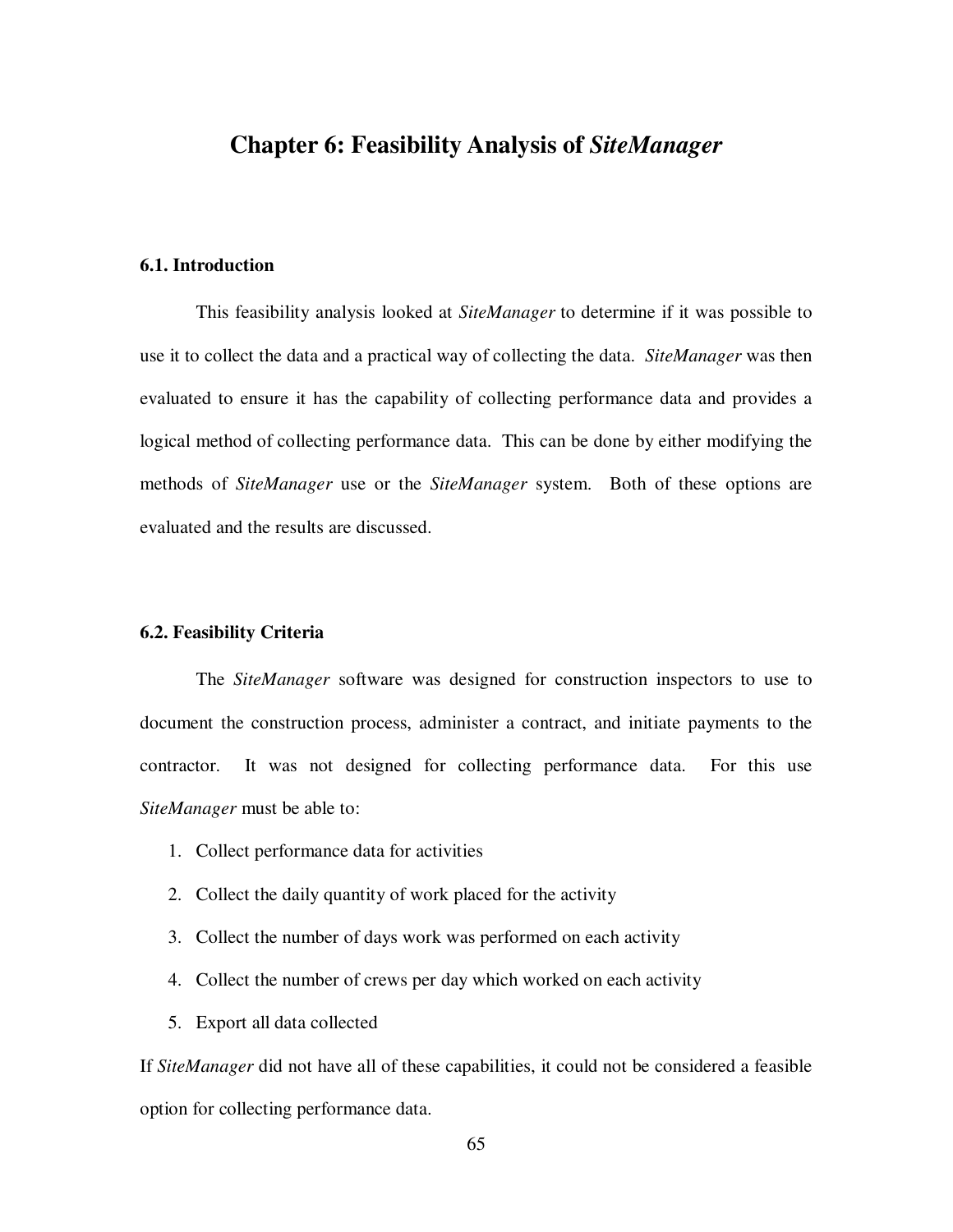### **6.2.1 Collecting Data for Activities**

The Partnership defined eight project types to characterize VDOT construction projects. Common activities were defined for each of these eight project types. *SiteManager* does not have the capability of listing these activities or tracking the performance of these activities. It does, however, define bid items and track the quantity placed for each bid item. *SiteManager* has this capability to initiate payment to a contractor. For this reason, driving bid items (DBIs) were introduced, defined, and associated with the list of common activities for each project type.

By collecting the quantity of work for each DBI, the time required to install the quantity, and the number of crews utilized per day on each DBI, performance data will be collected for the activity the DBI is associated with. Because DBIs were introduced and performance data will be collected for each DBI which is associated with an activity, *SiteManager* has the capability of collecting data for activities.

### **6.2.2 Collecting the Quantity of Work**

*SiteManager* was designed with the capability of collecting the quantity of work placed for each bid item. In order to pay a contractor, the number of units placed for each bid item is tracked in *SiteManager* and through the monthly estimate, the contractor is paid. For this reason, the existing system and methods are adequate for the requirements of collecting performance data.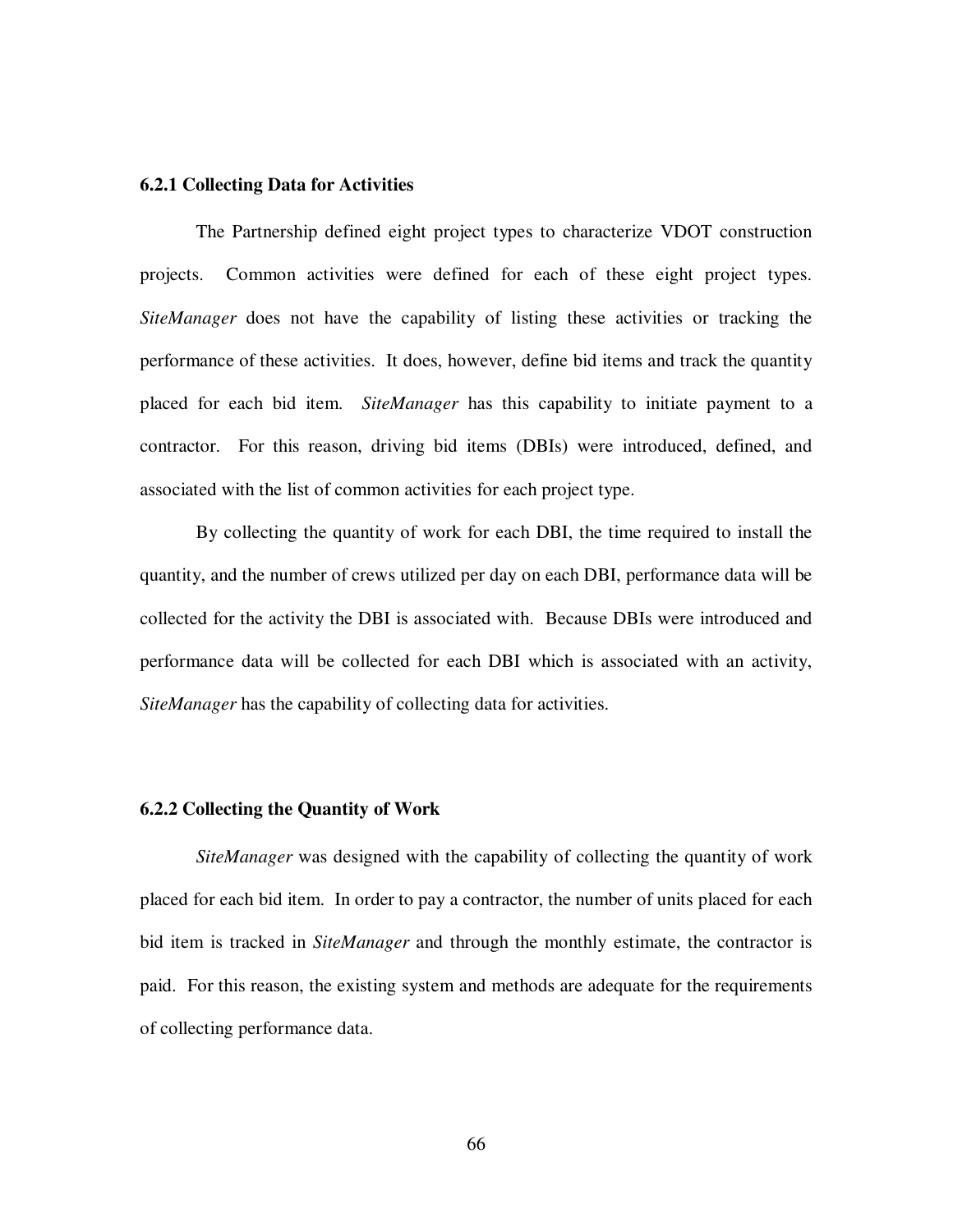### **6.2.3 Collecting the Number of Days Performed**

*SiteManager* was not designed to collect the number of days required to place each quantity recorded for each DBI. This is a vital piece of performance data. In order to collect this piece of data, modifications to either the way inspectors were currently using *SiteManager* or the *SiteManager* system needed to be made.

If modifications were made to the *SiteManager* methods of use, these modifications would involve entering a quantity equal to:

- 1. Zero, if work was performed on a DBI and no quantity resulted
- 2. The installed quantity, if work was performed on a DBI resulting in an installed quantity

In this way, each time an entry was made one day of time was allotted towards the activity. The count of the entries would be equal to the number of days required to perform an activity and the sum of the quantity would be equal to the total quantity of work placed for an activity. This would give *SiteManager* the capability to collect the number of days required to perform an activity.

With this method there are situations which can occur to produce an inaccurate representation of actual conditions. Special care must be taken to ensure the number of entries equals the number of crew days performed and the sum of the quantity installed is correct. The following situations, however, may result in data collection issues:

1. It is standard practice to enter the percent complete for lump sum items on the day the estimate is being performed. This may not be a day the contractor worked on the DBI. By entering the percentage complete quantity on a day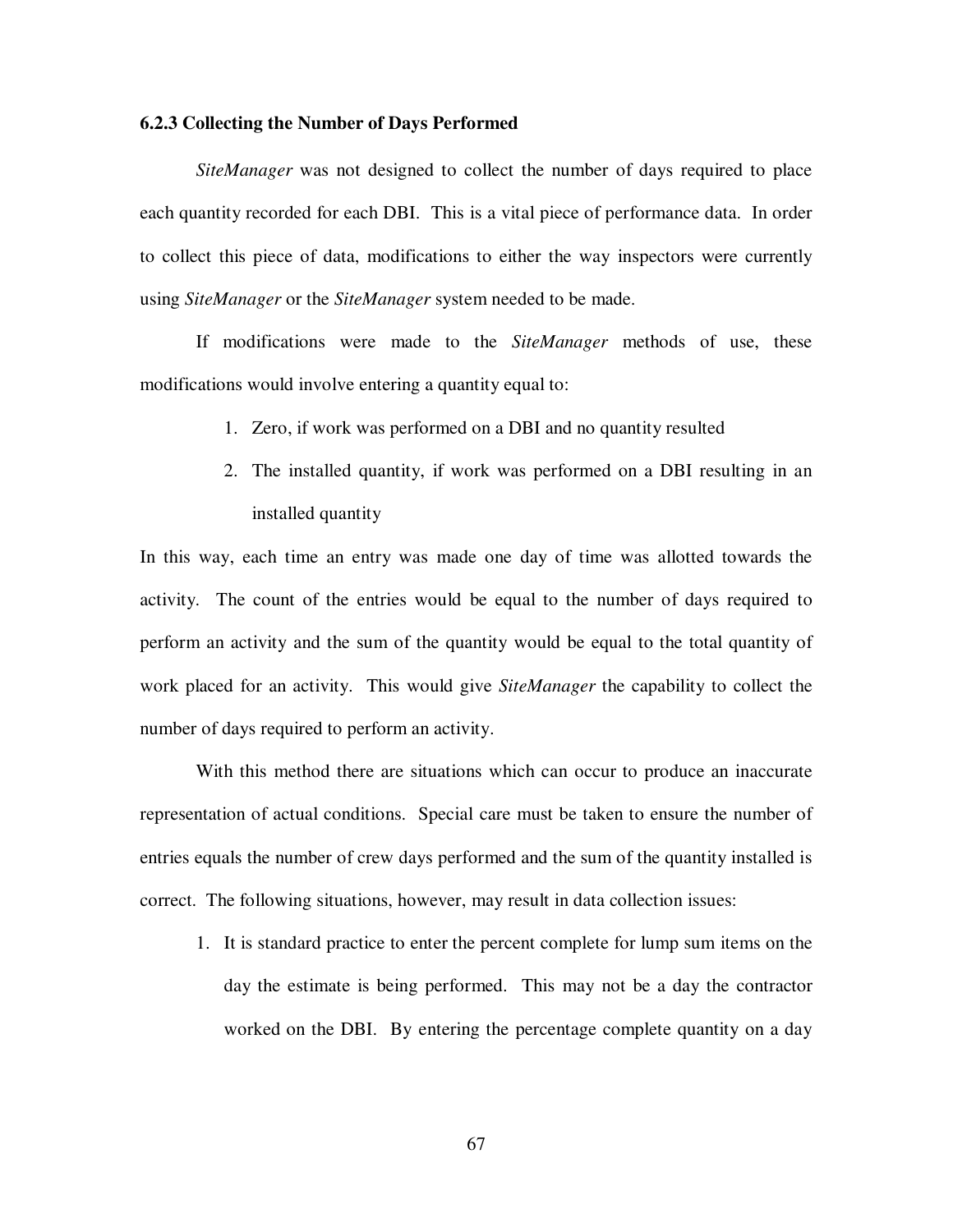the contractor did not work, the number of quantity entries will not correspond with the number of crew days.

- 2. There are times when an inspector may choose not to enter a quantity for payment to the contractor until a later date even though the contractor has placed a quantity. One example could be a failure by the contractor to place the quantity with full adherence to the specifications causing the inspector to withhold payment until there is full adherence to the specifications. The inspector may then enter the quantity on a date when no work was performed on the activity. This will cause the total quantity installed to be correct but it will cause the number of quantity entries not to correspond with the number of crew days. This will produce inaccurate results.
- 3. If the inspector enters quantities for a DBI on a day when no work was performed to adjust the quantities to a correct value, the number of quantity entries will not correspond with the number of crew days. This will cause an extra day to be attributed to the performance of that DBI.

If modifications were made to the *SiteManager* system, these modifications need to separate the method for accounting time and the method for accounting installed quantity. This would eliminate the data collection issues discussed above. This can be accomplished by creating a binary indicator for each DBI. When the binary indicator is checked, work is being performed on the DBI. This would be case whether a quantity was entered or not.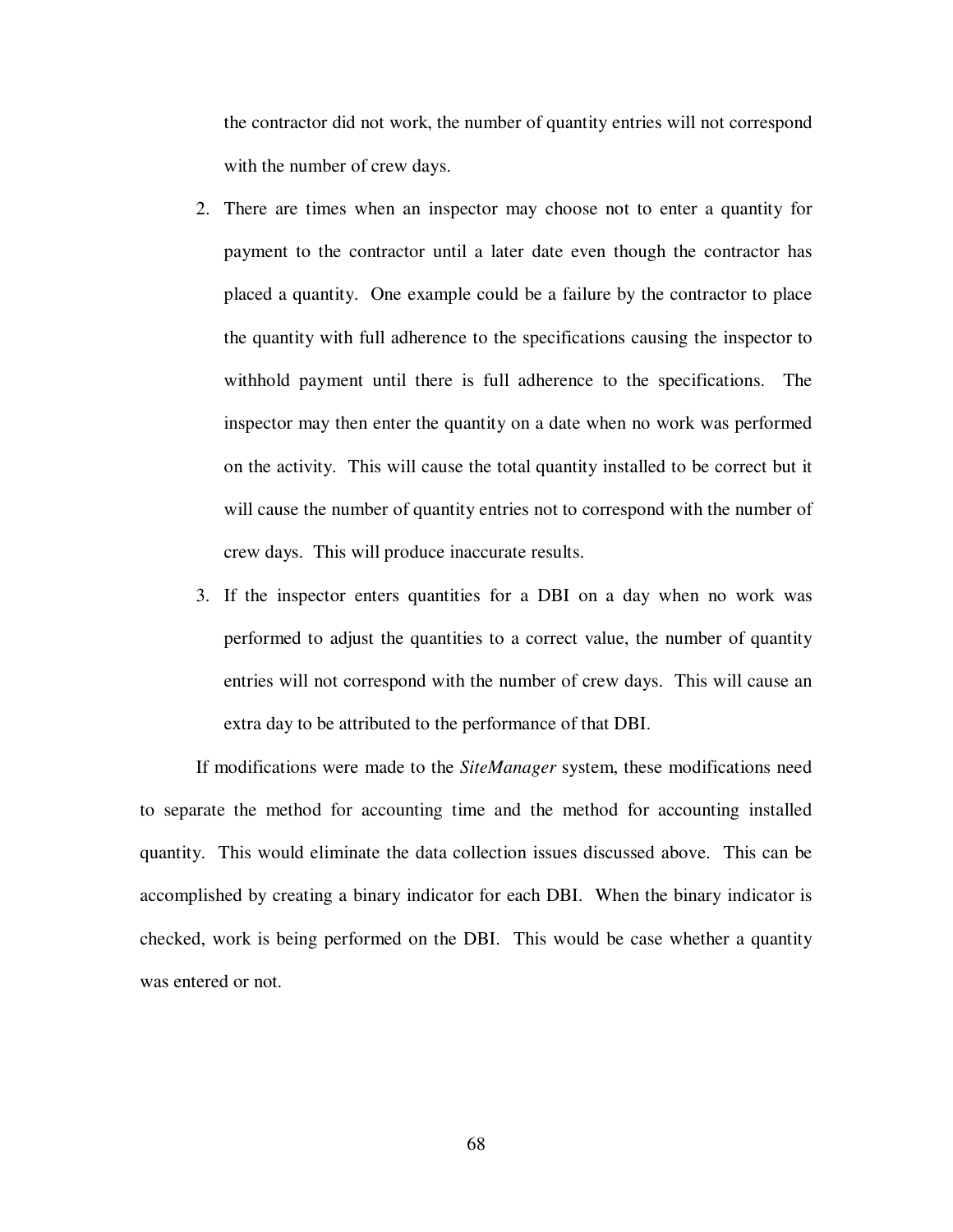### **6.2.4 Collecting the Number of Crews**

In order to more accurately collect the time required to place a quantity which represents actual field situations, the time component of performance data needed to have units crew days. This requires the number of crews utilized each day during the performance of an activity to be collected. This was a capability which *SiteManager* did not currently have without making a modification either to the *SiteManager* methods of use or the *SiteManager* system.

If modifications are made, there were several different ways the number of crews could be collected:

- 1. Assume the number of crews equal the number of supervisors
	- a. Method: Information regarding the number of superintendents and number of supervisors is collected daily by assuming that one supervisor is present for every crew. One could then determine the number of crews present for each day.
	- b. Problem With Method: There is no link between the crews and activities. On cannot determine which activities each crew worked on. If there were a greater number of crews than activities, it would not be known which activity to attribute the extra crews. This would cause the number of crews to be divided by the number of activities to allocate the crews to the activities.
- 2. Non-Standard Bid Items for Crews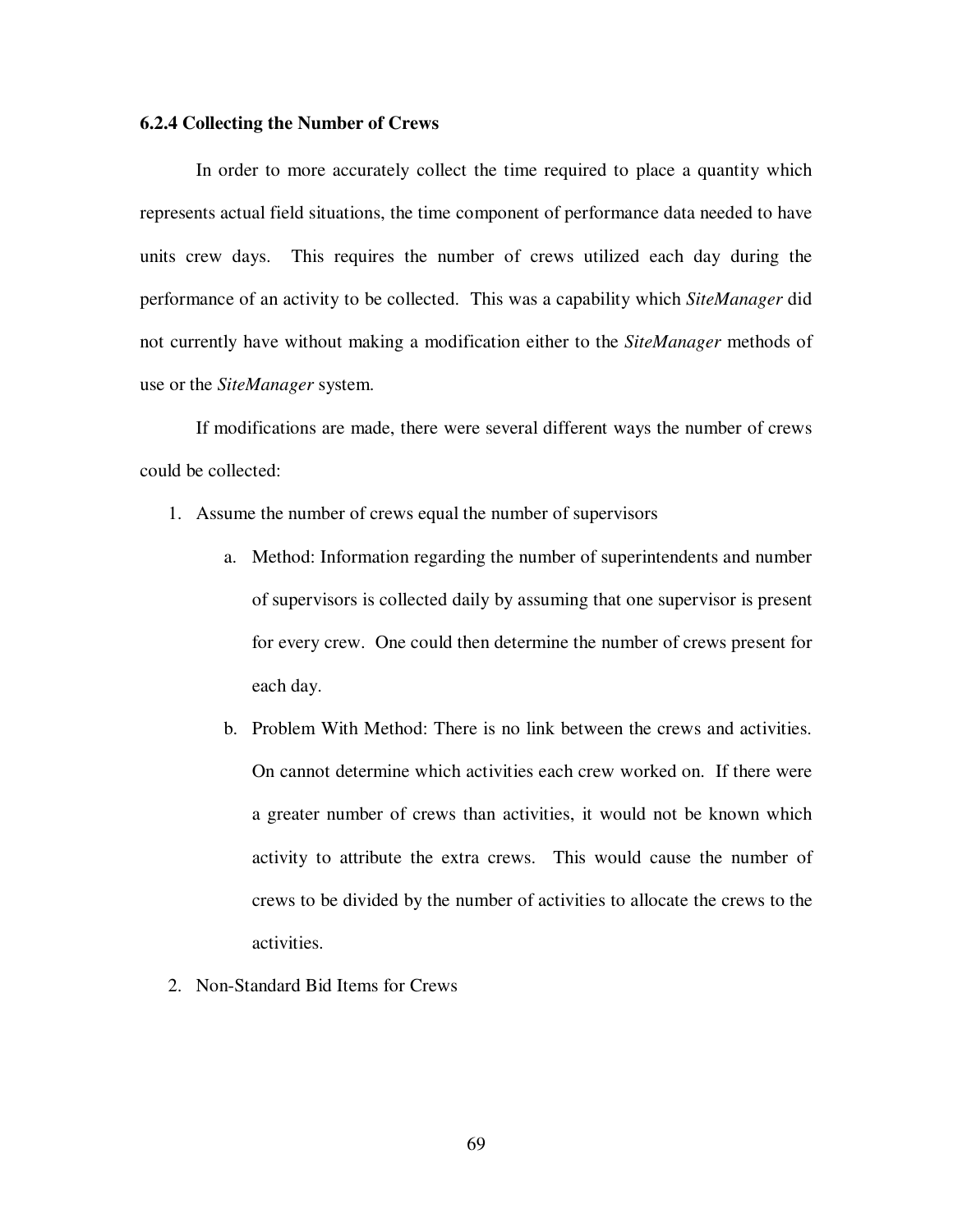- a. Method: A non-standard bid item could be added for each DBI. The quantity entered for each day on the non-standard bid item could be equal to the amount of crews working on the DBI.
- b. Problem With Method: The non-standard bid items would cause confusion for the inspectors tracking the number of crews and the VDOT personnel required to audit the construction documentation. The data would also appear on project estimates for contractor payment, but the contractor would receive \$0/unit for each of these items. The method would require inspectors to make two bid item entries for each work item.
- 3. Using Other Available *SiteManager* Fields
	- a. Method: There are other fields which are available within *SiteManager* which are sometimes unused. An example of such a field is the "Plan Page Number" field. This field is intended to identify the page number within the plans associated with the work. This field, however, is rarely used and could be used to record the number of crews.
	- b. Problem With Method: These fields are intended for other purposes and, although rare, are sometimes used for those purposes. Therefore, it is not consistently available for use.
- 4. One Bid Item Entry for Every Crew
	- a. Method: Each time work is performed on a DBI with more than one crew, one entry can be made for each crew.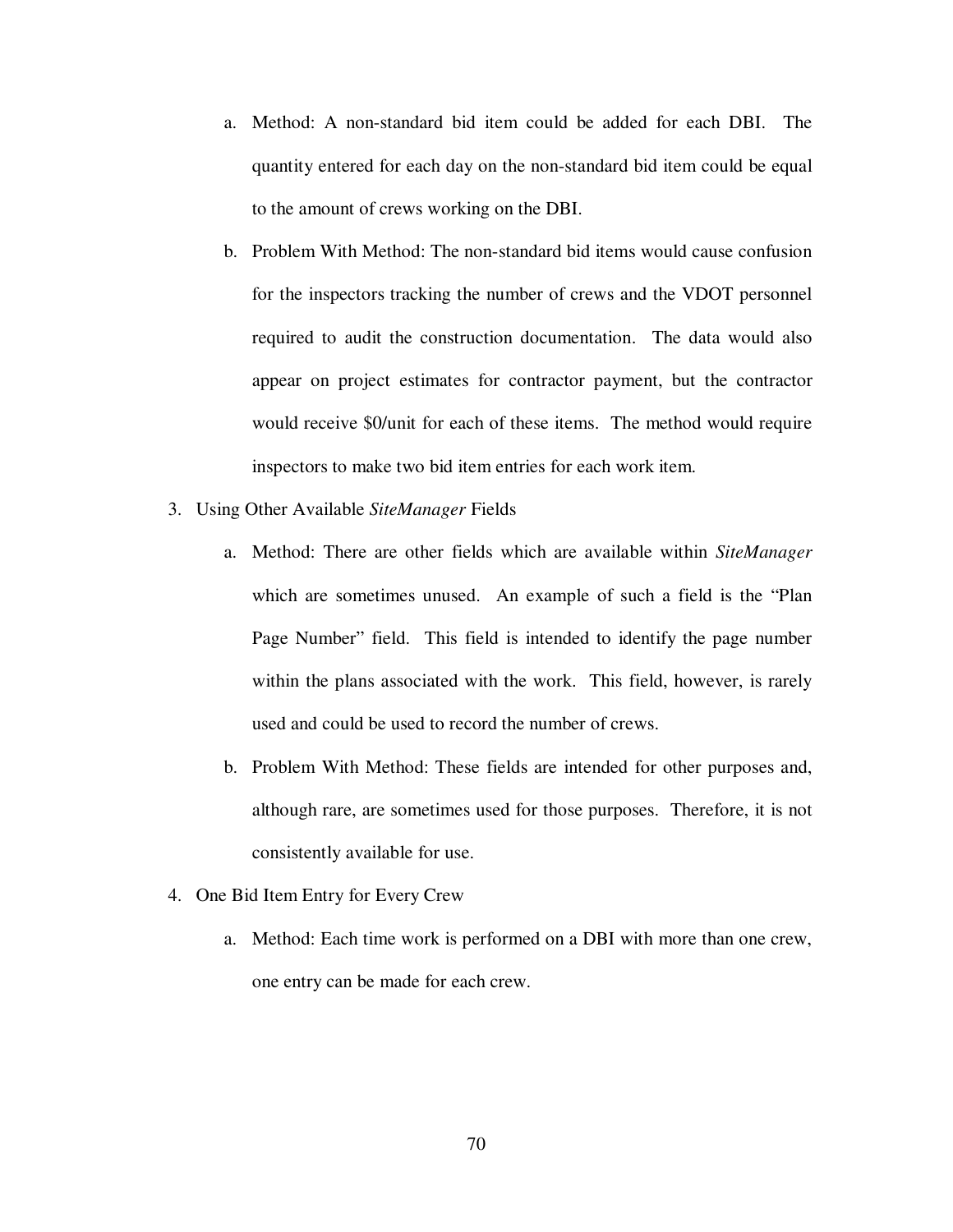- b. Problem With Method: This method requires some extra work for the project inspector to make one entry for each crew, as opposed to one entry for each DBI on which work was performed.
- 5. Create a New Field
	- a. Method: a new field could be created for each DBI titled, "Number of Crews." This would require the inspector to enter the number of crews required to place the quantity for each entry.
	- b. Problem With Method: This method will require a modification to the *SiteManager* System which may not be possible.

Each of the above methods would provide *SiteManager* the ability to collect the number of crews. If there is no desire to make modifications to the *SiteManager* system, the number of crews should be collected by making a work item entry for each crew. However, the most practical way to collect this information would be to separate the method of collecting crews and the method of collecting quantity and make a modification to the *SiteManager* system by adding a field titled "Number of Crews." This would decrease the confusion inspectors may have regarding making additional entries and it would reduce the amount of time required to enter the data which would reduce the work load.

### **6.2.5 Extracting Performance Data From** *SiteManager*

*SiteManager* not only needed to be a feasible option for collecting performance data, but also it needed to be a feasible option for extracting data. This process needed to be as automated as possible to eliminate VDOT personnel from extracting the data from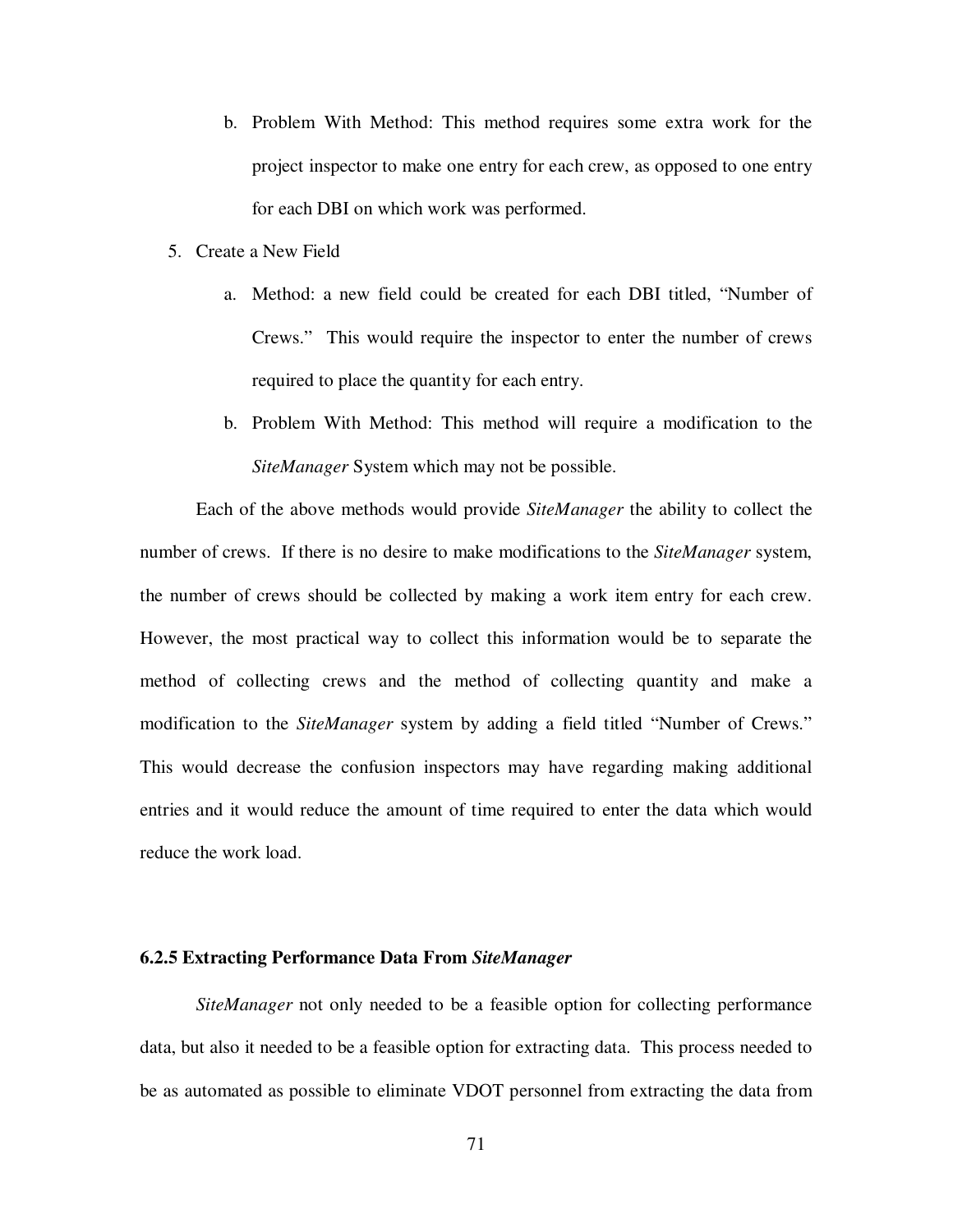*SiteManager* and re-entering it into BIDDS. Eliminating double entry would decrease the work load required to facilitate the process of transferring the data from *SiteManager* to BIDDS and it will also eliminate errors caused by re-entering data into BIDDS.

Data could be collected from *SiteManager* under two different circumstances, making modifications to the way in which *SiteManager* is used and making modifications to the *SiteManager* system. Both these circumstances necessitate a different report to be generated and exported from *SiteManager*.

- 1. Making Modifications to the Way *SiteManager* is Used
	- a. Using this method, quantity is collected by entering the resulting daily quantity in *SiteManager* for each DBI. The number of crew days are collected by making an entry into *SiteManager* for each crew which worked on a DBI for each day. Using this method an inspector must keep track of the sum of the quantities and the count of the entries. The sum of the quantities must equal to total quantity installed to day for each DBI and the count of the entries must equal the total amount of crew days performed to date.
	- b. The report needed to contain all the performance data required by BIDDS. This included the state project number, the bid item numbers, a date to specify the month and year the work was performed, and the information in each entry made in *SiteManager*. The total quantity for the month would be equal to the sum of the quantities for each month and the total number of days performed for the month would be the the number of entries for the month.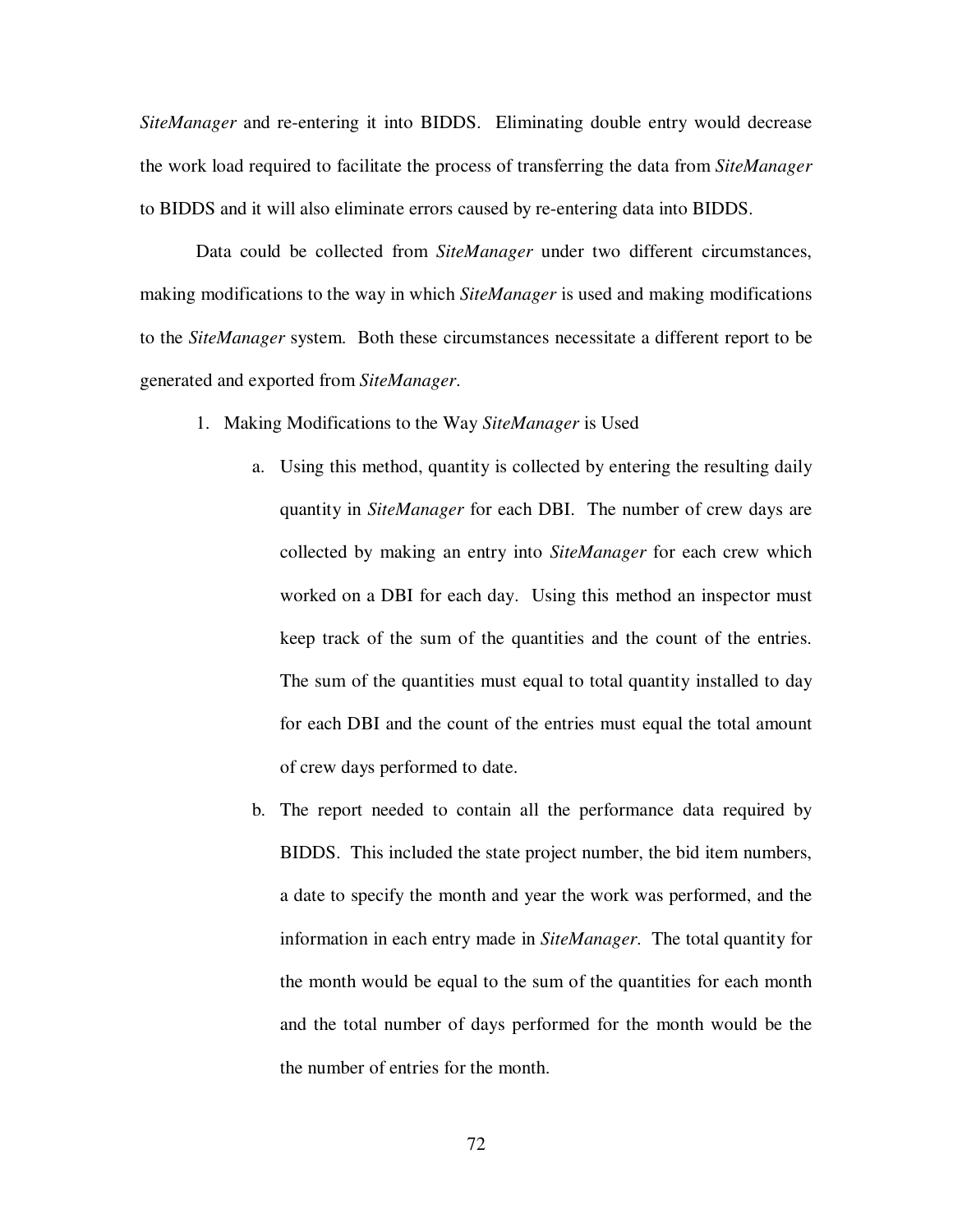- c. The installed work report was identified to contain all the required information. However, this report contains only information for the present estimate period. It does not contain any information from previous estimate periods. This report can be generated at any time during the estimate period, but it will only contain data which was entered between the last estimate and the moment the report was generated. It is standard practice for a project inspector to make entries for lump sum items just prior to generating a project estimate. For this reason, there is a small time frame during which this report can be generated when it will contain all of the necessary information. If it is generated prior to all the entries being made for the estimate period, inaccuracies will occur. This is one disadvantage to using this report. This report can be exported from *SiteManager* as a tab delimited text file. BIDDS does require that the data on the report be reformatted before it is imported into BIDDS.
- d. A modification can be made to the *SiteManager* system to eliminate the disadvantage of using the installed work report and provide a much larger time frame to retrieve the data. A new report can be written which contains all the necessary information and can be generated at any time containing information for any time period.

### 2. Making Modifications to the *SiteManager* System

a. Using this method, quantity is collected by entering the resulting daily quantity in *SiteManager* for each DBI. The number of crew days is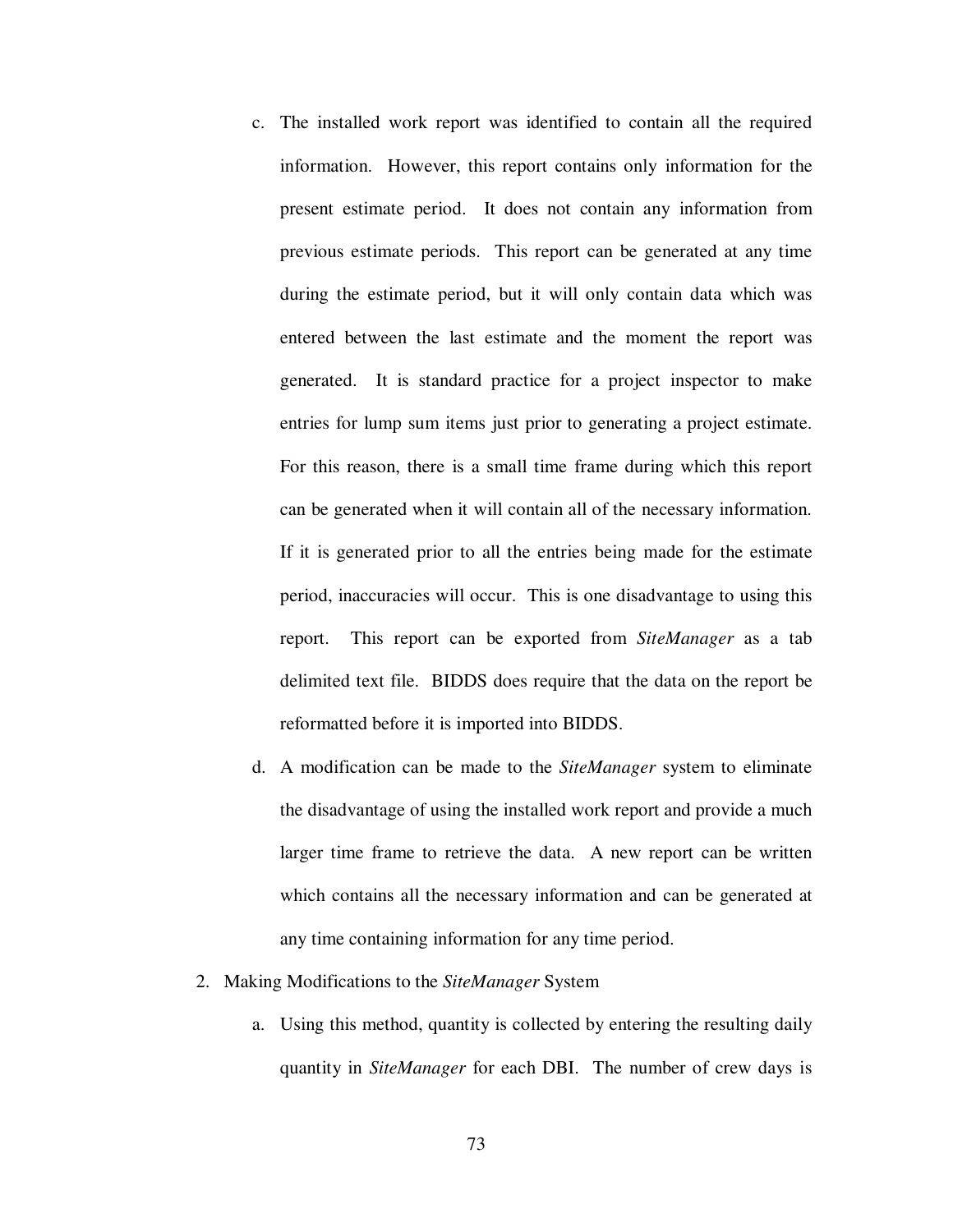collected through two separate actions. A binary indicator is used to specify if work has been performed on a DBI. If the binary indicator is turned on, work has been performed on the DBI. A created field is used to collect the number of crews utilized to perform the work on the DBI. For Example, if the binary indicator is turned on and two has been entered as the number of crews, two crew days are allocated towards the DBI for the performance day.

b. The same data is required by BIDDS no matter what method is used to collect the data. This data is the state project number, bid item number, month performed, year performed, monthly quantity, and number of days performed. There are reports within *SiteManager* which contain the state project number, bid item number, dates to calculate the month and year performed, and the monthly quantity. There, however, was not a report which contained the data collected from the binary indicator and the "Number of Crews" field which were created. For this reason, a new report would have to be created to contain this information. This report could be exported as a tab delimited text file and could even possibly be formatted with the requirements to import the file into BIDDS.

### **6.3. Feasibility of Training Inspectors to Collect Performance Data**

In order for inspectors to collect performance data, training was required. Inspectors already know how to operate *SiteManager* to document the construction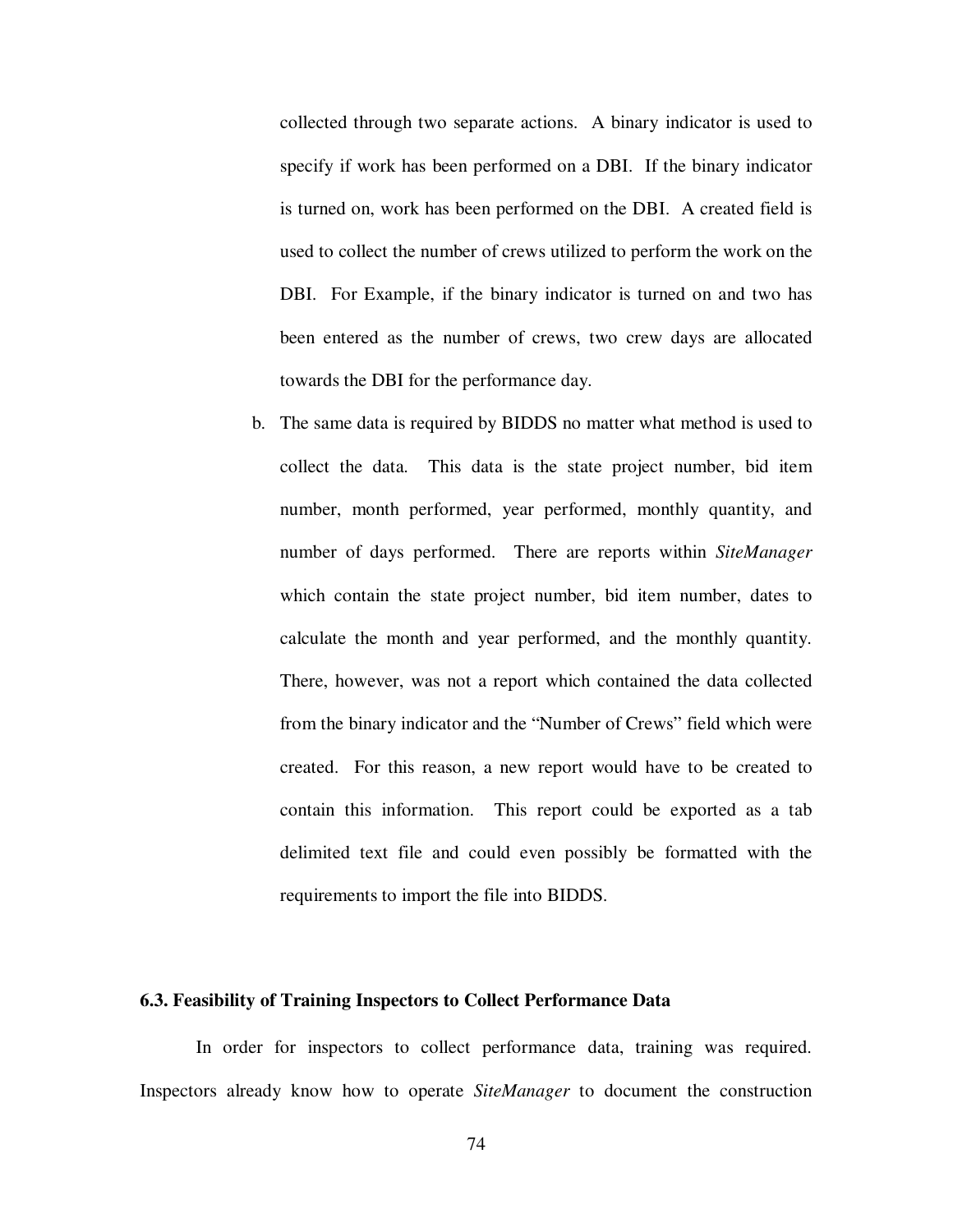process, administer the contract, and initiate the payment process. Different training regarding the modification to *SiteManager* would be required depending on whether modifications were made to the methods of use or the system.

### **6.3.1 Inspectors' Current Use of** *SiteManager*

Inspectors currently use *SiteManager* to document the construction process by recording comments describing the events of the day. Additionally, the number of superintendents, number of supervisors, and number and classification of the workers are recorded by the inspectors. Each piece of equipment and its type are also recorded.

To track quantities for payment, the inspectors enter the resulting daily quantity for each bid item. The inspector has to ensure that the sum of the quantity for each bid item was equal to the total quantity installed to date. This is done with little concern as to the number of entries required to maintain the accurate sum of the quantity.

## **6.3.2 Inspector Training on Modifications to the Way** *SiteManager* **is Used**

In order for inspectors to collect data by changing the way *SiteManager* is used, training was required. Instead of simply entering the resulting daily quantity and maintaining an accurate sum of the total quantity regardless of the number of entries required, the inspectors would now have to also maintain an accurate count of the number of entries required enter the total quantity. This was because the number of entries was equal the number of crew days and any additional entries would cause this data to be inaccurate.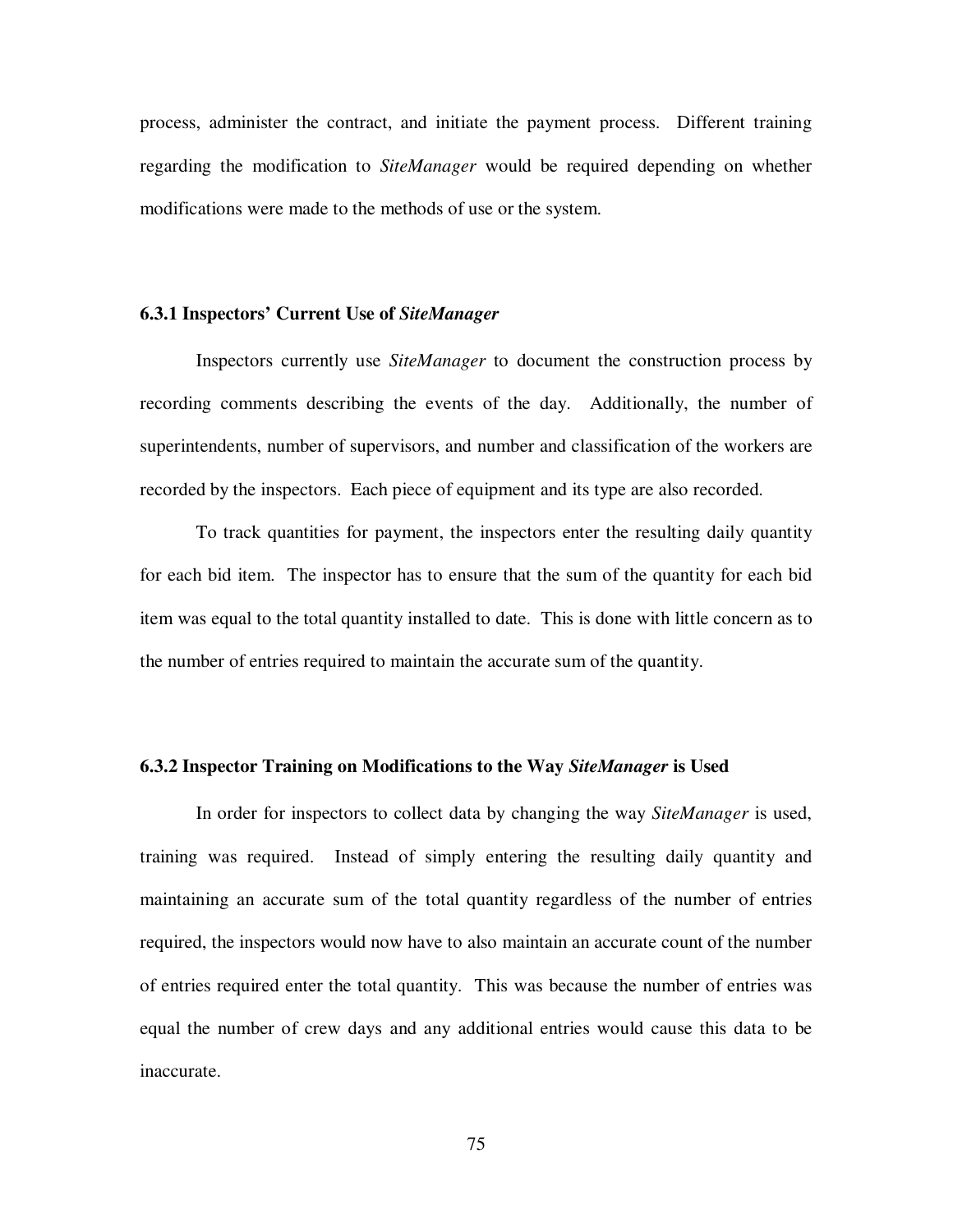This process was done by meeting with the project inspectors and explaining the process of collecting performance data by changing the use of *SiteManager*. A training guide was developed to explain this process of collecting performance data and can be found in Appendix D.

### **6.3.3 Inspector Training on Modifications to the** *SiteManager* **System**

If modifications were made to the *SiteManager* system, some training would also be required for the project inspectors. This training would not require inspectors to make any modifications to the way in which they currently use *SiteManager*. For this reason, it would most likely be easier for the inspectors to understand the concepts presented in this training as opposed to the concepts presented in the training on changing the way *SiteManager* is used.

Using this method of collecting performance data inspectors need only to enter the resulting daily quantity and maintain an accurate sum of the total quantity regardless of the number of entries required. Separate fields are used to collect the number of days performed and number of crews utilized. Training of this nature needs to address the following points:

- 1. Performance data includes the collection of the quantity of work performed for an activity, the amount of time required to perform the quantity of work, and the number of crews utilized during the performance of that work.
- 2. Performance data will be collected for driving bid items. These are bid items which drive the work for the respective activities with which they are associated.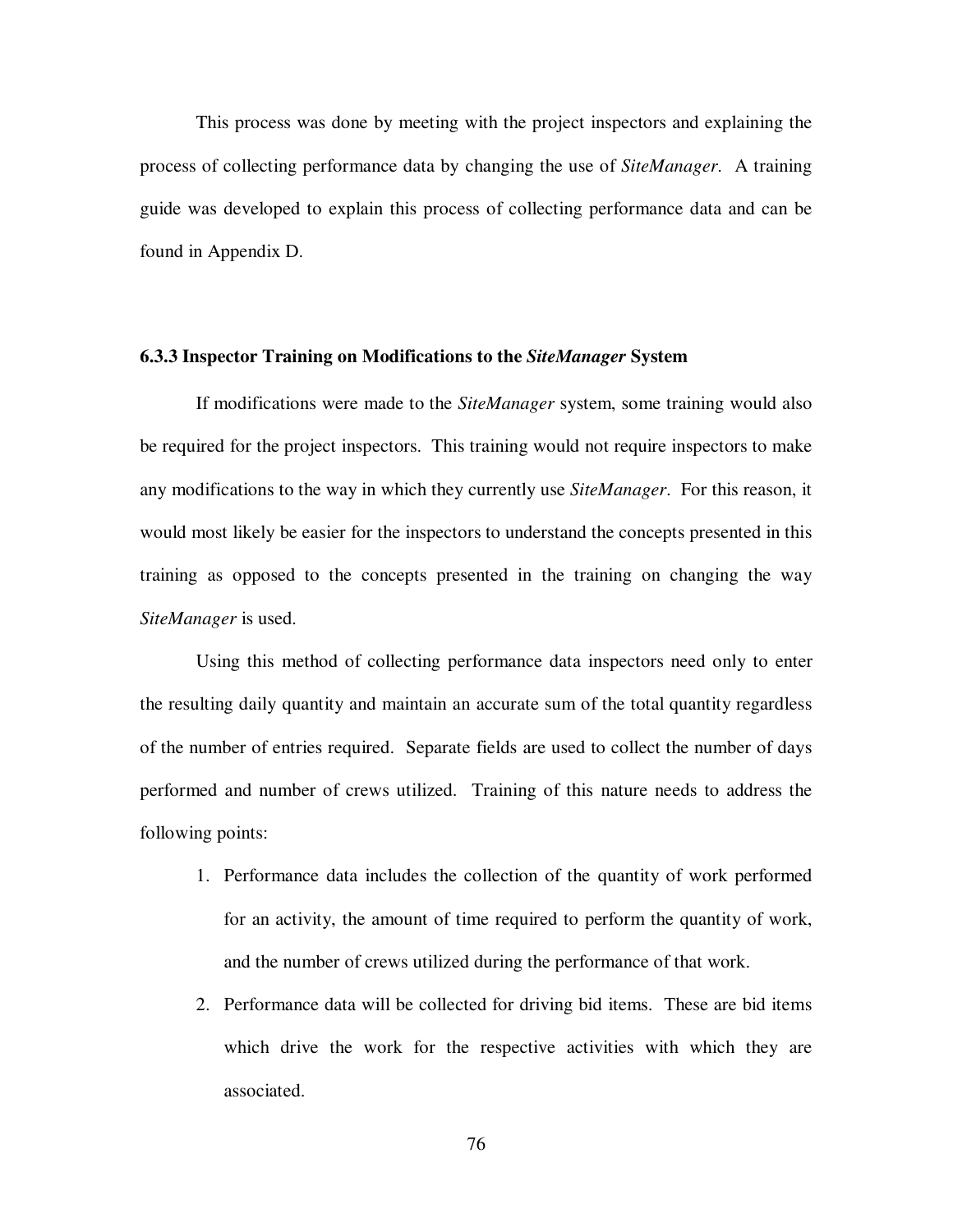- 3. No modifications will be made to the way in which *SiteManager* is used to collect the quantity of work performed for a DBI. This information is already collected in an appropriate manner when the resulting daily quantity is entered into *SiteManager* to initiate the payment process.
- 4. In order to specify when the contractor has worked on a DBI, the binary indicator is used. When a contractor is working on a DBI, the binary indicator needs to be turned on. When no work is being performed on a DBI, the binary indicator needs to remain off.
- 5. To collect the number of crews utilized on a activity, the number of crews field is used. When work has been performed on an activity and the binary indicator has been turned on, the inspector can specify how many crews were used to perform the work on this DBI.

### **6.4.** *SiteManager* **Feasibility Overview**

*SiteManager* was found to be a feasible option for collecting performance data. It has the capability to collect the performance data and is a reasonable method to use to collect performance data. Modifications can be made to the *SiteManager* system, however, to provide greater ease of use when collecting performance data, solve potential data collection issues, give *SiteManager* additional capabilities, and cause this method of data collection to become a more logical method of collecting data. Table 6.1 provides an overview of the feasibility of *SiteManager*. It contrasts changing only the methods inspectors use *SiteManager* to changing the *SiteManager* System.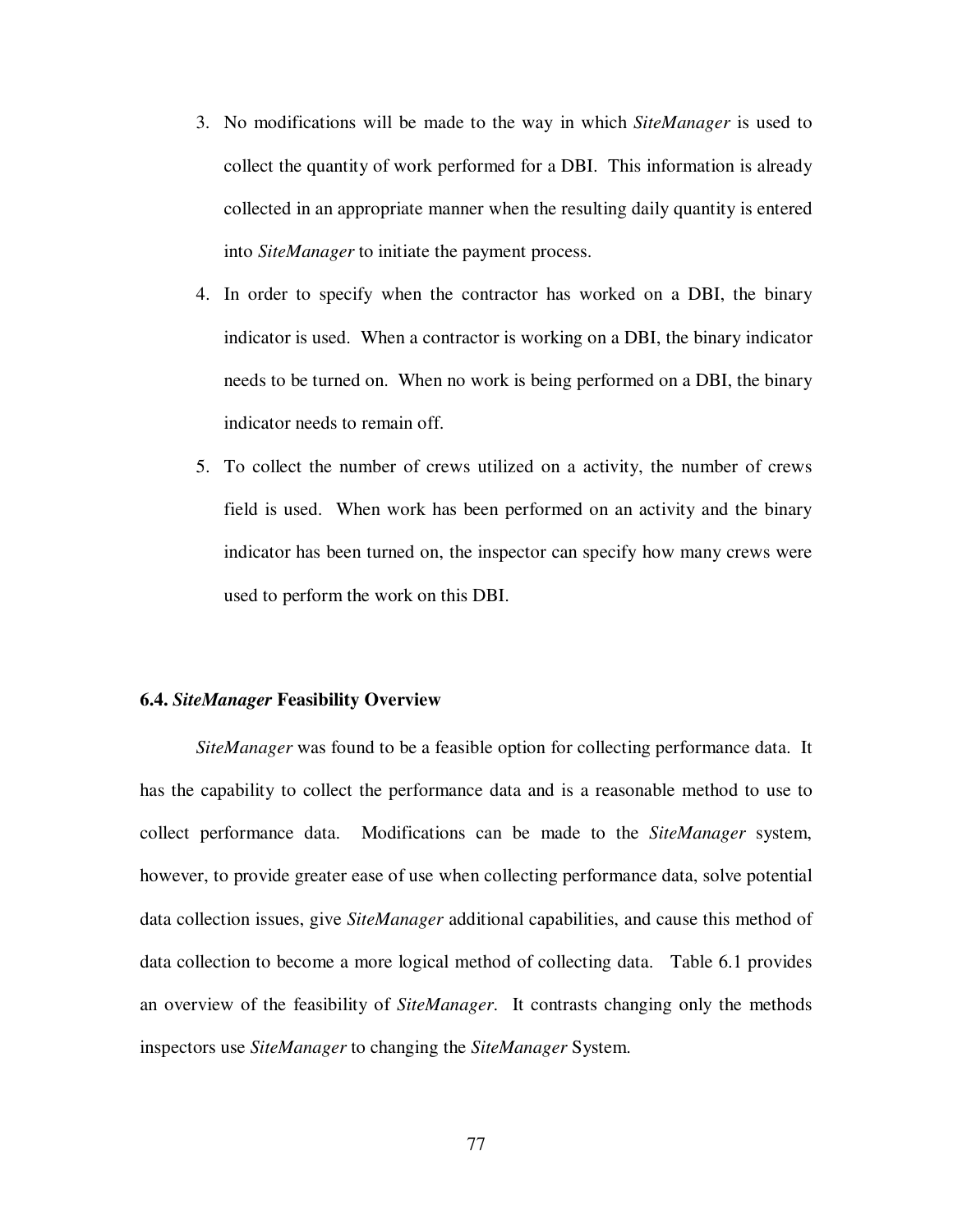| <b>Required Capabilities</b><br><b>Specifying Activities</b> |                                        | <b>Data Collection Methods</b>                                                                                                                                                                                         |                                                                                                                                                    |  |  |
|--------------------------------------------------------------|----------------------------------------|------------------------------------------------------------------------------------------------------------------------------------------------------------------------------------------------------------------------|----------------------------------------------------------------------------------------------------------------------------------------------------|--|--|
|                                                              |                                        | Changing Method of                                                                                                                                                                                                     | <b>Changing SiteManager</b>                                                                                                                        |  |  |
|                                                              |                                        | <b>Using SiteManager</b>                                                                                                                                                                                               | System                                                                                                                                             |  |  |
|                                                              |                                        | Use Driving Bid Items                                                                                                                                                                                                  | Use Driving Bid Items                                                                                                                              |  |  |
| <b>Collecting Quantity</b>                                   |                                        | Inspectors enter the                                                                                                                                                                                                   | Inspectors enter the                                                                                                                               |  |  |
|                                                              |                                        |                                                                                                                                                                                                                        | resulting daily quantity as resulting daily quantity as                                                                                            |  |  |
|                                                              |                                        | normal                                                                                                                                                                                                                 | normal                                                                                                                                             |  |  |
| Number of<br>Days<br>Performed                               | Method                                 | Daily specify DBIs<br>worked on by making a<br>quantity entry for each<br>one                                                                                                                                          | Daily specify DBIs<br>worked on by turning on<br>binary indicator                                                                                  |  |  |
|                                                              | <b>Collecting   Potential Problems</b> | Additional entries will be<br>counted as a day work<br>was performed on a DBI,<br>Inspector must consider<br>the sum of the quantity<br>and the sum of the<br>entries, May cause<br>questioning by auditors            | No known issues                                                                                                                                    |  |  |
|                                                              | Recommendation                         | This method will collect<br>production data but is<br>not the recommended<br>method                                                                                                                                    | This method is<br>recommended because<br>there are less chances<br>for errors, greater ease<br>of use, and more<br>comprehendible by<br>inspectors |  |  |
| Collecting<br>Number of<br>Crews                             | Method                                 | Make one entry per crew<br>for each DBI for each<br>day                                                                                                                                                                | Specify the number of<br>crews per DBI for each<br>day in the number of<br>crews filed                                                             |  |  |
|                                                              | <b>Issues</b>                          | Additional entries will be<br>counted as an extra crew<br>working on the particular<br>day, Inspectors must<br>consider the sum of the<br>quantity and the sum of<br>the entries, May cause<br>questioning by auditors | No known issues                                                                                                                                    |  |  |
|                                                              | Recommendation                         | This method will collect<br>production data but is<br>not the recommended<br>method                                                                                                                                    | This method is<br>recommended because<br>there are less chances<br>for errors, greater ease<br>of use, and more<br>comprehendible by<br>inspectors |  |  |

# **Table 6.1: Overview of** *SiteManager* **Feasibility**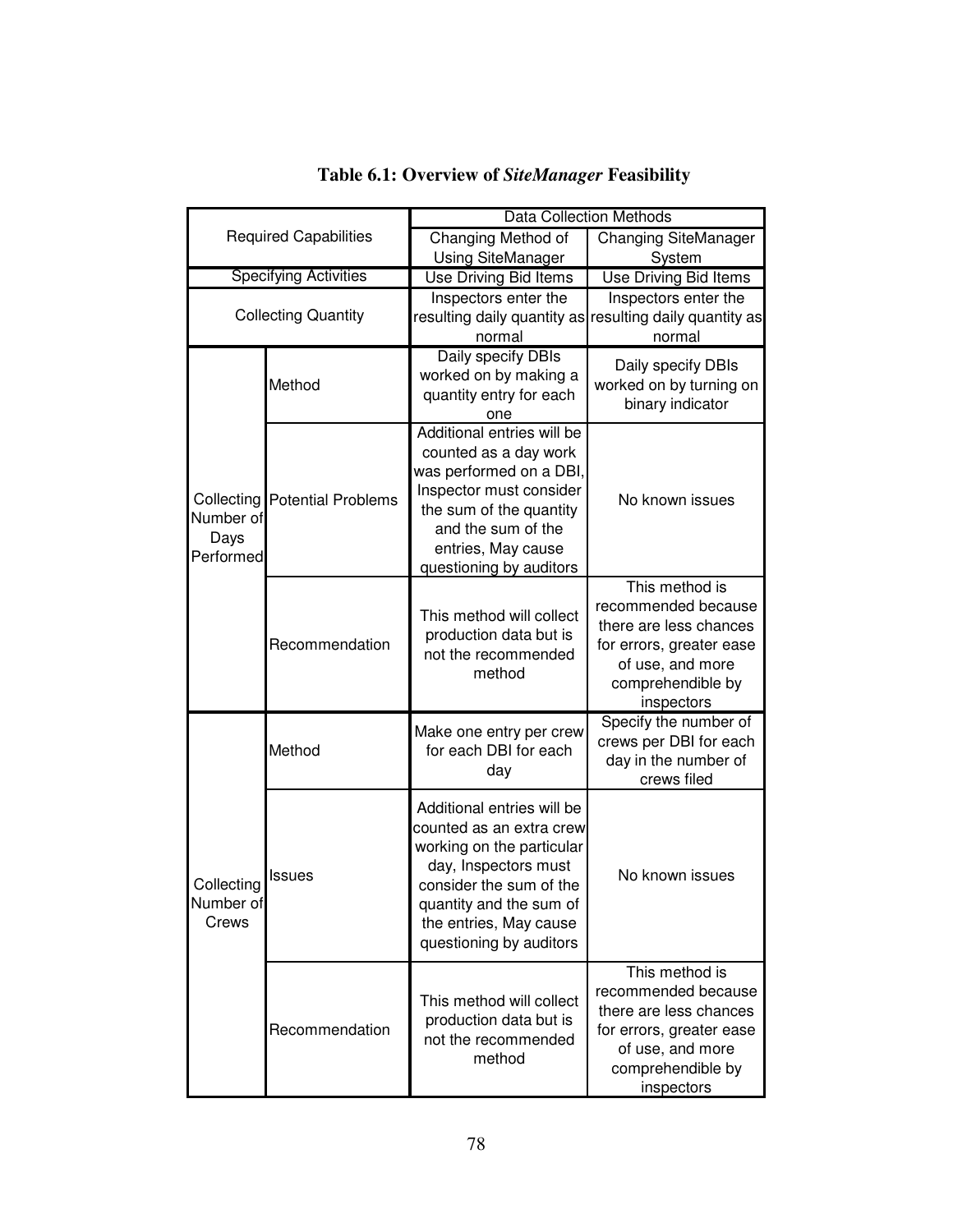# **6.5. Recommendations**

It is recommended that *SiteManager* be used to collect performance data. In order for it to be used, modifications are required to either the methods of use or to the *SiteManager* system. If modifications are made to the methods of use, it is recommended that crew days and quantity be collected by entering the resulting daily quantity for each crew, even if this quantity is zero. If modifications are made to the system, it is recommended that quantity be collected by using the current methods, time be collected through the use of a binary indicator for each DBI, and number of crews be collected through the use of a new field titled, "Number of Crews."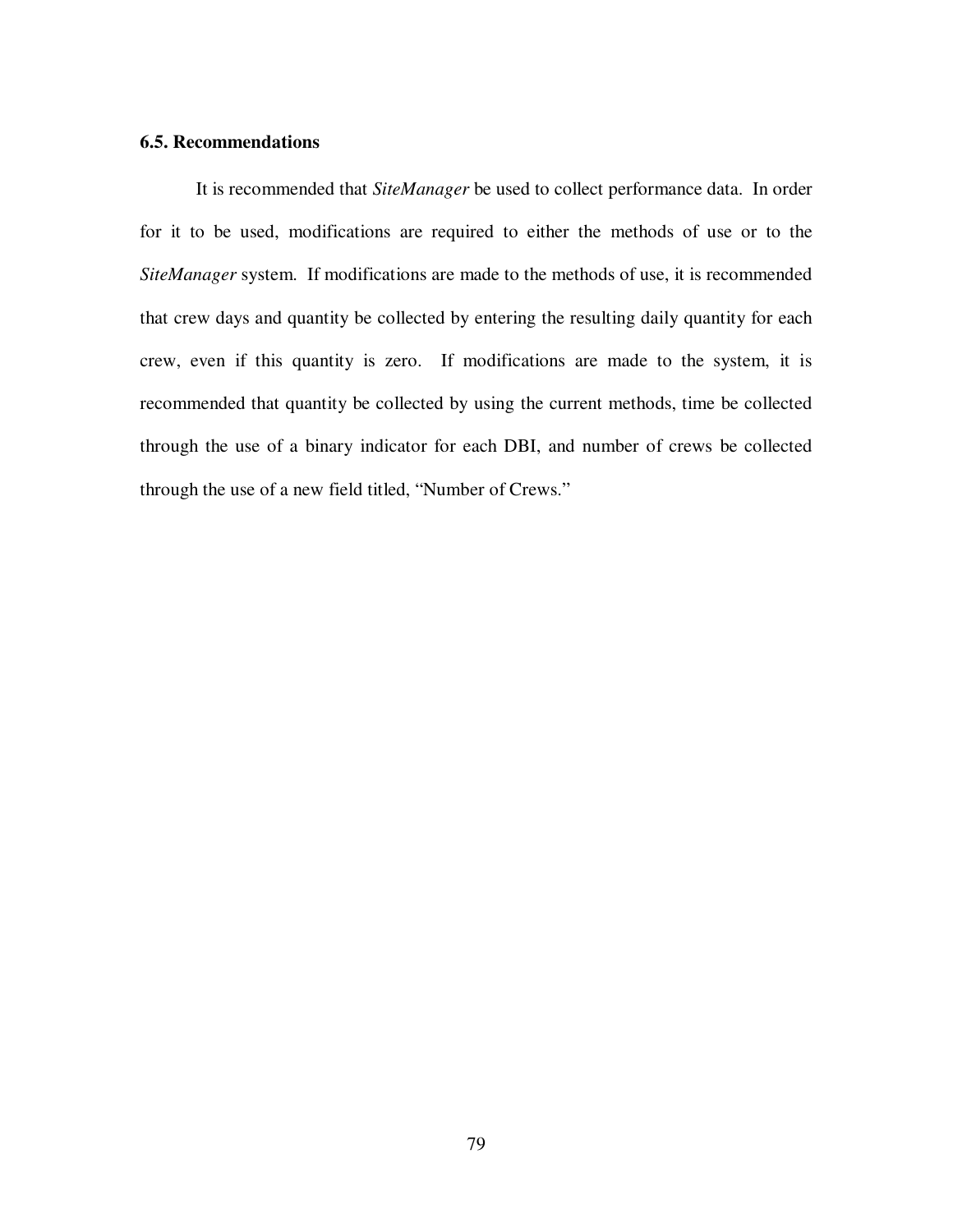# **Chapter 7: Accuracy Analysis of Performance Data**

# **7.1. Introduction**

One of the three criteria specified in the objectives of this research was the data needed to be reasonably accurate. In order to accomplish this, a statistical analysis was required. This statistical analysis had three purposes:

- 1. Determine if the data VDOT was currently gathering with *SiteManager* was reasonably accurate for use in calculating the average daily crew output (ADCO).
- 2. Determine if the data collected from *SiteManager*, after modifications were made to the methods of use, was reasonably accurate for use in calculating the ADCO.
- 3. Determine which method of data collection produces the most accurate means of collecting performance data.

It was the hypothesis that modifications were required to the way *SiteManager* was used in order to collect data to produce more accurate data and when no modifications were made, the data would not be reasonably accurate.

# **7.2. Collected Performance Data**

Data was collected on each of the two projects located in the Staunton District and the four projects located in the Salem District. Two different data collection methods were used. The difference between the two data collection methods was the way in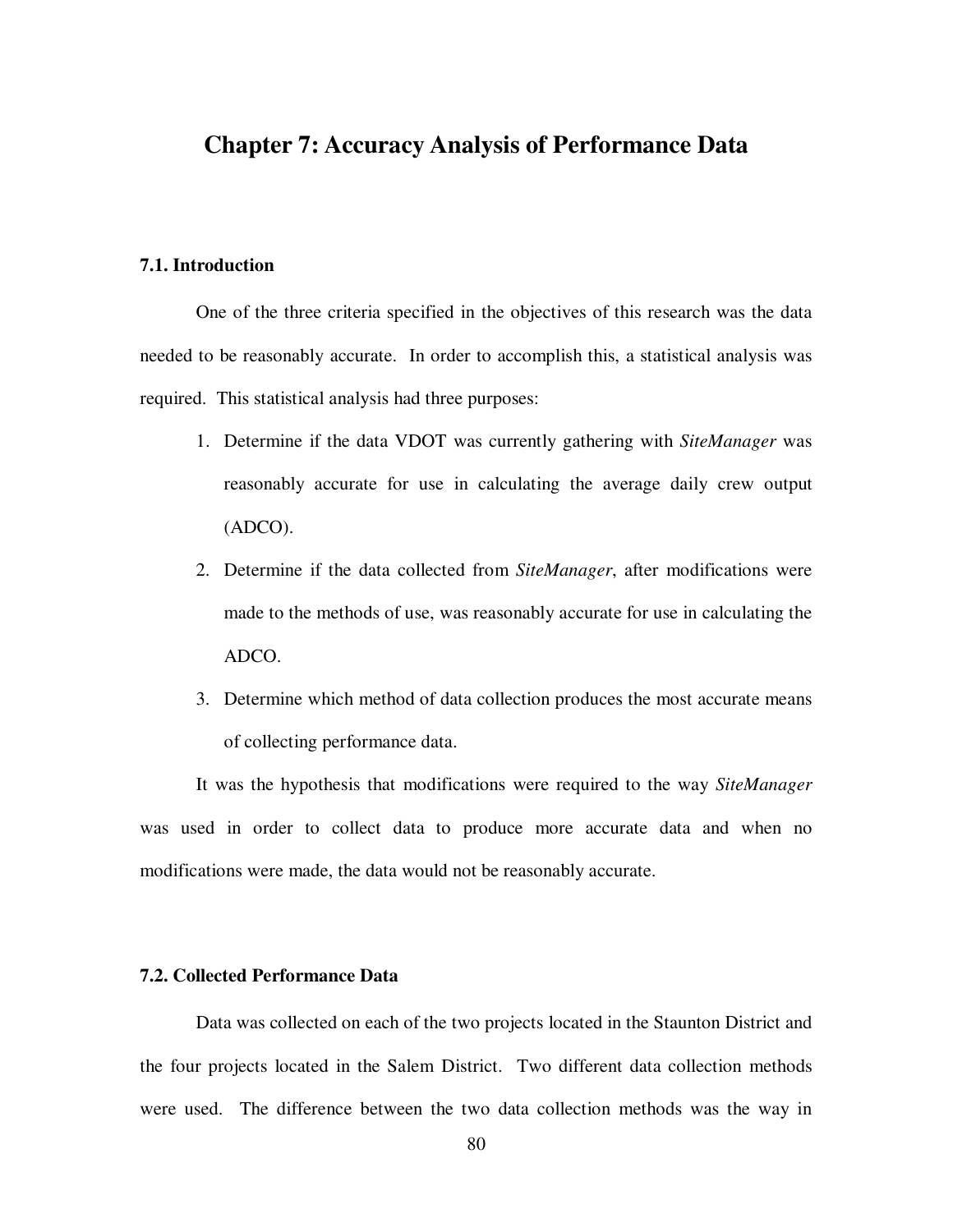which *SiteManager* was used to collect the performance data. These two data collection methods are:

- 1. Type I collection method was used on the projects in the Staunton District. Type I data was collected using both *SiteManager* with modifications made to the methods of use. These modifications included daily recording the resulting daily quantity installed for each DBI, even if this quantity was zero. Each entry attributed one day of time towards the DBI.
- 2. Type II collection method was used on the projects in the Salem District. Type II data was collected using *SiteManager* with no modifications made to the way in which *SiteManager* was used. The inspectors used *SiteManager* in the same way they would have used it on any other project.

In addition to collecting data using one of the two data collection methods, all projects collected data manually through the use of data collection forms. The inspectors would manually record on the data collection form the resulting daily quantity installed, even if the quantity equaled zero. The statistical analysis was based on the assumption that the data collected manually was accurate data. This assumption was made because the inspectors were on the projects, recorded the data daily, the data should be free of typing mistakes, the data would not be altered by computer software. This data was considered to be the control data.

## **7.3. Statistical Analysis**

After the data was collected, Type I and Type II data were compiled into two sample distributions each. For both types of projects, there was one sample distribution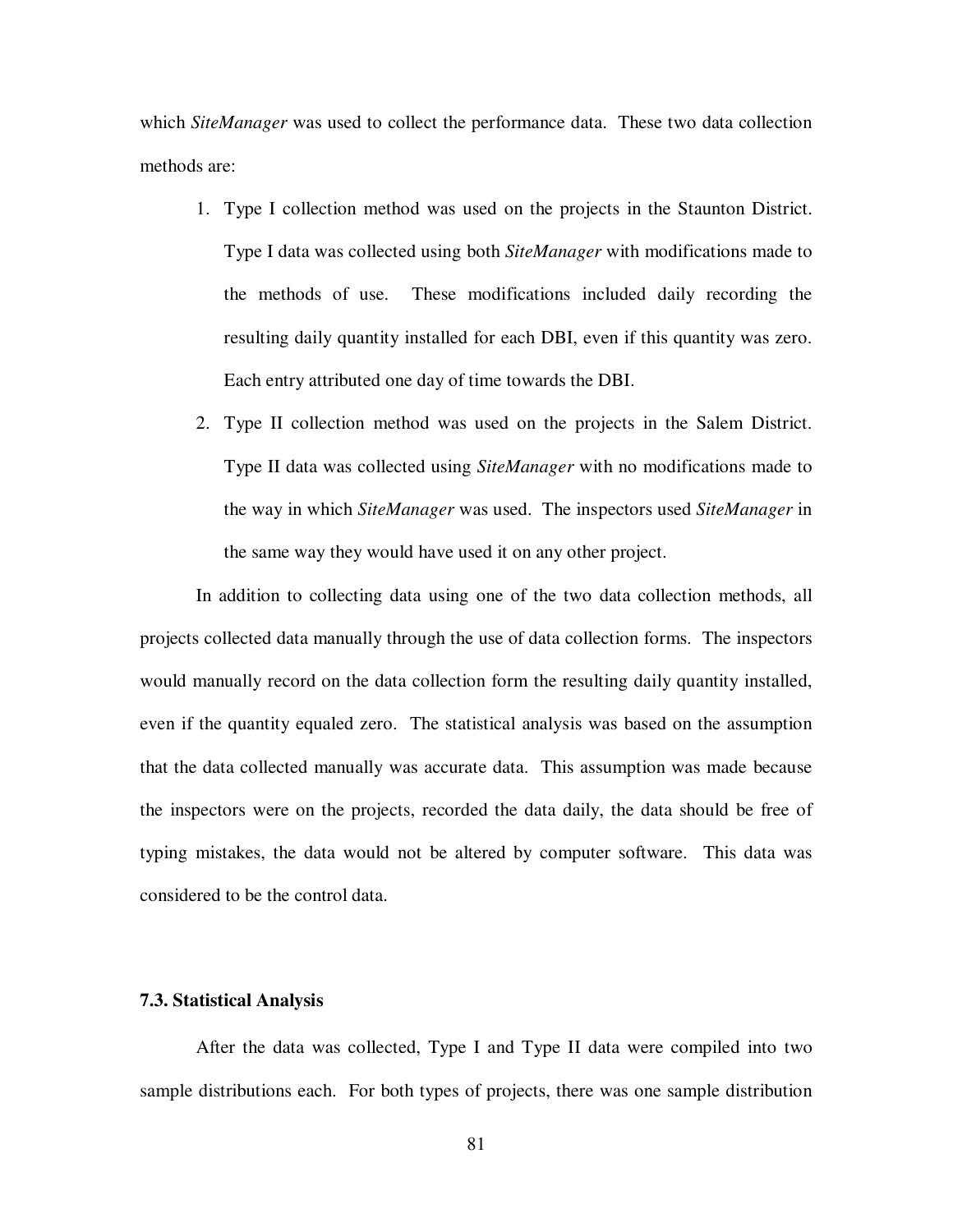containing ADCOs calculated for DBIs from *SiteManager* data and one distribution calculated from data collected manually. A Wilcoxon rank sum test was used to test the hypothesis that the two samples came from the same population.

# **7.3.1 Test Type I Data**

This analysis followed the steps as presented in section 2.6. Statistical Analysis: Wilcoxon Rank Sum Test of this document.

- 1. The two samples of data were organized where the number of observations in sample 1 was less than the number of observations in sample 2 as can be seen in Table 7.1. It was originally expected that the two sample sizes would have the same sample size and should include the exact same data collected from two different collection methods. The only explanation for the two sample sizes differing is that there were errors in recording the manually collected data. Sample 1 was weekly ADCOs calculated from data collected with the manual method and sample 2 was weekly ADCOs calculated from data collected with *SiteManager*.
- 2. Both Samples were combined
- 3. The data values were ordered from smallest to largest as can be seen in Appendix E.
- 4. Ranks were assigned from 1 to N for each of the data values with 1 corresponding to the smallest value and N corresponding to the largest value.  $N = 129.5$ .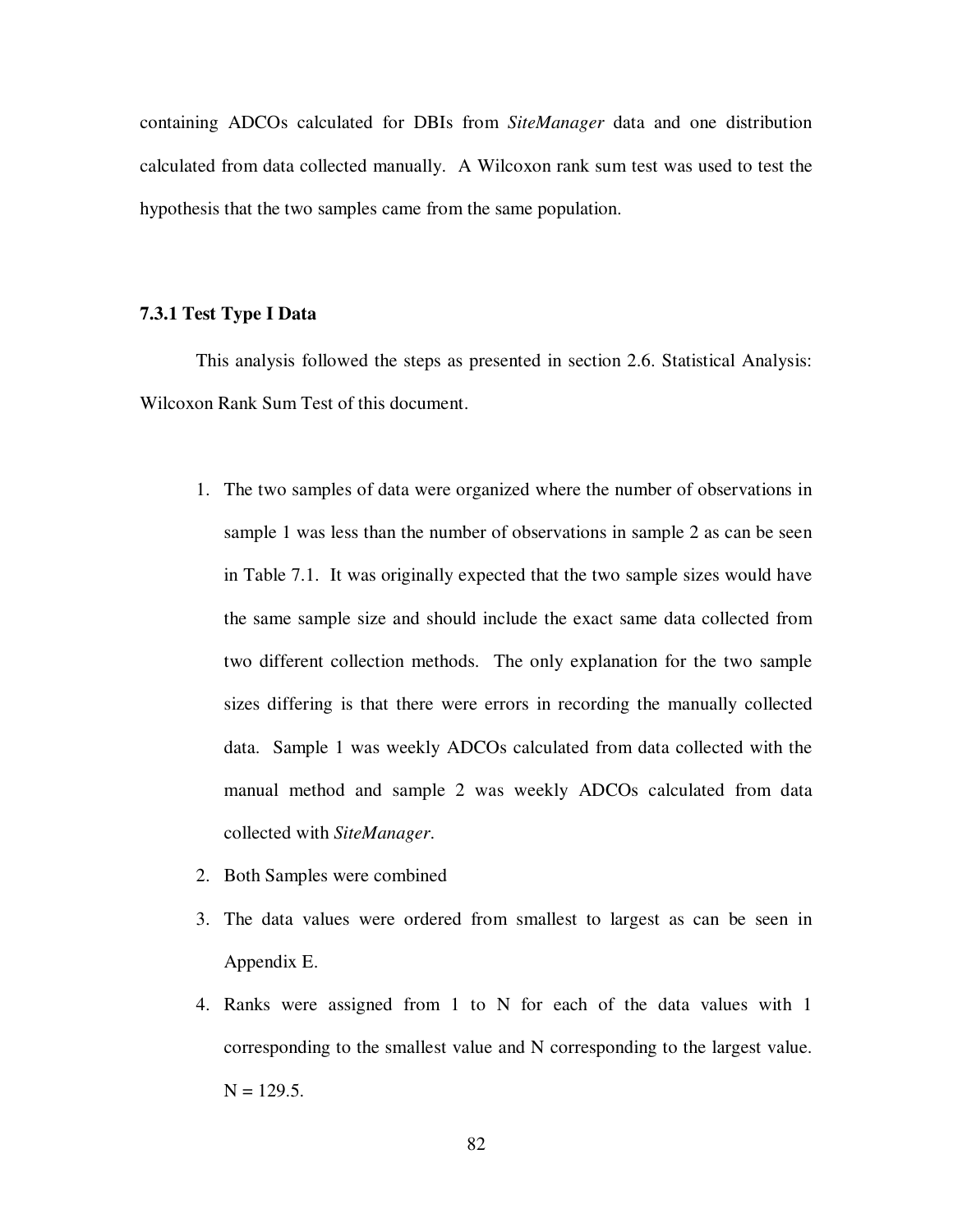- 5. When there were two data values in the combined set of data which was duplicated, the average of the ranks for the duplicated observations was assigned as the rank for the duplicated observations.
- 6. The sample sizes were large because both  $n_1$  and  $n_2$  were greater than 10.
- 7. Table 2.2 was used to calculate the following results:
	- $H_0$ : The two populations are identical. The confidence interval,  $\alpha = 0.5$
	- Ha: Populations 1 and 2 are shifted from each other and are not identical. This alternative hypothesis was chosen because it is not expected that the distribution from Type I data collected with *SiteManager* will be shifted either to right or to the left of the distribution from the data collected manually.

Rejection Region: Reject H<sub>o</sub> if  $|z| \ge z_{\alpha/2} = z_{0.975} = 1.96$  (Ott 2001) Calculations:  $T = 4230.5$ ,  $n_1 = 64$ ,  $n_2 = 66$ 

$$
\mu_{\tau} = \frac{64(64 + 66 + 1)}{2} = 4192
$$
\n
$$
\sigma_{\tau}^{2} = \frac{64 * 66}{12} \left( (64 + 66 + 1) - \frac{130518}{(64 + 66)(64 + 66 - 1)} \right) = 43,372.45
$$
\n
$$
z = \frac{4230.5 - 4192}{\sqrt{43372.45}} = 0.185
$$

Since  $z = 0.185 < z_{\alpha/2} = 1.96$ , accept H<sub>o</sub> that the populations are identical and conclude that that Type I data collected with *SiteManager* is not statistically different than that collected manually.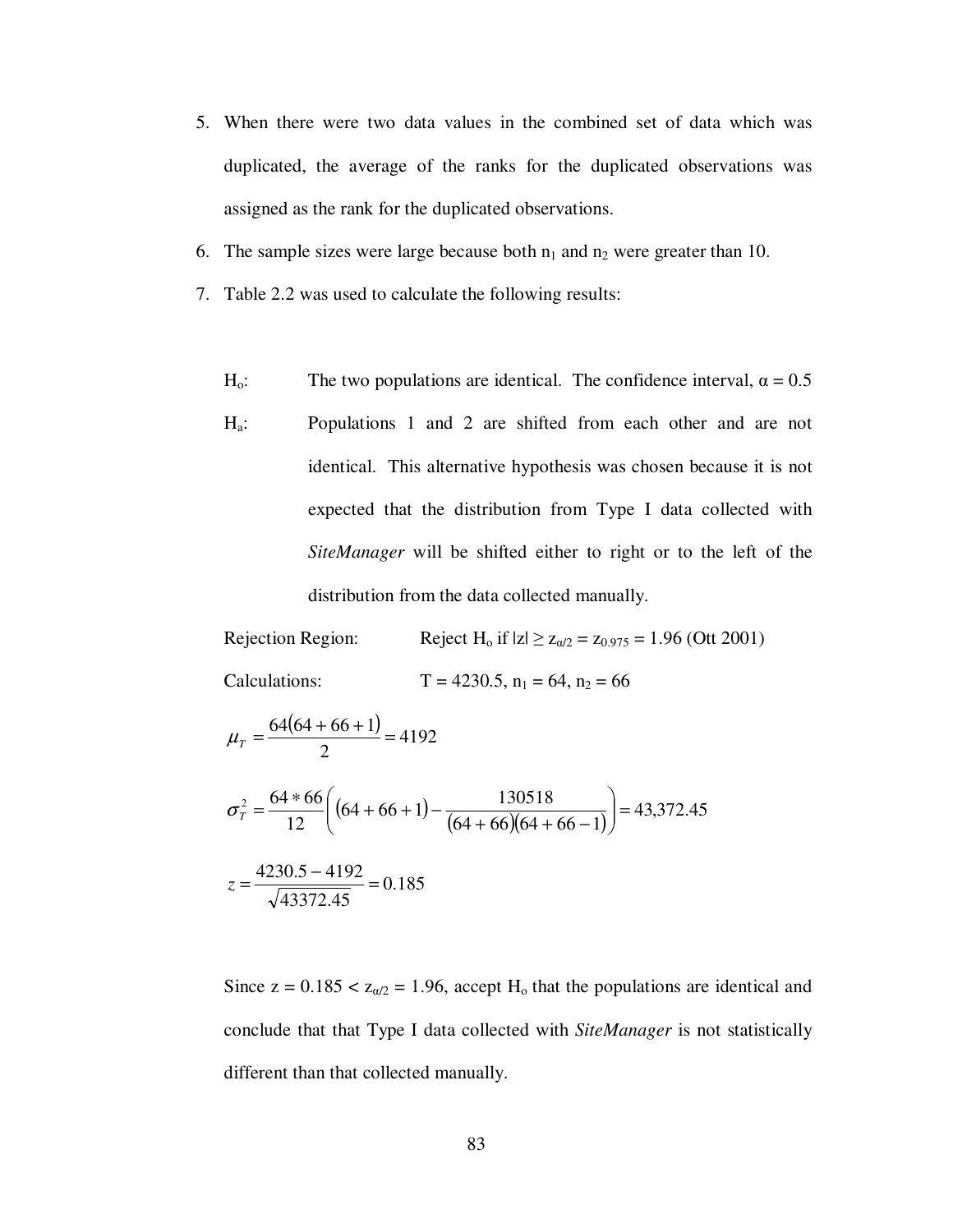| Manual         | $\overline{\text{SM}}$ | Manual            | <b>SM</b>       |
|----------------|------------------------|-------------------|-----------------|
| X <sub>1</sub> | X <sub>2i</sub>        | X <sub>1</sub>    | X <sub>2i</sub> |
| 0.00           | 0.00                   | 1.00              | 1.00            |
| 0.00           | 0.00                   | 1.00              | 1.00            |
| 0.50           | 0.50                   | 1.00              | 1.00            |
| 0.25           | 0.50                   | 0.00              | 0.00            |
| 0.00           | 0.00                   | 0.00              | 0.00            |
| 21.50          | 21.50                  | 0.00              | 0.00            |
| 0.00           | 0.00                   | 0.00              | 0.00            |
| 0.00           | 0.00                   | 3.00              | 5.80            |
| 0.00           | 0.00                   | $\overline{4.73}$ | 4.73            |
| 18.00          | 18.00                  | 0.00              | 0.00            |
| 5.50           | 5.50                   | 0.00              | 0.00            |
| 15.50          | 15.50                  | 1.00              | 1.50            |
| 8.00           | 8.00                   | 1.00              | 1.00            |
| 23.00          | 23.00                  | 0.00              | 0.00            |
| 40.00          | 40.00                  | 0.00              | 0.00            |
| 8.00           | 8.00                   | 32.26             | 32.26           |
| 16.00          | 16.00                  | 0.00              | 0.00            |
| 43.00          | 43.00                  | 0.00              | 0.00            |
| 56.00          | 56.00                  | 0.00              | 0.00            |
| 30.00          | 30.00                  | 6.00              | 6.00            |
| 0.00           | 0.00                   | 45.50             | 45.50           |
| 13.33          | 13.33                  | 1.00              | 1.00            |
| 26.55          | 19.55                  | 0.05              | 0.05            |
| 13.50          | 13.50                  | 0.10              | 0.00            |
| 10.00          | 10.00                  | 0.00              | 0.20            |
| 12.00          | 21.33                  | 0.00              | 0.00            |
| 8.00           | 8.00                   | 0.00              | 0.00            |
| 18.67          | 18.67                  | 0.10              | 0.00            |
| 8.00           | 8.00                   | 0.00              | 0.00            |
| 0.00           | 0.00                   | 0.00              | 0.20            |
| 1.00           | 1.00                   | 14.00             | 0.00            |
| 1.00           | 1.00                   |                   | 0.10            |
| 1.00           | 1.00                   |                   | 0               |

**Table 7.1:Weekly Average Daily Crew Outputs From Type I Projects**

Count of Sample  $1 = 64$ Count of Sample 2 = 66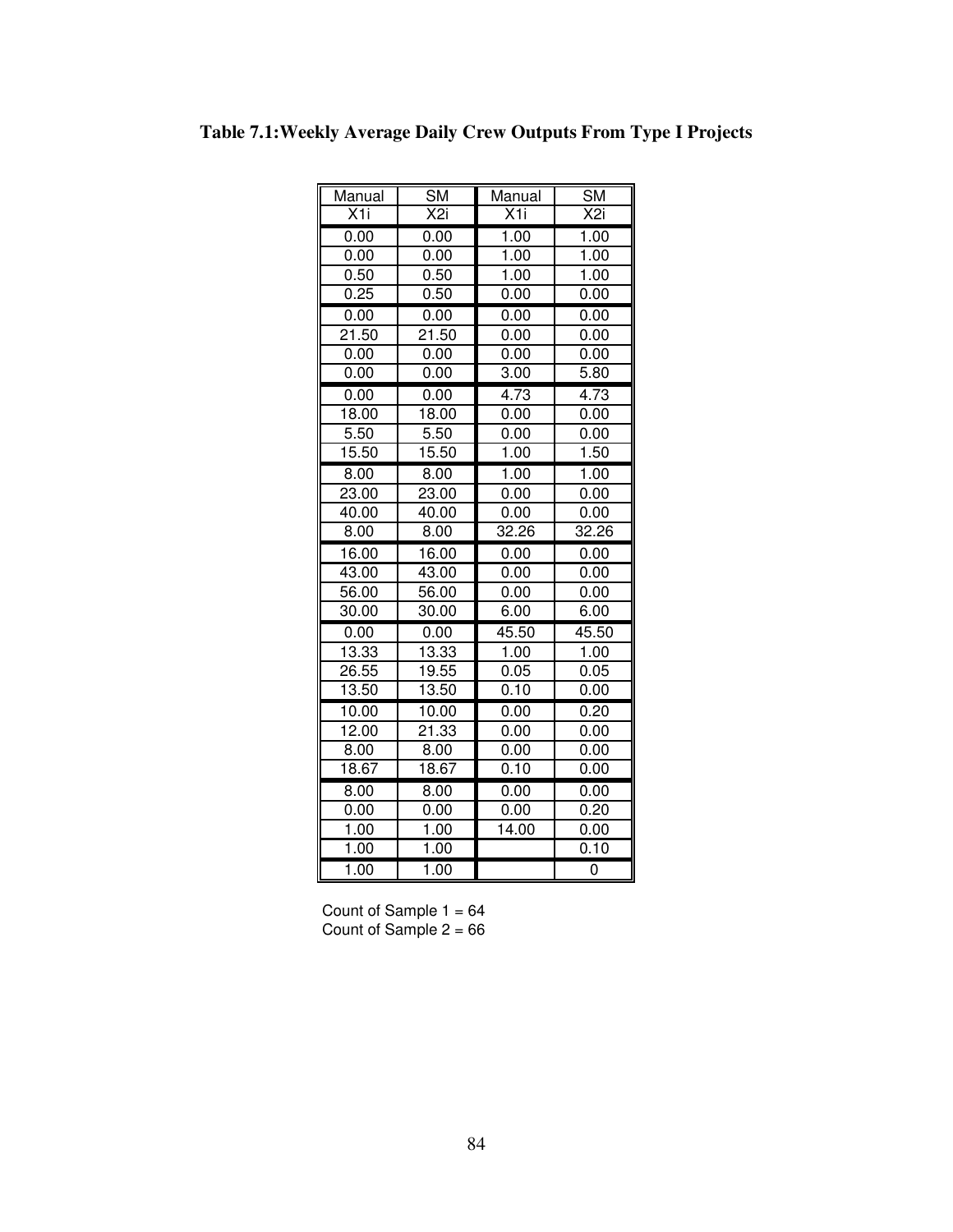## **7.3.2 Test Type II Data**

This analysis followed the steps as presented in section 2.6. Statistical Analysis: Wilcoxon Rank Sum Test of this document.

- 1. The two samples of data were organized where the number of observations in sample 1 was less than the number of observations in sample 2 as can be seen in Table 7.2. Sample 1 was weekly ADCOs calculated from data collected with *SiteManager* and sample 2 was weekly ADCOs calculated from data collected manually. This was as expected,
- 2. Both Samples were combined
- 3. The data values were ordered from smallest to largest as can be seen in Appendix F.
- 4. Ranks were assigned from 1 to N for each of the data values with 1 corresponding to the smallest value and N corresponding to the largest value.  $N = 197$
- 5. When there were two data values in the combined set of data which were duplicated, the average of the ranks for the duplicated observations was assigned as the rank for the duplicated observations.
- 6. The sample sizes were large because both  $n_1$  and  $n_2$  were greater than 10.
- 7. Table 2.2 was used to calculate the following results:
	- $H_0$ : The two populations are identical. The confidence interval,  $\alpha = 0.5$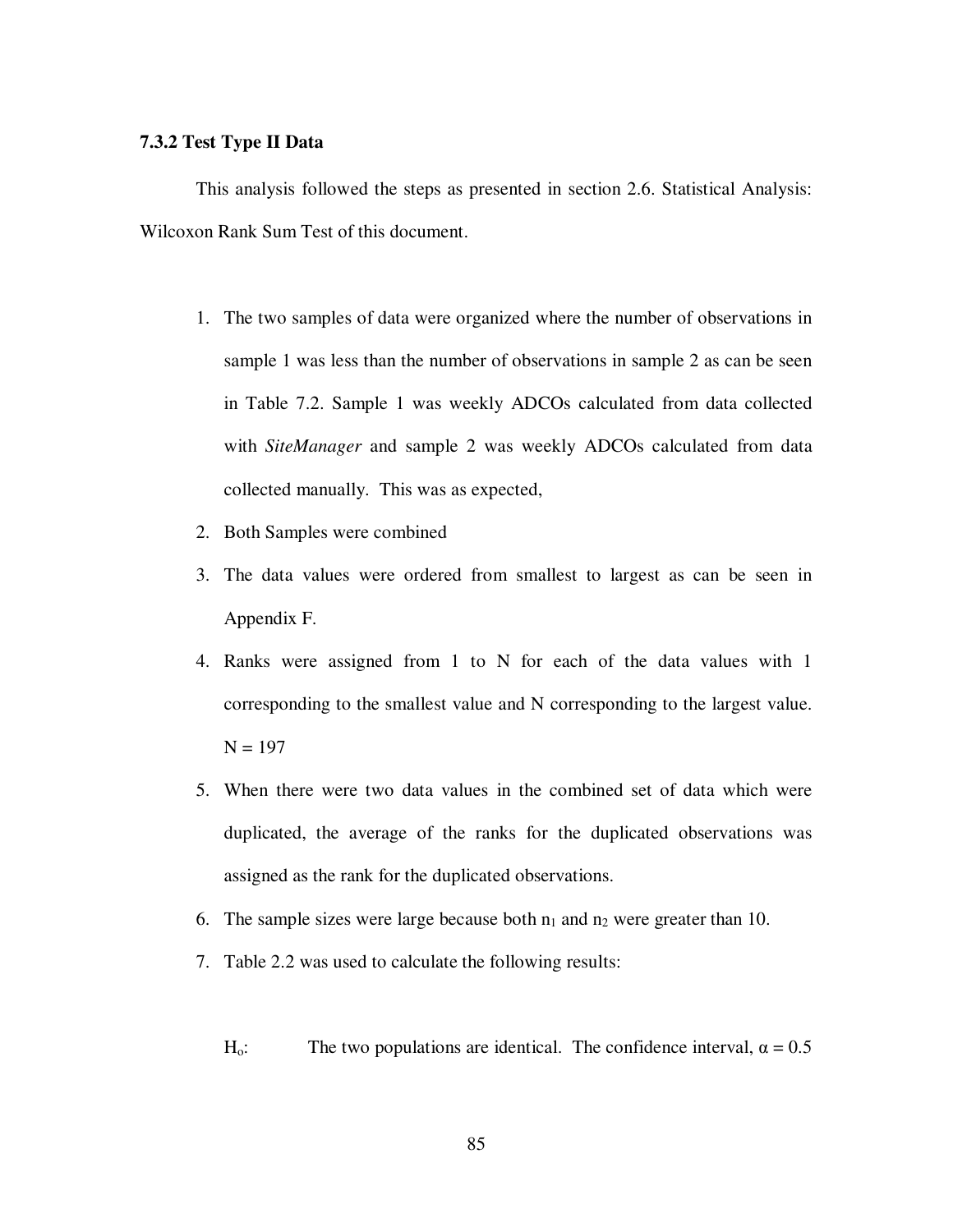Ha: Population 1 is shifted to the right of population 2. This alternative hypothesis was chosen because it is expected Type II data collected with *SiteManager* will have distribution shifted to the right of data collected manually. This was expected because the data collected with *SiteManager* did not include the zero entries used to record time spent working on a bid item when no quantity resulted and the data collected manually did include these zero records. This would cause the ADCOs collected from *SiteManager* to be greater in value than the ADCOs collected manually.

Rejection Region: Reject H<sub>o</sub> if  $z \ge z_\alpha = z_{0.95} = 1.945$  (Ott 2001)

Calculations:  $T = 9815$ ,  $n_1 = 80$ ,  $n_2 = 117$ 

$$
\mu_{T} = \frac{80(80 + 117 + 1)}{2} = 7920
$$
\n
$$
\sigma_{T}^{2} = \frac{80 * 117}{12} \left( (80 + 117 + 1) - \frac{74244}{(80 + 117)(80 + 117 - 1)} \right) = 152940.2
$$
\n
$$
z = \frac{9815 - 7920}{\sqrt{152940.2}} = 4.85
$$

Since  $z = 4.85 > z_\alpha = 1.945$ , reject H<sub>o</sub> that the two populations are identical and conclude that that Type II data collected with *SiteManager* is statistically different than that collected manually.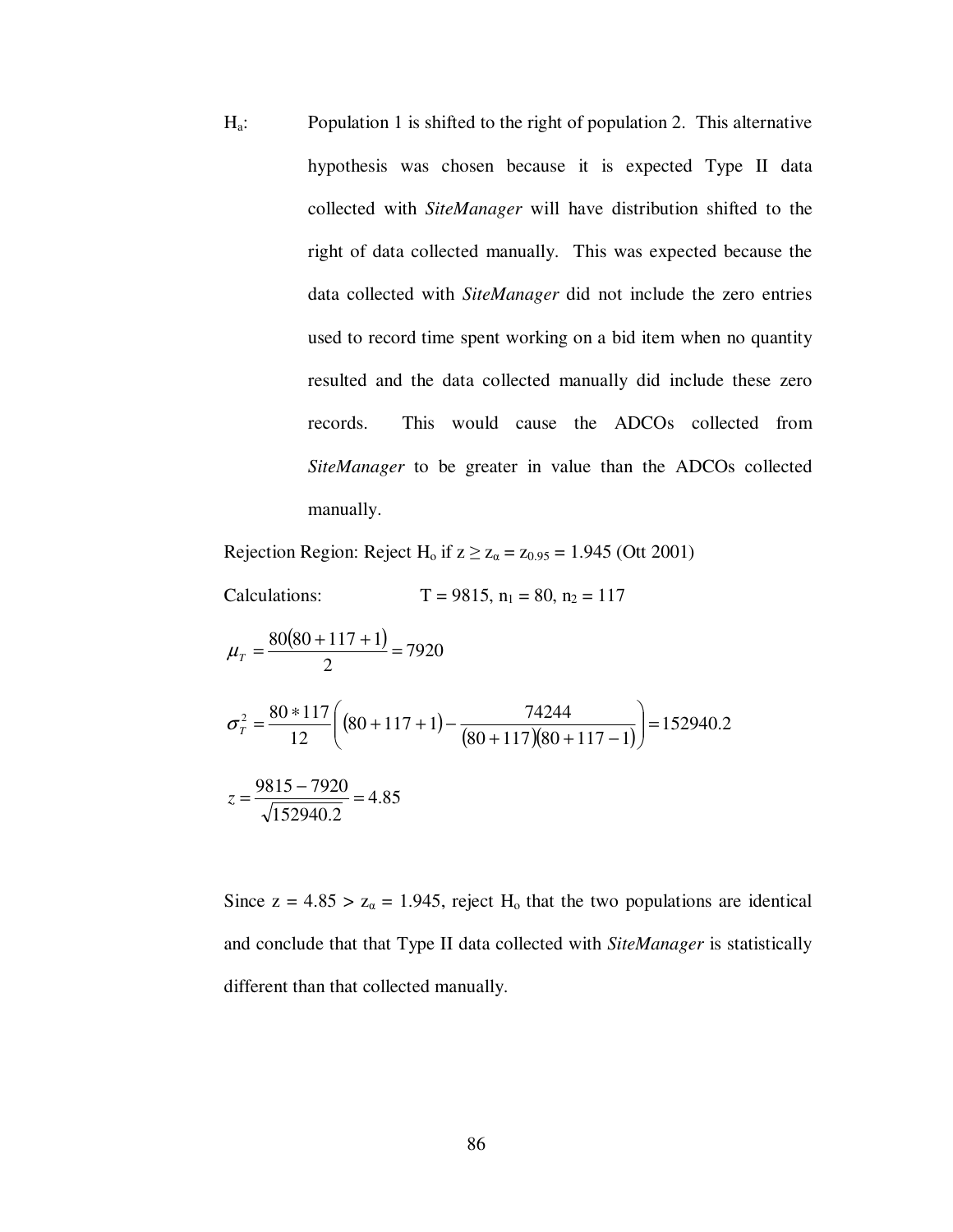### **7.4. Discussion of Results**

The results from the test on the Type I projects led to the conclusion that the data collected from *SiteManager* was not statistically different than that collected manually, even though there were errors in collecting the manually collected data. Additionally, the results from the test on Type II projects led to the conclusion that the data collected from *SiteManager* was statistically different than that collected manually. Based on these conclusions, it can also be concluded that data from *SiteManager* with modifications made to the methods of use is reasonably accurate for calculating ADCOs and the data collected from *SiteManager* when no modifications were made is not reasonably accurate for calculating ADCOs. Therefore, the data collection method which produces the most accurate data is *SiteManager* with modifications made to the methods of use.

### **7.5. Recommendations**

It was concluded that the current use of *SiteManager* will not produce accurate performance data. In order to obtain accurate performance data, it is recommended that modifications be made to *SiteManager*. These modifications can be to either to methods of *SiteManager* use or to the *SiteManager* system.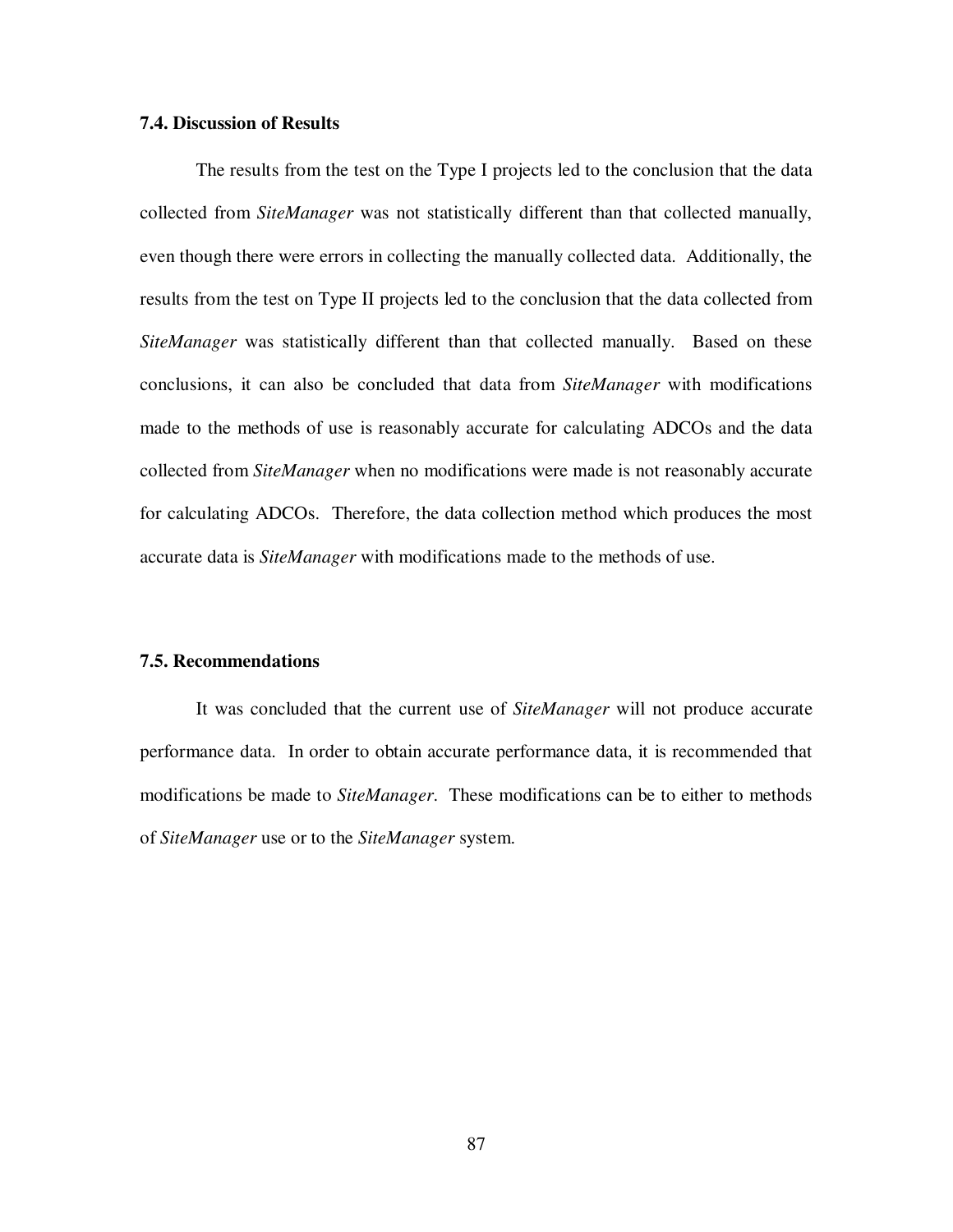| SM                | Manual           | <b>SM</b>         | Manual           | <b>SM</b> | Manual           |
|-------------------|------------------|-------------------|------------------|-----------|------------------|
| $\overline{X}$ 1i | $\overline{X2i}$ | $\overline{X}$ 1i | $\overline{X2i}$ | X1i       | $\overline{X2i}$ |
| 0.10              | 0.00             | 32.67             | 63.35            | 1.81      | 0.00             |
| 0.60              | 0.18             | 2.00              | 0.00             | 1.00      | 0.00             |
| 0.30              | 0.00             | 575.00            | 0.00             |           | 0.11             |
| 75.12             | 0.03             | 91.67             | 33.50            |           | 0.00             |
| 192.50            | 0.00             | 125.00            | 67.00            |           | 18.88            |
| 0.10              | 0.00             | 32.67             | 63.35            |           | 0.00             |
| 0.60              | 0.18             | 2.00              | 0.00             |           | 0.00             |
| 0.30              | 0.00             | 575.00            | 0.00             |           | 0.11             |
| 75.12             | 0.03             | 91.67             | 33.50            |           | 0.00             |
| 192.50            | 0.00             | 125.00            | 67.00            |           | 18.88            |
| 414.00            | 59.15            | 716.00            | 5.00             |           | 296.00           |
| 150.00            | 150.24           | 556.00            | 5.50             |           | 0.00             |
| 53.00             | 0.00             | 274.00            | 0.00             |           | 42.50            |
| 14.64             | 0.00             | 21.96             | 23.97            |           | 106.88           |
| 2.44              | 7.32             | 24.09             | 25.00            |           | 0.00             |
| 21.96             | 2.44             | 49.75             | 11.13            |           | 2.42             |
| 51.57             | 80.00            | 11.06             | 23.64            |           | 5.77             |
| 121.67            | 22.00            | 23.65             | 29.40            |           | 0.02             |
| 56.96             | 52.00            | 29.22             | 42.58            |           | 0.00             |
| 33.60             | 0.90             | 42.80             | 21.40            |           | 0.00             |
| 385.52            | 0.10             | 53.46             | 15.70            |           | 0.00             |
| 85.83             | 121.67           | 15.46             | 0.00             |           | 0.00             |
| 113.79            | 47.00            | 0.00              | 4326.50          |           | 0.55             |
| 152.83            | 303.34           | 175.00            | 907.00           |           | 0.00             |
| 65.92             | 101.48           | 9.41              | 470.00           |           | 0.00             |
| 18.11             | 18.11            | 24.00             | 355.00           |           | 0.00             |
| 31.12             | 0.00             | 21.79             | 180.00           |           | 0.15             |
| 134.40            | 31.20            | 9.00              | 10382.00         |           | 0.00             |
| 277.12            | 134.40           | 1.00              | 9.41             |           | 0.10             |
| 71.29             | 94.00            | 1.00              | 24.00            |           | 0.00             |
| 562.59            | 119.26           | 0.45              | 0.00             |           | 0.00             |
| 399.98            | 39.43            | 63.50             | 5.45             |           | 17.50            |
| 22.04             | 310.08           | 131.90            | 2.25             |           | 34.60            |
| 14.63             | 369.32           | 296.00            | 0.00             |           | 0.00             |
| 264.36            | 52.43            | 0.15              | 0.00             |           | 0.00             |
| 285.71            | 22.04            | 0.50              | 0.00             |           | 2.16             |
| 285.72            | 4575.00          | 17.50             | 0.00             |           | 0.00             |
| 63.35             | 39.53            | 34.60             | 0.00             |           | 0.91             |
| 67.00             | 94.34            | 3.25              | 0.00             |           | 1.00             |

**Table 7.2: Weekly Average Daily Crew Outputs from Type II Projects**

Count of Sample 1 = 80 Count of Sample 2 = 117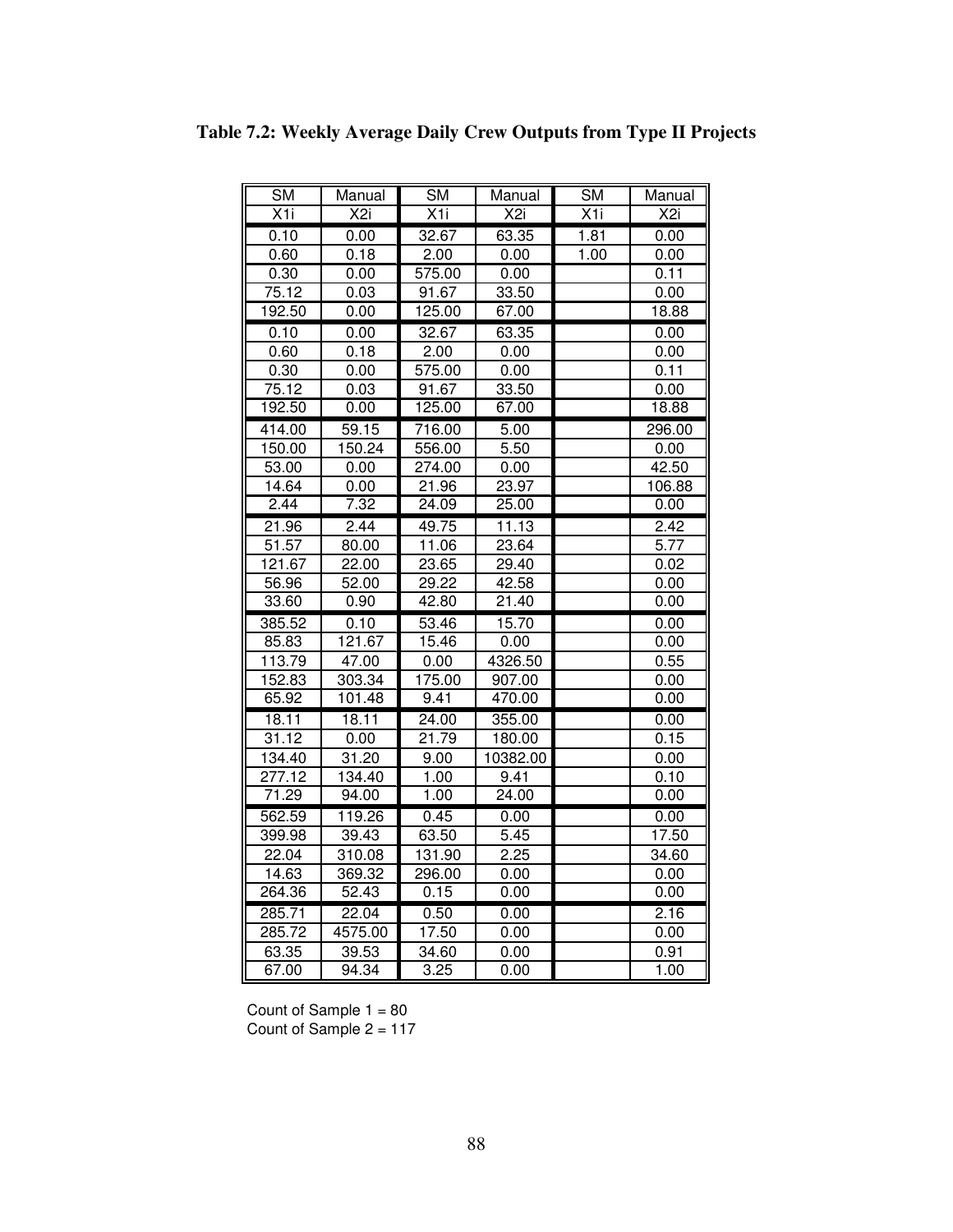# **Chapter 8: Technical Analysis of Performance Data**

# **8.1. Introduction**

The technical analysis was one of the three analysis performed on the performance data. This analysis involved ensuring the data exported from *SiteManager* could be converted into the format required for import into BIDDS. This was done by:

- 1. Reviewing the data requirements for BIDDS
- 2. Reviewing the data presented in the installed work report (IWR)
- 3. Identifying the process required to convert an Installed Work Report IWR into a file readable by BIDDS
- 4. Develop *SiteManager* Data Converter (SMDC) in the form of a Microsoft Excel macro to perform this process
- 5. Validating the results of the conversion.

### **8.2. Data Requirements for BIDDS**

In order to produce accurate results within BIDDS, the database requires specific data. BIDDS requires both classifying data and performance data. The classifying data required by BIDDS includes the state project number, bid item number, month performed, and year performed. The performance data includes monthly quantity and number of crew days performed. BIDDS requires each one of these elements of data to have a specific format.

1. State Project Number: The user must ensure that the project number set up in BIDDS is the same project number used in *SiteManager*.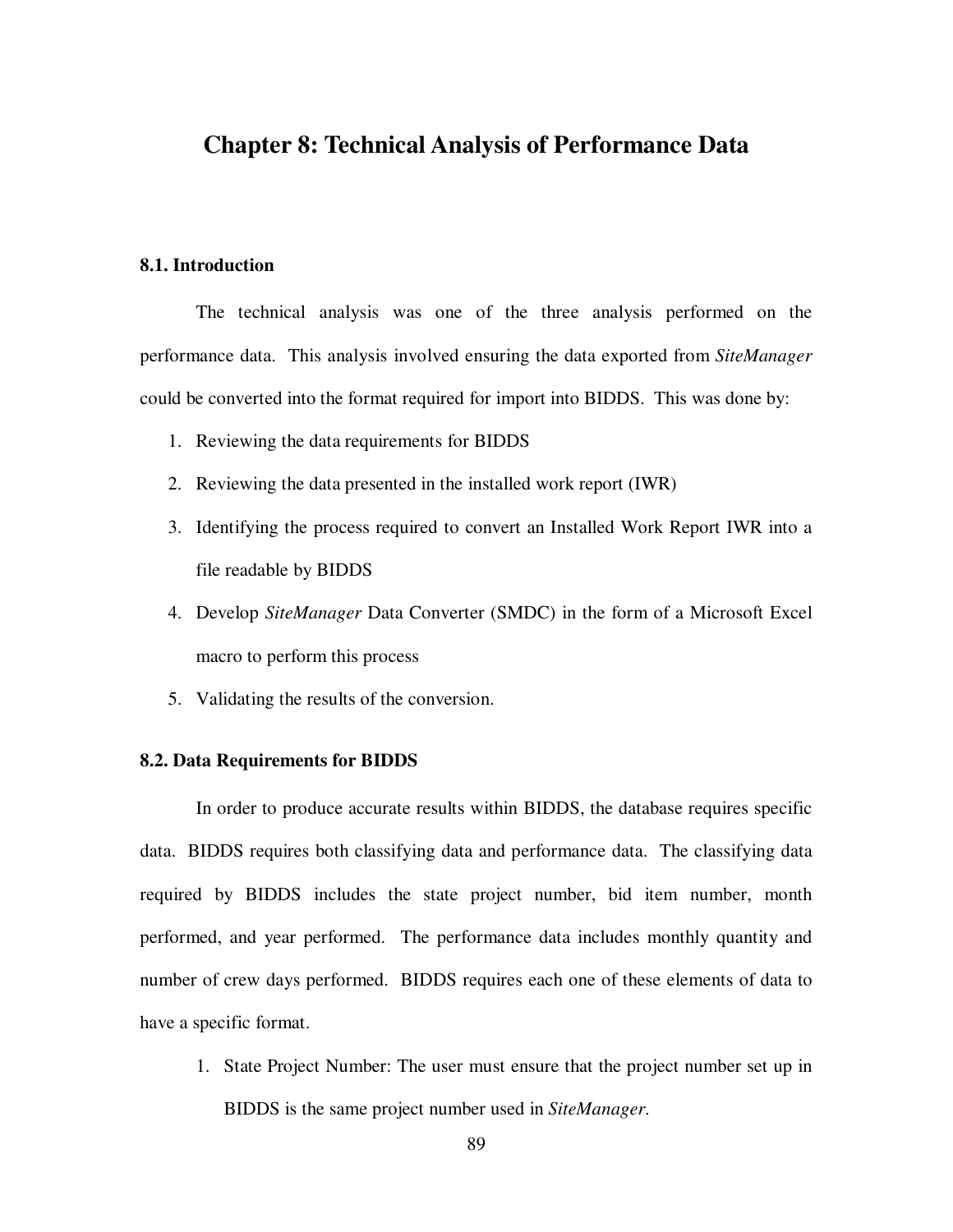- 2. Bid Item Number: This number must be reported as a five digit number. This requires the bid item numbers which are less than 10000 to have leading zeros. For example a bid item number of 591 must be reported as 00591.
- 3. Month Performed and Year Performed: This must be the month and year which most closely represents the month in which the work being tracked was performed.
- 4. Monthly Quantity: This must be the sum of the quantity of work placed for each DBI during the month. All units of measurement must be standard units of measurement.
- 5. Number of Days Performed: This must be the sum of the number of crew days used to place the quantity of work.

Additionally, BIDDS requires the file to be a tab delimited text file with each row containing the data for a DBI. The format for this file can be seen in Table 8.1. The column headings in white will not be included in the import file but are included in the following table for reference.

| Project<br><b>Number</b> | <b>Bid Item</b><br>Number | Month<br>Performed | Year | Total Monthly<br>Quantity | Total Number. of<br>Crew Days |
|--------------------------|---------------------------|--------------------|------|---------------------------|-------------------------------|
| SD 0001                  | 00100                     | 9                  | 2001 |                           | 4                             |
| SD 0001                  | 10630                     | 10                 | 2001 | 1022                      |                               |
| SD 0001                  | 68320                     | 10                 | 2001 | 78                        |                               |
| SD 0001                  | 68330                     | 9                  | 2001 | 31                        |                               |
| SD 0001                  | 10607                     | 9                  | 2001 | 59                        |                               |
| SD 0001                  | 54020                     | 10                 | 2001 | 2156                      |                               |
| SD 0001                  | 00100                     | 11                 | 2001 |                           | 4                             |
| SD 0001                  | 10630                     | 10                 | 2001 | 533                       |                               |

**Table 8.1: BIDDS Import File Format**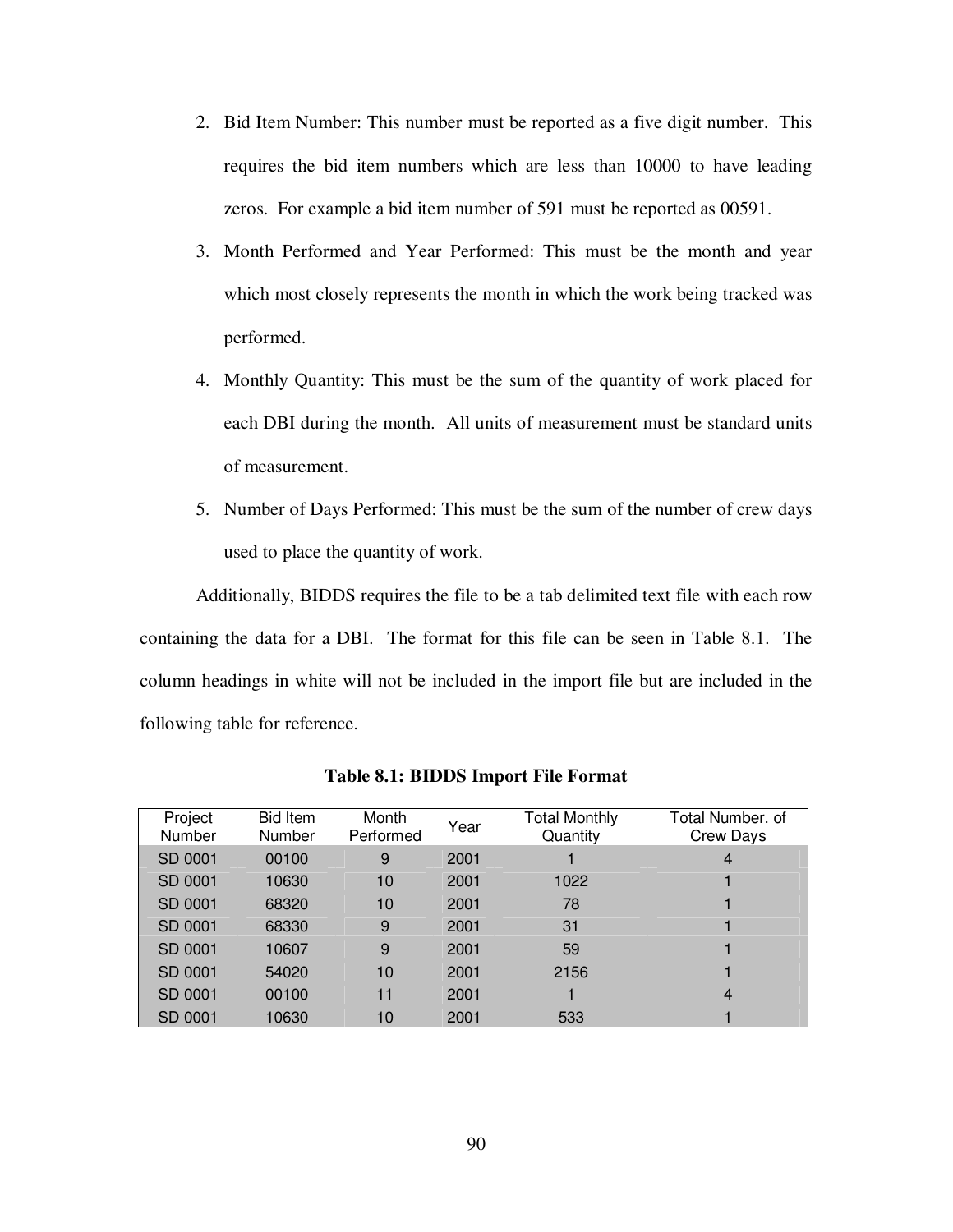### **8.3. Data Presented in Installed Work Report**

All of the data required to produce the BIDDS input file was contained in the IWR available in *SiteManager*. This report contained every entry made during the estimate period for the selected project. Each entry had a column containing the state project number, bid item number, date the entry was made, and quantity placed, as well as additional columns containing information not needed by BIDDS. Because this report contains only data for the current estimate period, the data is erased from the report when a project inspector generates a project estimate. This is because it becomes data from the previous estimate period. The data, however, remains within the *SiteManager* database.

It was initially anticipated the date associated with each entry would be used to determine the month performed and year performed. This, however, created a problem because the estimate calendar was not the same as the monthly calendar and most project estimates span a two month period. For example, project estimate number 1 in Figure 8.1 spans January and February, and Estimate number 2 spans February and March. By using the data to identify the month and year, two sums of data for each DBI would result from an IWR, one for each month in the two month span. Additionally, when multiple groups of data from an IWR is imported into BIDDS over a period of time, BIDDS will contain two sums of data for each DBI for each month.

Because of this problem, it was decided the user would directly specify the month performed and the year performed. The month performed and the year performed would be the month and year of the estimate ending date. By referring to Figure 8.1, the data collected during estimate number one would be reported with a month performed of February.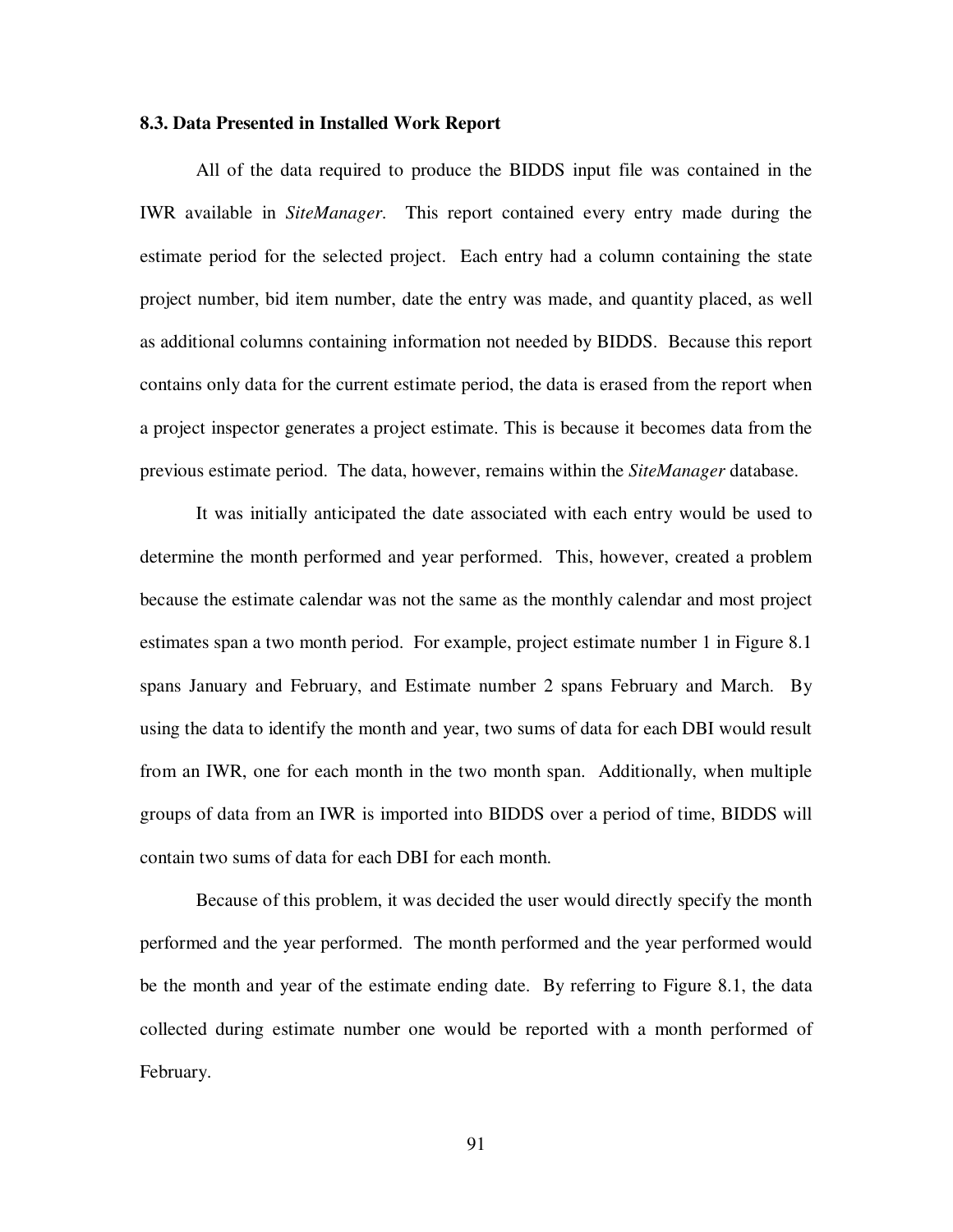

**Figure 8.1: Month and Year Performed Problem**

In this way the data reported as being performed in one month will actually have portions of work performed during the previous month and portions of the work performed during the reported month. In order to avoid this issue, a new report can be created which contains the classifying data and performance data required by BIDDS and can contain the data for one calendar month.

### **8.4.** *SiteManager* **Data Converter**

*SiteManager* Data Converter (SMDC) was created in the form of a Microsoft Excel macro to convert the required data in the IWR to a file containing the data required by BIDDS in the form and format required by BIDDS. SMDC requires an IWR exported from *SiteManager*, the project type, the estimate month and estimate year, and the units of measurement used. It selects the list of DBIs for the identified project type. The sum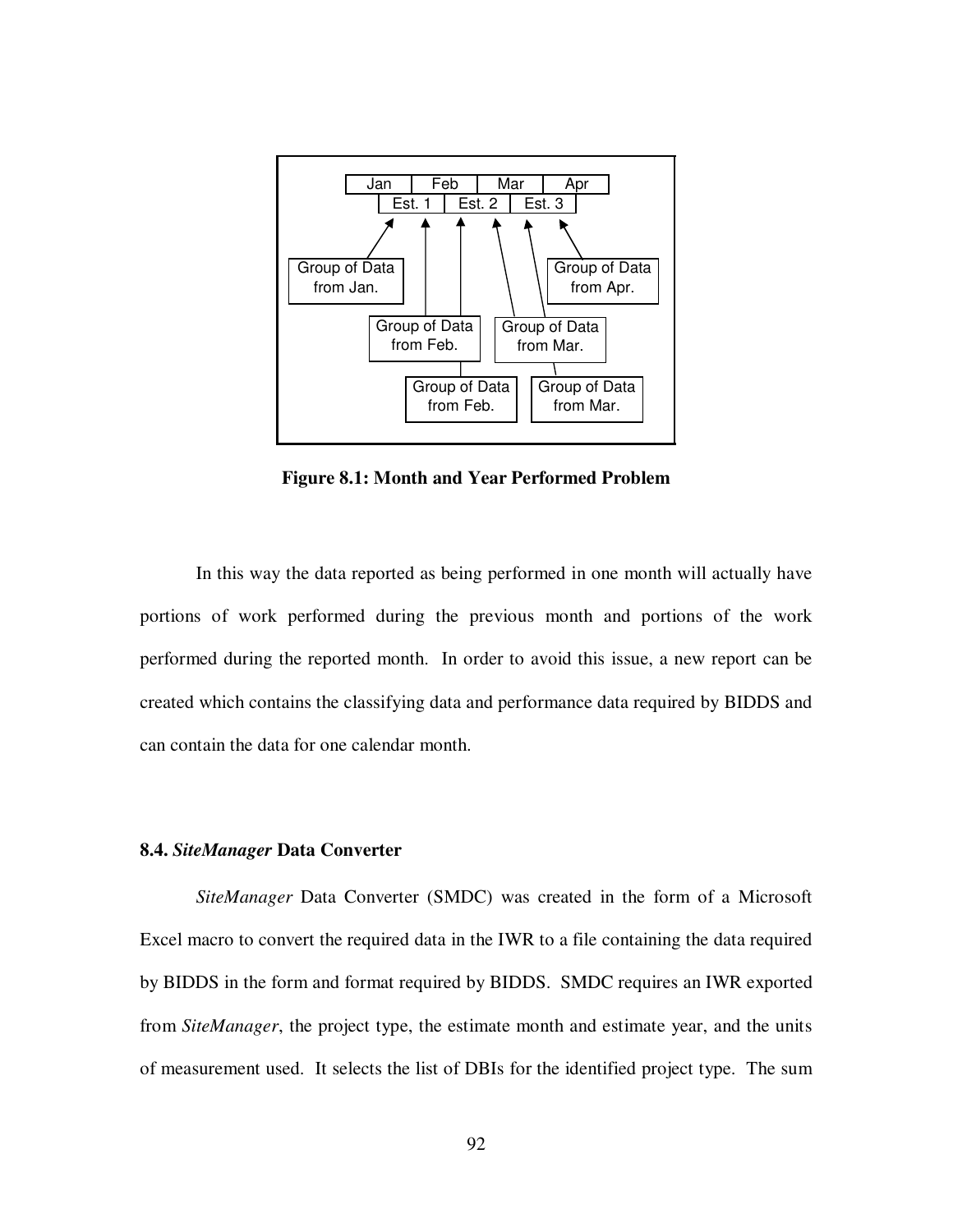of the work item entries is equal to the number of days performed. The sum of the quantity installed for the month equals the monthly quantity. The project number, driving bid item number, month performed, year performed, monthly quantity, and number of days performed is then copied onto a row in a new file. The source code for SMDC can be found in Appendix G.

### **8.5. Construction of** *SiteManager* **Data Converter**

Figure 8.2 depicts a flowchart of the SMDC structure. SMDC was divided into seven processes which will be discussed in the following sections.

- 1. User Interface and Input Data the framework of the data input form which the user encounters upon opening SMDC and the data required to operate the program.
- 2. Supporting Sheets the Microsoft Excel data sheets which support the SMDC processes.
- 3. Validation of Input Data the process SMDC undergoes to ensure all the required data is present before commencing the conversion process.
- 4. Preparation of Worksheets the process through which all required worksheets are prepared to begin the conversion process.
- 5. Data Conversion the procedure followed to convert data from an IWR and place it into the new workbook.
- 6. On Open Events and Protection Events which happen when SMDC is opened and the process followed to protect SMDC.
- 7. Help a form with predefined questions a user can seek for help.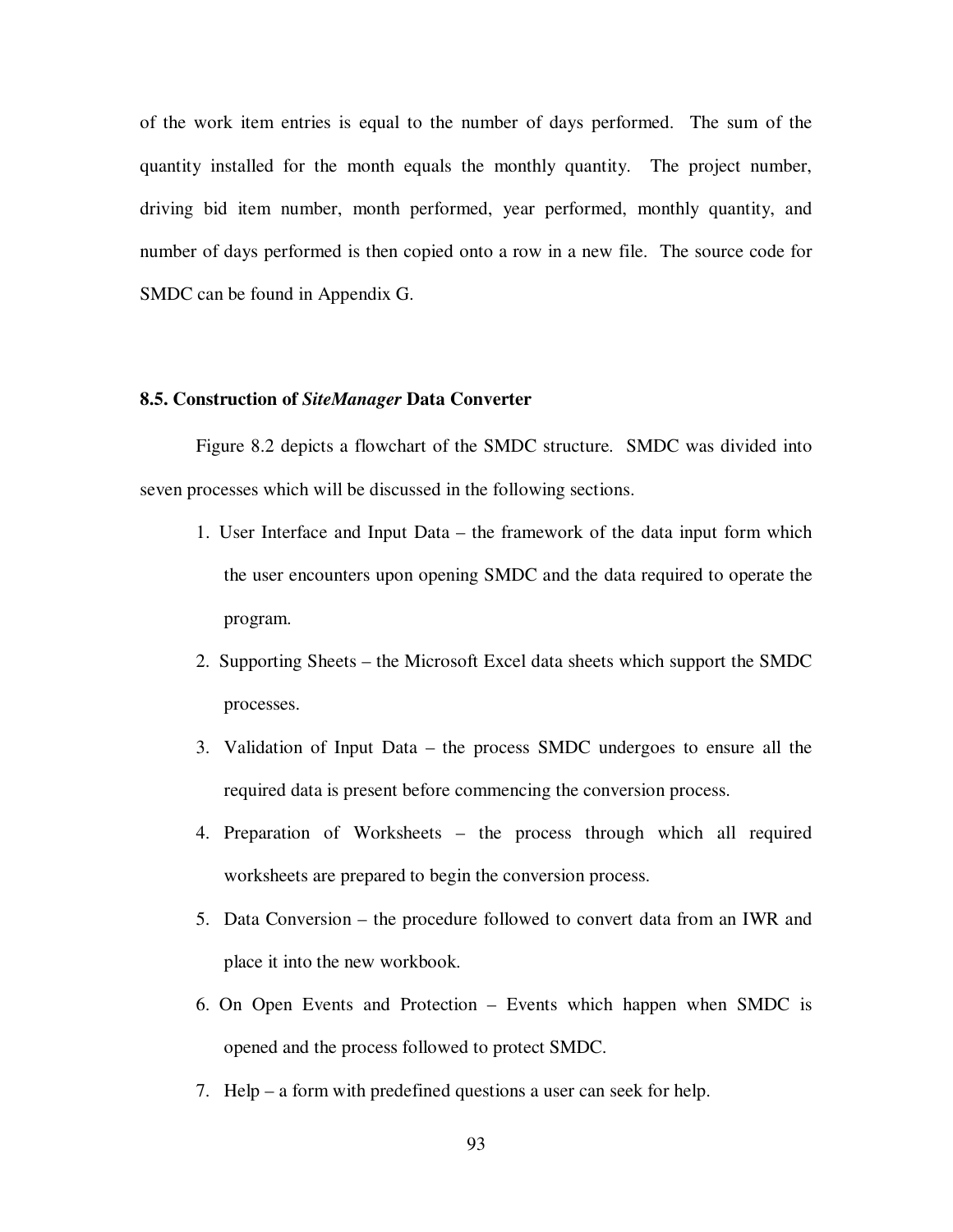

Figure 8.2: SMDC Flowchart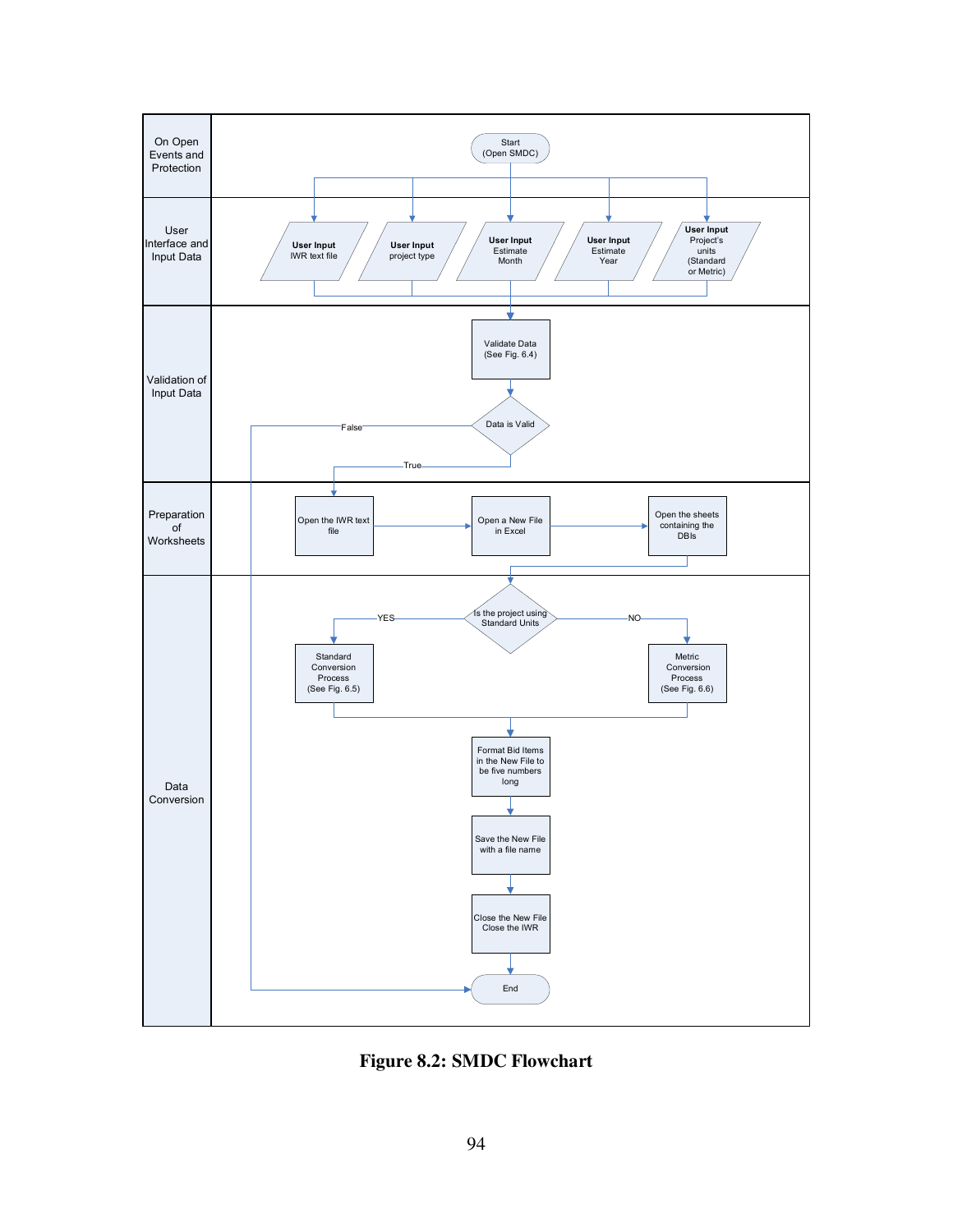### **8.5.1 User Interface and Input Data**

When the user first opens the *SiteManager* Data Converter file, they will encounter a user input form. This form is shown in Figure 8.3. This form allows the user to input the data required for SMDC to convert an IWR into a file readable by BIDDS.

| <b>SiteManager Data Converter 1.01</b>                                                              |              |                             |  |        |  |
|-----------------------------------------------------------------------------------------------------|--------------|-----------------------------|--|--------|--|
| Select the SiteManager File to Convert                                                              |              |                             |  |        |  |
|                                                                                                     |              |                             |  | Browse |  |
| <b>Select Project Type</b>                                                                          |              |                             |  |        |  |
| <b>Select Estimate Month</b>                                                                        |              | <b>Select Estimate Year</b> |  |        |  |
|                                                                                                     |              |                             |  |        |  |
| ⊽<br><b>Project Performed with Standard Units</b><br>г<br><b>Project Performed with Metic Units</b> |              |                             |  |        |  |
| Continue                                                                                            | Instructions |                             |  | Exit   |  |

**Figure 8.3:** *SiteManager* **Data Converter User Form**

The input process is explained below:

Browse Button – SMDC requires an IWR in a text file format. The browse button allows a user to input this text file with browse capabilities. When the Browse button is clicked an open file user form is initiated. The user is limited to selecting only text files. The user does have the ability to select text files which are not IWR text files. This user error may or may not be detected during the data validation process. If it is not detected during data validation, then the conversion process will continue and a new file will be created. The new file created would most likely not contain any information because no DBIs would be found in the selected text file and when the user tries to import this new file into BIDDS, there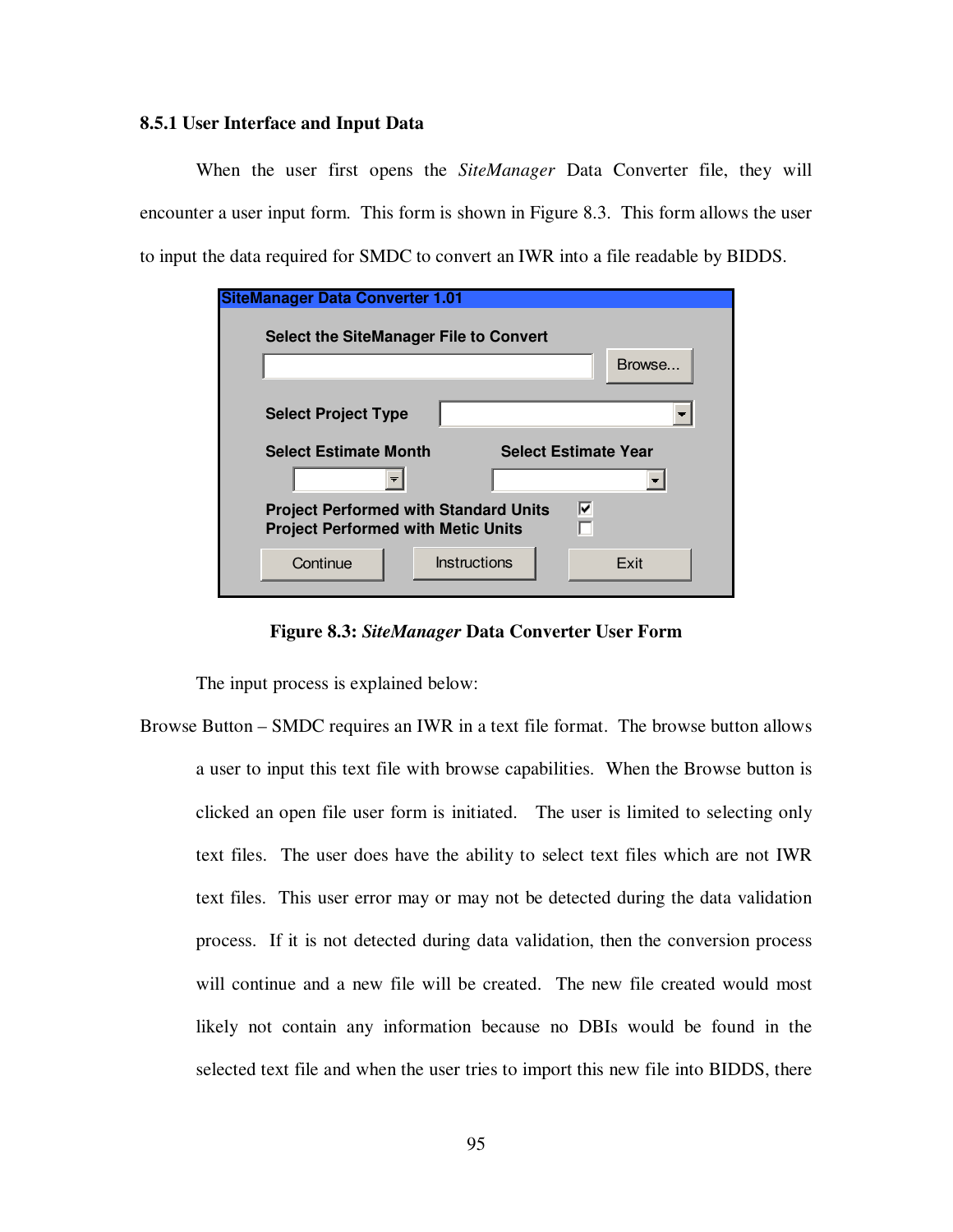will be no data added to the database. Once a file is selected and the user selects open, the file name and extension will be displayed in the text box located to the left of the Browse button.

Project Type Combo Box – a drop down list of project types. The project types available to choose are New Road Construction, New Bridge Construction, Road Reconstruction, Bridge Reconstruction, Road Rehabilitation, Bridge Rehabilitation, Widening, and Overlay.

Estimate Month Combo Box – a drop down list of months.

- Estimate Year Combo Box a drop down list of years. The years range from 2005 to 2015.
- Units Check Boxes check boxes to select the units of measurement used for the project. The file readable by BIDDS must always be in standard units. If metric units check box is selected, the units will be converted from metric to standard.

### **8.5.2 Supporting Sheets**

SMDC has a series of worksheets which contain data to support the processes. There is one worksheet containing DBI information for each of the 8 project types. The sheets containing DBI information appear as shown in Table 8.1. The worksheet containing the DBIs for the selected project type is used to evaluate the bid items in the IWR and determine if they are driving.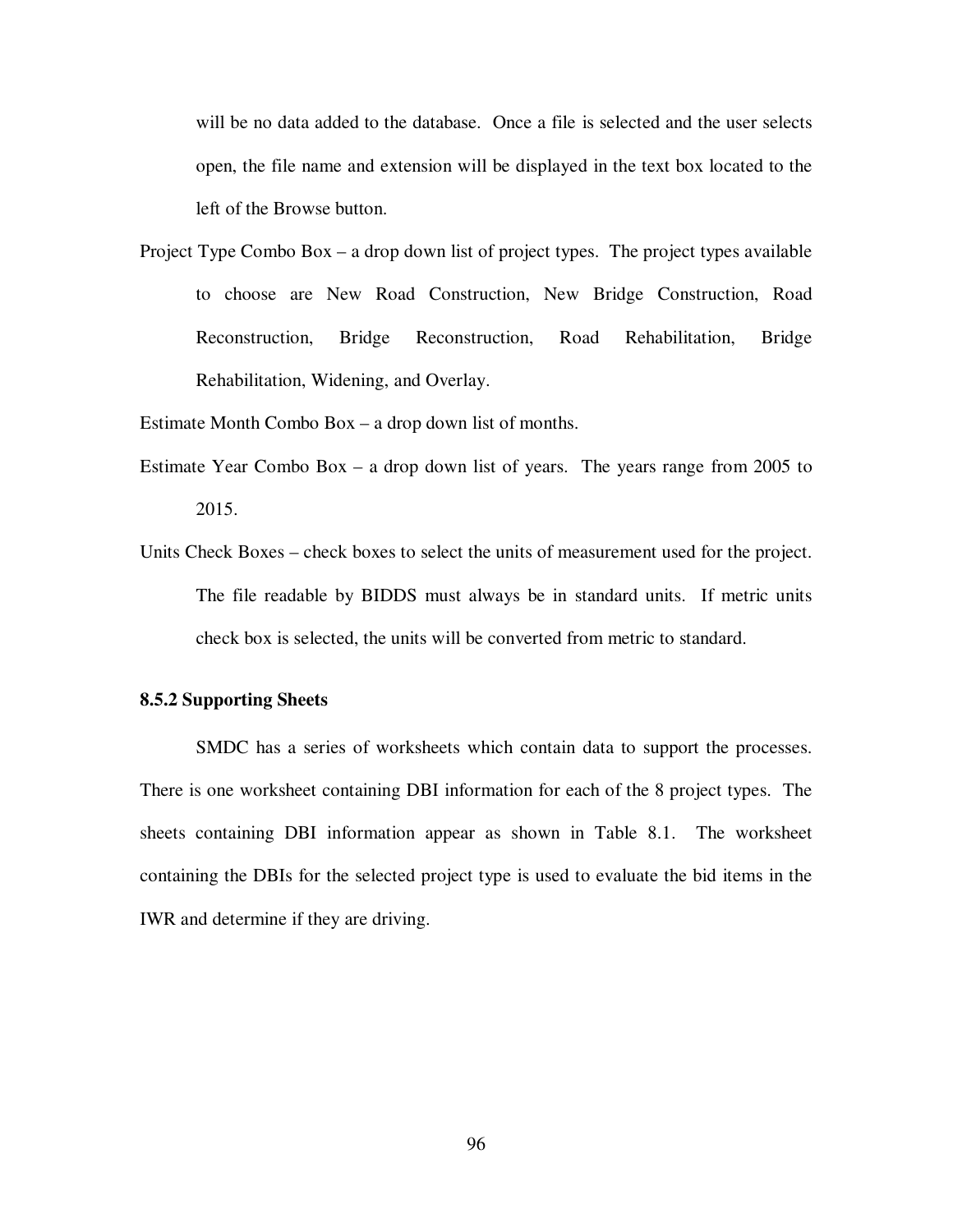| <b>NEW ROAD CONSTRUCTION</b> |                           |                                      |              |                                              |  |  |  |  |  |
|------------------------------|---------------------------|--------------------------------------|--------------|----------------------------------------------|--|--|--|--|--|
| <b>Activity</b>              | <b>Bid</b><br>Item<br>No. | <b>Description</b>                   | <b>Units</b> | <b>Metric</b><br><b>Conversion</b><br>Factor |  |  |  |  |  |
| Mobilization                 |                           | 00100 MOBILIZATION                   | LS           | 1                                            |  |  |  |  |  |
| Clearing & Grubbing          |                           | 00110 CLEARING AND GRUBBING          | LS           | 1                                            |  |  |  |  |  |
| <b>Remove Structures</b>     |                           | 70000 INS DEMO, OF BLDG.             | LS           | 1                                            |  |  |  |  |  |
| Roadway Excavation           |                           | 00120 REGULAR EXCAVATION             | СY           | 1.307951                                     |  |  |  |  |  |
| Roadway Excavation           |                           | 00128 EXTRA EXCAVATION               | СY           | 1.307951                                     |  |  |  |  |  |
| Roadway Excavation           |                           | 00140 BORROW EXCAVATION              | СY           | 1.307951                                     |  |  |  |  |  |
| Grading                      |                           | 00125 GRADING                        | LS           |                                              |  |  |  |  |  |
| <b>Drain Pipes</b>           |                           | 00505 BEDDING MATL.AGGR.NO. 25 OR 26 | <b>TON</b>   | 1.102311                                     |  |  |  |  |  |
| <b>Drain Pipes</b>           |                           | 01060 6" PIPE                        | LF           | 3.28084                                      |  |  |  |  |  |
| <b>Drain Pipes</b>           |                           | 01120 12" PIPE                       | LF           | 3.28084                                      |  |  |  |  |  |
| <b>Drain Pipes</b>           |                           | 01122 12" CONC. PIPE                 | LF           | 3.28084                                      |  |  |  |  |  |
| <b>Drain Pipes</b>           |                           | 01150 15" PIPE                       | LF           | 3.28084                                      |  |  |  |  |  |
| <b>Drain Pipes</b>           |                           | 01152 15" CONC. PIPE                 | LF           | 3.28084                                      |  |  |  |  |  |
| <b>Drain Pipes</b>           |                           | 01180 18" PIPE                       | LF           | 3.28084                                      |  |  |  |  |  |
| <b>Drain Pipes</b>           | 01182                     | 18" CONC, PIPE                       | LF           | 3.28084                                      |  |  |  |  |  |

## **Table 8.2: Sample Project Type DBI information worksheet**

## **8.5.3 Validation of Input Data**

When the Continue button on the user form is clicked, the first process SMDC performs is validation of input data. As can be seen in Figure 8.4, this process checks to ensure all input data is present. It checks:

- 1. The browse text box to see if it contains a file name and extension.
- 2. Each of the three combo boxes (project type, estimate month, and estimate

year) to ensure a selection has been made

If any of the input data is not present, a message box will appear stating no selection has been made.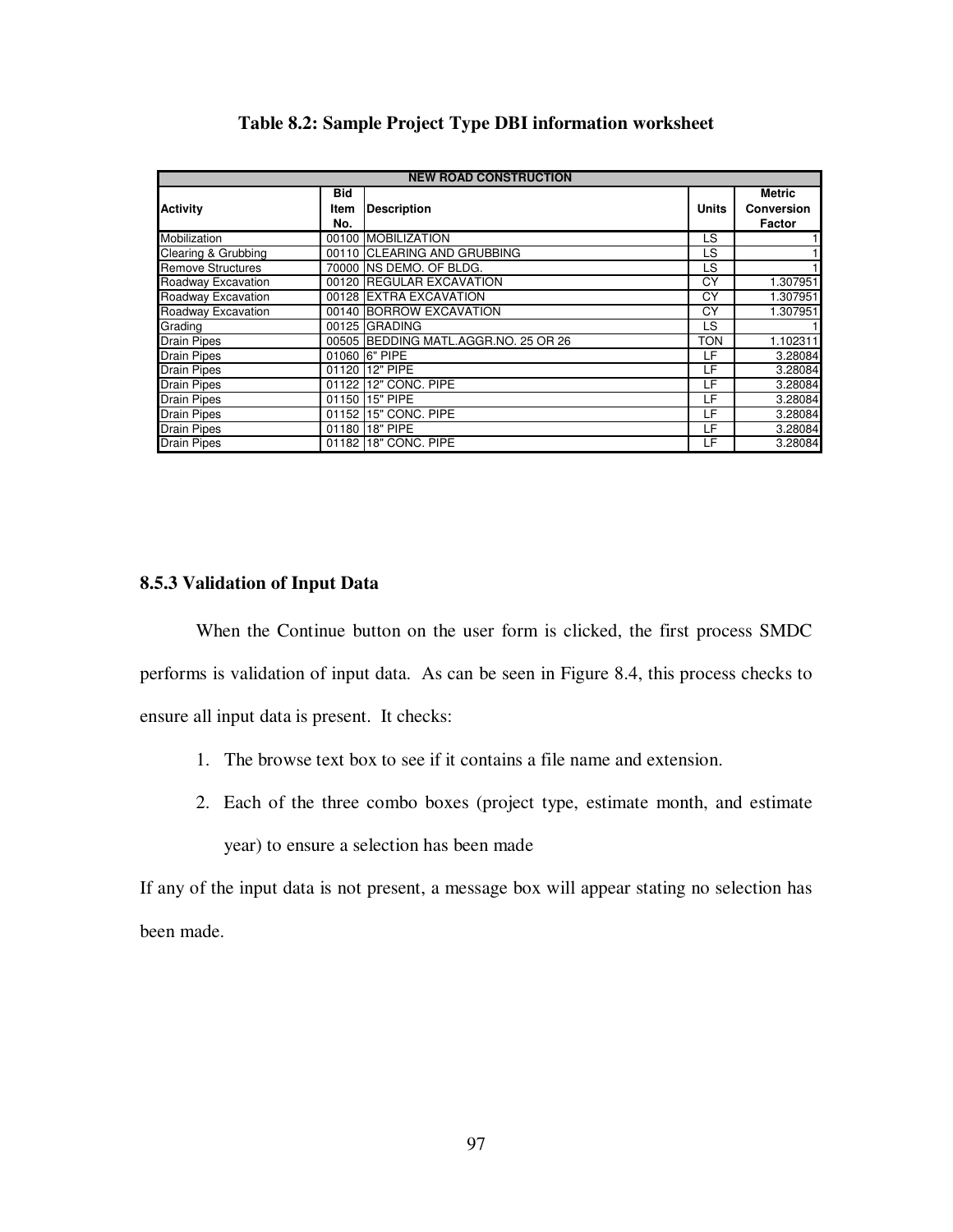

**Figure 8.4: Validation of Input Data**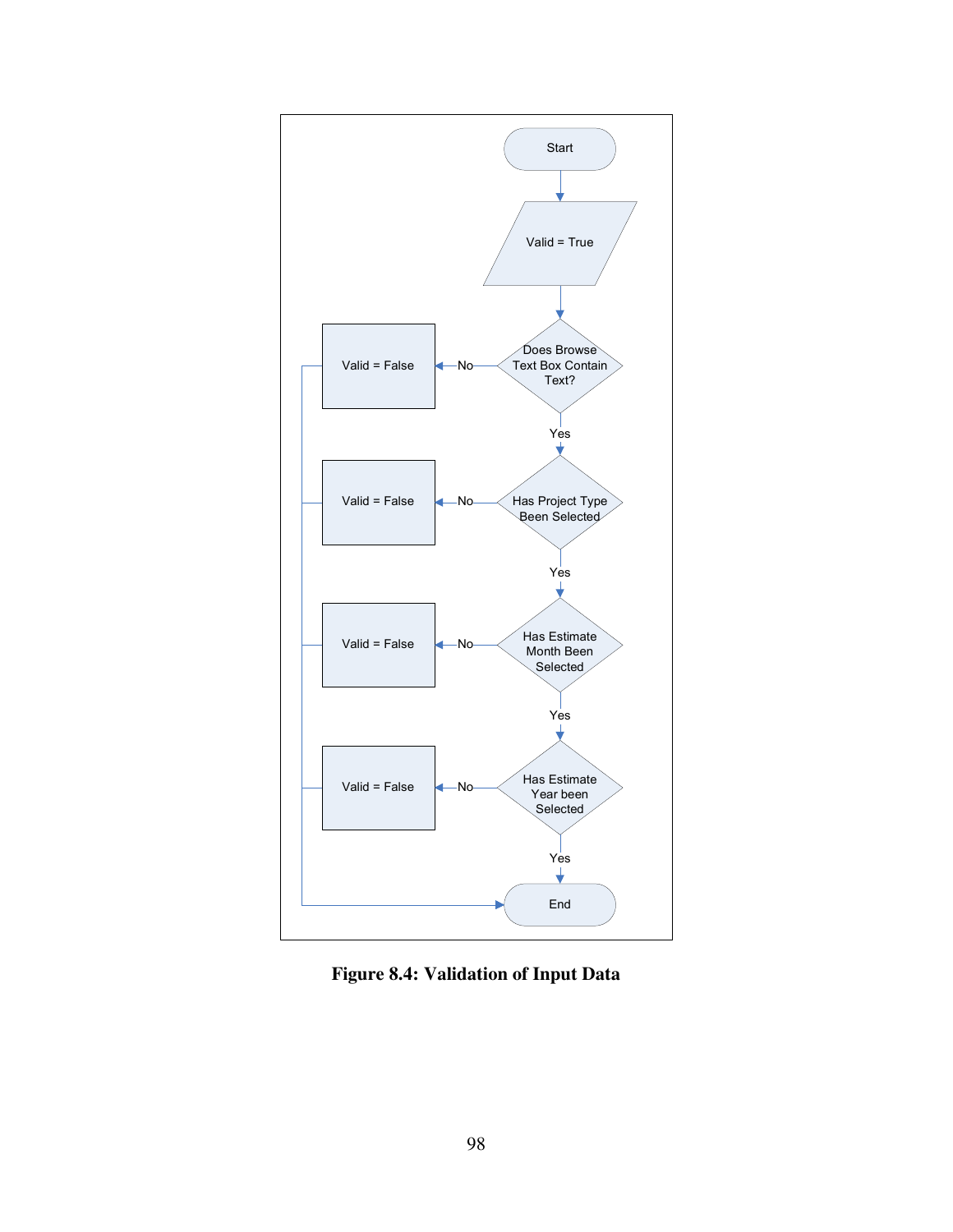#### **8.5.4 Preparation of Worksheets**

In order to prepare all the worksheets for the data conversion process, the IWR text file must be opened, a new file must be created to write new converted data, and the appropriate project type worksheet must be selected. These actions begin after valid data has been input into the user form.

SMDC opens the IWR file specified in the browse text box as a tab delimited text file in Microsoft Excel and a new file is created in Microsoft Excel where converted data readable by BIDDS will be written. In order to select the appropriate list of DBIs, the text in the project type combo box selection is matched to the name of the project type worksheets in SMDC. If "New Road Construction" is selected in the project type combo box, then the worksheet titled New Road Construction is used. The project type worksheet being used is then named DBISheet which stands for Driving Bid Item worksheet and the range containing all the bid item numbers and descriptions are selected and named DBI.

#### **8.5.5 Data Conversion**

The data conversion process is the most involved process of SMDC. It involves interaction between all three of the open files, SMDC, IWR, and the new file. Additionally, there is both a data conversion process when standard units are used and one for when metric units are used. These two processes are remarkably similar, but the metric data conversion process also converts metric units to standard units. A more detailed discussion of the mechanics of the Visual Basic for Applications code used to accomplish this process can be found in Appendix H.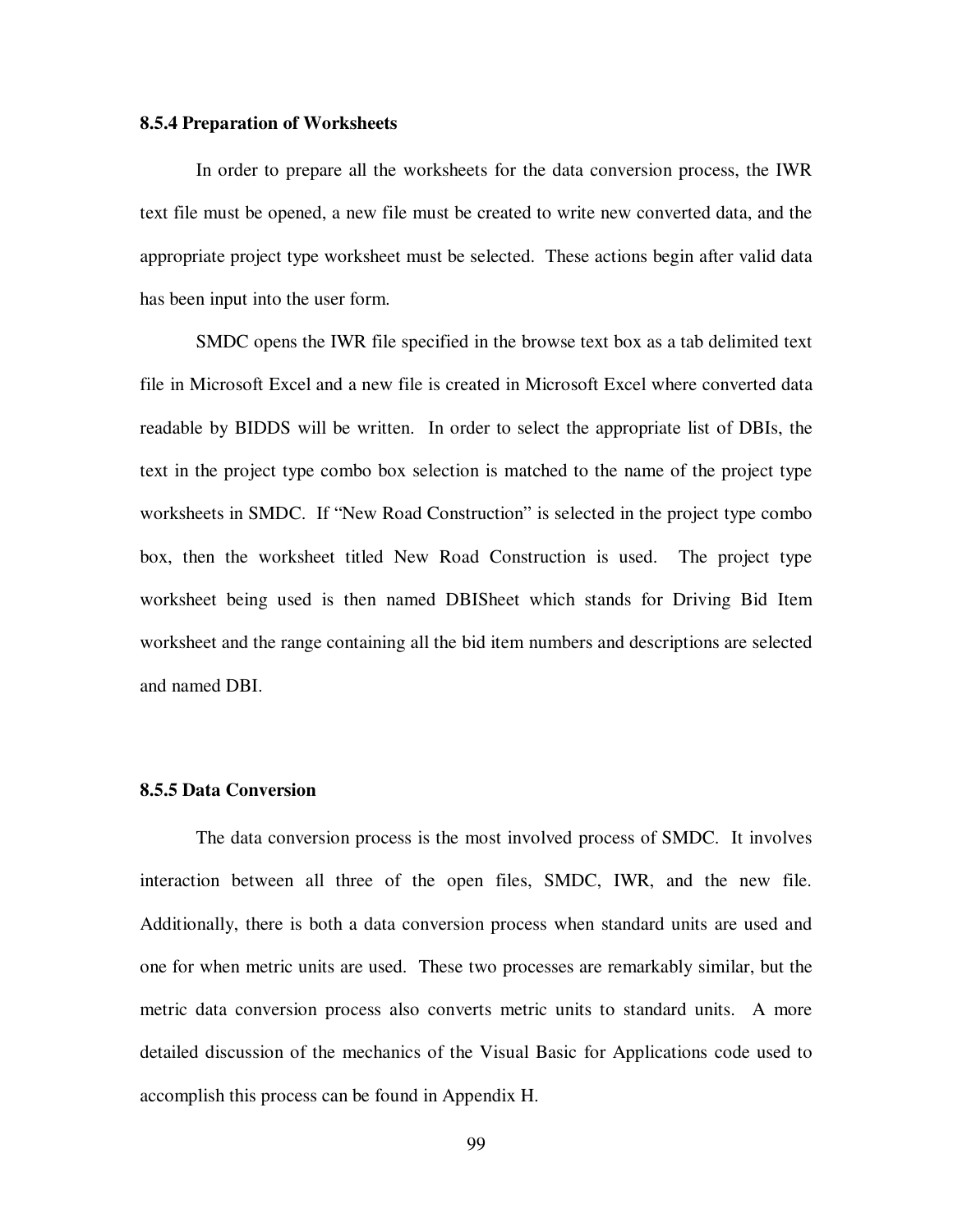1. Standard Data Conversion Process – Figure 8.5 is a flow chart demonstrating the standard data conversion process. This figure fits into Figure 8.2 as the process labeled Standard Data Conversion Process.

This process begins by selecting the first row in the IWR and testing to see if there is any data in this row. When there is no data in this row, the conversion process ends because the IWR does not contain any data. If there is data in this row, SMDC sets the variable BI equal to the bid item number and SMQ equal to the quantity reported by this row.

The bid item number, BI, is then checked to see if it is a DBI. If this number is not a DBI then SMDC will go to the next row and check if there is data. If this number is a DBI then SMDC begins writing classifying data and performance data onto a row in the new file. The project number and bid item number are copied from the IWR. The month and year performed were copied from the user entry. The number of days performed equals the count of all the rows with a bid item number equal to BI. The monthly quantity equals the sum of SMQ for each row with a bid item number equal to BI. After data is written to a row in the new file, SMDC will go to the next row and check if there is data.

2. Metric Data Conversion Process – the Metric data conversion process is the same as the standard data conversion process with one exception. When data is being recorded in the new file, the monthly quantity is converted from metric units to standard units. The metric conversion process is presented in Figure 8.6. This figure fits into Figure 8.2 as the process labeled Metric Data Conversion Process.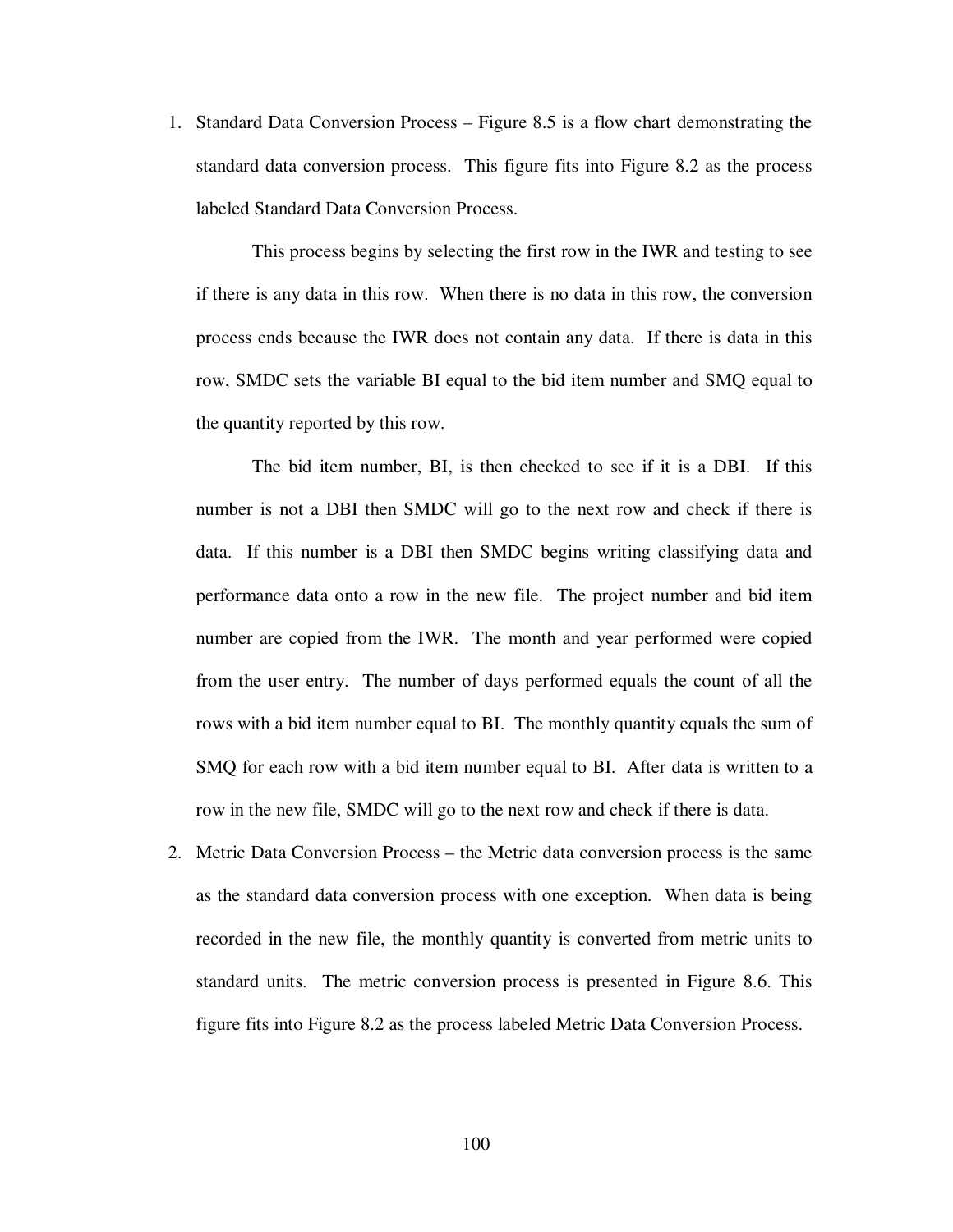

**Figure 8.5: Standard Data Conversion Process**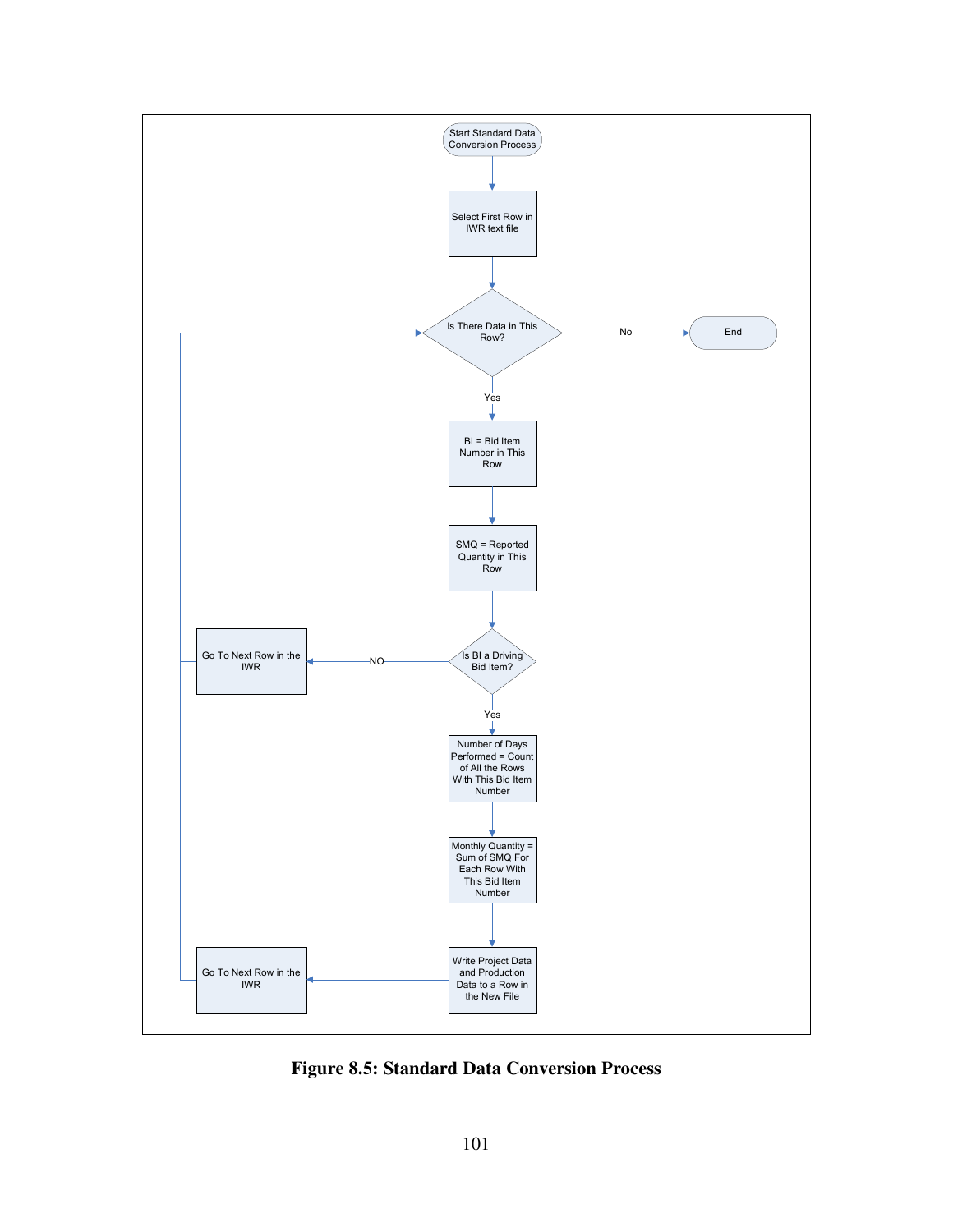

**Figure 8.6: Metric Data Conversion Process**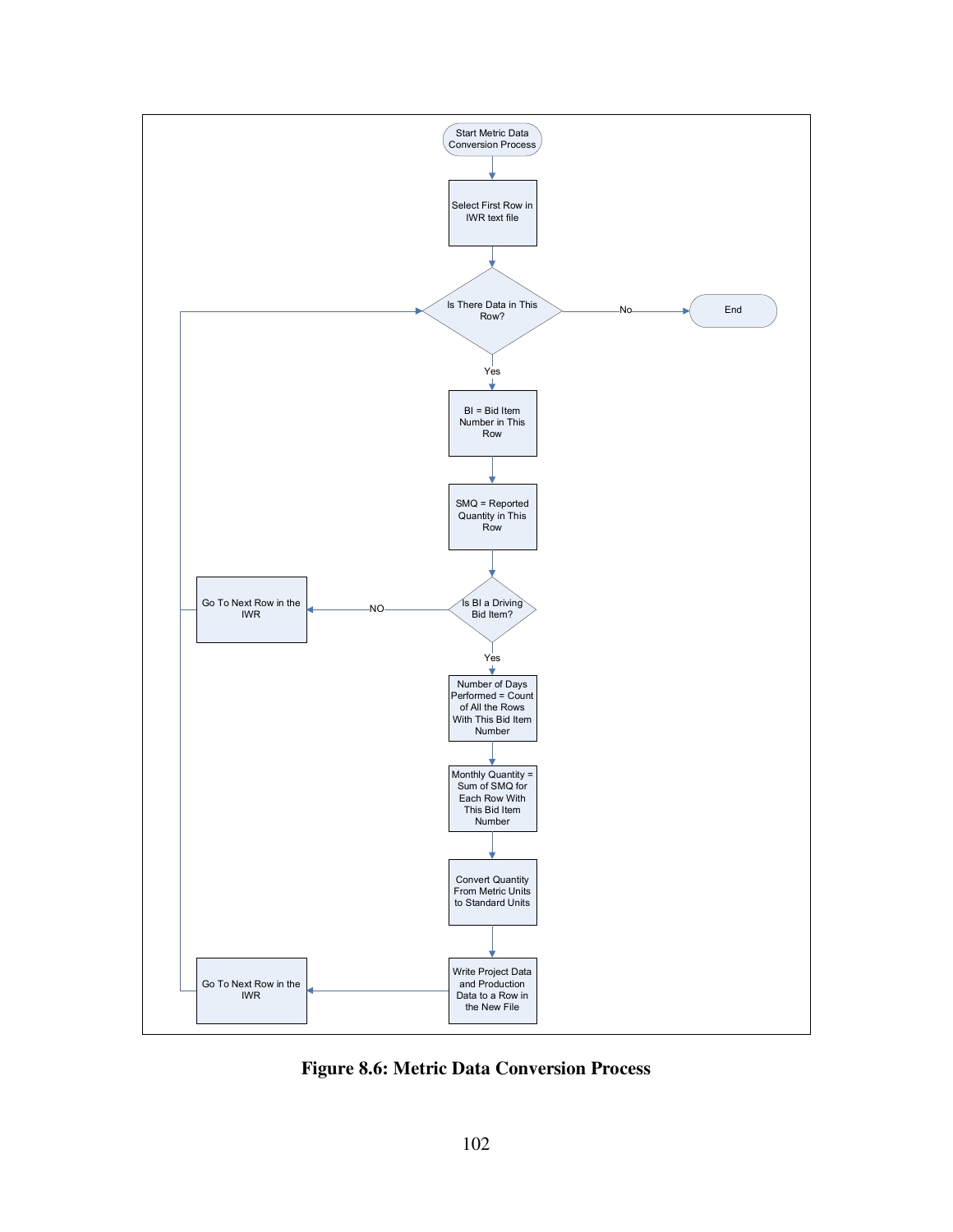#### **8.5.6 On Open Events and Protection**

All of the worksheets which support the SMDC processes must be protected. If they were altered, it could be detrimental to SMDC and could cause inaccurate data to be transferred from the IWR to the new file being created. To accomplish this, the protection feature within Microsoft Excel was used to lock the cells in each of the project type worksheets, the Help worksheet, and the worksheet containing the user form. This does not allow any alterations to be made to these worksheets unless the worksheet is unprotected. To prevent unauthorized users from removing the protection on the worksheets and altering the information, the protection feature within Microsoft Excel was disabled. When the protection feature is disabled, the protection option on the tools menu is not available.

Further, there is no need for the user to see the supporting worksheets. For this reason, the project type worksheets and the help worksheet were hidden from the users. When the user opens SMDC, these worksheets will not appear to be available to the user.

An administrator, however, must have the ability to make modifications to SMDC, the DBIs, or the help contents. For this case, two macros were created to enable to protection feature within Microsoft Excel and show the hidden worksheets. The macros were named, EnableProtection and ShowWorksheets. When either of the macros are chosen to run, the user will be prompted for a password. Upon correctly entering the password for either the EnableProtection macro or ShowWorksheets macro, the macro would perform its function.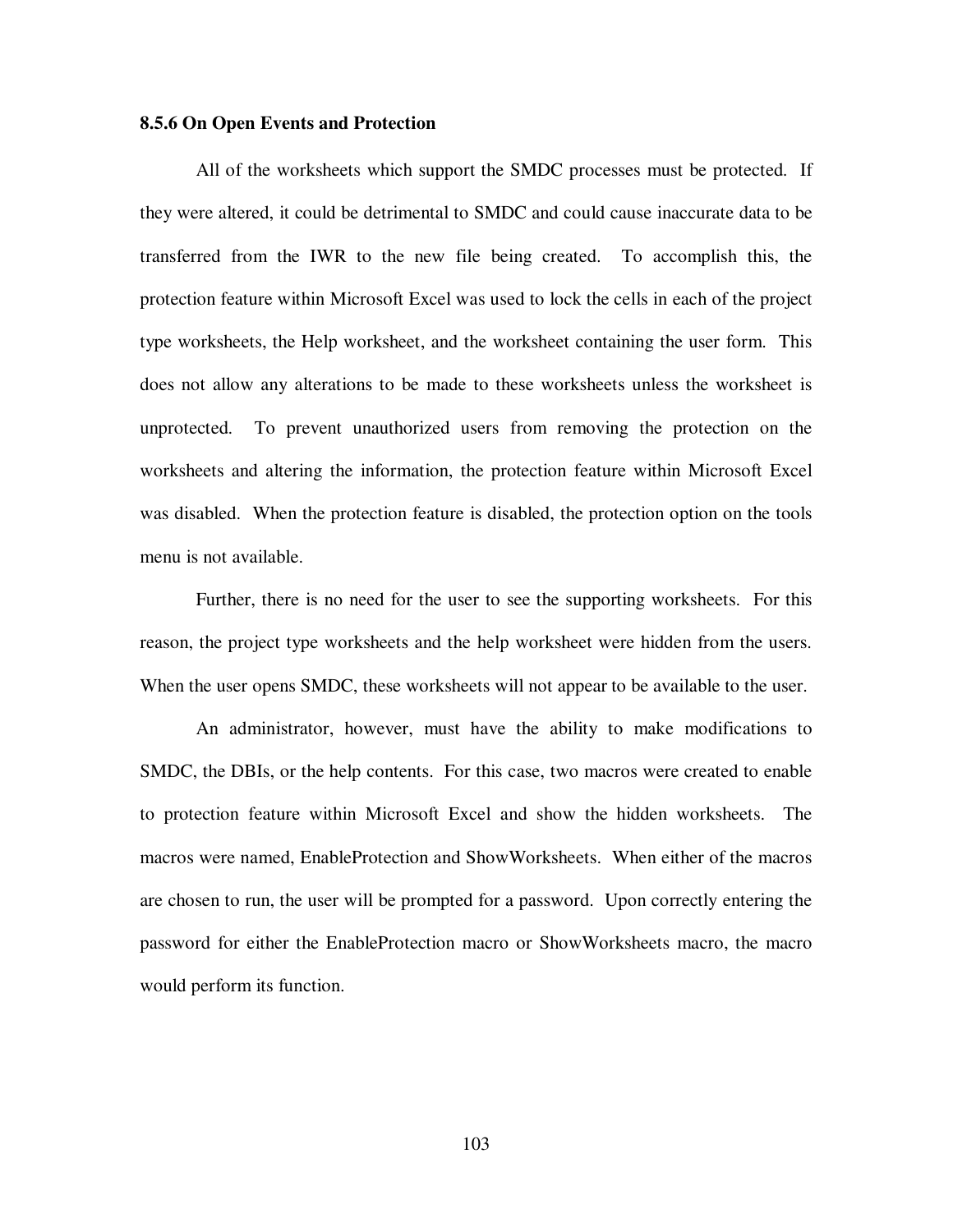## **8.5.7 Help**

The SMDC Help function allows the user to find detailed instructions associated with a list of predefined questions. The user can scroll through the list of predefined questions until he finds a question which most closely represents the problem encountered. Upon selecting this question, the answer to the question will be displayed. The help file contains eight questions and eight definitions of each of the eight project types. The help form appears as is shown in Figure 8.7. The contents of the help file can be found in Appendix I.



**Figure 8.7: Help User Form**

## **8.6. Verification of Results**

In order to verify the results produced by SMDC, an IWR was exported from *SiteManager* to be converted. SMDC was used to convert this file and the appropriate project type, estimate month, estimate year, and units of measurement were selected. A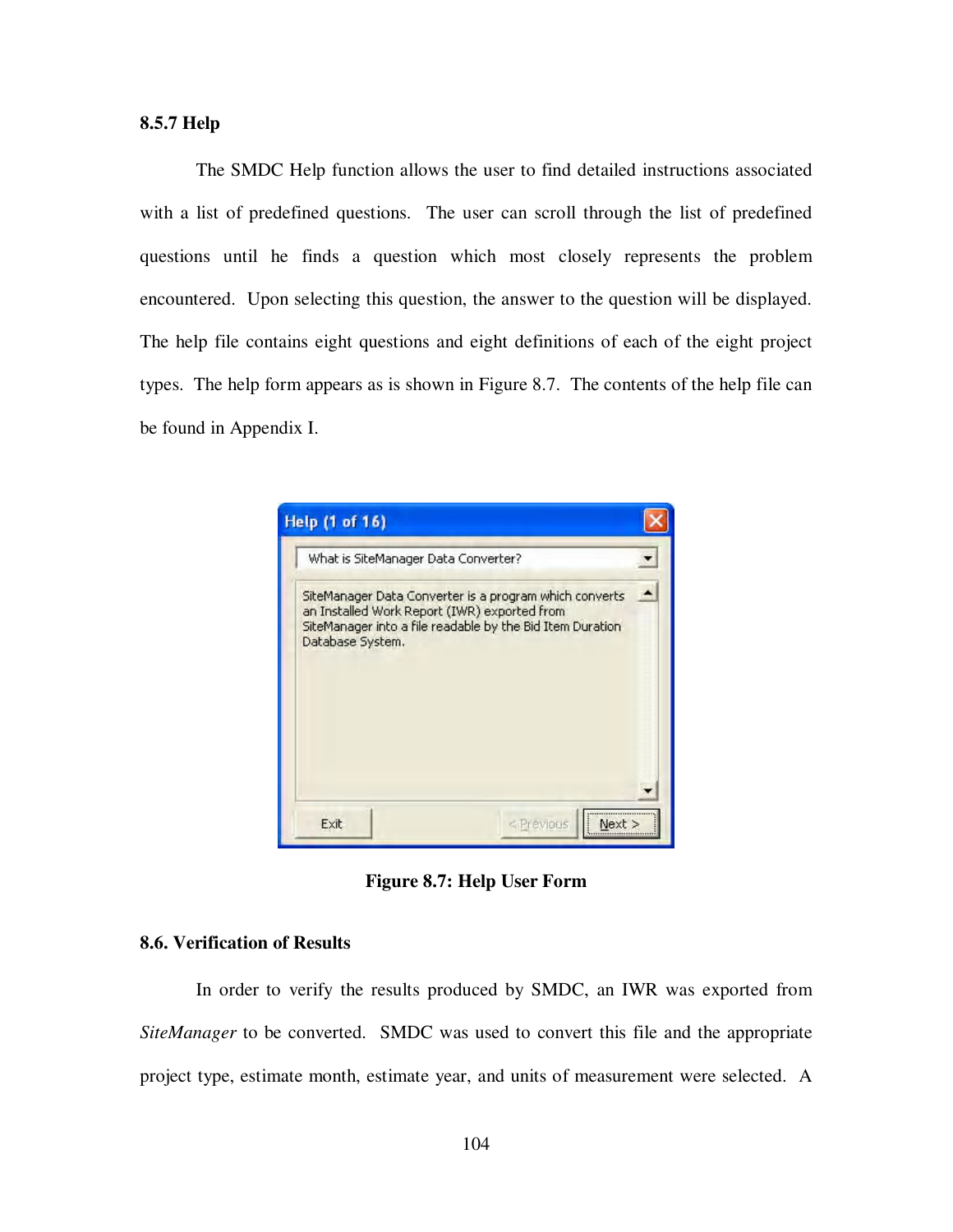new file readable by BIDDS was created containing the data converted from the IWR. This file was then used to import into BIDDS. The project was initiated within BIDDS and the file was imported. The process was successful. This was done with both standard and metric units of measurement and by selecting different values for the estimate month and estimate year.

### **8.7. Limitations of SMDC**

SMDC does have limitations. It is important for users to understand these limitations because they can greatly affect the output file which is readable by BIDDS. The limitations to SMDC are as follows:

- 1. SMDC is limited to converting only IWRs into text files readable by BIDDS. Any other reports generated from *SiteManager* which contain the required performance data cannot be converted by SMDC into a text file readable by BIDDS.
- 2. SMDC places the monthly sum of the time and quantity for each bid item into the text file readable by BIDDS. It does not place the daily performance data used to calculate the monthly sums into the text file readable by BIDDS.
- 3. SMDC will report only the month and year which the user specifies regardless of the dates on the entries associated with the data. The user must take care to enter the appropriate estimate month and estimate year.
- 4. SMDC will report only the DBIs for the project type selected. It will not report DBIs for other project types.
- 5. SMDC cannot differentiate between standard and metric units of measurement. BIDDS requires standard units of measurement and SMDC will convert metric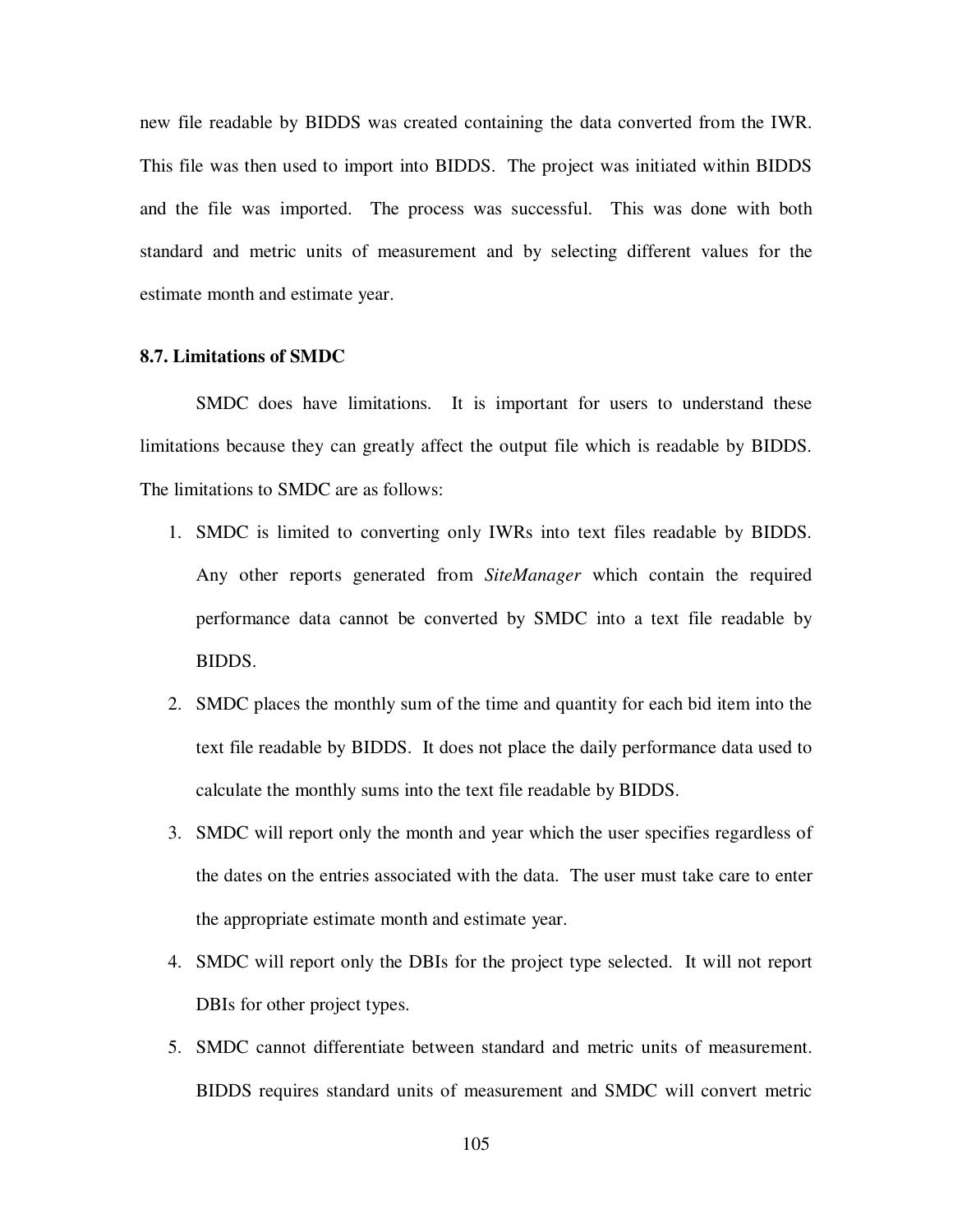units in an IWR to standard units in the file readable by BIDDS. The user must take care to select the appropriate units of measurement.

6. SMDC produces an output file in the form and format required for BIDDS. This output file is not intended to be imported into any other database.

#### **8.8. Conclusion**

*SiteManager* Data Converter was constructed to convert the data in an IWR into a new file containing technical requirements specified by BIDDS. SMDC opens an IWR, counts the number of entries for each DBI, sums the quantity placed for each DBI, and copies this information to a new file as the number of days performed and monthly quantity. Classifying data such as the state project number and bid item number are also copied from the IWR into the new file. The month performed and year performed are entered by the user into SMDC and copied into the new file. The new file is created to meet all the technical requirements of BIDDS.

#### **8.9. Recommendations**

During the technical analysis, it was found that the IWR contains data from a two month span. When using the dates associated with each work item entry to determine the month performed and year performed, each IWR will have two groups of data, one group for each month in the two month span. This will cause BIDDS to contain two data points for each month of data.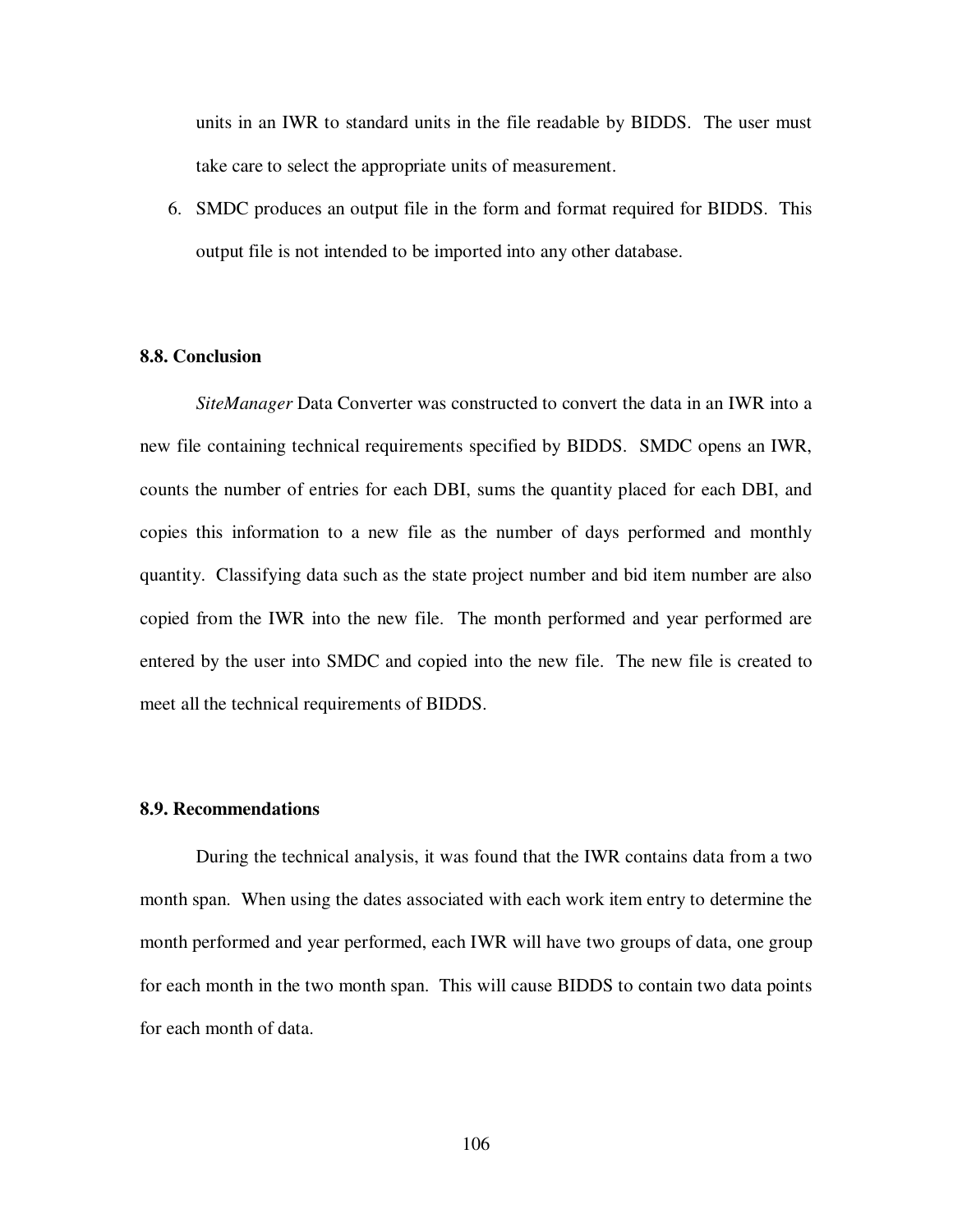To fix this problem, the user is required to directly input the month performed and year performed into SMDC. This is the month and year of the estimate ending date. This causes the reported month to contain portions of data from the previous month as well as the month being reported. To fix this issue it is recommended a new report be created which contains the classifying data and performance data required by BIDDS and contains data for a calendar month.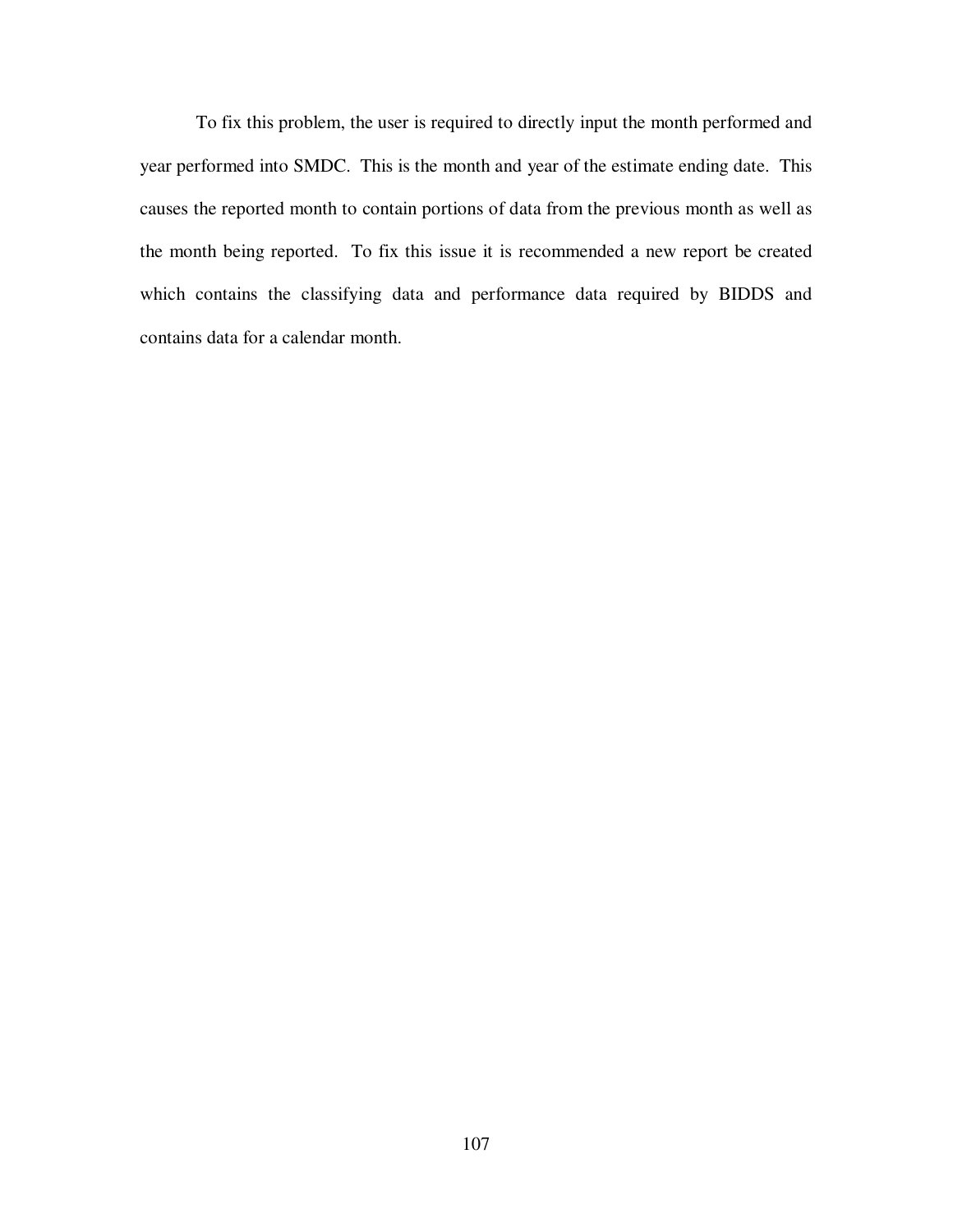## **Chapter 9: Final Evaluation**

## **9.1. Introduction**

*SiteManager* was identified as the best available tool to use when collecting performance data for BIDDS. Because *SiteManager* is a construction documentation and accounting system, it needed to be assessed prior to use to determine data collection procedures required to obtain the performance time data specified by BIDDS and if any modifications to the methods of *SiteManager* use or the *SiteManager* system were needed. Both *SiteManager* and the performance time data it collected were assessed by the following three criteria:

- 1. *SiteManager* must be feasible to collect the required data
- 2. The data must be reasonably accurate
- 3. The data must meet technical requirements for import into BIDDS.

## **9.2. Feasibility Analysis**

The feasibility analysis examined *SiteManager* to determine if it was capable of collecting performance data and if it was a practical method to use to collect performance time data. It was determined *SiteManager* is capable of collecting performance time data. It becomes capable when either the methods of *SiteManager* use or the *SiteManager* system are modified. Both of these options are valid possibilities for enabling *SiteManager* to collect performance time data and both have positive and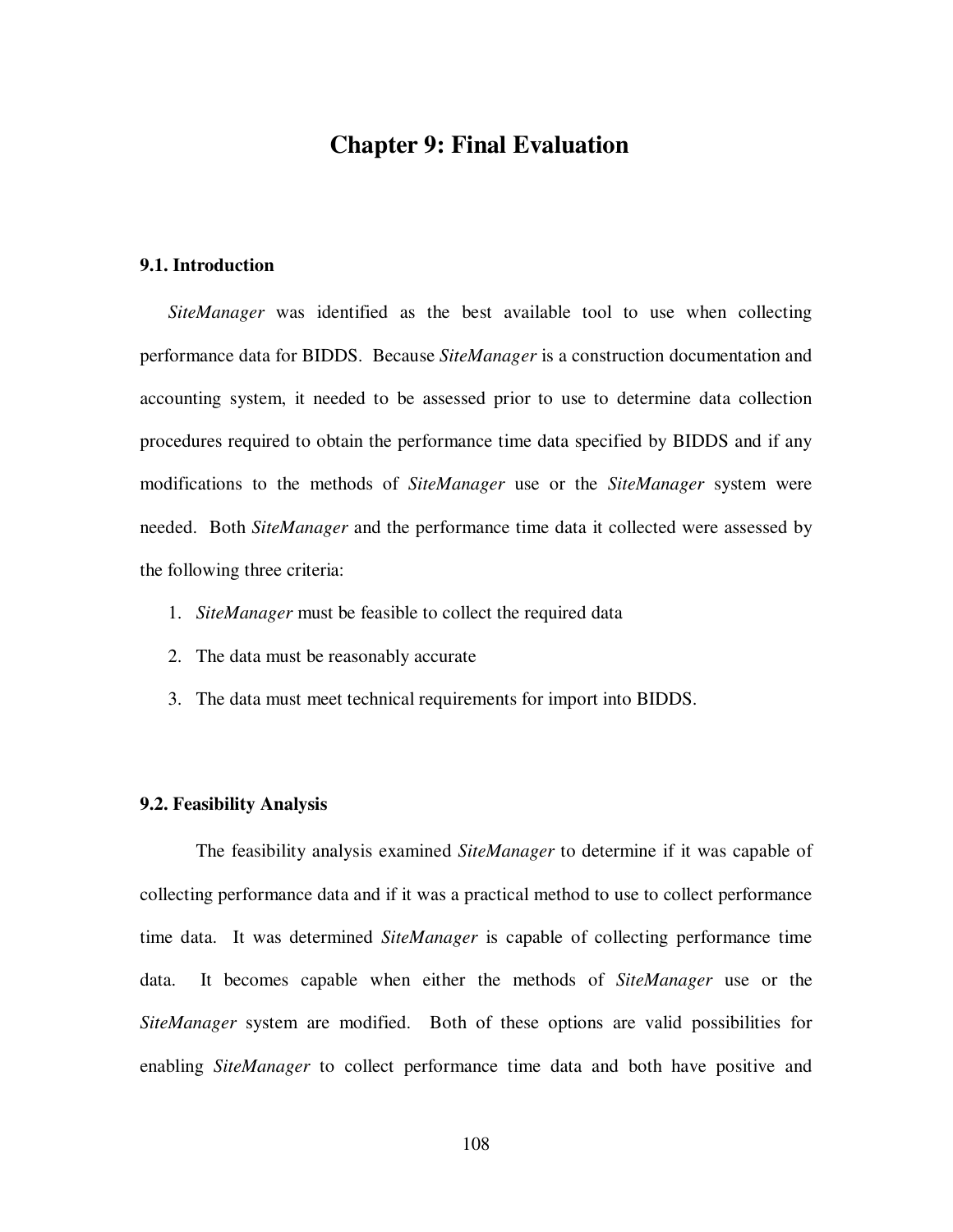negative attributes. In order for *SiteManager* to collect performance time data, it needed to have the ability to:

- 1. Collect data for activities
	- a. Driving bid items were defined and associated with activities.
	- b. When modifying either the methods of *SiteManager* use or the *SiteManager* system, data is collected for activities by collecting data for DBIs.
- 2. Collect the quantity of work placed for the activity
	- a. The methods used by project inspectors to enter an installed quantity was an acceptable method to use.
	- b. No modifications were required. Inspectors need only to ensure the total quantity installed is correct.
- 3. Collect the number of days work was performed on each activity
	- a. When modifying the methods of *SiteManager* use, the number of days work was performed on an activity is collected by requiring inspectors to make a work item quantity entry for each day work was performed on a DBI. The quantity of this entry would be equal to the resulting daily quantity, even if that quantity was zero.
		- i. Additional work item entries made by inspectors for any reason will attribute a day of time to a DBI. This can cause errors.
		- ii. Inspectors must ensure that the count of the entries equal the number of days work was performed on the DBI. This can become difficult because the method used to collect time and the method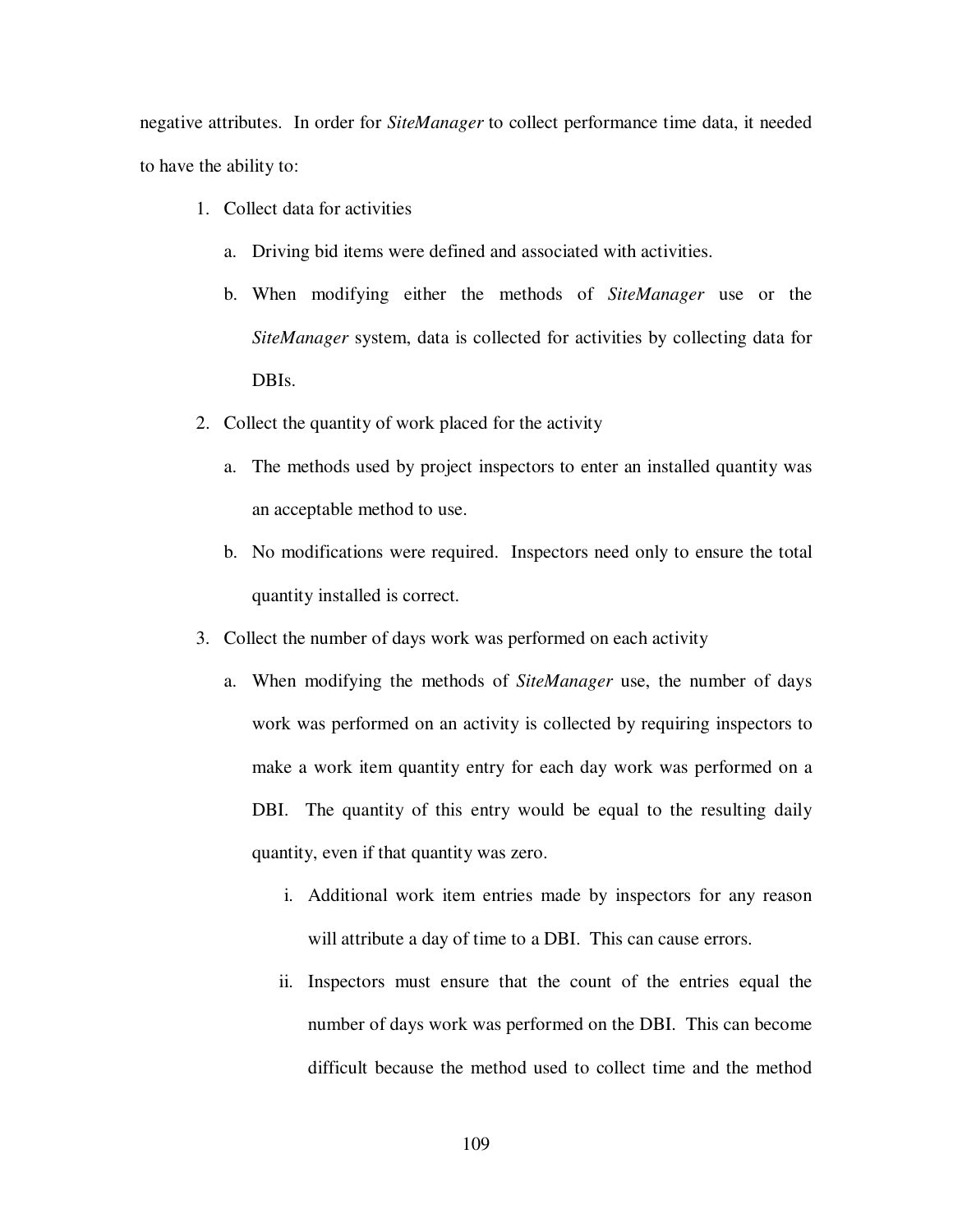used to collect quantity are not independent of each other. Inspectors cannot adjust the total quantity without making an entry.

- iii. Zero quantity entries show up on numerous reports. This can sometimes cause the report to be questioned and increase in length.
- b. When changing the *SiteManager* system, the number of days work was performed on an activity is collected by requiring inspectors to turn on the binary indicator for the DBI.
	- i. Additional work item entries made by inspectors will not attribute extra days of time to a DBI. This eliminates possible causes of errors.
	- ii. Inspectors must ensure that both the total quantity is correct and the binary indicator is checked each day work is performed. These are independent of each other and any difficulties recording this data using the previous method are eliminated.
	- iii. The binary indicator needs to be added to the *SiteManager* software.
- 4. Collect the number of crews utilized to perform work on each activity per each day work was performed on the activity
	- a. When changing the methods of *SiteManager* use, the number of crews used to perform work on a DBI is collected by requiring inspectors to make a work item quantity entry for each crew on each day work was performed on a DBI.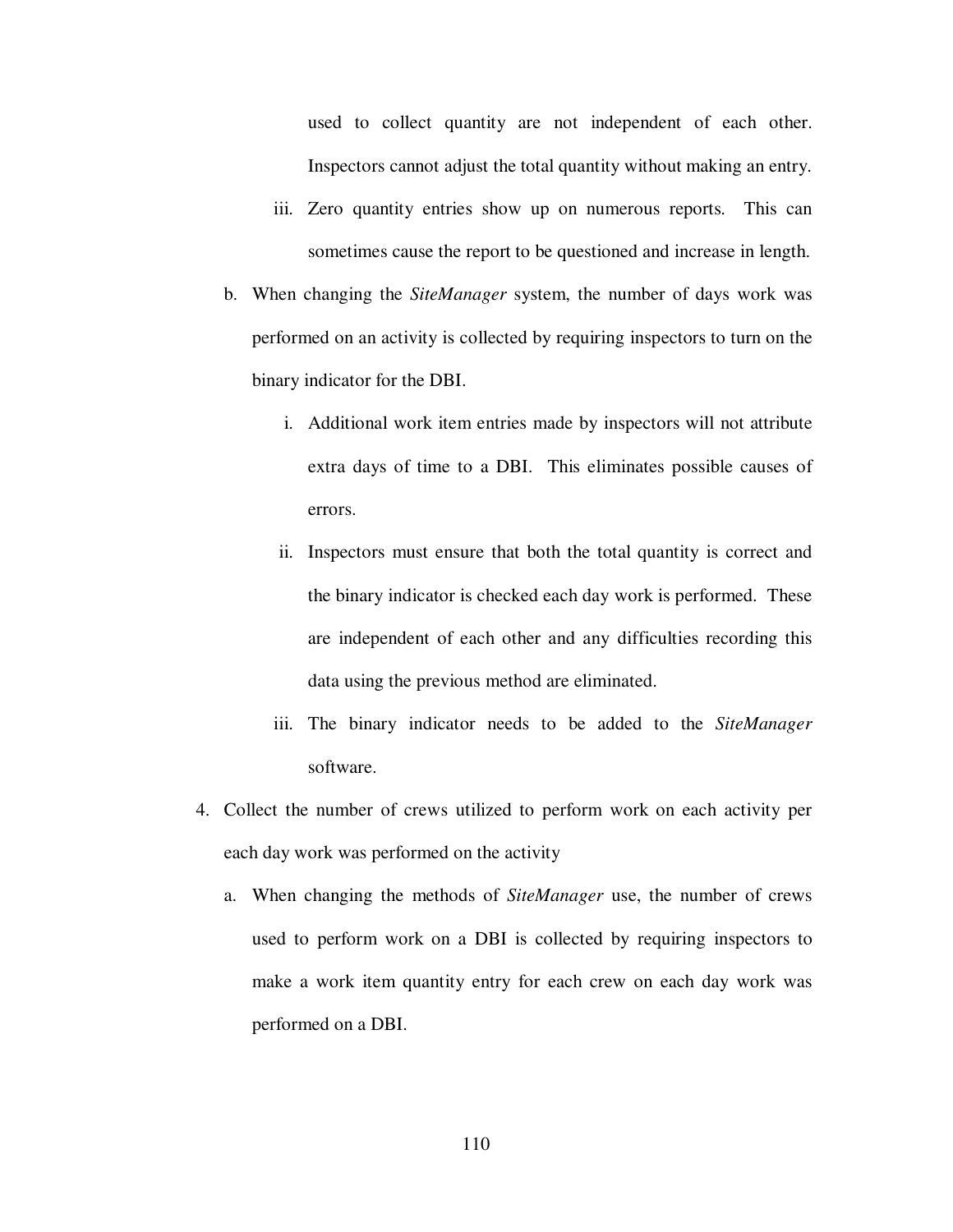- i. Additional work item entries made by inspectors for any reason will attribute a crew day of time to a DBI. This can cause errors.
- ii. Inspectors must ensure that both the total quantity is correct and the count of the entries equal the number of crew days work was performed on the DBI. This can become difficult because inspectors cannot adjust the total quantity without making an entry.
- iii. Zero quantity entries show up on numerous reports. This can cause the report to be questioned.
- b. When changing the *SiteManager* system, the number of crews used to perform an activity is collected by requiring inspectors to record the number of crews used each day for a DBI in the field titled "Number of Crews".
	- i. Additional work item entries made by inspectors will not attribute extra days of time to a DBI. This eliminates possible causes of errors.
	- ii. Inspectors must ensure that the total quantity is correct, the sum of the days the binary indicator was turned on is correct, and the number of crews used to perform an activity each day is correct. These are independent of each other and any difficulties recording this data using the previous method are eliminated.
	- iii. The "Number of Crews" field needs to be created.
- 5. Extract all data collected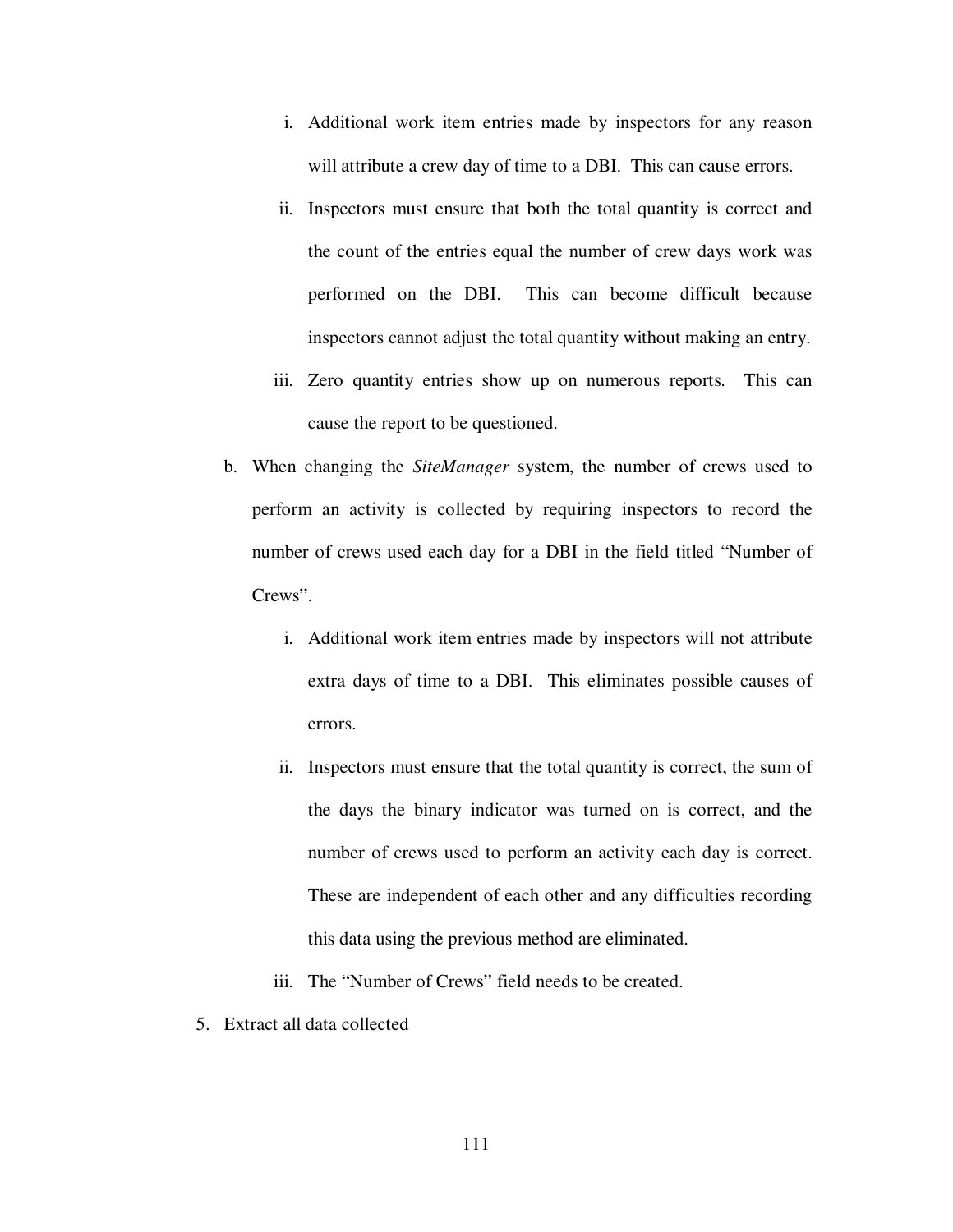- a. When changing the methods of *SiteManager* use, the data can be extracted by generating and exporting the installed work report.
- b. When changing the *SiteManager* system, the data can be extracted by generating and exporting a new report created to contain performance data.

## **9.3. Statistical Analysis**

Performance data was collected from existing VDOT projects using three different methods. Type I data was collected from projects which modified the way in which *SiteManager* was used. Type II data was collected from projects which did not make any modifications to *SiteManager*. The manual method required inspectors to record performance data by hand on a data collection form. All projects which collected either Type I data or Type II data also collected data using the manual method. Manually collected data was assumed to be accurate and was considered to be the control data for the statistical analysis.

Two statistical analyses were performed. In the first analysis, the average daily crew output calculated from Type I data was compared to the manually collected data from the same projects. This was done to determine if the data collected using *SiteManager* after the methods of use had been modified differed statistically from the manually collected control data. In the second analysis, the average daily crew output calculated from Type II data was compared with the manually collected data from the same projects. This was done to determine if the data collected from *SiteManager* after no modifications had been made differed statistically from the manually collected control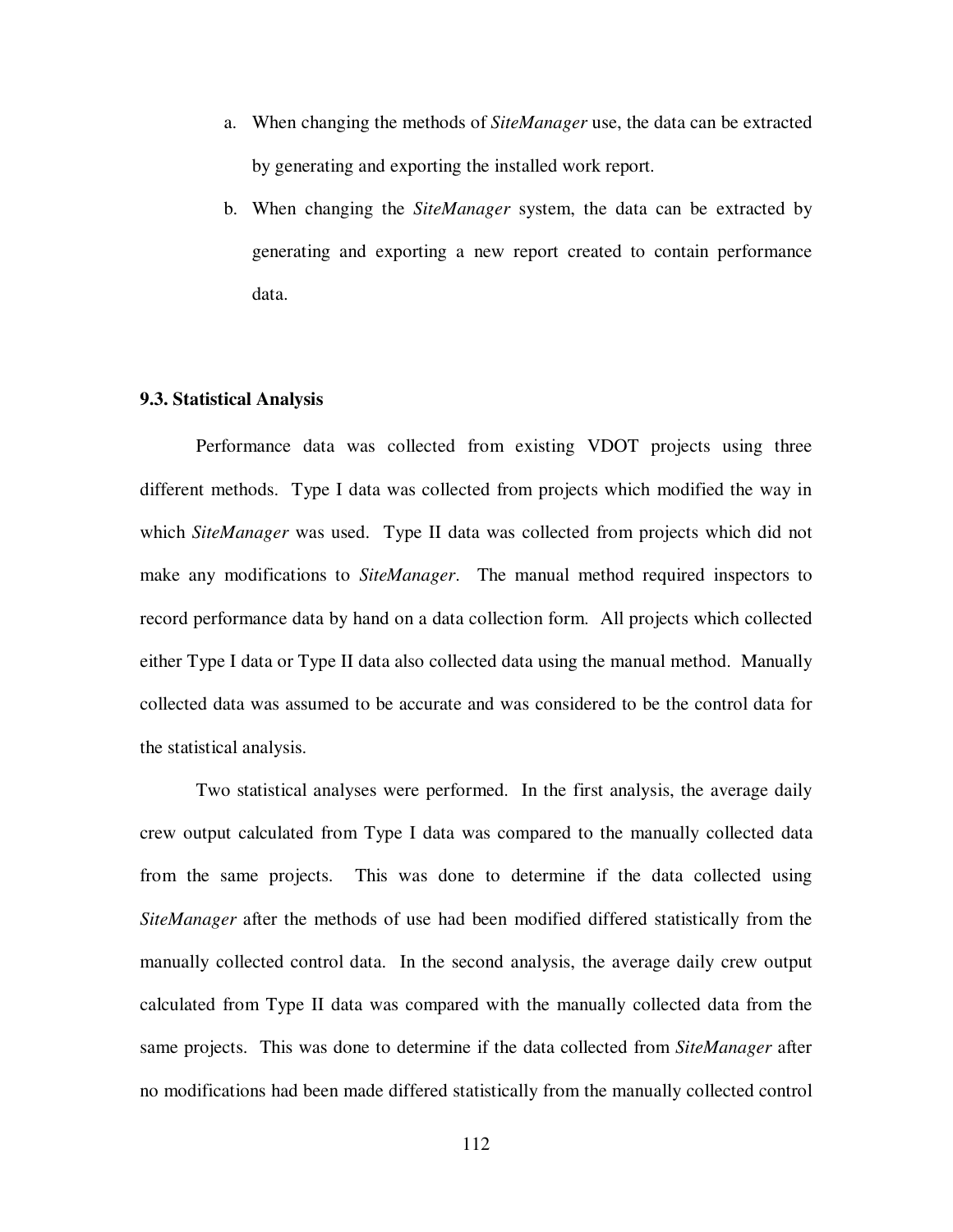data. After these two analyses were performed, the results were compared and conclusions were made.

The results from the first analysis led to the conclusion that Type I data did not differ statistically from the manually collected control data. The results from the second analysis led to the conclusion that Type II data did differ statistically from the manually collected control data. These two conclusions further lead to the deduction that modifications were required to *SiteManager* in order to collect accurate performance data.

## **9.4. Technical Analysis**

SMDC was created in the form of a Microsoft Excel macro to convert the data in an IWR to a file which meets the technical requirements specified by BIDDS. This was done by reviewing the data requirements for BIDDS, reviewing the data presented on the IWR, defining the process required to convert an IWR, and building SMDC.

SMDC requires the user to provide an IWR and specify the project type, estimate month and year, and units of measurement for the project. The project type selected specifies the list DBIs used to identify which bid items in the IWR are driving. For each DBI, the sum of the quantity installed for the month equals the monthly quantity, and the count of the number of work item entries for the DBI equals the number of crew days performed. This information is copied onto a row in the new file along with the project number, bid item number, and the estimate month and year.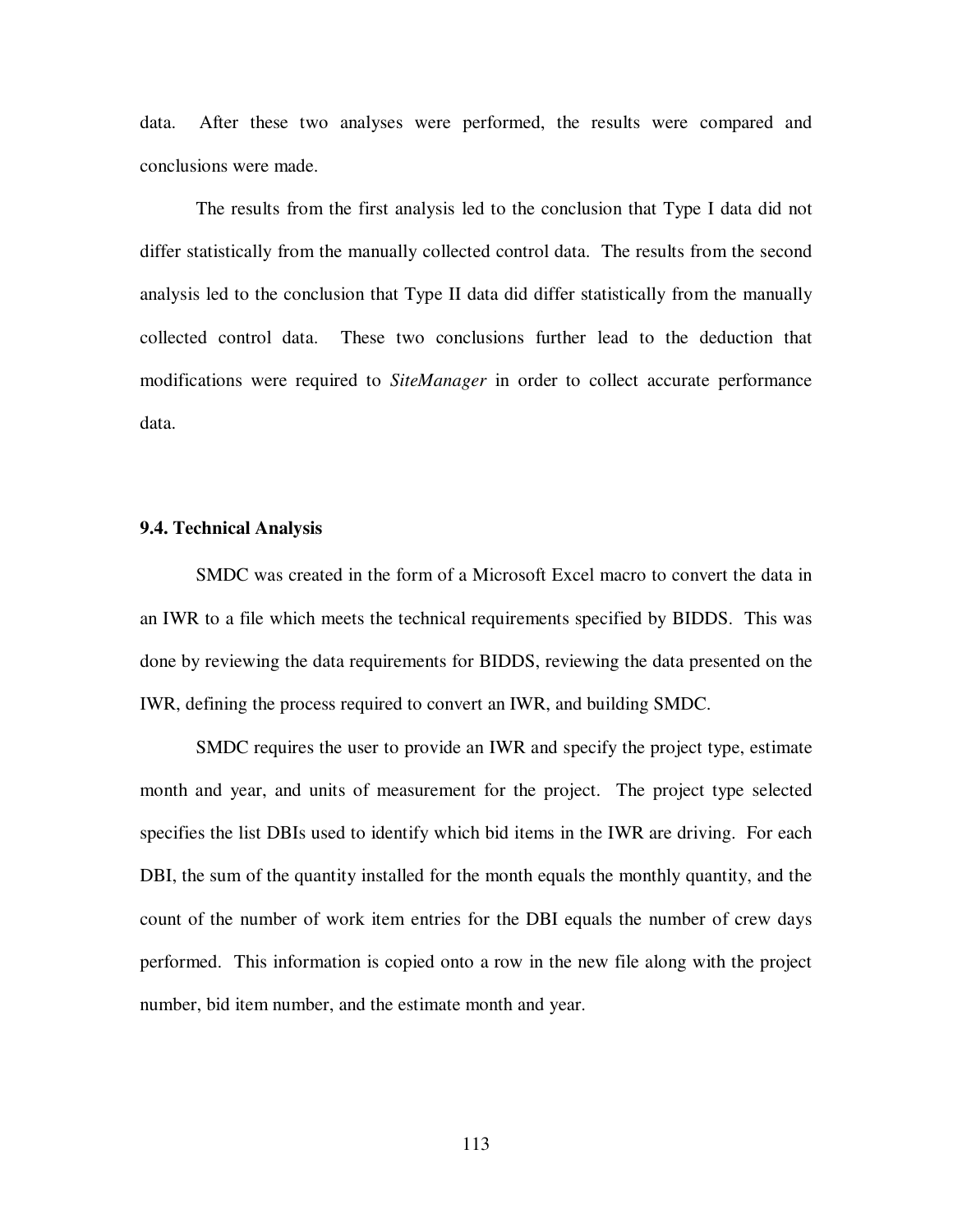## **9.5. Conclusion**

In response to the research questions, it was found:

- 1. *SiteManager* cannot be used in its current format to gather the DIQ and ACD data required to populate BIDDS.
- 2. The data collected using *SiteManager* with modifications made to the methods of use agrees with performance data manually recorded by project personnel.
- 3. No modifications to the *SiteManager* system are required to provide the data necessary to populate the operations tier database. However, modifications are recommended to decrease data collection potential for errors, increase the accuracy of the data, and increase the ease of collecting performance data.
- 4. Modifications to the methods by which *SiteManager* is used are required to provide the data necessary to populate BIDDS. These modifications are as follows:
	- a. Daily record a work item entry for each crew utilized to perform work on a DBI containing the resulting quantity installed by the crew.
	- b. Daily record a zero quantity work item entry to track days work was performed by a crew on a DBI and no quantity was installed.
	- c. Just prior to generating a project estimate, export an IWR from *SiteManager* and send it to the SMDC analyst.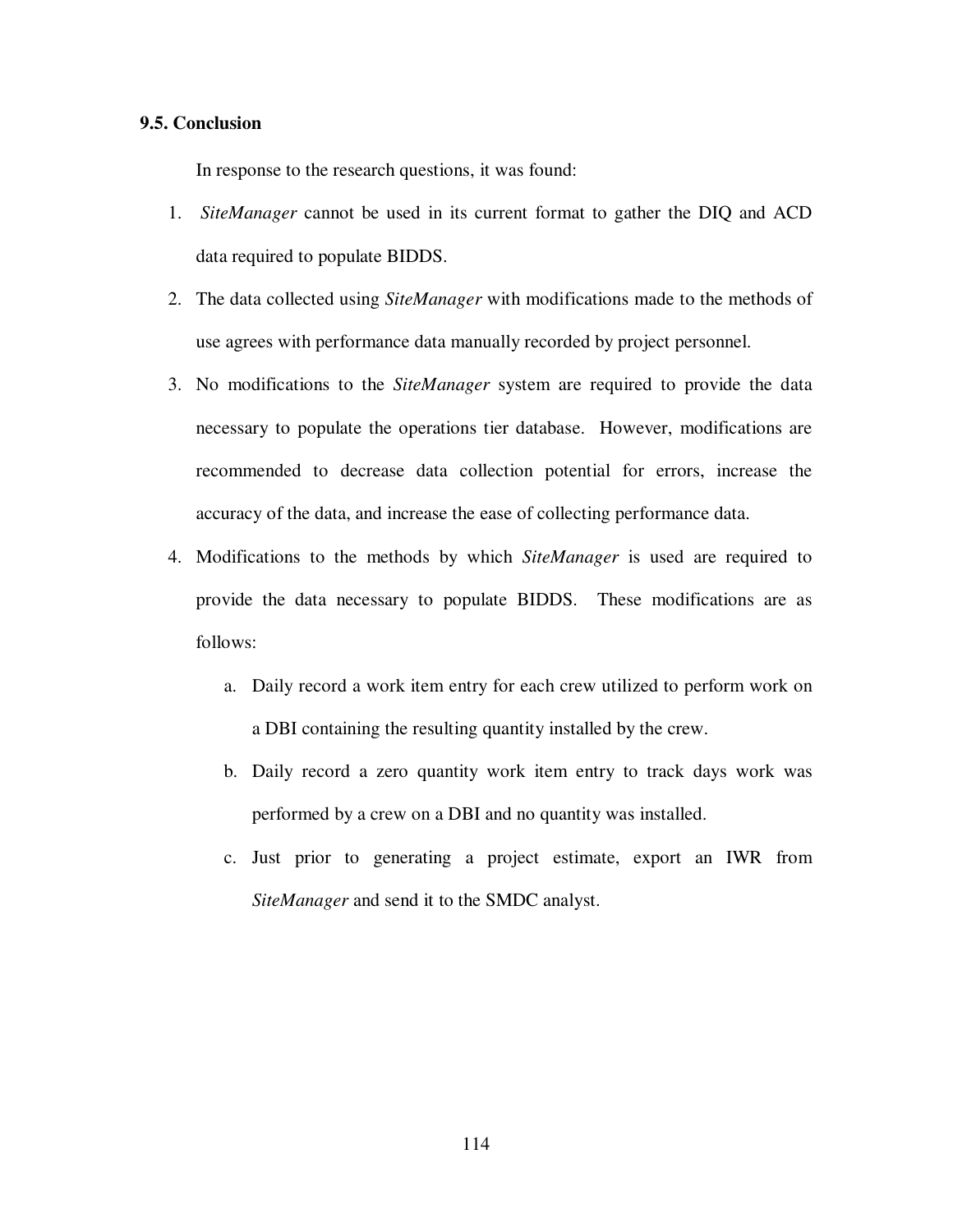## **Chapter 10: Recommendations**

## **10.1. Introduction**

During the progression of this research, several key issues pertaining to performance data collection were identified. These issues are critical to defining the methods used to collect performance data. A set of recommendations is offered for each issue. Some of the recommendations are required to ensure the capability of collecting performance data and some are optional. The optional recommendations are offered to solve issues with the data collection method but are not required to obtain performance data.

## **10.2. Recommendations**

The issues and the recommendations to resolve the issues are presented below:

## *Issue I: A Source of Performance data is required*

Recommendation 1.01: Use *SiteManager* to collect performance data. In order to have ability to collect accurate performance data, modifications must be made to *SiteManager*. These modifications will be discussed in the following recommendations.

- a) By implementing this recommendation project personnel will need to modify the way they use *SiteManager*.
- b) *SiteManager* does not have the ability to define activities. For this reason, performance data must be collected for bid items. The Partnership identified a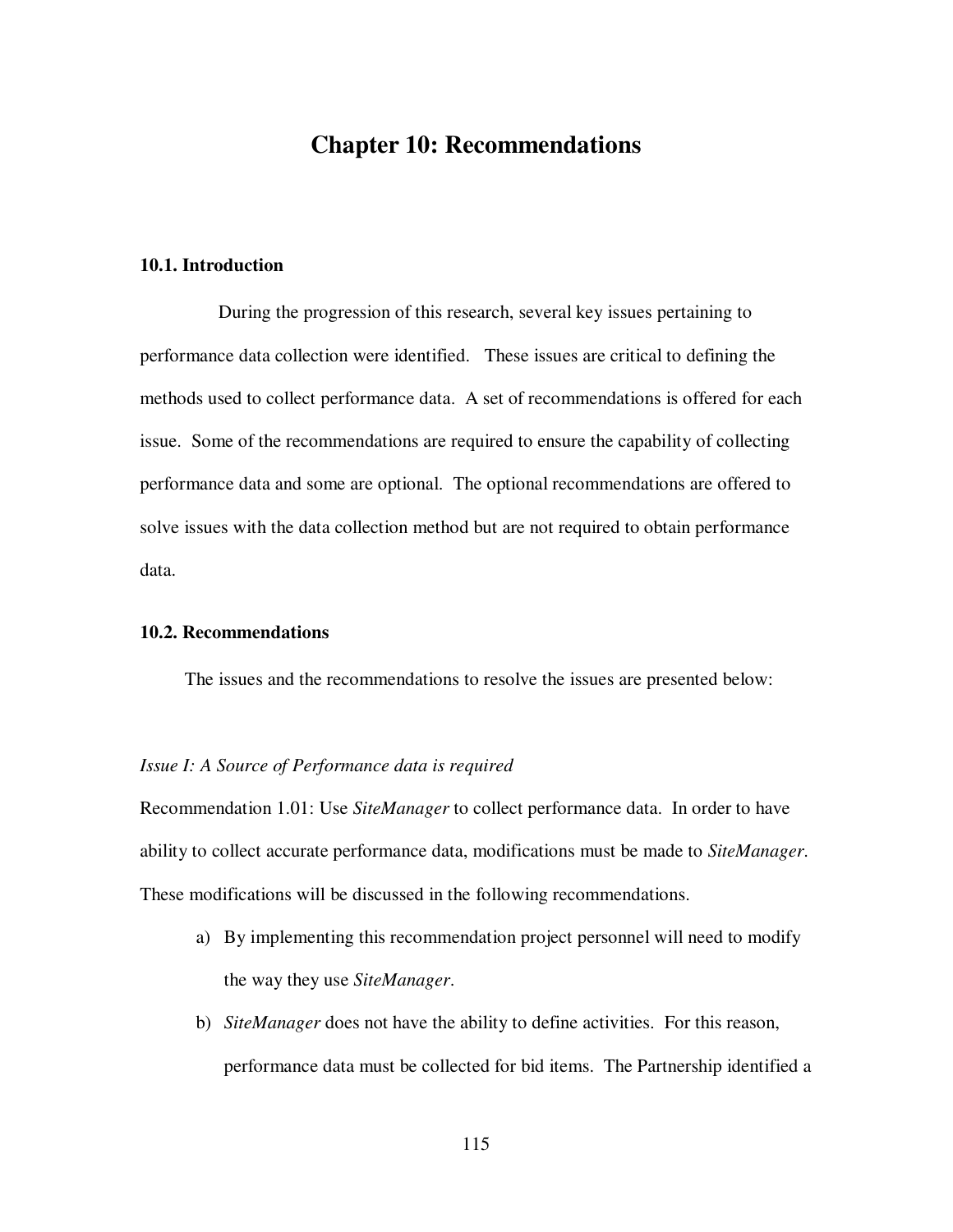subset of bid items to be driving. These are the bid items used to collect performance data.

### *Issue II: Distinguish Driving Bid Items*

Recommendation 2.01: Modify the *SiteManager* system to distinguish the list of DBIs by bolding the bid item text or filling the background with a different color.

- a) This method will clarify which bid items are considered to be driving.
- b) This method requires AASHTO to modify the *SiteManager* source code.
- c) This recommendation is optional. It will increase the ease of collecting performance data, but it is not required to obtain the necessary performance data.

Recommendation 2.02: Modify the *SiteManager* system to distinguish the list of DBIs by adding a supplemental description to specify which bid items are driving.

- a) This method will identify the DBIs but will not be as obvious as the previous recommendation.
- b) This method requires VDOT to modify the *SiteManager* system.
- c) This recommendation is optional. It will increase the ease of collecting performance data but it is not required to obtain the necessary performance data.

## *Issue III: Collect Installed Quantity*

Recommendation 3.01: Continue using the current methods to input the quantity installed for each bid item.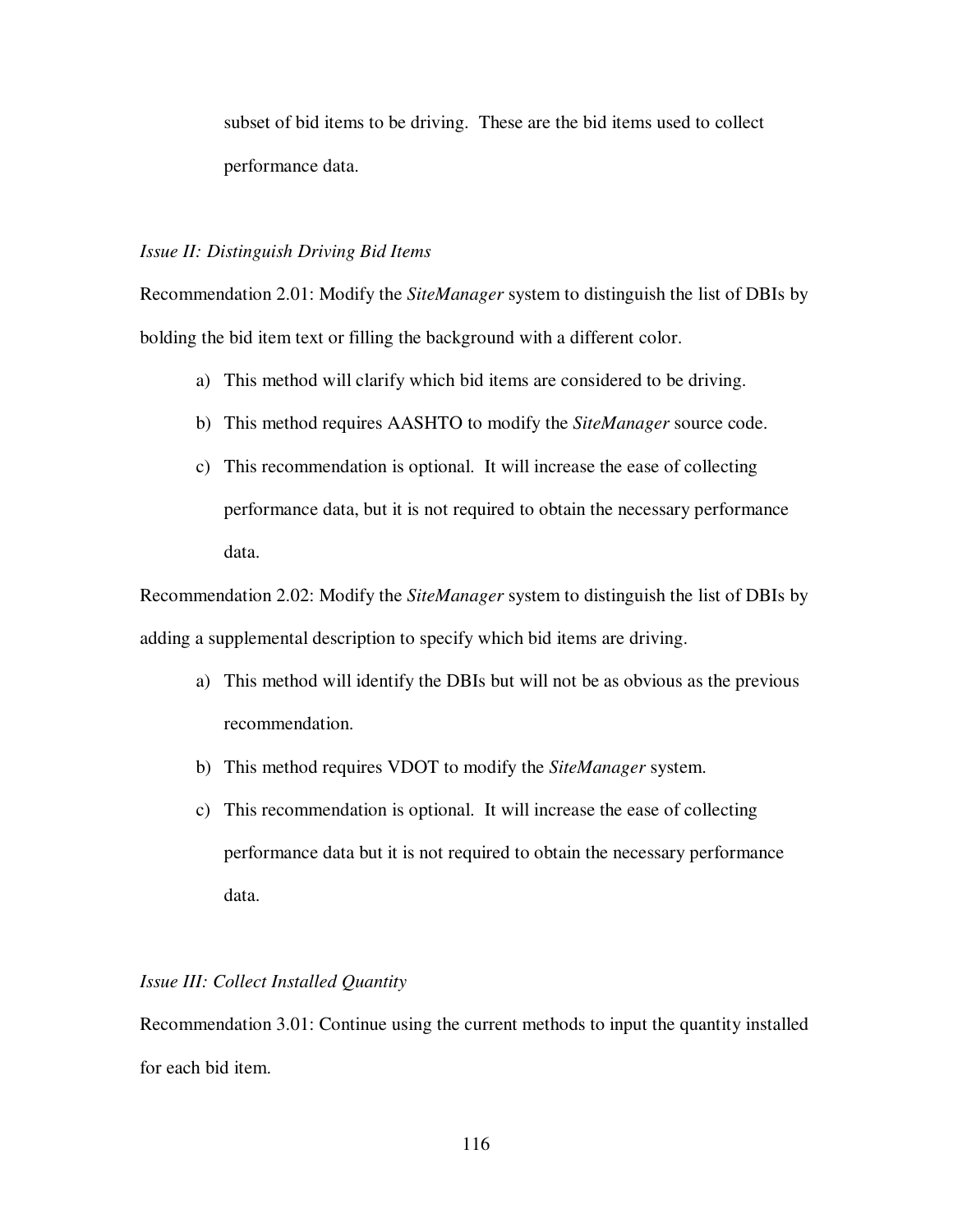#### *Issue IV: Collect the Number of Days Work Was Performed on a DBI*

Recommendation 4.01: Modify the methods of *SiteManager* use by requiring project personnel to record the resulting daily quantity for a DBI, even if the quantity is zero. Each entry made is counted as one day of work.

- a) This method of tracking the number of days is not independent of the method used to track the quantity installed. Project personnel cannot adjust the total quantity without adjusting the time.
- b) Zero quantity entries show up on numerous reports and may cause questions to be raised.
- c) This method requires project personnel to modify the way they use *SiteManager*.

Recommendation 4.02: Modify the *SiteManager* system to include a binary indicator of when work is performed on a DBI.

- a) This modification will require AASHTO to modify the *SiteManager* source code.
- b) This method allows the method of tracking the number of days to be independent of the method used to track the quantity installed. Project personnel can adjust the total quantity without effecting the time.
- c) This method eliminates questions resulting from zero quantity entries appearing on numerous reports.

It is required that one of the two methods presented to resolve this issue be implemented.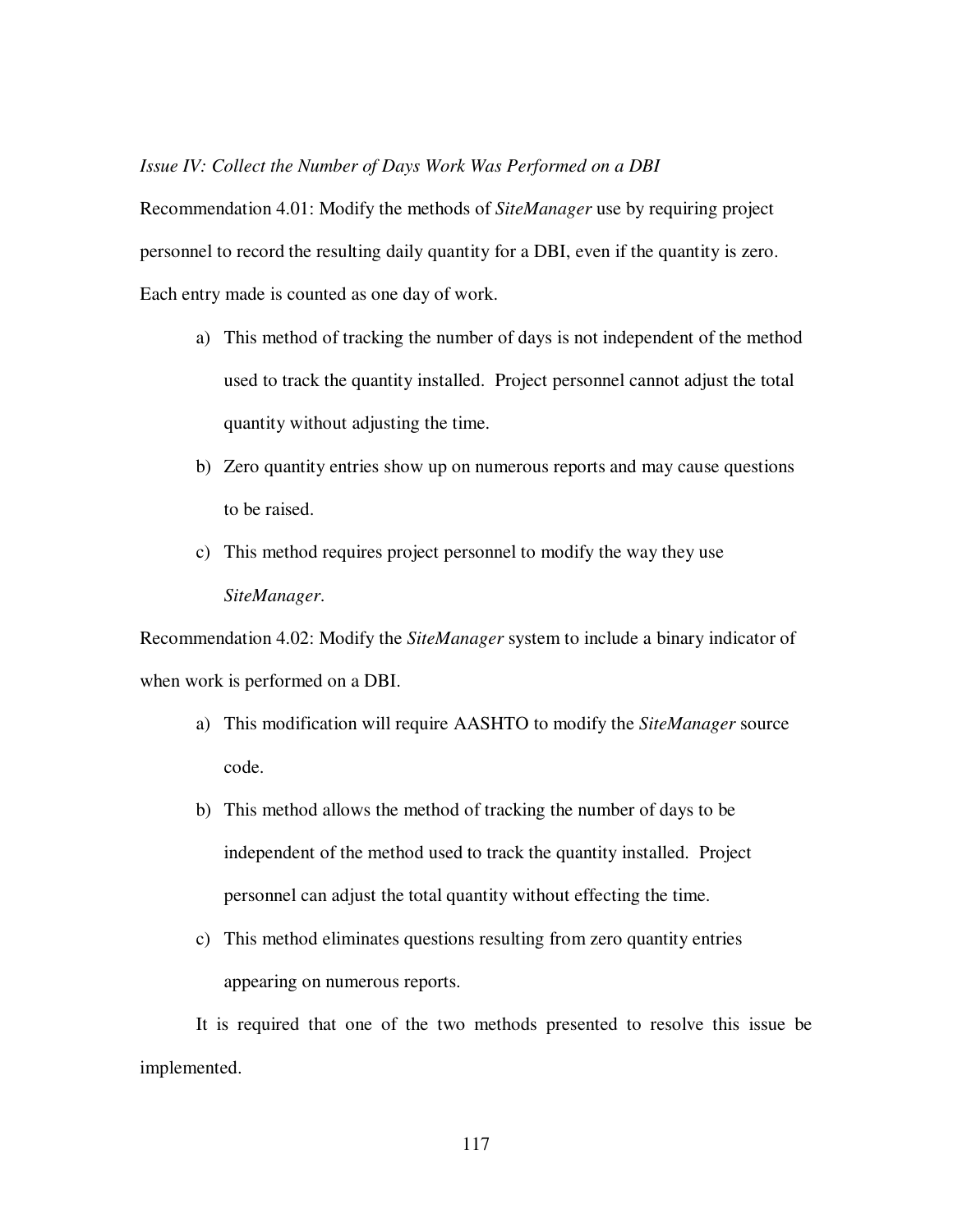*Issue V: Collect the number of crews utilized to perform the work on a DBI*

Recommendation 5.01: Modify methods of *SiteManager* use by requiring project personnel to record the resulting daily quantity installed by each crew for a DBI even if the quantity is zero. Each entry is counted as one crew day.

- a) This method of tracking the number of crews per day is not independent of the method used to track the quantity installed. Project personnel cannot adjust the total quantity without adjusting the time.
- b) Zero quantity entries and multiple entries made per day show up on numerous reports and may cause questions to be raised.
- c) This method requires project personnel to modify the way they use *SiteManager*.

Recommendation 5.02: Modify the *SiteManager* system by including a field to record the number of crews per DBI.

- a) This modification will require AASHTO to modify the *SiteManager* source code.
- b) This method allows the method of tracking the number of crews per day to be independent of the method used to track the quantity installed. Project personnel can adjust the total quantity without effecting the number of crew days.
- c) This method eliminates questions resulting from zero quantity entries and multiple daily entries appearing on numerous reports.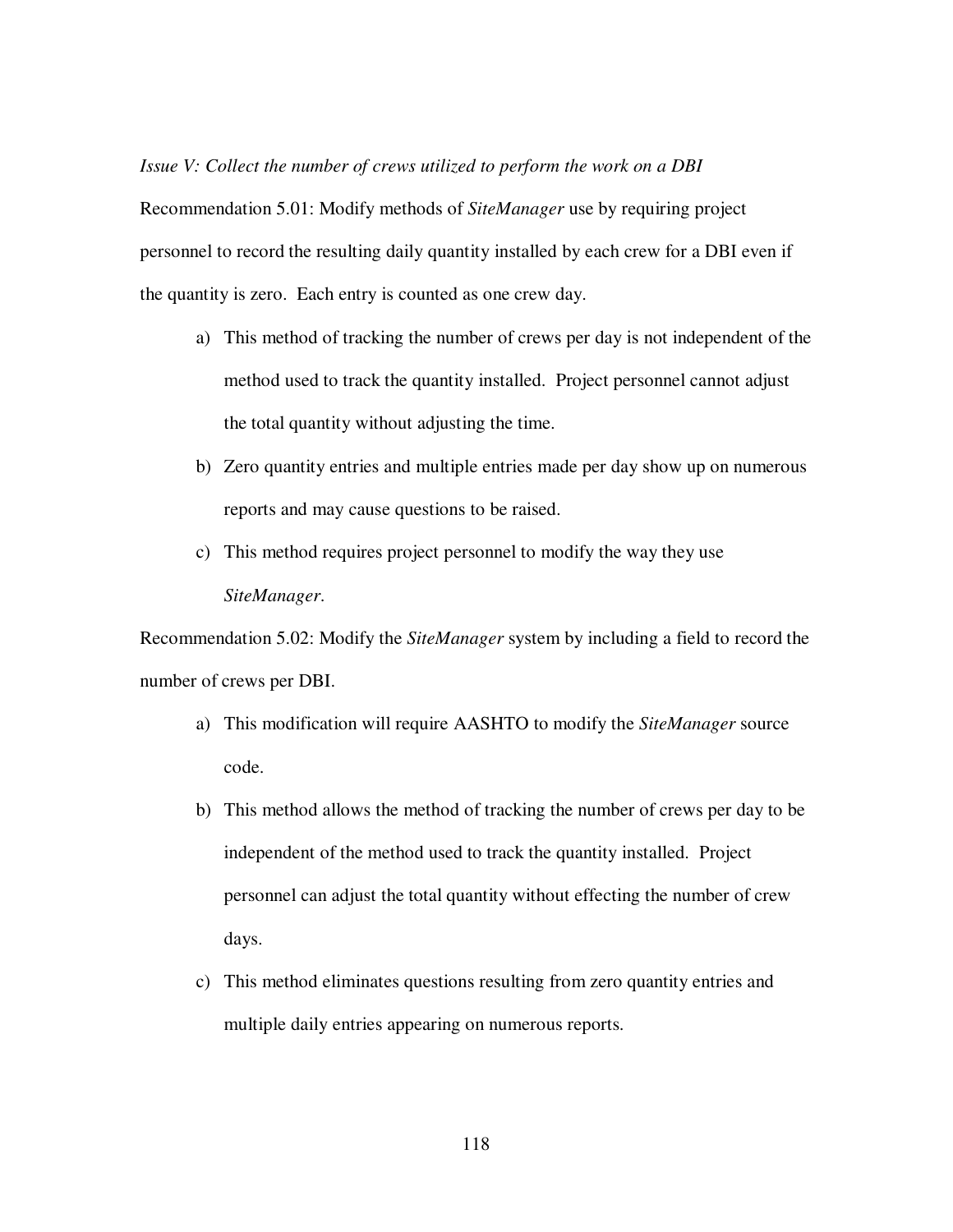It is required that one of the two methods presented to resolve this issue be used. Further, if Recommendation 4.01 is used, either Recommendation 5.01 or 5.02 can be used, but if Recommendation 4.02 is used, Recommendation 5.02 must also be used.

#### *Issue VI: Export Performance Data*

Recommendation 6.01: Export performance data by using the installed work report (IWR)

- a) The IWR contains all the necessary performance data
- b) The IWR can be exported from *SiteManager* and converted by *SiteManager* Data Converter (SMDC) into a file readable by BIDDS.
- c) This method can only be used if the *SiteManager* system has not be modified. If they system has been modified the data collected through the binary indicator and the "Number of Crews" field will not show up on this report.
- d) There is a small window of time the IWR is available and contains all the monthly performance data. For this reason, this method relies on project personnel to export the IWR and email the file to the SMDC administrator.
- e) This report will always span a two calendar month period.

Recommendation 6.02: Develop a new report containing the required performance data which contains only a full calendar month of data.

- a) A new report is required if the *SiteManager* system is modified
- b) A new report can be created to contain the required performance data, regardless of whether any modifications have been made to the *SiteManager* system.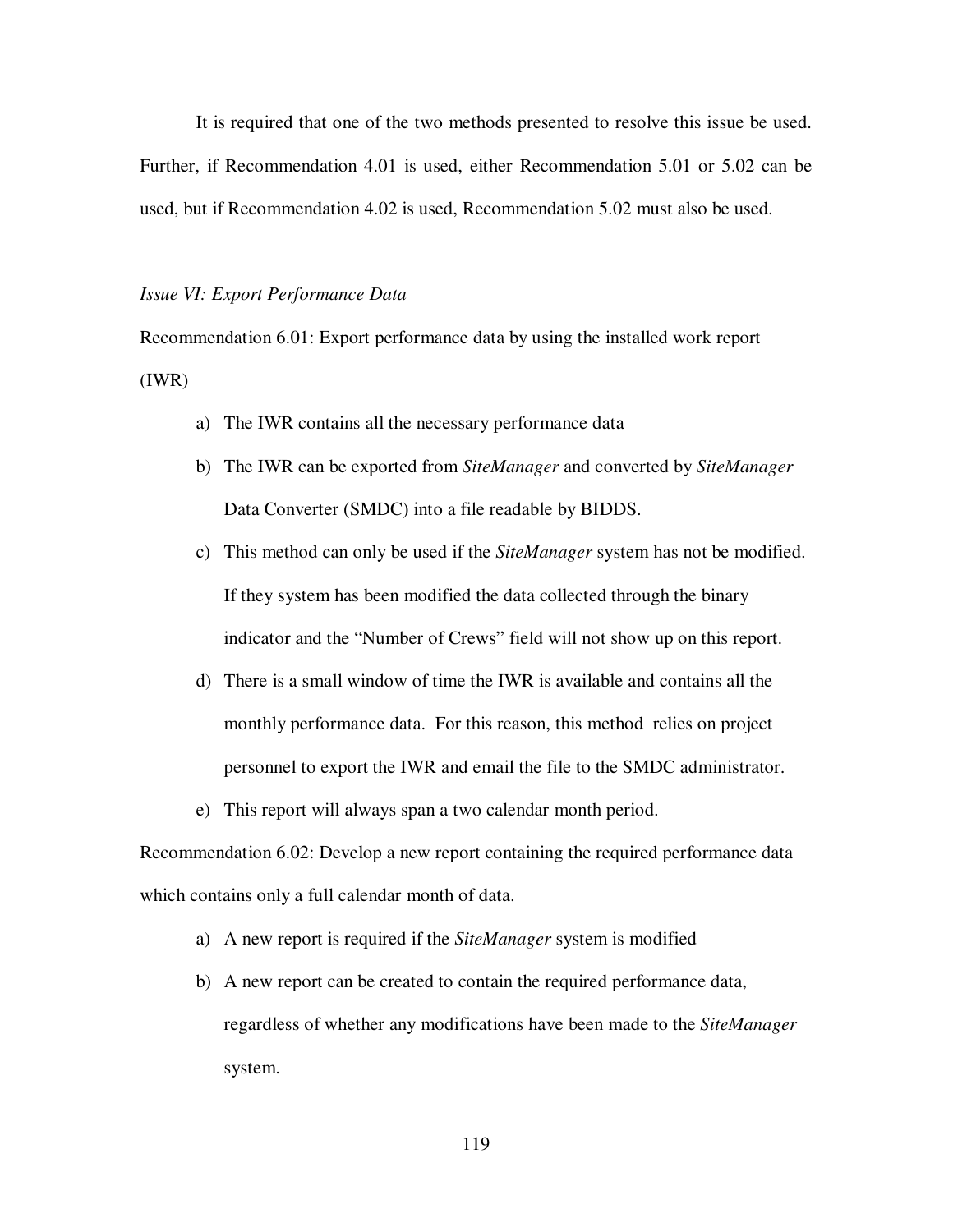- c) The new report can be created to eliminate the problem of having a small window of time to generate the report.
- d) The new report should be created so that only a full calendar month of data is available. This will prevent data from being lost or duplicated. It will also eliminate the problem of a report spanning two calendar months.
- e) The report can be generated by the SMDC administrator and this method does not rely on field personnel to obtain the report.
- f) This method requires a new report to be created by the VDOT information technology division.

Recommendation 6.03: Investigate linking BIDDS to *SiteManager* data tables

- a) If BIDDS could be linked to the *SiteManager* data tables, data would not need to be transferred from *SiteManager* into BIDDS.
- b) BIDDS would not need to store any performance data but it would need to store project data and project characteristics.
- c) This option needs to be investigated to determine its feasibility and impacts.

It is required that one of the three methods presented to resolve this issue be implemented.

## **10.3. Summary of Recommendations**

The issues and the recommendations to resolve the issues have been presented and are in Table 10.1. The recommendations are summarized below. These recommendations were presented to Joseph Bouchey, an information technology specialist with VDOT, and his comments can be found in Appendix J.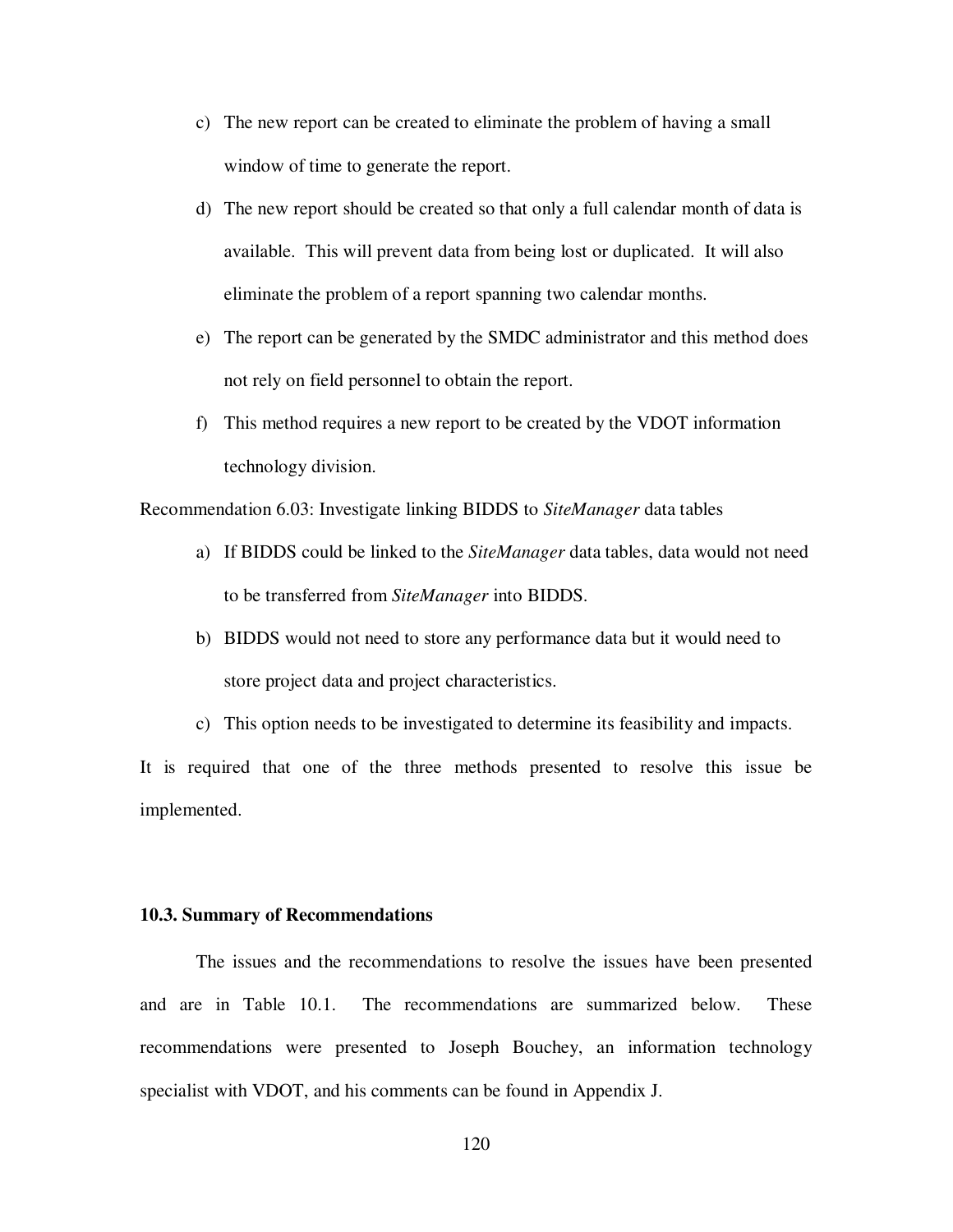- 1. It is recommended that *SiteManager* be used to collect performance data.
- 2. It is recommended that DBIs be distinguished from the list of bid items. This recommendation is optional but it will increase the ease of use when collecting performance data.
- 3. It is recommended that the current methods used to collect the quantity of work installed continue to be used. This recommendation is required to collect performance data.
- 4. It is recommended that modifications to the *SiteManager* system be implemented to collect the number of days performed by including a binary indicator.
- 5. It is recommended that modifications to the *SiteManager* system be implemented to collect the number of crews utilized to perform the work on a DBI by creating a "Number of Crews" filed.
- 6. It is recommended that a new report be developed to export performance data.
- 7. It is recommended that the feasibility of linking BIDDS to the *SiteManager* data tables be investigated. This could eliminate the need for data to be exported from *SiteManager*.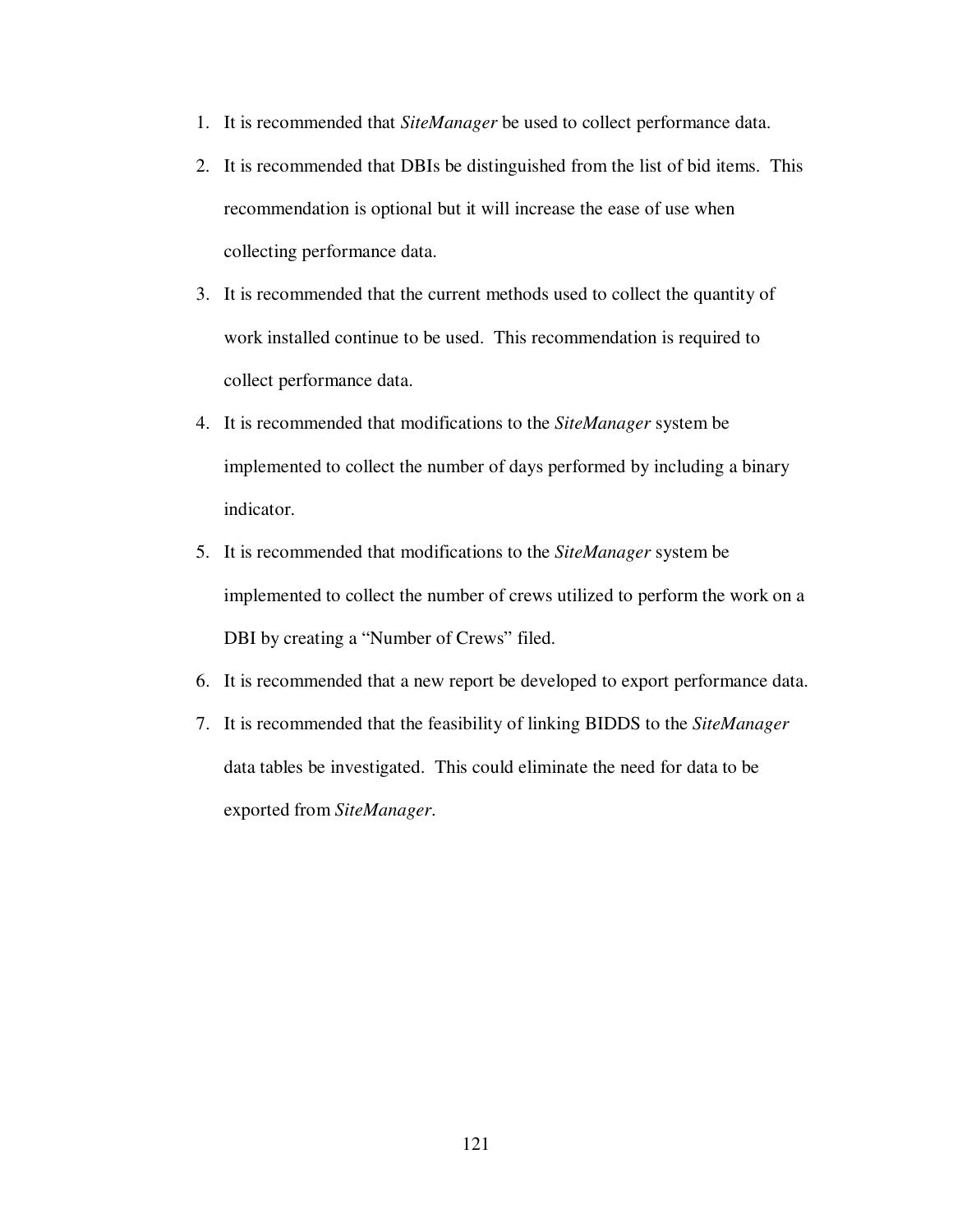| <b>Issues</b>                                       | Recommendation                              | <b>Description of Recommendation</b>                                                                                                                                      | <b>Limitations</b>                                                                                                                                                     |
|-----------------------------------------------------|---------------------------------------------|---------------------------------------------------------------------------------------------------------------------------------------------------------------------------|------------------------------------------------------------------------------------------------------------------------------------------------------------------------|
| Source of Performance Data                          | <b>SiteManager</b>                          | accurate performance data.<br>must be made to SiteManager to collect<br>performance data. However, modifications<br>SiteManager has the capabilities to collect           | for bid items.<br>performance                                                                                                                                          |
| Distinguish Driving Bid Items                       | Modify SiteManager System                   | field to specify DBIs<br>This can be done by adding a supplemental<br>filling the background with a different color.<br>This can be done by bolding the text or           | Requires VD<br>SiteManager                                                                                                                                             |
| <b>I</b> Collect Installed Quantity                 | Current methods are acceptable              | are acceptable.<br>a quantity for a bid item into SiteManager<br>The methods project personnel use to enter                                                               | <b>None</b>                                                                                                                                                            |
| <b>I</b> Performed<br><b>Collect Number of Days</b> | SiteManager Use<br>a) Modify the Methods of | of work<br>is zero. Each entry is counted as one day<br>daily quantity for a DBI even if that quantity<br>Project personnel must record the resulting                     | causing ques<br>entries show<br>track the qua<br>independent                                                                                                           |
|                                                     | b) Modify SiteManager system                | work is performed on a DBI.<br>Include a binary indicator to indicate when                                                                                                | causing ques<br>not independ<br>This method<br><b>SiteManager</b><br>Requires AA<br>This method <br><b>SiteManager</b><br>Requires AA<br>modify the wa<br>Because acti |
| <b>Utilized</b><br>Collect Number of Crews          | SiteManager use<br>a) Modify the Methods of | is counted as one crew day.<br>DBI even if the quantity is zero. Each entry<br>daily quantity installed by each crew for a<br>Project personnel must record the resulting | show up on r<br>zero entries a<br>to track the q                                                                                                                       |
|                                                     | b) Modify the SiteManager System            | crews utilized to perform the work on a DBI.<br>Include a field to record the number of                                                                                   | <b>SiteManager</b><br>Requires AA                                                                                                                                      |

## **Table 10.1: Recommendations to** *SiteManager*

122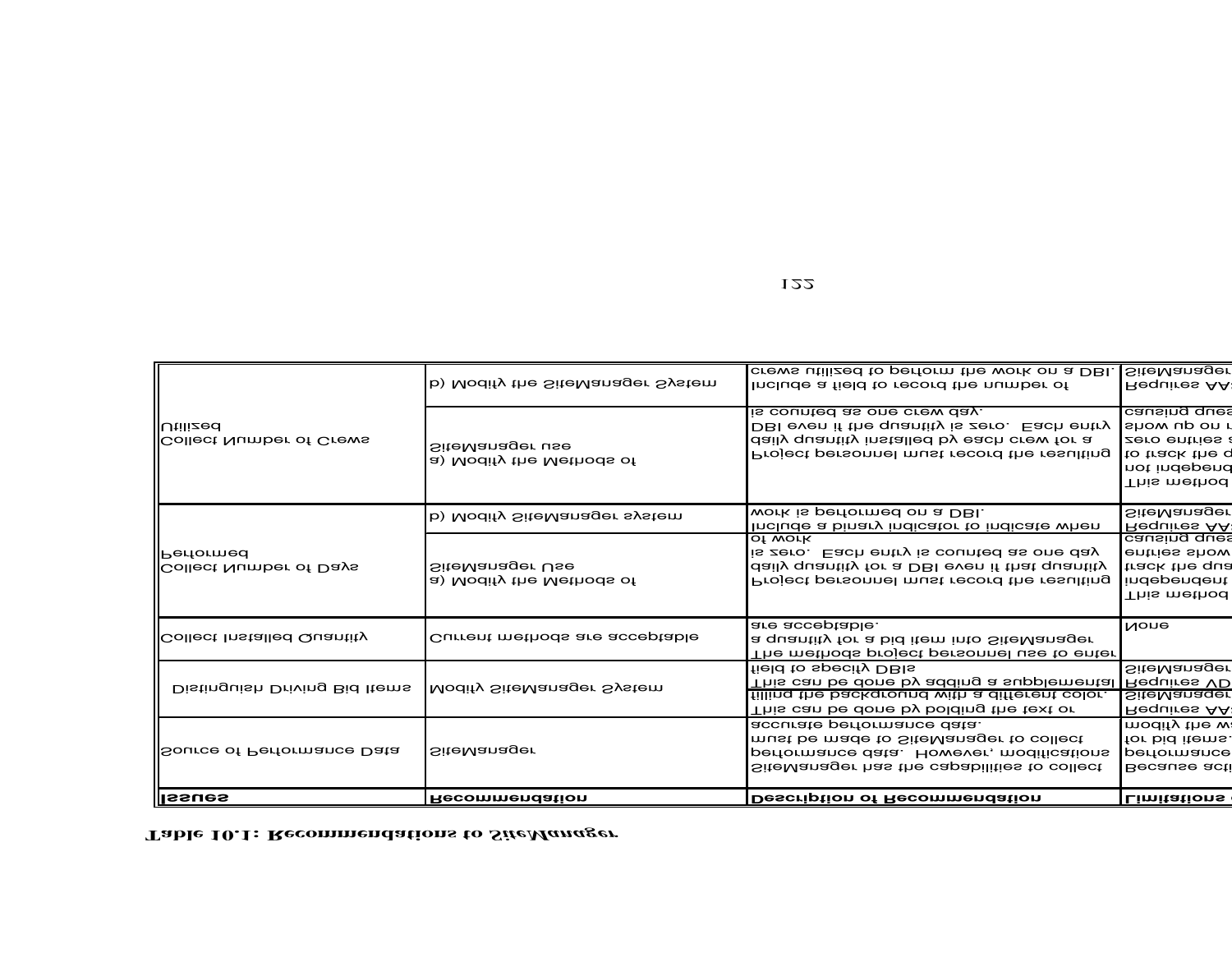| ∥lssues                  | <b>Recommendation</b>           | Description of Recommendation                            | Limitations          |
|--------------------------|---------------------------------|----------------------------------------------------------|----------------------|
|                          |                                 |                                                          | This report al       |
|                          |                                 |                                                          | calandar mor         |
|                          |                                 |                                                          | be used if the       |
|                          |                                 |                                                          | has not be m         |
|                          |                                 |                                                          | small window         |
|                          | a) Export the data in the IWR   |                                                          | available with       |
|                          |                                 | The installed work report contains the                   | performance          |
|                          |                                 | required performance data. This report can this method t |                      |
| ∥Export performance data |                                 | be exported from SiteManager and                         | personnel to         |
|                          |                                 | converted by the SiteManager Data                        | email the file       |
|                          |                                 | Converter into a file readable by BIDDS                  | administrator        |
|                          |                                 | A new report can be created which contains               |                      |
|                          | b) Develop New Report           | to required performance data and is                      | This requires        |
|                          |                                 | available at any time during the life of a               | created by th        |
|                          |                                 | If BIDDS could be linked to the<br>project.              | technology d         |
|                          |                                 | SiteManager data tables, data would not                  |                      |
|                          | c) Investigate linking BIDDS to | need to be transferred from SiteManager                  | This option n        |
|                          | SiteManager data tables         | into BIDDS and BIDDS would not need to                   | to determinel        |
|                          |                                 | store any data.                                          | the impacts <b>v</b> |

## **Table 10.1 Continued: Recommendations to** *SiteManager*

123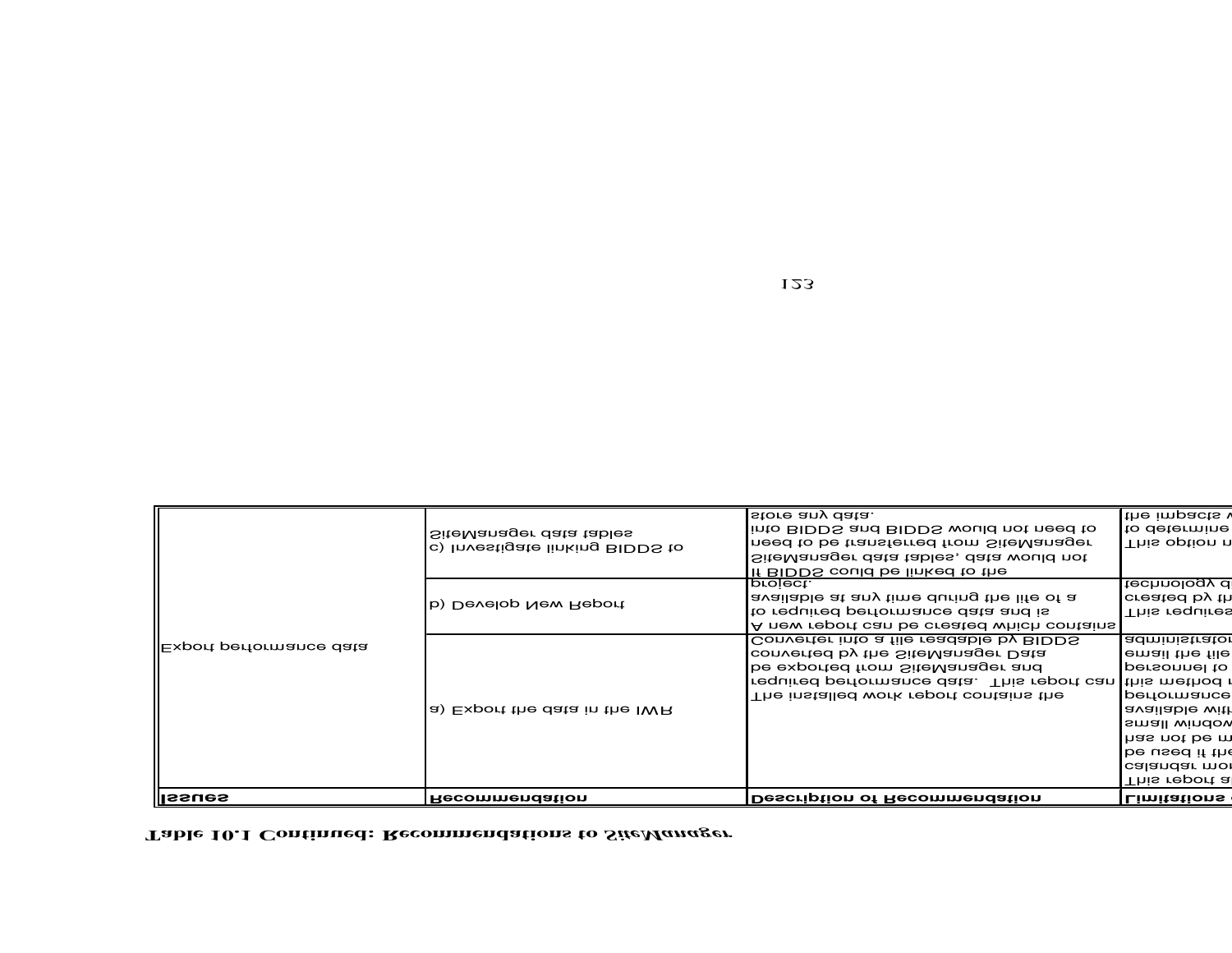## **Bibliography and References**

- AbouRizk, S., Knowles, P., and Hermann, U.R. (2001). *Estimating Labor Production Rates for Industrial Construction Activities.* Journal of Construction Engineering and Management. (ASCE). November
- American Association of State Highway and Transportation Officials. (2004). *SiteManager.* Available at: http://cms.transportation.org/?siteid=28&pageid=103. Accessed January 2006.
- Clough, Richard, Sears, Glenn, and Sears, Keoki. (2000). Construction Project Management. New York, NY, John Wiley & Sons, Inc.
- Fatzinger, James A.S. (1997) Basic Estimating for **Construction** Upper Saddle River, New Jersey, Prentice-Hall
- Federal Highway Administration. (2002). *FHWA Guide for Construction Contract Time Determination Procedures*. TA 5080.15. 23 Code of Federal Regulations 635.121
- Federal Highway Administration. (1991). *Contract time and Contract time extensions*. Code of Federal Regulations 635.121
- Fredlund, Donald J., Ponce de Leon, Gui. (1990). *Delay Evaluation Using "Record Schedules".* AACE International Transactions. R-2
- Gosaie, Jane, Weigand, Janet, Rose, Roberts, Hinson, Katherine, and Jacobs, Barbara. (2005). *SiteManager Construction Management System VDOT User Manual*. Richmond, VA. A. Morton Thomas and Associates, Inc.
- Hachey, Daniel A.J. (1995). *Production Rates in Constriction.* The University of New Bruswick (Canada). Febuary
- Hegazy, Tarek, Elbeltagi, Emad, and Zhang, Kehui. (2005). *Keeping Better Site Records Using Intelligent Bar Charts.* Journal of Construction Engineering and Management. (ASCE). May
- Herbsman, Zohar and Ellis, Ralph. (1988) *Establishing Contract Duration Based on Production Rates for FDOT Construction Projects*. Department of Civil Engineering University of Florida. June.
- Hwang, Seokyon, Trupp, Torsten, and Liu, Liang. (2003). *Needs and Trends of IT-based Construction Field Data Collection.* Information Technology. (ASCE)
- Kangari, Roozbeh (1995). *Construction Documentation in Arbitration.* Journal of Construction Engineering and Management. (ASCE). June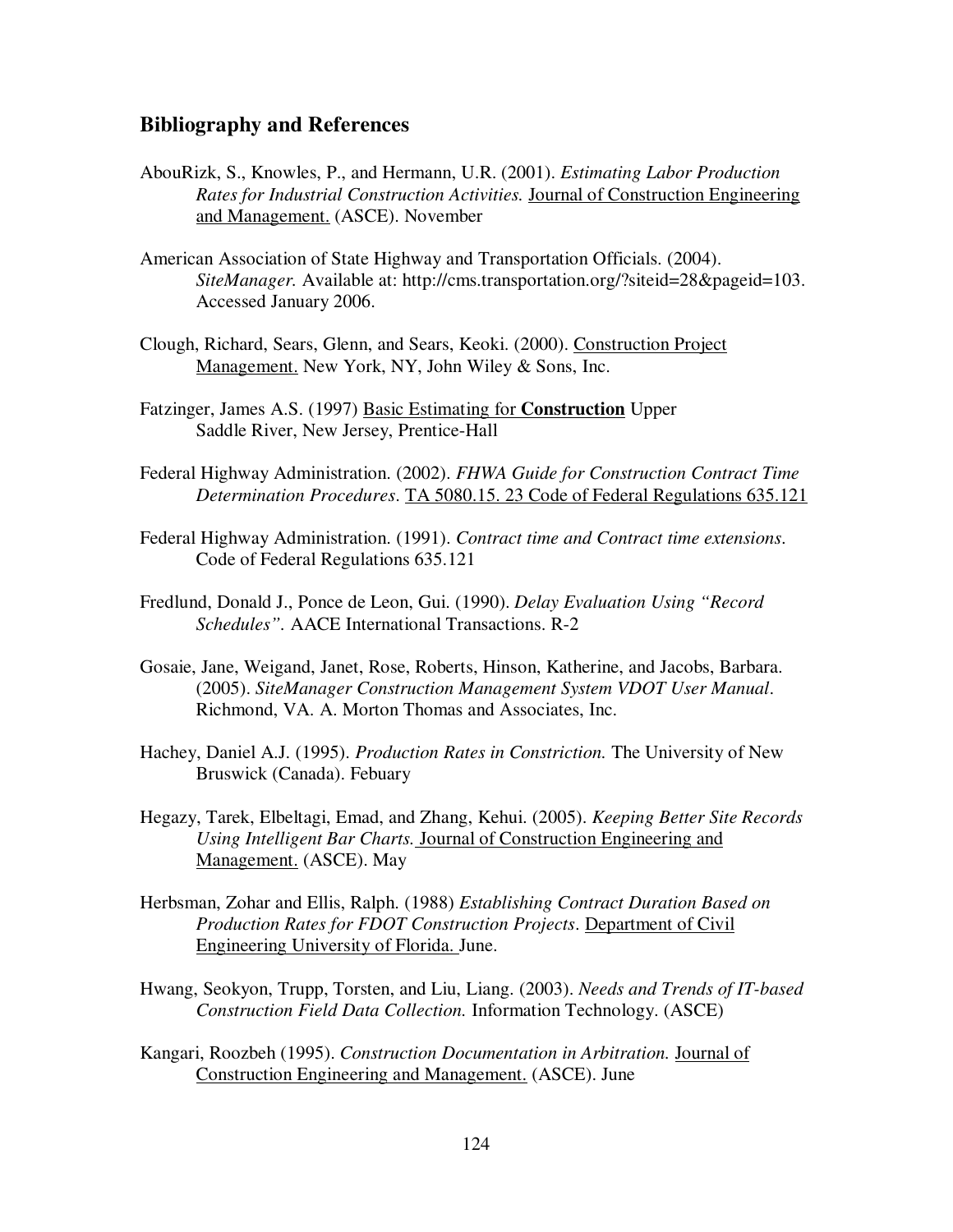- \*Knoke, John R. and Jentzen, Gary H. (1996). *Developing an As-Built Schedule From Project Records.* AACE International Transaction. CS31.
- Leslie, David Allen. (2000). *Establishing Production Rates Used to Estimate Contract Time On Highway Construction Projects*. College of Engineering and Science Louisiana Tech University. August.
- Liu, Liang Y., Knoke, John R. (1996). *Applying multimedia technology to mitigate claims.* Cost Engineering. October
- Long, Richard J. (1985). *A checklist of Vital Construction Contract Documentation*. Construction Claims Monthly. October
- Lu, Ming and Anson, Michael. (2004). *Establish Concrete Placing Rates Using Quality Control Records from Hong Kong Building Construction Projects.* Journal of Construction Engineering and Management. (ASCE). March
- May, Robert D. (1993). *Monitoring Contractor Progress.* AACE International Transactions. C.4
- Motwani, Jaideep, Kumar, Ashok, and Novakoski, Michael. (1995). *Measureing Construction Productivity – A Practical Approach.* Work Study. MCB University Press. November
- O'Conner, James T., Chong, Wai Kiong, Huh, Youngki, Kuo, Yao-Chen. (2004) *Development of Improved Estimating Construction Time*. Technical Report. University of Texas at Austin. October
- O'Conner, James T. and Huh, Youngki. (2005). *Crew Production Rates for Contract Time Estimation: Vent Footing, Column, and Cap of Highway Bridges.* Journal of Construction Engineering and Management. (ASCE). September
- Ott, R. Lyman and Longnecher, Michael. (2001). Statistical Methods and Data Analysis. Pacific Grove, CA, Duxbury
- Peurifoy, R.L. and Oderlender, Garold D. (2002). Estimating Construction Costs. New York, NY, McGraw-Hill
- Pogorilich, David A. (1992). The Daily Report as a Job Management Tool. Cost Engineering. Febuary
- Popescu, Anamaria and Avalon, Andrew. (2005). *Retrospective As-Built Schedule Development*. 2005 AACE International Transactions.
- Roggenkamp, David B. (2003). *Use and Implementation of a Project Historical Database System.* Cost Engineering. October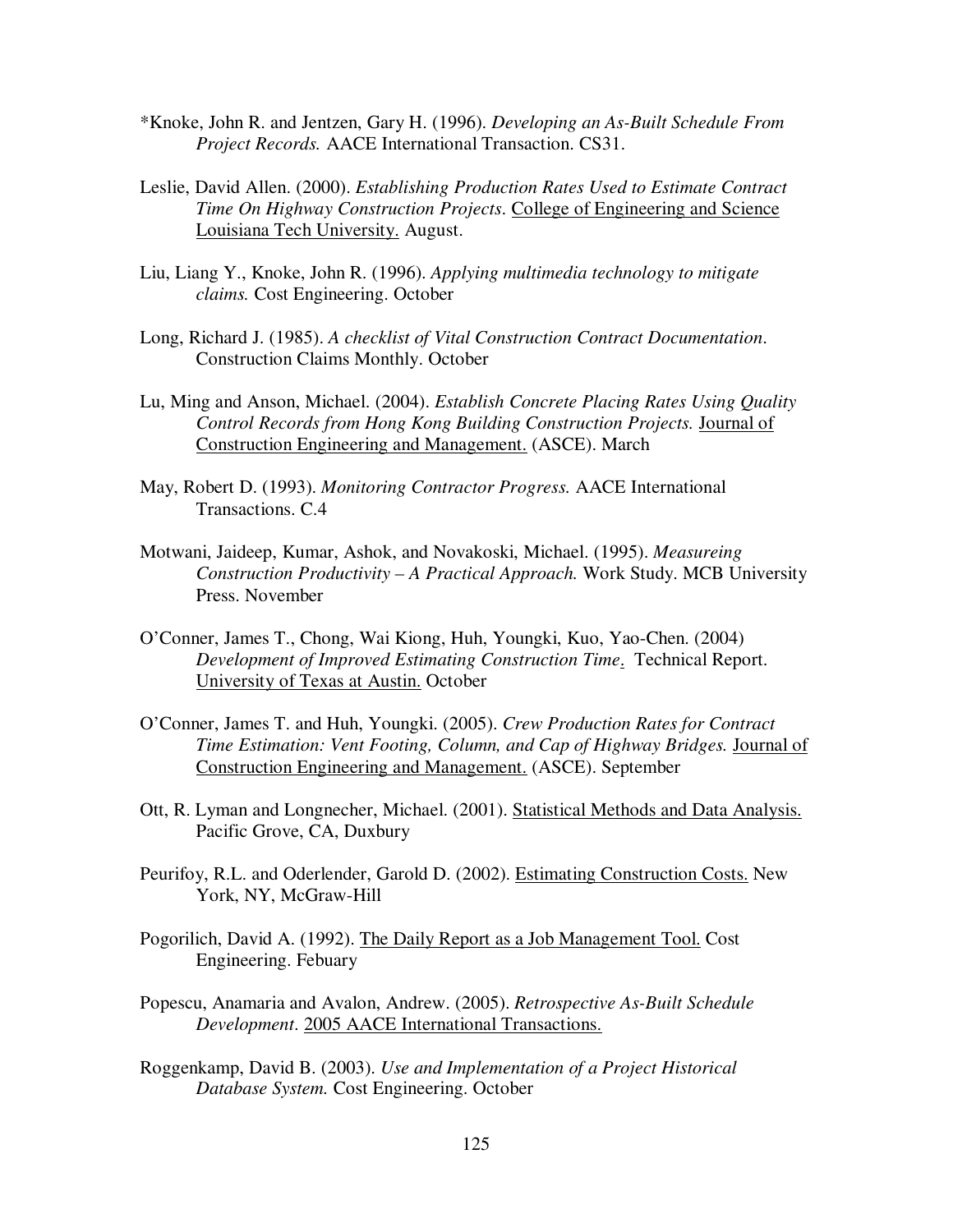- Schuett, Stephen D. and Liska, Roger W. (1994) Building **Construction** Estimating. New York, New York, McGraw-Hill
- Thomas, H. Randolph. (2000). *Principles of Construction Labor Productivity Measurement and Processing*. Pennsylvania State University. University Park, PA
- Thomas, H. Randolph and Zavrski, Ivica. (1999). *Construction Baseline Productivity: Theory and Practice.* Journal of Construction Engineering and Management. (ASCE). September
- Virginia Department of Transportation. (2002). *Road and Bridge Specifications*. Richmond, VA.
- Williams, Robert Charles. (2006). *The Development of a Multi-Tiered Database of Highway Construction Performance Times*. Virginia Polytechnic Institute and State University. Blacksburg, Va. May

<sup>\*</sup>Reprinted with the permission of AACE International, 209 Prairie Ave., Suite100, Morgantown, WV 25601 USA. Phone 800-858- COST/304-296-8444. Fax:304-291-5728. Internet: http://www.aacei.org E-mail: info@aacei.org Copyright C by AACE International; all rights reserved.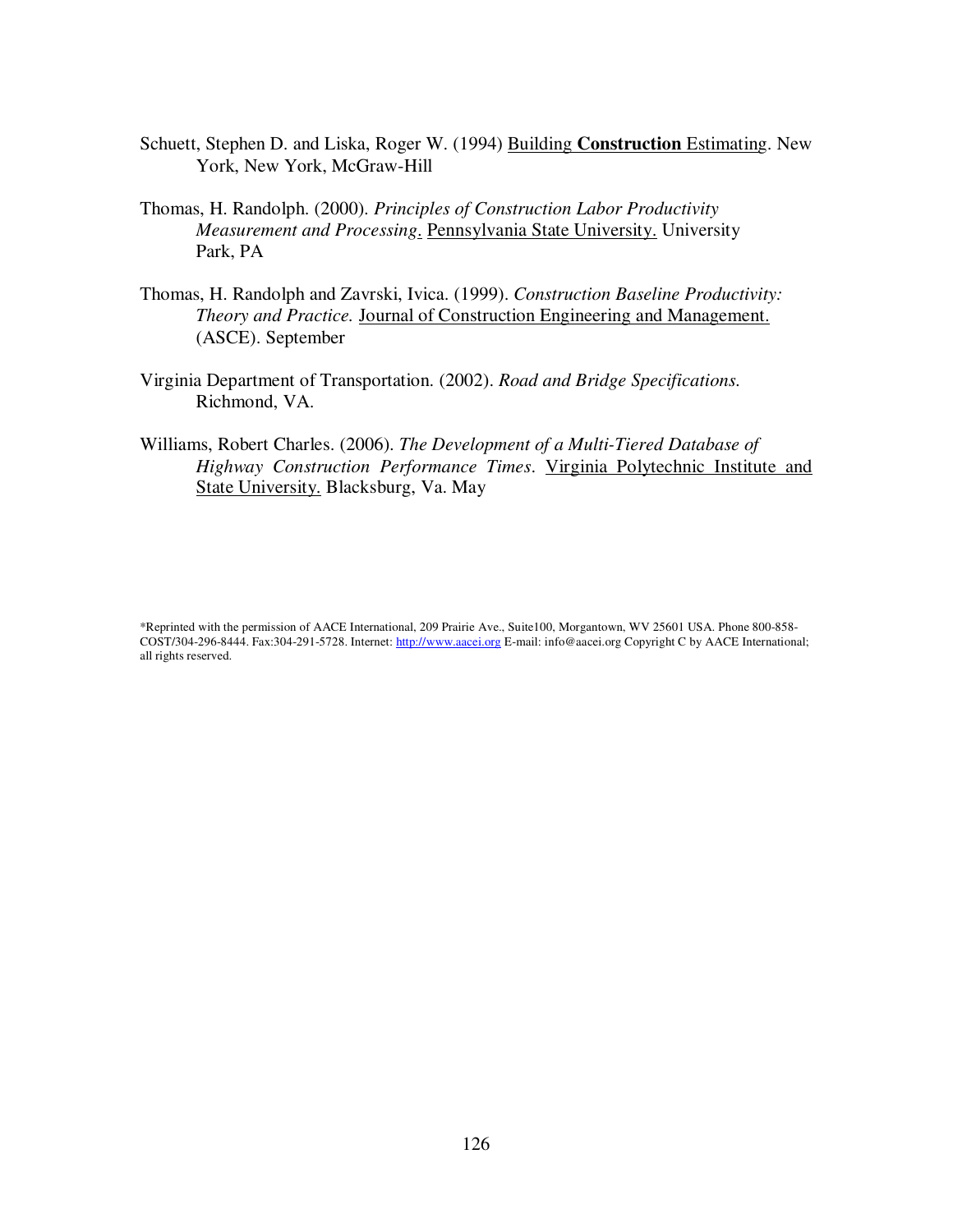**Appendix A: Activity Scope of Work**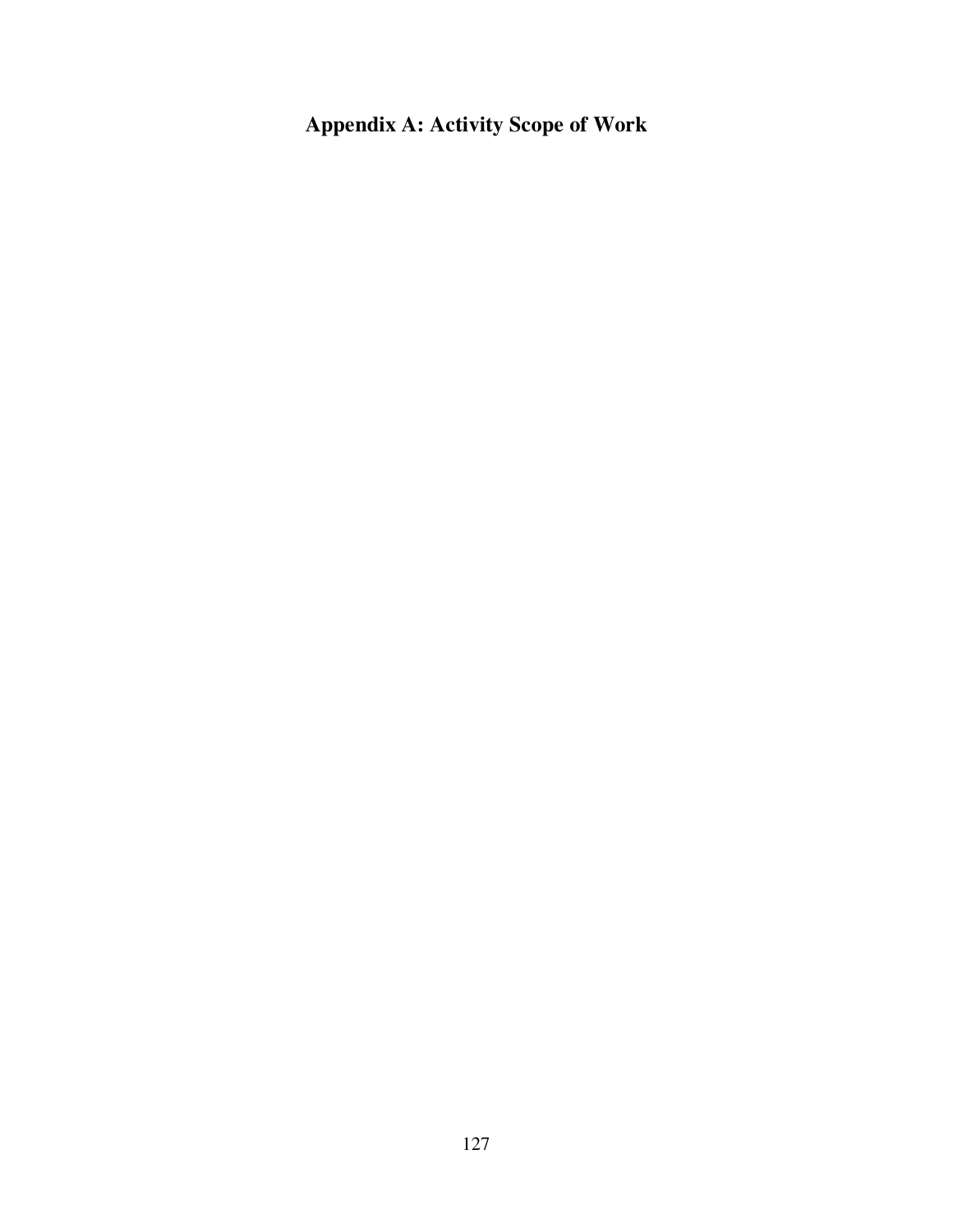# Activity Scope of Work

|  | Project Type: Road Reconstruction |
|--|-----------------------------------|
|--|-----------------------------------|

| Activity:               | Scope of Work Includes all time required to:                            |
|-------------------------|-------------------------------------------------------------------------|
| Mobilization:           | Mobilize equipment, men, office trailers, and any additional items      |
|                         | which are necessary before work can begin.                              |
| <b>Traffic Control:</b> | Initially set up detours. This does not include maintaining detours.    |
| Clearing and            | Clear, grub, scalp, remove trees and stumps, and remove and dispose     |
| Grubbing:               | of all vegetation and debris within the limits set forth.               |
| Demolition:             | Demolish existing structure.                                            |
| Milling:                | Mill pavement and remove millings.                                      |
| Roadway                 | Cut or Fill soil in or around roadway.                                  |
| <b>Excavation:</b>      |                                                                         |
| Grading:                | Perform both rough and fine grading procedures.                         |
| <b>Box Culverts:</b>    | Excavate for box culvert, place pre-cast box culvert and/or form, tie   |
|                         | and set rebar, pour concrete, and strip forms for box culvert, and      |
|                         | backfill box culvert. Do not include concrete curing time.              |
| Retaining walls:        | Excavate for retaining wall footer, form, tie and place rebar, pour any |
|                         | concrete in retaining wall footer or retaining wall, strip forms. Can   |
|                         | also include placement of dry rubble, or placement of precast           |
|                         | concrete units. Time also includes backfilling behind retaining wall.   |
|                         | Do not include concrete curing time.                                    |
| Sub-grade               | Excavate and replace material to stabilize sub-grade as well as         |
| Stabilization:          | placing geotextile fabric.                                              |
| <b>Base Stone:</b>      | Dump and spread base stone. Includes stone on the shoulders if          |
|                         | operations are performed in unison.                                     |
| Shoulders:              | Dump and spread shoulder stone                                          |
| Underdrain:             | Excavate trench, place underdrain, and backfill trench. Also includes   |
|                         | all time required to compact backfill.                                  |
| Drain Pipes:            | Excavate, place, and backfill drainage pipes and end sections. Also     |
|                         | includes all time required to compact backfill.                         |
| Curb & Gutter:          | Form, place and tie rebar, pour concrete, and strip forms. Do not       |
|                         | include curing time.                                                    |
| Utilities:              | Excavate, place, and backfill sanitary sewer pipe and manholes          |
|                         | regardless of the number of manholes.                                   |
| <b>Asphalt Base</b>     | Place base course of asphalt and roll and compact asphalt.              |
| Course:                 |                                                                         |
| Asphalt                 | Place intermediate course of asphalt and roll and compact asphalt.      |
| Intermediate            |                                                                         |
| Course:                 |                                                                         |
| <b>Asphalt Surface</b>  | Place surface course of asphalt and roll and compact asphalt.           |
| Course:                 |                                                                         |
| <b>Approach Slabs:</b>  | Excavate, form, tie and place rebar, pour concrete, and strip forms.    |
|                         | Do not include concrete curing time.                                    |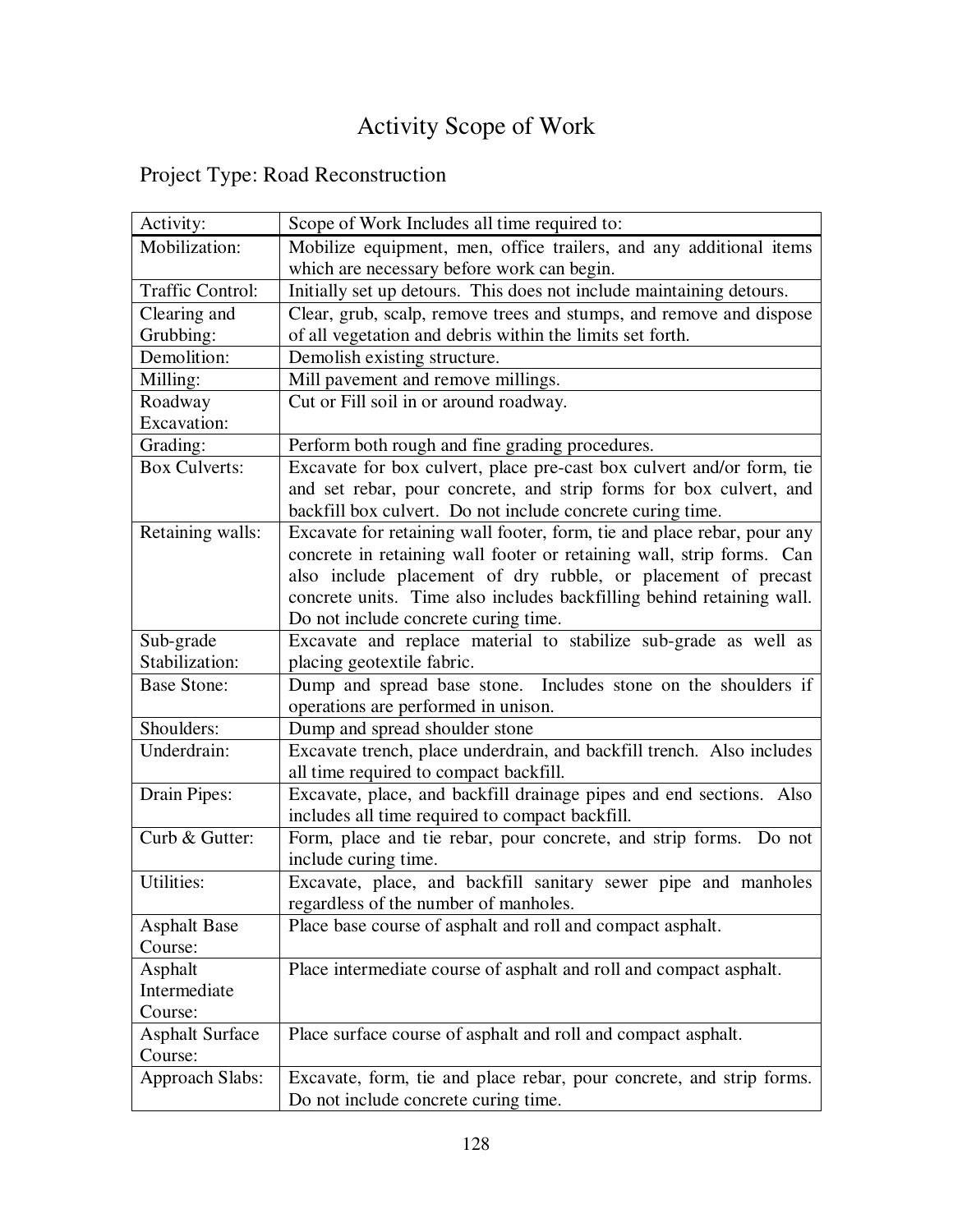| Pavement, Base, | Excavating, backfilling, placing stone, repaving, and/or patching      |  |  |  |  |  |  |  |  |  |  |  |
|-----------------|------------------------------------------------------------------------|--|--|--|--|--|--|--|--|--|--|--|
| $&$ Sub-grade   | areas needing repair.                                                  |  |  |  |  |  |  |  |  |  |  |  |
| Repairs:        |                                                                        |  |  |  |  |  |  |  |  |  |  |  |
|                 | Place sign islands, sign posts (including foundations if required) and |  |  |  |  |  |  |  |  |  |  |  |
| Signs:          | hang signs                                                             |  |  |  |  |  |  |  |  |  |  |  |
| Signals:        | Place controller box, excavate foundations, place foundations, place   |  |  |  |  |  |  |  |  |  |  |  |
|                 | signal poles, place signals, and pull wire.                            |  |  |  |  |  |  |  |  |  |  |  |
| Guardrails &    | Drive guardrail posts, place guardrail, place guardrail terminals, and |  |  |  |  |  |  |  |  |  |  |  |
| <b>Barriers</b> | attach to fixed objects. Also includes pouring and/or placing median   |  |  |  |  |  |  |  |  |  |  |  |
|                 | barrier and railing.                                                   |  |  |  |  |  |  |  |  |  |  |  |
| Drop Inlets     | Excavate, place, backfill, and compact backfill for all drop inlets    |  |  |  |  |  |  |  |  |  |  |  |

# Project Type: Bridge Reconstruction

| Activity:                | Scope of Work Includes all time required to:                           |
|--------------------------|------------------------------------------------------------------------|
| Mobilization:            | Mobilize equipment, men, office trailers, and any additional items     |
|                          | which are necessary before work can begin.                             |
| <b>Erect Temporary</b>   | Construct a temporary structure. This does not include the time        |
| Structure:               | required to maintain the temporary structure.                          |
| Clearing and             | Clear, grub, scalp, remove trees and stumps, and remove and dispose    |
| Grubbing:                | of all vegetation and debris within the limits set forth.              |
| Cofferdams:              | Drive sheet piling or form and pour concrete. Do no include delay      |
|                          | days or time required to maintain cofferdam.                           |
| <b>Remove Existing</b>   | Demolish and remove existing structure and dispose of all debris.      |
| Structure:               |                                                                        |
| Pile Driving:            | Drive piles, cut off excess length, and weld pile caps. Do not include |
|                          | time required for test piles.                                          |
| Structural               | Excavate required amount of soil.                                      |
| <b>Excavation:</b>       |                                                                        |
| Substructure             | Form, tie and place rebar, place concrete, strip forms. Do not include |
| Concrete:                | time required for concrete to cure.                                    |
| <b>Concrete Beams:</b>   | Place concrete beam.                                                   |
| <b>Structural Steel:</b> | Place Steel and torque bolts.                                          |
| Deck Joints:             | Assemble and place joints                                              |
| <b>Construct Deck:</b>   | Place deck pans, form overhangs, Form deck, tie and place rebar,       |
|                          | place concrete, strip forms, and remove overhang forms. Do not         |
|                          | include time required for concrete to cure. Do not include time        |
|                          | required to pour sidewalk or parapet walls.                            |
| Parapets and             | Form if required, tie and place rebar, pour concrete, strip forms if   |
| Railings:                | required, and place aluminum railing if required.                      |
| Deck Grooving:           | Groove deck                                                            |
| Slop Protection:         | Place concrete slope protection or riprap                              |
| <b>Utilities:</b>        | Excavate, place, and backfill sanitary sewer pipe and manholes         |
|                          | regardless of the number of manholes.                                  |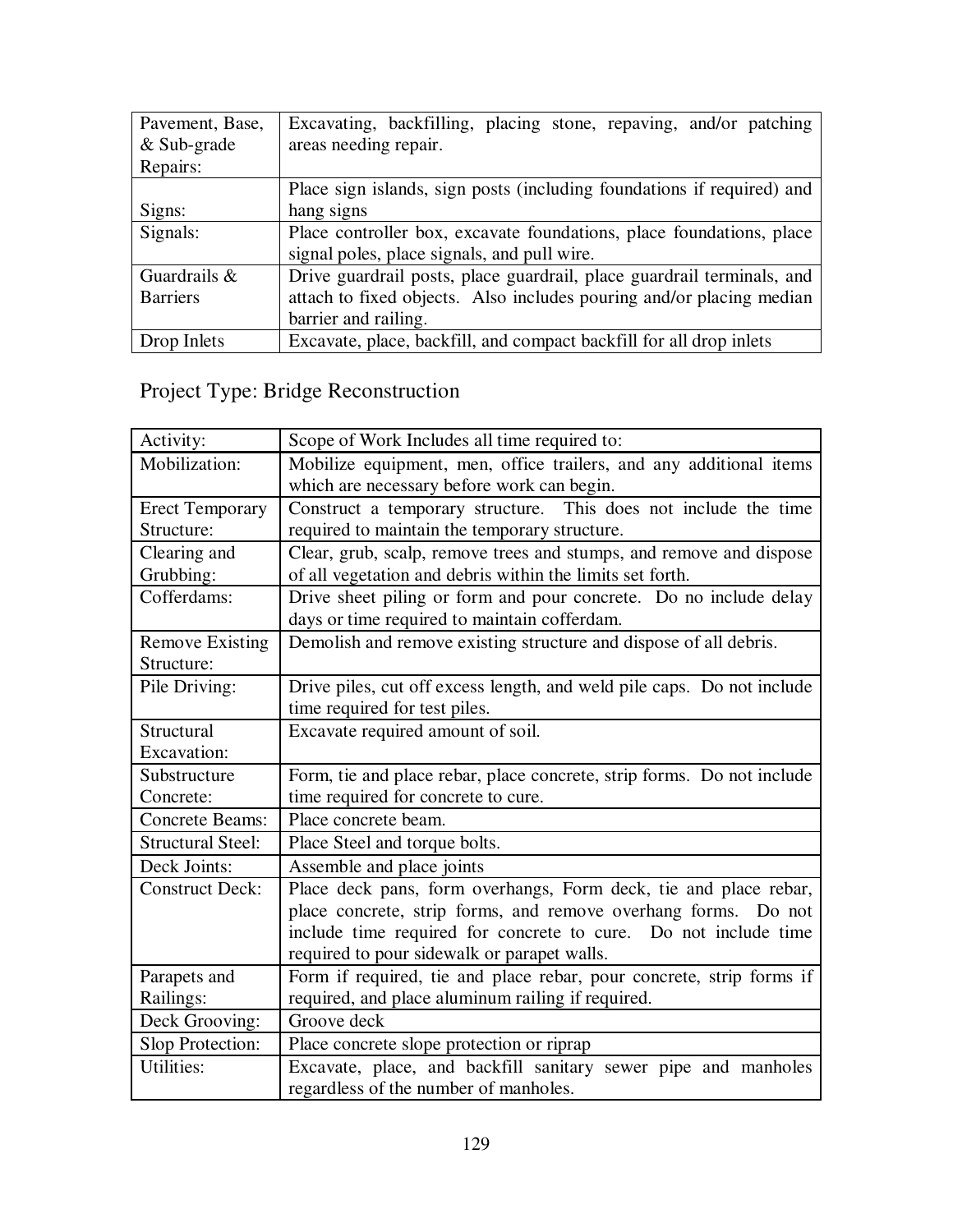| Guardrails $\&$<br>Barriers:      | Drive guardrail posts, place guardrail, place guardrail terminals, and<br>attach to fixed objects. Also includes pouring and/or placing median<br>barrier and railing. |  |  |  |  |  |  |  |  |  |
|-----------------------------------|------------------------------------------------------------------------------------------------------------------------------------------------------------------------|--|--|--|--|--|--|--|--|--|
| Remove<br>Temporary<br>Structure: | Remove temporary structure. Do no include time required to<br>maintain structure.                                                                                      |  |  |  |  |  |  |  |  |  |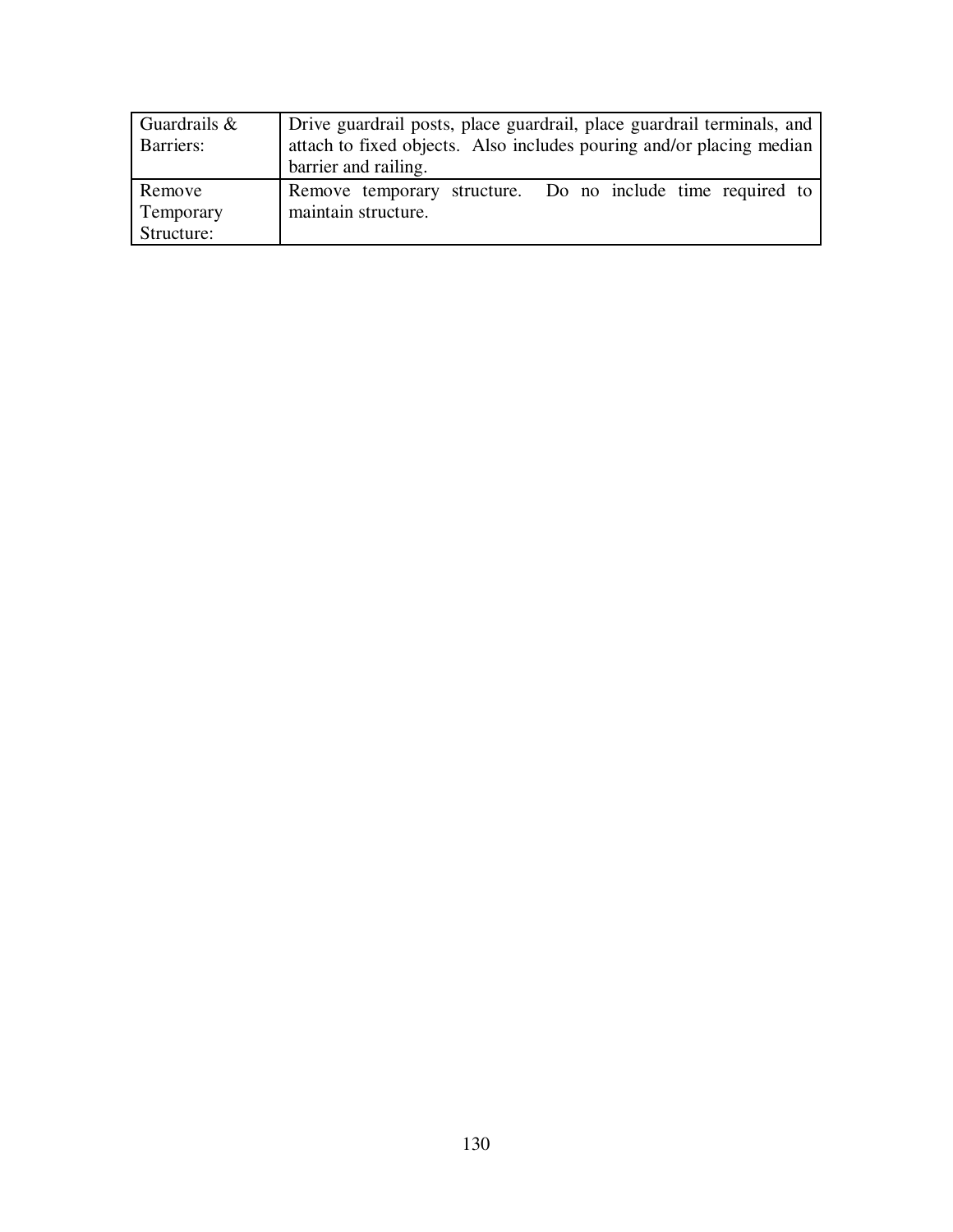## **Appendix B: Installed Work Report Data**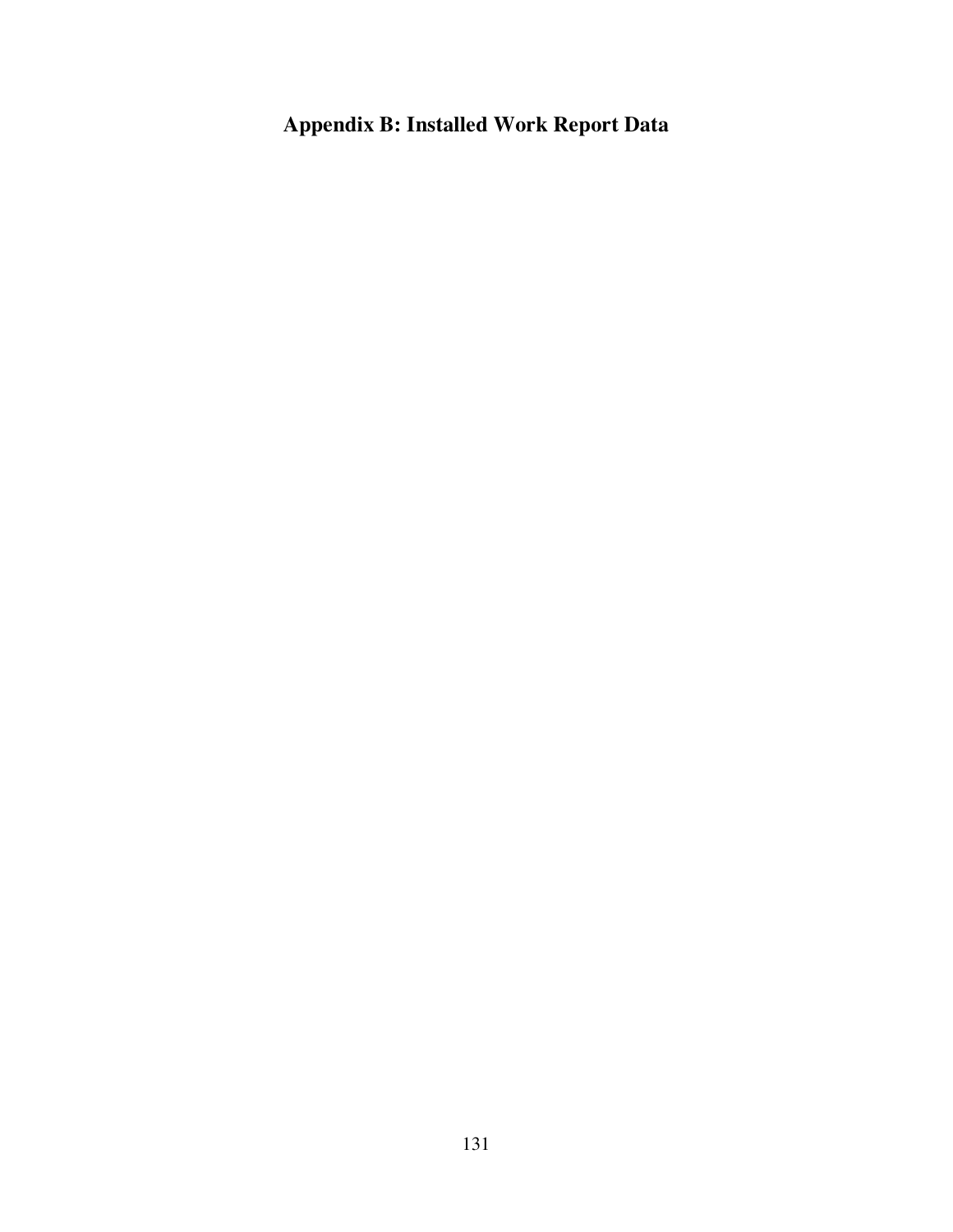| cont id       | pri nbr      |                | cato nbr In itm nbr itm cd |       | desc1                       |                  |       | rot aty unt pric cms uid dwr dt         | loc instld |   | auth ind supl desc1 unt t |           | user nm                                    | fed st pri nbr      |  | supl desc2 est nbr atv instl to dt |
|---------------|--------------|----------------|----------------------------|-------|-----------------------------|------------------|-------|-----------------------------------------|------------|---|---------------------------|-----------|--------------------------------------------|---------------------|--|------------------------------------|
| 6M804BRA39593 | M804BRA39593 | 2              | 260                        | 125   | <b>GRADING</b>              | $\Omega$         |       | 64000 STGRB001 20051019                 | grading    | Y |                           |           | LS GEORGE R. BEZOLD 0018-003-1006, SR01    |                     |  | 0.2                                |
| 6M804BRA39593 | M804BRA39593 | $\overline{2}$ | 260                        | 125   | <b>GRADING</b>              | $^{\circ}$       | 64000 | STGRB001 20051025                       | grading    | Y |                           | LS -      | GEORGE R. BEZOLD   0018-003-1006, SR01     |                     |  | 0.2                                |
| 6M804BRA39593 | M804BRA39593 | $\overline{2}$ | 260                        | 125   | <b>GRADING</b>              | $^{\circ}$       |       | 64000 STGRB001 20051026                 | aradina    | Y |                           |           | LS GEORGE R. BEZOLD 0018-003-1006, SR01    |                     |  | 0.2                                |
| 6M804BRA39593 | M804BRA39593 | $\overline{2}$ | 260                        | 125   | <b>GRADING</b>              | $^{\circ}$       | 64000 | STGRB001 20051027                       | grading    | Y |                           |           | LS GEORGE R. BEZOLD 0018-003-1006, SR01    |                     |  | 0.2                                |
| 6M804BRA39593 | M804BRA39593 | $\overline{2}$ | 260                        | 125   | <b>GRADING</b>              | $^{\circ}$       |       | 64000 STGRB001 20051028                 | grading    | Y |                           |           | LS GEORGE R. BEZOLD                        | 0018-003-1006, SR01 |  | 0.2                                |
| 6M804BRA39593 | M804BRA39593 | $\overline{2}$ | 270                        | 140   | <b>BORROW EXCAVATION</b>    | 288              | 12    | STGRB001 20051025                       | Embankment | Y |                           |           | CY GEORGE R. BEZOLD   0018-003-1006, SR01  |                     |  | $\Omega$                           |
| 6M804BRA39593 | M804BRA39593 |                | 270                        | 140   | <b>BORROW EXCAVATION</b>    | 204              | 12    | STGRB001 20051026                       | Embankment | Y |                           | CY        | <b>GEORGE R. BEZOLD</b>                    | 0018-003-1006, SR01 |  | $\Omega$                           |
| 6M804BRA39593 | M804BRA39593 | $\overline{2}$ | 270                        | 140   | <b>BORROW EXCAVATION</b>    | 1248             | 12    | STGRB001 20051027                       | embankment | Y |                           | CY .      | <b>GEORGE R. BEZOLD</b>                    | 0018-003-1006, SR01 |  | - 0                                |
| 6M804BRA39593 | M804BRA39593 | $\overline{2}$ | 270                        | 140   | <b>BORROW EXCAVATION</b>    | 1044             | 12    | STGRB001 20051028                       | embankment | Y |                           |           | CY GEORGE R. BEZOLD                        | 0018-003-1006, SR01 |  | $\Omega$                           |
| 6M804BRA39593 | M804BRA39593 | $\overline{2}$ | 340                        | 1300  | 30" PIPE                    | 20               | 200   | STGRB001 20051012                       | $111+24$   | Y |                           | LE.       | <b>GEORGE R. BEZOLD</b>                    | 0018-003-1006, SR01 |  | $\Omega$                           |
| 6M804BRA39593 | M804BRA39593 | $\overline{2}$ | 340                        | 1300  | 30" PIPE                    | 40               | 200   | STGRB001 2005101                        | $111+24$   | Y |                           | LE.       | <b>GEORGE R. BEZOLD</b>                    | 0018-003-1006, SR01 |  | $\Omega$                           |
| 6M804BRA39593 | M804BRA39593 | $\overline{2}$ | 490                        | 24278 | <b>GROUP 2 CHANNELIZING</b> | 10               | 0.44  | STGRB001 2005101                        | as needed  | Y |                           |           | DAY GEORGE R. BEZOLD                       | 0018-003-1006, SR01 |  | 70                                 |
| 6M804BRA39593 | M804BRA39593 | $\overline{2}$ | 490                        | 24278 | <b>GROUP 2 CHANNELIZING</b> | 10               | 0.44  | STGRB001 20051012                       | as needed  | Y |                           |           | DAY GEORGE R. BEZOLD 0018-003-1006, SR01   |                     |  | 70                                 |
| 6M804BRA39593 | M804BRA39593 | $\overline{2}$ | 490                        | 24278 | <b>GROUP 2 CHANNELIZING</b> | 10               | 0.44  | STGRB001 20051013                       | as needed  | Y |                           |           | DAY GEORGE R. BEZOLD 0018-003-1006, SR01   |                     |  | 70                                 |
| 6M804BRA39593 | M804BRA39593 | $\overline{2}$ | 490                        | 24278 | <b>GROUP 2 CHANNELIZING</b> | $10^{-1}$        | 0.44  | STGRB001 20051014                       | as needed  | Y |                           |           | DAY GEORGE R. BEZOLD                       | 0018-003-1006, SR01 |  | 70                                 |
| 6M804BRA39593 | M804BRA39593 | $\overline{2}$ | 490                        | 24278 | <b>GROUP 2 CHANNELIZING</b> | 10               | 0.44  | STGRB001 20051015                       | as needed  | Y |                           |           | DAY GEORGE R. BEZOLD                       | 0018-003-1006, SR01 |  | 70                                 |
| 6M804BRA39593 | M804BRA39593 | $\overline{2}$ | 490                        | 24278 | <b>GROUP 2 CHANNELIZING</b> | 10               | 0.44  | STGRB001 20051016                       | as needed  | Y |                           |           | DAY GEORGE R. BEZOLD 0018-003-1006, SR01   |                     |  | 70                                 |
| 6M804BRA39593 | M804BRA39593 | $\overline{2}$ | 490                        | 24278 | <b>GROUP 2 CHANNELIZING</b> | 10               | 0.44  | STGRB001 20051017                       | as needed  | Y |                           |           | DAY GEORGE R. BEZOLD 0018-003-1006, SR01   |                     |  | 70                                 |
| 6M804BRA39593 | M804BRA39593 | $\overline{2}$ | 490                        | 24278 | <b>GROUP 2 CHANNELIZING</b> | 10               | 0.44  | STGRB001 20051018                       | as needed  | Y |                           |           | DAY GEORGE R. BEZOLD 0018-003-1006, SR01   |                     |  | 70                                 |
| 6M804BRA39593 | M804BRA39593 |                | 490                        | 24278 | <b>GROUP 2 CHANNELIZING</b> | 10               | 0.44  | STGRB001 20051019                       | as needed  | Y |                           |           | DAY GEORGE R. BEZOLD                       | 0018-003-1006, SR01 |  | 70                                 |
| 6M804BRA39593 | M804BRA39593 | $\overline{2}$ | 490                        | 24278 | <b>GROUP 2 CHANNELIZING</b> | 10 <sup>10</sup> | 0.44  | STGRB001 2005102                        | as needed  | Y |                           |           | DAY GEORGE R. BEZOLD                       | 0018-003-1006, SR01 |  | 70                                 |
| 6M804BRA39593 | M804BRA39593 | $\overline{2}$ | 490                        | 24278 | <b>GROUP 2 CHANNELIZING</b> | 10               | 0.44  | STGRB001 20051021                       | as needed  | Y |                           |           | DAY GEORGE R. BEZOLD                       | 0018-003-1006, SR01 |  | 70                                 |
| 6M804BRA39593 | M804BRA39593 | $\overline{2}$ | 490                        | 24278 | <b>GROUP 2 CHANNELIZING</b> | 10               | 0.44  | STGRB001 20051022                       | as needed  | Y |                           |           | DAY GEORGE R. BEZOLD                       | 0018-003-1006, SR01 |  | 70                                 |
| 6M804BRA39593 | M804BRA39593 | $\overline{2}$ | 490                        | 24278 | <b>GROUP 2 CHANNELIZING</b> | 10               | 0.44  | STGRB001 20051023                       | as needed  | Y |                           |           | DAY GEORGE R. BEZOLD                       | 0018-003-1006, SR01 |  | 70                                 |
| 6M804BRA39593 | M804BRA39593 | $\overline{2}$ | 490                        | 24278 | <b>GROUP 2 CHANNELIZING</b> | 17               | 0.44  | STGRB001 20051024                       | as needed  | Y |                           |           | DAY GEORGE R. BEZOLD                       | 0018-003-1006, SR01 |  | 70                                 |
| 6M804BRA39593 | M804BRA39593 | $\overline{2}$ | 490                        | 24278 | <b>GROUP 2 CHANNELIZING</b> | 17               | 0.44  | STGRB001 20051025                       | as needed  | Y |                           |           | DAY GEORGE R. BEZOLD                       | 0018-003-1006, SR01 |  | 70                                 |
| 6M804BRA39593 | M804BRA39593 | $\overline{2}$ | 490                        | 24278 | <b>GROUP 2 CHANNELIZING</b> | 17               | 0.44  | STGRB001 20051026                       | as needed  | Y |                           |           | DAY GEORGE R. BEZOLD 0018-003-1006, SR01   |                     |  | 70                                 |
| 6M804BRA39593 | M804BRA39593 |                | 490                        | 24278 | <b>GROUP 2 CHANNELIZING</b> | 17               | 0.44  | STGRB001 20051027                       | as needed  | Y |                           |           | DAY GEORGE R. BEZOLD                       | 0018-003-1006, SR01 |  | 70                                 |
| 6M804BRA39593 | M804BRA39593 | $\overline{2}$ | 490                        | 24278 | <b>GROUP 2 CHANNELIZING</b> | 17               | 0.44  | STGRB001 20051028                       | as needed  | Y |                           |           | DAY GEORGE R. BEZOLD   0018-003-1006. SR01 |                     |  | 70                                 |
| 6M804BRA39593 | M804BRA39593 | $\overline{2}$ | 490                        | 24278 | <b>GROUP 2 CHANNELIZING</b> | 17               | 0.44  | STGRB001 20051029                       | as needed  | Y |                           |           | DAY GEORGE R. BEZOLD 0018-003-1006, SR01   |                     |  | 70                                 |
| 6M804BRA39593 | M804BRA39593 | $\overline{2}$ | 490                        | 24278 | <b>GROUP 2 CHANNELIZING</b> | 17               | 0.44  | STGRB001 20051030                       | as needed  | Y |                           |           | DAY GEORGE R. BEZOLD                       | 0018-003-1006, SR01 |  | 70                                 |
| 6M804BRA39593 | M804BRA39593 | $\overline{2}$ | 500                        | 24282 | <b>FLAGGER SERVICE</b>      | 8                | 14    | STGRB001 20051011                       | project    | Y |                           |           | HR GEORGE R. BEZOLD                        | 0018-003-1006, SR01 |  | 139                                |
| 6M804BRA39593 | M804BRA39593 | $\overline{2}$ | 500                        | 24282 | <b>FLAGGER SERVICE</b>      | 20.5             | 14    | STGRB001 20051012                       | project    | Y |                           | HR.       | <b>GEORGE R. BEZOLD</b>                    | 0018-003-1006, SR01 |  | 139                                |
| 6M804BRA39593 | M804BRA39593 | $\overline{2}$ | 500                        | 24282 | <b>FLAGGER SERVICE</b>      | 20               | 14    | STGRB001 20051013                       | project    | Y |                           | HR.       | <b>GEORGE R. BEZOLD</b>                    | 0018-003-1006, SR01 |  | 139                                |
| 6M804BRA39593 | M804BRA39593 | $\overline{2}$ | 500                        | 24282 | <b>FLAGGER SERVICE</b>      | $\overline{4}$   | 14    | STGRB001 20051014                       | project    | Y |                           |           | HR GEORGE R. BEZOLD                        | 0018-003-1006, SR01 |  | 139                                |
| 6M804BRA39593 | M804BRA39593 | $\overline{2}$ | 500                        | 24282 | <b>FLAGGER SERVICE</b>      | 16               | 14    | STGRB001 20051017 project (for signals) |            | Y |                           |           | HR GEORGE R. BEZOLD                        | 0018-003-1006, SR01 |  | 139                                |
| 6M804BRA39593 | M804BRA39593 | $\overline{2}$ | 500                        | 24282 | <b>FLAGGER SERVICE</b>      | 20               | 14    | STGRB001 2005101                        | project    | Y |                           | HR.       | GEORGE R. BEZOLD                           | 0018-003-1006, SR01 |  | 139                                |
| 6M804BRA39593 | M804BRA39593 | $\overline{2}$ | 500                        | 24282 | <b>FLAGGER SERVICE</b>      | 20               | 14    | STGRB001 20051019                       | project    | Y |                           | <b>HR</b> | <b>GEORGE R. BEZOLD</b>                    | 0018-003-1006, SR01 |  | 139                                |
| 6M804BRA39593 | M804BRA39593 | $\overline{2}$ | 500                        | 24282 | <b>FLAGGER SERVICE</b>      |                  | 14    | STGRB001 20051025                       | project    | Y |                           | <b>HR</b> | <b>GEORGE R. BEZOLD</b>                    | 0018-003-1006, SR01 |  | 139                                |
| 6M804BRA39593 | M804BRA39593 | $\overline{2}$ | 500                        | 24282 | <b>FLAGGER SERVICE</b>      | 5                | 14    | STGRB001 20051026                       | project    | Y |                           |           | HR GEORGE R. BEZOLD                        | 0018-003-1006, SR01 |  | 139                                |
| 6M804BRA39593 | M804BRA39593 |                | 500                        | 24282 | <b>FLAGGER SERVICE</b>      | 10               | 14    | STGRB001 20051027                       | project    | Y |                           | HR.       | <b>GEORGE R. BEZOLD</b>                    | 0018-003-1006, SR01 |  | 139                                |
| 6M804BRA39593 | M804BRA39593 | $\overline{2}$ | 500                        | 24282 | <b>FLAGGER SERVICE</b>      | 10               | 14    | STGRB001 20051028                       | project    | Y |                           | <b>HR</b> | <b>GEORGE R. BEZOLD</b>                    | 0018-003-1006, SR01 |  | 139                                |
| 6M804BRA39593 | M804BRA39593 | $\overline{2}$ | 590                        | 27505 | TEMP. SILT FENCE            | 50               | 2.9   | STGRB001 20051012                       | left       | Y |                           |           | LF GEORGE R. BEZOLD                        | 0018-003-1006, SR01 |  | 850                                |
| 6M804BRA39593 | M804BRA39593 | $\overline{2}$ | 590                        | 27505 | TEMP. SILT FENCE            | 100              | 2.9   | STGRB001 20051024                       | left       | Y |                           |           | LF GEORGE R. BEZOLD 0018-003-1006. SR01    |                     |  | 850                                |
| 6M804BRA39593 | M804BRA39593 | $\overline{2}$ | 590                        | 27505 | TEMP. SILT FENCE            | 73               | 2.9   | STGRB001 20051024                       | left       | Y |                           |           | LF GEORGE R. BEZOLD 0018-003-1006. SR01    |                     |  | 850                                |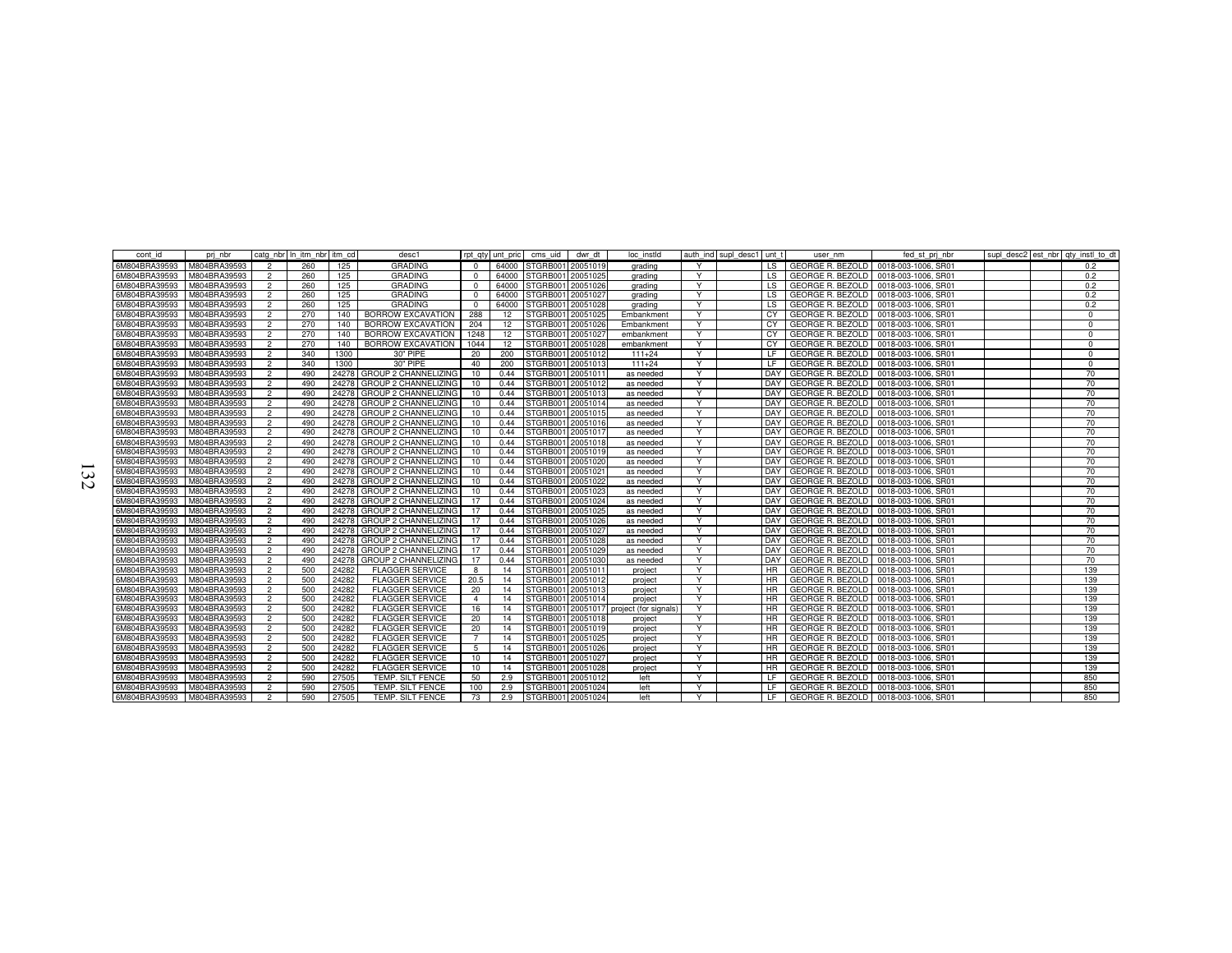# **Appendix C: Sample Data Collection Form**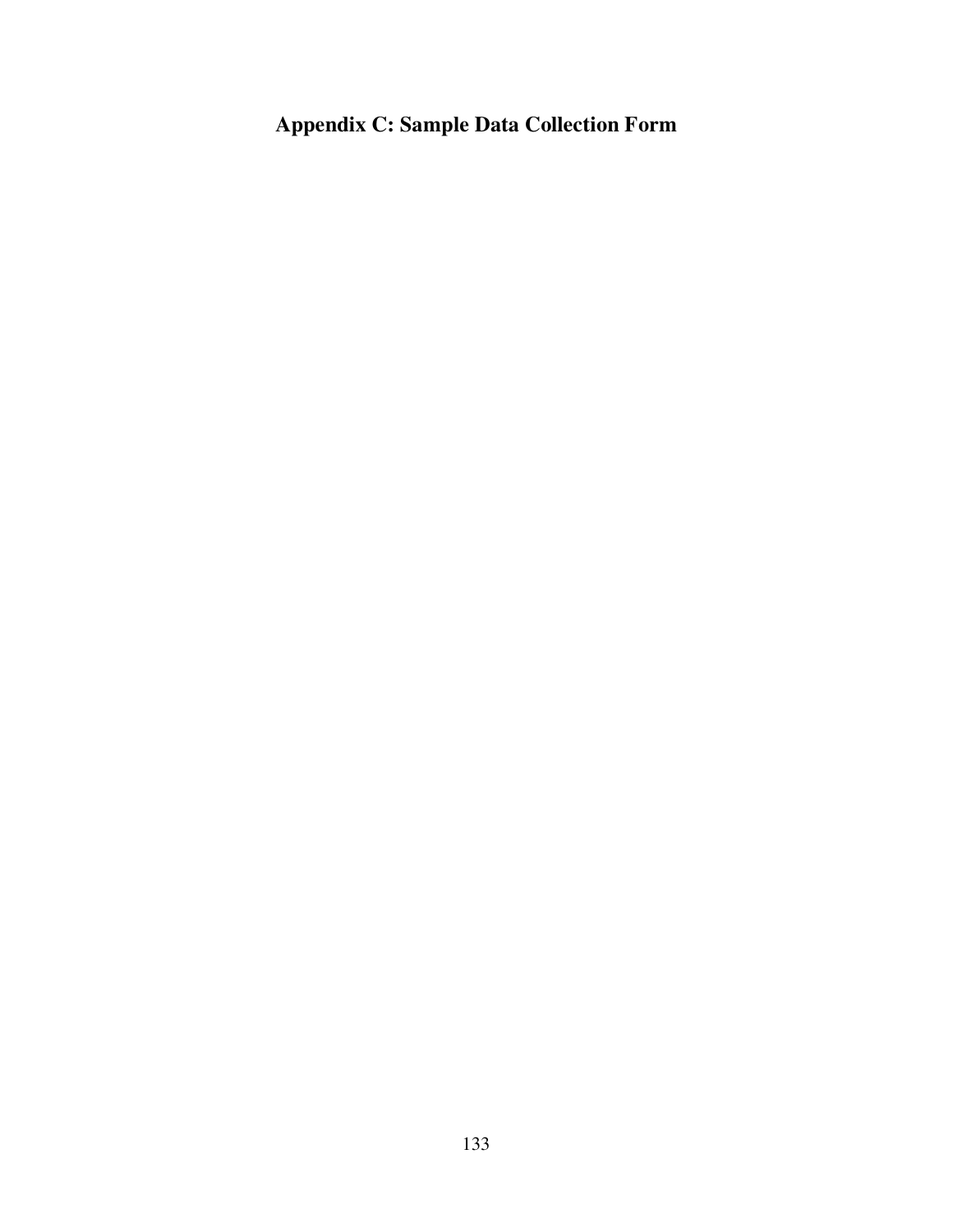|                 | Project Number:<br>(FO) 0081-080-117, N501, B627 Route Number: 81<br>District/County:<br>Salem / Roanoke |       |        | Project Description: 0.40 Mile Pavement Widening and Structure Repair on Rte. 419 and Rte. 81 Ramps |       |       | Project Type: Widening and Bridge Recon |       |       |       |       |       |       |         |       | Project Setting: |       |       |       |       | $GS-5$  |       |       |       |       | Project Award Amount:<br>Project As-Built Cost: |        |         |      |      | \$1,282,314.90 |      |               |      |            |       |       |
|-----------------|----------------------------------------------------------------------------------------------------------|-------|--------|-----------------------------------------------------------------------------------------------------|-------|-------|-----------------------------------------|-------|-------|-------|-------|-------|-------|---------|-------|------------------|-------|-------|-------|-------|---------|-------|-------|-------|-------|-------------------------------------------------|--------|---------|------|------|----------------|------|---------------|------|------------|-------|-------|
|                 |                                                                                                          |       | Actual | Total                                                                                               |       |       | Week #1                                 |       |       |       |       |       |       | Week #2 |       |                  |       |       |       |       | Week #3 |       |       |       |       |                                                 |        | Week #4 |      |      |                |      |               |      | Week $# 5$ |       |       |
| Activity<br>ID# | <b>Activity Description</b>                                                                              | Start | Finish | Quantity<br>w/ units                                                                                | 10/10 | 10/11 | 10/12                                   | 10/13 | 10/14 | 10/15 | 10/16 | 10/17 | 10/18 | 10/19   | 10/20 | 10/21            | 10/22 | 10/23 | 10/24 | 10/25 | 10/26   | 10/27 | 10/28 | 10/29 | 10/30 | 10/31                                           | $11/1$ | 11/2    | 11/3 | 11/4 | 11/5           | 11/6 | $\frac{1}{2}$ | 11/8 | 11/9       | 11/10 | 11/11 |
|                 | <b>MOBILIZATION</b>                                                                                      |       |        |                                                                                                     |       |       |                                         |       |       |       |       |       |       |         |       |                  |       |       |       |       |         |       |       |       |       |                                                 |        |         |      |      |                |      |               |      |            |       |       |
|                 | 00100 MOBILIZATION                                                                                       |       |        |                                                                                                     |       |       |                                         |       |       |       |       |       |       |         |       |                  |       |       |       |       |         |       |       |       |       |                                                 |        |         |      |      |                |      |               |      |            |       |       |
|                 | <b>TRAFFIC CONTROL</b>                                                                                   |       |        |                                                                                                     |       |       |                                         |       |       |       |       |       |       |         |       |                  |       |       |       |       |         |       |       |       |       |                                                 |        |         |      |      |                |      |               |      |            |       |       |
| 24160           | <b>CONSTRUCTION SIGNS</b>                                                                                |       |        |                                                                                                     |       |       |                                         |       |       |       |       |       |       |         |       |                  |       |       |       |       |         |       |       |       |       |                                                 |        |         |      |      |                |      |               |      |            |       |       |
| 54512           | CONSTR.PAVE.MARK.(TY.D,CL.II)4"                                                                          |       |        |                                                                                                     |       |       |                                         |       |       |       |       |       |       |         |       |                  |       |       |       |       |         |       |       |       |       |                                                 |        |         |      |      |                |      |               |      |            |       |       |
| 54552           | CONSTR.PAVE.MARK.(TY.F,CL.II)4"                                                                          |       |        |                                                                                                     |       |       |                                         |       |       |       |       |       |       |         |       |                  |       |       |       |       |         |       |       |       |       |                                                 |        |         |      |      |                |      |               |      |            |       |       |
|                 | <b>DEMOLITION</b>                                                                                        |       |        |                                                                                                     |       |       |                                         |       |       |       |       |       |       |         |       |                  |       |       |       |       |         |       |       |       |       |                                                 |        |         |      |      |                |      |               |      |            |       |       |
| 24430           | DEMOLITION OF PAVEMENT (FLEXIBLE)                                                                        |       |        |                                                                                                     |       |       |                                         |       |       |       |       |       |       |         |       |                  |       |       |       |       |         |       |       |       |       |                                                 |        |         |      |      |                |      |               |      |            |       |       |
| 24500           | REMOVE EXIST. CONCRETE MEDIAN                                                                            |       |        |                                                                                                     |       |       |                                         |       |       |       |       |       |       |         |       |                  |       |       |       |       |         |       |       |       |       |                                                 |        |         |      |      |                |      |               |      |            |       |       |
| 24501           | REMOVE EXIST. CG-2 CURB                                                                                  |       |        |                                                                                                     |       |       |                                         |       |       |       |       |       |       |         |       |                  |       |       |       |       |         |       |       |       |       |                                                 |        |         |      |      |                |      |               |      |            |       |       |
|                 | <b>EXCAVATION</b>                                                                                        |       |        |                                                                                                     |       |       |                                         |       |       |       |       |       |       |         |       |                  |       |       |       |       |         |       |       |       |       |                                                 |        |         |      |      |                |      |               |      |            |       |       |
| 00128           | <b>EXTRA EXCAVATION</b>                                                                                  |       |        |                                                                                                     |       |       |                                         |       |       |       |       |       |       |         |       |                  |       |       |       |       |         |       |       |       |       |                                                 |        |         |      |      |                |      |               |      |            |       |       |
|                 | <b>DROP INLETS &amp; DRAINAGE PIPES</b>                                                                  |       |        |                                                                                                     |       |       |                                         |       |       |       |       |       |       |         |       |                  |       |       |       |       |         |       |       |       |       |                                                 |        |         |      |      |                |      |               |      |            |       |       |
| 01180           | 18" PIPE                                                                                                 |       |        |                                                                                                     |       |       |                                         |       |       |       |       |       |       |         |       |                  |       |       |       |       |         |       |       |       |       |                                                 |        |         |      |      |                |      |               |      |            |       |       |
|                 | 07508 DROP INLET DI-7                                                                                    |       |        |                                                                                                     |       |       |                                         |       |       |       |       |       |       |         |       |                  |       |       |       |       |         |       |       |       |       |                                                 |        |         |      |      |                |      |               |      |            |       |       |
|                 | <b>CURB &amp; GUTTER</b>                                                                                 |       |        |                                                                                                     |       |       |                                         |       |       |       |       |       |       |         |       |                  |       |       |       |       |         |       |       |       |       |                                                 |        |         |      |      |                |      |               |      |            |       |       |
| 12020           | STD. CURB CG-2                                                                                           |       |        |                                                                                                     |       |       |                                         |       |       |       |       |       |       |         |       |                  |       |       |       |       |         |       |       |       |       |                                                 |        |         |      |      |                |      |               |      |            |       |       |
| 12022           | RADIAL CURB CG-2                                                                                         |       |        |                                                                                                     |       |       |                                         |       |       |       |       |       |       |         |       |                  |       |       |       |       |         |       |       |       |       |                                                 |        |         |      |      |                |      |               |      |            |       |       |
|                 | <b>GRADING</b>                                                                                           |       |        |                                                                                                     |       |       |                                         |       |       |       |       |       |       |         |       |                  |       |       |       |       |         |       |       |       |       |                                                 |        |         |      |      |                |      |               |      |            |       |       |
|                 | 00125 GRADING                                                                                            |       |        |                                                                                                     |       |       |                                         |       |       |       |       |       |       |         |       |                  |       |       |       |       |         |       |       |       |       |                                                 |        |         |      |      |                |      |               |      |            |       |       |
|                 | <b>STONE BASE &amp; SHOLDERS</b>                                                                         |       |        |                                                                                                     |       |       |                                         |       |       |       |       |       |       |         |       |                  |       |       |       |       |         |       |       |       |       |                                                 |        |         |      |      |                |      |               |      |            |       |       |
| 10065           | AGGR. MATL. NO. 1                                                                                        |       |        |                                                                                                     |       |       |                                         |       |       |       |       |       |       |         |       |                  |       |       |       |       |         |       |       |       |       |                                                 |        |         |      |      |                |      |               |      |            |       |       |
| 10128           | AGGR. BASE MATL. TY. I NO. 21B                                                                           |       |        |                                                                                                     |       |       |                                         |       |       |       |       |       |       |         |       |                  |       |       |       |       |         |       |       |       |       |                                                 |        |         |      |      |                |      |               |      |            |       |       |
|                 | <b>MILLING</b>                                                                                           |       |        |                                                                                                     |       |       |                                         |       |       |       |       |       |       |         |       |                  |       |       |       |       |         |       |       |       |       |                                                 |        |         |      |      |                |      |               |      |            |       |       |
|                 | 10630 FLEXIBLE PAVEMENT PLANING                                                                          |       |        |                                                                                                     |       |       |                                         |       |       |       |       |       |       |         |       |                  |       |       |       |       |         |       |       |       |       |                                                 |        |         |      |      |                |      |               |      |            |       |       |
|                 | <b>ASPHALT BASE COURSE</b>                                                                               |       |        |                                                                                                     |       |       |                                         |       |       |       |       |       |       |         |       |                  |       |       |       |       |         |       |       |       |       |                                                 |        |         |      |      |                |      |               |      |            |       |       |
|                 | 10612 ASPH.CONC.BASE CR. TY, BM-25.0                                                                     |       |        |                                                                                                     |       |       |                                         |       |       |       |       |       |       |         |       |                  |       |       |       |       |         |       |       |       |       |                                                 |        |         |      |      |                |      |               |      |            |       |       |
|                 | <b>ASPHALT INTERMEDIATE COURSE</b>                                                                       |       |        |                                                                                                     |       |       |                                         |       |       |       |       |       |       |         |       |                  |       |       |       |       |         |       |       |       |       |                                                 |        |         |      |      |                |      |               |      |            |       |       |
|                 | 10610 ASPHALT CONCRETE TY. IM-19.0A                                                                      |       |        |                                                                                                     |       |       |                                         |       |       |       |       |       |       |         |       |                  |       |       |       |       |         |       |       |       |       |                                                 |        |         |      |      |                |      |               |      |            |       |       |
|                 | <b>ASPHALT SURFACE COURSE</b>                                                                            |       |        |                                                                                                     |       |       |                                         |       |       |       |       |       |       |         |       |                  |       |       |       |       |         |       |       |       |       |                                                 |        |         |      |      |                |      |               |      |            |       |       |
| 10635           | ASPHALT CONCRETE TY. SM-9.5A                                                                             |       |        |                                                                                                     |       |       |                                         |       |       |       |       |       |       |         |       |                  |       |       |       |       |         |       |       |       |       |                                                 |        |         |      |      |                |      |               |      |            |       |       |
| 10636           | ASPHALT CONCRETE TY. SM-9.5D                                                                             |       |        |                                                                                                     |       |       |                                         |       |       |       |       |       |       |         |       |                  |       |       |       |       |         |       |       |       |       |                                                 |        |         |      |      |                |      |               |      |            |       |       |
|                 | <b>BARRIERS &amp; GUARDRAIL</b>                                                                          |       |        |                                                                                                     |       |       |                                         |       |       |       |       |       |       |         |       |                  |       |       |       |       |         |       |       |       |       |                                                 |        |         |      |      |                |      |               |      |            |       |       |
| 13320           | <b>GUARDRAIL GR-2</b>                                                                                    |       |        |                                                                                                     |       |       |                                         |       |       |       |       |       |       |         |       |                  |       |       |       |       |         |       |       |       |       |                                                 |        |         |      |      |                |      |               |      |            |       |       |
| 13323           | <b>GUARDRAIL GR-2A</b>                                                                                   |       |        |                                                                                                     |       |       |                                         |       |       |       |       |       |       |         |       |                  |       |       |       |       |         |       |       |       |       |                                                 |        |         |      |      |                |      |               |      |            |       |       |
| 13331           | RAD. GUARDRAIL GR-2                                                                                      |       |        |                                                                                                     |       |       |                                         |       |       |       |       |       |       |         |       |                  |       |       |       |       |         |       |       |       |       |                                                 |        |         |      |      |                |      |               |      |            |       |       |
|                 | <b>PAVEMENT MARKINGS</b>                                                                                 |       |        |                                                                                                     |       |       |                                         |       |       |       |       |       |       |         |       |                  |       |       |       |       |         |       |       |       |       |                                                 |        |         |      |      |                |      |               |      |            |       |       |
| 54049           | TY.B CL.III PAVE.LINE MARK.4"                                                                            |       |        |                                                                                                     |       |       |                                         |       |       |       |       |       |       |         |       |                  |       |       |       |       |         |       |       |       |       |                                                 |        |         |      |      |                |      |               |      |            |       |       |
| 54075<br>54076  | TY.B CL.VI PAVE. LINE MARK. 4"<br>TY.B CL.VI PAVE. LINE MARK. 6"                                         |       |        |                                                                                                     |       |       |                                         |       |       |       |       |       |       |         |       |                  |       |       |       |       |         |       |       |       |       |                                                 |        |         |      |      |                |      |               |      |            |       |       |
| 54077           | TY.B CL.VI PAVE. LINE MARK. 8"                                                                           |       |        |                                                                                                     |       |       |                                         |       |       |       |       |       |       |         |       |                  |       |       |       |       |         |       |       |       |       |                                                 |        |         |      |      |                |      |               |      |            |       |       |
|                 |                                                                                                          |       |        |                                                                                                     |       |       |                                         |       |       |       |       |       |       |         |       |                  |       |       |       |       |         |       |       |       |       |                                                 |        |         |      |      |                |      |               |      |            |       |       |
|                 | <b>REMOVE TEMPORARY STRUCTURE</b><br>68900 NS REM. PORT.OF EX.STR.                                       |       |        |                                                                                                     |       |       |                                         |       |       |       |       |       |       |         |       |                  |       |       |       |       |         |       |       |       |       |                                                 |        |         |      |      |                |      |               |      |            |       |       |
|                 | <b>SURFACE PATCHING</b>                                                                                  |       |        |                                                                                                     |       |       |                                         |       |       |       |       |       |       |         |       |                  |       |       |       |       |         |       |       |       |       |                                                 |        |         |      |      |                |      |               |      |            |       |       |
|                 | 68320 TYPE B PATCHING                                                                                    |       |        |                                                                                                     |       |       |                                         |       |       |       |       |       |       |         |       |                  |       |       |       |       |         |       |       |       |       |                                                 |        |         |      |      |                |      |               |      |            |       |       |
|                 | 68330 TYPE C PATCHING                                                                                    |       |        |                                                                                                     |       |       |                                         |       |       |       |       |       |       |         |       |                  |       |       |       |       |         |       |       |       |       |                                                 |        |         |      |      |                |      |               |      |            |       |       |
|                 | <b>DECK JOINTS</b>                                                                                       |       |        |                                                                                                     |       |       |                                         |       |       |       |       |       |       |         |       |                  |       |       |       |       |         |       |       |       |       |                                                 |        |         |      |      |                |      |               |      |            |       |       |
| 68572           | EXPANSION JOINT RECONSTRUCTION                                                                           |       |        |                                                                                                     |       |       |                                         |       |       |       |       |       |       |         |       |                  |       |       |       |       |         |       |       |       |       |                                                 |        |         |      |      |                |      |               |      |            |       |       |
| 68574           | CLEAN AND RESEAL EXPANSION JOINT                                                                         |       |        |                                                                                                     |       |       |                                         |       |       |       |       |       |       |         |       |                  |       |       |       |       |         |       |       |       |       |                                                 |        |         |      |      |                |      |               |      |            |       |       |
|                 | <b>DECK GROVING</b>                                                                                      |       |        |                                                                                                     |       |       |                                         |       |       |       |       |       |       |         |       |                  |       |       |       |       |         |       |       |       |       |                                                 |        |         |      |      |                |      |               |      |            |       |       |
| 68090           | BRIDGE DECK GROOVING                                                                                     |       |        |                                                                                                     |       |       |                                         |       |       |       |       |       |       |         |       |                  |       |       |       |       |         |       |       |       |       |                                                 |        |         |      |      |                |      |               |      |            |       |       |
|                 | <b>REMOVAL TRAFFIC CONTROL</b>                                                                           |       |        |                                                                                                     |       |       |                                         |       |       |       |       |       |       |         |       |                  |       |       |       |       |         |       |       |       |       |                                                 |        |         |      |      |                |      |               |      |            |       |       |
|                 |                                                                                                          |       |        |                                                                                                     |       |       |                                         |       |       |       |       |       |       |         |       |                  |       |       |       |       |         |       |       |       |       |                                                 |        |         |      |      |                |      |               |      |            |       |       |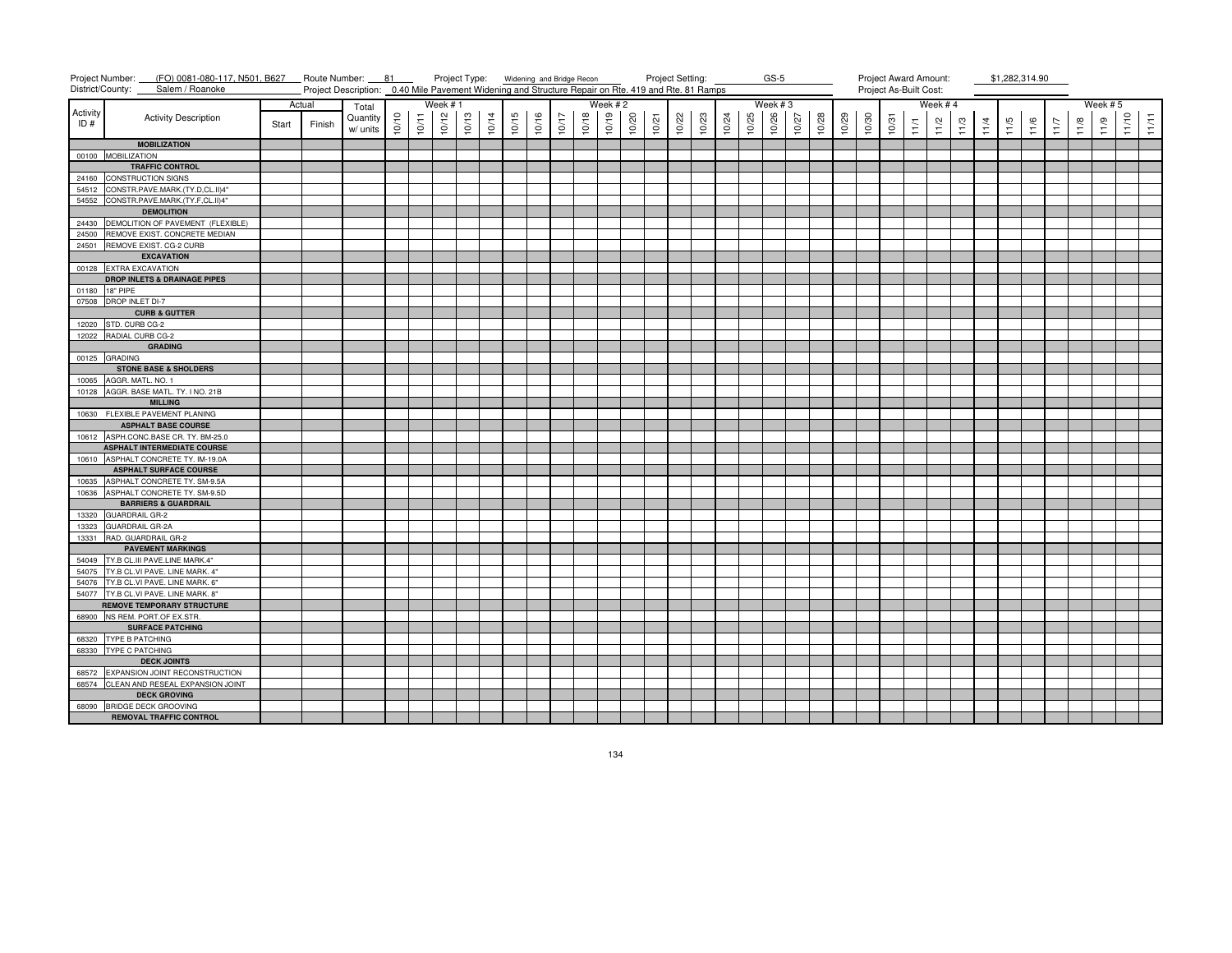**Appendix D:** *SiteManager* **Data Converter Field Personnel Training**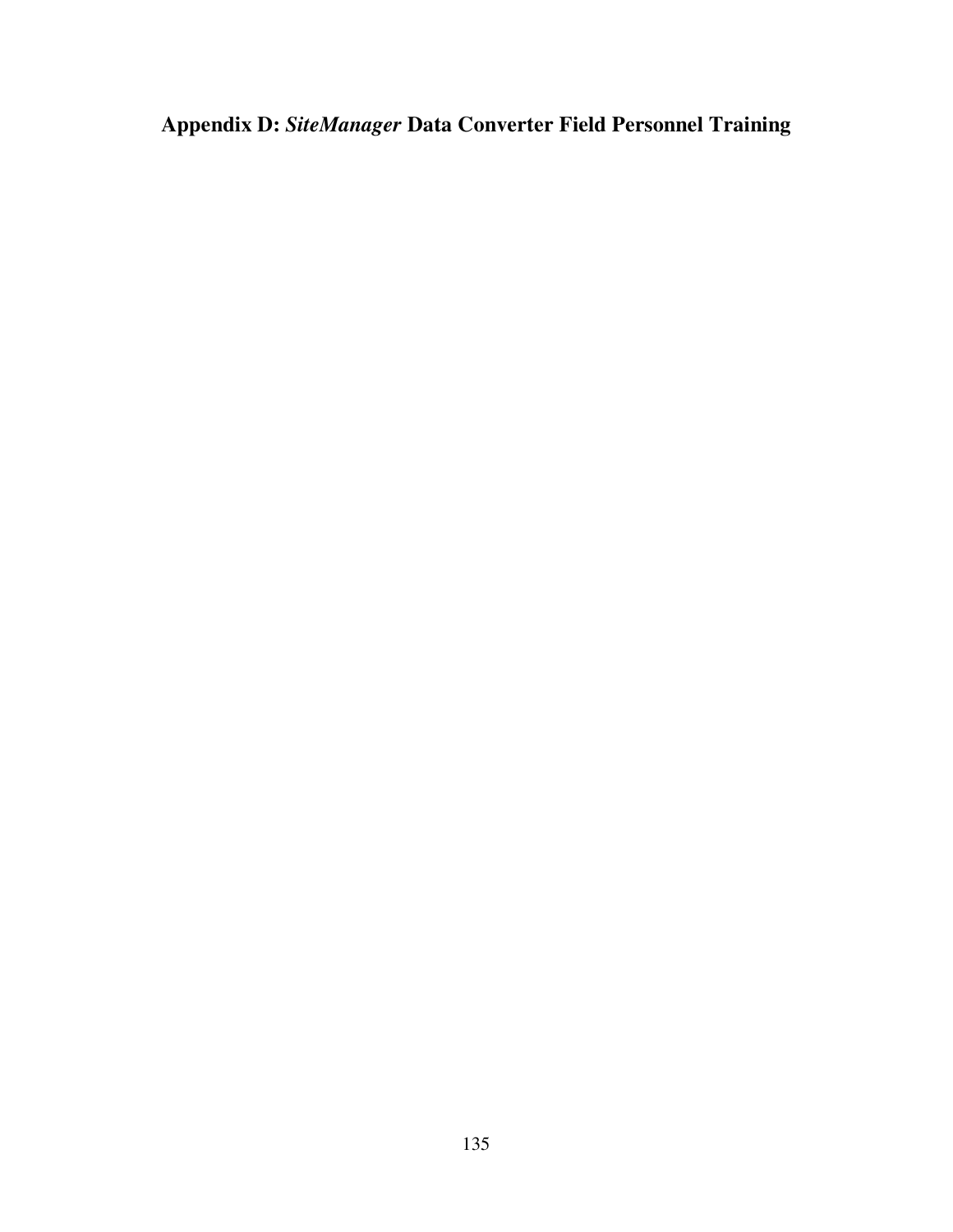# *SiteManager* **Data Converter Field Personnel Training**

# **TR-0603**

# **April 2006**

**Daniel W. Rich John C. Hildreth Virginia Tech**

#### *Abstract*

A Performance Time Data (PTD) system has been developed to collect, store, and report historical performance time data from VDOT projects. Data for the system will be collected by field personnel using *SiteManager*. This will require that the field personnel understand the collection procedures end use of the data such that the necessary information is accurately provided. This document describes the training designed to provide the necessary data collection knowledge to field personnel.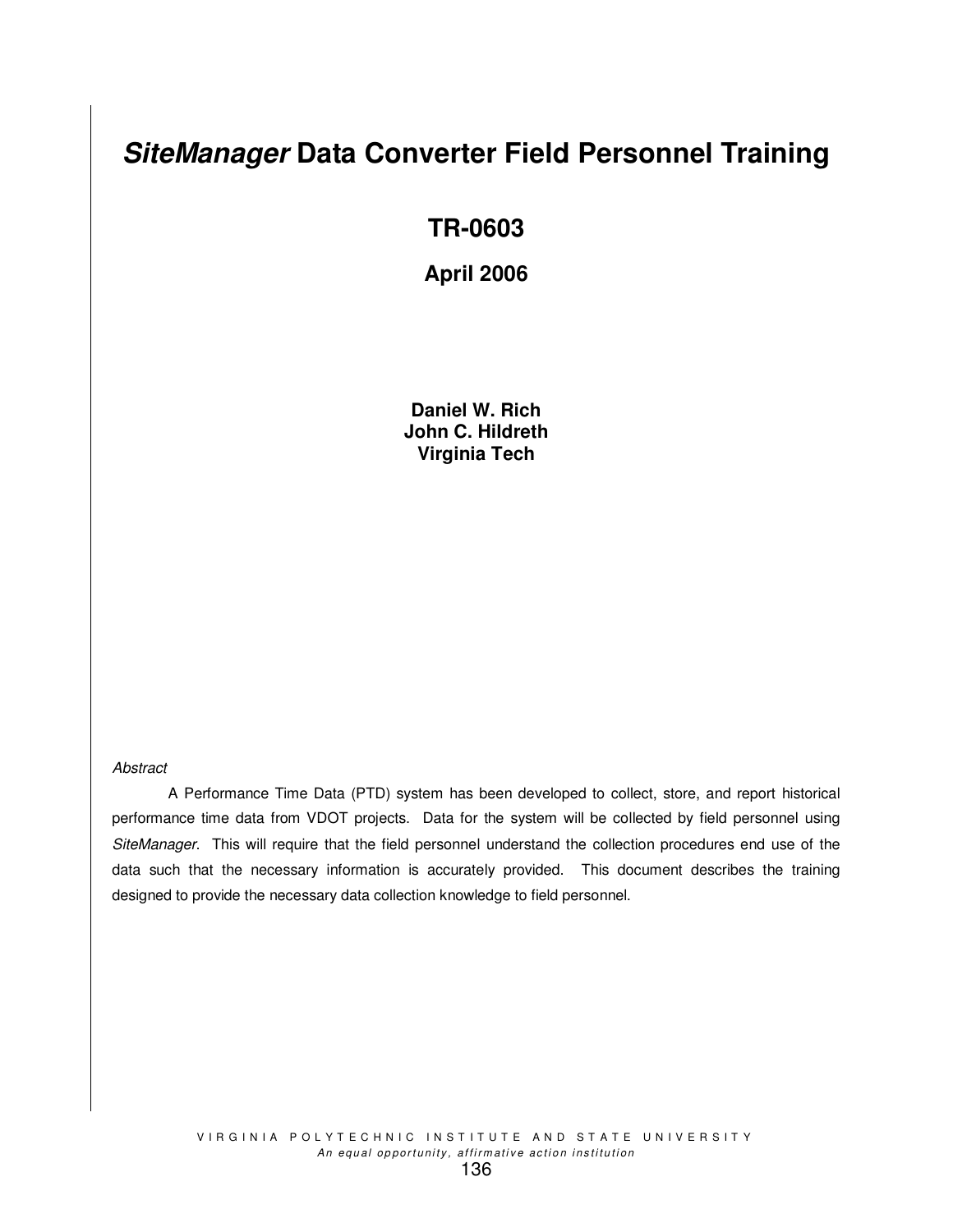# *Introduction*

The VDOT – VT Partnership for Project Scheduling (VPPS) has developed a Performance Time Data (PTD) system to maintain historical performance time data collected from VDOT projects. The system is based on published FHWA recommendations for determining contract time. It is designed to provide performance time data to assist VDOT schedulers in estimating activity durations for pre-advertisement schedules.

The performance time data used to populate the database will be collected using *SiteManager*. Alternative methods for *SiteManager* use are required to meet the data needs. It is not necessary to collect additional data, but comprehensive data collection procedures are needed to provide the required time-related information.

# *Data Description*

The historical performance time data reported by the database will be daily installed quantities (DIQ) and active crew days (ACD). DIQ is the quantity of work for each day work is performed on an item. ACD are days during which a crew is actively pursuing completion of a work item. For this reason, the daily performance time data needed includes, the quantity of work placed, the time required to place the quantity of work, and the number of crews utilized.

# *Data Collection Process*

The alternative methods will apply only to Driving Bid Items (DBIs), not every bid item. DBIs are those that are significant to the completion of a project. The progress of a DBI is a reflection of project progress. Eight project types with DBIs have been defined, as the list of DBIs vary by project type.

Prior to initiating data collection, project field personnel on a PTD demonstration project will be provided a list of DBIs for the project. A sample list of bid items from a road and bridge reconstruction project type can be found in the attached Table 1. Approximately one third of the bid items are driving and are shown in bold.

The daily work report (DWR) is currently used to track the daily installed quantity of each bid item. Performance time data will be collected in exactly the same manner. All performance time data will be collected in the daily work report under the work items tab. Alternative methods must be used to accurately collect the number of active crew days. These methods will not alter the sum of the quantity placed. To collect this data, the quantity installed by each crew must be recorded, even if this quantity is zero. A screen shot of a zero quantity entry can be found in Figure 1. This is different than making no entry at all, which can be seen in Figure 2. By entering the quantity installed by each crew, the number of entries can be used to determine number of active crew days performed on a DBI. This presents three situations for which data may be collected:

| $\mathbf 1$ | Work is performed by a single crew<br>and results in a quantity    |
|-------------|--------------------------------------------------------------------|
| 2           | Work is performed by a single crew<br>and results in zero quantity |
| З           | Work performed by multiple crews                                   |

#### **Situation Data Required**

The resulting quantity is recorded in the "Quantity Placed" field of the DWR The resulting zero quantity is recorded in the "Quantity Placed" field of the DWR A resulting quantity for each crew is recorded in the "Quantity Placed" field of the DWR

VIRGINIA POLYTECHNIC INSTITUTE AND STATE UNIVERSITY An equal opportunity, affirmative action institution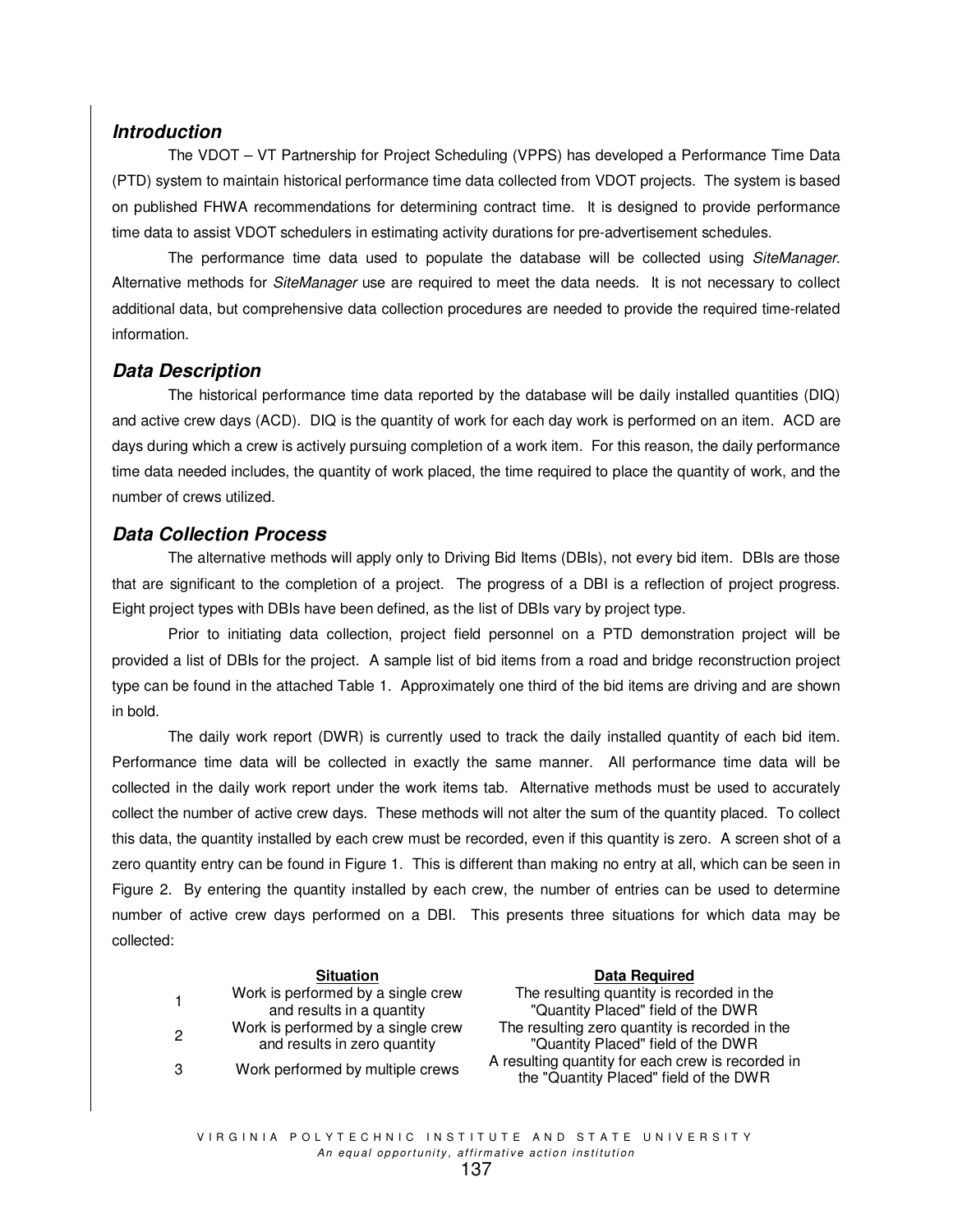| <b>Bid Item</b> |                                                | <b>Bid Item</b> |                                                |
|-----------------|------------------------------------------------|-----------------|------------------------------------------------|
| No.             | <b>Description</b>                             | No.             | <b>Description</b>                             |
| 00100           | <b>MOBILIZATION</b>                            | 27430           | SILTATION CONTROL EXCAVATION                   |
| 00125           | <b>GRADING</b>                                 | 27505           | TEMP. SILT FENCE                               |
| 00140           | <b>BORROW EXCAVATION</b>                       | 27506           | TEMP. FILTER BARRIER                           |
| 00270           | <b>ISELECT MATL. TY. I MIN. CBR-30</b>         | 51950           | <b>TEMP. SIGNALIZATION</b>                     |
| 00306           | <b>NS SELECT MATERIAL SELECT MATERIAL 8"</b>   | 54105           | ERADICATION OF EXIST. PAVEMENT MARKING         |
| 00591           | <b>ICOMB. UNDERDRAIN CD-2</b>                  | 54242           | TEMP. PAVE. MARKER 2 WAY                       |
| 00595           | <b>OUTLET PIPE</b>                             | 54550           | CONSTR.PAVE.MARK. (TY.F.CL.I)4"                |
| 00596           | <b>ENDWALL EW-12</b>                           | 54554           | CONSTR.PAVE.MARK. (TY.F.CL.I)8"                |
| 01150           | <b>15" PIPE</b>                                | 54562           | CONSTR.PAVE.MARK. (TY.F.CL.I)24"               |
| 01240           | 24" PIPE                                       | 60404           | <b>CONCRETE CLASS A4</b>                       |
| 01300           | 30" PIPE                                       | 60490           | <b>BRIDGE DECK GROOVING</b>                    |
| 06241           | 24" END SECTION ES-1                           | 61705           | <b>IEPOXY COATED REINF. STEEL</b>              |
| 06301           | 30" END SECTION ES-1                           | 61812           | <b>ISTR.STEEL PLATE GIRDER ASTM A709 GRADE</b> |
| 07508           | <b>DROP INLET DI-7</b>                         | 62015           | <b>RAILING, KANSAS CORRAL</b>                  |
| 09150           | EROSION CONTROL STONE CLASS I, EC-1            | 64011           | <b>ISTRUCTURE EXCAVATION</b>                   |
| 10128           | <b>AGGR. BASE MATL, TY. INO. 21B</b>           | 64030           | <b>POROUS BACKFILL</b>                         |
| 10607           | <b>ASPHALT CONCRETE TY. SM-12.5A</b>           | 64036           | PIPE UNDERDRAIN 6"                             |
| 10612           | <b>ASPHALT CONCRETE BASE COURSE TY. BM-25.</b> | 64110           | <b>ISTEEL PILES 10"</b>                        |
| 11070           | NS SAW CUT SAW CUT ASPHALT CONC. 6"            | 64755           | PILE POINT FOR 10" STEEL PILE                  |
| 13212           | R/W MONUMENT RM-2                              | 65013           | <b>CONCRETE CLASS A3</b>                       |
| 13320           | <b>IGUARDRAIL GR-2</b>                         | 65205           | <b>IEPOXY COATED REINF, STEEL</b>              |
| 13331           | <b>RAD. GUARDRAIL GR-2</b>                     | 66116           | INS TEMP. CAUSEWAY TEMP. CAUSEWAY              |
| 13345           | ALTERNATE BREAKWAY CABLE TERMINAL (GR-9        | 66116           | INS TEMP. CAUSEWAY TEMP. CAUSEWAY              |
| 13383           | FIXED OBJECT ATTACH. GR-FOA-1 TY. I            | 66120           | <b>COFFERDAM</b>                               |
| 24152           | <b>TYPE III BARRICADE 8'</b>                   | 66239           | <b>IDRY RIPRAP CL.II 38"</b>                   |
| 24278           | <b>GROUP 2 CHANNELIZING DEVICES</b>            | 66927           | NS BRIDGE SUBSTRUCTURE BRIDGE                  |
| 24282           | <b>FLAGGER SERVICE</b>                         | 66927           | NS BRIDGE SUBSTRUCTURE BRIDGE                  |
| 24297           | TRAF. BARRIER SERVICE CONC. DOUBLE FACE        | 66927           | NS BRIDGE SUBSTRUCTURE BRIDGE                  |
| 24703           | NS REMOVE EXIST REMOVE EXIST. GUARDRAIL        | 67900           | NS DISM. & REM. EXIST. STR. DISM.& REM.        |
| 25506           | <b>FIELD OFFICE TY.II</b>                      | 67905           | NS BRIDGE INCIDENTALS BRIDGE                   |
| 27102           | <b>REGULAR SEED</b>                            | 68476           | INS ENV.& WORKER PROTECT. ENV.& WORK.          |
| 27103           | <b>OVERSEEDING</b>                             | 68490           | NS DISPOSAL OF MATERIAL DISPOSAL OF            |
| 27215           | FERTILIZER(15-30-15)                           | 68760           | TRAF. BARRIER SERVICE CONC. SINGLE FACE        |
| 27250           | <b>LIME</b>                                    |                 |                                                |
| 27422           | <b>DEWATERING BASIN</b>                        |                 |                                                |

# **Table 1: Bid Items for Sample Bridge and Roadway Reconstruction Project**

Driving Bid Items shown in **bold**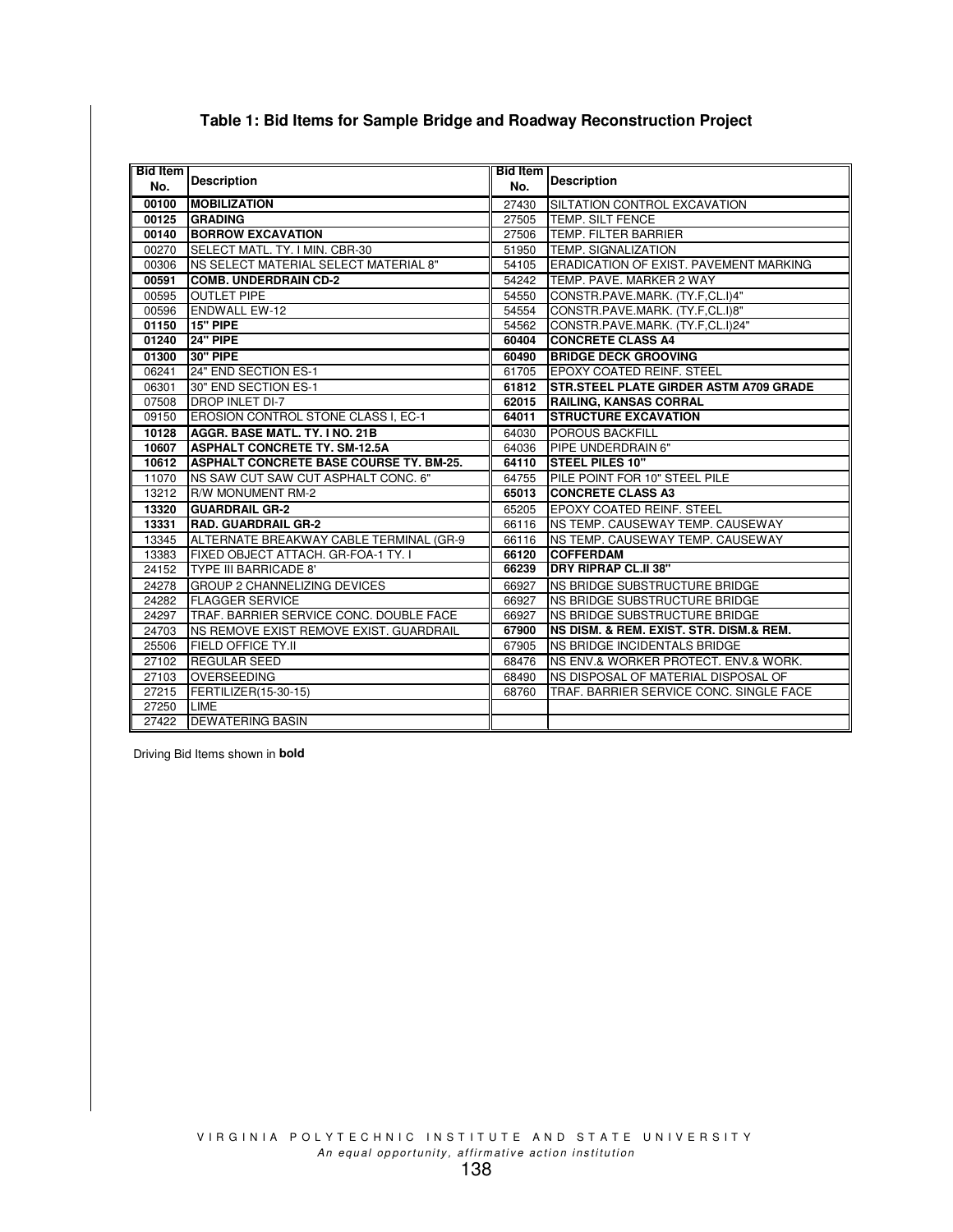| Edit Services Window<br>Help<br>日本初日<br>四重會<br>$\infty$ or $\infty$<br>$\Box$<br><b>A</b>     |                    |                                      |                                  |                          |
|-----------------------------------------------------------------------------------------------|--------------------|--------------------------------------|----------------------------------|--------------------------|
| Daily Work Reports                                                                            |                    |                                      |                                  |                          |
| DWB Info.<br>Contractors                                                                      | Contractor Equip.  | Daily Staff                          | Work Items                       | Force Accounts           |
| Contract ID: HM2079169M00<br>Inspector:                                                       | MARVIN L. SARTIN   | Date: 06/01/06                       |                                  |                          |
| Project Nbr:<br>M2078307M00<br>Line Itm Nbr: 0230                                             |                    | Item Code: 68570                     | <b>Category Nbr:</b>             | 0100                     |
| <b>Item Desc: EXPANSION JOINT</b>                                                             |                    |                                      | <b>Unit Price:</b>               | \$28,00000               |
| Supp Desc 1:                                                                                  |                    |                                      |                                  |                          |
| Supp Desc 2:                                                                                  |                    |                                      |                                  |                          |
|                                                                                               |                    |                                      |                                  |                          |
| <b>Qtv Reported to Date:</b>                                                                  | 0.000              | <b>Qtv Authorized to Date: 0.000</b> |                                  | Units Type: LF           |
| <b>Qtv Installed to Date:</b>                                                                 | 000                | <b>Bid Qty: 618.000</b>              |                                  | Pay To Plan Oty.         |
| <b>Qtv Paid to Date:</b>                                                                      | .000               | Current Contract Qty: 618.000        |                                  |                          |
|                                                                                               |                    | <b>Placed Oty.</b>                   | <b>Plan Page Number</b>          | <b>Templt Used</b>       |
|                                                                                               |                    |                                      | .0000                            |                          |
|                                                                                               |                    |                                      |                                  |                          |
|                                                                                               | ल                  |                                      |                                  |                          |
| .000 Plan Page Nbr:                                                                           | <b>Contractor:</b> |                                      |                                  | $\overline{\phantom{0}}$ |
| Loc Seq Nbr: 1<br>Location:                                                                   |                    |                                      | Measured Indicator:              |                          |
| Station<br><b>Offset Distance</b>                                                             |                    | Station                              | <b>Offset</b><br><b>Distance</b> |                          |
| <b>Status: Active</b><br>Loc Seq Nbr Location Installed<br>Placed Qty:<br>.000<br>From:<br>÷. | .000<br>To:        | .0001                                | .000                             |                          |

**Figure 1: Zero Quantity Entry**

| MARVIN L. SARTIN<br>Date: 06/01/06<br>Contract ID: HM2079169M00<br>Inspector:<br>Item Code: 24265<br>0100<br>Line Itm Nbr: 0120<br><b>Category Nbr:</b><br>\$81,515,00000<br><b>Item Desc: NS MAINTENANCE OF TRAFFIC</b><br><b>Unit Price:</b><br>Units Type: LS<br><b>Qtv Authorized to Date: 0.000</b><br>0.000<br><b>Qtv Reported to Date:</b><br>Pay To Plan Dly:<br>.000 |  |
|-------------------------------------------------------------------------------------------------------------------------------------------------------------------------------------------------------------------------------------------------------------------------------------------------------------------------------------------------------------------------------|--|
| Project Nbr: M2078307M00<br>Supp Desc 1: STR. 1002<br>Supp Desc 2: ATTD                                                                                                                                                                                                                                                                                                       |  |
|                                                                                                                                                                                                                                                                                                                                                                               |  |
| <b>Bid Qty: 1.000</b><br><b>Qty Installed to Date:</b><br>.000<br><b>Status: Active</b><br><b>Qty Paid to Date:</b><br>Current Contract Qty: 1.000                                                                                                                                                                                                                            |  |
| <b>Loc Seg Nbr Location Installed</b><br>Placed Otv.<br><b>Plan Page Number Templt Used</b>                                                                                                                                                                                                                                                                                   |  |
| Σ                                                                                                                                                                                                                                                                                                                                                                             |  |

**Figure 2: No Entry Being MadePotential**

# *Data Collection Issues*

The SiteManager system was designed to track quantities, not to track performance time. Therefore, special care must be taken to ensure the number of entries equals the number of crew days performed and the sum of the quantity installed is correct. The following situations may result in data collection issues:

- 1. It is standard practice to enter the percent complete for lump sum items on the day the estimate is being performed. This may not be a day the contractor worked on the DBI. By entering the percentage complete quantity on a day the contractor did not work, the number of quantity entries will not correspond with the number of active crew days.
- 2. There are times when an inspector may choose not to enter a quantity for payment to the contractor until a later date even though the contractor has placed a quantity. One example could be a failure by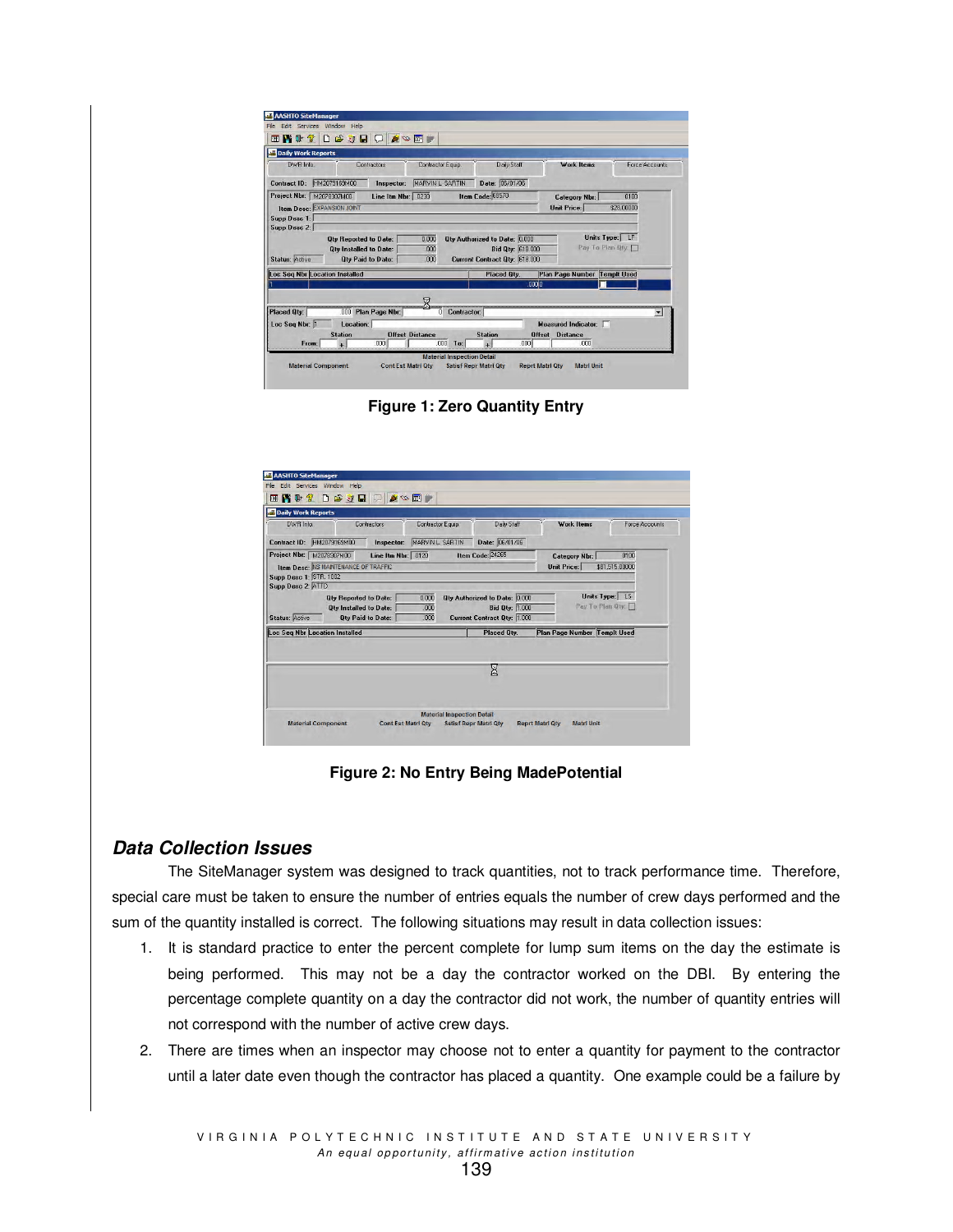the contractor to place the quantity with full adherence to the specifications causing the inspector to withhold payment until there is full adherence to the specifications. The inspector may then enter the quantity on a date when no work was performed on the activity. This will cause the total quantity installed to be correct, but the number of quantity entries will not correspond with the number of active crew days. This will produce inaccurate results.

3. If the inspector enters quantities for a DBI on a day when no work was performed to adjust the quantities to a correct value, the number of quantity entries will not correspond with the number of crew days. This will cause an extra active crew day to be attributed to the performance of that DBI.

#### *Frequently Asked Questions*

#### **1. What constitutes a crew?**

There are many ways a crew can be composed. A crew can range in size from one person to many persons. For this reason, project field personnel must determine what constitutes a crew. This determination can be made based on the crew composition normally used to complete the work. If the contractor personnel performing the work are abnormally smaller than the crew composition normally used, no performance time data needs to be recorded. No adjustments will be made for large crews.

#### **2. How are the number of crews determined?**

If there are two groups of workers actively pursuing work on a DBI in two separate locations, this can be considered as two crews. If there are two groups of workers actively pursuing work on two separate DBIs in the same location, these can be considered as two separate crews. If one crew splits to perform work on two separate DBIs, they can be considered as two crews. If two crews join to perform work on a single DBI in the same location, they can be considered as one crew.

#### **3. How are incidental items handled?**

If a crew is actively pursuing work to complete a DBI and then moves to actively pursue work on another DBI, performance time data needs to be collected for both DBIs on this day. If a crew or portions of a crew move to perform incidental items which are not significant to the overall completion of the work item, performance time data does not need to be collected for the incidental work.

# 4. If the contractor works a small amount of time on a DBI, does performance time data need to be **collected?**

There are various periods of time a crew may work on a DBI. On some days a crew may spend a full day and work overtime on a DBI and on other days they may work on a DBI for a short period of time. These situations require the project field personnel to determine when to record performance data for a DBI. If little time is spent on a DBI, the project field personnel must determine if the work performed is significant to the overall completion of the work item. Regardless of the time spent, if the work results in an installed quantity, that quantity should be recorded.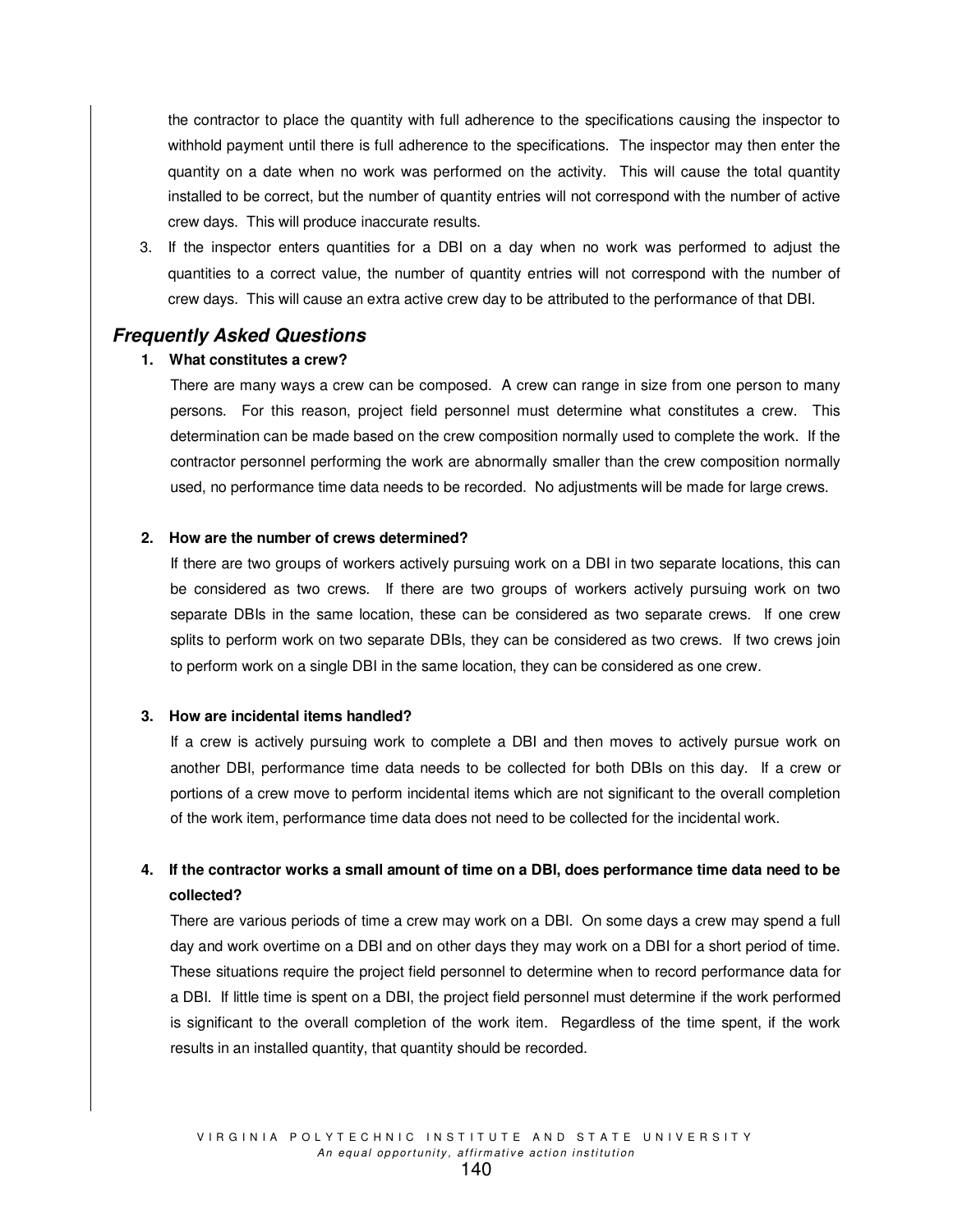#### **5. What consideration is given to overtime?**

When a crew works overtime on a DBI, no adjustments need to be made to account for the extra amount of time spent performing the work.

#### **6. What if the contractor is working multiple shifts?**

If there are multiple shifts are being worked on a job and work is performed on a single DBI during each shift, a work item entry for this DBI needs to be made for each shift to collect the performance time data because each shift constitutes a day.

#### **7. How are active crew days collected for lump sum items?**

It is not necessary to estimate the percentage completed on a lump work item for each day work is performed. It is best to enter the monthly quantity on the last day which the crew actively pursued the work. When the monthly quantity is estimated on a day in which work is not performed, the last entry made may be changed to equal the percentage completed for the estimate period.

#### **8. Should performance time data be collected on days when materials are delivered?**

Accepting delivery and offloading materials is not considered actively pursuing the work.

#### **9. When do I stop collecting performance time data for a work item?**

When 100% of a work item has been paid for, no more performance time data needs to be collected for this item.

# *System Impacts*

When the alternative methods described are used to collect the necessary performance time data, there are two effects on the *SiteManager* system:

- 1. The daily work report will increase in length since all daily quantities, including those that are zero, are included.
- 2. The estimate summary will also include zero quantity entries.

Field trials of these methods have shown that no function of *SiteManager* is compromised and all field personnel involved have reported positive experiences.

# *Data Uses*

The data collected from *SiteManager* will be used to populate the database with performance time data. This data includes collecting the daily installed quantity and the number of active crew days expended during the performance of the DBI. The total quantity placed for a DBI is the sum of the recorded quantity. The total number of crew days is the number of work item entries for a DBI.

Feel free to contact either Dr. John Hildreth or Ms. Jennifer Stephens with any questions by email at scheduling@vt.edu or by phone at (540) 231-0923.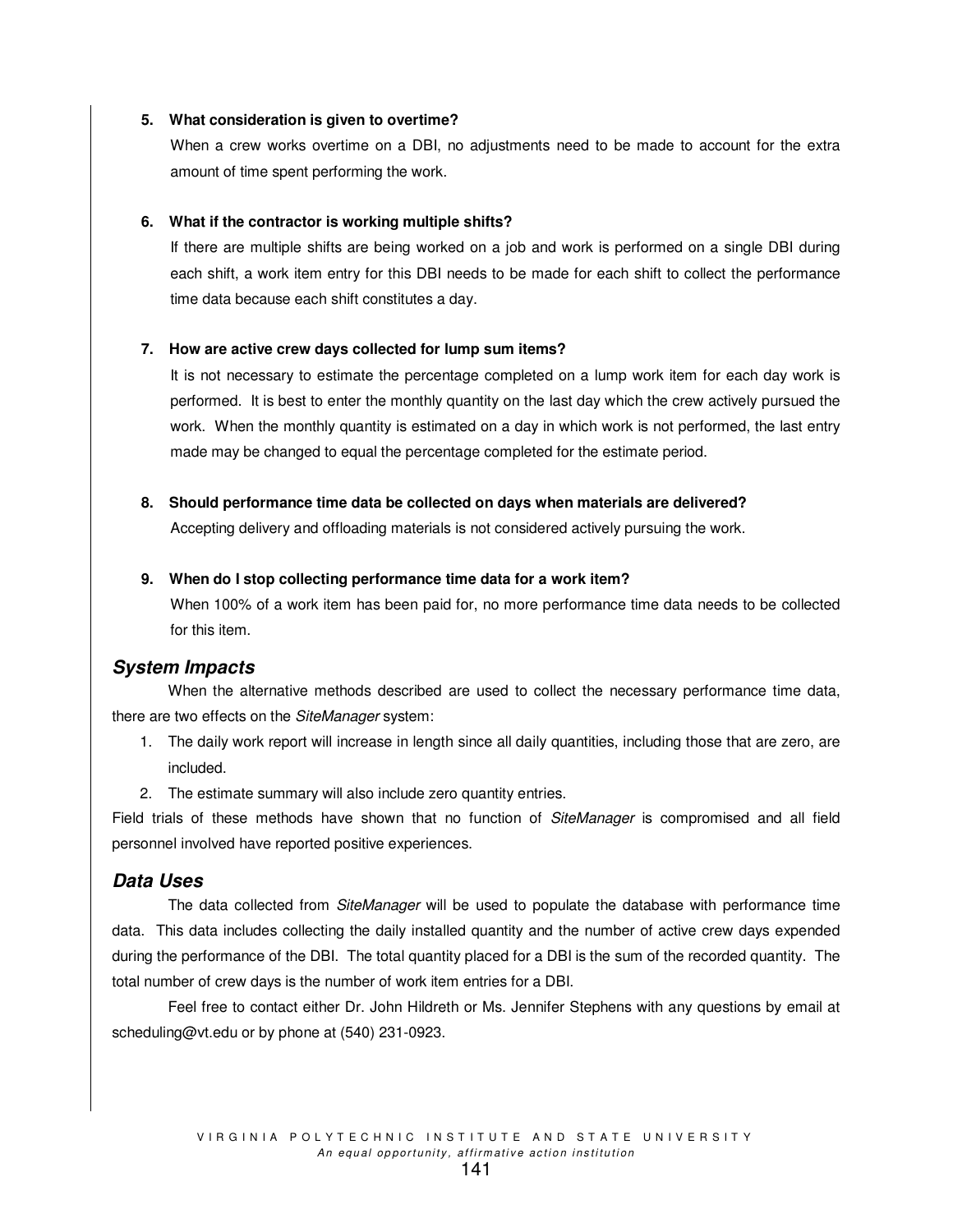# *Examples*

**Example 1**: One crew laid 15" pipe for a week. The following table specifies the work performed each day.

| Monday | Tuesday | Wednesday | Thursday | Friday |  |  |
|--------|---------|-----------|----------|--------|--|--|
| 20 LF  | 35 LF   | 45 LF     | No Work  | 15 LF  |  |  |

The DBI is 01150 15" PIPE and the daily quantity entries into *SiteManager* are:

| Monday:    | 20 LF |
|------------|-------|
| Tuesday:   | 35 LF |
| Wednesday: | 45 LF |
| Thursday:  | None  |
| Friday:    | 15 LF |
|            |       |

**Example 2:** One crew laid 24" pipe for a week. The following table represents the work performed

each day.

| Mon                 | ™ue                 | Wed   | ™hu     | Fri                 |
|---------------------|---------------------|-------|---------|---------------------|
| Excavated<br>Trench | Excavated<br>Trench | 45 LF | No Work | Excavated<br>Trench |

The DBI is 01240 24" PIPE and the daily quantity entries into *SiteManager* are:

| Monday:    | 0 LF  |
|------------|-------|
| Tuesday:   | 0 LF  |
| Wednesday: | 45 LF |
| Thursday:  | None  |
| Friday:    | 0 LF  |

**Example 3:** Work was being performed on three separate concrete footers for a bridge. The following table represents the work performed each day.

|        | Mon              | Tue              | Wed     | Thu              | Fri     |
|--------|------------------|------------------|---------|------------------|---------|
| Crew 1 | Formed<br>Footer | Formed<br>Footer | No Work | No Work          | 65 CY   |
| Crew 2 | Formed<br>Footer | No Work          | No Work | 75 CY            | No Work |
| Crew 3 | No Work          | No Work          | No Work | Formed<br>Footer | 80 CY   |

The DBI is 65013 CONCRETE CLASS A3 and the daily quantity entries into *SiteManager* are:

Wednesday: None<br>Thursday: 75 CY

Monday: 0 CY for Crew 1 and 0 CY for Crew 2 Tuesday: 0 CY for Crew 1 Thursday: 75 CY for Crew 2 and 0 CY for Crew 3<br>Friday: 65 CY for Crew 1 and 80 CY for Crew 3 65 CY for Crew 1 and 80 CY for Crew 3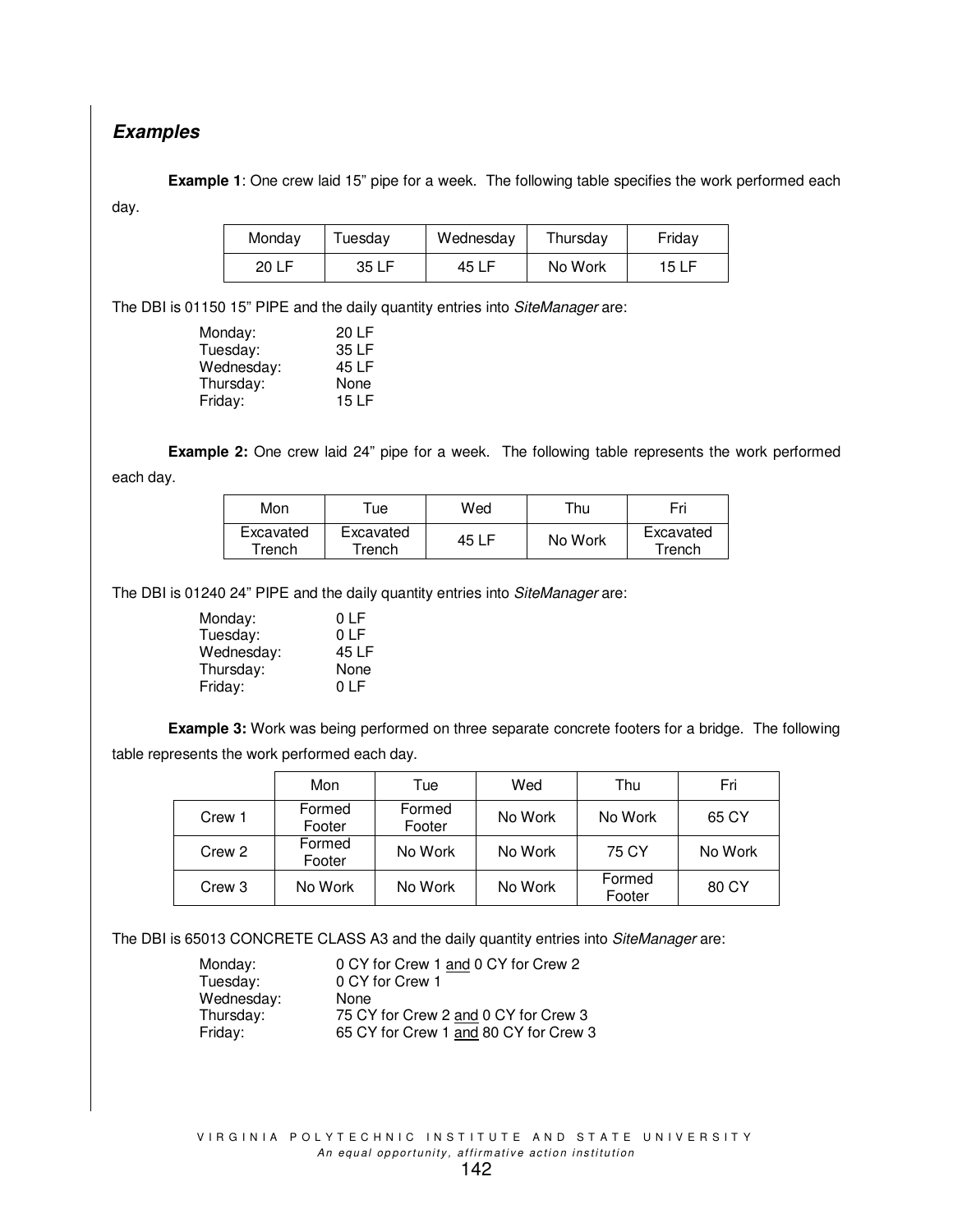**Appendix E: Type I Statistical Analysis Table**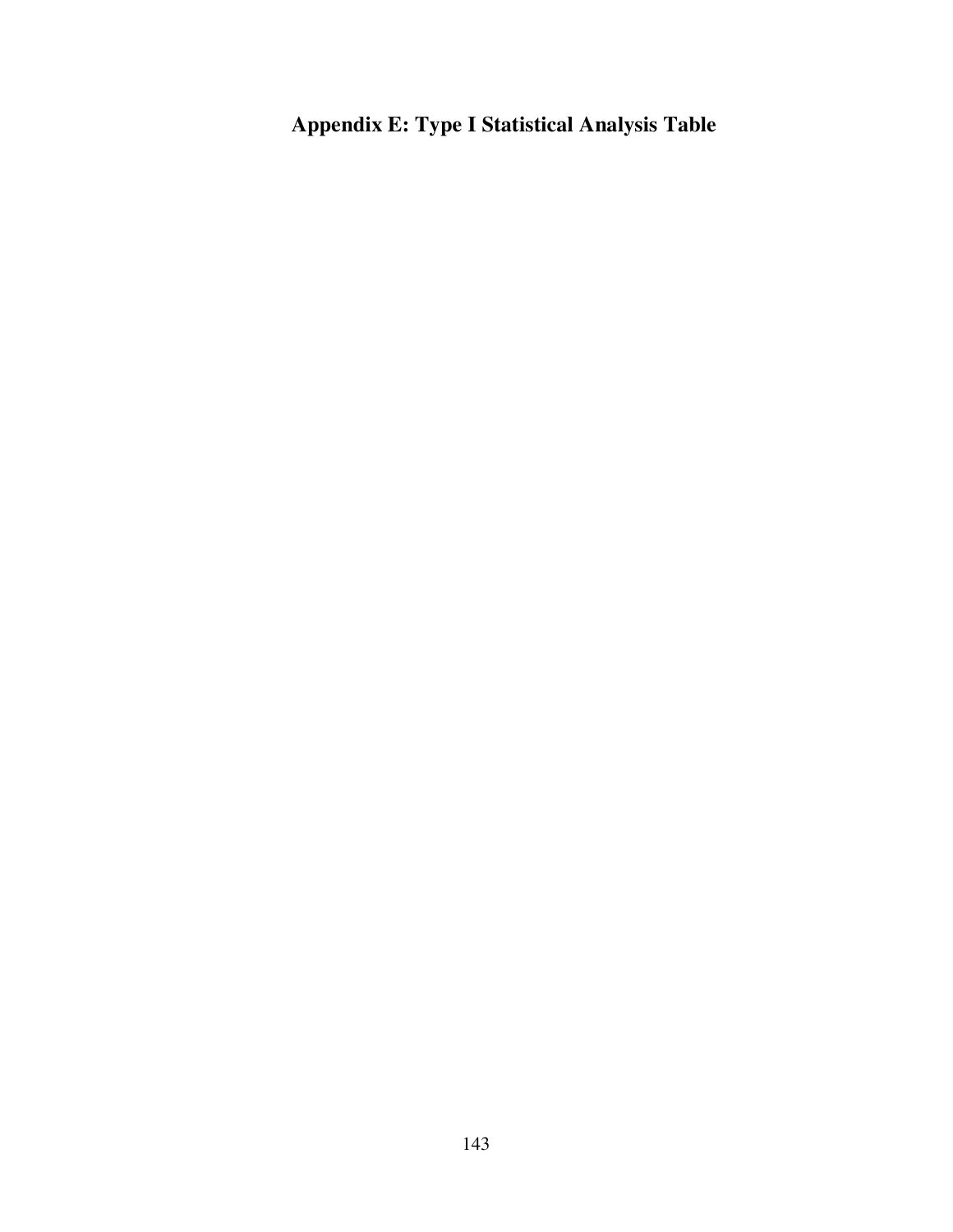| Order No.               | Ordered Data | Sample No.              | Rank            | $t_j$ | $t_j(t_j^2-1)$ |
|-------------------------|--------------|-------------------------|-----------------|-------|----------------|
| 1                       | 0.00         | 1                       | $\overline{25}$ |       |                |
| $\overline{\mathbf{c}}$ | 0.00         | 1                       | 25              |       |                |
| 3                       | 0.00         | $\overline{\mathbf{1}}$ | 25              |       |                |
| $\overline{4}$          | 0.00         | ī                       | $\overline{25}$ |       |                |
| 5                       | 0.00         | 1                       | 25              |       |                |
| 6                       | 0.00         | $\overline{\mathbf{1}}$ | 25              |       |                |
| 7                       | 0.00         | 1                       | 25              |       |                |
| 8                       | 0.00         | 1                       | 25              |       |                |
| 9                       | 0.00         | 1                       | $\overline{25}$ |       |                |
| 10                      | 0.00         | 1                       | 25              |       |                |
| 11                      | 0.00         | $\overline{\mathbf{1}}$ | 25              |       |                |
| 12                      | 0.00         | $\overline{\mathbf{1}}$ | $\overline{25}$ |       |                |
| 13                      | 0.00         | 1                       | $\overline{25}$ |       |                |
| $\overline{14}$         | 0.00         | 1                       | $\overline{25}$ |       |                |
| 15                      | 0.00         | 1                       | 25              |       |                |
| 16                      | 0.00         | 1                       | 25              |       |                |
| 17                      | 0.00         | 1                       | 25              |       |                |
| 18                      | 0.00         | 1                       | 25              |       |                |
| 19                      | 0.00         | 1                       | 25              |       |                |
| 20                      | 0.00         | 1                       | 25              |       |                |
| 21                      | 0.00         | $\overline{\mathbf{1}}$ | 25              |       |                |
| $\overline{22}$         | 0.00         | ī                       | 25              |       |                |
| 23                      | 0.00         | $\overline{\mathbf{1}}$ | 25              |       |                |
| 24                      | 0.00         | $\overline{\mathbf{1}}$ | 25              |       |                |
| 25                      | 0.00         | $\overline{c}$          | 25              | 50    | 124950         |
| $\overline{26}$         | 0.00         | $\overline{c}$          | 25              |       |                |
| 27                      | 0.00         | $\overline{2}$          | 25              |       |                |
| 28                      | 0.00         | $\overline{2}$          | 25              |       |                |
| 29                      | 0.00         | $\overline{2}$          | 25              |       |                |
| 30                      | 0.00         | $\overline{2}$          | 25              |       |                |
| 31                      | 0.00         | $\overline{2}$          | 25              |       |                |
| $\overline{32}$         | 0.00         | $\overline{2}$          | $\overline{25}$ |       |                |
| 33                      | 0.00         | $\overline{2}$          | 25              |       |                |
| 34                      | 0.00         | $\overline{2}$          | 25              |       |                |
| $\overline{35}$         | 0.00         | $\overline{2}$          | $\overline{25}$ |       |                |
| 36                      | 0.00         | $\overline{c}$          | 25              |       |                |
| $\overline{37}$         | 0.00         | $\overline{2}$          | $\overline{25}$ |       |                |
| 38                      | 0.00         | $\overline{\mathbf{c}}$ | 25              |       |                |
| 39                      | 0.00         | $\overline{c}$          | 25              |       |                |
| 40                      | 0.00         | $\overline{c}$          | 25              |       |                |
| 41                      | 0.00         | $\overline{\mathbf{c}}$ | 25              |       |                |
| 42                      | 0.00         | $\overline{2}$          | 25              |       |                |
| 43                      | 0.00         | $\overline{2}$          | 25              |       |                |
| 44                      | 0.00         | 2                       | 25              |       |                |
| 45                      | 0.00         | $\overline{2}$          | 25              |       |                |
| 46                      | 0.00         | $\overline{2}$          | 25              |       |                |
| 47                      | 0.00         | $\overline{2}$          | 25              |       |                |
| 48                      | 0.00         | $\overline{2}$          | 25              |       |                |
| 49                      | 0.00         | $\frac{2}{2}$           | 25              |       |                |
| 50                      | 0.00         |                         | 25              |       |                |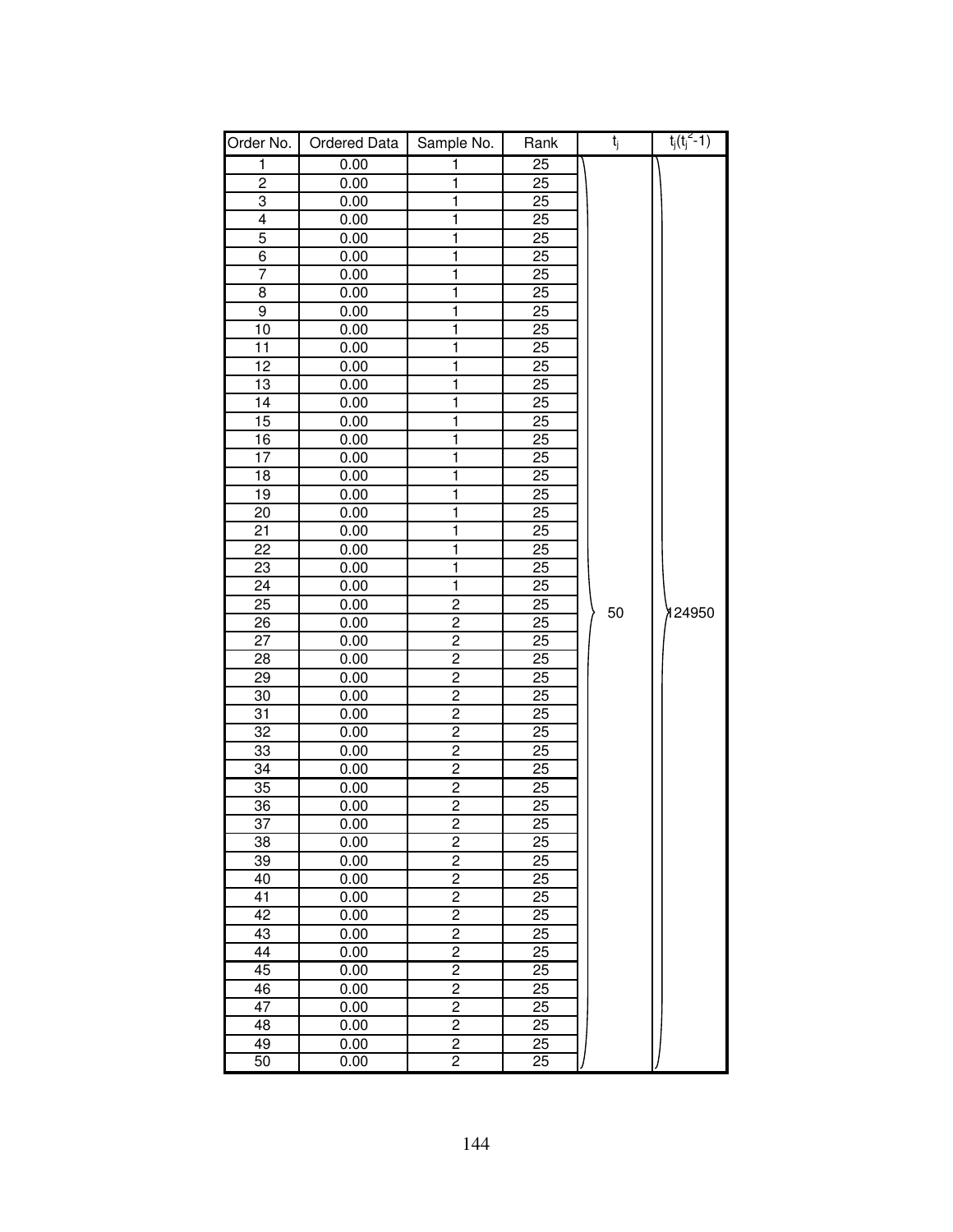| Order No.       | Ordered Data | Sample No.              | Rank            | $t_j$                   | $t_j(t_j^2-1)$ |
|-----------------|--------------|-------------------------|-----------------|-------------------------|----------------|
| 51              | 0.05         | 1                       | 51.5            | $\overline{c}$          | 6              |
| 52              | 0.05         | $\overline{2}$          | 51.5            |                         |                |
| 53              | 0.10         | 1                       | 54              |                         |                |
| 54              | 0.10         | $\mathbf{1}$            | 54              | 3                       | 24             |
| 55              | 0.10         | $\overline{2}$          | 54              |                         |                |
| 56              | 0.20         | $\overline{2}$          | 56.5            |                         |                |
| 57              | 0.20         | $\overline{2}$          | 56.5            | $\overline{\mathbf{c}}$ | 6              |
| 58              | 0.25         | 1                       | 58              |                         |                |
| 59              | 0.50         | $\overline{1}$          | 61              |                         |                |
| 60              | 0.50         | $\overline{c}$          | 61              | 3                       | 24             |
| 61              | 0.50         | $\overline{2}$          | 61              |                         |                |
| 62              | 1.00         | 1                       | 70              |                         |                |
| 63              | 1.00         | 1                       | 70              |                         |                |
| 64              | 1.00         | 1                       | 70              |                         |                |
| 65              | 1.00         | 1                       | 70              |                         |                |
| 66              | 1.00         | 1                       | 70              |                         |                |
| 67              | 1.00         | 1                       | $\overline{70}$ |                         |                |
| 68              | 1.00         | $\mathbf{1}$            | 70              |                         |                |
| 69              | 1.00         | $\mathbf{1}$            | 70              |                         |                |
| 70              | 1.00         | ī                       | 70              | 17                      | 4896           |
| 71              | 1.00         | $\overline{2}$          | 70              |                         |                |
| $\overline{72}$ | 1.00         | $\overline{2}$          | $\overline{70}$ |                         |                |
| $\overline{73}$ | 1.00         | $\overline{2}$          | $\overline{70}$ |                         |                |
| $\overline{74}$ | 1.00         | $\overline{2}$          | 70              |                         |                |
| $\overline{75}$ | 1.00         | $\overline{2}$          | $\overline{70}$ |                         |                |
| 76              | 1.00         | $\overline{2}$          | 70              |                         |                |
| 77              | 1.00         | $\overline{c}$          | 70              |                         |                |
| 78              | 1.00         | $\overline{2}$          | 70              |                         |                |
| 79              | 1.50         | $\overline{2}$          | 79              |                         |                |
| 80              | 3.00         | 1                       | 80              |                         |                |
| 81              | 4.73         | $\mathbf{1}$            | 81.5            | 2                       | 6              |
| 82              | 4.73         | $\overline{c}$          | 81.5            |                         |                |
| 83              | 5.50         | $\mathbf{1}$            | 83.5            | 2                       | 6              |
| 84              | 5.50         | $\overline{2}$          | 83.5            |                         |                |
| 85              | 5.80         | $\overline{2}$          | 85              |                         |                |
| 86              | 6.00         | 1                       | 86.5            | $\overline{\mathbf{c}}$ | 6              |
| $\overline{87}$ | 6.00         | $\overline{2}$          | 86.5            |                         |                |
| 88              | 8.00         | 1                       | 91.5            |                         |                |
| 89              | 8.00         | 1                       | 91.5            |                         |                |
| 90              | 8.00         | ī                       | 91.5            |                         |                |
| 91              | 8.00         | $\overline{1}$          | 91.5            | 8                       | 504            |
| 92              | 8.00         | $\overline{2}$          | 91.5            |                         |                |
| 93              | 8.00         | $\overline{2}$          | 91.5            |                         |                |
| 94              | 8.00         | $\overline{2}$          | 91.5            |                         |                |
| 95              | 8.00         | $\overline{2}$          | 91.5            |                         |                |
| 96              | 10.00        | ī                       | 96.5            | $\overline{c}$          | 6              |
| 97              | 10.00        | $\overline{2}$          | 96.5            |                         |                |
| 98              | 12.00        | $\overline{\mathbf{1}}$ | 98              |                         |                |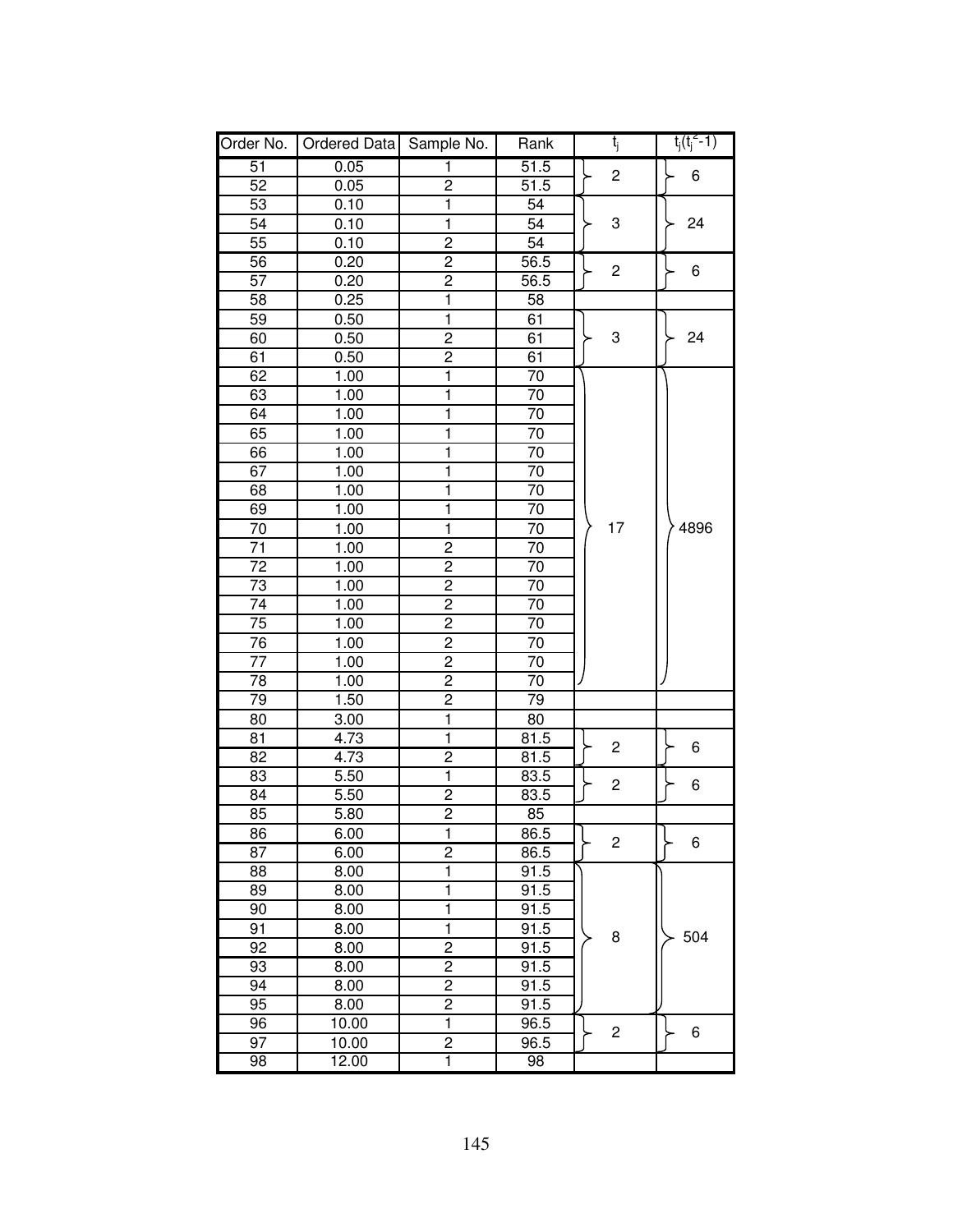| Order No.        | Ordered Data Sample No. |                         | Rank             | t <sub>j</sub> | $t_i(t_i^2-1)$ |
|------------------|-------------------------|-------------------------|------------------|----------------|----------------|
| 99               | 13.33                   | 1                       | 99.5             | $\overline{c}$ | 6              |
| 100              | 13.33                   | $\overline{c}$          | 99.5             |                |                |
| 101              | 13.50                   | 1                       | 101.5            | $\overline{c}$ | 6              |
| 102              | 13.50                   | $\overline{2}$          | 101.5            |                |                |
| 103              | 14.00                   | 1                       | 103              |                |                |
| 104              | 15.50                   | ī                       | 104.5            | $\overline{c}$ | 6              |
| 105              | 15.50                   | $\overline{2}$          | 104.5            |                |                |
| 106              | 16.00                   | 1                       | 106.5            | $\overline{c}$ | 6              |
| 107              | 16.00                   | $\overline{c}$          | 106.5            |                |                |
| 108              | 18.00                   | 1                       | 108.5            | $\overline{c}$ | 6              |
| 109              | 18.00                   | $\overline{c}$          | 108.5            |                |                |
| 110              | 18.67                   | 1                       | 110.5            | $\overline{c}$ | 6              |
| 111              | 18.67                   | $\overline{2}$          | 110.5            |                |                |
| $\overline{112}$ | 19.55                   | $\overline{2}$          | 112              |                |                |
| $\overline{113}$ | 21.33                   | $\overline{2}$          | $\overline{113}$ |                |                |
| 114              | 21.50                   | 1                       | 114.5            | $\overline{c}$ | 6              |
| 115              | 21.50                   | $\overline{2}$          | 114.5            |                |                |
| 116              | 23.00                   | 1                       | 116.5            | $\overline{c}$ | 6              |
| 117              | 23.00                   | $\overline{2}$          | 116.5            |                |                |
| $\overline{118}$ | 26.55                   | ī                       | 118              |                |                |
| 119              | 30.00                   | 1                       | 119.5            | $\overline{c}$ | 6              |
| 120              | 30.00                   | $\overline{\mathbf{c}}$ | 119.5            |                |                |
| 121              | 32.26                   | ī                       | 121.5            | $\overline{c}$ | 6              |
| 122              | 32.26                   | $\overline{2}$          | 121.5            |                |                |
| 123              | 40.00                   | 1                       | 123.5            | $\overline{c}$ | 6              |
| 124              | 40.00                   | $\overline{2}$          | 123.5            |                |                |
| 125              | 43.00                   | $\overline{1}$          | 125.5            | $\overline{c}$ | 6              |
| 126              | 43.00                   | $\overline{2}$          | 125.5            |                |                |
| 127              | 45.50                   | $\overline{\mathbf{1}}$ | 127.5            |                | 6              |
| 128              | 45.50                   | 2                       | 127.5            | $\overline{c}$ |                |
| 129              | 56.00                   | 1                       | 129.5            | $\overline{c}$ | 6              |
| 130              | 56.00                   | $\overline{2}$          | 129.5            |                |                |
|                  |                         |                         |                  | SUM:           | 130518         |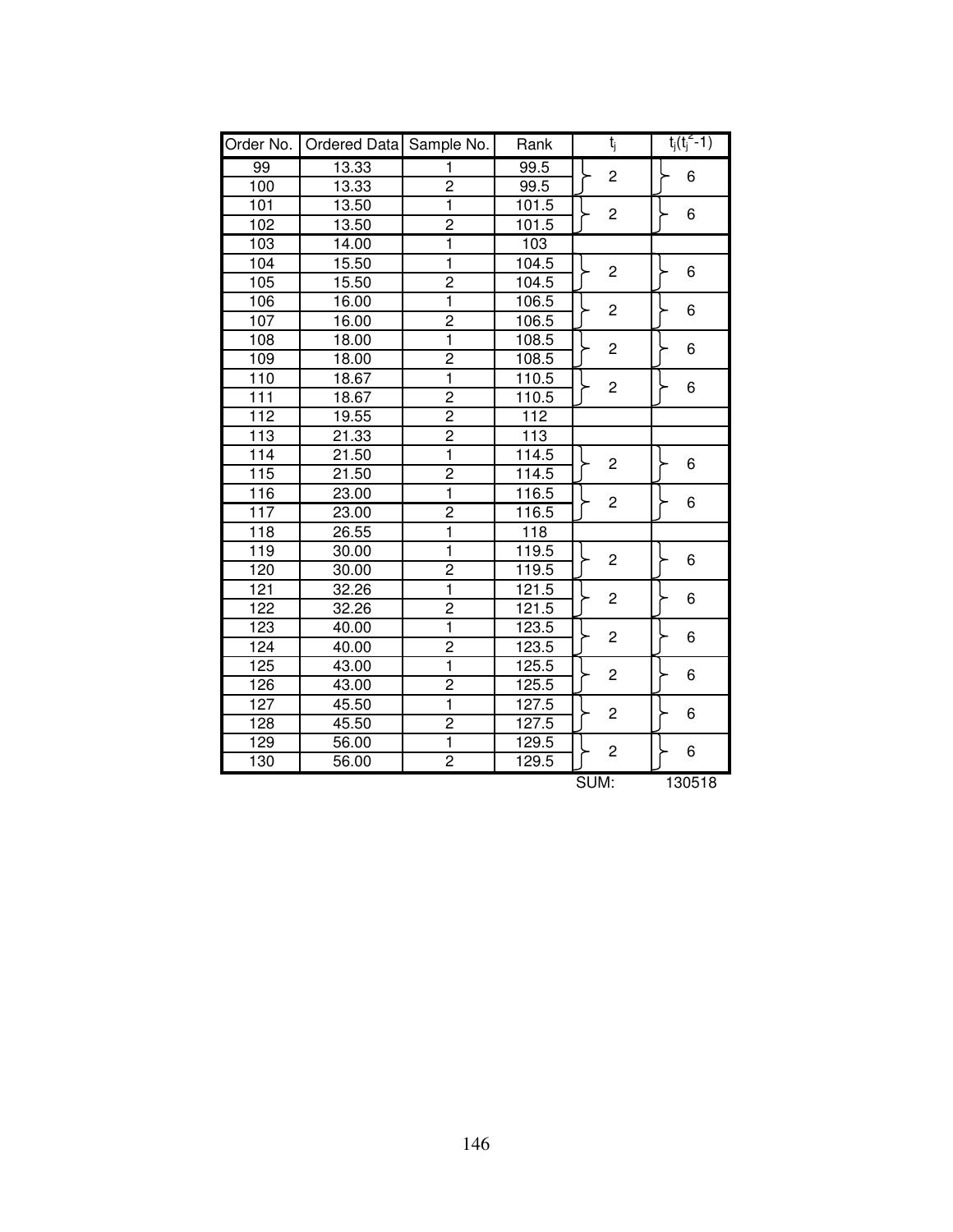**Appendix F: Type II Statistical Analysis Table**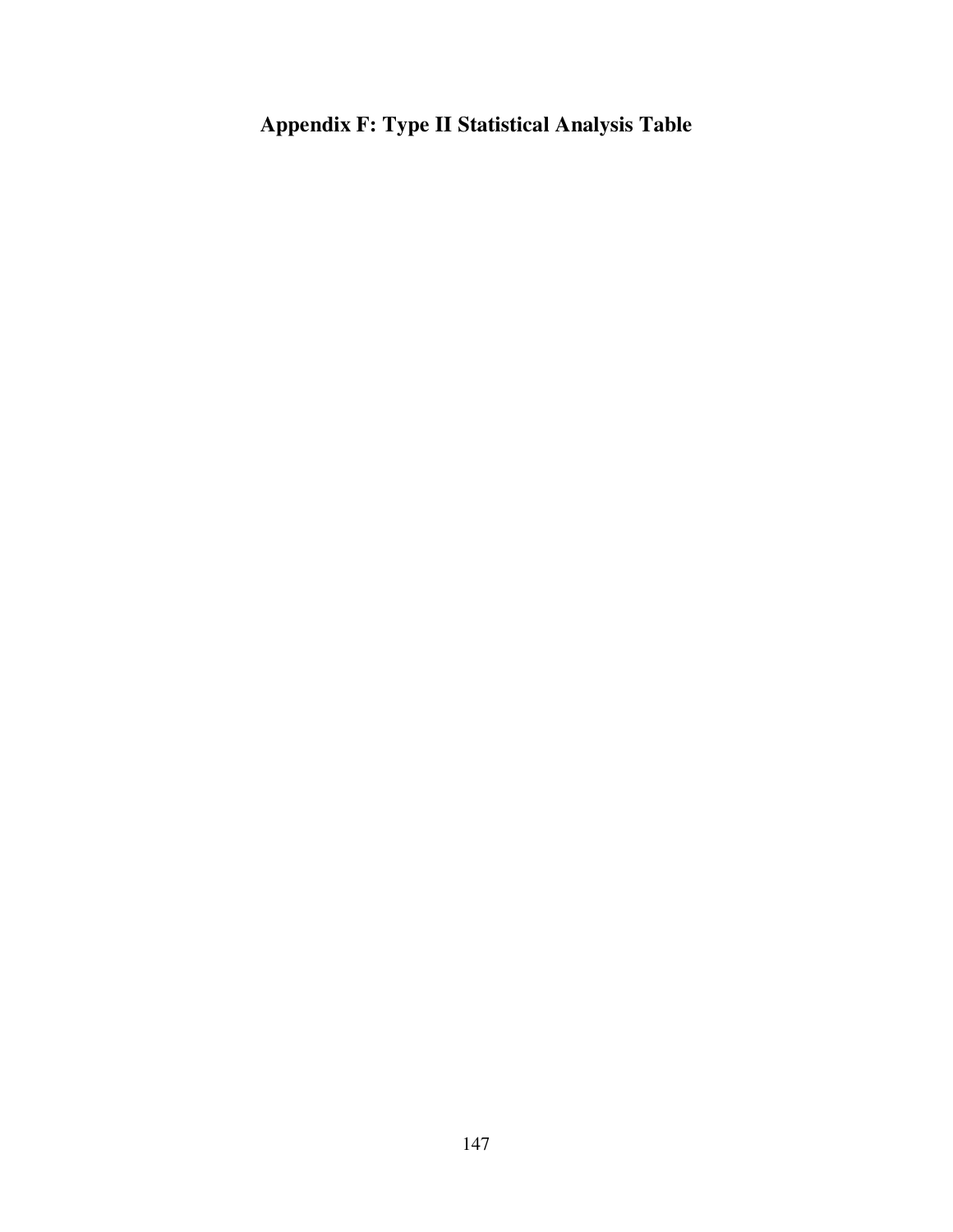| Order No.       | <b>Ordered Data</b> | Sample No.              | Rank | t <sub>j</sub>          | $t_i(t_i = 1)$ |
|-----------------|---------------------|-------------------------|------|-------------------------|----------------|
| 1               | 0.00                | 1                       | 21.5 |                         |                |
| $\overline{2}$  | 0.00                | 2                       | 21.5 |                         |                |
| 3               | 0.00                | $\overline{2}$          | 21.5 |                         |                |
| $\overline{4}$  | 0.00                | $\overline{2}$          | 21.5 |                         |                |
| 5               | 0.00                | $\overline{c}$          | 21.5 |                         |                |
| $\overline{6}$  | 0.00                | $\overline{2}$          | 21.5 |                         |                |
| 7               | 0.00                | $\overline{2}$          | 21.5 |                         |                |
| $\overline{8}$  | 0.00                | $\overline{2}$          | 21.5 |                         |                |
| $\overline{9}$  | 0.00                | $\overline{c}$          | 21.5 |                         |                |
| $\overline{10}$ | 0.00                | $\overline{2}$          | 21.5 |                         |                |
| 11              | 0.00                | $\overline{2}$          | 21.5 |                         |                |
| $\overline{12}$ | 0.00                | $\overline{2}$          | 21.5 |                         |                |
| $\overline{13}$ | 0.00                | $\overline{2}$          | 21.5 |                         |                |
| 14              | 0.00                | $\overline{2}$          | 21.5 |                         |                |
| 15              | 0.00                | $\overline{c}$          | 21.5 |                         |                |
| 16              | 0.00                | $\overline{2}$          | 21.5 |                         |                |
| $\overline{17}$ | 0.00                | $\overline{2}$          | 21.5 |                         |                |
| $\overline{18}$ | 0.00                | $\overline{2}$          | 21.5 |                         |                |
| $\overline{19}$ | 0.00                | $\overline{2}$          | 21.5 |                         |                |
| $\overline{20}$ | 0.00                | $\overline{2}$          | 21.5 |                         |                |
| $\overline{21}$ | 0.00                | $\overline{2}$          | 21.5 | 42                      | 74046          |
| $\overline{22}$ | 0.00                | $\overline{2}$          | 21.5 |                         |                |
| $\overline{23}$ | 0.00                | $\overline{2}$          | 21.5 |                         |                |
| $\overline{24}$ | 0.00                | $\overline{2}$          | 21.5 |                         |                |
| $\overline{25}$ | 0.00                | $\overline{2}$          | 21.5 |                         |                |
| $\overline{26}$ | 0.00                | 2                       | 21.5 |                         |                |
| 27              | 0.00                | 2                       | 21.5 |                         |                |
| 28              | 0.00                | 2                       | 21.5 |                         |                |
| 29              | 0.00                | $\overline{2}$          | 21.5 |                         |                |
| $\overline{30}$ | 0.00                | $\overline{2}$          | 21.5 |                         |                |
| $\overline{31}$ | 0.00                | $\overline{2}$          | 21.5 |                         |                |
| 32              | 0.00                | $\overline{2}$          | 21.5 |                         |                |
| 33              | 0.00                | $\overline{2}$          | 21.5 |                         |                |
| $\overline{34}$ | 0.00                | $\overline{c}$          | 21.5 |                         |                |
| $\overline{35}$ | 0.00                | $\overline{2}$          | 21.5 |                         |                |
| $\overline{36}$ | 0.00                | 2                       | 21.5 |                         |                |
| $\overline{37}$ | 0.00                | 2                       | 21.5 |                         |                |
| 38              | 0.00                | 2                       | 21.5 |                         |                |
| $\overline{39}$ | 0.00                | $\overline{2}$          | 21.5 |                         |                |
| 40              | 0.00                | $\overline{2}$          | 21.5 |                         |                |
| $\overline{41}$ | 0.00                | $\overline{2}$          | 21.5 |                         |                |
| $\overline{42}$ | 0.00                | $\overline{2}$          | 21.5 |                         |                |
| $\overline{43}$ | 0.02                | $\overline{2}$          | 43   |                         |                |
| 44              | 0.03                | $\overline{2}$          | 44   |                         |                |
| 45              | 0.10                | $\overline{\mathbf{1}}$ | 46   |                         |                |
| 46              | 0.10                | $\overline{2}$          | 46   |                         |                |
| 47              | 0.10                | $\overline{2}$          | 46   |                         |                |
| 48              | 0.11                | $\overline{2}$          | 48   |                         |                |
| 49              | 0.15                | ī                       | 49.5 | $\overline{\mathbf{c}}$ | 6              |
| 50              | 0.15                | 2                       | 49.5 |                         |                |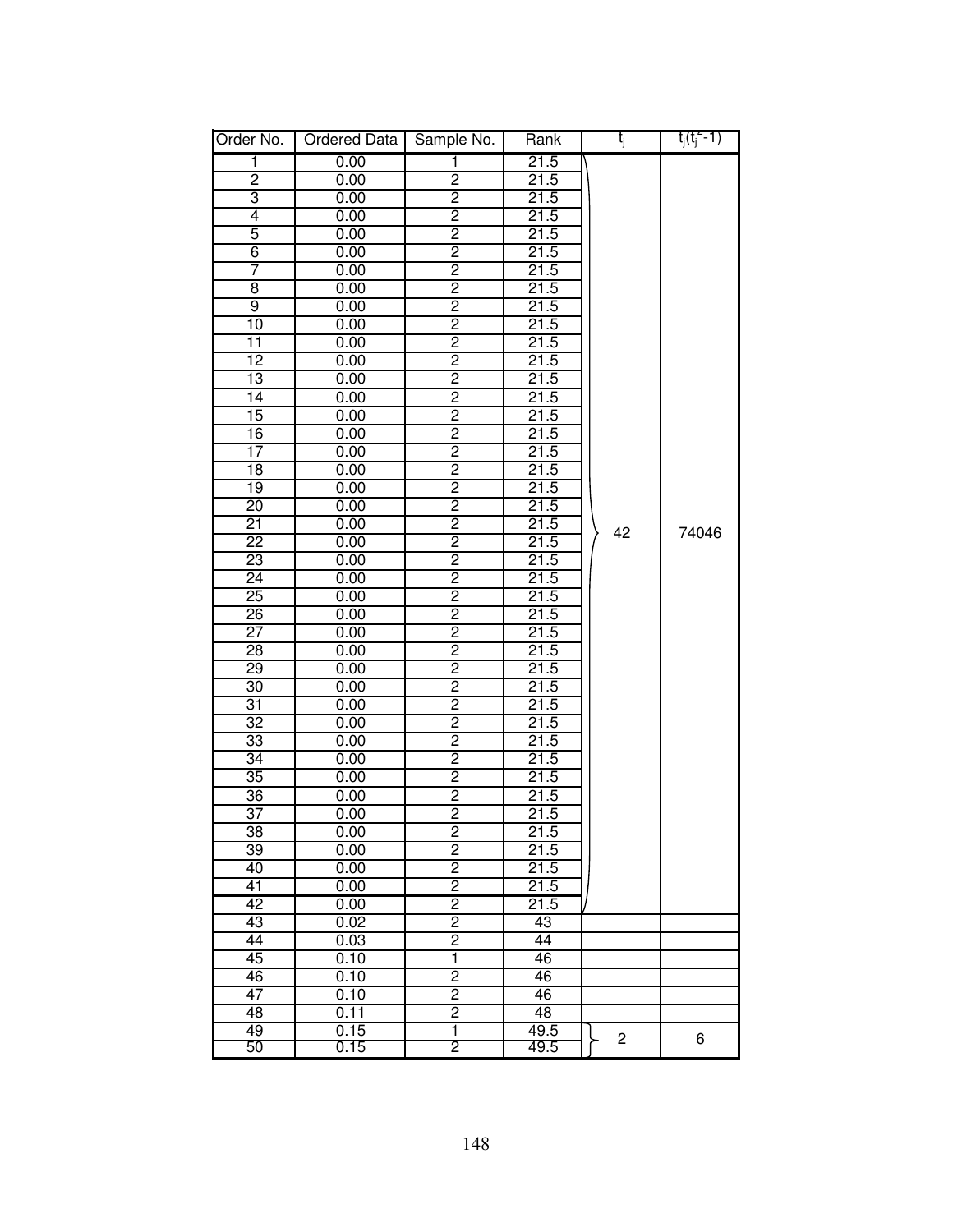| Order No.       | Ordered Data       | Sample No.              | Rank              | t <sub>j</sub>          | $t_j(t_j^2-1)$ |
|-----------------|--------------------|-------------------------|-------------------|-------------------------|----------------|
| $\overline{51}$ | 0.18               | $\overline{2}$          | 51                |                         |                |
| 52              | 0.30               | $\overline{1}$          | 52                |                         |                |
| 53              | 0.45               | $\overline{\mathbf{1}}$ | 53                |                         |                |
| $\overline{54}$ | 0.50               | $\overline{\mathbf{1}}$ | 54.5              | $\overline{c}$          | 6              |
| 55              | 0.50               | $\overline{1}$          | 54.5              |                         |                |
| 56              | 0.55               | $\overline{2}$          | 56                |                         |                |
| 57              | 0.60               | $\overline{1}$          | 57                |                         |                |
| 58              | 0.90               | $\overline{2}$          | 58                |                         |                |
| 59              | 0.91               | $\overline{2}$          | 59                |                         |                |
| 60              | 1.00               | ī                       | 61.5              |                         |                |
| 61              | 1.00               | $\overline{\mathbf{1}}$ | 61.5              | $\overline{\mathbf{4}}$ | 60             |
| 62              | 1.00               | $\overline{\mathbf{1}}$ | 61.5              |                         |                |
| 63              | 1.00               | $\frac{2}{2}$           | $61.\overline{5}$ |                         |                |
| 64              | 1.50               |                         | 64                |                         |                |
| 65              | 1.81               | ī                       | 65                |                         |                |
| 66              | 2.00               | ī                       | 66                |                         |                |
| 67              | 2.16               | $\overline{2}$          | 67                |                         |                |
| 68              | 2.25               | $\overline{2}$          | 68                |                         |                |
| 69              | 2.42               | $\overline{2}$          | 69                |                         |                |
| $\overline{70}$ | 2.44               | $\overline{\mathbf{1}}$ | 70.5              | $\mathbf 2$             |                |
| $\overline{71}$ | 2.44               | $\overline{2}$          | 70.5              |                         | 6              |
| 72              | 3.25               | $\overline{\mathbf{1}}$ | 72                |                         |                |
| 73              | 5.00               | $\overline{2}$          | 73                |                         |                |
| 74              | 5.45               | $\overline{2}$          | 74                |                         |                |
| 75              | 5.50               | $\overline{2}$          | 75                |                         |                |
| 76              | 5.77               | $\overline{2}$          | 76                |                         |                |
| 77              | 7.32               | $\overline{2}$          | 77                |                         |                |
| 78              | 9.00               | $\overline{\mathbf{1}}$ | 78                |                         |                |
| 79              | 9.41               | $\overline{\mathbf{1}}$ | 79.5              |                         |                |
| 80              | 9.41               | $\overline{c}$          | 79.5              | $\overline{c}$          | 6              |
| 81              | 10.43              | $\overline{\mathbf{1}}$ | 81                |                         |                |
| 82              | 11.06              | $\overline{\mathbf{1}}$ | 82                |                         |                |
| 83              | 11.13              | $\overline{2}$          | 83                |                         |                |
| 84              | 14.63              | $\overline{1}$          | 84                |                         |                |
| 85              | 14.64              | $\overline{1}$          | 85                |                         |                |
| 86              | 15.46              | 1                       | 86                |                         |                |
| 87              | 15.70              | $\overline{2}$          | 87                |                         |                |
| 88              | 17.50              | $\overline{\mathbf{1}}$ | 88.5              | $\overline{c}$          | 6              |
| 89              | 17.50              | $\overline{c}$          | 88.5              |                         |                |
| 90              | 18.11              | ī                       | 90.5              | $\overline{c}$          | 6              |
| 91              | 18.11              | $\overline{2}$          | 90.5              |                         |                |
| 92              | 18.88              | $\overline{2}$          | 92                |                         |                |
| 93              | 21.40              | $\overline{2}$          | 93                |                         |                |
| 94              | 21.79              | 1                       | 94                |                         |                |
| 95              | 21.96              | $\overline{\mathbf{1}}$ | 95.5              | $\overline{c}$          | 6              |
| 96              | 21.96              | $\overline{\mathbf{1}}$ | 95.5              |                         |                |
| 97              | 22.00              | $\overline{c}$          | 97                |                         |                |
| 98              | 22.04              | $\overline{1}$          | 98.5              | $\overline{c}$          | 6              |
| 99              | 22.04              | 2                       | 98.5              |                         |                |
| 100             | $23.\overline{64}$ | $\overline{2}$          | 100               |                         |                |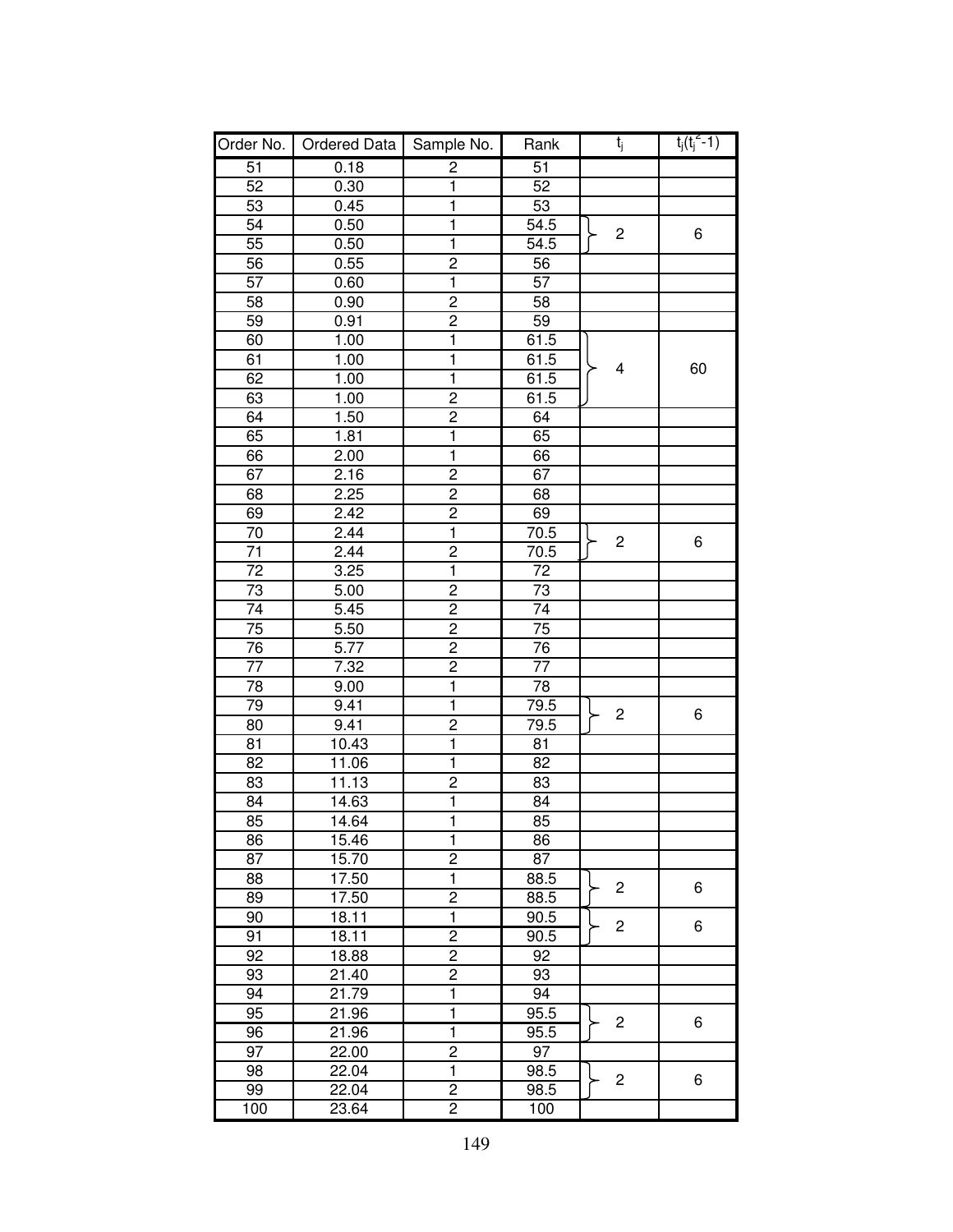| Order No. | Ordered Data | Sample No.              | Rank             | t <sub>j</sub> | $t_i(t_i^2-1)$ |
|-----------|--------------|-------------------------|------------------|----------------|----------------|
| 101       | 23.65        | 1                       | 101              |                |                |
| 102       | 23.97        | 2                       | 102              |                |                |
| 103       | 24.00        | $\mathbf{1}$            | 103.5            | $\overline{c}$ | 6              |
| 104       | 24.00        | $\overline{2}$          | 103.5            |                |                |
| 105       | 24.09        | 1                       | 105              |                |                |
| 106       | 24.50        | $\overline{c}$          | 106              |                |                |
| 107       | 25.00        | $\overline{2}$          | 107              |                |                |
| 108       | 29.22        | 1                       | 108              |                |                |
| 109       | 29.40        | $\overline{2}$          | 109              |                |                |
| 110       | 31.12        | $\mathbf{1}$            | 110              |                |                |
| 111       | 31.20        | $\overline{c}$          | 111              |                |                |
| 112       | 31.25        | 1                       | 112              |                |                |
| 113       | 32.67        | 1                       | 113              |                |                |
| 114       | 33.50        | $\overline{2}$          | 114              |                |                |
| 115       | 33.60        | 1                       | 115              |                |                |
| 116       | 34.60        | $\overline{1}$          | 116.5            | $\overline{c}$ |                |
| 117       | 34.60        | $\overline{c}$          | 116.5            |                | 6              |
| 118       | 39.43        | $\overline{2}$          | 118              |                |                |
| 119       | 39.53        | $\overline{2}$          | 119              |                |                |
| 120       | 42.50        | $\overline{c}$          | 120              |                |                |
| 121       | 42.58        | $\overline{2}$          | 121              |                |                |
| 122       | 42.80        | $\overline{\mathbf{1}}$ | $\overline{122}$ |                |                |
| 123       | 47.00        | $\overline{2}$          | 123              |                |                |
| 124       | 48.17        | $\overline{2}$          | 124              |                |                |
| 125       | 49.75        | 1                       | 125              |                |                |
| 126       | 51.57        | 1                       | 126              |                |                |
| 127       | 52.00        | $\overline{c}$          | 127              |                |                |
| 128       | 52.43        | $\overline{\mathbf{c}}$ | 128              |                |                |
| 129       | 53.00        | 1                       | 129              |                |                |
| 130       | 53.46        | 1                       | 130              |                |                |
| 131       | 56.96        | 1                       | 131              |                |                |
| 132       | 59.15        | $\mathbf{1}$            | 132.5            | $\overline{c}$ | 6              |
| 133       | 59.15        | $\overline{\mathbf{c}}$ | 132.5            |                |                |
| 134       | 63.35        | $\mathbf{1}$            | 134.5            | $\overline{c}$ | 6              |
| 135       | 63.35        | $\overline{c}$          | 134.5            |                |                |
| 136       | 63.50        | 1                       | 136              |                |                |
| 137       | 65.92        | 1                       | 137              |                |                |
| 138       | 67.00        | $\mathbf 1$             | 138.5            | $\overline{c}$ | 6              |
| 139       | 67.00        | $\overline{2}$          | 138.5            |                |                |
| 140       | 71.29        | 1                       | 140              |                |                |
| 141       | 75.12        | $\overline{\mathbf{1}}$ | 141.5            | $\overline{c}$ | 6              |
| 142       | 75.12        | 2                       | 141.5            |                |                |
| 143       | 80.00        | $\overline{2}$          | 143              |                |                |
| 144       | 85.83        | $\mathbf{1}$            | 144              |                |                |
| 145       | 91.67        | $\overline{\mathbf{1}}$ | 145              |                |                |
| 146       | 94.00        | $\overline{2}$          | 146              |                |                |
| 147       | 94.34        | $\overline{c}$          | 147              |                |                |
| 148       | 101.48       | 2                       | 148              |                |                |
| 149       | 106.88       | $\overline{c}$          | 149              |                |                |
| 150       | 113.79       | 1                       | 150              |                |                |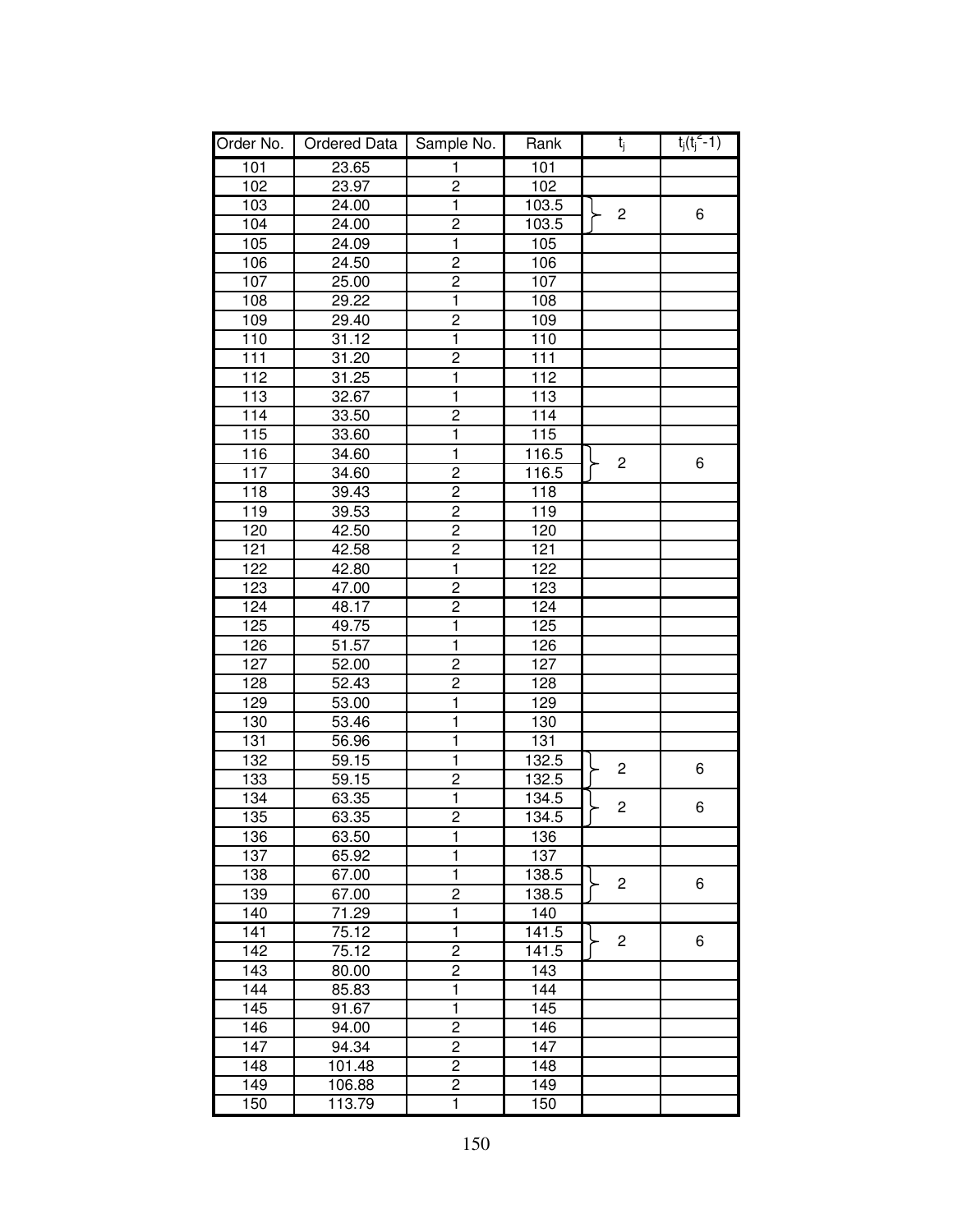| Order No. | Ordered Data | Sample No.              | Rank             | t <sub>j</sub> | $t_j(t_j^2 - 1)$ |
|-----------|--------------|-------------------------|------------------|----------------|------------------|
| 151       | 119.26       | $\overline{2}$          | 151              |                |                  |
| 152       | 121.67       | $\overline{1}$          | 152.5            |                |                  |
| 153       | 121.67       | $\overline{2}$          | 152.5            | $\overline{c}$ | 6                |
| 154       | 125.00       | $\overline{\mathbf{1}}$ | 154              |                |                  |
| 155       | 131.90       | $\overline{\mathbf{1}}$ | $\overline{155}$ |                |                  |
| 156       | 134.40       | $\overline{\mathbf{1}}$ | 156.5            | $\overline{c}$ | 6                |
| 157       | 134.40       | $\overline{2}$          | 156.5            |                |                  |
| 158       | 140.85       | $\mathbf 1$             | 158.5            | $\overline{c}$ | 6                |
| 159       | 140.85       | $\overline{2}$          | 158.5            |                |                  |
| 160       | 150.00       | $\mathbf 1$             | 160              |                |                  |
| 161       | 150.24       | $\overline{1}$          | 161.5            | $\overline{c}$ | 6                |
| 162       | 150.24       | $\overline{2}$          | 161.5            |                |                  |
| 163       | 152.83       | $\overline{1}$          | 163              |                |                  |
| 164       | 175.00       | $\overline{\mathbf{1}}$ | 164              |                |                  |
| 165       | 180.00       | $\overline{2}$          | 165              |                |                  |
| 166       | 192.50       | $\overline{\mathbf{1}}$ | 166.5            | $\overline{c}$ | 6                |
| 167       | 192.50       | $\overline{2}$          | 166.5            |                |                  |
| 168       | 246.70       | ī                       | 168.5            | $\overline{c}$ | 6                |
| 169       | 246.70       | $\overline{2}$          | 168.5            |                |                  |
| 170       | 264.36       | $\overline{\mathbf{1}}$ | 170              |                |                  |
| 171       | 274.00       | $\overline{\mathbf{1}}$ | 171.5            | $\overline{c}$ | 6                |
| 172       | 274.00       | $\overline{2}$          | 171.5            |                |                  |
| 173       | 277.12       | $\overline{\mathbf{1}}$ | 173              |                |                  |
| 174       | 285.71       | $\mathbf 1$             | 174              |                |                  |
| 175       | 285.72       | $\overline{\mathbf{1}}$ | 175              |                |                  |
| 176       | 296.00       | $\overline{1}$          | 176.5            | $\overline{c}$ | 6                |
| 177       | 296.00       | $\overline{\mathbf{c}}$ | 176.5            |                |                  |
| 178       | 303.34       | $\overline{2}$          | 178              |                |                  |
| 179       | 310.08       | $\overline{\mathbf{c}}$ | 179              |                |                  |
| 180       | 350.32       | $\overline{1}$          | 180.5            | $\overline{c}$ | 6                |
| 181       | 350.32       | $\overline{2}$          | 180.5            |                |                  |
| 182       | 355.00       | $\overline{c}$          | 182              |                |                  |
| 183       | 369.32       | $\overline{2}$          | 183              |                |                  |
| 184       | 385.52       | $\overline{\mathbf{1}}$ | 184              |                |                  |
| 185       | 399.98       | $\overline{1}$          | 185              |                |                  |
| 186       | 414.00       | 1                       | 186              |                |                  |
| 187       | 470.00       | $\overline{c}$          | 187              |                |                  |
| 188       | 482.00       | $\mathbf 1$             | 188              |                |                  |
| 189       | 556.00       | 1                       | 189              |                |                  |
| 190       | 562.59       | 1                       | 190              |                |                  |
| 191       | 575.00       | 1                       | 191              |                |                  |
| 192       | 716.00       | 1                       | 192              |                |                  |
| 193       | 907.00       | $\overline{\mathbf{c}}$ | 193              |                |                  |
| 194       | 1681.00      | $\mathbf{1}$            | 194              |                |                  |
| 195       | 4326.50      | $\overline{c}$          | 195              |                |                  |
| 196       | 4575.00      | $\overline{c}$          | 196              |                |                  |
| 197       | 10382.00     | $\overline{2}$          | 197              |                |                  |
|           |              |                         |                  |                | 74244            |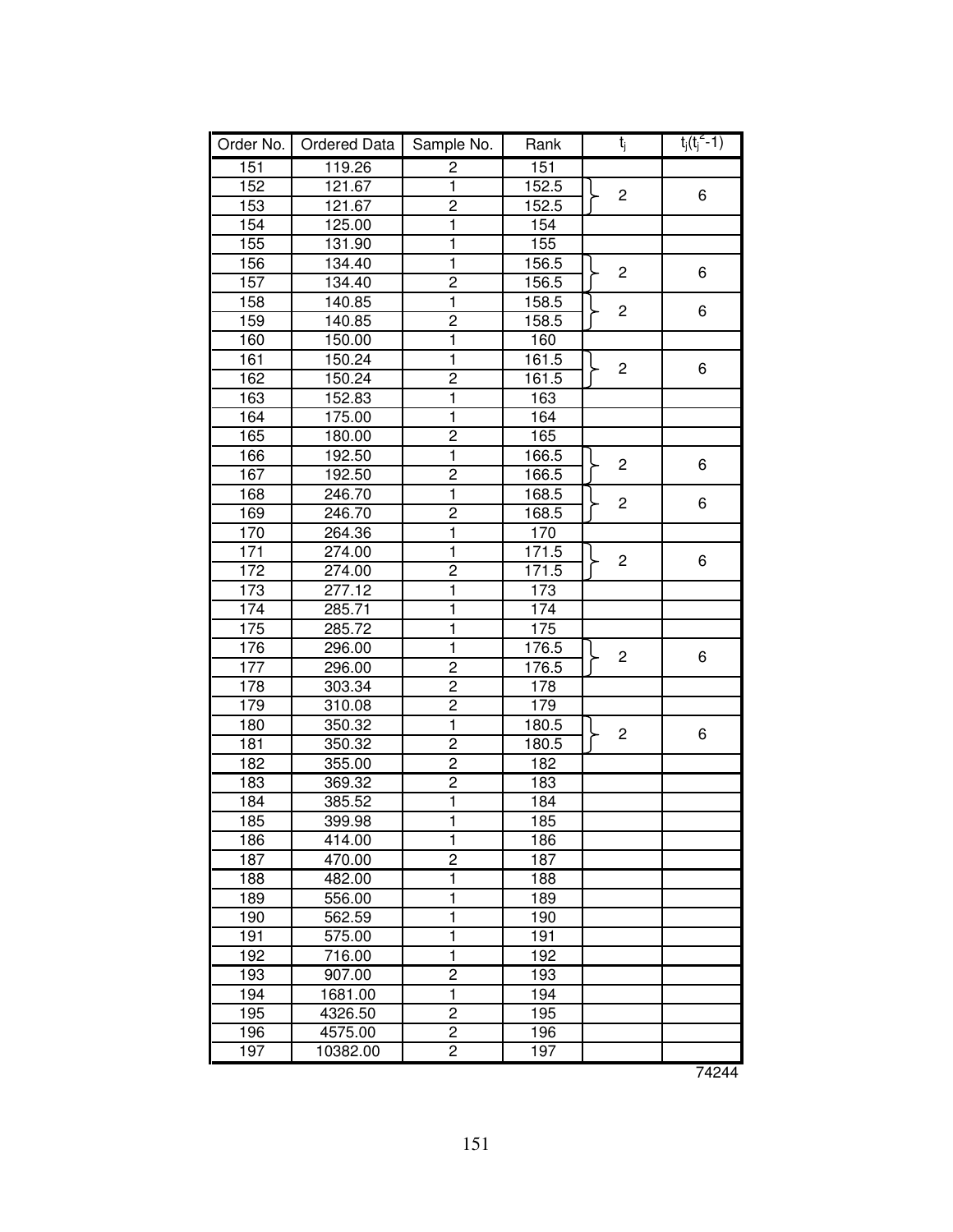# **Appendix G:** *SiteManager* **Data Converter Code**

## **Code on Sheet 1**

```
'SiteManager Data Converter 1.01
'Written by Daniel W. Rich
'Date: Febuary 24th, 2006
''Option Explicit
Public SMFileName As String
Public Valid As Boolean
Private Sub Browse_Click()
'Select SiteManager File to Convert
Dim SMFile As Object
  Set SMFile = Sheets("Data").SMFile
  SMFile. Enabled = True''Get the name and location of the SM, IWR file
  SMFileName = Application _
    .GetOpenFilename("Text Files (*.txt), *.txt", 1, "File to Convert")
''If close is not selected, then write the file name to the
'SMFile text box
  If SMFileName <> "False" Then
    SMFile.Text = SMFileName
  End If
'Disable the SMFile text box
  SMFile. Enabeled = False'End Sub
Private Sub BtHlp_Click()
''Show the help form when the Help button is clicked
  FormHelp.Show
'End Sub
Private Sub Continue_Click()
'''Dim SMFile As Object 'The Installed Work Report (IWR) text file
Dim SMBook As Workbook 'The Workbook containing the IWR text file
Dim TargetBook As Workbook 'The Workbook containingg the new file
Dim SMDCBook As Workbook 'The Workbook containing the user imput
```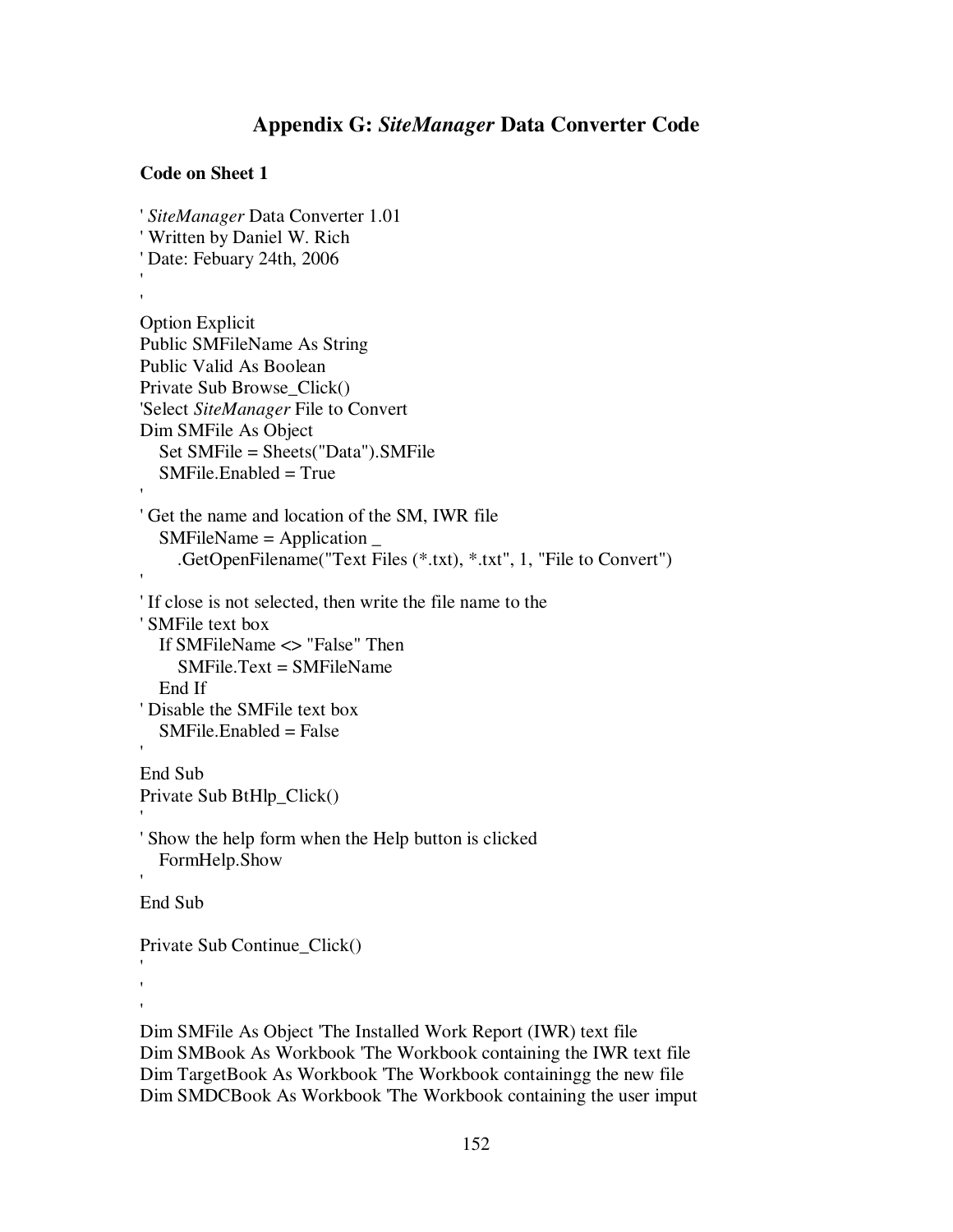Dim ProjType As Object 'The ComboBox with Project Type Dim Mo As Object 'The ComboBox with the Month Dim Yr As Object 'The ComboBox with the Year Dim Engl As Object 'The CheckBox with Standard Units Dim Mtrc As Object 'The CheckBox with Metric Units Dim PType As String 'The Text of the Project Type Selected Dim r As Integer 'The row number in the *SiteManager* IWR file Dim Trow As Integer 'the row number in the TargetBook Dim Counter As Integer 'The time counter for each Driving Bid Item Dim Conv As Variant 'the conversion factor if Metric Dim SMQ As Long '*SiteManager* Quantity counter for each DBI Dim TQ As Long 'Total Quantity for each DBI Dim BI As Long 'Bid Item Number Dim RI As Long 'Bid Item Number record Dim Result As Variant 'Result of DBI lookup value Dim DBI As Range 'Range containing Driving Bid Items Dim BidI As Range 'Range containing Bid Items in TargetBook Dim LastDBIRow As Long 'Last Row on Driving Bid Item Sheet Dim LastBidI As Long 'Last Row on TargetBook Sheet Dim DBISheet As Worksheet 'Sheet containing the Driving Bid Items Dim sh As Worksheet 'Sheet containing data in TargetBook Dim FileSaveName As String 'The name of the File Being Saved

Set SMDCBook = ActiveWorkbook Set SMFile = Sheets("Data").SMFile Set  $ProjType = \text{Sheets}("Data").ProjType$ Set Mo = Sheets("Data").Mo Set  $Yr = \text{Sheets}("Data").Yr$ Set Mtrc = Sheets("Data").Mtrc Set Engl = Sheets("Data").Engl

'

'

'

'Run the ValidateData sub rutine to Validate the data entered ValidateData If Valid  $=$  False Then Exit Sub

'Open the file name specified in the Browse Sub Workbooks.OpenText Filename:=SMFile.Text \_ , Tab:=True, FieldInfo:=Array(Array(1, 1),  $\overline{\phantom{a}}$ Array(2, 1), Array(3, 1), Array(4, 1), Array(5, 1), Array(6, 1), Array(7, 1), Array $(8, 1)$ , \_ Array $(9, 1)$ , Array $(10, 5)$ ) 'Name the IWR text file workbook just opened Set SMBook = ActiveWorkbook '

'Open a new workbook and name it Target Book Set TargetBook = Workbooks.Add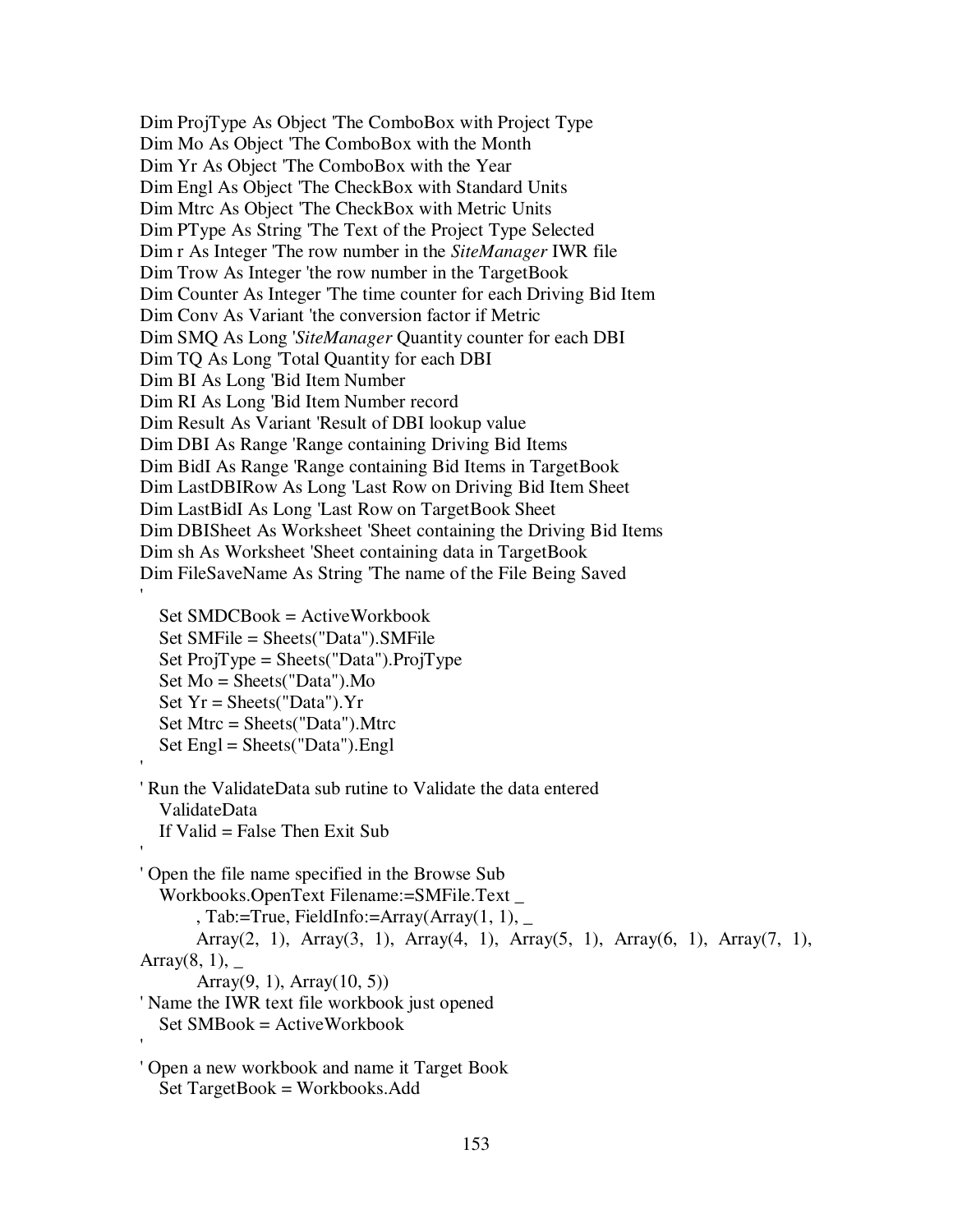'Name sheet1 in TargetBook

Set sh = TargetBook.Worksheets("Sheet1") 'Obtain the text of the Project Type Selected and match that text 'to the appropriate Sheet containing the Driving Bid Items  $PT$ ype =  $ProjType.Text$ Set DBISheet = SMDCBook.Worksheets(PType) 'Find the last row and select the range containing the Driving Bid 'Items and their description LastDBIRow = DBISheet.Range("a3").End(xlDown).Row Set DBI = DBISheet.Range("B3:F" & LastDBIRow) ' $r = 2$  $RI = 0$  $Trow = 1$  $SMO = 0$ ''If Standard units of measurement is selected then execute the following 'routine If  $Engl = True$  Then 'While there is a number in the cell, complete this loop While Application.WorksheetFunction.IsNumber(SMBook.Sheets(1).Cells(r, 5).Value) 'Select the bid item number and quantity from the from the SM file  $BI = SMBook. Sheets(1).Cells(r, 5).Value$  $SMQ = SMBook. Sheets(1).Cells(r, 7).Value$ 'If the Bid Item on the current row is equal to the Bid Item on the 'previous row then increment r (row number) by one and increment 'Counter (Time Counter) by one, and add the quantity to the total 'quantity If  $BI = RI$  Then  $r = r + 1$ Counter  $= 1 +$  Counter  $TO = TQ + SMQ$ 'If the Bid Item on the current row is not equal to the Bid Item on 'the previous row, but the Bid item on the previous row is a bid item '(#>0) then enter the Project Number, Bid Item Number, Month, Year, 'Total Quantity, and the count of time in the appropriate cells. ElseIf  $RI > 0$  Then 'if result is not a error then BI was a driving bid item If  $IsError(Result) = False Then$ sh.Range("A" & Trow).Value = SMBook.Sheets(1).Cells(2, 16).Value sh.Range("B"  $&$  Trow).Value = RI sh.Range("C"  $&$  Trow).Value = Mo.Text sh.Range("D"  $&$  Trow).Value = Yr.Text sh.Range("E" & Trow).Value = TQ sh.Range("F"  $&$  Trow).Value = Counter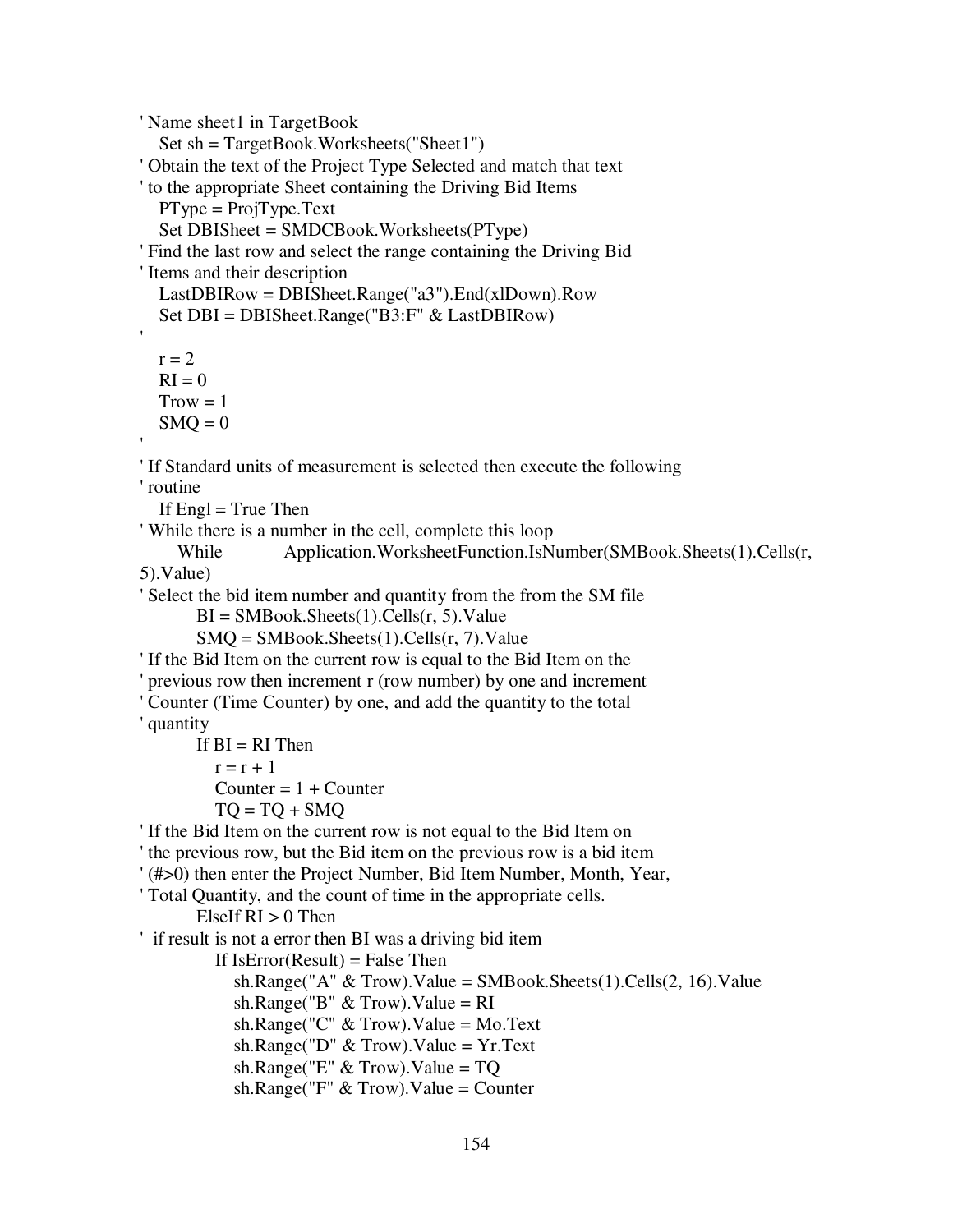```
'Reset the Total Quantity to the quantity on the current row. Reset
'Counter to one. Check to see if the bid item on the current row is
'a Driving Bid Item (if no #N/A will result). Increment r by 1 and
'increment Trow by one
           TO = SMOCounter = 1Result = Application.VLookup(BI, DBI, 2, False)
           r = r + 1RI = BITrow = Trow + 1'if result was a error then BI was not a driving bid item. Check the
'Bid Item on the current row to see if it is a Driving Bid Item
         Else
           Result = Application.VLookup(BI, DBI, 2, False)
           Counter = 1TQ = SMQr = r + 1RI = BIEnd If
'if RI <= 0 (was not a bid item number) then check the bid item
'on the current row to see if t is a driving bid item
      Else
         Result = Application.VLookup(BI, DBI, 2, False)
         Counter = 1r = r + 1RI = BISMO = TOEnd If
    Wend
'If Metric Units Are Selected
  Else
    While Application.WorksheetFunction.IsNumber(SMBook.Sheets(1).Cells(r,
5).Value)
       BI = SMBook. Sheets(1).Cells(r, 5).ValueSMQ = SMBook. sheets(1).Cells(r, 7).ValueIf BI = RI Then
         r = r + 1Counter = 1 + CounterTO = TO + SMOElseIf RI > 0 Then
         If IsError(Result) = False ThenConv = Application.VLookup(RI, DBI, 5, False)
           sh.Range("A" & Trow).Value = SMBook.Sheets(1).Cells(2, 16).Value
           sh.Range("B" & Trow).Value = RI
           sh.Range("C" & Trow).Value = Mo.Text
           sh.Range("D" & Trow).Value = Yr.Text
```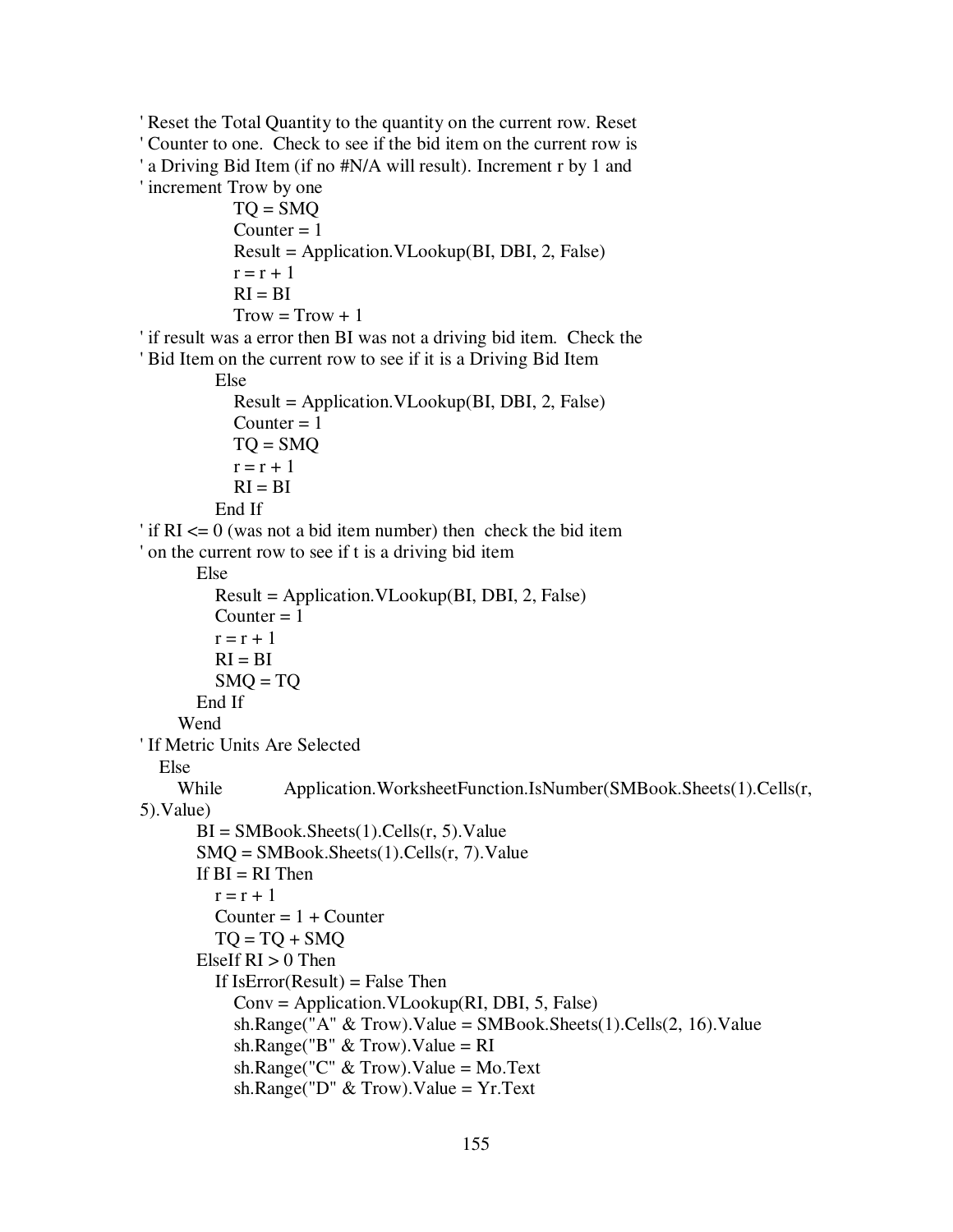```
sh.Range("E" & Trow).Value = TQ & Conv
           sh.Range("F" & Trow).Value = Counter
           TO = SMOCounter = 1Result = Application.VLookup(BI, DBI, 2, False)
           r = r + 1RI = BITrow = Trow + 1Else
           Result = Application.VLookup(BI, DBI, 2, False)
           Counter = 1TQ = SMQr = r + 1RI = BIEnd If
      Else
         Result = Application.VLookup(BI, DBI, 2, False)
         Counter = 1r = r + 1RI = BISMQ = TQEnd If
    Wend
  End If
'Reformat the bid item numbers in TargetBook to have 5 numbers
  LastBidI = sh.Range("B1").End(xlDown).RowSet BidI = sh.Range("B1:B" & LastDBIRow)
  BidI.NumberFormat = "00000"
'get the name to save Target Book as and save it
  FileSaveName = Application.GetSaveAsFilename("Save New Database File", \overline{\phantom{a}}"Text Files (*.txt), *.txt", 1, "Save New Database File File")
  TargetBook.SaveAs Filename:=FileSaveName, FileFormat:=xlText, _
    CreateBackup:=False
  SMBook.Close (False)
  TargetBook.Close (True)
End Sub
Private Sub Engl_Click()
'If Standard units are used, turn of the Metric Check Box and
'if Standard units are not used, turn on the Metric Check Box
If Engl = True Then
```

```
Mtrc = False
```
'

'

'

'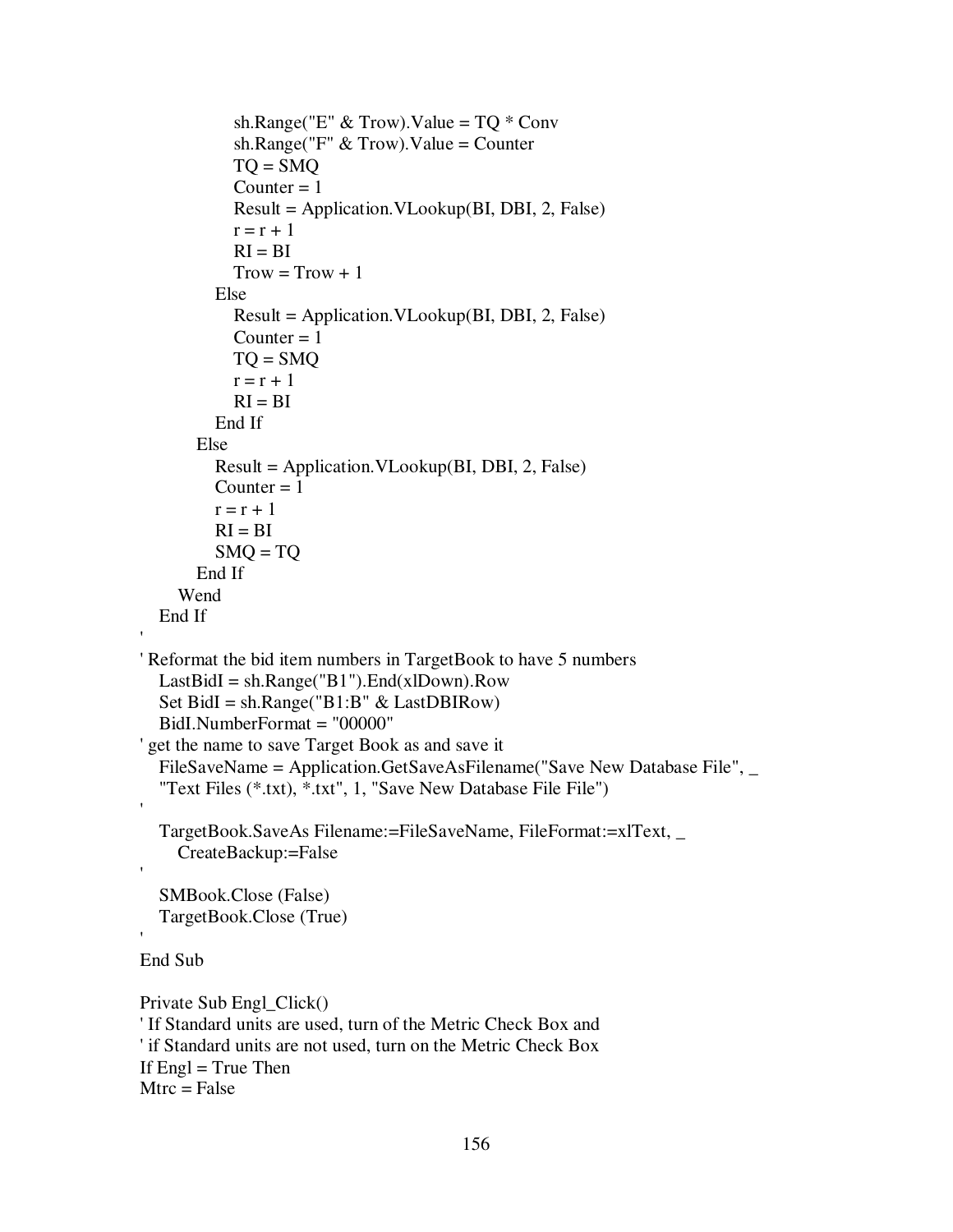```
ElseIf Engl = False Then
Mtrc = True
End If
End Sub
Private Sub ExitSMDC_Click()
'Exit SMDC when exit button is clicked
ActiveWorkbook.Close SaveChanges:=False
End Sub
Private Sub ValidateData()
'''Valid = True''If there is no text in the SMFile text box data is not valid
  If SMFile.Text = "" Then
  MsgBox "No SiteManager File Has Been Chosen", vbOKOnly, "Invalid Data"
  Valid = FalseEnd If
''If no project type was selected then data is not valid
  If ProjType.ListIndex = -1 Then
  MsgBox "Project Type Has Not Been Selected", vbOKOnly, "Invalid Data"
  Valid = FalseEnd If
''If no estimate month was selected then data is not valid
  If Mo.ListIndex = -1 Then
  MsgBox "Estimate Month Has Not Been Specified", vbOKOnly, "Invalid Data"
  Valid = FalseEnd If
''If no estimate year was selected then data is not valid
  If Yr.ListIndex = -1 Then
  MsgBox "Estimate Year Has Not Been Specified", vbOKOnly, "Invalid Data"
  Valid = FalseEnd If
'End Sub
Private Sub Mtrc_Click()
'If Metric units are used, turn of the Standard Check Box and
'if Metric units are not used, turn on the Standard Check Box
```

```
If Mtrc = True Then
```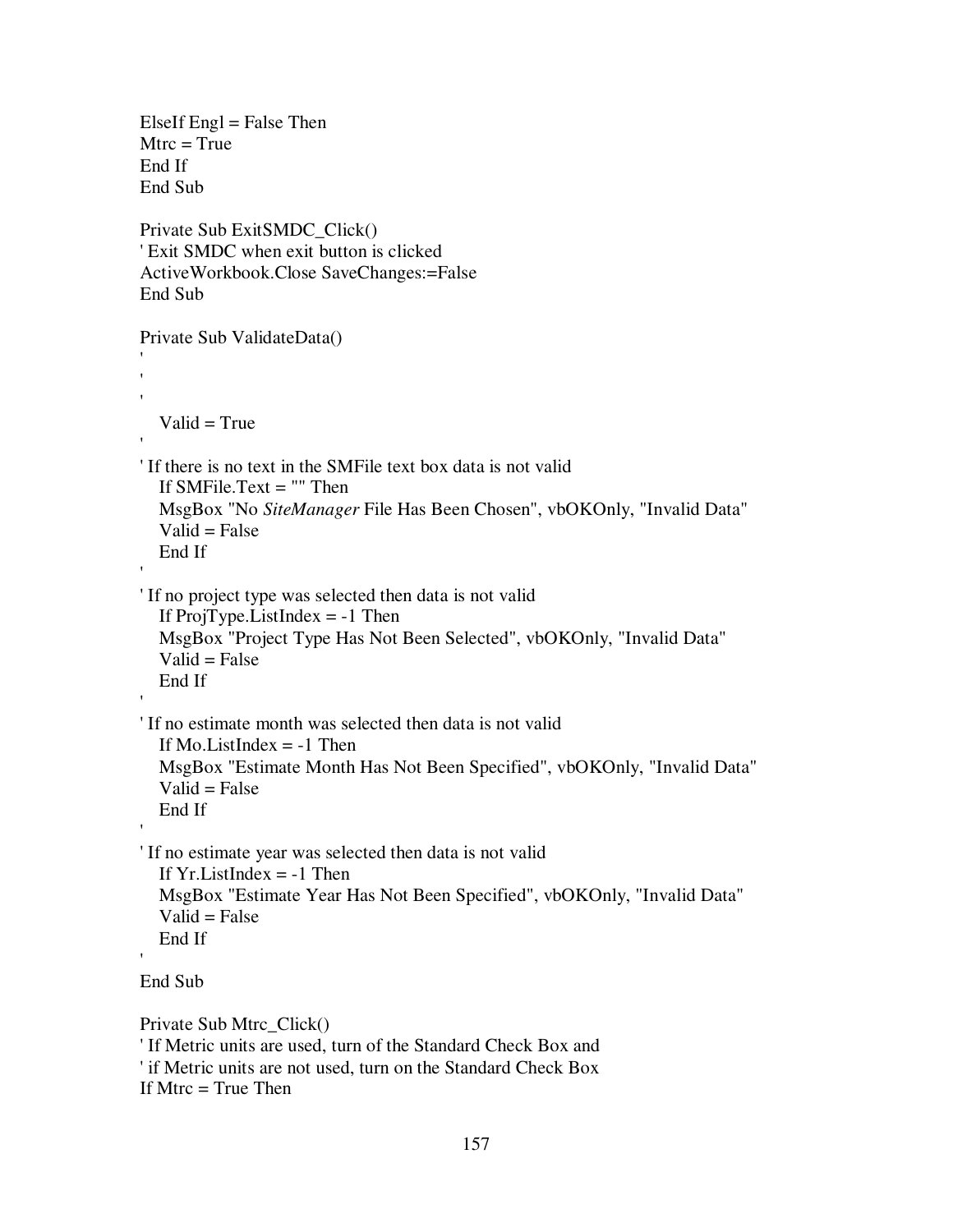$English = False$ ElseIf Mtrc = False Then Engl = True End If End Sub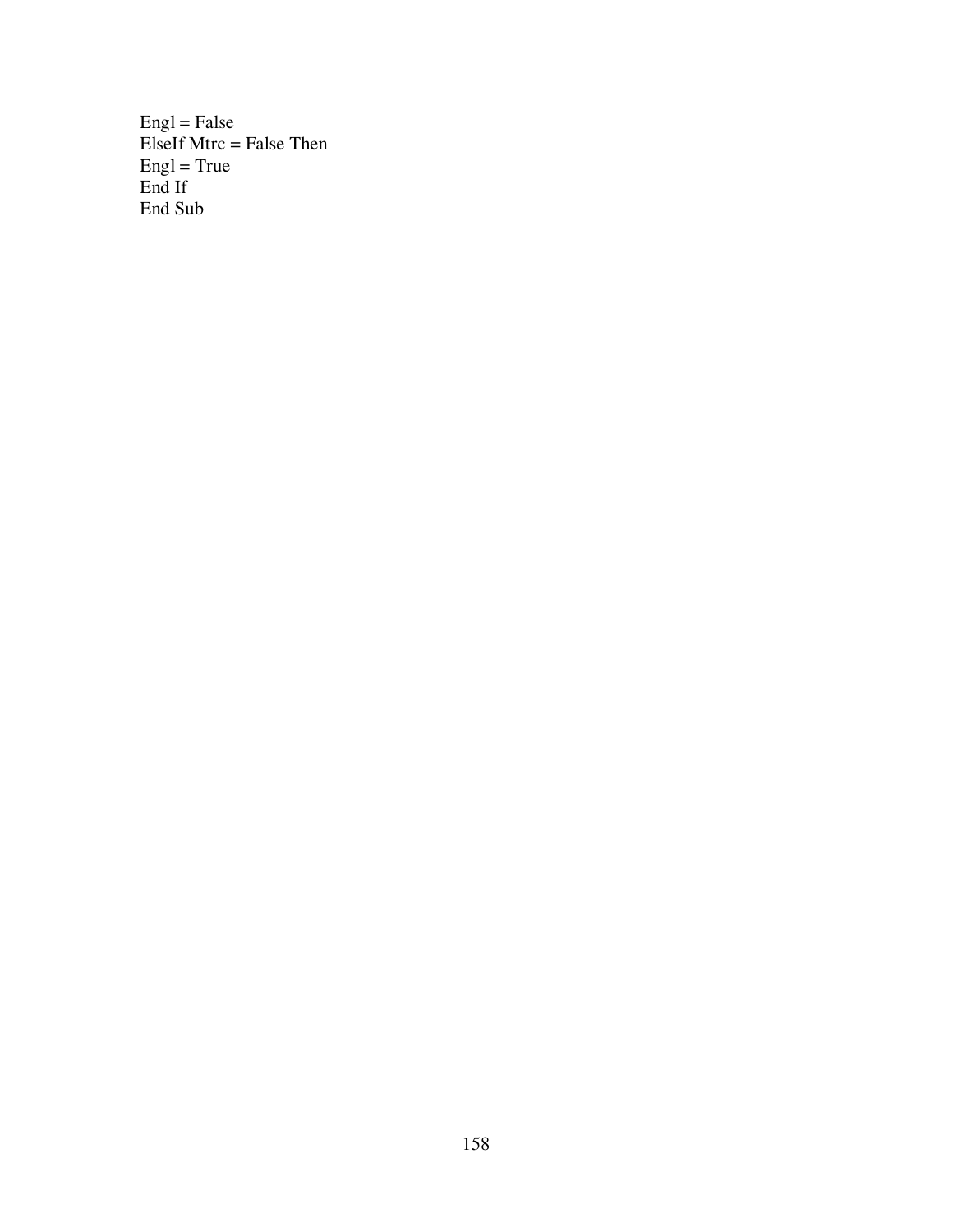## **Code in This Workbook**

Option Explicit

Private Sub Workbook\_Open()

'''

> Dim SMFile As Object Dim ProjType As Object Dim Mo As Object Dim Yr As Object Dim Engl As Object Dim Mtrc As Object Dim MyControl As CommandBarPopup

''

'

'

'

Set ProjType = Sheets("Data").ProjType Set Mo = Sheets("Data").Mo Set  $Yr = \text{Sheets}("Data").Yr$ Set SMFile = Sheets("Data").SMFile Set Engl = Sheets("Data").Engl Set Mtrc = Sheets("Data").Mtrc

'Hide all the Driving Bid Items and Help File Worksheets Worksheets("New Road Construction").Visible = xlSheetVeryHidden Worksheets("New Bridge Construction").Visible = xlSheetVeryHidden Worksheets("Road Reconstruction").Visible = xlSheetVeryHidden Worksheets("Bridge Reconstruction").Visible = xlSheetVeryHidden Worksheets("Road Rehabilitation").Visible = xlSheetVeryHidden Worksheets("Bridge Rehabilitation").Visible = xlSheetVeryHidden Worksheets("Widening").Visible = xlSheetVeryHidden Worksheets("Overlay").Visible = xlSheetVeryHidden Worksheets("HelpSheet").Visible = xlSheetVeryHidden

'Populate the Project Type Combo Box

ProjType.AddItem "New Road Construction" 'ListIndex Value 0 ProjType.AddItem "New Bridge Construction" 'ListIndex Value 1 ProjType.AddItem "Road Reconstruction" 'ListIndex Value 2 ProjType.AddItem "Bridge Reconstruction" 'ListIndex Value 3 ProjType.AddItem "Road Rehabilitation" 'ListIndex Value 4 ProjType.AddItem "Bridge Rehabilitation" 'ListIndex Value 5 ProjType.AddItem "Widening" 
ListIndex Value 6 ProjType.AddItem "Overlay" 
ListIndex Value 7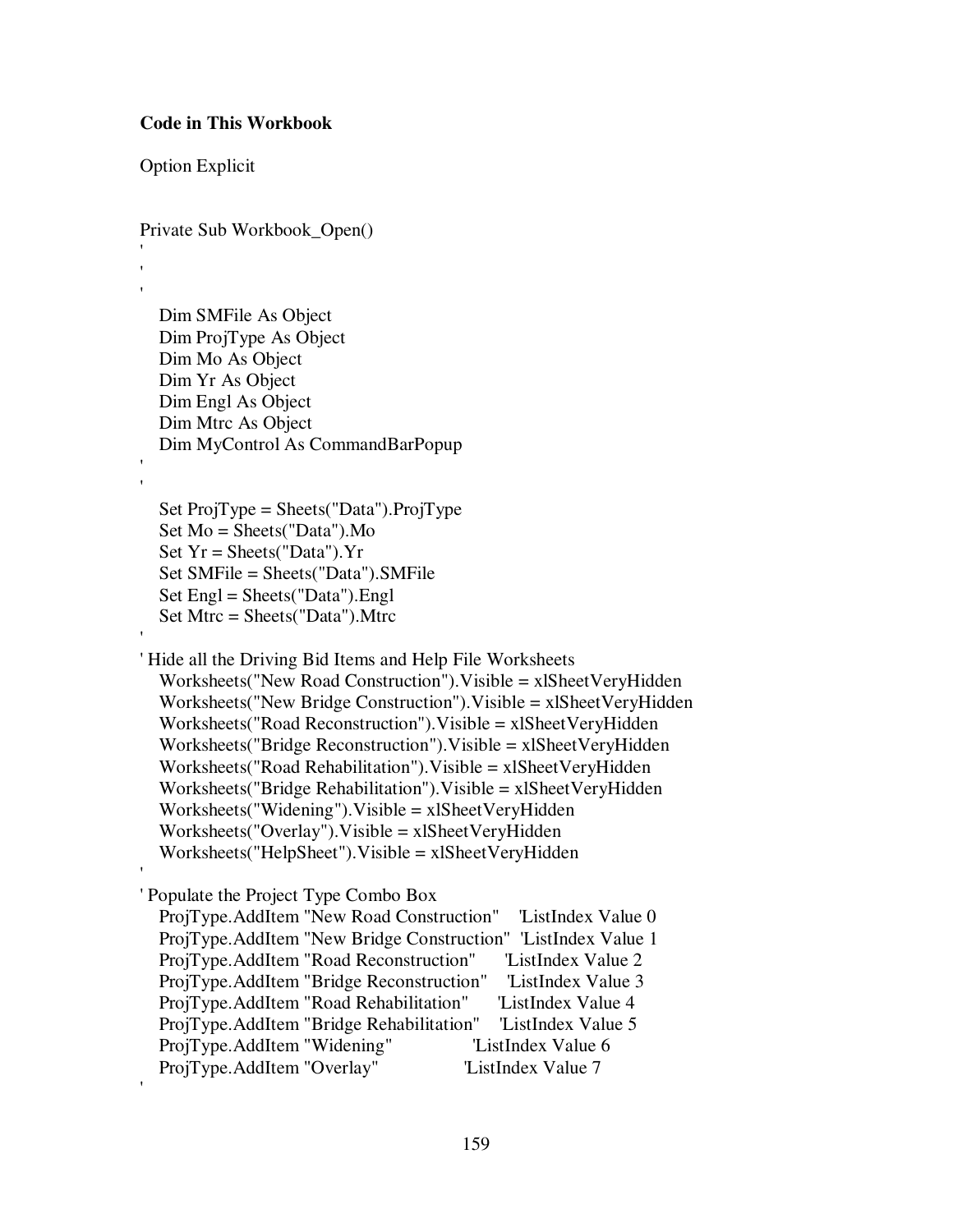| Populate the Estimate Year Combo Box |  |  |  |
|--------------------------------------|--|--|--|
|--------------------------------------|--|--|--|

| Yr.AddItem "2005" | ListIndex Value 0   |
|-------------------|---------------------|
| Yr.AddItem "2006" | 'ListIndex Value 1  |
| Yr.AddItem "2007" | 'ListIndex Value 2  |
| Yr.AddItem "2008" | 'ListIndex Value 3  |
| Yr.AddItem "2009" | 'ListIndex Value 4  |
| Yr.AddItem "2010" | ListIndex Value 5   |
| Yr.AddItem "2011" | ListIndex Value 6   |
| Yr.AddItem "2012" | 'ListIndex Value 7  |
| Yr.AddItem "2013" | 'ListIndex Value 8  |
| Yr.AddItem "2014" | ListIndex Value 9   |
| Yr.AddItem "2015" | 'ListIndex Value 10 |

'Populate the Estimate Month Combo Box

'

'

'

| Mo.AddItem "January"   | 'ListIndex Value 0  |
|------------------------|---------------------|
| Mo.AddItem "Febuary"   | 'ListIndex Value 1  |
| Mo.AddItem "March"     | 'ListIndex Value 2  |
| Mo.AddItem "April"     | 'ListIndex Value 3  |
| Mo.AddItem "May"       | 'ListIndex Value 4  |
| Mo. AddItem "June"     | 'ListIndex Value 5  |
| Mo. AddItem "July"     | ListIndex Value 6   |
| Mo.AddItem "August"    | 'ListIndex Value 7  |
| Mo.AddItem "September" | 'ListIndex Value 8  |
| Mo.AddItem "October"   | 'ListIndex Value 9  |
| Mo.AddItem "November"  | 'ListIndex Value 10 |
| Mo.AddItem "December"  | 'ListIndex Value 11 |

```
'Clear the contents of the Drop Down Boxes if SMDC was saved
'with contents at the previous time
  ProjType.Style = fmStyleDropDownCombo
  Mo.Style = fmStyleDropDownCombo
  Yr.Style = fmStyleDropDownCombo
'Limit the values entered into the ComboBox's
  ProjType.Style = fmStyleDropDownList
  Mo.Style = fmStyleDropDownList
  Yr.Style = fmStyleDropDownList
'Combo box values are ListIndex values
  Mo.BoundColumn = 0ProjType.BoundColumn = 0Yr.BoundColumn = 0'
```

```
'Text Box Contents
SMFile.Text = ""
```
'Turn on the Standard Units Checkbox  $English = True$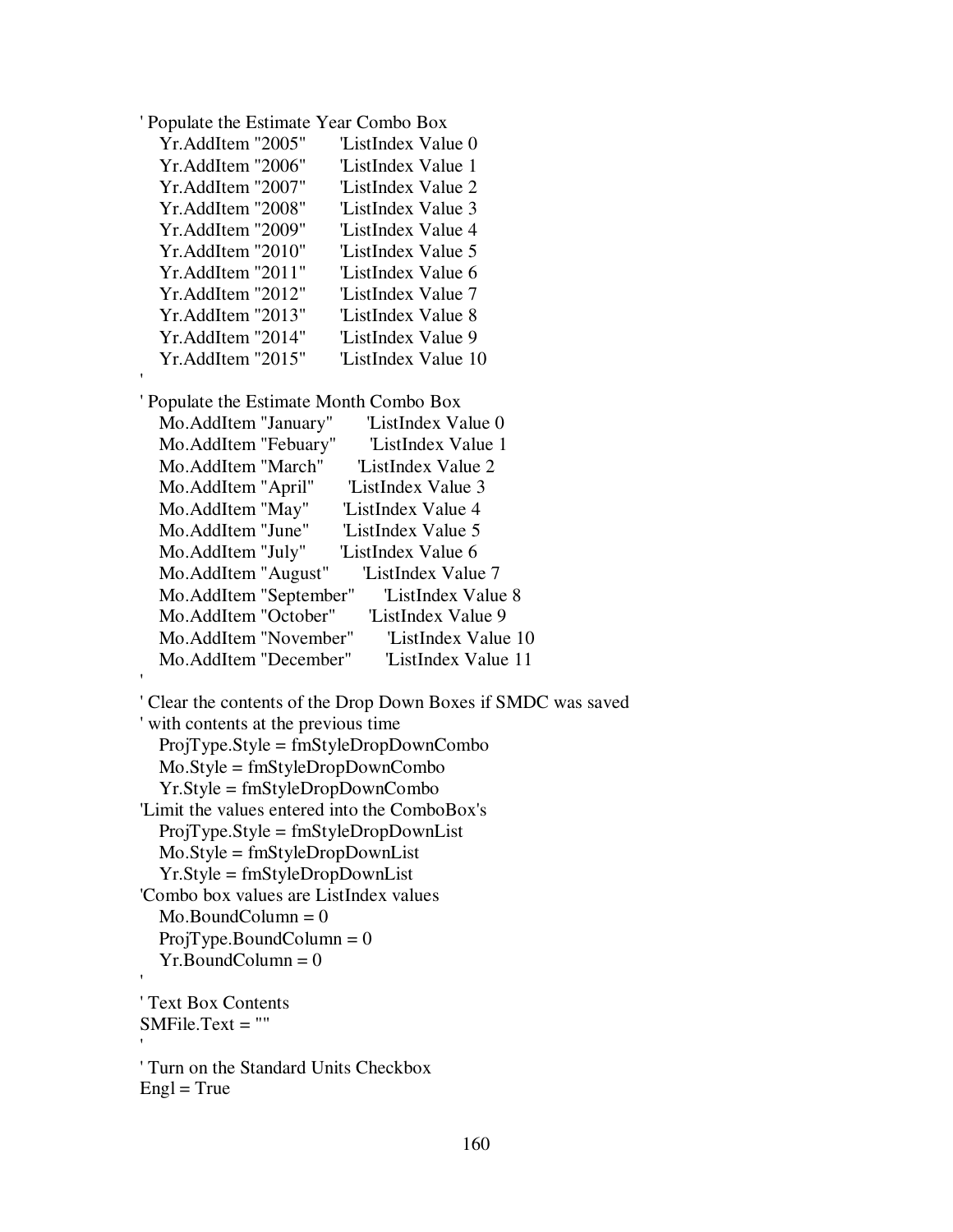'Disable the Protection Feature for the Workbook Set MyControl = Application.CommandBars.FindControl(ID:=30029) MyControl.Enabled = False

End Sub

'

'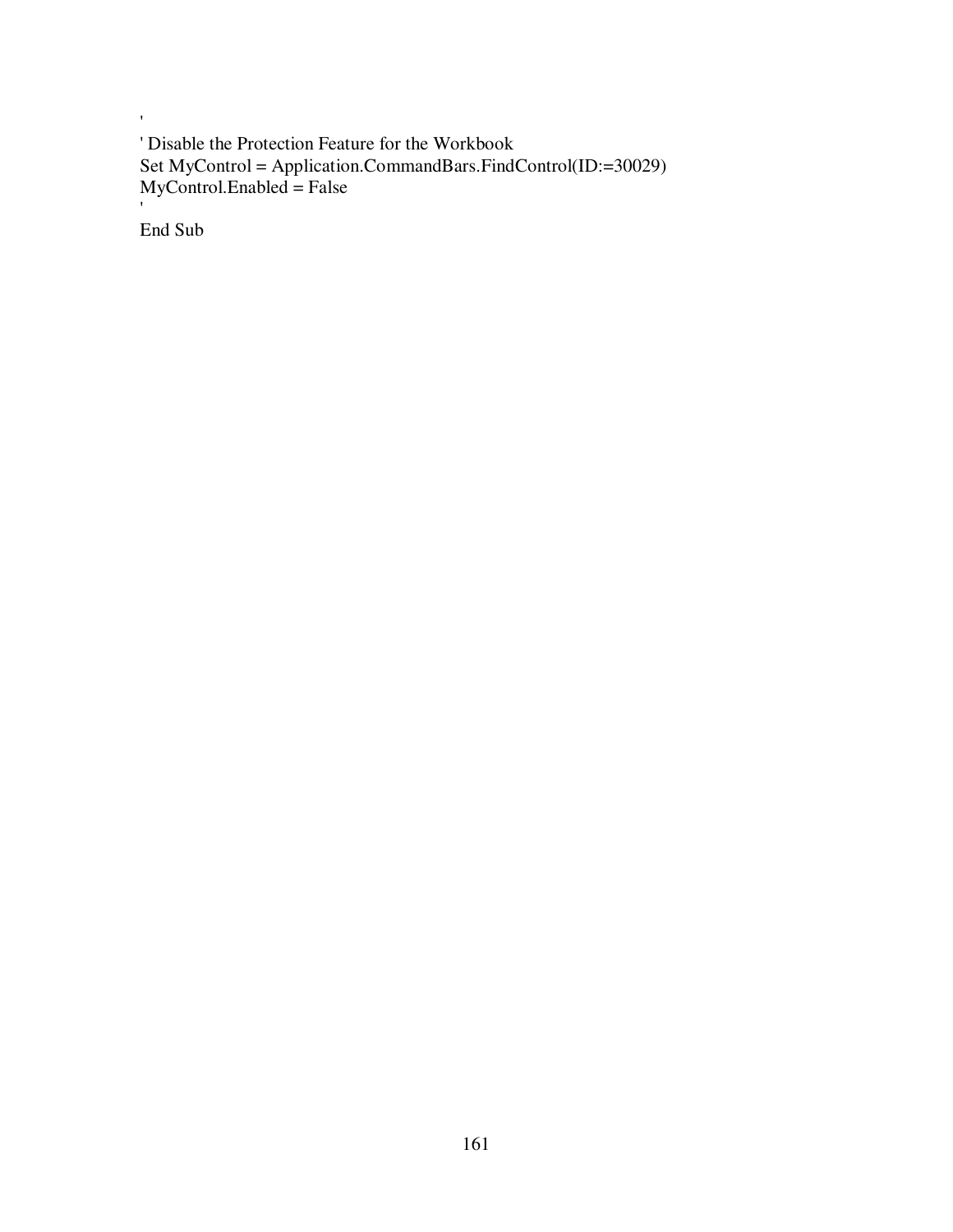# **Module 1 Code**

Sub EnableProtection() 'Dim Response As VbMsgBoxResult Dim Password As String Dim MyControl As CommandBarPopup 'Password = "password" ''check for password If InputBox("Please enter the password.") <> Password Then Response =  $MsgBox("Sorry, that is not the correct password."$ , vbCritical + vbOKOnly, "Invalid Password") If Response = vbOK Then Exit Sub End If ''enable protection on the tools menu Set MyControl = Application.CommandBars.FindControl(ID:=30029) MyControl.Enabled = True '

End Sub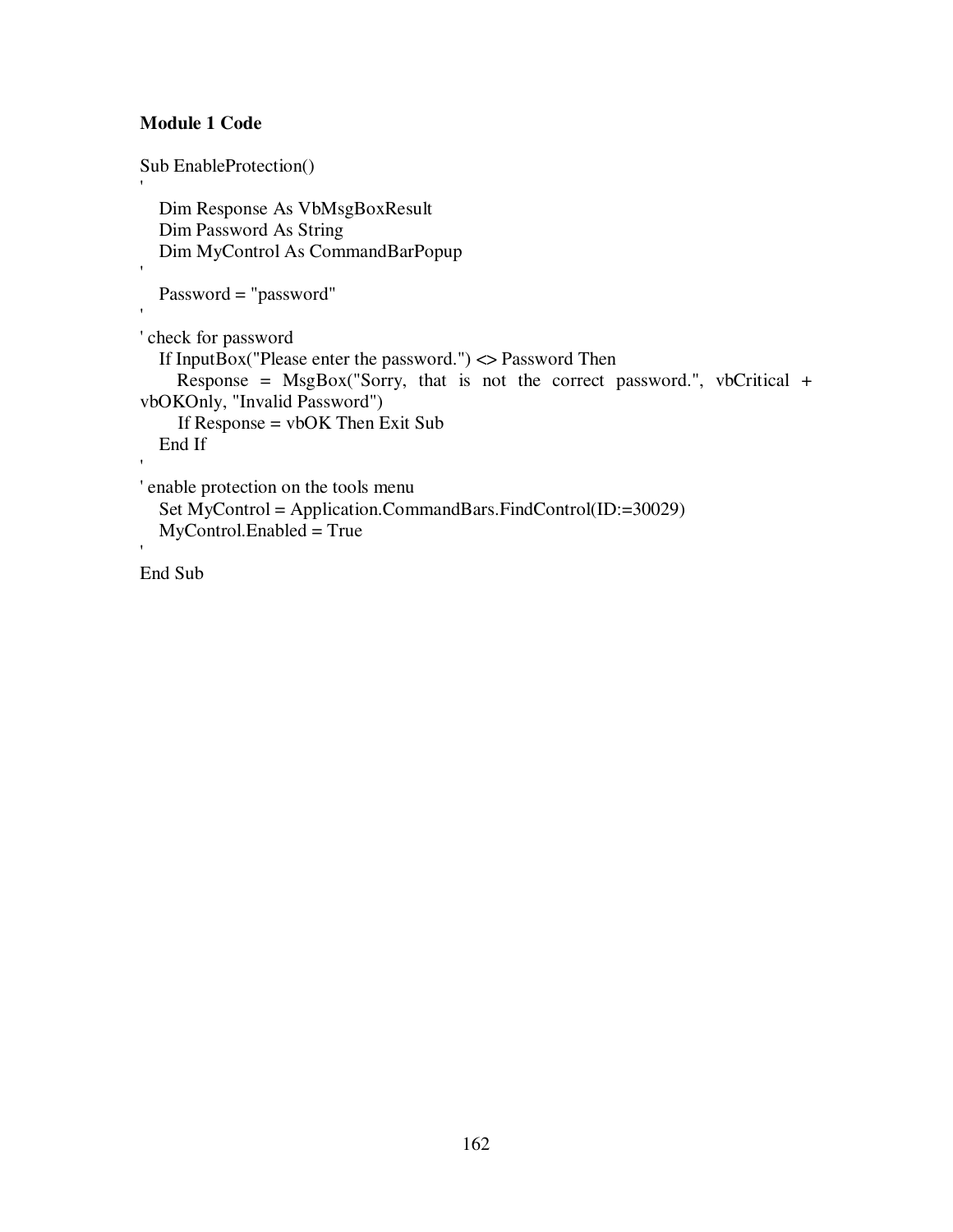# **Module 2 Code**

```
Sub ShowWorksheets()
'Dim Response As VbMsgBoxResult
  Dim Password As String
  Dim MyControl As CommandBarPopup
'Password = "password"
''check for password
  If InputBox("Please enter the password.") <> Password Then
    Response = MsgBox("Sorry, that is not the correct password.", vbCritical +
vbOKOnly, "Invalid Password")
    If Response = vbOK Then Exit Sub
  End If
''show all the worksheets
  Worksheets("New Road Construction").Visible = True
  Worksheets("New Bridge Construction").Visible = True
  Worksheets("Road Reconstruction").Visible = True
  Worksheets("Bridge Reconstruction").Visible = True
  Worksheets("Road Rehabilitation").Visible = True
  Worksheets("Bridge Rehabilitation").Visible = True
  Worksheets("Widening").Visible = True
  Worksheets("Overlay").Visible = True
  Worksheets("HelpSheet").Visible = True
```
End Sub

'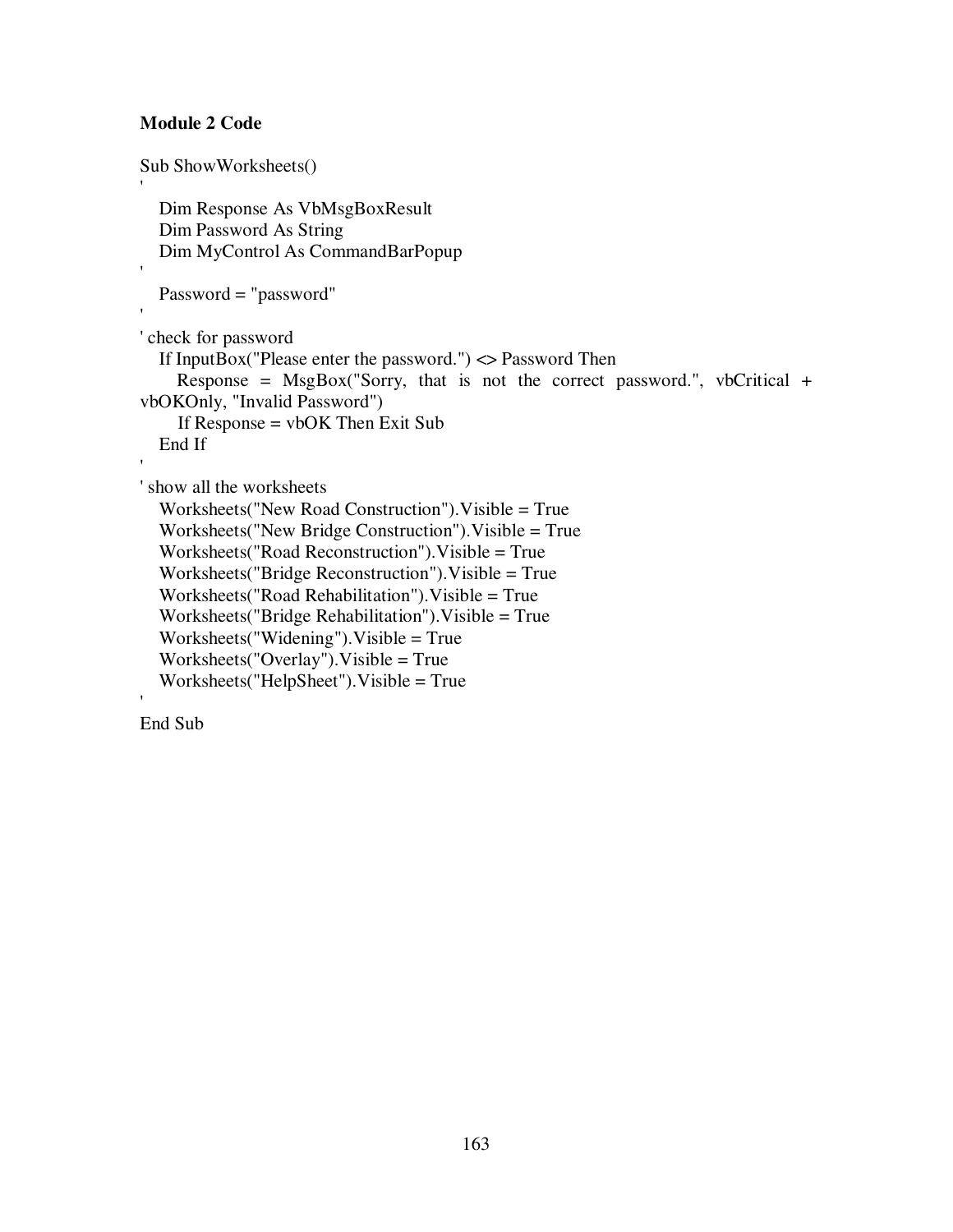# **Appendix H: Code Commentary**

### **Data Conversion**

The data conversion process is the most involved process of SMDC. It involves interaction between all three of the workbooks, SMDCBook, SMBook, and TargetBook. Additionally, there is both a data conversion process when standard units are used and one for when Metric units are used. These two processes are remarkably similar, only the Metric data conversion process involves converting the metric units to standard units.

3. Standard Data Conversion Process – Figure A2 is a flow chart describing the standard data conversion process. This figure fits into Figure 6A1 as the process labeled Standard Data Conversion. To better understand the variables used in Figure A2, Table 1 was provided. It contains a list of the variables used and what they represent. All of the "if statements" presented in Figure A2 were numbered to provide points of reference.

Table 1: List of Variables for Standard Conversion Process

| Variable         | Description of Variable                                           |
|------------------|-------------------------------------------------------------------|
| R                | Row Number in SMBook                                              |
| $\overline{\Xi}$ | Bid Item Number on Previous Row                                   |
| <b>Trow</b>      | Row Number in TargetBook                                          |
| <b>SMQ</b>       | Quantity for Bid Item Entry in SMBook                             |
| TQ               | Total Quantity (Present Sum of SMQ)                               |
| Counter          | Bid Item Entry Counter (Represnets Number of Crew Days)           |
| Result           | Equals BI if BI is found in DBI, Equals #N/A (error) if not found |
| <b>SMBook</b>    | <b>IWR Being Converted</b>                                        |
|                  | TargetBook New File Being Created                                 |
| <b>DBI</b>       | List of Driving Bid Items for Selected Project Type               |
| lmo              | <b>Selected Estimate Month</b>                                    |
| lyr              | Selected Estimate Year                                            |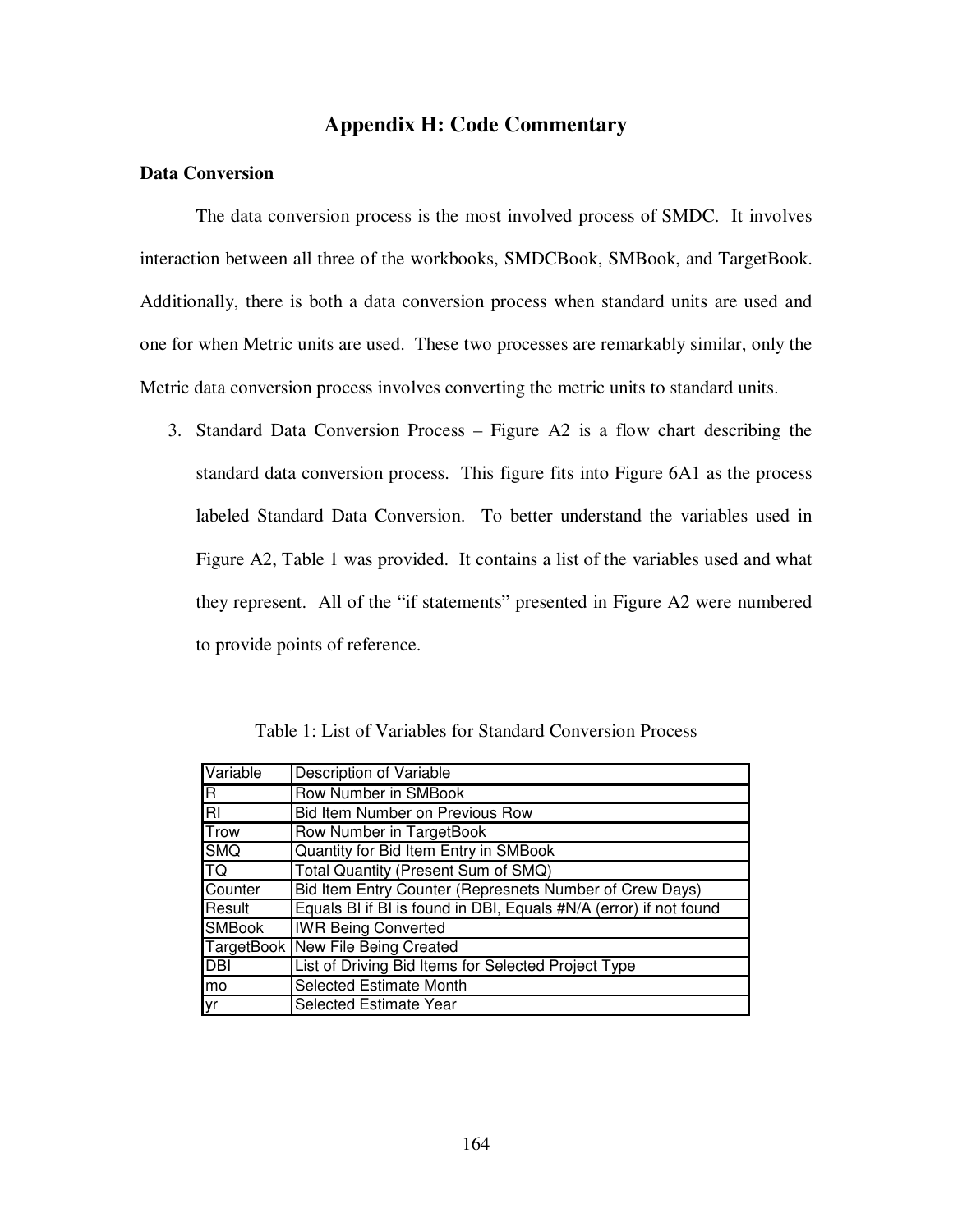

Figure A1: SMDC Flowchart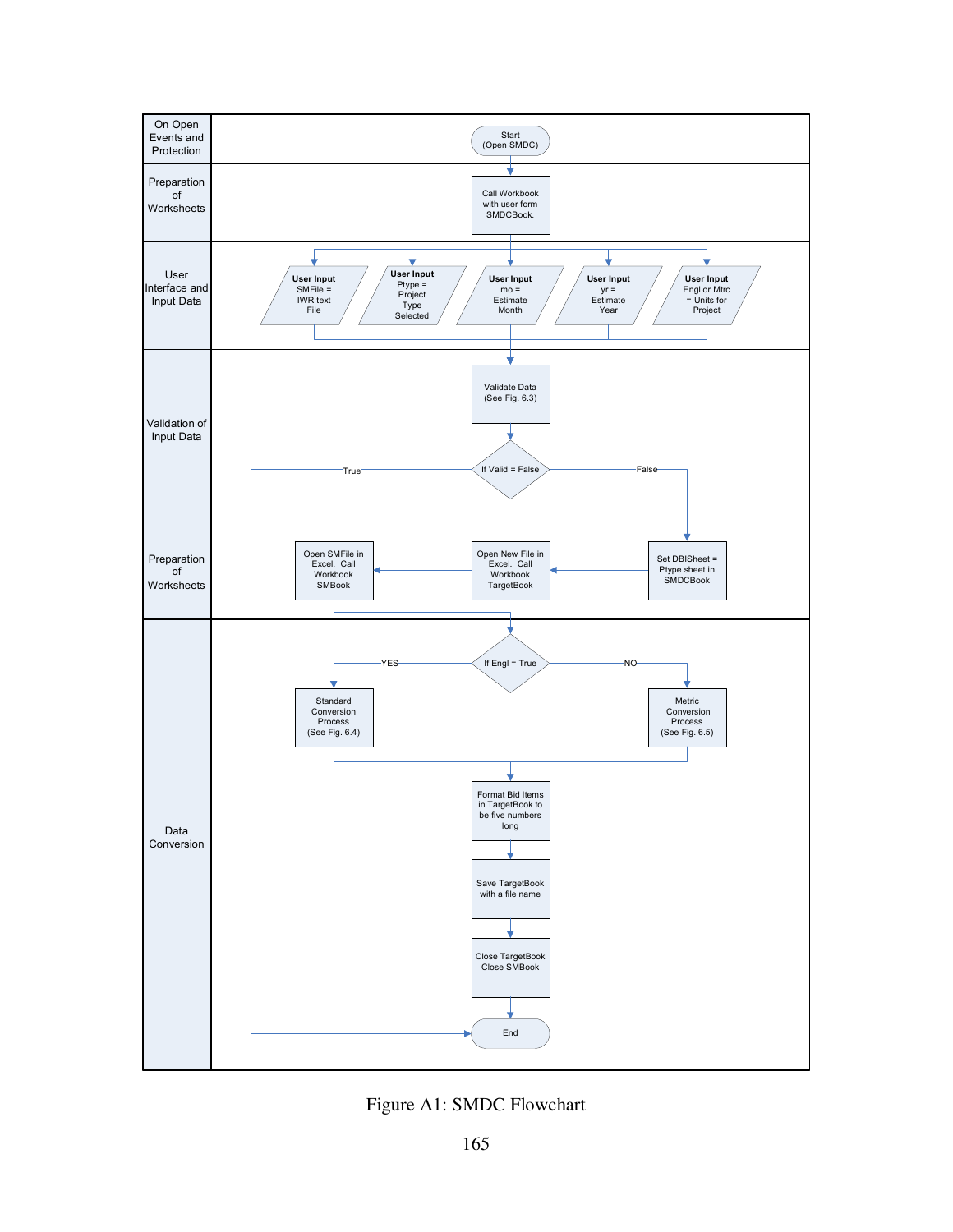The standard data conversion process begins with a set of data. R, the SMBook row number, is set equal to 2. This is because the first row in the IWR contains column headings and the actual data in the installed work report begins on row number 2. RI, the bid item number of the previous row, is set equal to 0. This is because when SMDC first runs and  $R = 2$ , there was no previous row containing actual data. RI is arbitrarily set to equal 0 because there is no bid item equal to zero. Trow, the TargetBook row number, is set to equal 1. This is because when data in entered into TargetBook, it is desired the data start on row number 1. SMQ, the bid item entry quantity, is set to equal 0. SMQ contains the value of the quantity placed on a bid item entry. When the program first runs there is no quantity so SMQ is arbitrarily set to equal 0.

The program then proceeds to if statement number 1. In the actual VBA code this is a while loop but in the flowchart it is presented as an if statement. This if statement checks value in the SMBook cell with a row number equal to R and a column number equal to 5 is a number. The cells in column 5 contain the bid item numbers in the IWR. If this value is a number, it is known that there is a bid item entry in this row. If an IWR text file is being converted then the first time if statement number 1 must make a decision, it will always be true. If a text file which is not an IWR was selected with the browse button, then if statement number 1 will most likely be false the first time it must make a decision and the data conversion process will end, converting no data into the TargetBook.

If the value in the SMBook cell with a row number equal to R and a column number equal to 5 is a number, then BI is set equal to this number. BI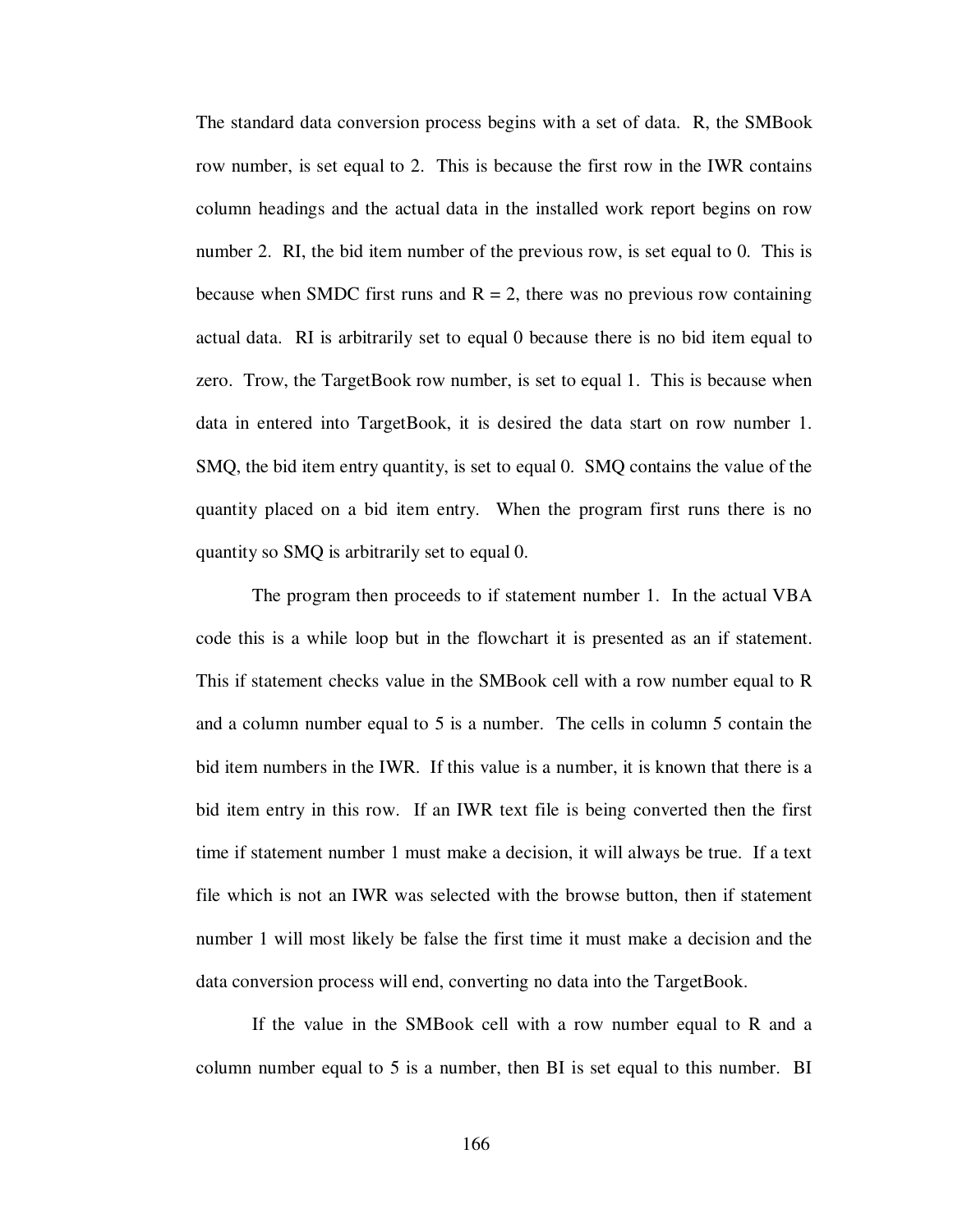then contains the bid item number for the current row (row R). SMQ is set to equal the value in the SMBook cell with a row number equal to R and a column number equal to 7. The cells in column 7 contain the quantity placed for the bid item entries.

The program then proceeds to if statement number 2. This statement checks to see if  $BI = RI$ , or if the bid item number on the current row (row R) equals the bid item number on the previous row. The first time the program runs, BI will equal a bid item number and RI will equal 0 because there was no bid item number in the previous row. This if statement decision will be false the first time.

The program then proceeds to if statement number 3. This statement checks to se if  $RI > 0$ . In effect, this is checking to see if RI contains a bid item number. The first time the program runs, this if statement decision will be False because RI will equal 0.

The program then proceeds to set Counter  $= 1$ , because there is currently only one bid item entry with the current bid item number. TQ = SMQ because the total quantity at the present point is equal to the value of the quantity in the current bid item entry row. R is then incremented and set to equal  $R + 1$  to check the next row in SMBook. Before moving the next row BI is set to equal RI because RI is equal to the bid item in the previous row and Result is set to equal the outcome of looking up RI (the bid item number of the previous row) in the DBI list. If RI is in the DBI list then Result  $= RI$ . If RI is not in the DBI list then Result  $=$  #N/A, an error. If statement number 3 will only be false the first time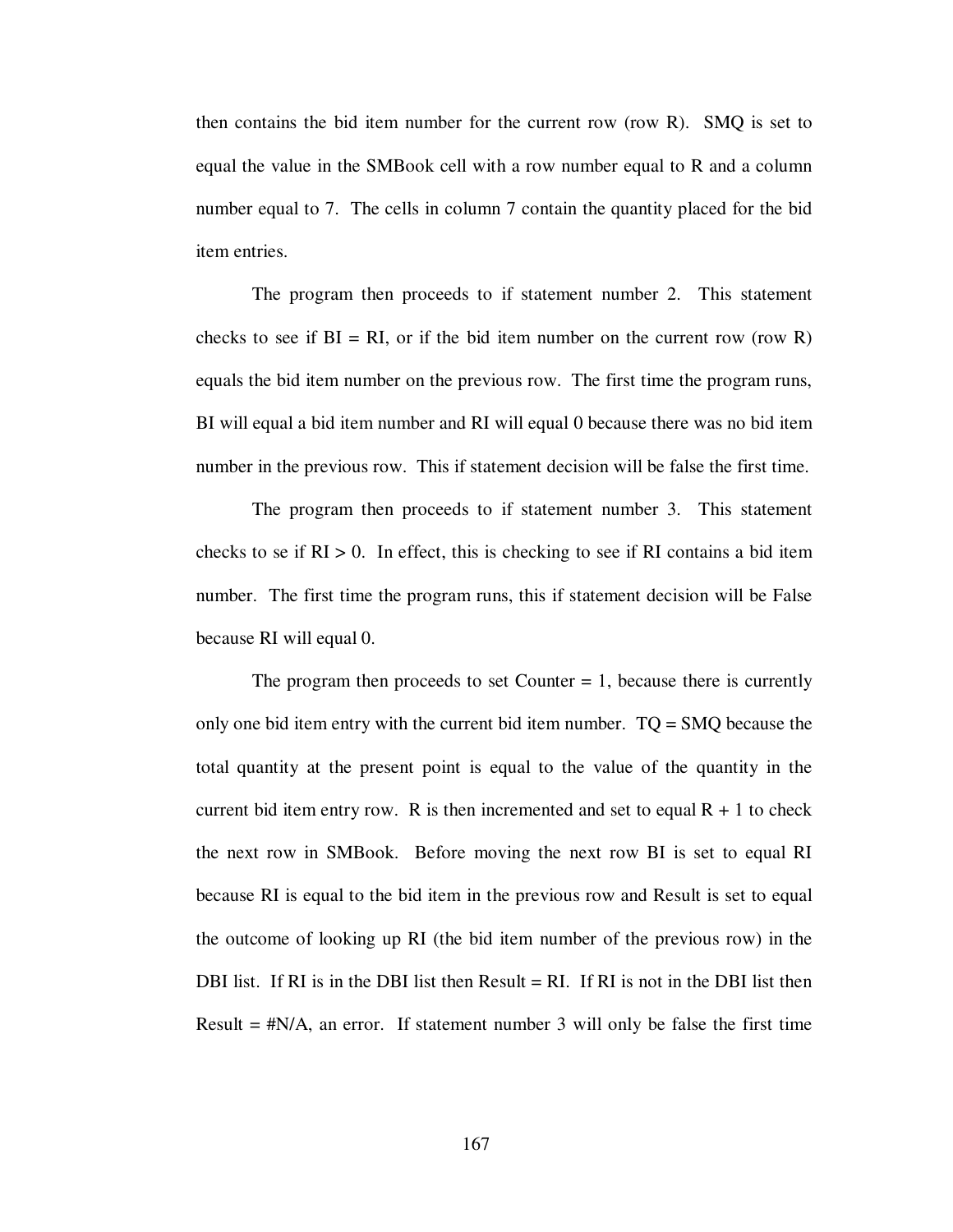the program runs. Every other time this statement must make a decision it will be true because RI will contain a bid item number rather than the number 0.

The program then proceeds back to if statement number 1 to check if there is a number in the next row (row number R). If there is no value in this cell, the data conversion process will end. If there is a number in this cell then BI is set to equal the value in the row R, column 5 and SMQ is set to equal the value in row R, column 7.

If statement number 2 then checks to see if BI is equal to RI. BI is the bid item number in the current row and RI is the bid item number in the previous row. If this statement is true, then  $R = R + 1$  (the row number is incremented to the next row), Counter = Counter  $+1$  (to count the number of bid item entries with a bid item number equal to RI), and  $TQ = TQ + SMQ$  (the total quantity equals the previous total quantity plus the quantity in the current bid item entry row). The program would then move back to If Statement number 1 and follow this sequence until BI does not equal RI. At this point, if statement number 2 is false.

When if statement number 2 is false, BI does not equal RI. This means that the bid item on the current row is different than the sequence of bid items on the previous rows. At this point Counter will contain the sum of all the entries with bid item numbers equal to RI and TQ will contain the sum of the quantities for each one of these entries. When if statement number 2 is false, if statement number 3 is checked.

This statement checks if  $RI > 0$  and will always be true except for the first time this statement must make a decision when  $RI = 0$ . When if statement

168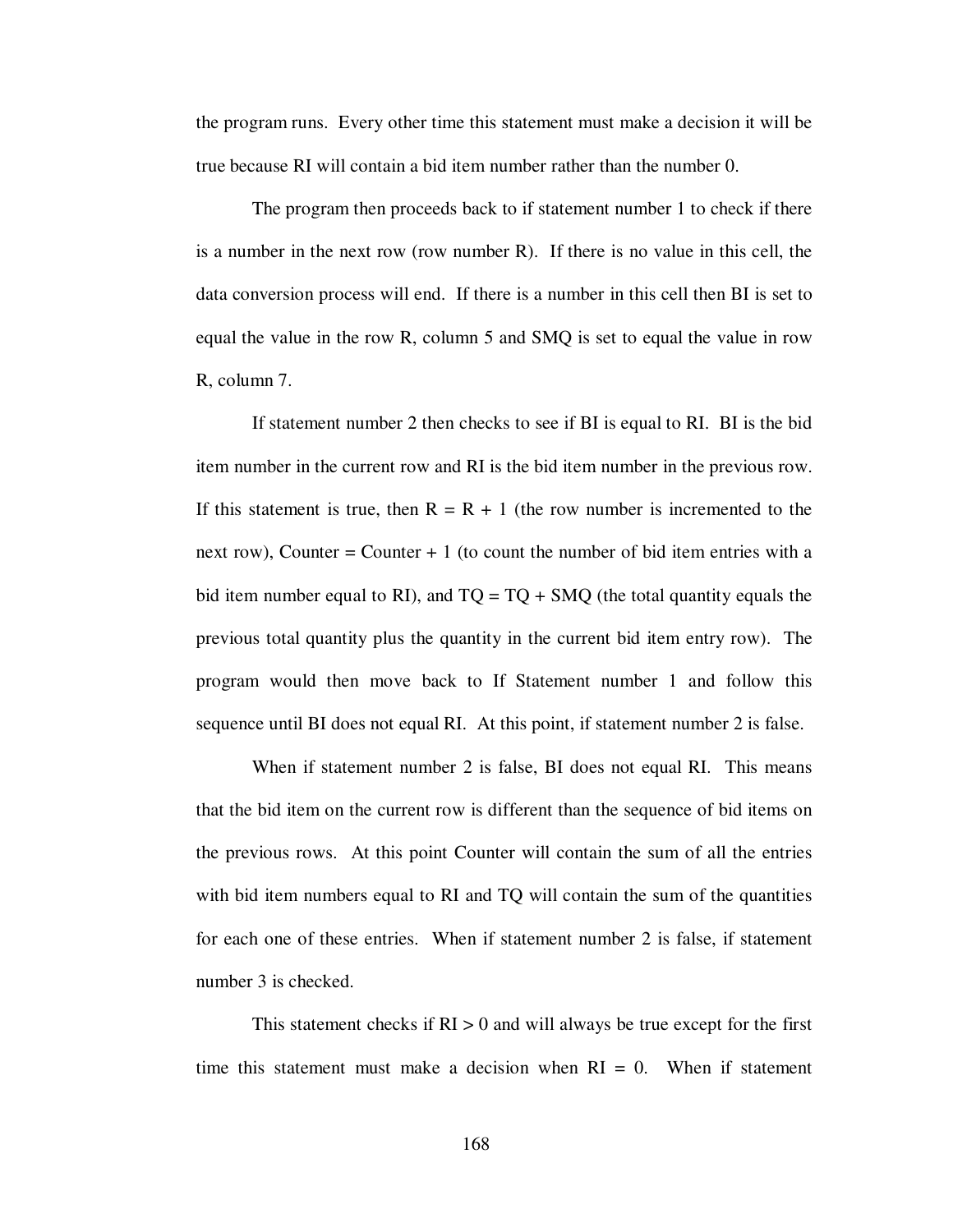number 3 is true, if statement number 4 is checked. This statement checks if Result is an error. If Result is an error and if statement number 4 is true, then RI was not a driving bid item and it was not found in the DBI list. TQ is reset to equal SMQ (the quantity on the current row or the row containing the bid item number which did not equal RI) because a new sequence of bid items are being checked and the total quantity for this new sequence must be summed. Counter is reset to equal 1, because there is currently only one bid item entry which has been checked. R is set to equal  $R + 1$ , so that the next row of bid items can be checked. Also, RI is set to equal BI, because a new sequence of bid items is being checked. Result is also checked by looking up RI in the DBI list. If RI is present in this list, Result = RI. If it is not present in the list, Result =  $\#N/A$ , an error. The program will then proceed back to If Statement number 1.

When If Statement number 4 is checked and it is false, Result equals a number rather than an error. This means that when RI was checked it was found in the DBI list and it is a driving bid item for the project type. The new file is then written according to the format shown in Table 4.1. In TargetBook, on row number Trow (first time the program runs  $Trow = 1$ ) and column number 1, the value is set to equal the value in the cell of SMBook cell with row number 2 and column number 16 (cell with project number). Column number 2 is set to equal RI (the driving bid item number for the sequence of rows checked in SMBook). Column number 3 is set equal to the estimate month selected. Column number 4 is set equal to the estimate year selected. Column number 5 is set equal to TQ (the sum of the quantity of the sequence of entries with bid item numbers equal to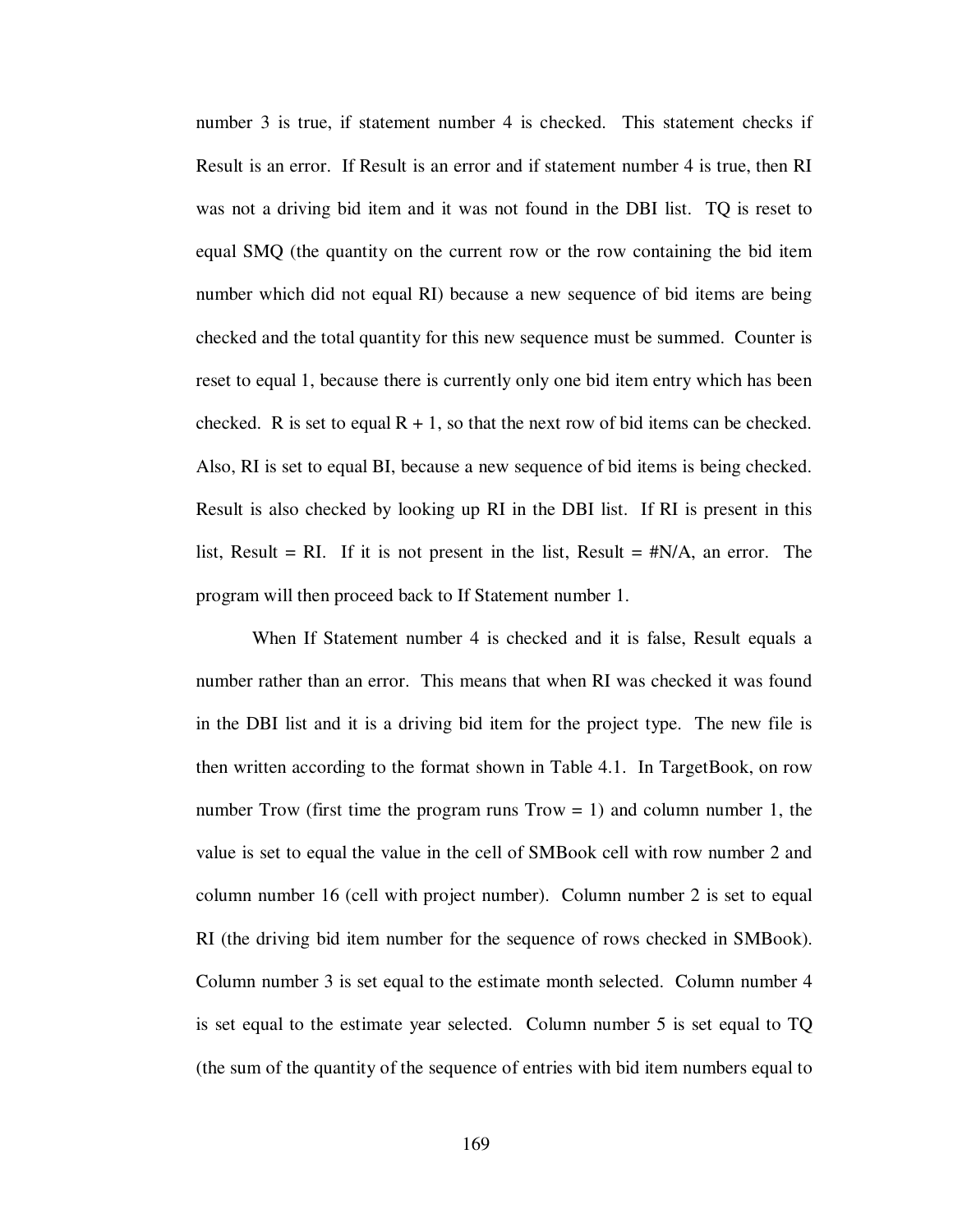RI). Column number 6 is set equal to Counter (the sum of the number of entries with bid item numbers equal to RI).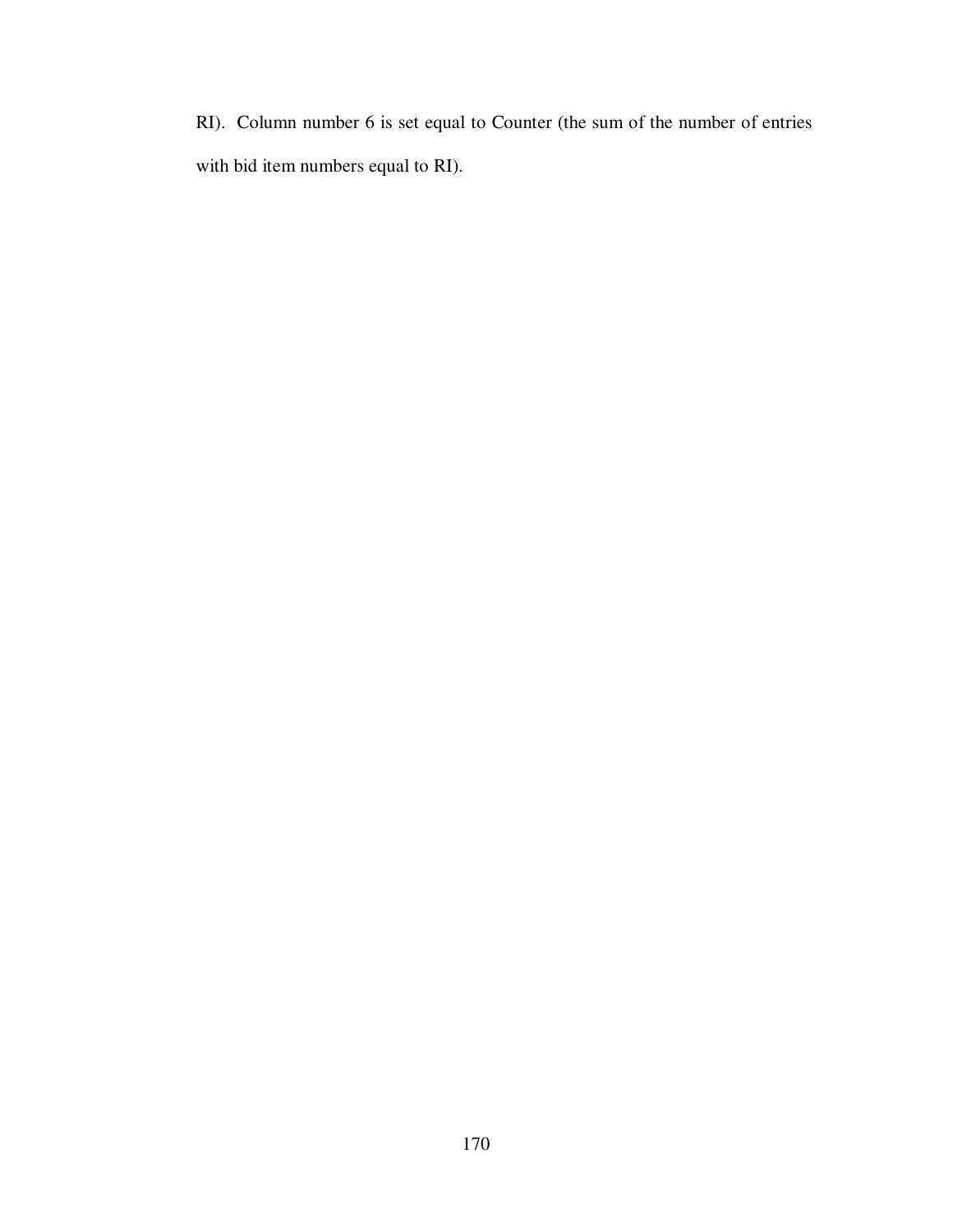

Figure A2: Standard Data Conversion Process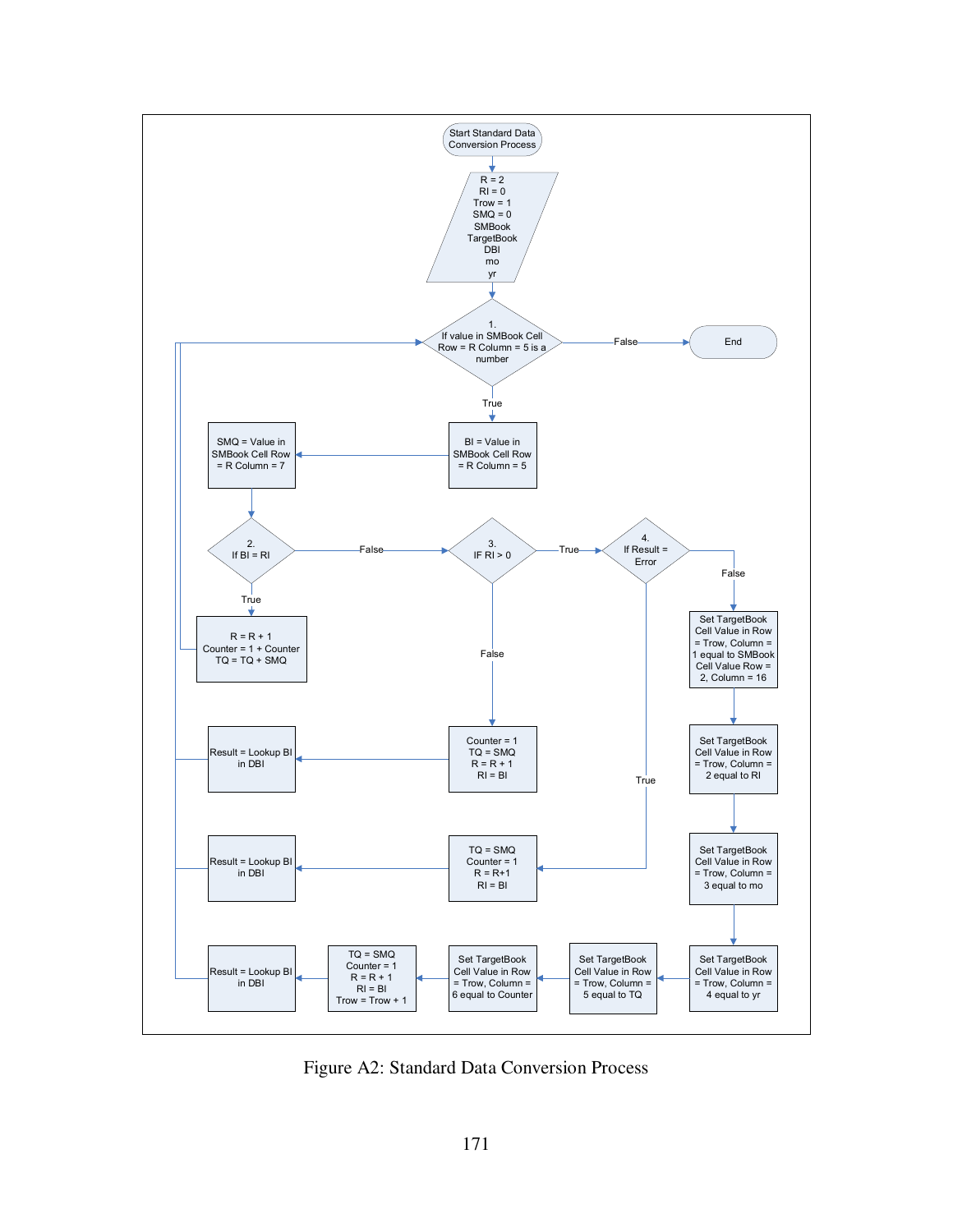2. Metric Data Conversion Process – the Metric data conversion process is exactly the same as the standard data conversion process with one exception. When data is being recorded to TargetBook (the file being created which is readable by BIDDS), rather than setting the values in column number 5 equal to TQ Column (the sum of the quantity of the sequence of entries with bid item numbers equal to RI which was checked) it is set equal to  $TQ * Conv$ . Conv is the conversion factor from Metric to standard for the driving bid item (RI). It is found on DBIBook column number 6 as can be seen in Table 6.1. The metric conversion process is presented in Figure A3.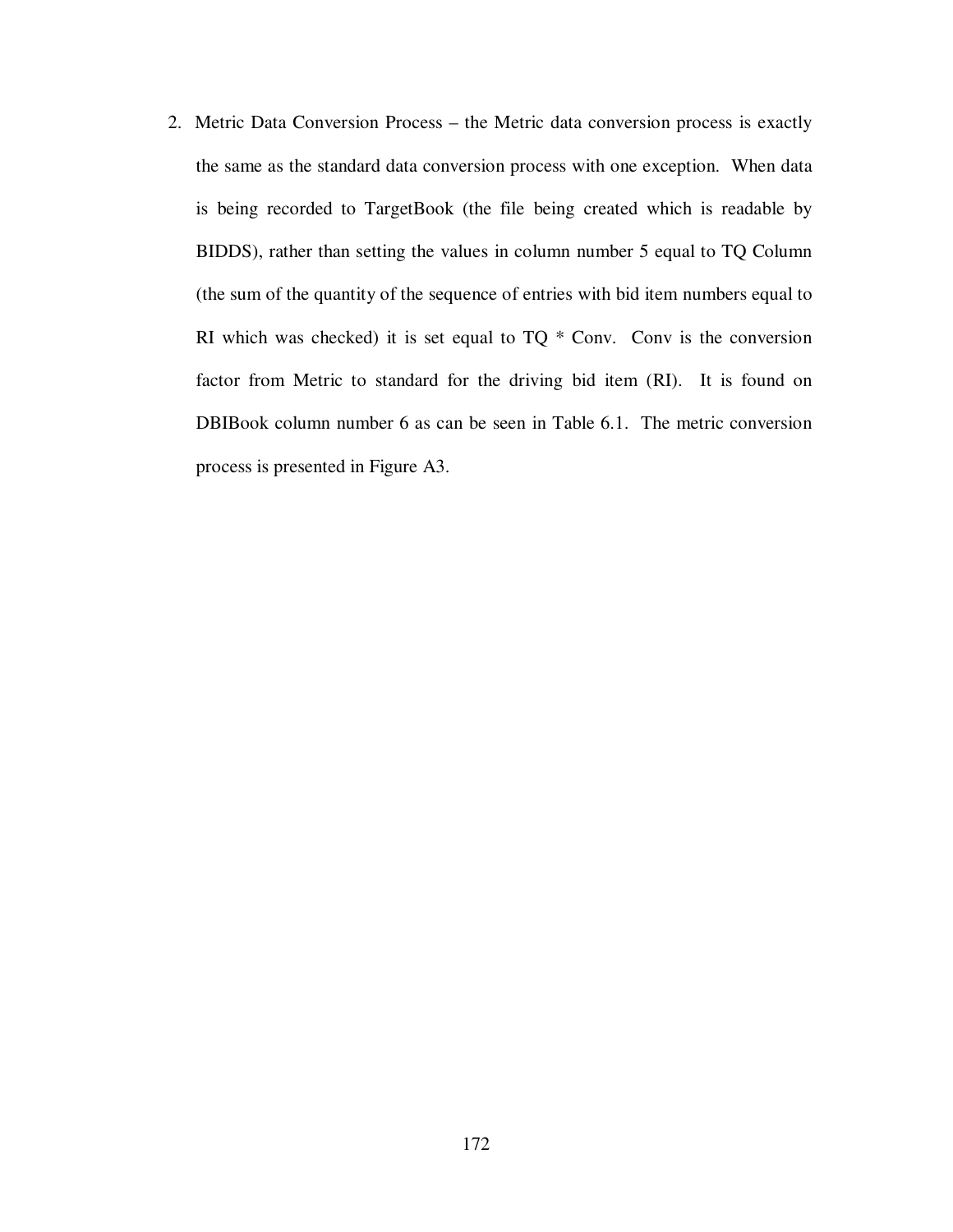

Figure A3: Metric Data Conversion Process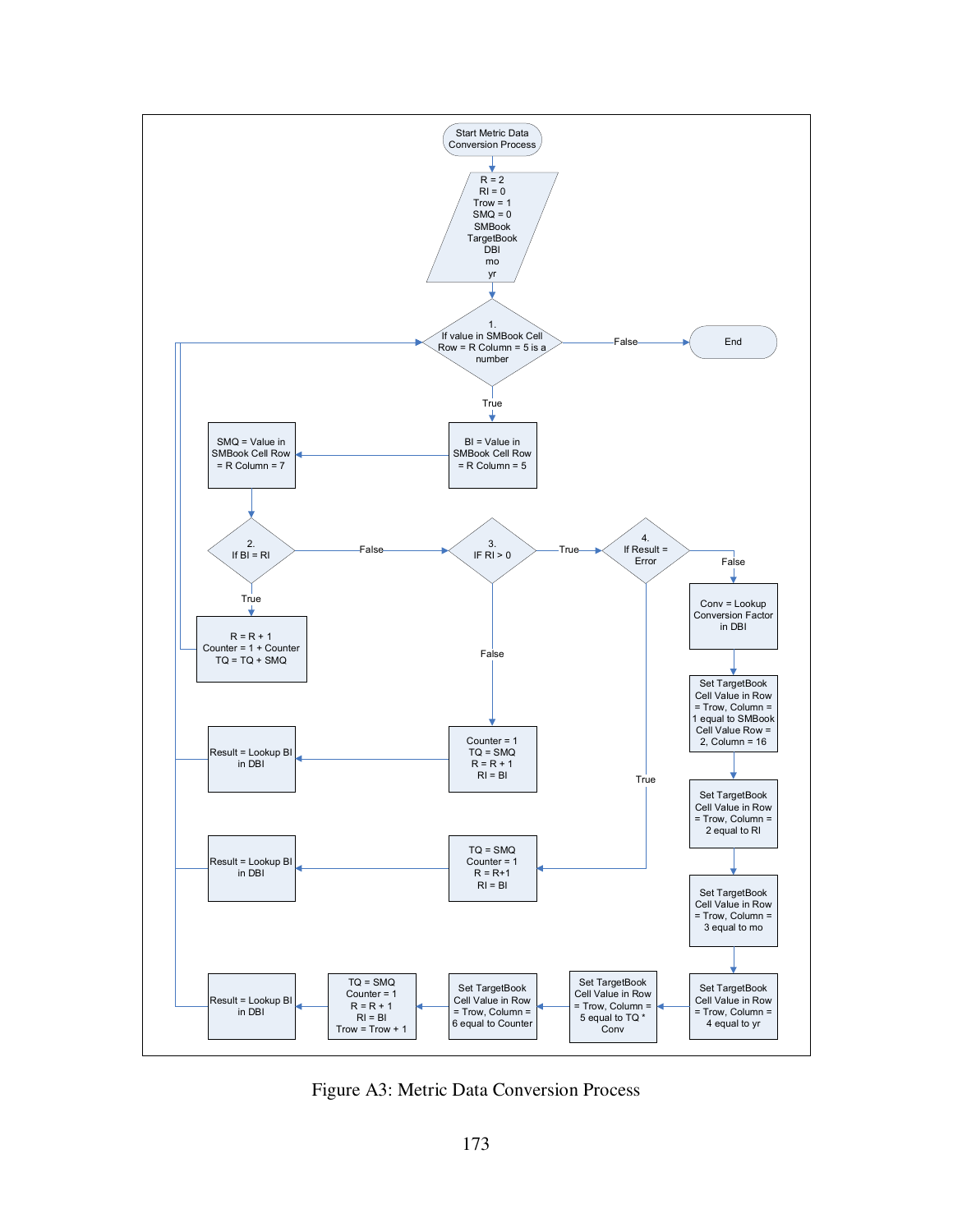## **Appendix I: Help File Contents**

| What is SiteManager<br>Data Converter?      | SiteManager Data Converter is a program which converts an<br>Installed Work Report (IWR) exported from SiteManager into a file<br>readable by the Bid Item Duration Database System.                                                                                                                                                                                                                                                                                                                                                                                                                                                  |
|---------------------------------------------|---------------------------------------------------------------------------------------------------------------------------------------------------------------------------------------------------------------------------------------------------------------------------------------------------------------------------------------------------------------------------------------------------------------------------------------------------------------------------------------------------------------------------------------------------------------------------------------------------------------------------------------|
| How do I export an IWR<br>from SiteManager? | To export an Installed Work Report (IWR) from SiteManager:                                                                                                                                                                                                                                                                                                                                                                                                                                                                                                                                                                            |
|                                             | 1. Click on the Contractor Payments tab on the SiteManager<br>Main Panel                                                                                                                                                                                                                                                                                                                                                                                                                                                                                                                                                              |
|                                             | 2. Click on reports                                                                                                                                                                                                                                                                                                                                                                                                                                                                                                                                                                                                                   |
|                                             | 3. Click on Installed Work                                                                                                                                                                                                                                                                                                                                                                                                                                                                                                                                                                                                            |
|                                             | 4. Select the Contract ID for the project you wish to generate an<br><b>IWR and click OK</b>                                                                                                                                                                                                                                                                                                                                                                                                                                                                                                                                          |
|                                             | 5. Click on Services on the menu bar                                                                                                                                                                                                                                                                                                                                                                                                                                                                                                                                                                                                  |
|                                             | 6. Click Export                                                                                                                                                                                                                                                                                                                                                                                                                                                                                                                                                                                                                       |
|                                             | 7. Select the location on your computer you wish to save the IWR<br>and name the file                                                                                                                                                                                                                                                                                                                                                                                                                                                                                                                                                 |
|                                             | 8. Select save file as text file (*.txt) and click OK                                                                                                                                                                                                                                                                                                                                                                                                                                                                                                                                                                                 |
| How do I select an IWR<br>to convert?       | To select an Installed Work Report (IWR) to convert into a file<br>readable by the Bid Item Duration Database System:                                                                                                                                                                                                                                                                                                                                                                                                                                                                                                                 |
|                                             | 1. Generate an IWR in SiteManager and export the report (See:<br>How do I export an IWR from SiteManager?)                                                                                                                                                                                                                                                                                                                                                                                                                                                                                                                            |
|                                             | 2. Click on Browse from the SiteManager Data Converter screen                                                                                                                                                                                                                                                                                                                                                                                                                                                                                                                                                                         |
|                                             | 3. Select the location on your computer the IWR was saved                                                                                                                                                                                                                                                                                                                                                                                                                                                                                                                                                                             |
|                                             | 4. Select the name of the IWR you wish to convert                                                                                                                                                                                                                                                                                                                                                                                                                                                                                                                                                                                     |
|                                             | 5. Click OK                                                                                                                                                                                                                                                                                                                                                                                                                                                                                                                                                                                                                           |
|                                             | 6. The file name and path should appear in the box to the left of<br>the Browse Button                                                                                                                                                                                                                                                                                                                                                                                                                                                                                                                                                |
| What is my project type?                    | It is very IMPORTANT that the project type you select is the same<br>project type on record in the Bid Item Duration Database System<br>(BIDDS). If you do not know what project type is on record in<br>BIDDS then you need to contact the person who initialized the<br>project inside BIDDS and obtain that information. If the project<br>has not yet been initialized inside BIDDS then you can select a<br>project type which is applicable to your project within SiteManager<br>Data Converter and use the same project type when initializing the<br>project in BIDDS. For suggestions on project types see Project<br>Type. |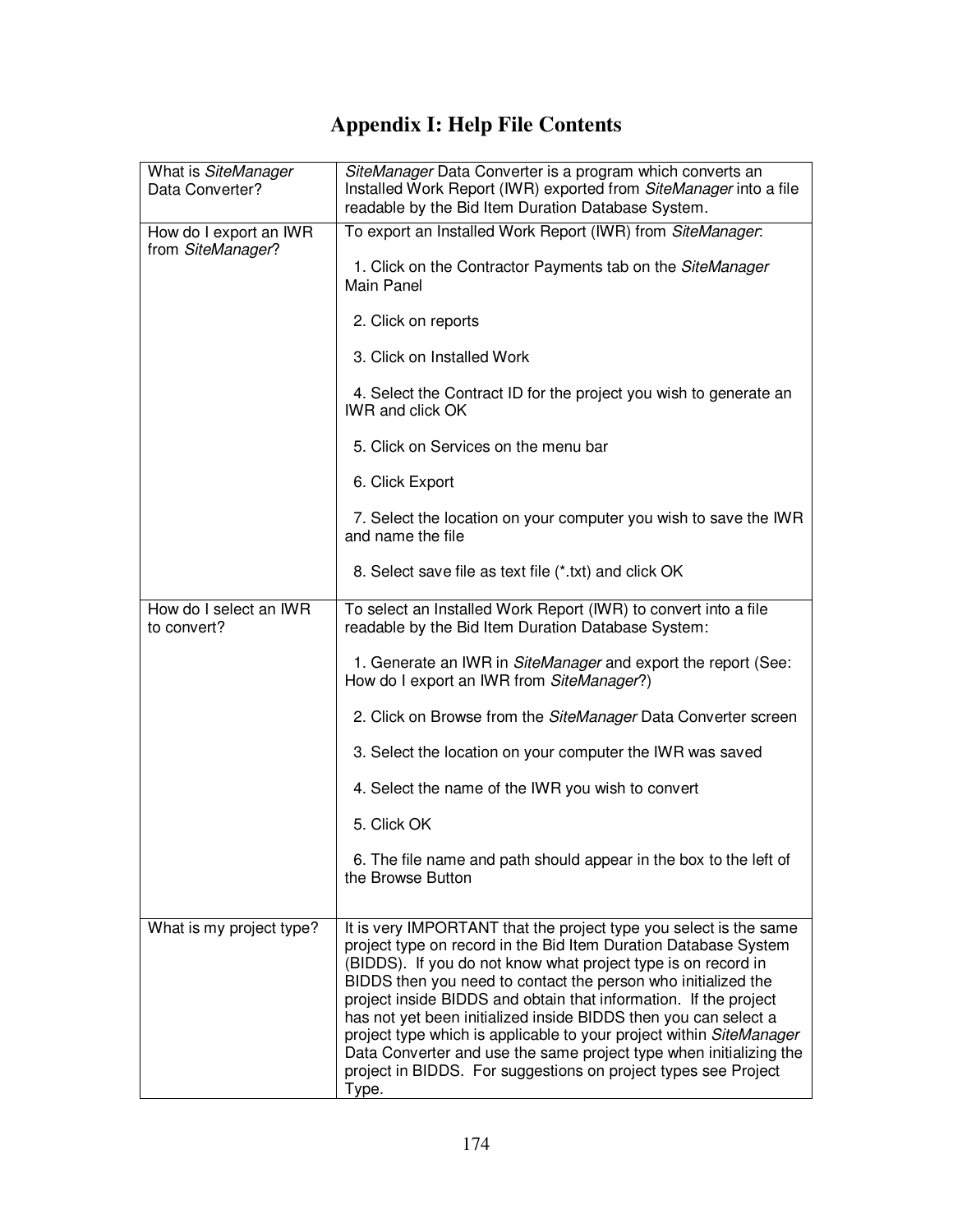| What estimate month<br>should I select?          | Select the estimate month for which the installed work report<br>represents. The estimate month is the month the estimate was<br>generated.                                                                                                                                                                                                                                       |
|--------------------------------------------------|-----------------------------------------------------------------------------------------------------------------------------------------------------------------------------------------------------------------------------------------------------------------------------------------------------------------------------------------------------------------------------------|
| What estimate year<br>should I select?           | Select the estimate year for which the installed work report<br>represents. The estimate year is the year the estimate was<br>generated.                                                                                                                                                                                                                                          |
| What are my projects<br>units?                   | Your project's units are the units of measurement being used on<br>the project. This information can be found in the project's contract.<br>If metric units are selected then the new file created will contain<br>quantities converted from metric units to standard units.                                                                                                      |
| How do I convert an IWR<br>file?                 | To convert an Installed Work Report text file into a file readable by<br>the Bid Item Duration Database System (BIDDS):                                                                                                                                                                                                                                                           |
|                                                  | 1. Click Browse and select the file you wish to convert                                                                                                                                                                                                                                                                                                                           |
|                                                  | 2. Select your project type                                                                                                                                                                                                                                                                                                                                                       |
|                                                  | 3. Select your estimate month and estimate year                                                                                                                                                                                                                                                                                                                                   |
|                                                  | 4. Select the units of measurement used on the project                                                                                                                                                                                                                                                                                                                            |
|                                                  | 5. Click Continue                                                                                                                                                                                                                                                                                                                                                                 |
|                                                  | 6. Name the new file and select the location on your computer to<br>save the new file                                                                                                                                                                                                                                                                                             |
| Project Type - New Road<br>Construction          | New Road Construction - These projects include the construction<br>of a new route, alternate route, or the addition of a roadway<br>segment to an existing route. This project type would not include<br>the demolition of an existing roadway or temporary detour, but<br>rather the components of a new roadway such as clearing &<br>grubbing, earthwork, and rock excavation. |
| Project Type - New<br><b>Bridge Construction</b> | New Bridge Construction – These projects include the construction<br>of a new bridge structure as a portion of a new road construction<br>project. As with New Road Construction, this project type does<br>not encompass activities such as demolition or temporary detours,<br>but rather components of a new bridge structure.                                                 |
| Project Type - Road<br>Reconstruction            | Road Reconstruction – These projects include the demolition and<br>reconstruction of a roadway segment as well as the realignment of<br>an existing roadway, either vertically or horizontally. Projects of<br>this type generally include activities for demolition of existing<br>roadways and temporary detours.                                                               |
| Project Type - Bridge<br>Reconstruction          | Bridge Reconstruction – These projects include the demolition and<br>reconstruction of a bridge as a portion of a road reconstruction<br>project. As with Road Reconstruction, this project type will<br>generally include demolition activities or the construction of a<br>temporary or detour bridge structure to accommodate traffic.                                         |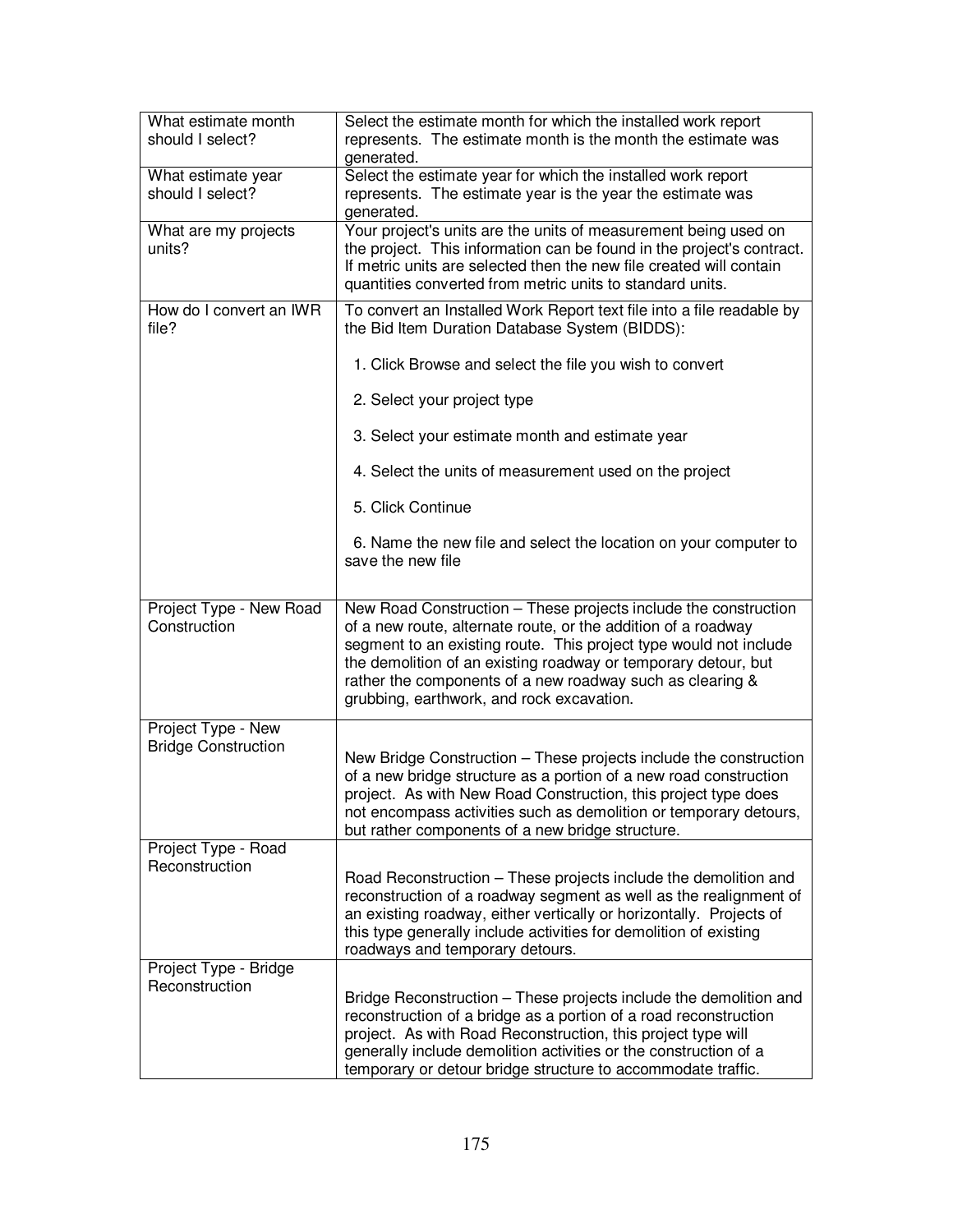| Project Type - Road<br>Rehabilitation   | Road Rehabilitation – These projects include the revitalization or<br>restoration of a roadway segment. These projects would typically<br>include sub-grade repairs, guardrail replacement, embankment<br>stabilization, or shoulder reconstruction along the road segment.                                                                                                                                                                                                                                   |
|-----------------------------------------|---------------------------------------------------------------------------------------------------------------------------------------------------------------------------------------------------------------------------------------------------------------------------------------------------------------------------------------------------------------------------------------------------------------------------------------------------------------------------------------------------------------|
| Project Type - Bridge<br>Rehabilitation | Bridge Rehabilitation - These projects include the revitalization or<br>restoration of a bridge along the roadway segment. Bridge<br>maintenance, both substructure and superstructure, would<br>typically be included in this project type. Other examples of this<br>project type include drainage upgrades or full deck replacement.<br>This project type differs from bridge reconstruction in that bridge<br>rehabilitation projects do not include the complete demolition of an<br>existing structure. |
| Project Type - Widening                 |                                                                                                                                                                                                                                                                                                                                                                                                                                                                                                               |
|                                         | Widening – These projects include the addition or expansion of<br>traveling or turning lanes for an existing roadway. Because bridge<br>widening is uncommon, this project type is limited to components<br>of an existing roadway.                                                                                                                                                                                                                                                                           |
| Project Type - Overlay /<br>Resurfacing | Overlay / Resurfacing – These projects involve the surface<br>replacement or reapplication of an existing roadway or bridge<br>segment. Asphalt and concrete pavement items are included to<br>accommodate both roadway and bridge overlays. This project<br>type does not include sub-grade, substructure, or earthwork<br>components. This project type does include activities for milling,<br>sub-base repair, and traffic detours where necessary.                                                       |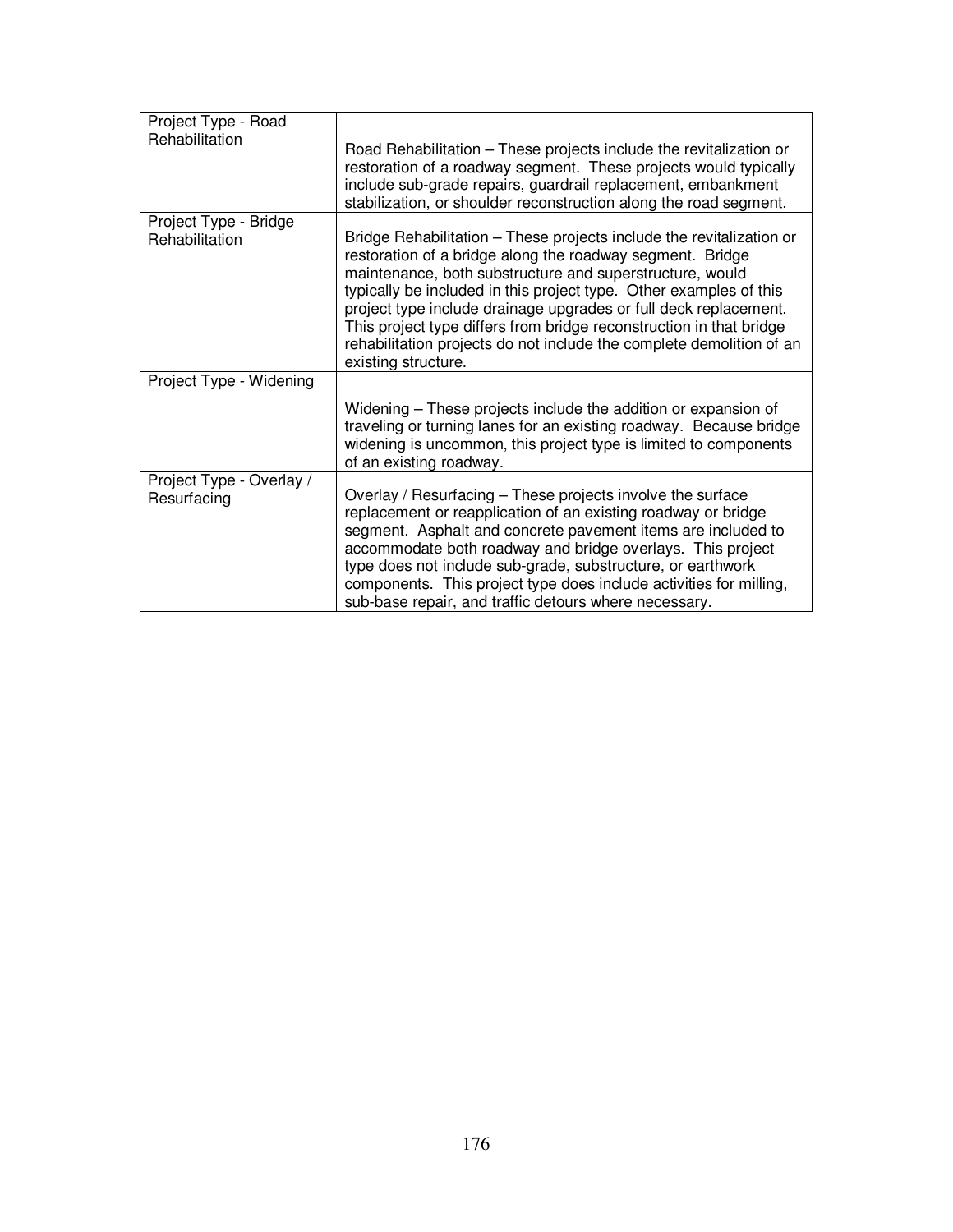## **Appendix J: Joseph Bouchey's Comments Regarding the**

## **Recommendations**

The following, in italics are Joseph Bouchey's comments in reference to the recommendations presented in Chapter 10. Joseph Bouchey is an information technology specialist with VDOT and works primarily with *SiteManager*. A response was prepared and follows each comment.

In reference to Recommendation 2.01 to modify the *SiteManager* system to distinguish the list of DBIs by bolding the bid item text or filling the background with a different color, Joseph Bouchey offered the following comment:

*Creating a DBI indicator is very complicated and potentially dangerous from an application development prospective. As you are aware, SiteManager (SM) is an application that we license and the code has only limited ability to be customized. However, if VDOT elects to pursue capturing production rate data, we do have the means to make modifications as you suggest to the application, but if the code becomes corrupt for any reason, the application warranty will become invalidated. The modification will also create a continuous maintenance issue as with every subsequent release (product update by AASHTO) is distributed; a re-engineering of the source code must be done to incorporate VDOT's customizations. Coincidently I am working on a "Plug-in Concept" where generic fields may be assigned at an Item level which will allow several descriptive fields with various field types ie. Indictor, number, short and long string, and date fields. The intent is to use these fields for things such as "Activity" code purposes.*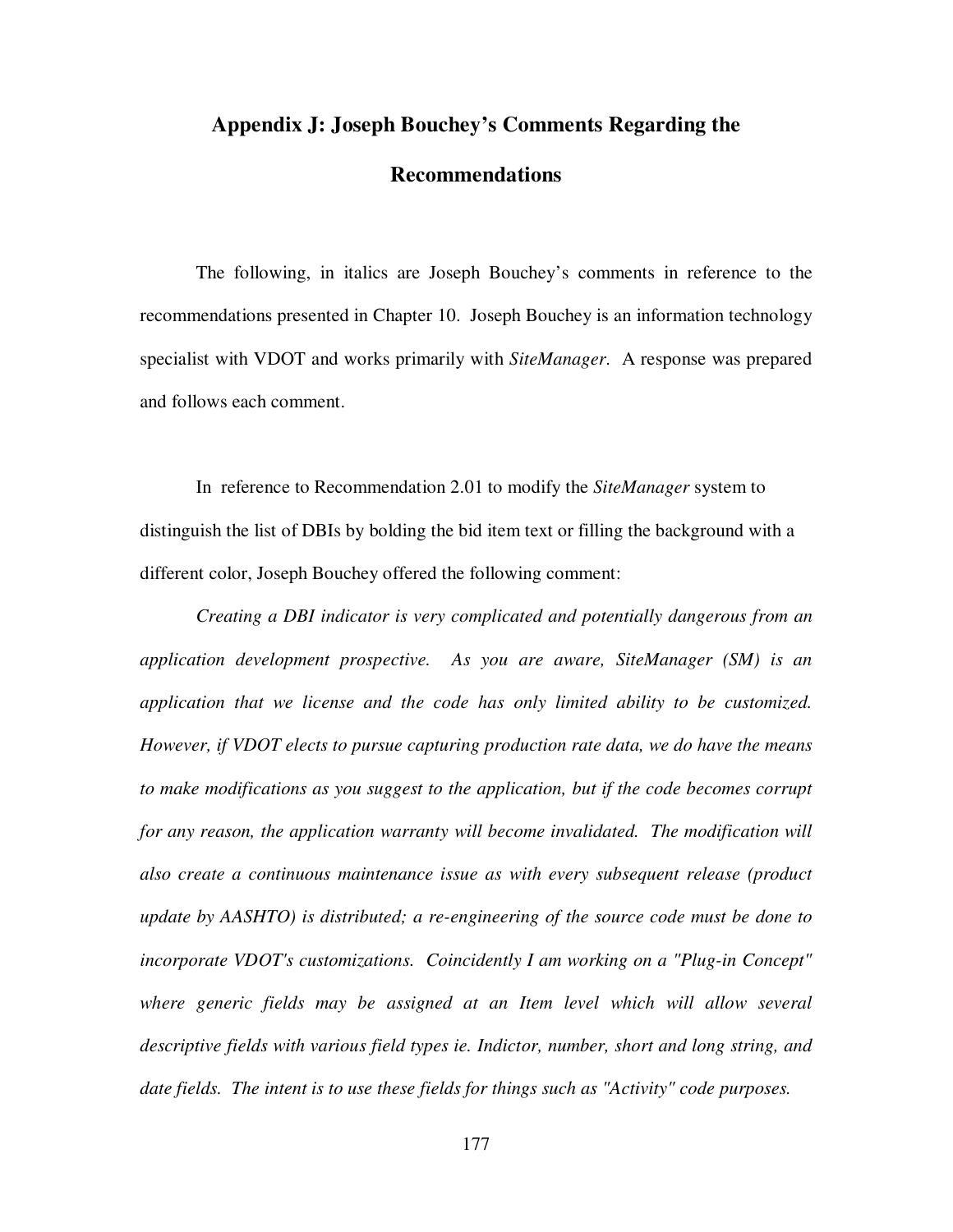Although this comment was in reference to Recommendation 2.01, the limitations presented apply to all the recommendations requiring the *SiteManager* system to be modified. According to Mr. Bouchey, VDOT has a limited ability to modify the source code without risking the loss of an application warranty. VDOT can, however, modify the source code if they choose. By doing so, AASHTO does not warranty the source code should it may become corrupt. In addition, each subsequent version of *SiteManager* released by AASHTO will not include any modifications made by VDOT and VDOT will have to continue to modify each release. This would cause a continuing maintenance problem. If AASHTO would modify the *SiteManager* source code, VDOT would not have to risk losing the application warranty provided for the software by making the modifications themselves and would not have any maintenance problems associated with modifying each subsequent release of *SiteManager*. For this reason, it is recommended that VDOT consult with other states using *SiteManager*, share with them the benefits of these modifications, build consensus that the modifications need to be made, and request AASHTO to make the modifications to the source code. Until this is done, the generic fields created by the "Plug in Concept" being developed by Mr. Bouchey may be able to be used to distinguish the DBIs from the non-DBIs.

In reference to collecting the number of crews used to perform the work on a DBI for each day, Mr. Bouchey stated:

*Determining the number of crews could have been done by identifying locations. SM has the capability of capturing work location (sequence numbered) with a unique*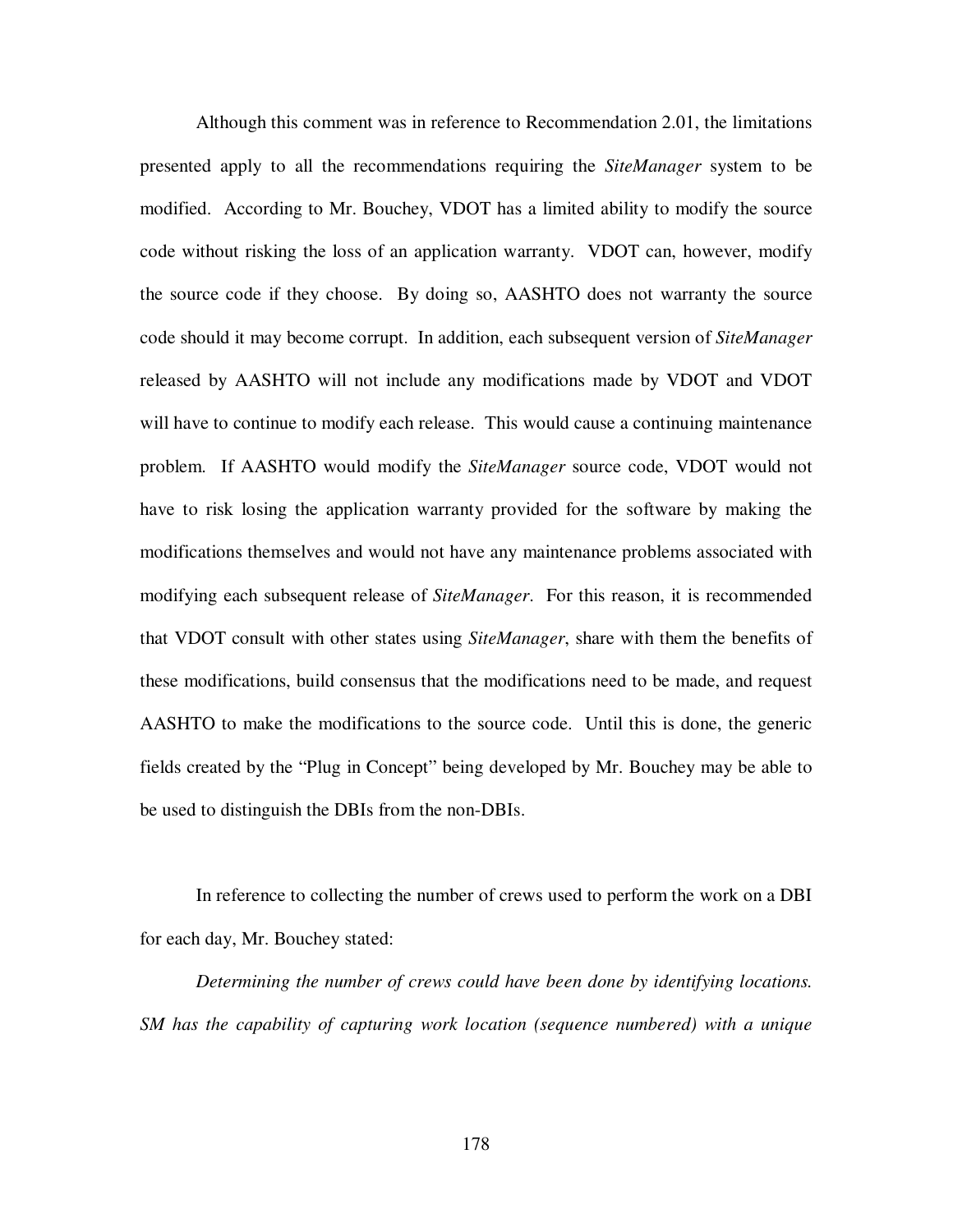*reported quantity for each location number. The inspector would simply enter a new location with associated details for each crew.*

This is essentially the same as Recommendation 5.01 which modifies the methods of *SiteManager* use by requiring project personnel to record the resulting daily quantity installed by each crew for a DBI even if the quantity is zero. Each entry is counted as an active crew day. With each entry, the project personnel have the ability to specify the location the work is being performed and therefore the location of the crew.

In reference to resolving the issues with collecting performance time data for lump sum DBIs, Mr. Bouchey suggested the following:

*One suggestion would be to; at the start of each contract determine which lump sum (LS) items are DBIs and delete them through a change order. Add the items back in but switch the bid quantity with bid price, thus giving a tangible quantity to work with. Example: Concrete Curbing: qty 1, price \$15,000. Replace it with qty 15,000 price \$1.00. Unit type should be Hr vs LS. Although this might be a bad example, perhaps you could evaluate the concept using a better example.*

The only time there are issues with collecting performance time data for lump sum DBIs are when only the methods of *SiteManager* use are modified and active crew days are collected by making a work item entry for each crew working on each DBI. It is standard practice to enter the percent complete for lump sum items on the day the estimate is being performed. This may not be a day the contractor worked on the DBI. By entering the percentage complete quantity on a day the contractor did not work, the number of quantity entries will not correspond with the number of crew days. If the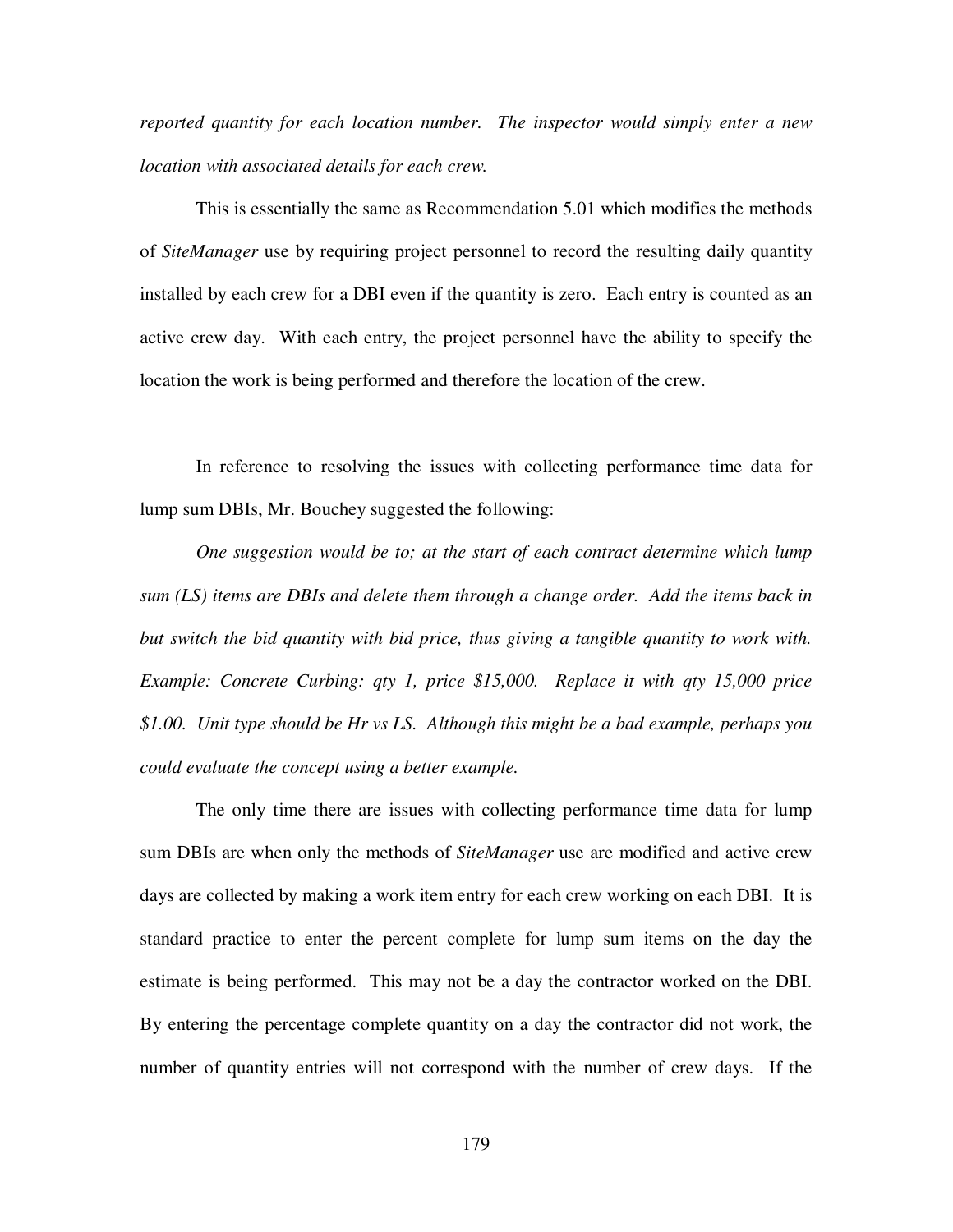*SiteManager* system is modified, there will not be any issues with collecting performance time data for lump sum items. Mr. Bouchey presents a valid way to overcome this issue. It will, however, create a constant need for issuing change orders after contracts are awarded. One reason VDOT uses lump sum items is to reduce the risk of specifying a quantity. By issuing a change order, VDOT may be assuming risk associated with specifying a quantity.

In reference to the possible need for project personnel to withhold payment until a later date and making the work item entry to pay the contractor during a day when no work was performed on the DBI, Joseph Bouchey offered the following comments:

*Issues with making payments for corrective work or payments when no physical work is being done can be done by extracting only those reported quantities on DWRs with contractor labor and equipment present. Another option would be, where inspection staffing levels permit, assign one inspector the responsibility for entering quantities that will not count toward production levels and discount the quantities associated.*

When collecting performance time data, the total quantity needs to be collected and no quantity needs to be discounted from the total quantity. The active crew day collected by making a work item entry during a day when no work was performed needs to be discounted from the count of active crew days. This could be done, as Mr. Bouchey suggests, by counting only the days when contractor labor and equipment are present.

In reference to extracting performance time data from *SiteManager*, Mr. Bouchey stated the following: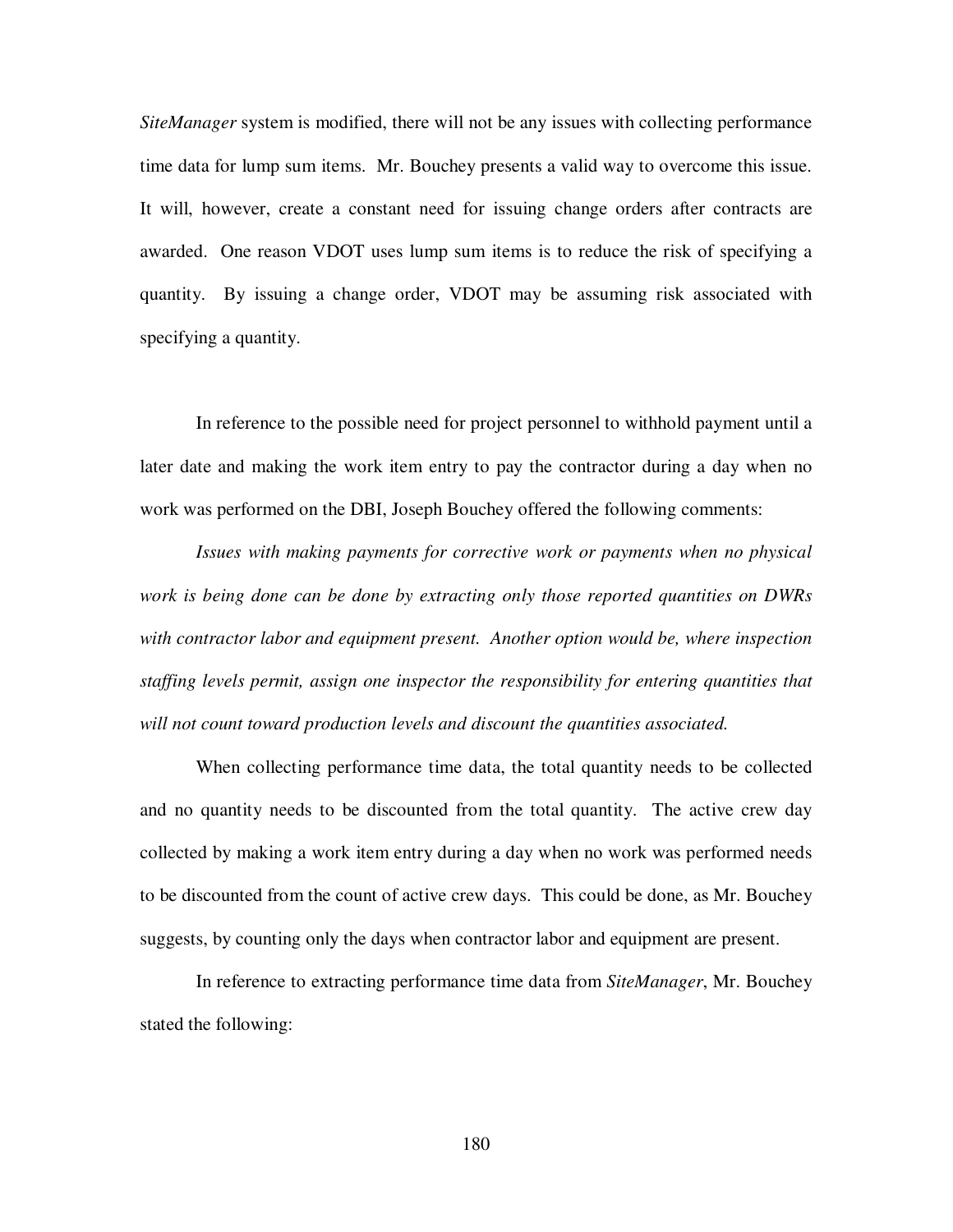*SiteManager resides on two servers (one for the application itself and one for the database). The database is on Oracle(r) and can be connected to through an ODBC connection thus allowing for easy extraction of data in any format needed. One suggestion to be considered is directly connecting to BIDDS rather then having a manual import and export. Much can be done regarding querying the data if the selection set for the data is known*.

Recommendation 6.03, investigate linking BIDDS to *SiteManager* data tables, is a recommendation that VDOT explore the possibility of directly connecting BIDDS to the Oracle® database which houses the data collected by *SiteManager*.

In reference to training inspectors to collect performance time data, Mr. Bouchey presented the following comments:

*Training inspectors on recording zero items would not be a concern, but it could significantly increase their time spent using SM. However, there are significant advantages to recording zero quantities that go beyond production rate collection. The ability to tie subcontractors and the prime to daily activity (items performed) will help with researching claims or justifying time extensions.*

It is believed that the additional time required to collect performance time data was a consideration during this research and collecting performance time data will not significantly increase the time project personnel spend using *SiteManager*. As Mr. Bouchey states, there are more advantages to recording zero quantity entries than those discussed during this research. It can help to develop as-build schedules, track when certain work was performed as well as researching claims and justifying time extensions.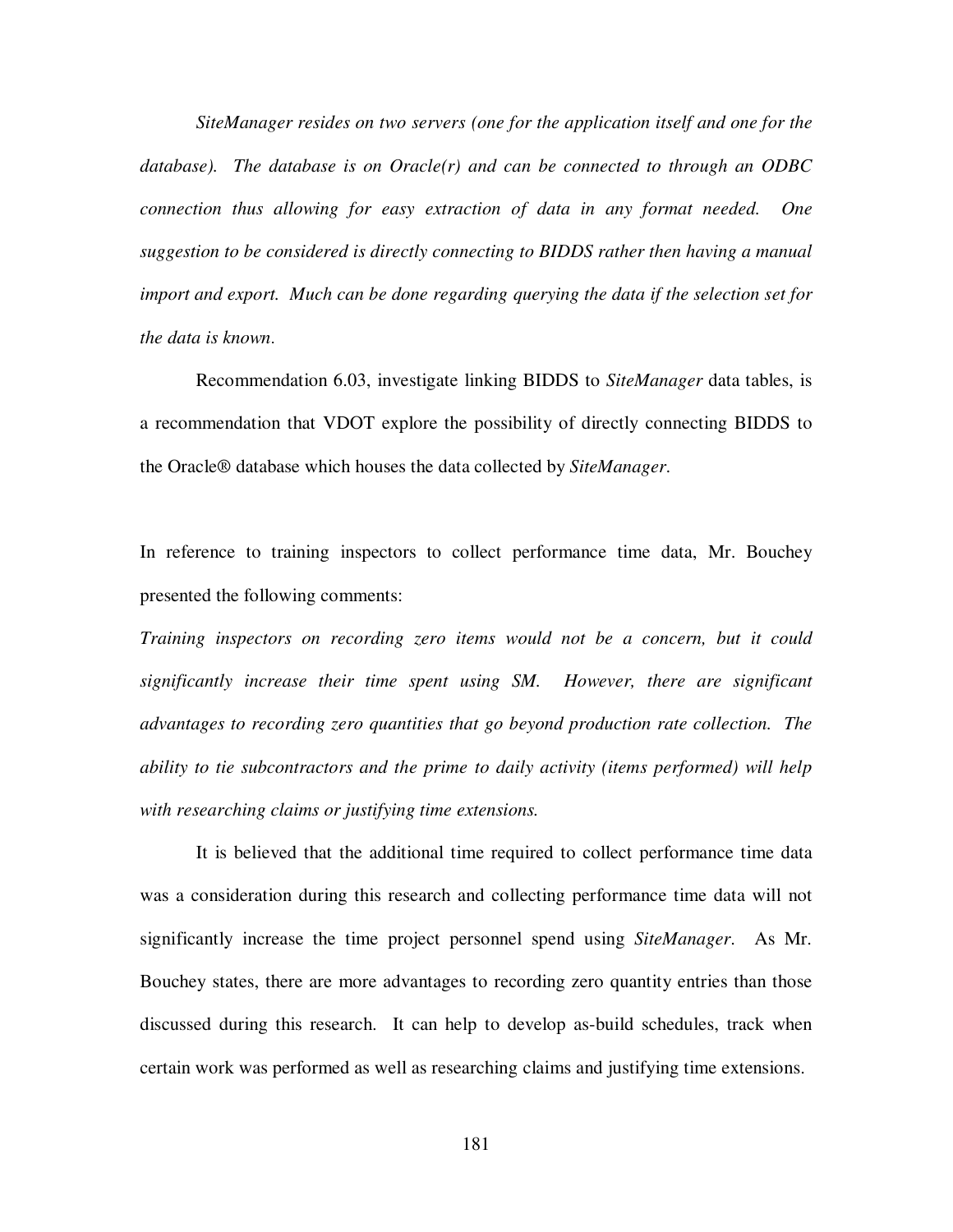*Training inspectors on what is a DBI's and how it is to be tracked may prove to be more of an effort. To convince the inspector on what benefit it would have for him to know production rates may prove to be a tuff sell as with anything else, their must be a "cost vs. benefit" ratio in his/her favor. Not every project is a good candidate for DBI methodology.*

Hopefully, if requested by the Partnership and directed by VDOT, the project personnel will not have to be sold on the idea of collecting performance time data. The ability to use the data for other purposes such as researching claims and justifying time extensions may be the benefit the project personnel consider to be the greatest.

Mr. Bouchey offered additional suggestions in the following comments:

*Type of contract and or project must be considered when evaluating production rates. SM captures this data, but this data must be analyzed carefully as more then one project type can be assigned to a contract which makes it difficult to parse out which items are to be grouped. Also, perhaps VDOT could redefine projects types to better capture the nature of the work.*

These comments stretch outside the scope of this research, but type of contract and type of project are considerations being made by the Partnership. The Partnership has defined eight project types which describe common VDOT projects. When there is more than one project per contract, each project, identifiable by its unique project number, is assigned a project type. The DBIs are then identified for each project depending on the type of project being performed. VDOT may wish to consider